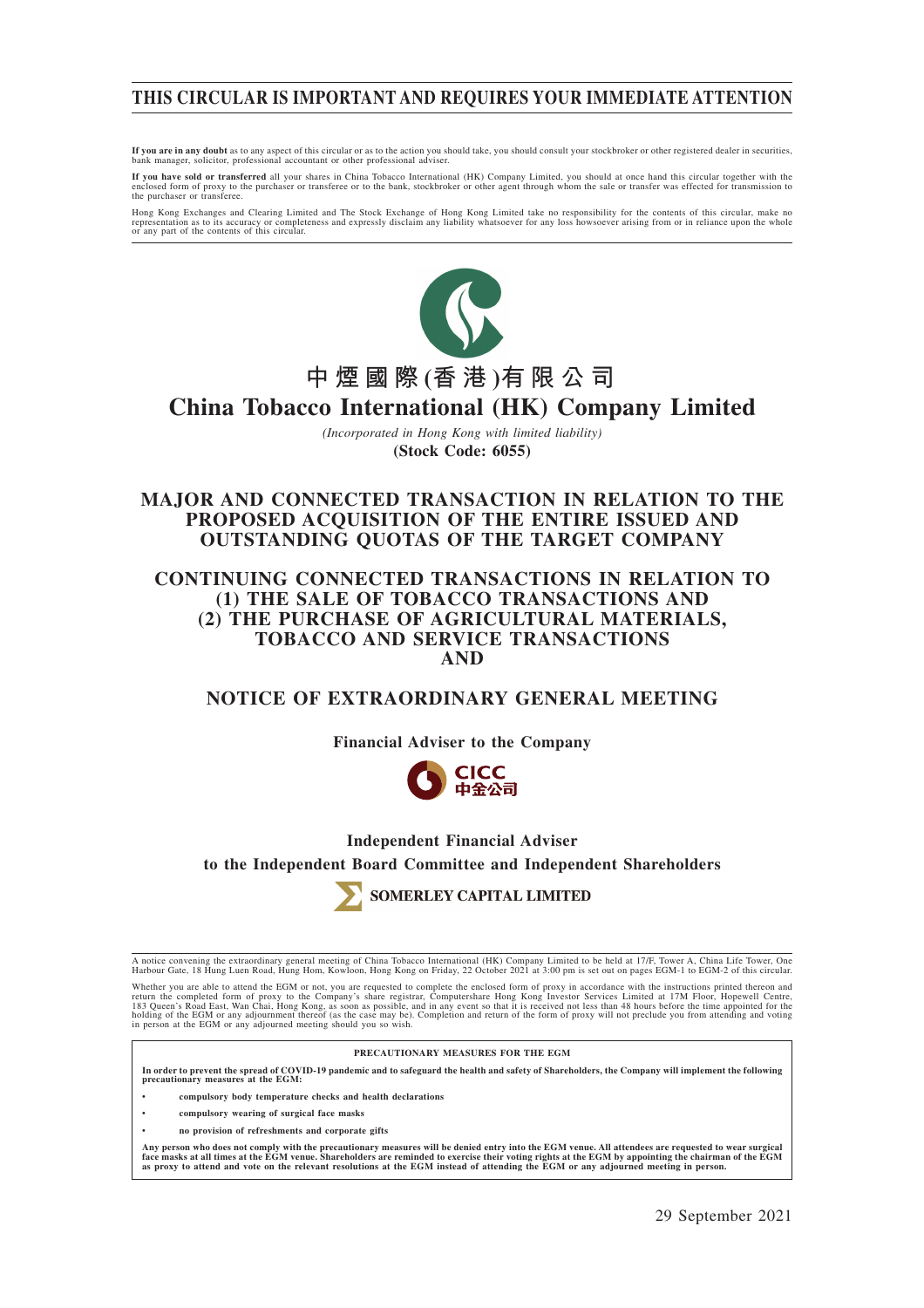| <b>CONTENTS</b> |
|-----------------|
|-----------------|

| <b>Contents</b>  |                                                                                                       | Page           |
|------------------|-------------------------------------------------------------------------------------------------------|----------------|
|                  | PRECAUTIONARY MEASURES FOR THE EGM                                                                    | $\overline{1}$ |
|                  |                                                                                                       | $\overline{2}$ |
|                  |                                                                                                       | $\overline{7}$ |
|                  | LETTER FROM THE INDEPENDENT BOARD COMMITTEE                                                           | 38             |
|                  |                                                                                                       | 39             |
|                  | APPENDIX I - FINANCIAL INFORMATION ON THE GROUP                                                       | $I-1$          |
|                  | APPENDIX II - ACCOUNTANTS' REPORT ON THE TARGET                                                       | $II-1$         |
|                  | APPENDIX III $\qquad$ – ACCOUNTANTS' REPORT ON CBT                                                    | $III-1$        |
|                  | APPENDIX IV - MANAGEMENT DISCUSSION AND ANALYSIS ON<br>THE TARGET GROUP                               | $IV-1$         |
|                  | APPENDIX V - UNAUDITED PRO FORMA INFORMATION OF<br>THE ENLARGED GROUP                                 | $V-1$          |
| APPENDIX VI –    | SUMMARY OF THE VALUATION REPORT OF THE<br>TARGET GROUP                                                | $VI-1$         |
| $APPENDIX VII$ – | REPORT FROM THE REPORTING ACCOUNTANTS<br>ON THE DISCOUNTED CASH FLOWS USED IN<br>THE VALUATION  VII-1 |                |
|                  | APPENDIX VIII - REPORT FROM THE FINANCIAL ADVISER ON                                                  |                |
|                  | APPENDIX IX - STATUTORY AND GENERAL INFORMATION IX-1                                                  |                |
|                  |                                                                                                       |                |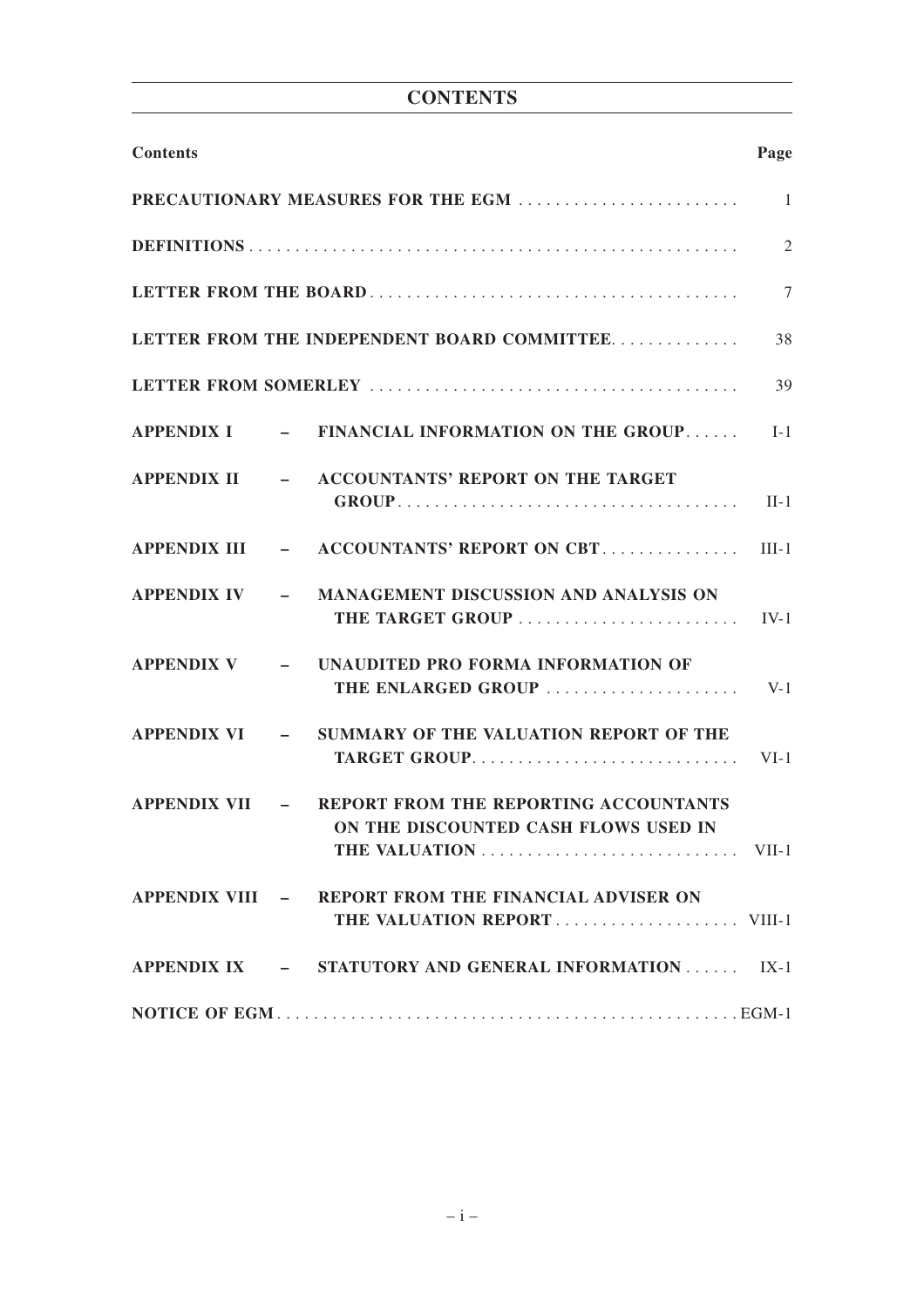# **PRECAUTIONARY MEASURES FOR THE EGM**

In view of the ongoing COVID-19 pandemic and recent requirements for prevention and control of its spread, the Company will implement the following precautionary measures at the EGM to protect attending Shareholders, staff and other stakeholders from the risk of infection:

- (i) Compulsory body temperature checks will be conducted on every attending Shareholder, proxy and other attendees at the entrance of the EGM venue. Any person found to be suffering from a fever or otherwise unwell will be denied entry into the EGM venue or be required to leave the EGM venue.
- (ii) All attending Shareholders, proxies and other attendees are required to complete and submit at the entrance of the EGM venue a declaration form confirming their names and contact details, and be asked whether (a) they have travelled to, or to their best of knowledge had close contact with any person who has recently travelled to, areas outside of Hong Kong at any time in the preceding 14 days of the EGM; and (b) they are subject to any compulsory quarantine prescribed by the Hong Kong Government. Any person who responds affirmatively to any one of the above questions will be denied entry into the EGM venue or be required to leave the EGM venue.
- (iii) All attendees are requested to wear surgical face masks at the EGM venue at all times, and to maintain a safe distance with other attendees.
- (iv) No refreshments or corporate gifts will be provided.

To the extent permitted under applicable laws, the Company reserves the right to deny entry into the EGM venue or require any person to leave the EGM venue in order to ensure the safety of the attendees at the EGM.

In the interest of all stakeholders' health and safety and in response to the recent guidelines on prevention and control of COVID-19 pandemic, **Shareholders are reminded that physical attendance in person at the EGM is not necessary for the purpose of exercising voting rights. As an alternative, by completing form of proxy in accordance with the instructions printed thereon, Shareholders may appoint the chairman of the EGM as proxy to attend and vote on the relevant resolutions at the EGM instead of attending the EGM or any adjourned meeting in person.**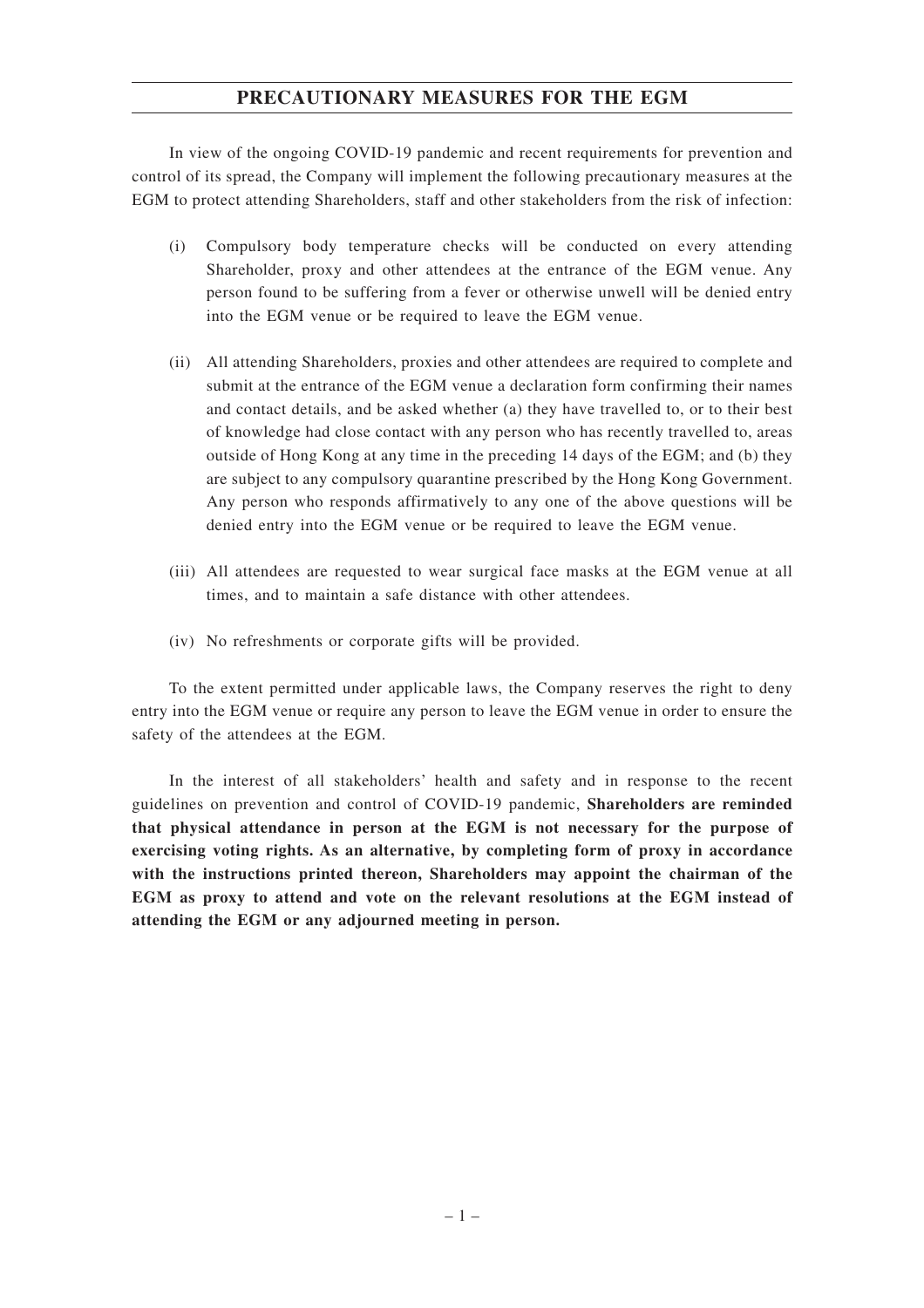*In this circular, unless the context otherwise requires, the following expressions shall have the following meanings:*

| "Acquisition"                                              | the acquisition of the entire issued and outstanding<br>quotas of the Target Company (under the laws of Brazil<br>the capital stock of a limited liability company is divided<br>in quotas, which is equivalent to the meaning of shares)<br>by the Company from the Seller pursuant to the terms and<br>conditions of the Quota Purchase Agreement |
|------------------------------------------------------------|-----------------------------------------------------------------------------------------------------------------------------------------------------------------------------------------------------------------------------------------------------------------------------------------------------------------------------------------------------|
| "Alliance One Brazil"                                      | Alliance One Brasil Exportadora de Tabacos Ltda., a<br>company incorporated in Brazil on 28 October 1971 with<br>limited liability                                                                                                                                                                                                                  |
| "Alliance One Group"                                       | Alliance One International and its subsidiaries, including<br>Alliance One Brazil                                                                                                                                                                                                                                                                   |
| "Alliance One International"                               | Alliance One International, LLC, a company organized<br>under the laws of North Carolina, United States in August<br>2018                                                                                                                                                                                                                           |
| "Articles of Association"                                  | the articles of association of the Company, as amended<br>from time to time                                                                                                                                                                                                                                                                         |
| "Board"                                                    | the board of Directors                                                                                                                                                                                                                                                                                                                              |
| "Brazil"                                                   | the Federative Republic of Brazil                                                                                                                                                                                                                                                                                                                   |
| "Business Day"                                             | any day, other than a Saturday or Sunday, on which<br>commercial banks in Brazil or Hong Kong are not<br>required or authorised to close                                                                                                                                                                                                            |
| "CBT"                                                      | China Brasil Tabacos Exportadora S.A., a company<br>incorporated in Brazil on 15 September 2011 with limited<br>liability                                                                                                                                                                                                                           |
| "CBT Framework Tobacco and<br>Services Purchase Agreement" | the framework agreement dated 23 September 2021 in<br>relation to the continuing connected transactions for the<br>purchase of agricultural materials, tobacco and services<br>entered into between CBT and Alliance One Brazil                                                                                                                     |
| "CBT Framework Tobacco Sales<br>Agreement"                 | the framework agreement dated 23 September 2021 in<br>relation to the continuing connected transactions for the<br>sale of tobacco entered into between CBT and Alliance<br>One International                                                                                                                                                       |
| "Closing"                                                  | the closing of the Acquisition in accordance with the<br>terms and conditions of the Quota Purchase Agreement                                                                                                                                                                                                                                       |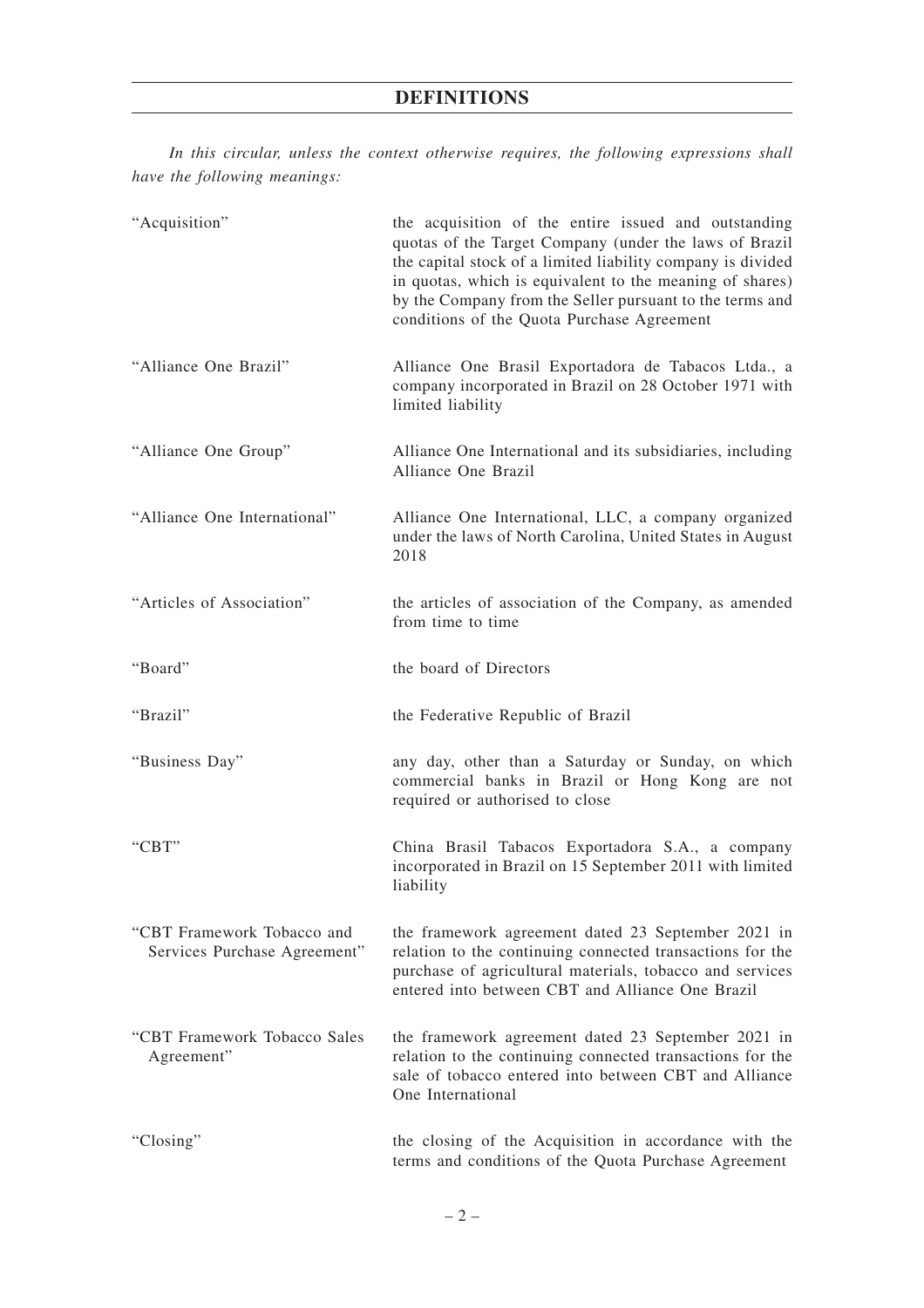| "Closing Date"                          | the date that is three Business Days after the Conditions<br>have been satisfied or waived pursuant to the Quota<br>Purchase Agreement, or such other date as the Company<br>and the Seller may agree in writing                                               |  |  |  |  |  |  |  |
|-----------------------------------------|----------------------------------------------------------------------------------------------------------------------------------------------------------------------------------------------------------------------------------------------------------------|--|--|--|--|--|--|--|
| "CNTC"                                  | China National Tobacco Corporation* (中國煙草總公司),<br>an enterprise incorporated in the PRC on 15 December<br>1983 and wholly-owned by the State Council of the PRC<br>(中華人民共和國國務院)                                                                                |  |  |  |  |  |  |  |
| "CNTC Group"                            | CNTC and its subsidiaries                                                                                                                                                                                                                                      |  |  |  |  |  |  |  |
| "Company"                               | China Tobacco International (HK) Company Limited ( $\#$<br>煙國際(香港)有限公司), a company incorporated in Hong<br>Kong with limited liability on 26 February 2004 and the<br>Shares of which are listed on the main board of the Stock<br>Exchange (Stock Code: 6055) |  |  |  |  |  |  |  |
| "Conditions"                            | the conditions precedent to Closing as stipulated under<br>the Quota Purchase Agreement                                                                                                                                                                        |  |  |  |  |  |  |  |
| "Connected Transactions"<br>Agreements" | the Framework Tobacco Sales Agreement, the Framework<br>Tobacco Purchase Agreement, the CBT Framework<br>Tobacco Sales Agreement and the CBT Framework<br>Tobacco and Services Purchase Agreement                                                              |  |  |  |  |  |  |  |
| "Consideration"                         | the total consideration for the Acquisition, which is<br>US\$63.4 million (equivalent to approximately HK\$494.5)<br>million)                                                                                                                                  |  |  |  |  |  |  |  |
| "Controlling Shareholder(s)"            | has the meaning ascribed to it under the Listing Rules,<br>and in the context of this circular, refers to the controlling<br>shareholder(s) of the Company                                                                                                     |  |  |  |  |  |  |  |
| "COVID-19"                              | the global novel coronavirus pandemic                                                                                                                                                                                                                          |  |  |  |  |  |  |  |
| "Director(s)"                           | the director(s) of the Company                                                                                                                                                                                                                                 |  |  |  |  |  |  |  |
| "EGM"                                   | the extraordinary general meeting to be convened to<br>consider and, if thought fit, approve, the Quota Purchase<br>Agreement and the transactions contemplated thereunder                                                                                     |  |  |  |  |  |  |  |
| "Enlarged Group"                        | the Group as enlarged by the Target Group immediately<br>after Closing                                                                                                                                                                                         |  |  |  |  |  |  |  |
| "Financial Adviser"                     | China International Capital Corporation Hong Kong<br><b>Securities Limited</b>                                                                                                                                                                                 |  |  |  |  |  |  |  |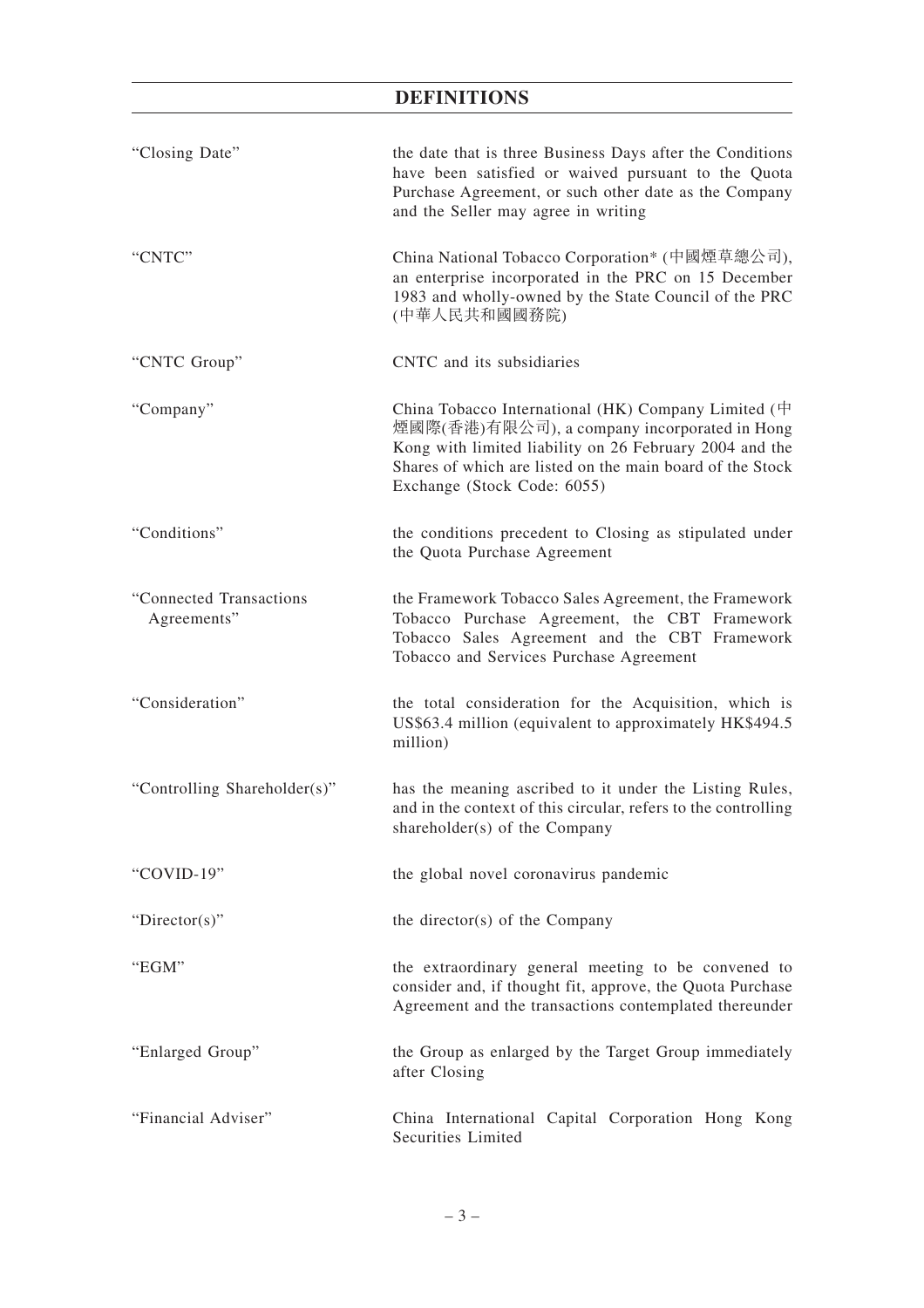| "Framework Tobacco Purchase<br>Agreement"        | the framework agreement dated 23 September 2021 in<br>relation to the continuing connected transactions for the<br>purchase of tobacco entered into between the Company<br>and Alliance One International                                                         |
|--------------------------------------------------|-------------------------------------------------------------------------------------------------------------------------------------------------------------------------------------------------------------------------------------------------------------------|
| "Framework Tobacco Sales<br>Agreement"           | the framework agreement dated 23 September 2021 in<br>relation to the continuing connected transactions for the<br>sale of tobacco entered into between the Company and<br>Alliance One International                                                             |
| "Group"                                          | the Company and its subsidiaries                                                                                                                                                                                                                                  |
| "HK\$"                                           | Hong Kong dollars, the lawful currency of Hong Kong                                                                                                                                                                                                               |
| "Hong Kong"                                      | Hong Kong Special Administrative Region of the<br>People's Republic of China                                                                                                                                                                                      |
| "Independent Board Committee"                    | the independent committee of the Board, comprising all<br>of the independent non-executive Directors who do not<br>have a material interest in the relevant transactions,<br>established to advise the Independent Shareholders in<br>relation to the Acquisition |
| "Independent Financial Adviser"<br>or "Somerley" | Somerley Capital Limited, being independent financial<br>adviser to the Independent Board Committee and the<br>Independent Shareholders in relation to the Acquisition                                                                                            |
| "Independent Shareholders"                       | the Shareholders, excluding those who are required to<br>abstain from voting at the EGM to be convened in<br>accordance with the Listing Rules and other applicable<br>laws, rules and regulations                                                                |
| "Latest Practicable Date"                        | 24 September 2021, being the latest practicable date prior<br>to the printing of this circular for ascertaining certain<br>information for inclusion in this circular                                                                                             |
| "Listing Rules"                                  | the Rules Governing the Listing of Securities on the<br><b>Stock Exchange</b>                                                                                                                                                                                     |
| "Macau"                                          | the Macau Special Administrative Region of the People's<br>Republic of China                                                                                                                                                                                      |
| "PRC" or "China"                                 | the People's Republic of China, excluding, for the<br>purposes of this circular, Hong Kong, Taiwan and Macau                                                                                                                                                      |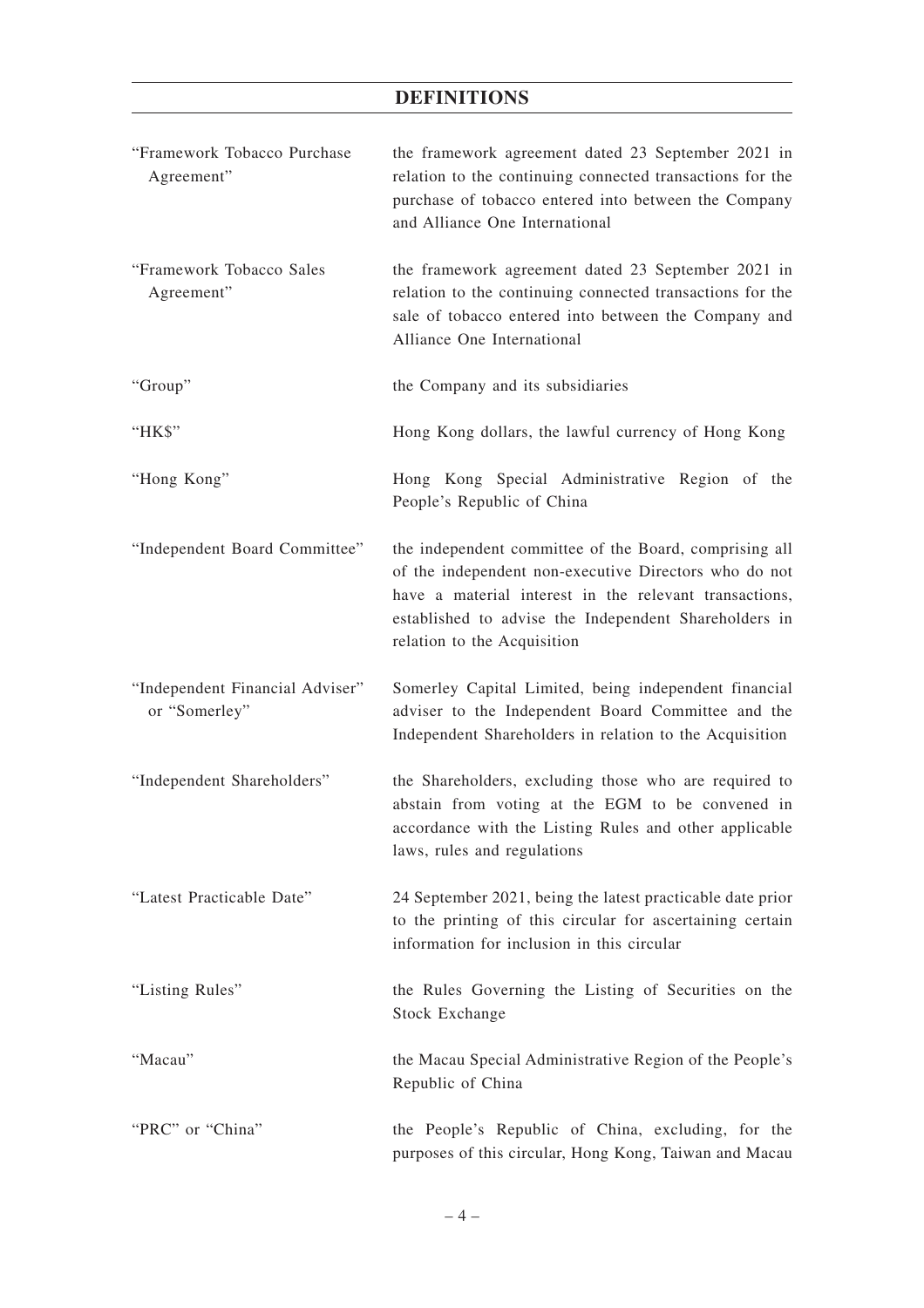| "Pyxus"                         | Pyxus International, Inc. (formerly known as and<br>successor of Alliance One International Inc.), a company<br>incorporated under the laws of Virginia, United States in<br>August 2020 and trading on the New York OTC Market<br>(OTC: PYYX) |  |  |  |  |  |  |
|---------------------------------|------------------------------------------------------------------------------------------------------------------------------------------------------------------------------------------------------------------------------------------------|--|--|--|--|--|--|
| "Quota Purchase Agreement"      | the Quota Purchase Agreement dated 23 September 2021<br>entered into by the Company and the Seller in relation to<br>the Acquisition                                                                                                           |  |  |  |  |  |  |
| " $RS$ "                        | Brazilian reais, the lawful currency of Brazil                                                                                                                                                                                                 |  |  |  |  |  |  |
| "Reorganisation"                | the reorganisation of the Target Group completed on<br>31 March 2021, in order for CBT to become a non-wholly<br>owned subsidiary of the Target Company                                                                                        |  |  |  |  |  |  |
| "Reporting Accountants"         | <b>KPMG</b>                                                                                                                                                                                                                                    |  |  |  |  |  |  |
| "RMB"                           | Renminbi, the lawful currency of the PRC                                                                                                                                                                                                       |  |  |  |  |  |  |
| "Seller" or "CTIG"              | China Tobacco International Group Limited (中煙國際集<br>團有限公司), formerly known as Tian Li International<br>Company Limited (天利國際經貿有限公司), a company<br>incorporated in Hong Kong with limited liability on<br>17 March 1989                         |  |  |  |  |  |  |
| "SFO"                           | the Securities and Futures Ordinance (Chapter 571 of the<br>Laws of Hong Kong)                                                                                                                                                                 |  |  |  |  |  |  |
| "Share $(s)$ "                  | ordinary share(s) in the share capital of the Company                                                                                                                                                                                          |  |  |  |  |  |  |
| "Shareholder(s)"                | $holder(s)$ of the Share $(s)$                                                                                                                                                                                                                 |  |  |  |  |  |  |
| "Stock Exchange"                | The Stock Exchange of Hong Kong Limited                                                                                                                                                                                                        |  |  |  |  |  |  |
| "Target Company"                | China Tabaco Internacional do Brasil Ltda., a company<br>incorporated in Brazil on 6 June 2002 with limited<br>liability                                                                                                                       |  |  |  |  |  |  |
| "Target Group"                  | the Target Company and its subsidiaries, including CBT                                                                                                                                                                                         |  |  |  |  |  |  |
| "US\$", "USD" or "U.S. dollars" | United States dollars, the lawful currency of the United<br><b>States of America</b>                                                                                                                                                           |  |  |  |  |  |  |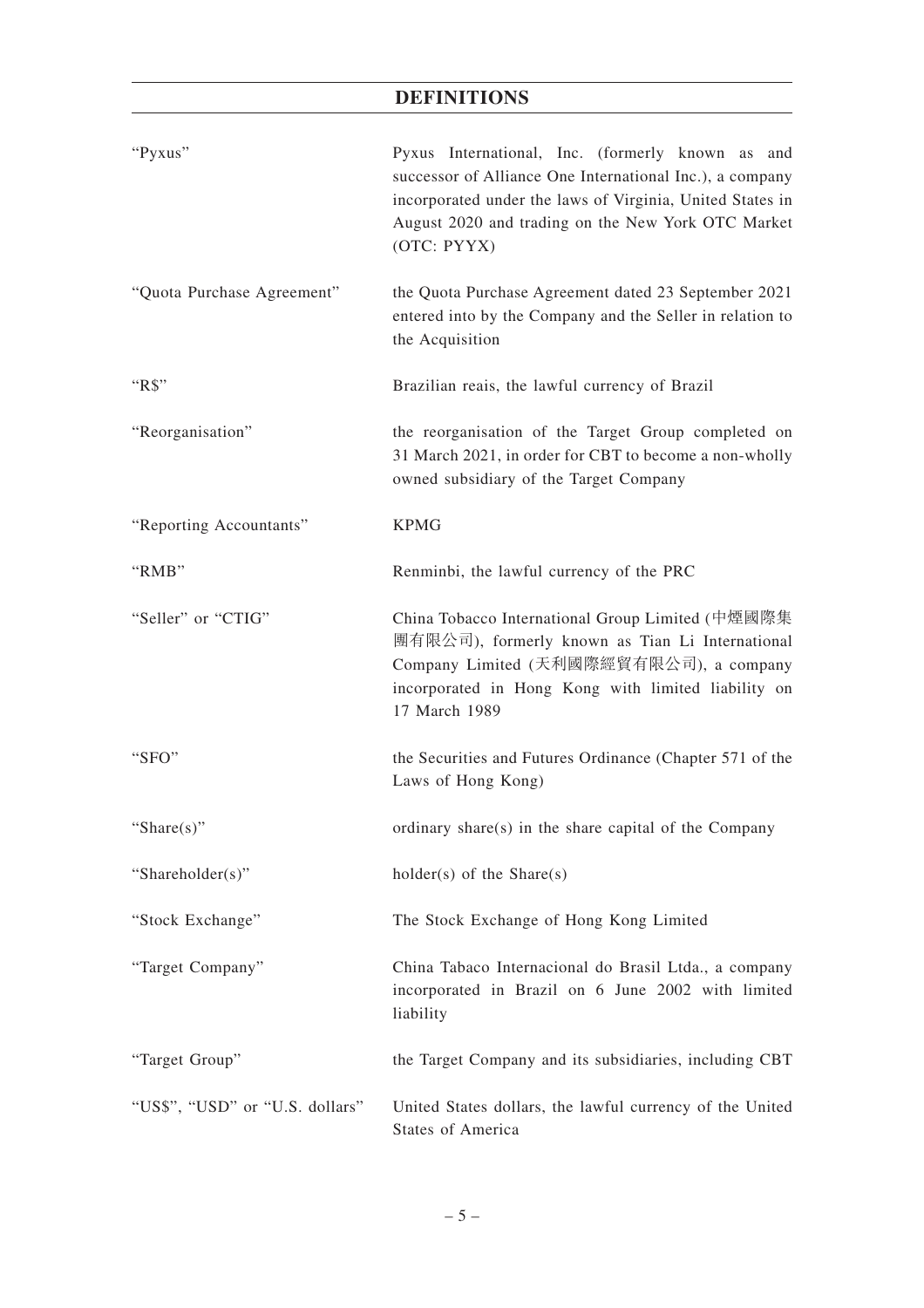| "Valuation Base Date" | the valuation base date adopted in the valuation report<br>prepared by the Valuer, being 31 March 2021 |
|-----------------------|--------------------------------------------------------------------------------------------------------|
| "Valuer"              | China Enterprise Appraisals Co., Ltd., an independent<br>valuer appointed by the Company               |

*In this circular, the English translation of an entity's or a company's name in Chinese which is marked with "\*" is for identification purpose only. If there is any inconsistency between the Chinese names of entities or companies established in the PRC and their English translations, the Chinese names shall prevail.*

*For the purposes of this circular, the exchange rate of US\$0.1282 = HK\$1.00 has been used, where appropriate, for the purposes of illustration only and does not constitute a representation that any amount has been, could have been or may be exchanged at the above rate or at any other rates or at all.*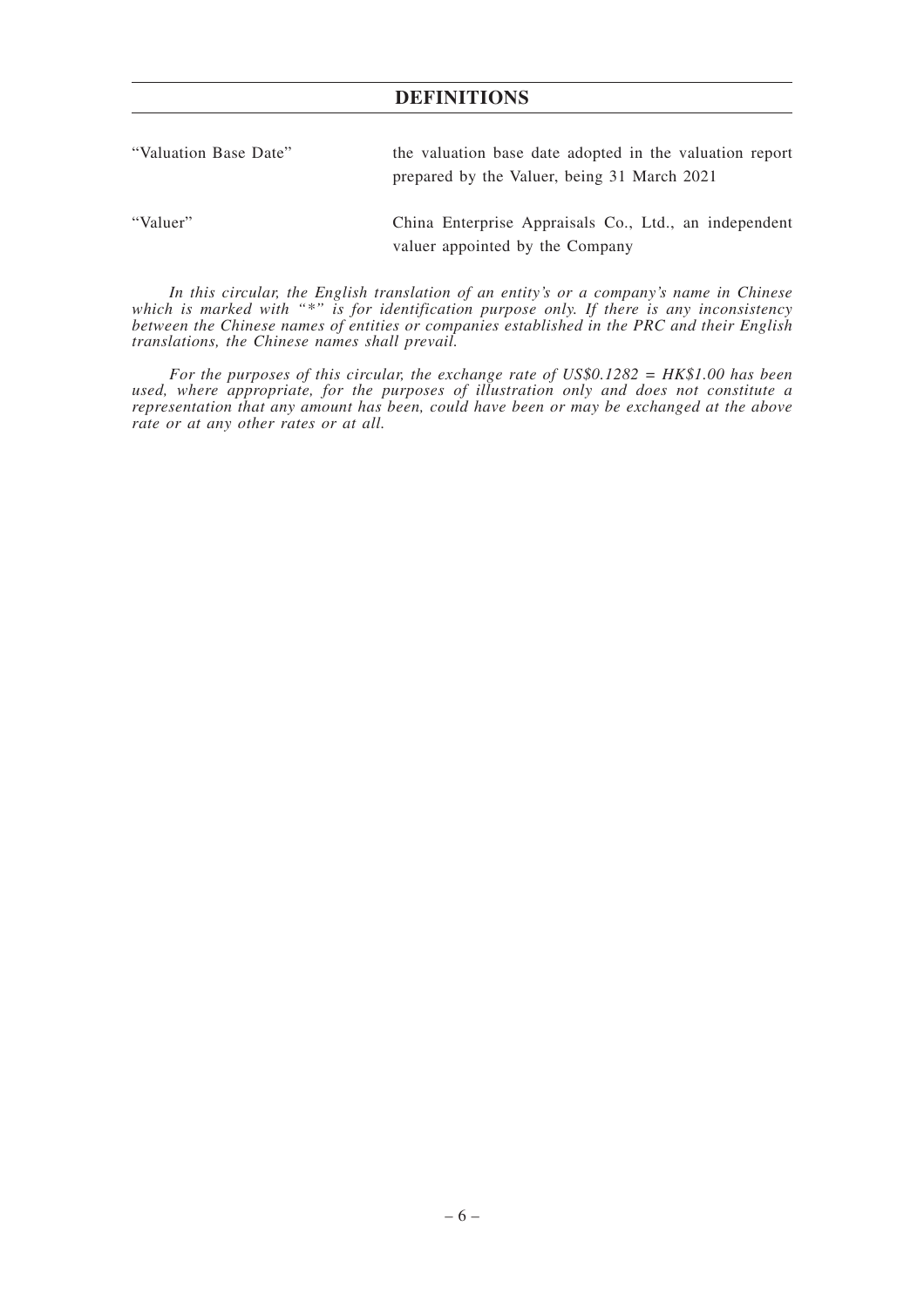

# **中煙國際 (香 港 )有限公司 China Tobacco International (HK) Company Limited**

*(Incorporated in Hong Kong with limited liability)* **(Stock Code: 6055)**

*Non-Executive Director:* SHAO Yan *(Chairman)*

*Executive Directors:* YANG Xuemei LI Yan LIANG Deqing WANG Chengrui

*Headquarters, Registered Office and Principal Place of Business:* Room 1002, 10/F, Tower A, China Life Center, One Harbour Gate, 18 Hung Luen Road, Hung Hom, Kowloon, Hong Kong

*Independent Non-Executive Directors:* CHOW Siu Lui WANG Xinhua CHAU Kwok Keung QIAN Yi

29 September 2021

*To the Shareholders*

Dear Sir or Madam

## **MAJOR AND CONNECTED TRANSACTION IN RELATION TO THE PROPOSED ACQUISITION OF THE ENTIRE ISSUED AND OUTSTANDING QUOTAS OF THE TARGET COMPANY**

## **CONTINUING CONNECTED TRANSACTIONS IN RELATION TO (1) THE SALE OF TOBACCO TRANSACTIONS AND (2) THE PURCHASE OF AGRICULTURAL MATERIALS, TOBACCO AND SERVICE TRANSACTIONS AND**

#### **NOTICE OF EXTRAORDINARY GENERAL MEETING**

#### **INTRODUCTION**

Reference is made to the announcement of the Company dated 23 September 2021 in relation to the Acquisition, the Quota Purchase Agreement and the transactions contemplated thereunder. On 23 September 2021 (after trading hours), the Company entered into the Quota Purchase Agreement with the Seller, pursuant to which the Company has conditionally agreed to acquire, and the Seller has conditionally agreed to sell, the entire issued and outstanding quotas of the Target Company (under the laws of Brazil the capital stock of a limited liability company is divided in quotas, which is equivalent to the meaning of shares), subject to the terms and conditions therein.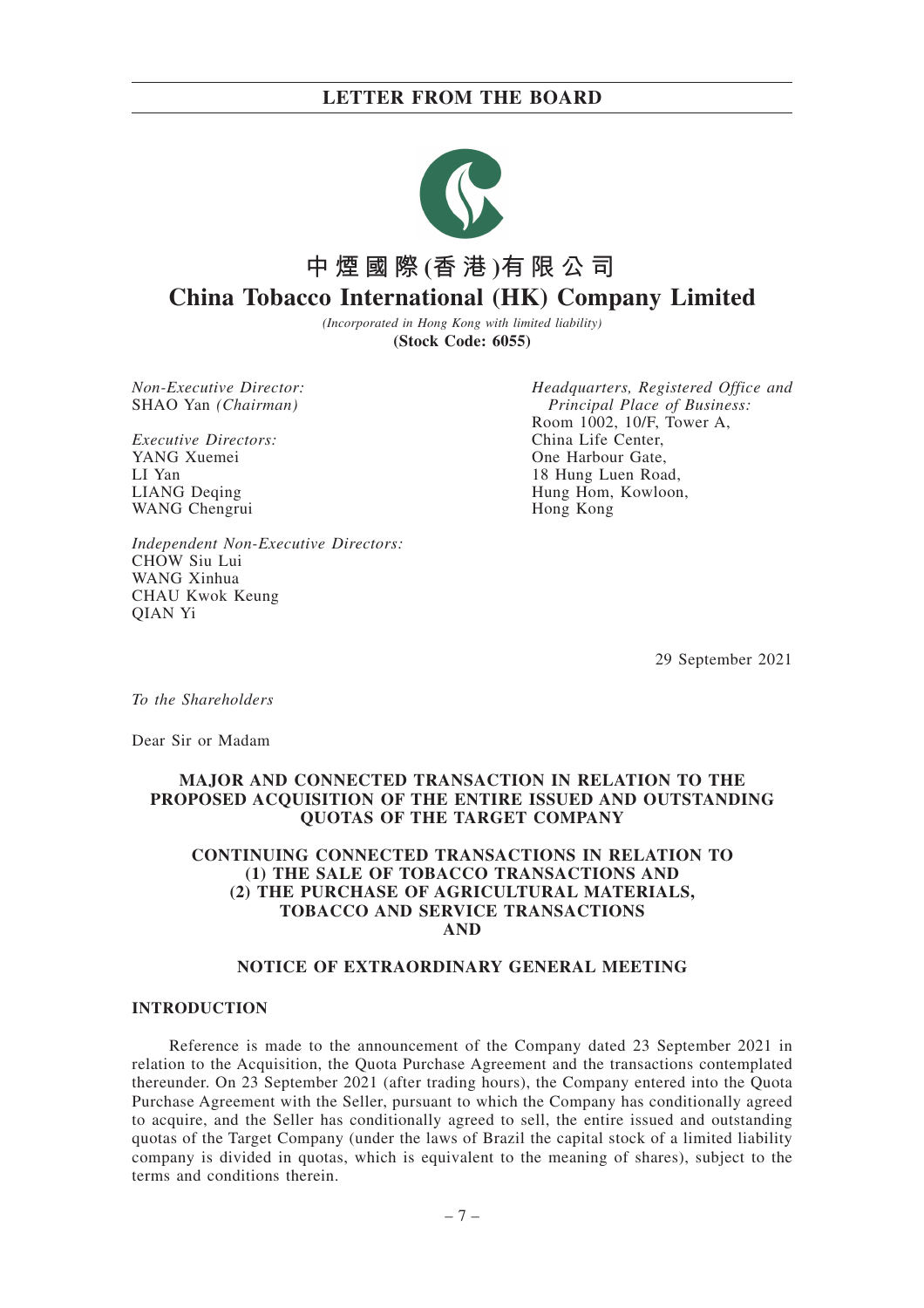The Acquisition constitutes a major transaction for the Company under Chapter 14 of the Listing Rules, as one or more of the applicable percentage ratios under the Listing Rules for the Acquisition are 25% or more, but all such ratios are less than 100%. Accordingly, the Acquisition is subject to the reporting, announcement, circular and Shareholders' approval requirements under Chapter 14 of the Listing Rules. Further, as the Seller is a connected person of the Company by virtue of being a Controlling Shareholder, holding approximately 72.29% of the total issued share capital of the Company as at the Latest Practicable Date, the Acquisition also constitutes a connected transaction for the Company under Chapter 14A of the Listing Rules. Accordingly, the Acquisition is also subject to the reporting, announcement, circular and Independent Shareholders' approval requirements under Chapter 14A of the Listing Rules.

CBT (a non-wholly owned subsidiary of the Target Company) engages in the procurement, sale and export of tobacco leaves as part of its business activities, and historically has entered into transactions with Alliance One International and its subsidiaries (including Alliance One Brazil) in relation to (i) the sale of tobacco transactions, and (ii) the purchase of agricultural materials, tobacco and services transactions in the ordinary course of its business. The Group has also historically entered into transactions with Alliance One International in relation to the sale and purchase of tobacco in the ordinary course of its business. Immediately upon Closing, the Target Company will become a wholly-owned subsidiary of the Company, and the financial results, assets and liabilities of the Target Group will be consolidated into the accounts of the Group. Therefore, immediately upon Closing, Alliance One Brazil will become a connected person of the Company at the subsidiary level by virtue of holding 49% of the total issued share capital of CBT. Accordingly, such existing transactions with Alliance One Group carried out in the ordinary course of business of the Group and CBT will constitute continuing connected transactions of the Company under Chapter 14A of the Listing Rules. To regulate such existing transactions and to comply with the Listing Rules, (i) the Framework Tobacco Sales Agreement and Framework Tobacco Purchase Agreement have been entered into between the Company on the one hand, and Alliance One International on the other hand; and (ii) the CBT Framework Tobacco Sales Agreement and CBT Framework Tobacco and Services Purchase Agreement have been entered into between CBT on the one hand, and Alliance One International and Alliance One Brazil, respectively, on the other hand. Given that (i) one or more of the applicable percentage ratios of the annual caps (on an aggregated basis) under the Listing Rules for both (a) the sale of tobacco transactions, and (b) the purchase of agricultural materials, tobacco and service transactions under the Connected Transactions Agreements are 5% or more; and (ii) the Board (excluding Mr. Shao Yan but including the independent non-executive Directors) have approved the terms of the Connected Transactions Agreements and the transactions contemplated thereunder and confirmed that the terms of Connected Transactions Agreements and the transactions contemplated thereunder are fair and reasonable, on normal commercial terms and in the interests of the Company and the Shareholders as a whole, the Connected Transactions Agreements and the transactions contemplated thereunder constitute continuing connected transactions which are subject to the reporting and announcement requirements but are exempt from the circular, independent financial advice and Shareholders' approval requirements pursuant to Rule 14A.101 of the Listing Rules.

This circular provides you with, among other things: (i) further information on the Acquisition, the Quota Purchase Agreement, the Connected Transactions Agreements, and the transactions contemplated thereunder; (ii) the letter from the Independent Board Committee with its opinion and recommendation on the Acquisition, the Quota Purchase Agreement and the transactions contemplated thereunder to the Independent Shareholders; (iii) the letter from the Independent Financial Adviser with its advice on the Acquisition, the Quota Purchase Agreement and the transactions contemplated thereunder to the Independent Board Committee and the Independent Shareholders; (iv) the financial information on the Group; (v) the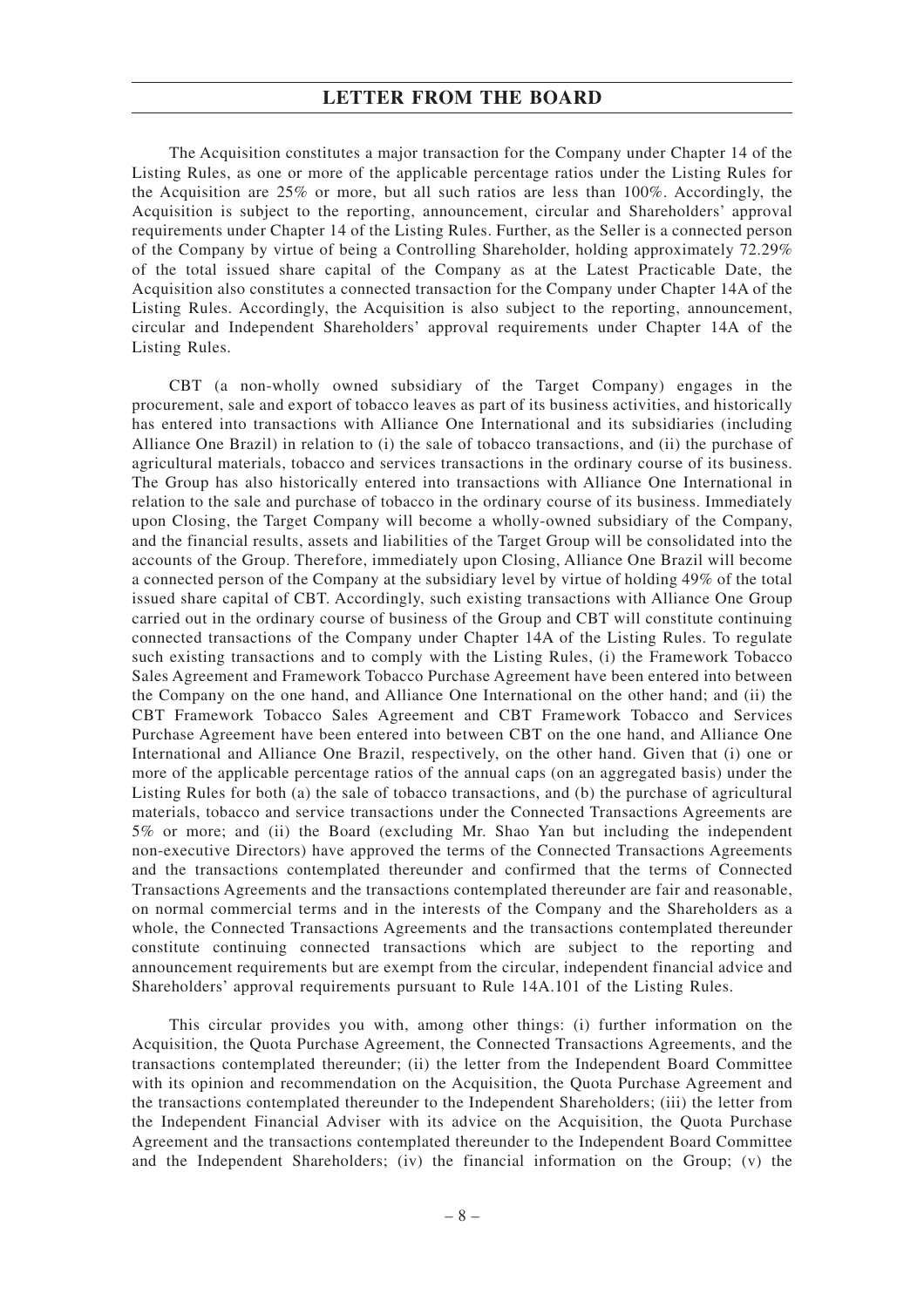accountants' reports on the Target Group and CBT; (vi) management discussion and analysis of the financial information on the Target Group; (vii) the unaudited pro forma financial information of the Enlarged Group; (viii) the summary of the valuation report from the Valuer; (ix) the report issued by the Reporting Accountants on the discounted cash flows used in the valuation; (x) the report issued by the Financial Adviser on the valuation report; and (xi) a notice of the EGM.

## **THE ACQUISITION**

## **1 The Quota Purchase Agreement**

## *Date*

23 September 2021

## *Parties*

- (a) the Company (as purchaser); and
- (b) the Seller (as seller).

#### *The Acquisition*

Pursuant to the Quota Purchase Agreement, the Company has conditionally agreed to acquire, and the Seller has conditionally agreed to sell, the entire issued and outstanding quotas of the Target Company, free from all encumbrances and together with all rights attaching to them.

## *Consideration*

The Consideration for the entire issued and outstanding quotas of the Target Company is US\$63.4 million (equivalent to approximately HK\$494.5 million) which is equivalent to the appraised value of the Target Company under the independent valuation report provided by the Valuer. The Consideration will be settled in cash by the Company on the Closing Date. The payment of the Consideration will be funded by the internal resources of the Company, including the net of proceeds raised from the Company's global offering which were allocated to making investments and acquisitions that are complementary to the Group's business, as disclosed in the Company's prospectus dated 28 May 2019, as well as other internal funds.

The Consideration was agreed after arm's length negotiations (including the performance of business, tax, legal and financial due diligence on the Target Group and discussions around the appropriate purchase price considering the results of such due diligence) between the Company and the Seller on normal commercial terms having taken into consideration various factors, including but not limited to:

- (a) the historical financial information of the Target Group and CBT for the years ended 31 December 2018, 2019 and 2020 and the three months ended 31 March 2021;
- (b) the valuation of the Target Group conducted by the Valuer;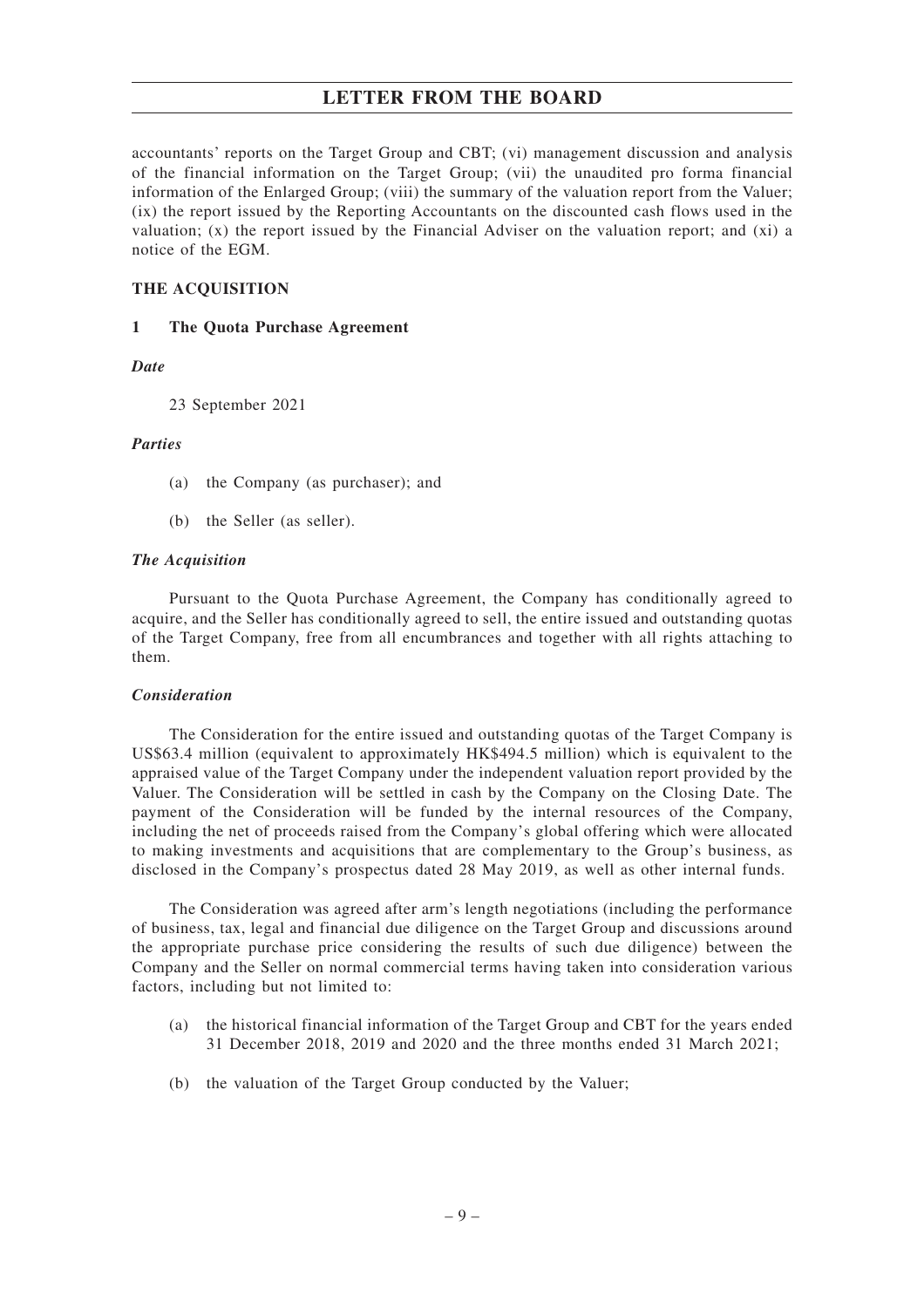- (c) the risks associated with the Target Group, including the risk of potential change in demand in the tobacco industry due to global tobacco control campaigns and legislations, the trade relations and policies between the PRC and Brazil or the United States, and local economic, political and regulatory risks in Brazil, such as inflation and appreciation of R\$ against US\$;
- (d) the impact of COVID-19 on the production, shipment and sales of tobacco products;
- (e) the business prospects of the Target Group, taking into account, among others, the Target Group's historical and expected growth in revenue and profit, business plans and strategies and trends in the tobacco industry in Brazil, the PRC and globally; and
- (f) the reasons for and benefits of the Acquisition as described under the section headed "*Reasons and Benefits of the Acquisition*" in this circular below.

Pursuant to the independent valuation report provided by the Valuer, the Company understands that the appraised value of the Target Company is approximately US\$63.4 million (equivalent to approximately HK\$494.5 million) based on the asset-based approach as at the Valuation Base Date.

In arriving at the appraised value of the Target Company, the Valuer used the asset-based approach to determine the value of identifiable assets and liabilities of the Target Company set out in its balance sheet as at the Valuation Base Date, including, among others, the value of the portion of equity value of CBT attributable to the Target Company, accounts receivables and dividend receivables, equipment and debt. In particular, to determine the equity value of CBT, the Valuer also appraised the value of CBT's operating assets, surplus assets, non-operating assets and interest-bearing debt by using the income approach. The valuation of CBT's operating assets primarily involved the discounted cash flow method, under which the Valuer applied an applicable discount rate to CBT's estimated future free cash flow from operating assets, taking into account factors such as, among others, risk free interest rate based on Brazil government bond yields, equity risk coefficient calculated from comparable companies in the tobacco industry and exchange rate risk adjustment. The valuation of CBT's surplus assets, non-operating assets and interest-bearing debt did not involve free cash flow estimates and were derived from the cost method. Further details on the valuation is set out in the section headed "Profit Forecast in relation to the Valuation" below.

The Directors have considered the competence and independence of the Valuer before engaging the Valuer. Having considered that (i) the Valuer is an experienced advisory and valuation firm with 25 years of experience in overseas target appraisal based on its track records and (ii) the person in charge of the appraisal has over 10 years of experience in financial valuation and business consulting of overseas targets, the Directors believe that the Valuer has sufficient qualification, reputation and experience in performing the appraisal of the Target Group and has the relevant expertise and adequate resources to perform its role as an independent valuer. To the best knowledge, information and belief of the Directors, having made all reasonable enquiries, the Valuer is independent from the Group, the Seller, the Target Group and their respective connected persons.

In assessing the fairness and reasonableness of the appraised value of the Target Group, the Directors considered the following factors:

(a) With respect to the adoption of the valuation approach, the Directors understand that the Valuer had considered approaches that are generally accepted in business valuation, in particular the asset-based approach and market approach. The Valuer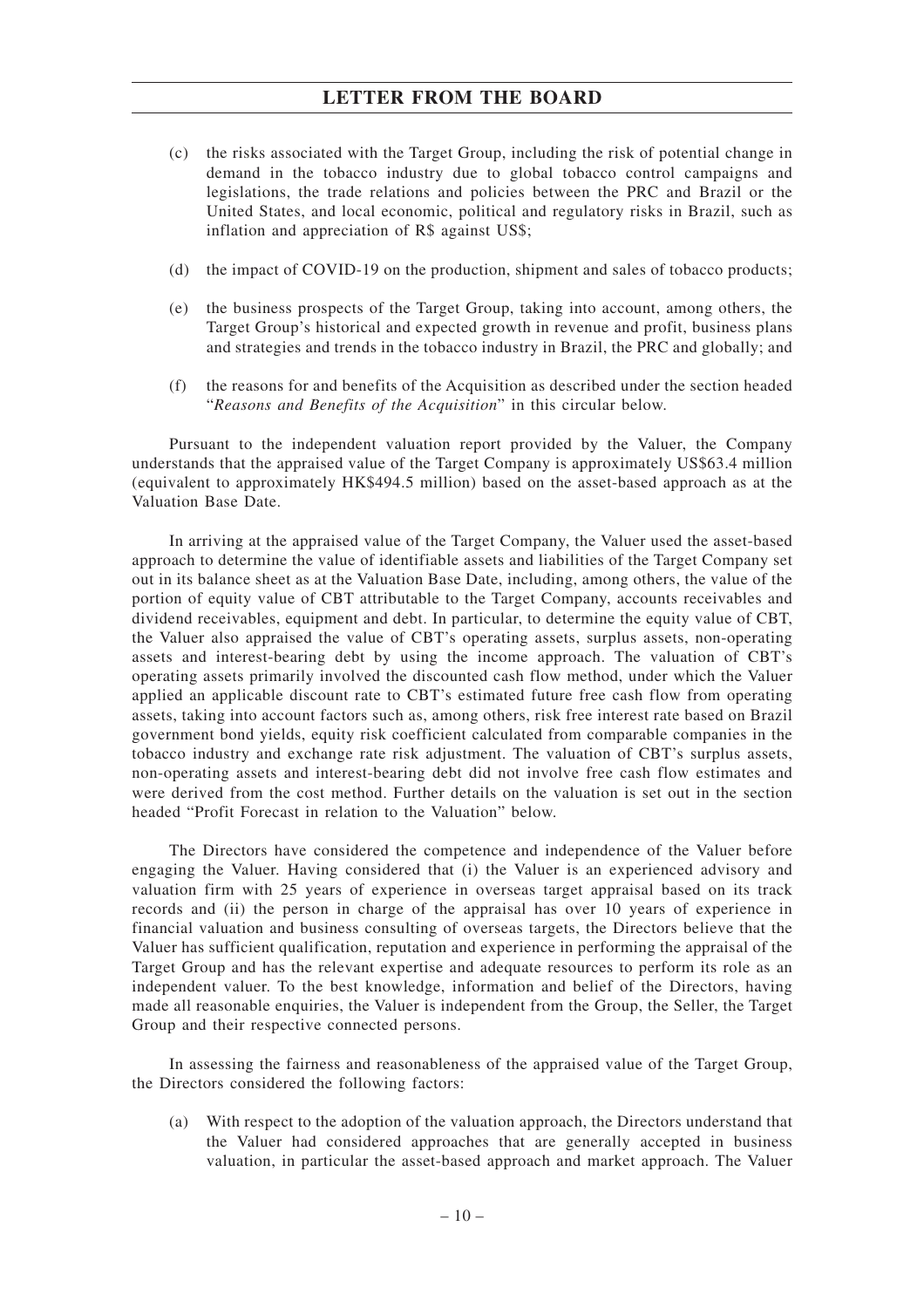considered that the asset-based approach is appropriate for appraising the value of the Target Company, as the Target Company is principally engaged in the holding and management of CBT with no production activities itself, and information on ownership and details of the Target Company's assets and liabilities are clear, complete and accurately reflected in its accounts. The Target Company's value can therefore be fairly and comprehensively appraised through the asset-based approach. In relation to the valuation of CBT, the Valuer considered that the income approach is appropriate to reflect the expected future performance and profitability of the appraised entity. The Valuer considered that the fair value arrived from the income approach reflects factors such as whether each asset of the appraised entity is reasonably and fully utilised, and whether, when taken together, the assets reasonably contribute to the value of shareholders' equity interest, as well as how synergies from factors such as favourable policies enjoyed by the appraised entity, its operating qualifications, industry position, management and human resources impact its value. The Valuer had also considered the market approach to value the Target Group, selecting comparable companies that are listed on a stock exchange and operate in the same industry as the Target Group with similar businesses to conduct appraisals. However, the Valuer was only able to identify three comparable companies, as there are limited number of listed tobacco companies around the world, and financial information of such comparable companies needed to be adjusted when comparing against the Target Group, which impacts the valuation results. Further, the business models of the comparable companies are different to that of the Target Group, operating on a larger scale and focusing on other business segments such as the production and sale of cigarettes, which have a relatively higher profit margin, and produce finished cigarettes that benefit from brand effects. Such factors also impact on the representativeness of comparable multiples. The Valuer therefore determined that the asset-based approach and income approach are appropriate to value the Target Company and CBT, respectively, as such approaches consider, among others, the Target Group's specific assets and liabilities, corporate structure, customers, management and operating qualifications, and represent a more objective and comprehensive reflection of the value of the Target Group.

(b) Having discussed with the Valuer regarding their work performed, the Directors understand that in selecting the bases for conducting valuations and arriving at the valuation of the Target Group, the Valuer had (i) provided appropriate guidance to the management of the Target Group and conducted appropriate training for the team in charge of the appraisal, to ensure the quality of information obtained from the Target Group and that the appraisal team fully understands the economic background of the transaction, the characteristics of the appraised assets and the technical valuation requirements involved; (ii) conducted due diligence on and reviewed the assets, liabilities and operation performance of the Target Group, including obtaining and verifying information on assets within the scope of the appraisal, conducting research on, among others, the Target Group's business plans and strategies, past performance, macro and regional economic and political factors affecting the Target Group's operation and production, the growth and prospects of the industry in which the Target Group operates as well as the Target Group's position and competitiveness in that industry; (iii) obtained and analysed information from independent market sources, data terminals, central banks and various professional institutions to form the basis of the valuation; (iv) selected appropriate valuation methods for each specific type of asset valued; and (v) performed internal audit on the valuation results according to the Valuer's internal policies.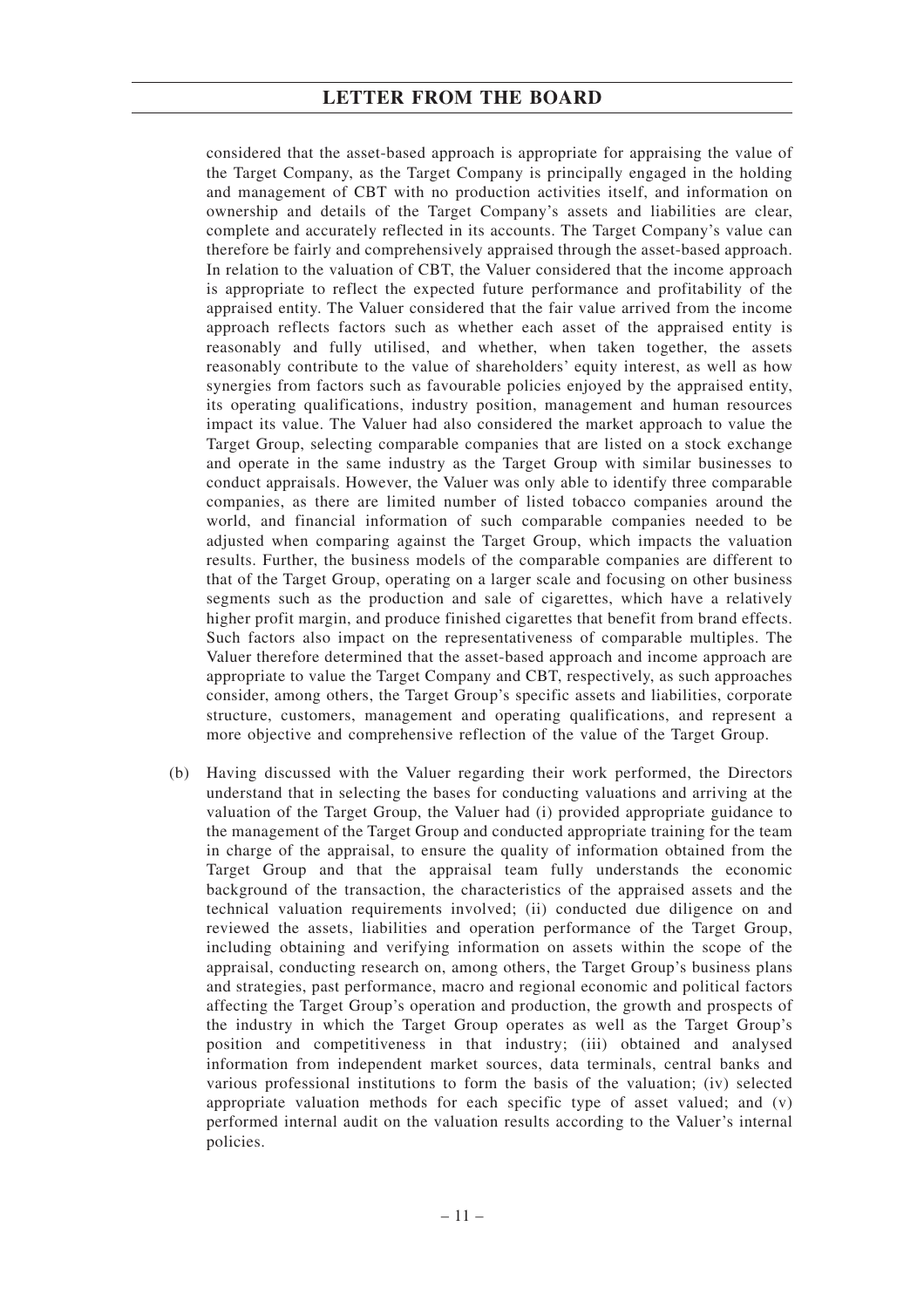- (c) With respect to the assumptions made in the valuation report, the Directors understand that the Valuer had adopted the assumptions set out in the section headed "*Profit Forecast in relation to the Valuation*".
- (d) Directors note that, as disclosed in the valuation report, there may be factors affecting the valuation results which are outside of the Valuer's control, such as any changes to the assumptions mentioned therein, unexpected changes to market conditions or future events, the exchange rates used in the valuation, and limitations to the Valuer's onsite verification procedures due to COVID-19.

Having considered the above factors and the assumptions made by the Valuer, the Directors agree with the Valuer's view that the bases, valuation methodology, limiting conditions and assumptions adopted in the valuation report are appropriate under the current circumstances.

Having considered the valuation of the Target Group and the above factors, as well as the Directors' assessment of the business, operation and financial conditions of the Target Group during the due diligence process, the Directors are of the view that the Consideration is fair and reasonable as a whole.

## *Conditions*

The obligations of each party to effect the transactions contemplated under the Quota Purchase Agreement at Closing shall be subject to the fulfilment or waiver (as the case may be) at or prior to Closing of, among others, the following Conditions:

- (a) the representations and warranties of the Seller remaining true and correct as at the date of the Quota Purchase Agreement and as at the Closing Date, with only such exceptions as would not in the aggregate reasonably be expected to have a material adverse effect;
- (b) the Seller having duly performed and complied in all material respects with all agreements and conditions under the Quota Purchase Agreement prior to or on the Closing Date;
- (c) the consummation of the transactions contemplated under the Quota Purchase Agreement by the Seller not having been enjoined or prohibited by applicable law or any judgment, injunction, order or decree;
- (d) the representations and warranties of the Company remaining true and correct as at the date of the Quota Purchase Agreement and as at the Closing Date, with only such exceptions as would not in the aggregate reasonably be expected to have a material adverse effect;
- (e) the Company having duly performed and complied in all material respects with all agreements and conditions under the Quota Purchase Agreement prior to or on the Closing Date;
- (f) the consummation of the transactions contemplated under the Quota Purchase Agreement by the Company not having been enjoined or prohibited by applicable law or any judgment, injunction, order or decree;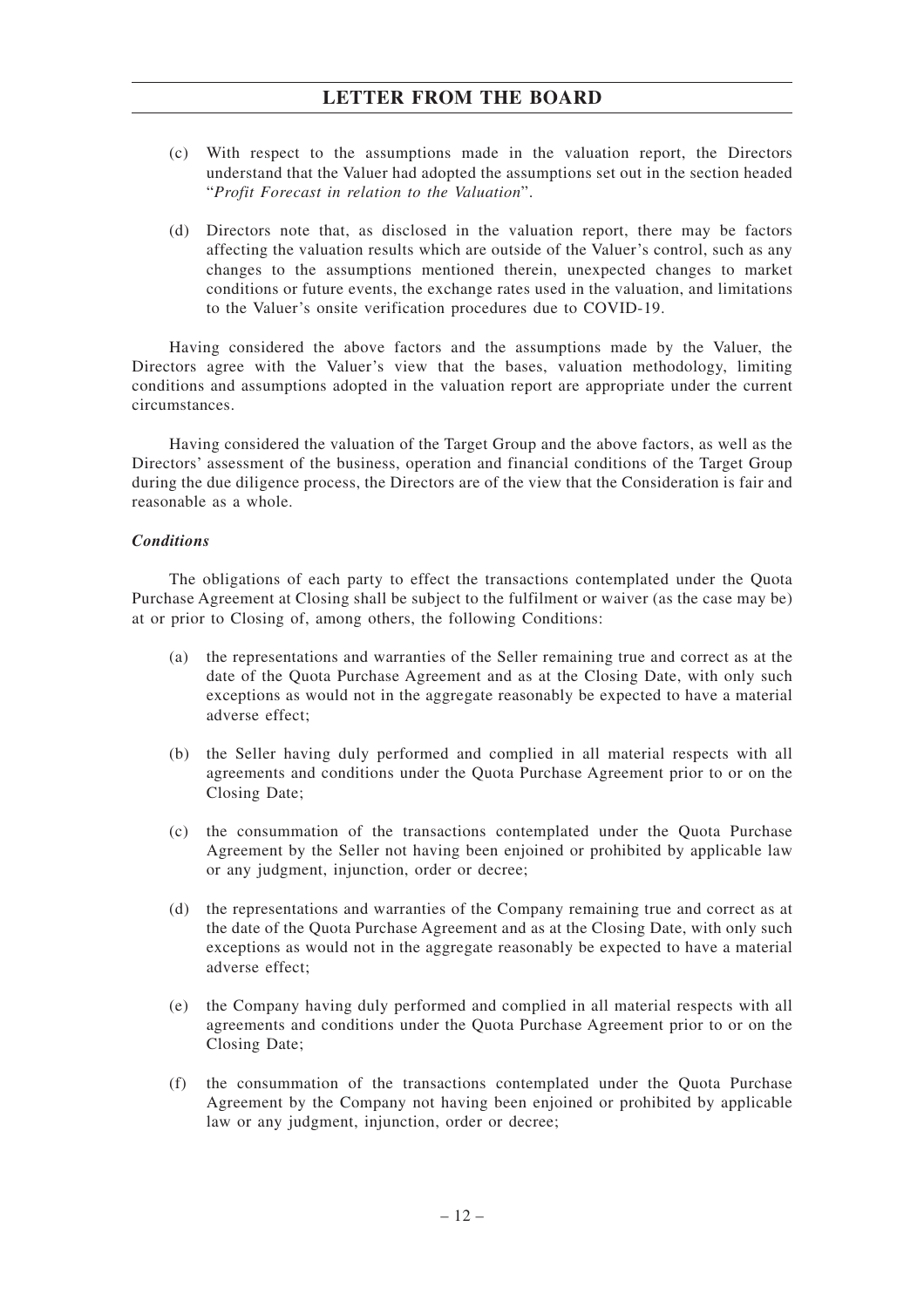- (g) the Independent Shareholders having passed the resolutions at the EGM approving the Quota Purchase Agreement and transactions contemplated thereunder; and
- (h) the Seller having obtained approval of CNTC in relation to the Quota Purchase Agreement and transactions contemplated thereunder.

The Company may waive Conditions (a), (b) and (c) above on or prior to the Closing Date by notice in writing to the Seller. The Seller may waive Conditions (d), (e) and (f) above on or prior to the Closing Date by notice in writing to the Company. Conditions  $(g)$  and (h) above cannot be waived. On or prior to the Closing Date, the Seller shall deliver to the Company a certificate signed by its duly authorised officer, to the effect that Conditions (a), (b) and (c) have been satisfied. On or prior to the Closing Date, the Company shall deliver to the Seller a certificate signed by its duly authorised officer, to the effect that Conditions  $(d)$ , (e) and  $(f)$ have been satisfied. If the Conditions above are not satisfied or waived (as the case may be) on or before the date that is 180 days after the date of the Quota Purchase Agreement, or as extended to such date by the mutual written consent of the Company and the Seller, the Company may terminate the Quota Purchase Agreement.

As at the Latest Practicable Date, none of the Conditions has been satisfied but the Company is not aware of any event which would cause any other Conditions above not capable of being fulfilled. The Company has no intention of waiving any of the Conditions (a), (b) and (c) above and the Seller has not indicated any intention to waive any of the Conditions (d), (e) and (f) above as at the Latest Practicable Date.

#### *Closing*

Closing is scheduled to take place on the Closing Date, which is three Business Days after the Conditions have been satisfied or waived pursuant to the Quota Purchase Agreement, or such other date as the Company and the Seller may agree in writing.

Following Closing, the Company will be the legal and beneficial owner of 100% of the issued and outstanding quotas of the Target Company. The Target Company will become a wholly-owned subsidiary of the Company following Closing, and the financial results, assets and liabilities of the Target Group will be consolidated into the accounts of the Group.

None of the directors of the Target Company will become a Director of the Company upon Closing and it is expected that there will be no change in the directors and senior management of the Target Company after Closing.

In light of the above, the Board is of the view that the Target Group will continue to operate smoothly and there will be no material impact on the overall business and operations of the Target Group as a result of the Acquisition.

## **2 Reorganisation**

As at the Latest Practicable Date, the Target Company is directly wholly-owned by the Seller. The business of the Target Company has mainly been carried out through CBT, a company owned as to 51% by the Target Company and 49% by Alliance One Brazil.

Prior to the Reorganisation, although CBT was owned as to 51% and 49% by the Target Company and Alliance One Brazil, respectively, the Target Company did not have control of CBT, and CBT was a joint venture of the Target Company, due to certain arrangements of the bylaws of CBT and a shareholders' agreement among the Target Company, Alliance One Brazil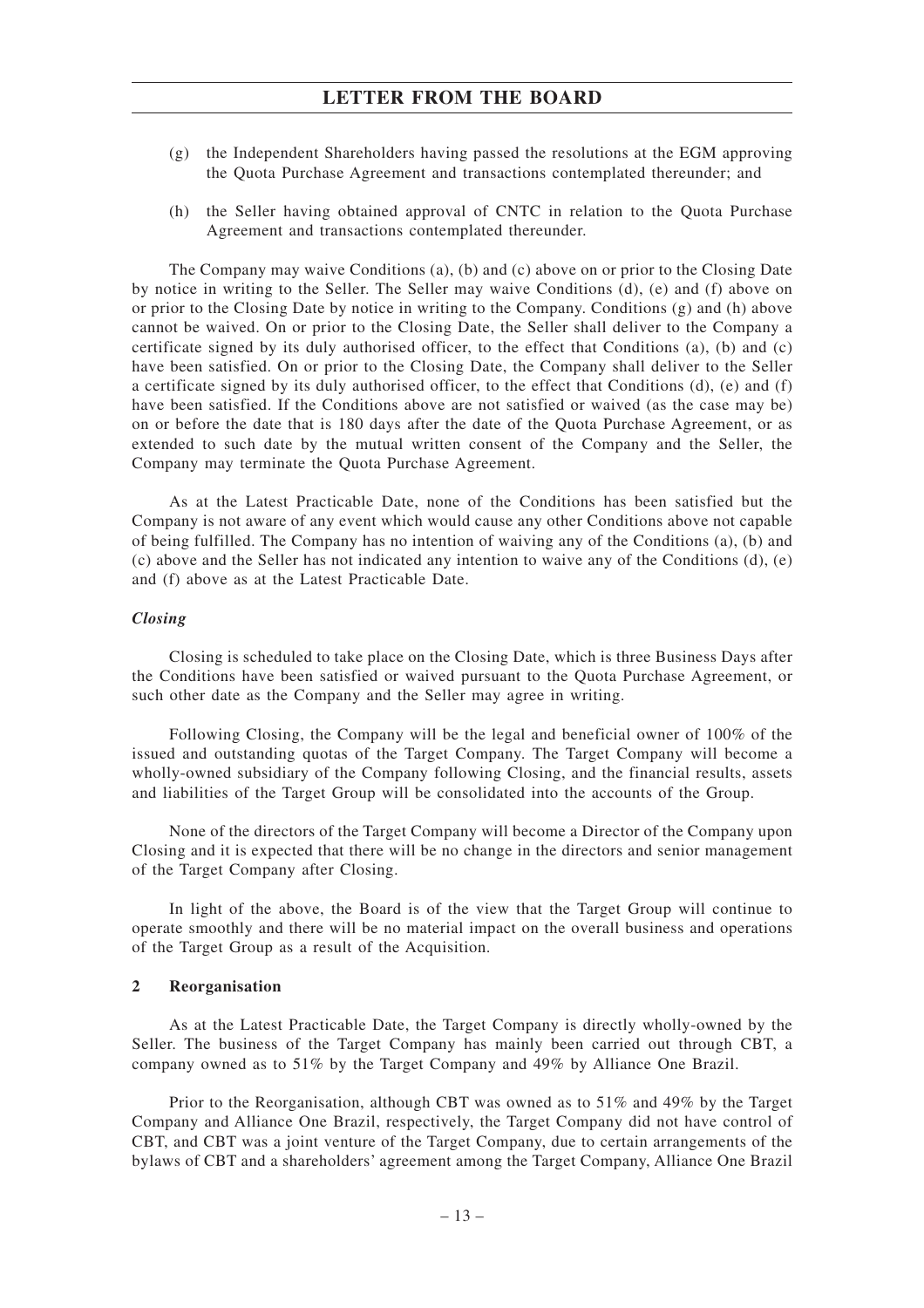and CBT dated 21 February 2014. Such arrangements included, among others, the quorum required to hold shareholders meetings, the percentage of affirmative votes required to approve key operating decisions (including decisions in relation to, among others, the appointment and removal of the management of CBT, the creation of any board committee, the acquisition of interests in other businesses and the creation of any encumbrance over CBT's assets), as well as the number of directors appointed by the Target Company and Alliance One Brazil respectively. These arrangements effectively required unanimous consent from both the Target Company and Alliance One Brazil before the key operating decisions of CBT could be made. The Reorganisation involved a shareholders meeting of CBT held on 31 March 2021 to amend the bylaws of CBT and an amendment to the shareholders' agreement signed on 31 March 2021 among the Target Company, Alliance One Brazil and CBT to amend the provisions in relation to the aforementioned arrangements.

The Reorganisation was completed on 31 March 2021. Upon completion of the Reorganisation, the key operating decisions of CBT could be made by the Target Company, or its representatives, unilaterally, and therefore the Target Company obtained control over CBT, and CBT became a non-wholly owned subsidiary of the Target Company and the financial results, assets and liabilities of CBT have been consolidated into the accounts of the Target Group thereafter.

#### **3 Profit Forecast in relation to the Valuation**

Pursuant to the independent valuation report provided by the Valuer, the value of CBT was appraised by the Valuer using the income approach, which involved the discounted cash flow method as a primary methodology, and thus the calculations of the appraised value as set out in the valuation report are deemed as profit forecast under Rule 14.61 of the Listing Rules. Details of the principal assumptions, including commercial assumptions on which the profit forecast are made, are set out as below:

#### *General principles*

- (a) The appraised entity has already been trading, and the Valuer evaluates the appraised entity by simulating a market with reference to, among others, its trading conditions.
- (b) Both parties to the transaction or proposed transaction in relation to the appraised entity are on an equal position with each other, have the opportunity and time to obtain sufficient market information, are voluntary and rational in their trading behaviours, and are able to make rational judgments on the function, use and transaction price of the assets.
- (c) The assets under valuation will be utilised continuously for current purposes and method of use.
- (d) There are no material changes in the current applicable national laws, regulations and policies, national macroeconomic environment, and the local political, economic and social environment of the regions where the parties to the transaction are based.
- (e) The appraised entity will continue to operate on a going concern basis according to the actual conditions of assets on the Valuation Base Date.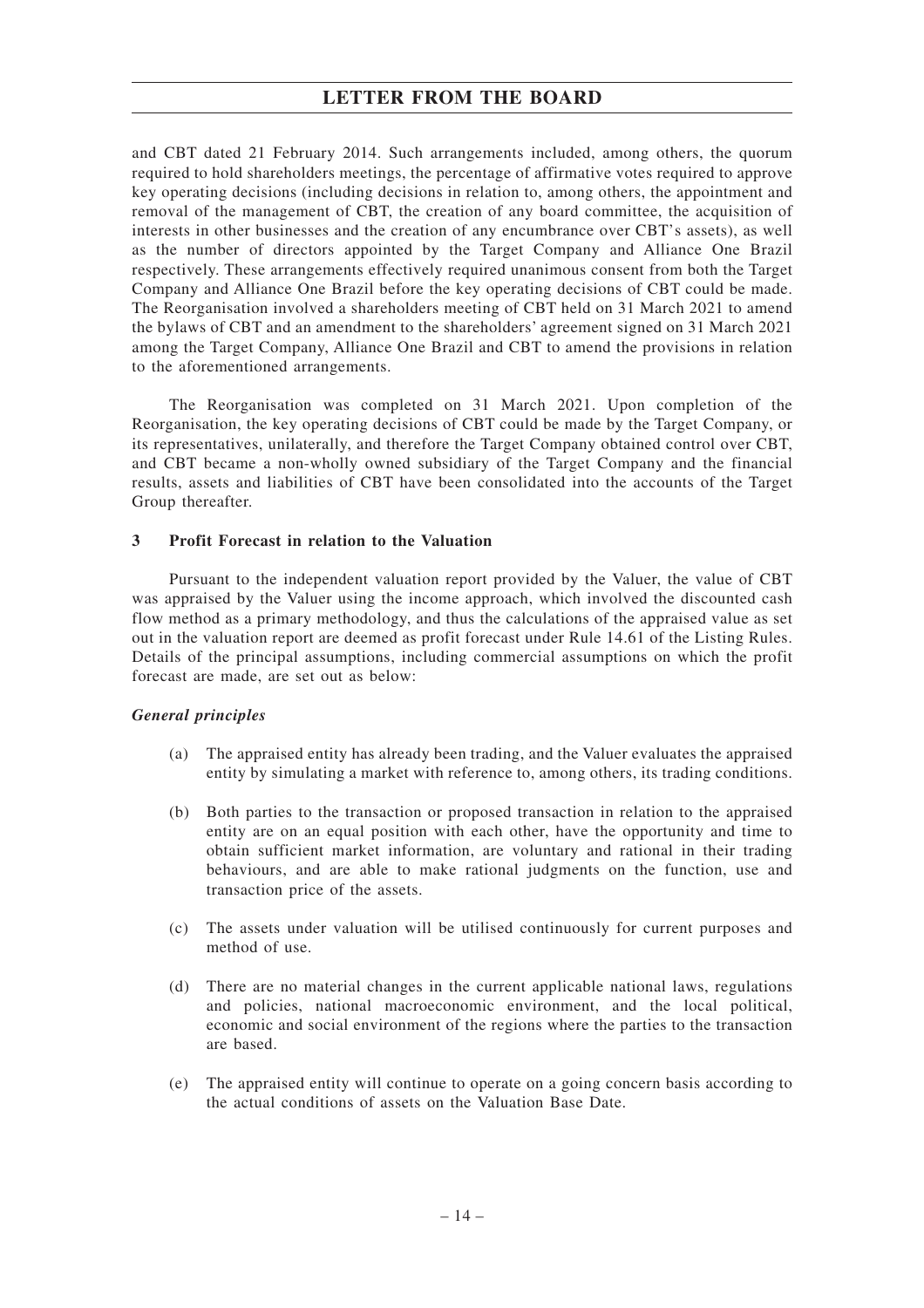- (f) There are no material changes in the interest rates, exchange rates, tax bases and tax rates, and policy-based levies applicable to the appraised entity, other than known changes and fluctuations on the date of the valuation report.
- (g) The management of the appraised entity is accountable, stable and competent to perform their duties after the Valuation Base Date.
- (h) Unless otherwise stated, the appraised entity fully complies with all relevant laws and regulations.
- (i) There will be no force majeure and unforeseeable events which will materially and adversely affect the appraised entity after the Valuation Base Date.

## *Specific assumptions*

- (a) The accounting policies adopted by the appraised entity after the Valuation Base Date are consistent in all material aspects with the accounting policies adopted when preparing the valuation report.
- (b) The business scope and operation of the appraised entity after the Valuation Base Date are consistent with its current scope and operation, based on the existing management method and level.
- (c) The cash inflow of the appraised entity after the Valuation Base Date is an average inflow, and the cash outflow is an average outflow.
- (d) The information and financial data provided by the appraised entity are true, accurate and complete.

#### *Basis of the underlying assumptions for the discount rate*

## **(a) Determination of risk-free rate of return**

Treasury bond yields are generally considered risk-free because the risk of treasury bonds defaulting on maturity is low enough to be negligible. According to the information disclosed by the Bloomberg, the annual yield to maturity of the 5-year international bond issued by the Brazilian government in US\$ on 31 March 2021 is 2.766%.

Considering that CBT's main business is conducted on the international market and its revenue is recorded in US\$, 2.766% is used as the risk-free rate of return in the valuation report.

#### **(b) Determination of risk coefficient of equity system**

The risk coefficient calculation formula of the equity system of the appraised entity is as follows:

$$
\beta_L = \bigg[1 + (1-t) \times \frac{D}{E}\bigg] \times \beta_U
$$

 $\beta_L$ : Risk coefficient of equity system with financial leverage;

 $\beta_{U}$ : Risk coefficient of equity system without financial leverage;

*t*: Income tax rate of the appraised entity;

*D/E*: Target capital structure of the appraised entity.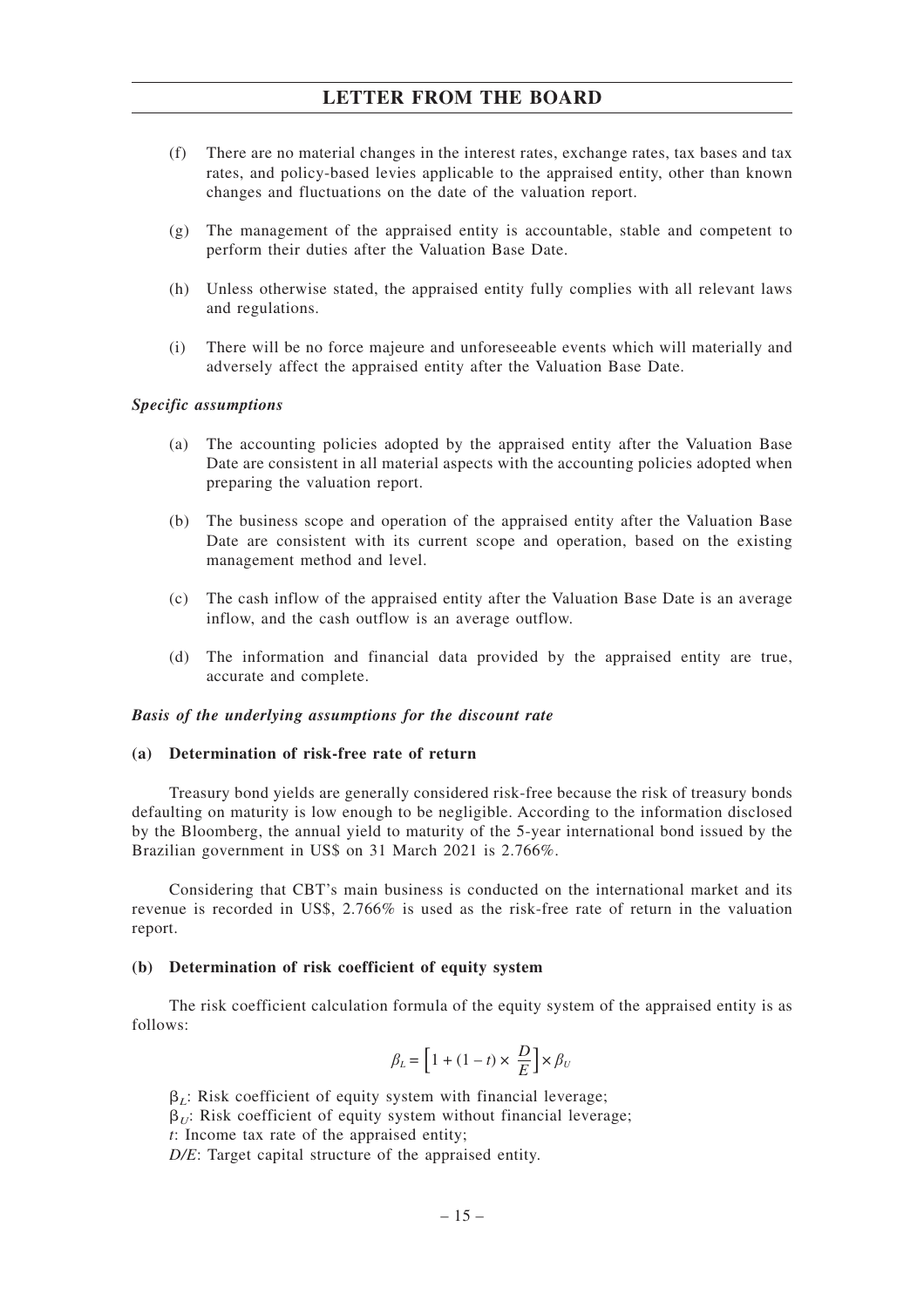Based on the business characteristics of the appraised entity, the Valuer checked the  $\beta L$ , D/E and statutory tax rates of 8 listed comparable companies in the tobacco production industry on the Valuation Base Date through Bloomberg, and calculated the  $\beta_U$ .

According to the analysis of CBT's operating characteristics, the value of  $\beta U$  for the discount rate in the valuation is 0.7883. The target capital structure is determined by referring to the average level of mature listed companies in the industry, and the arithmetic average of D/E of comparable companies' capital structure is 17.86%. The income tax rate is calculated at 34.00%, and  $\beta L$  is calculated to be 0.8812 based on the above parameters and formula.

#### **(c) Determination of market risk premium**

The market risk premium is the rate of return required by investors for a well-diversified market portfolio that is higher than the risk-free rate. The market risk premium for the valuation is calculated as follows:

Market risk premium = base compensation of mature stock market  $+$  country risk compensation

Where: the basic compensation of mature stock market refers to the arithmetic average return difference between US stocks and Treasury bonds from 1929 to 2020 by 6.43%; the country risk compensation amount is 2.91%.

In this assessment, the market risk premium is 9.34%.

#### **(d) Determination of enterprise-specific risk adjustment coefficients**

The evaluation and calculation of equity system risk coefficient mainly referenced relevant indicators of listed companies, whose stocks can be circulated in the capital market. The assets included in this assessment are non-listed assets. Compared with similar listed companies, the equity risk of such assets is greater than that of similar listed companies. Taking into account factors such as CBT's income scale, industry status, and anti-risk capabilities, this assessment takes a value of 1.50% for the enterprise-specific risk adjustment coefficient of CBT.

#### **(e) Determination of risk adjustment coefficient of exchange rate conversion**

CBT's products are charged in US\$. Its functional currency is US\$ and its display currency is Brazilian Real. As actual payments received by CBT are made in US\$, but all other costs and expenses are paid by CBT in Real, the company use both US\$ and Real. The monetary unit of the financial model for this forecast is US\$, which involves exchange rate conversion, so the forecast of cash flow faces certain exchange rate risks. Taking into account factors such as CBT's income scale and industry status, the value of the risk adjustment coefficient for CBT's exchange rate conversion in this assessment is 1.50%.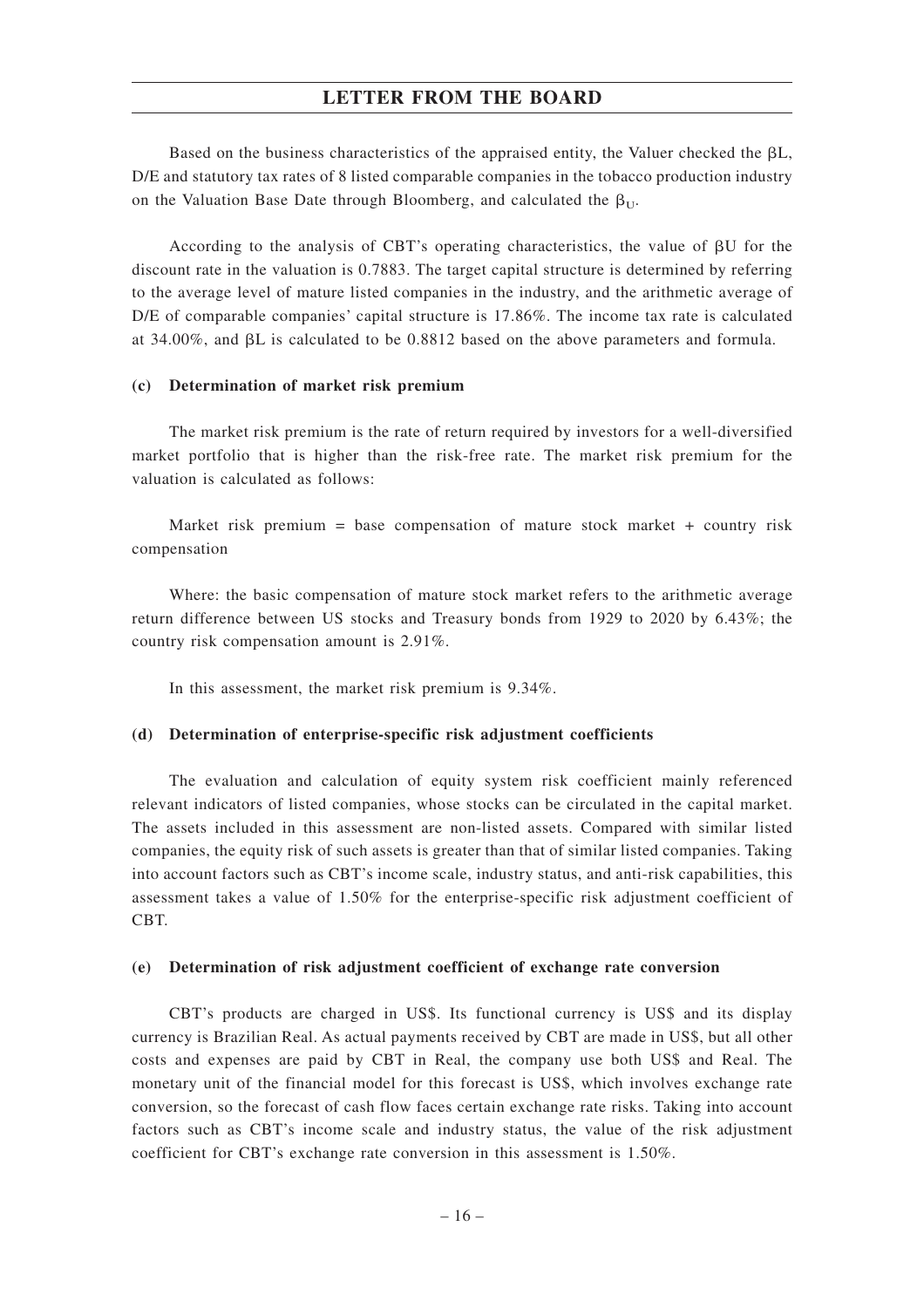#### **(f) Determination of discount rate during forecast period**

#### *(1) Calculate the cost of equity capital*

Based on the parameters identified above, the cost of equity capital of CBT is calculated as follows:

$$
K_e = \mathbf{r}_f + MRP \times \beta_L + \mathbf{r}_c + \mathbf{r}_e
$$
  
= 2.77% + 9.34% x 0.8812 + 1.50% + 1.50%  
= 13.99%

*(2) Calculate the weighted average cost of capital*

The interest-bearing debt of the appraised entity on the Valuation Base Date is the loan in US\$.

On inquiry, the Brazilian central bank's SELIC (Brazilian Interbank Borrowing Rate) at the end of March 2021 is 5%, and it is predicted to be 6.5% by 2023. Meanwhile, the average corporate borrowing rate for listed Brazilian companies is 9%-10%. All things considered, the long-term SELIC (6.5%) combined with a 2.5% floating rate is projected as the cost of capital for interest-bearing debt.

The above parameters are plugged into the weighted average cost of capital calculation formula, the weighted average capital cost of the assessed unit is calculated to be 12.77%.

$$
WACC = K_e \times \frac{E}{E+D} + K_d \times (1-t) \times \frac{D}{E+D}
$$

$$
= 12.77\%
$$

#### **(g) Determination of discount rate after forecast period**

According to the above formula, the discount rate after the forecast period is 12.77%.

Details of the valuation, including the assumptions used, are included in the summary of the valuation report in Appendix VI to this circular.

#### *Review by Reporting Accountants and Financial Adviser*

The Reporting Accountants have reviewed the calculations of the discounted cash flows and are of the opinion that so far as the calculations are concerned, the discounted cash flows have been properly compiled in all material respects in accordance with the bases and assumptions made by the Directors as set out in the valuation report.

The Financial Adviser has discussed with the Directors and the Valuer the bases and assumptions upon which the forecast was based and has reviewed the report issued by the Reporting Accountants containing its opinion on the discounted cash flows as stated above. On the basis of the foregoing and opinion of the Reporting Accountants, the Financial Adviser is satisfied that the forecast upon which the valuation has been made, for which the Directors are solely responsible, has been made after due and careful enquiry.

Please refer to Appendix VII to this circular for the report issued by the Reporting Accountants and Appendix VIII to this circular for the report issued by the Financial Adviser according to Rule 14.62 of the Listing Rules.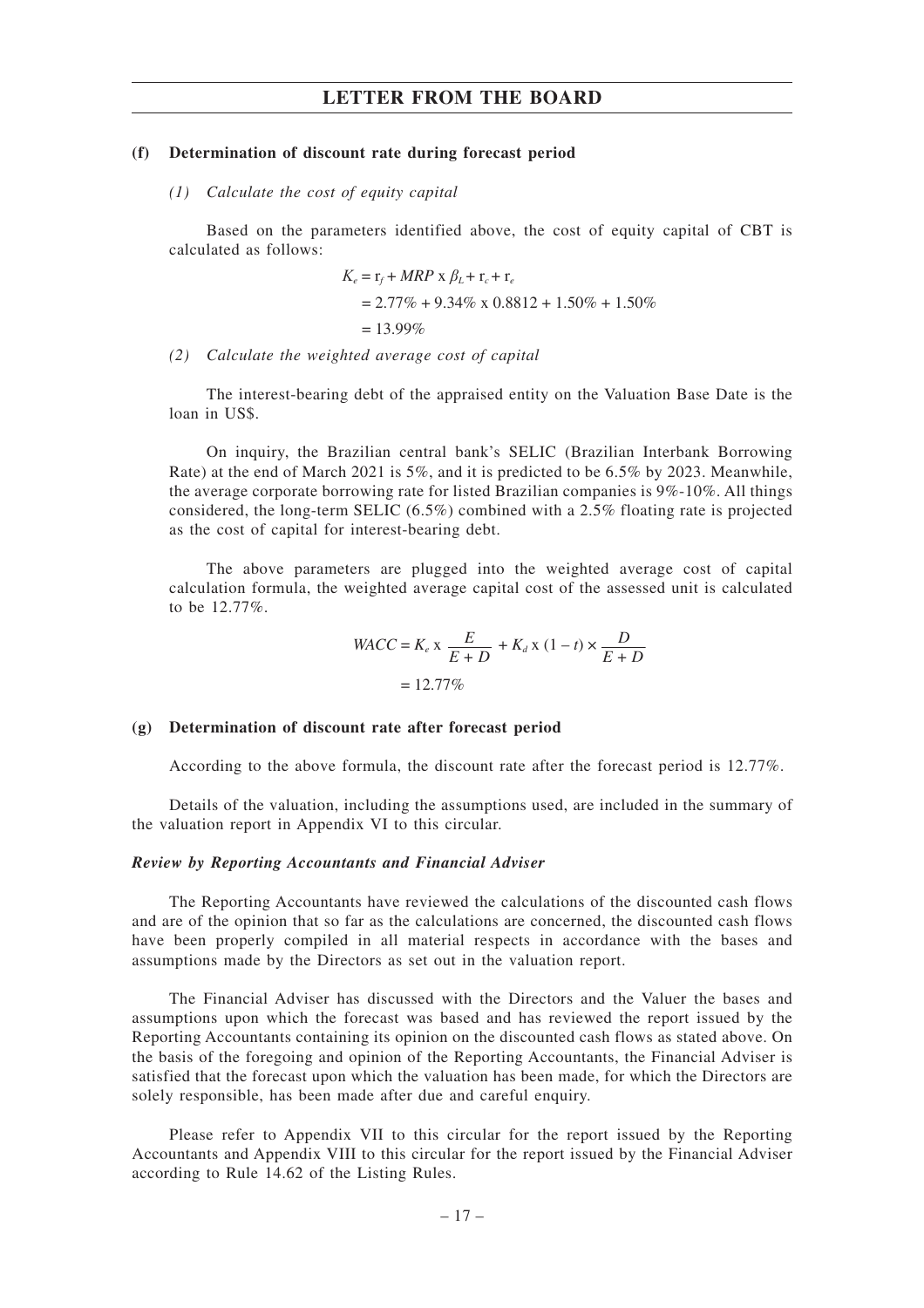## **INFORMATION ON THE PARTIES**

## **1 The Company**

The Company is principally engaged in the following businesses: (i) export of tobacco leaf products to Southeast Asia, Hong Kong, Macau, and Taiwan; (ii) import of tobacco leaf products in the mainland China of the PRC from origin countries or regions around the world (other than from sanctioned countries and regions, including Republic of Zimbabwe); (iii) export of PRC-branded cigarettes to the duty-free outlets and cigarettes wholesalers for sales in Thailand, Singapore, Hong Kong and Macau, as well as areas within the borders, but outside the customs areas of the PRC; and (iv) export of new tobacco products to overseas market worldwide.

## **2 The Seller**

The Seller is a company incorporated under the laws of Hong Kong on 17 March 1989 with limited liability and is principally engaged in the import and export business of tobacco products, the principal and ancillary ingredients for the production of cigarettes and mechanical equipment for processing tobacco. As at the Latest Practicable Date, the Seller, being directly wholly-owned by CNTC, directly holds 72.29% of the issued share capital of the Company and is a Controlling Shareholder and connected person of the Company under Chapter 14A of the Listing Rules.

## **3 The Target Group**

## *The Target Company*

The Target Company is a company incorporated under the laws of Brazil on 6 June 2002 and is principally engaged in investment holding, with CBT as its primary investment. As at the Latest Practicable Date, the Target Company is directly wholly-owned by the Seller.

## *CBT*

CBT is a company incorporated under the laws of Brazil on 15 September 2011 and is principally engaged in the procurement, processing, sale and export of tobacco leaves and the sale of agricultural materials inherent to tobacco production. As at the Latest Practicable Date, CBT is owned as to 51% by the Target Company and 49% by Alliance One Brazil. Upon completion of the Reorganisation, CBT became a non-wholly owned subsidiary of the Target Company and the financial results, assets and liabilities of CBT have been consolidated into the accounts of the Target Group.

The original amount invested by the Seller in establishing the Target Company in 2002 was approximately US\$0.4 million (equivalent to approximately HK\$3.12 million). The Seller has continued to invest in the Target Company, with the total investment amount reaching approximately US\$16.5 million (equivalent to approximately HK\$128.7 million) by 2019, and with the investment in CBT, developed the business of the Target Group to include assisting with and supervision of the roasting, processing, sample preparation, inspection and procurement of tobacco and cigarettes in Brazil over several years of operation.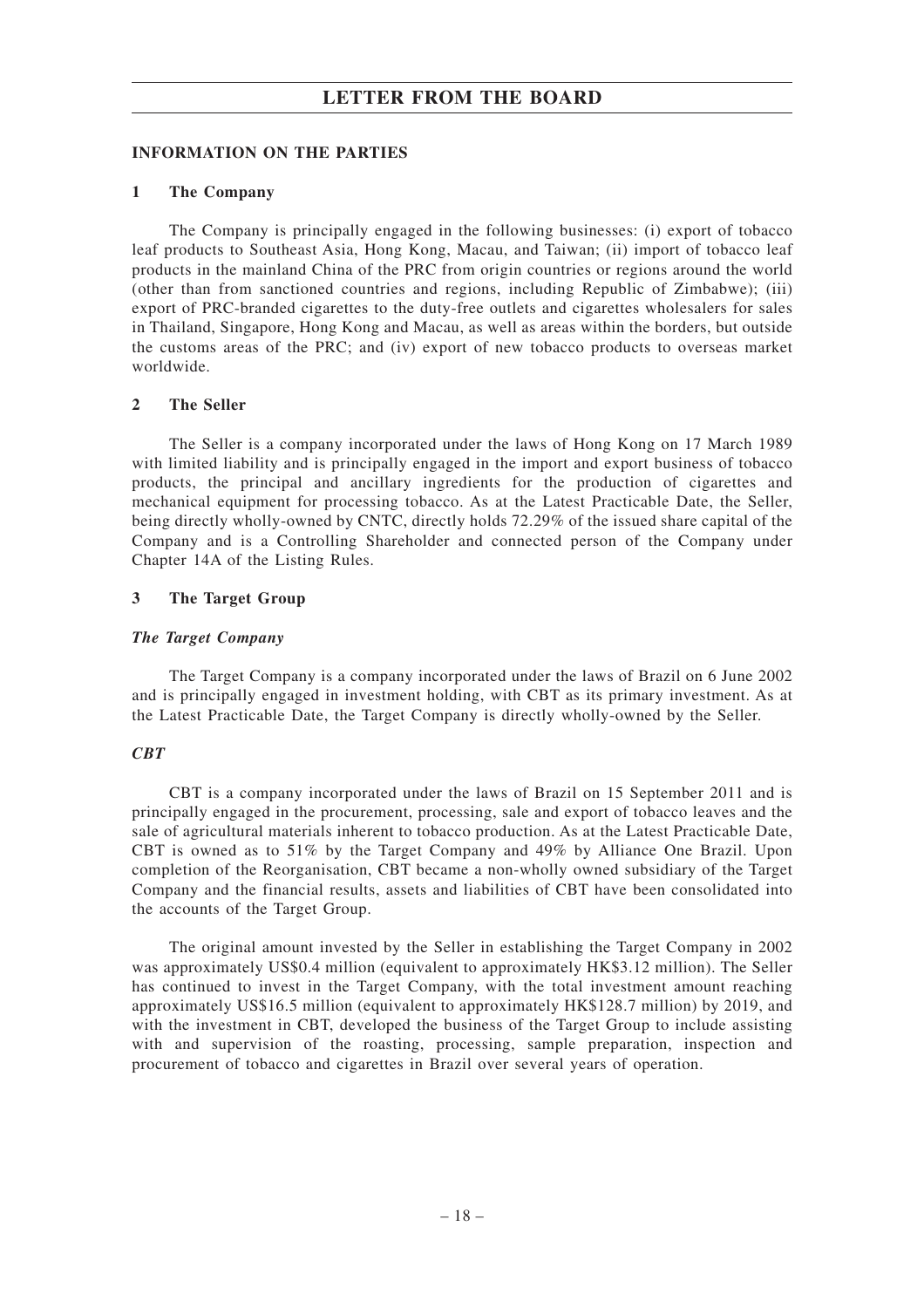#### **4 Financial Information on the Target Group**

Set out below is a summary of the financial information of the Target Group and CBT extracted from the accountants' reports set out in Appendix II and Appendix III of this circular, respectively, (i) for each of the years ended 31 December 2019 and 2020; and (ii) for the three months ended 31 March 2021:

## *The Target Group*

|                      |                 | For the year ended 31 December<br>2019 |                 | <b>2020</b> |                 | For the three months<br>ended 31 March<br>2021 |
|----------------------|-----------------|----------------------------------------|-----------------|-------------|-----------------|------------------------------------------------|
|                      | (audited)       |                                        | (audited)       |             | (audited)       |                                                |
|                      |                 | equivalent                             |                 | equivalent  |                 | equivalent                                     |
|                      | <i>US\$'000</i> | to HK\$'000                            | <i>US\$'000</i> | to HK\$'000 | <i>US\$'000</i> | to HK\$'000                                    |
| Profit before tax    | 6,350           | 49.530                                 | 8,753           | 68,273      | 56,021          | 436,964                                        |
| Net profit after tax | 6,350           | 49,530                                 | 8,753           | 68,273      | 56,021          | 436,964                                        |

## *CBT*

|                      |                 | For the year ended 31 December<br>2019 |                 | 2020        |                 | For the three months<br>ended 31 March<br>2021 |
|----------------------|-----------------|----------------------------------------|-----------------|-------------|-----------------|------------------------------------------------|
|                      | (audited)       |                                        | (audited)       |             | (audited)       |                                                |
|                      |                 | equivalent                             |                 | equivalent  |                 | equivalent                                     |
|                      | <i>US\$'000</i> | to HK\$'000                            | <i>US\$'000</i> | to HK\$'000 | <i>US\$'000</i> | to HK\$'000                                    |
| Profit before tax    | 19,889          | 155,134                                | 30.554          | 238,321     | 14,711          | 114,746                                        |
| Net profit after tax | 13,134          | 102,445                                | 17,792          | 138,778     | 8,688           | 67,766                                         |

The audited consolidated net asset value of the Target Group attributable to the quotaholders of the Target Company as at 31 March 2021 was approximately US\$63.3 million (equivalent to approximately HK\$493.7 million).

For further details on the financial information of the Target Group and CBT for the years ended 31 December 2018, 2019 and 2020 and the three months ended 31 March 2021, please refer to the sections headed "*Appendix II – Accountants' Report on the Target Group*", "*Appendix III – Accountants' Report on CBT*" and "*Appendix IV – Management Discussion and Analysis on the Target Group*" in this circular.

#### **FINANCIAL EFFECTS OF THE ACQUISITION**

Upon Closing, the Target Company will become a wholly-owned subsidiary of the Company and the financial results, assets and liabilities of the Target Group will be consolidated into the consolidated financial statements of the Group. It is expected that members of the Target Group, as subsidiaries of the Group, will provide additional revenue stream to the Group and will be accretive to the Company's net asset value. The unaudited pro forma financial information of the Enlarged Group as set out in Appendix V to this circular has been prepared to illustrate the financial effect of the Acquisition.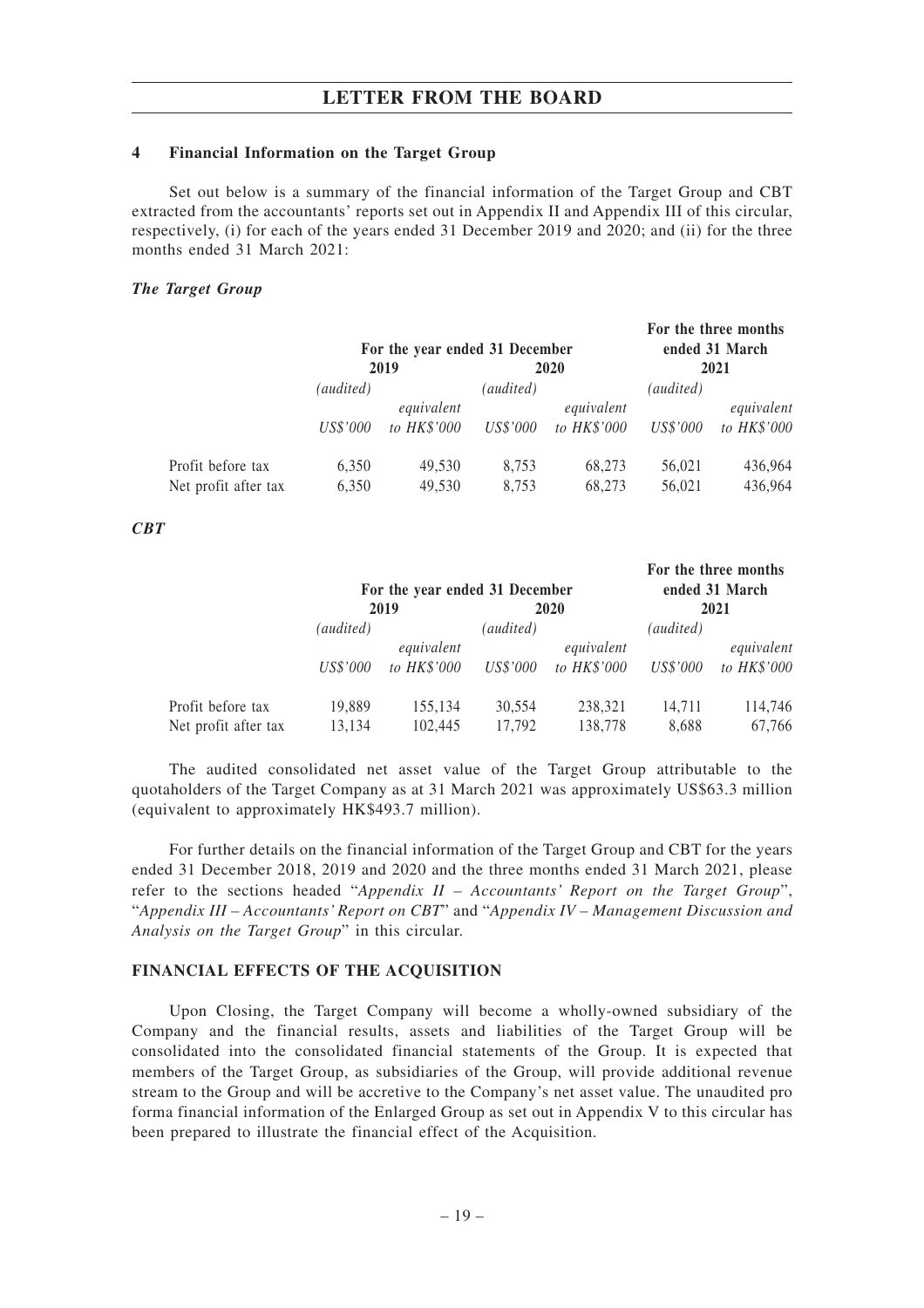#### **1 Assets and liabilities**

As set out in the unaudited pro forma consolidated financial information of the Enlarged Group in Appendix V to this circular, assuming that Closing had taken place on 30 June 2021, the total assets of the Enlarged Group would have increased from approximately HK\$2,483.1 million to approximately HK\$3,622.6 million and the total liabilities of the Enlarged Group would have increased from approximately HK\$793.1 million to approximately HK\$1,667.7 million. Accordingly, the net asset value of the Enlarged Group would have increased from approximately HK\$1,690.0 million to approximately HK\$1,954.9 million as a result of the Acquisition, primarily as a result of consolidating the net assets of the Target Group attributable to the non-controlling interests of HK\$280.6 million.

#### **2 Earnings**

Upon completion of the Acquisition, the Target Company will become a wholly-owned subsidiary of the Company, and the financial results of the Target Group will be consolidated into the accounts of the Group. Based on the statement of income of the Target Group and the statement of income of CBT as respectively set out in Appendix II and Appendix III to this circular, the Target Group has been profit-making for the years ended 31 December 2018, 2019 and 2020 and for the three months ended 31 March 2021. Considering the profit-making performance of the Target Group, it is expected that the earnings of the Enlarged Group will increase as a result of the Acquisition and that the Target Group will have a positive impact on the Enlarged Group's long-term financial performance.

Further information regarding the financial performance, financial position as well as the management discussion and analysis and other information of the Target Group can be found in Appendix IV to this circular.

#### **REASONS FOR AND BENEFITS OF THE ACQUISITION**

The Directors considered the following reasons for the Acquisition and believe that the Acquisition can offer the following benefits to the Group:

(a) reference is made to the Company's prospectus dated 28 May 2019. As disclosed in the Company's prospectus, the Company intends to reduce its reliance on the CNTC Group and also reduce the number of connected transactions with Controlling Shareholders, strengthening the Company's independence and competitiveness. The Company also intends to elevate its position in the tobacco industry chain, reduce transactional costs in the Company's business model and achieve vertical integration. In order to achieve these goals, the Company has been exploring opportunities to, among others, (i) acquire overseas tobacco leaf products operating entities; and (ii) acquire upstream tobacco leaf products manufacturing and processing entities. The Target Group is located in Brazil and mainly engages in the procurement, processing, sale and export of tobacco leaves and the sale of agricultural materials inherent to tobacco production, and is currently an important tobacco leaves supplier to the Group. The Target Group therefore has been identified as an overseas tobacco products entity that is suitable in helping the Company meet the above objectives. The Directors believe that the Acquisition will expand and diversify the Company's businesses, reduce the Company's reliance on the CNTC Group, optimize the long-term sustainability and reliability of the Company's businesses and enhance the Company's overall bargaining power and profitability;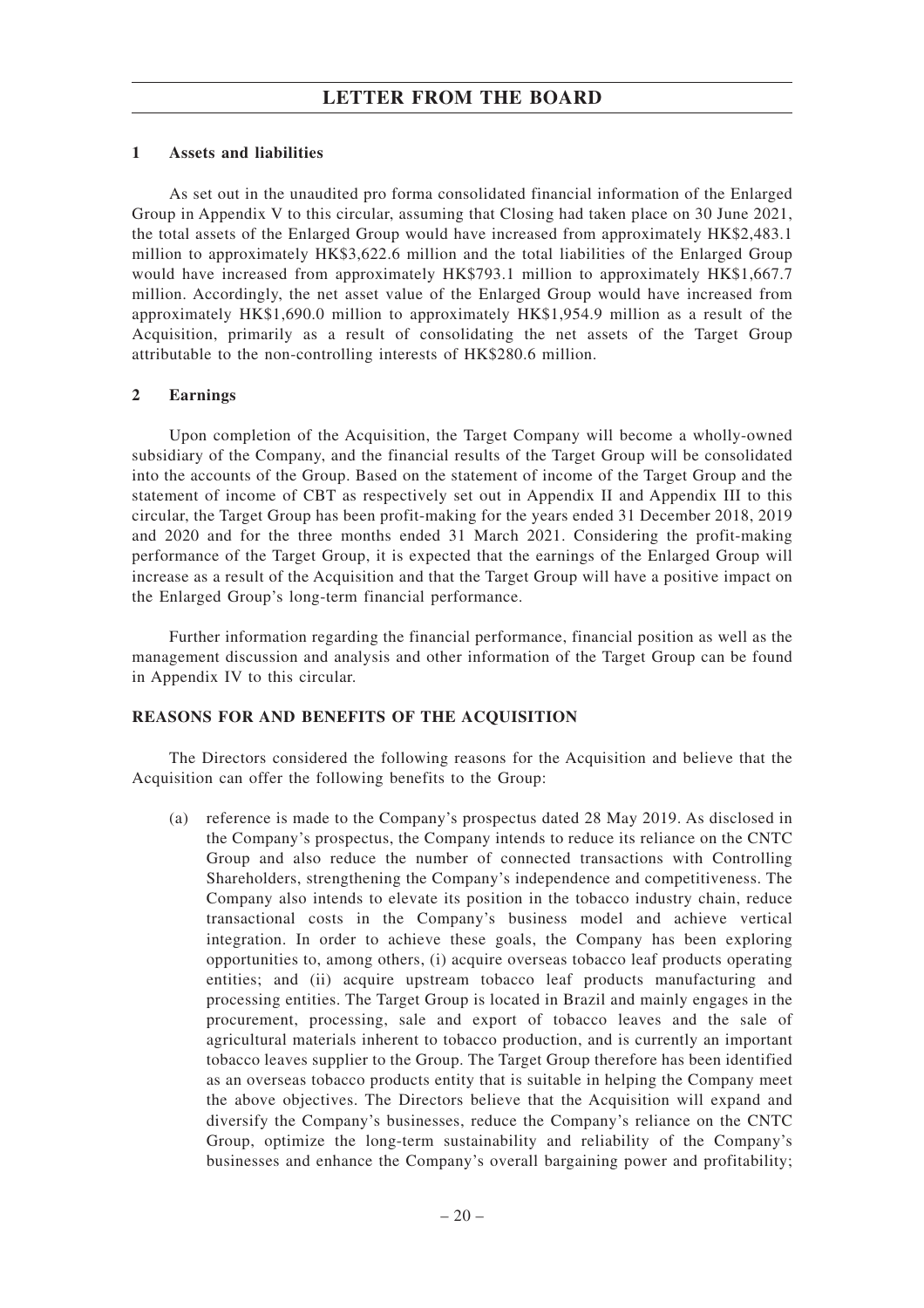- (b) as disclosed in the Company's annual report for the year ended 31 December 2020, the international tobacco supply chain has been materially and adversely impacted by the unexpected outbreak of COVID-19, causing major delays in the production and import of tobacco leaf products. As one of the important segments of the Company's business is the procurement of tobacco leaf products from overseas locations, with disruption in the global supply chain and significant reduction in logistics capacity, the Group's business of importing tobacco leaf products had been significantly negatively impacted in 2020. The Directors believe that, by acquiring the Target Group, one of the Group's supplier of imported tobacco leaf products, monitor the supply of imported tobacco leaf products, oversee delivery and shipment workstreams, and mitigate relevant risks to its tobacco leaf products import business;
- (c) the Target Group has a proven track record of providing high quality tobacco leaf products and maintained growth in its revenue and profit. Further, there has been a trend in the tobacco industry for major tobacco companies to acquire and establish direct upstream tobacco supply channels to ensure tobacco supply, facilitate vertical integration and reduce dependence on tobacco merchants. Further, as disclosed in the Company's prospectus, being the designated offshore platform for capital markets operation and international business expansion, the Company aims to establish an international platform for overseas business operation and capital utilization as part of our business strategy. In line with our strategy, through the Acquisition, the Group will be able to concentrate and integrate the overseas resources of the CNTC Group, including tobacco supply resources such as the Target Group, gain control over a well-established tobacco supplier, enjoy the benefit of a steady supply of high quality tobacco leaf products as well as expand the geographic coverage of its business into a promising market, and maintain competitiveness in the global tobacco market against major tobacco companies with established direct upstream tobacco supply channels;
- (d) upon completion of the Acquisition, the Company is expected to secure immediate and stable profit and cash flow from the Target Group. For the year ended 31 December 2020, the tobacco sales by CBT was 40,649 tonnage and revenue and net profit were approximately US\$136.2 million (equivalent to approximately HK\$1,062.7 million) and US\$17.8 million (equivalent to approximately HK\$138.8 million) respectively; and
- (e) CNTC Group had originally acquired 51% of the interest in CBT from the Alliance One Group, forming a joint venture to assist both groups in sourcing tobacco leaves from Brazil. CBT has also been a way for the CNTC Group to gain access to Alliance One Group's distribution channels and customer base through the cooperation with CBT. Therefore, CBT historically supplied the majority of its tobacco leaves to the CNTC Group and Alliance One Group, including to the Company as a member of the CNTC Group. For the years ended 31 December 2018, 2019 and 2020 and the three months ended 31 March 2021, revenue derived from the sales to the CNTC Group and Alliance One Group together accounted for approximately 95.2%, 97.1%, 94.9% and 98.2% of CBT's total revenue, respectively. In relation to the transaction amount between the Company and CBT, CBT recognised revenue of approximately US\$112.4 million (equivalent to approximately HK\$876.7 million), US\$119.3 million (equivalent to approximately HK\$930.5 million), US\$84.6 million (equivalent to approximately HK\$659.9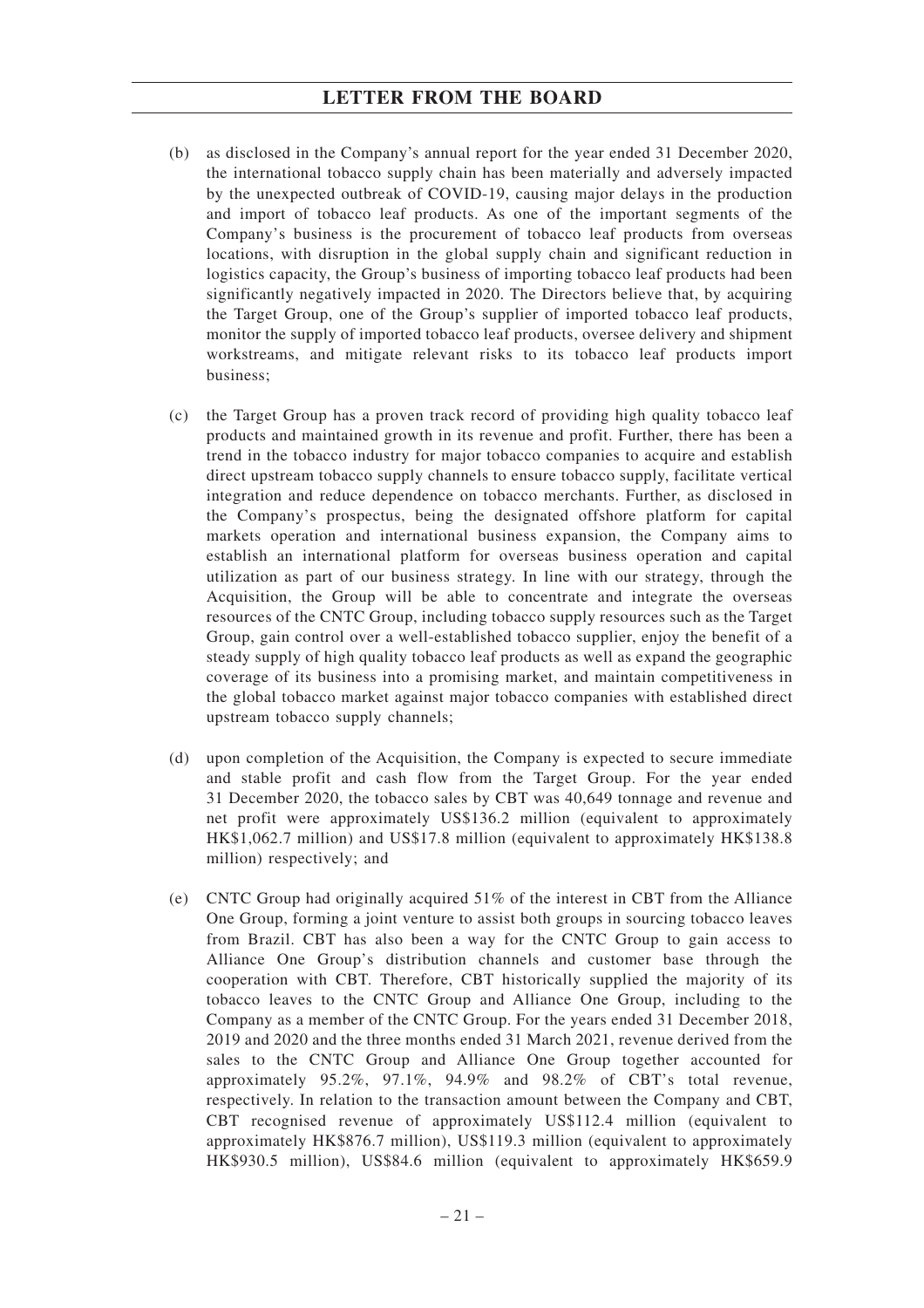million) and US\$39.9 million (equivalent to approximately HK\$311.2 million) from the Company for the years ended 31 December 2018, 2019 and 2020 and three months ended 31 March 2021, respectively. In the Company's consolidated financial statements for each reporting period after completion of the Acquisition, CBT's revenue to the Company will be fully eliminated and the inventory will be written down to eliminate the unreleased profit related to the goods that are unsold at the end of the reporting period. Upon Closing, the Company, through CBT, will also be able to take the benefit of Alliance One Group's distribution channels, and better manage its tobacco leaves stock by distributing different grades of tobacco leaves to customers with different corresponding needs through such distribution channels.

### **CONTINUING CONNECTED TRANSACTIONS**

CBT (a non-wholly owned subsidiary of the Target Company) engages in the procurement, sale and export of tobacco leaves as part of its business activities, and historically has entered into transactions with Alliance One International and its subsidiaries (including Alliance One Brazil) in relation to (i) the sale of tobacco transactions, and (ii) the purchase of agricultural materials, tobacco and services transactions in the ordinary course of its business. The Group has also historically entered into transactions with Alliance One International in relation to the sale and purchase of tobacco in the ordinary course of its business. Immediately upon Closing, the Target Company will become a wholly-owned subsidiary of the Company, and the financial results, assets and liabilities of the Target Group will be consolidated into the accounts of the Group. Therefore, immediately upon Closing, Alliance One Brazil will become a connected person of the Company at the subsidiary level by virtue of holding 49% of the total issued share capital of CBT. Accordingly, such existing transactions with Alliance One Group carried out in the ordinary course of business of the Group and CBT will constitute continuing connected transactions of the Company under Chapter 14A of the Listing Rules.

Alliance One Brazil is a company incorporated under the laws of Brazil on 28 October 1971 and is principally engaged in the growing, procurement, processing and sale of tobacco leaves. Alliance One International is a company organized under the laws of North Carolina, United States in August 2018 and is principally engaged in the production, processing, procurement and sale of tobacco leaves. As at the Latest Practicable Date, Alliance One International and Alliance One Brazil are indirectly wholly-owned subsidiaries of Pyxus. Pyxus is a company incorporated under the laws of Virginia, United States in August 2020 and trading on the New York OTC Market (OTC: PYYX). Pyxus is principally engaged in providing tobacco agricultural products, ingredients and related services.

The transactions carried out under the Connected Transactions Agreements include the following: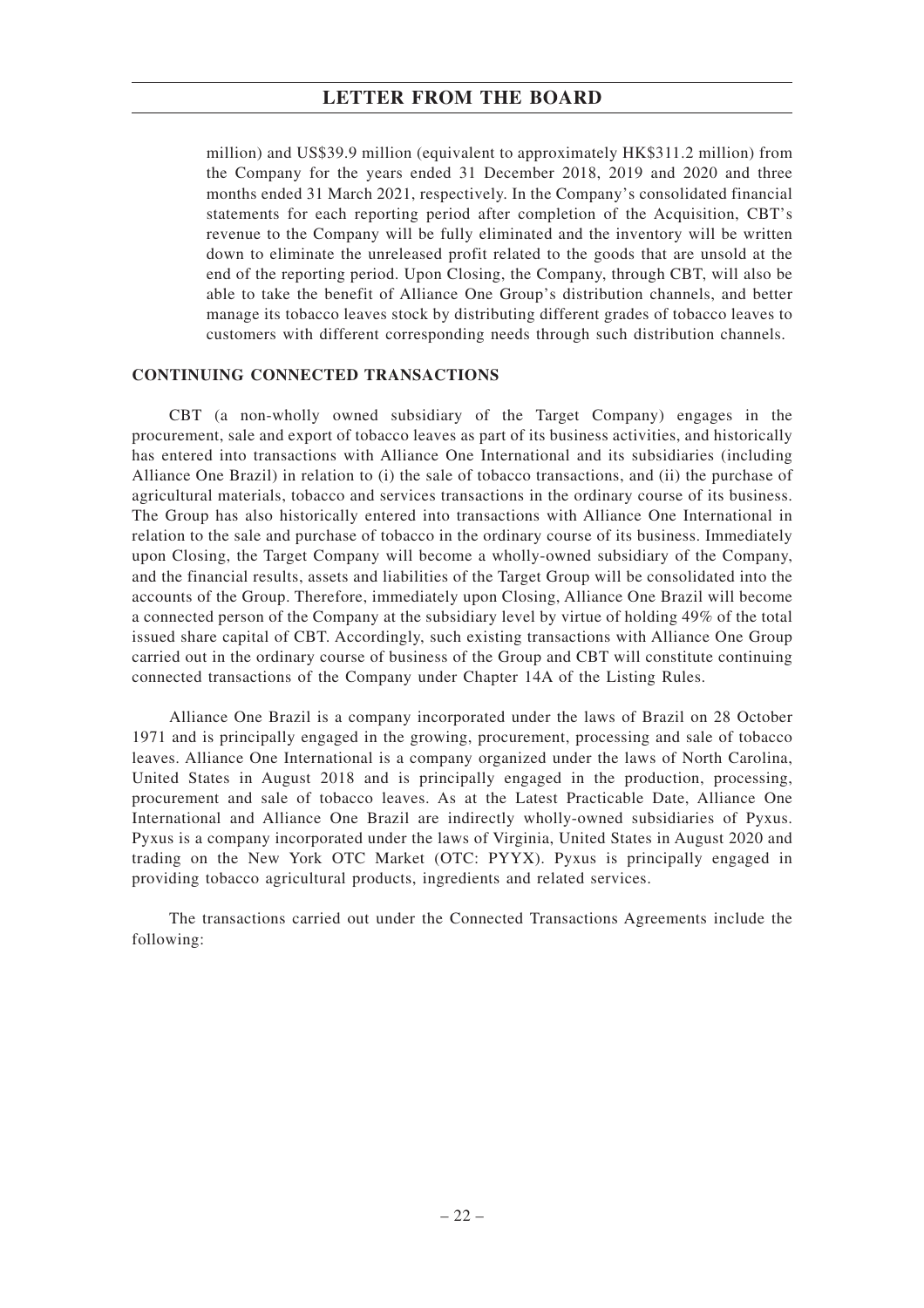#### **1 Framework Tobacco Sales Agreement**

#### *Background and reasons for the transactions*

The Group sells and exports various grades of tobacco leaves to different customers with varying demands in the ordinary course of its business. In particular, Alliance One International procures tobacco leaves from the Group and sells them to its end customers in Southeast Asia, Hong Kong, Macau and Taiwan as part of its business activities. Upon Closing, such existing transactions with Alliance One International will become continuing connected transactions of the Company under the Listing Rules.

To regulate the sale of tobacco leaves transactions following Closing and to comply with relevant requirements under the Listing Rules, on 23 September 2021, the Company and Alliance One International entered into the Framework Tobacco Sales Agreement. The Framework Tobacco Sales Agreement will become effective upon Closing, and provides for the principles and terms and conditions upon which the Group is to carry out the sale of tobacco leaves transactions with Alliance One Group.

#### *Principal terms*

Pursuant to the Framework Tobacco Sales Agreement, the Group will sell to Alliance One Group certain grades of tobacco leaves targeted for its end customers in Southeast Asia, Hong Kong, Macau and Taiwan. The initial term of the Framework Tobacco Sales Agreement will commence on the Closing Date and end on 31 December 2022. Upon expiration, the parties may negotiate to extend the agreement by another one-year term, and upon the expiration of the extended one-year term, the parties may further extend the term in writing after arm's length negotiation, subject to compliance with the Listing Rules and other applicable laws.

#### *Pricing policies*

The price and amount of the sale of tobacco leaves transactions contemplated under the Framework Tobacco Sales Agreement will be separately negotiated between relevant members of the Group and relevant members of Alliance One Group on an arm's length basis. In particular, the tobacco leaves will be priced with reference to (i) the volume and quality of tobacco leaves sold, including applicable premium or discount in relation to quality and the corresponding market status of a particular grade; (ii) the Group's procurement costs for such tobacco leaves,including cost of raw material, utility cost, rent of factory premises, shipping costs, storage expenses and staff costs; and (iii) other factors such as seasonal demand and past sales prices. The same pricing mechanism is adopted for sale of tobacco leaves to independent third parties of the Group.

#### *Historical amount*

The historical amounts (on an aggregated basis) in relation to the sale of tobacco leaves to Alliance One Group by the Group for the years ended 31 December 2018, 2019 and 2020 and the three months ended 31 March 2021, respectively, are set out below: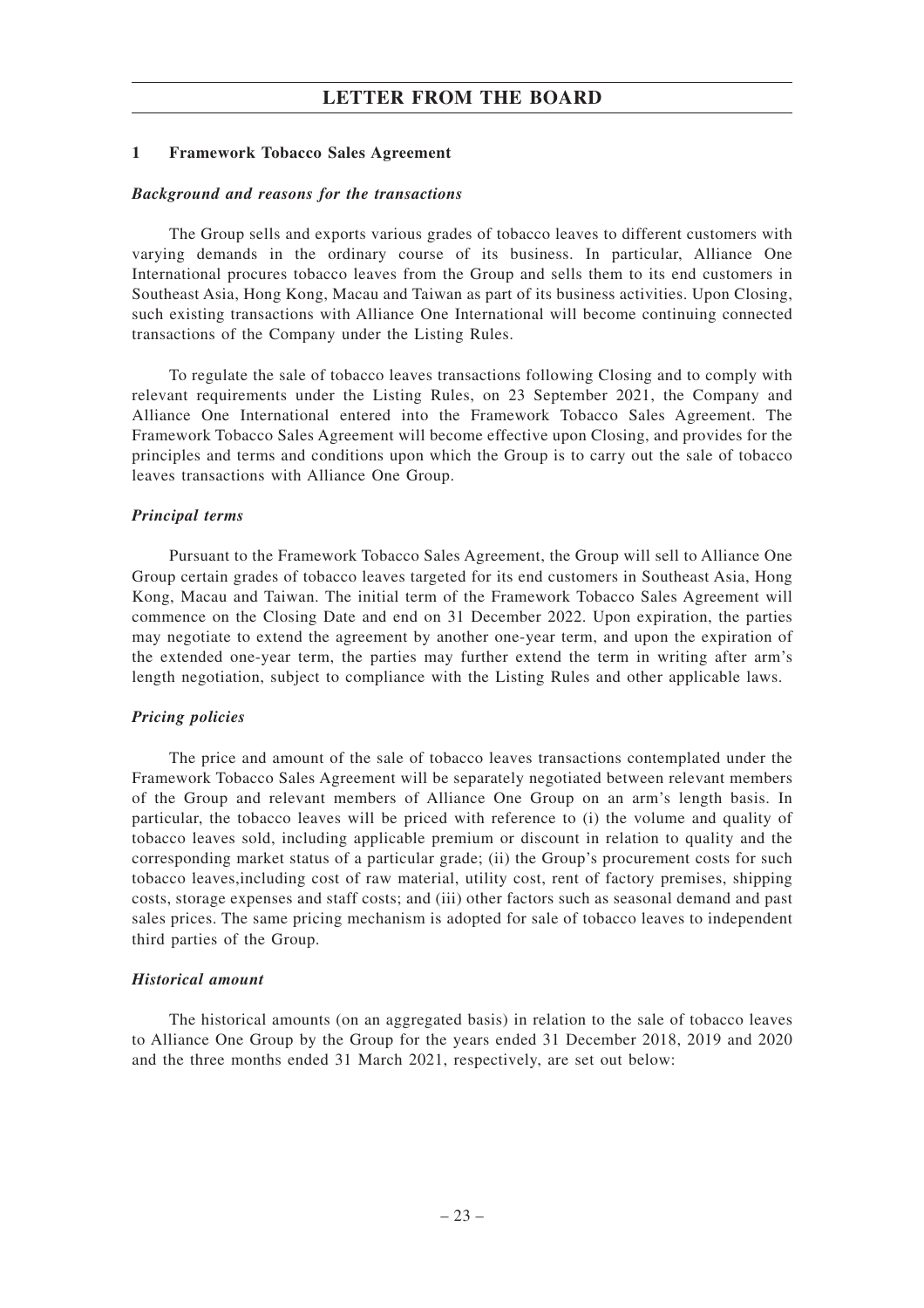|                                                                 |                 |                                  |                 | For the year ended 31 December   |                 |                                  |                 | For the three<br>months ended<br>31 March |  |
|-----------------------------------------------------------------|-----------------|----------------------------------|-----------------|----------------------------------|-----------------|----------------------------------|-----------------|-------------------------------------------|--|
|                                                                 |                 | 2018                             |                 | 2019                             |                 | 2020                             |                 | 2021                                      |  |
|                                                                 | US\$<br>million | equivalent<br>to HK\$<br>million | US\$<br>million | equivalent<br>to HK\$<br>million | US\$<br>million | equivalent<br>to HK\$<br>million | US\$<br>million | equivalent<br>to HK\$<br>million          |  |
| Sale of tobacco leaves<br>to Alliance One<br>Group by the Group | 27.9            | 217.8                            | 62.0            | 483.6                            | 54.6            | 425.6                            | 6.2             | 48.0                                      |  |

#### **2 CBT Framework Tobacco Sales Agreement**

#### *Background and reasons for the transactions*

CBT sells tobacco leaves of various grades to different customers in the ordinary course of its business. Those customers include Alliance One Group, who procures tobacco leaves and sells them to end customers as part of its business activities. In addition, certain end customers maintain internal lists of approved tobacco merchants and would only trade with those approved tobacco merchants on their lists. Certain members of Alliance One Group are such approved tobacco merchants for such end customers, while CBT is not and would need to sell tobacco leaves to Alliance One Group for onward sales to such end customers. Upon Closing, such existing transactions with Alliance One Group will become continuing connected transactions of the Company under the Listing Rules.

To regulate the sale of tobacco leaves transactions following Closing and to comply with relevant requirements under the Listing Rules, on 23 September 2021, CBT and Alliance One International entered into the CBT Framework Tobacco Sales Agreement. The CBT Framework Tobacco Sales Agreement will become effective upon Closing, and provides for the principles and terms and conditions upon which CBT is to carry out the sale of tobacco leaves transactions with Alliance One Group.

#### *Principal terms*

Pursuant to the CBT Framework Tobacco Sales Agreement, CBT will sell to Alliance One Group: (i) certain grades of tobacco leaves; and (ii) tobacco leaves for onward sales to other end customers through Alliance One Group's distribution channels. The initial term of the Framework Tobacco Sales Agreement will commence on the Closing Date and end on 31 December 2022. Upon expiration, the parties may negotiate to extend the agreement by another one-year term, and upon the expiration of the extended one-year term, the parties may further extend the term in writing after arm's length negotiation, subject to compliance with the Listing Rules and other applicable laws.

#### *Pricing policies*

The price and amount of the sale of tobacco leaves transactions contemplated under the CBT Framework Tobacco Sales Agreement will be separately negotiated between CBT and relevant members of Alliance One Group on an arm's length basis. In particular, the tobacco leaves will be priced with reference to (i) the volume and quality of tobacco leaves sold, including applicable premium or discount in relation to quality and the corresponding market status of a particular grade; (ii) CBT's procurement costs for such tobacco leaves, including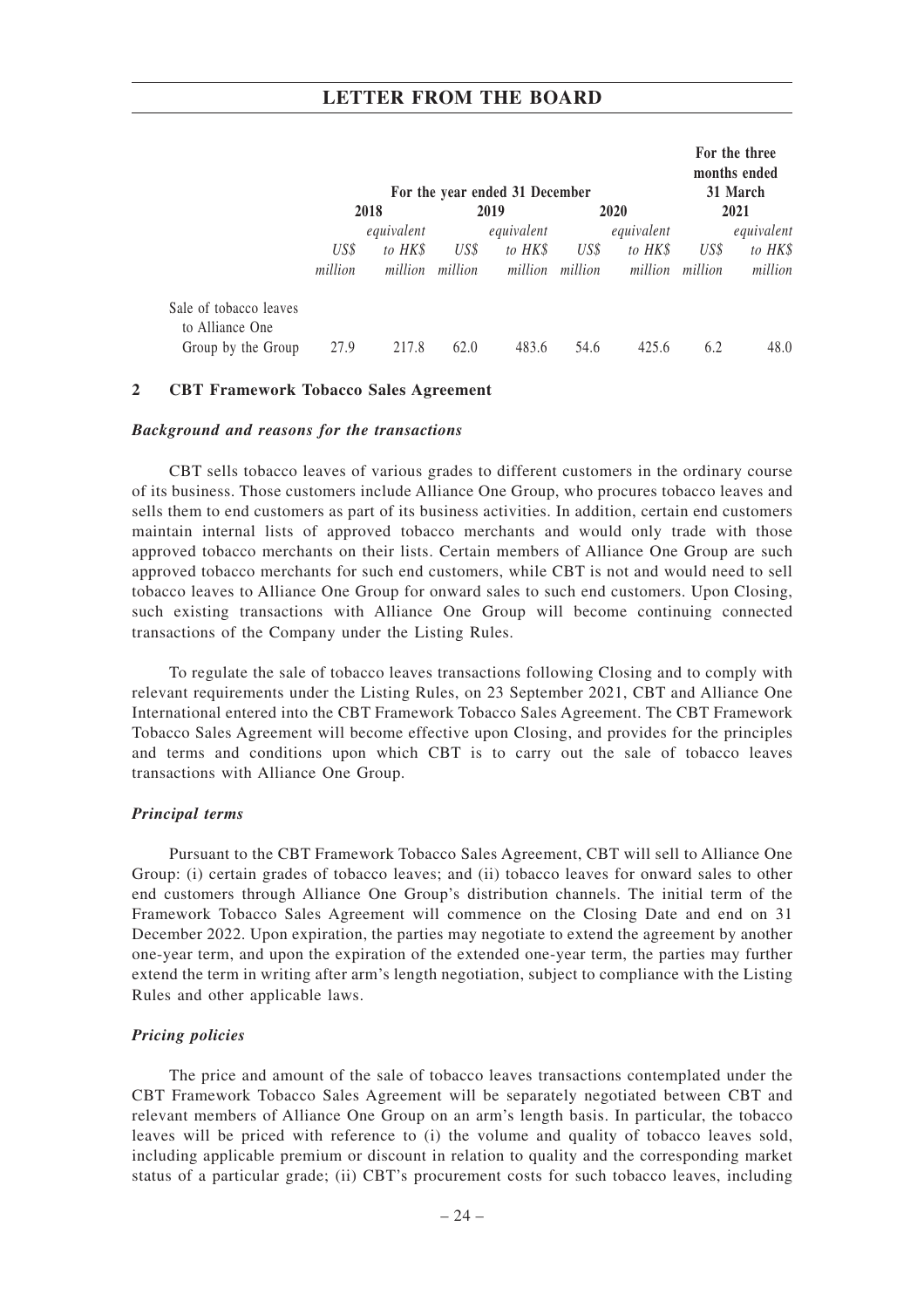cost of raw material, utility cost, rent of factory premises, shipping costs, storage expenses and staff costs; and (iii) other factors such as seasonal demand, applicable exchange rates and taxation. The same pricing mechanism is adopted for sale of tobacco leaves to independent third parties of CBT.

#### *Historical amount*

The historical amounts (on an aggregated basis) in relation to the sale of tobacco leaves to Alliance One Group by CBT for the years ended 31 December 2018, 2019 and 2020 and the three months ended 31 March 2021, respectively, are set out below:

|                                           |         |            |         | For the year ended 31 December |         |            |         | For the three<br>months ended<br>31 March |  |
|-------------------------------------------|---------|------------|---------|--------------------------------|---------|------------|---------|-------------------------------------------|--|
|                                           | 2018    |            |         | 2019                           |         | 2020       |         | 2021                                      |  |
|                                           |         | equivalent |         | equivalent                     |         | equivalent |         | equivalent                                |  |
|                                           | US\$    | to HK\$    | US\$    | to HK\$                        | US\$    | to HK\$    | US\$    | to HK\$                                   |  |
|                                           | million | million    | million | million                        | million | million    | million | million                                   |  |
| Sale of tobacco leaves<br>to Alliance One |         |            |         |                                |         |            |         |                                           |  |
| Group by CBT                              | 61.6    | 480.5      | 65.3    | 509.3                          | 44.1    | 344.0      | 16.3    | 127.1                                     |  |

#### **3 Framework Tobacco Purchase Agreement**

#### *Background and reasons for the transactions*

As part of the Group's import business and in order to meet the demand of its end customers for high quality grades of tobacco leaves, the Company procures tobacco leaves from various suppliers in the ordinary course of its business, including from Alliance One International, who procures and processes tobacco leaves from tobacco farmers and sells such tobacco leaves to its customers, including the Group, as part of its business. Such transactions enable the Group to secure a sufficient amount of high quality tobacco leaf products to meet the demands of its end customers. Upon Closing, such existing transactions with Alliance One International will become continuing connected transactions of the Company under the Listing Rules.

To regulate the purchase of tobacco leaves transactions following Closing and to comply with relevant requirements under the Listing Rules, on 23 September 2021, the Company and Alliance One International entered into the Framework Tobacco Purchase Agreement. The Framework Tobacco Purchase Agreement will become effective upon Closing. The Framework Tobacco Purchase Agreement provides for the principles and terms and conditions upon which the Group and Alliance One Group are to carry out the purchase of tobacco leaves transactions.

#### *Principal terms*

Pursuant to the Framework Tobacco Purchase Agreement, the Group will procure from Alliance One Group certain high quality grades of tobacco leaves. The initial term of the Framework Tobacco Purchase Agreement will commence on the Closing Date and end on 31 December 2022. Upon expiration, the parties may negotiate to extend the agreement by another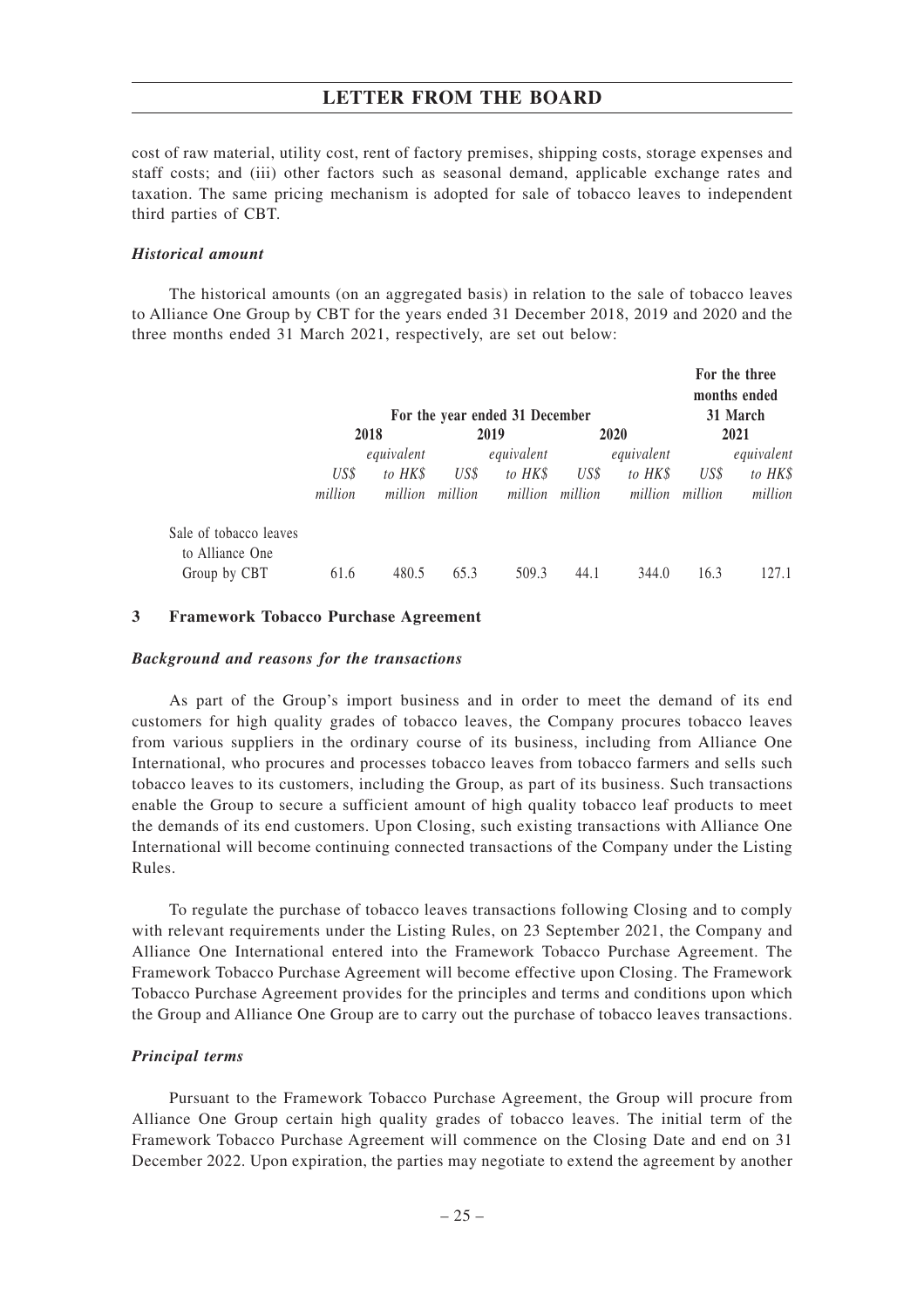one-year term, and upon the expiration of the extended one-year term, the parties may further extend the term in writing after arm's length negotiation, subject to compliance with the Listing Rules and other applicable laws.

#### *Pricing policies*

The price and amount of the purchase of tobacco leaves transactions contemplated under the Framework Tobacco Sales Agreement will be separately negotiated between relevant members of the Group and relevant members of Alliance One Group on an arm's length basis. In particular, the tobacco leaves will be priced with reference to (i) the volume and quality of tobacco leaves offered, including applicable premium or discount in relation to quality and the corresponding market status of a particular grade; (ii) procurement costs for such tobacco leaves, including cost of raw material, utility cost, rent of factory premises, shipping costs, storage expenses and staff costs; and (iii) other factors such as seasonal demand and past procurement prices. The same pricing mechanism is adopted for purchase of tobacco leaves from independent third parties of the Group.

#### *Historical amount*

The historical amounts (on an aggregated basis) in relation to the purchase of tobacco leaves from Alliance One Group by the Group for the years ended 31 December 2018, 2019 and 2020 and the three months ended 31 March 2021, respectively, are set out below:

|                      |                                                        |            |         |            |                  |            |                 | For the three<br>months ended |
|----------------------|--------------------------------------------------------|------------|---------|------------|------------------|------------|-----------------|-------------------------------|
|                      | For the year ended 31 December<br>2018<br>2019<br>2020 |            |         |            | 31 March<br>2021 |            |                 |                               |
|                      |                                                        | equivalent |         | equivalent |                  | equivalent |                 | equivalent                    |
|                      | US\$                                                   | to HK\$    | US\$    | to HK\$    | US\$             | to HK\$    | US\$            | to HK\$                       |
|                      | million                                                | million    | million | million    | million          |            | million million | million                       |
| Purchase of tobacco  |                                                        |            |         |            |                  |            |                 |                               |
| leaves from Alliance |                                                        |            |         |            |                  |            |                 |                               |
| One Group by the     |                                                        |            |         |            |                  |            |                 |                               |
| Group                | 139.5                                                  | 1,088.3    | 117.1   | 913.0      | 80.9             | 631.3      | 28.5            | 222.3                         |

#### **4 CBT Framework Tobacco and Services Purchase Agreement**

#### *Background and reasons for the transactions*

In order to sell and export tobacco leaf products, CBT procures agricultural materials, tobacco leaves and processing services from various suppliers in the ordinary course of its business. Those suppliers include Alliance One Brazil, who sells agricultural materials and tobacco leaves, as well as operates processing facilities as part of its business activities. The transactions with Alliance One Brazil enable CBT to secure a sufficient amount of high quality tobacco leaf products to meet the demands of its end customers. Upon Closing, such existing transactions with Alliance One Brazil will become continuing connected transactions of the Company under the Listing Rules.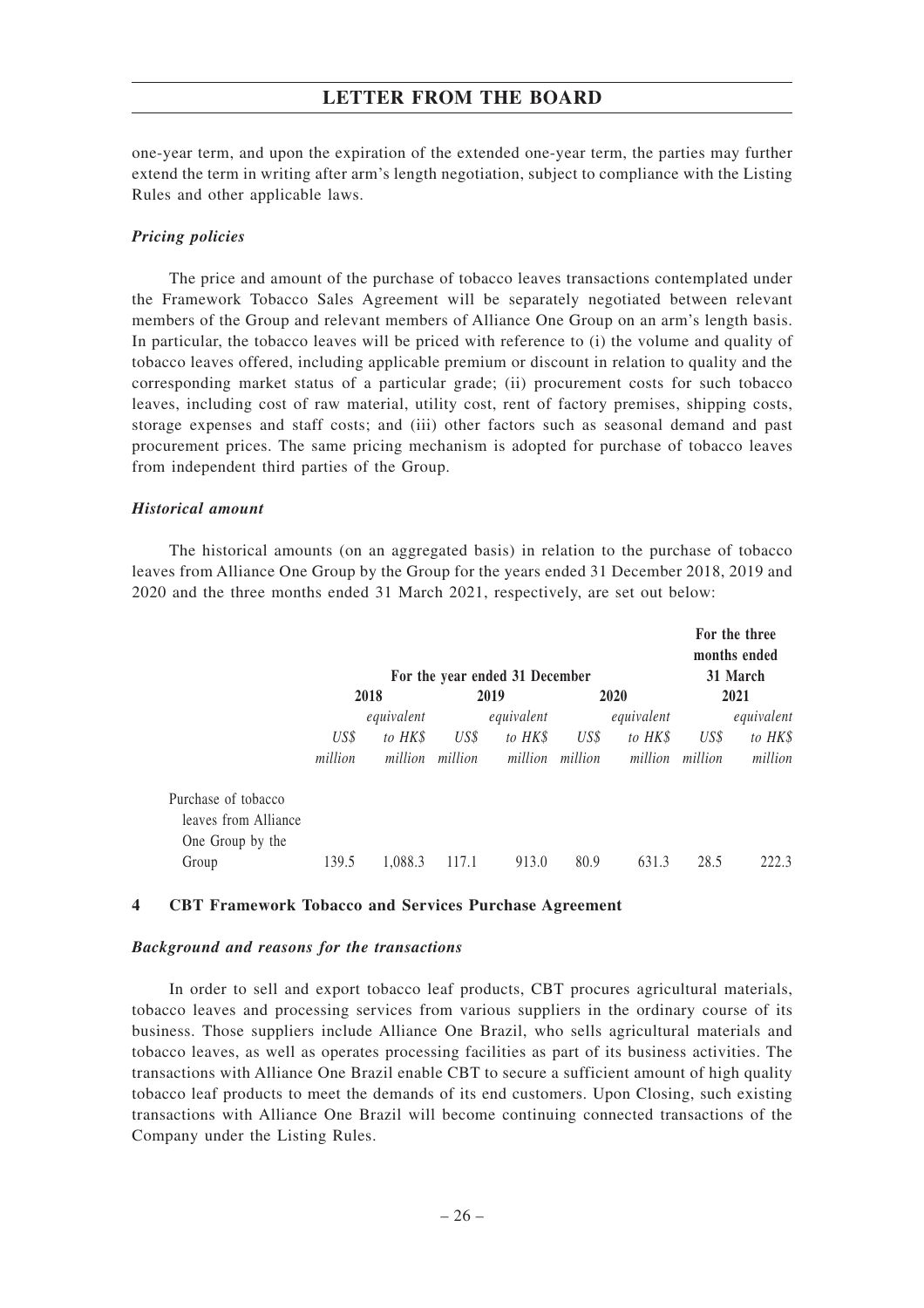To regulate the purchase of agricultural materials, tobacco leaves and processing services transactions following Closing and to comply with relevant requirements under the Listing Rules, on 23 September 2021, CBT and Alliance One Brazil entered into the CBT Framework Tobacco and Services Purchase Agreement. The CBT Framework Tobacco and Services Purchase Agreement will become effective upon Closing. The CBT Framework Tobacco and Services Agreement provides for the principles and terms and conditions upon which CBT and Alliance One Brazil are to carry out the purchase of agricultural materials, tobacco leaves and processing services transactions.

## *Principal terms*

Pursuant to the CBT Framework Tobacco and Services Purchase Agreement, CBT will procure from Alliance One Brazil: (i) agricultural materials for the production of tobacco leaf products, such as seeds and fertilizers; (ii) high quality tobacco leaves; and (iii) processing services to manufacture tobacco leaves into tobacco leaf products. The initial term of the Framework Tobacco and Services Purchase Agreement will commence on the Closing Date and end on 31 December 2022. Upon expiration, the parties may negotiate to extend the agreement by another one-year term, and upon the expiration of the extended one-year term, the parties may further extend the term in writing after arm's length negotiation, subject to compliance with the Listing Rules and other applicable laws.

#### *Pricing policies*

The price and amount of the purchase of agricultural materials, tobacco leaves and processing services transactions contemplated under the CBT Framework Tobacco and Services Purchase Agreement will be separately negotiated between CBT and Alliance One Brazil on an arm's length basis. In particular:

- (a) In respect of the purchase of agricultural materials, a fixed margin of approximately 2.5% will be added to Alliance One Brazil's procurement price of the agricultural materials, representing Alliance One Brazil's expenses for the administration, handling, loading, storage and shipping of the agricultural materials.
- (b) In respect of the purchase of tobacco leaves, price will be determined by: (i) the volume and quality of tobacco leaves offered, including applicable premium or discount in relation to quality and the corresponding market status of a particular grade; (ii) the price range for tobacco leaves of the same quality, as compared to prices offered by independent third party suppliers; and (iii) negotiations with CBT's end customers regarding their retail price and reasonable profit margins. The same pricing mechanism is adopted for the purchase of tobacco leaves from independent third parties of CBT.
- (c) In respect of the purchase of processing services, in the period commencing from the Closing and ending on 31 December 2021 and for the year ending on 31 December 2022, a fixed fee of approximately R\$1.084 and R\$1.139, respectively, will be charged for each kilogram of tobacco leaves processed, where such fixed fee will be mainly comprised of labour costs, utility costs, and storage costs for the processing services. Such fixed fee is determined on a yearly basis taking into account the potential increase in the the aforementioned costs.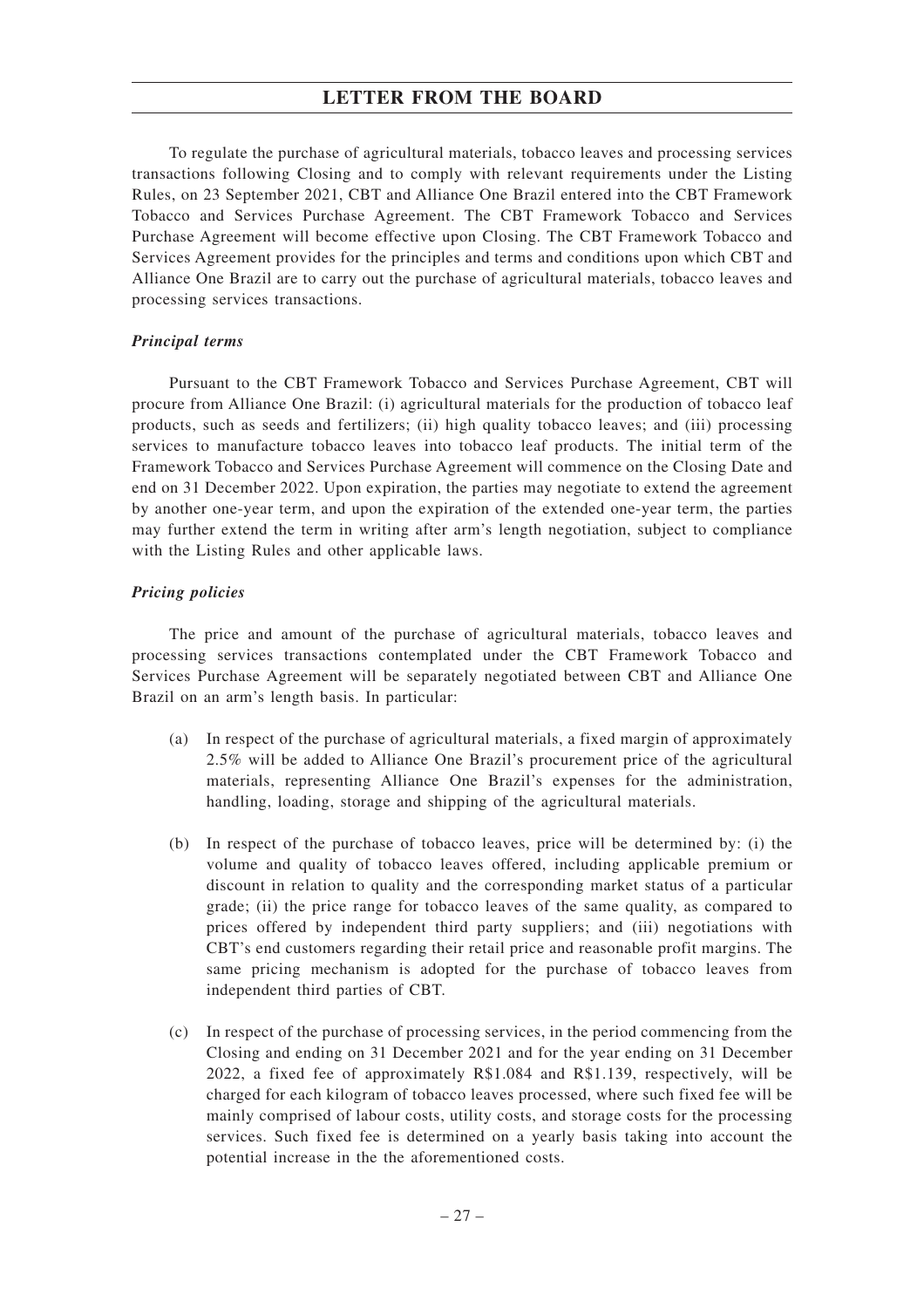#### *Historical amount*

The historical amounts (on an aggregated basis) in relation to the purchase of agricultural materials, tobacco leaves and processing services from Alliance One Brazil by CBT for the years ended 31 December 2018, 2019 and 2020 and the three months ended 31 March 2021, respectively, are set out below:

**For the three**

|                                                                                                             | 2018            |                       | For the year ended 31 December<br>2019 |                       |                         | 2020                             |                 | 1 VI HIV HILVV<br>months ended<br>31 March<br>2021 |  |
|-------------------------------------------------------------------------------------------------------------|-----------------|-----------------------|----------------------------------------|-----------------------|-------------------------|----------------------------------|-----------------|----------------------------------------------------|--|
|                                                                                                             | US\$<br>million | equivalent<br>to HK\$ | US\$<br>million million                | equivalent<br>to HK\$ | US\$<br>million million | equivalent<br>to HK\$<br>million | US\$<br>million | equivalent<br>to HK\$<br>million                   |  |
| Purchase of<br>agricultural<br>materials, tobacco<br>leaves and<br>processing services<br>from Alliance One |                 |                       |                                        |                       |                         |                                  |                 |                                                    |  |
| Brazil by CBT                                                                                               | 26.8            | 209.0                 | 27.1                                   | 211.4                 | 28.4                    | 221.5                            | 3.5             | 27.3                                               |  |

## **Annual caps**

#### *Sale of tobacco transactions*

As sale of tobacco transactions contemplated under both the Framework Tobacco Sales Agreement and the CBT Framework Tobacco Sales Agreement will be conducted between the Enlarged Group and the Alliance One Group, the sale of tobacco transactions are calculated on an aggregated basis. The expected annual caps in respect of the sale of tobacco transactions contemplated under each of Framework Tobacco Sales Agreement and the CBT Framework Tobacco Sales Agreement (on an aggregated basis) for the period commencing from the Closing and ending on 31 December 2021 and for the year ending on 31 December 2022 respectively are set out below:

|                              | For the period ending<br>31 December 2021* |         | For the year ending<br>31 December 2022 |         |  |
|------------------------------|--------------------------------------------|---------|-----------------------------------------|---------|--|
|                              | equivalent                                 |         | equivalent                              |         |  |
|                              | US\$                                       | to HK\$ | US\$                                    | to HK\$ |  |
|                              | million                                    | million | million                                 | million |  |
| Framework Tobacco Sales      |                                            |         |                                         |         |  |
| Agreement                    | 30.0                                       | 234.0   | 76.0                                    | 592.8   |  |
| <b>CBT</b> Framework Tobacco |                                            |         |                                         |         |  |
| Sales Agreement              | 20.0                                       | 156.0   | 65.0                                    | 507.0   |  |
| Aggregated annual cap        | 50.0                                       | 399.0   | 141.0                                   | 1.099.8 |  |

From the period commencing on Closing.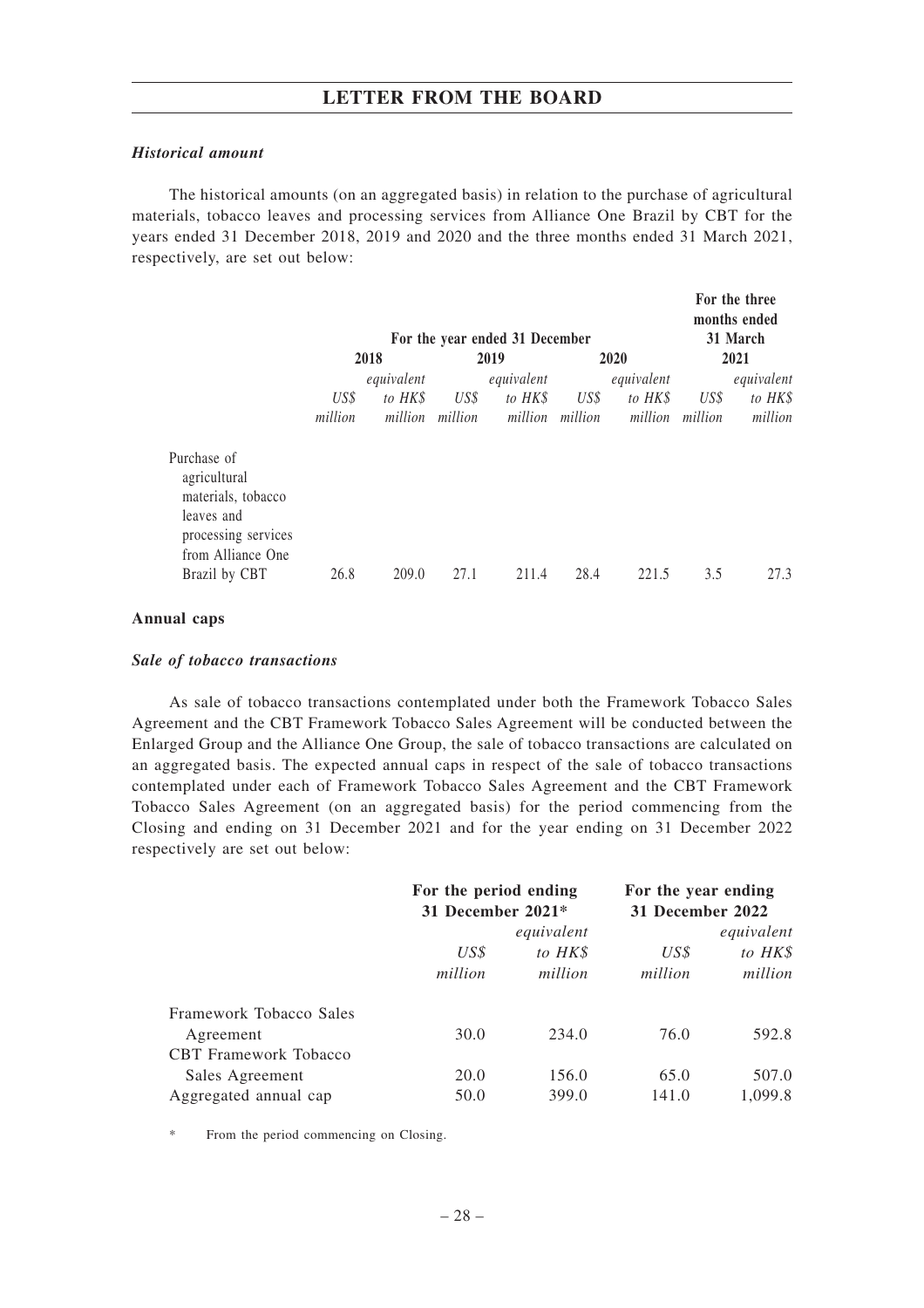Accordingly, one or more of the applicable percentage ratios of the annual caps (on an aggregated basis) under the Listing Rules for the sale of tobacco leaves transactions are 5% or more.

#### *Basis for annual cap*

The annual cap for the sale of tobacco leaves is determined with reference to the following factors:

- (a) the historical transaction volume and amounts in relation to the sale of tobacco leaves to Alliance One Group;
- (b) the expected demand for tobacco leaves of end customers who procure through Alliance One Group, taking into account average historical growth rates in such end customers' demands and the decrease in the value of R\$, which is expected to lead to an increase in the global demand for Brazil's tobacco leaves and consequently an increase in our production volume;
- (c) the current grading policies and historical requirement of end customers in relation to specific grades of tobacco leaves, taking into account the risk of any change in the end customers' preferences, as well as their production plans and orders for the year ahead;
- (d) the estimated growth of the international tobacco industry and the trends in relation to the grading, supply and demand of various grades of tobacco leaves;
- (e) the current and expected production capacity of tobacco leaves producers who supply to the Enlarged Group, taking into account their historical performance and expected expansion in the number of tobacco leaves producers who may supply to the Enlarged Group;
- (f) the expected cost of procurement from tobacco leaves producers, taking into account the average historical costs;
- (g) the impact of COVID-19 causing reduction in logistics capacity, leading to delay in the delivery of a portion of tobacco leaves produced in 2020, which had only been delivered in 2021, and is expected to result in a larger volume of tobacco leaves being sold in 2021; and
- (h) the expected increase in the price of the tobacco leaves sold to the Alliance One Group. For the past few years, the Company has mainly provided industrial stock tobacco leaves to the Alliance One Group, which is sold at a relatively lower price. It is expected that by the end of 2021 sales of such industrial stock tobacco leaves will come to an end, and going forward new tobacco leaves, which will be priced higher than the industrial stock tobacco leaves, will be sold to the Alliance One Group.

#### *Purchase of tobacco and services transactions*

As purchase of tobacco and services transactions contemplated under both the Framework Tobacco Purchase Agreement and the CBT Framework Tobacco and Services Purchase Agreement will be conducted between the Enlarged Group and the Alliance One Group, the purchase of tobacco and services transactions are calculated on an aggregated basis. The expected annual caps in respect of the purchase of tobacco and services transactions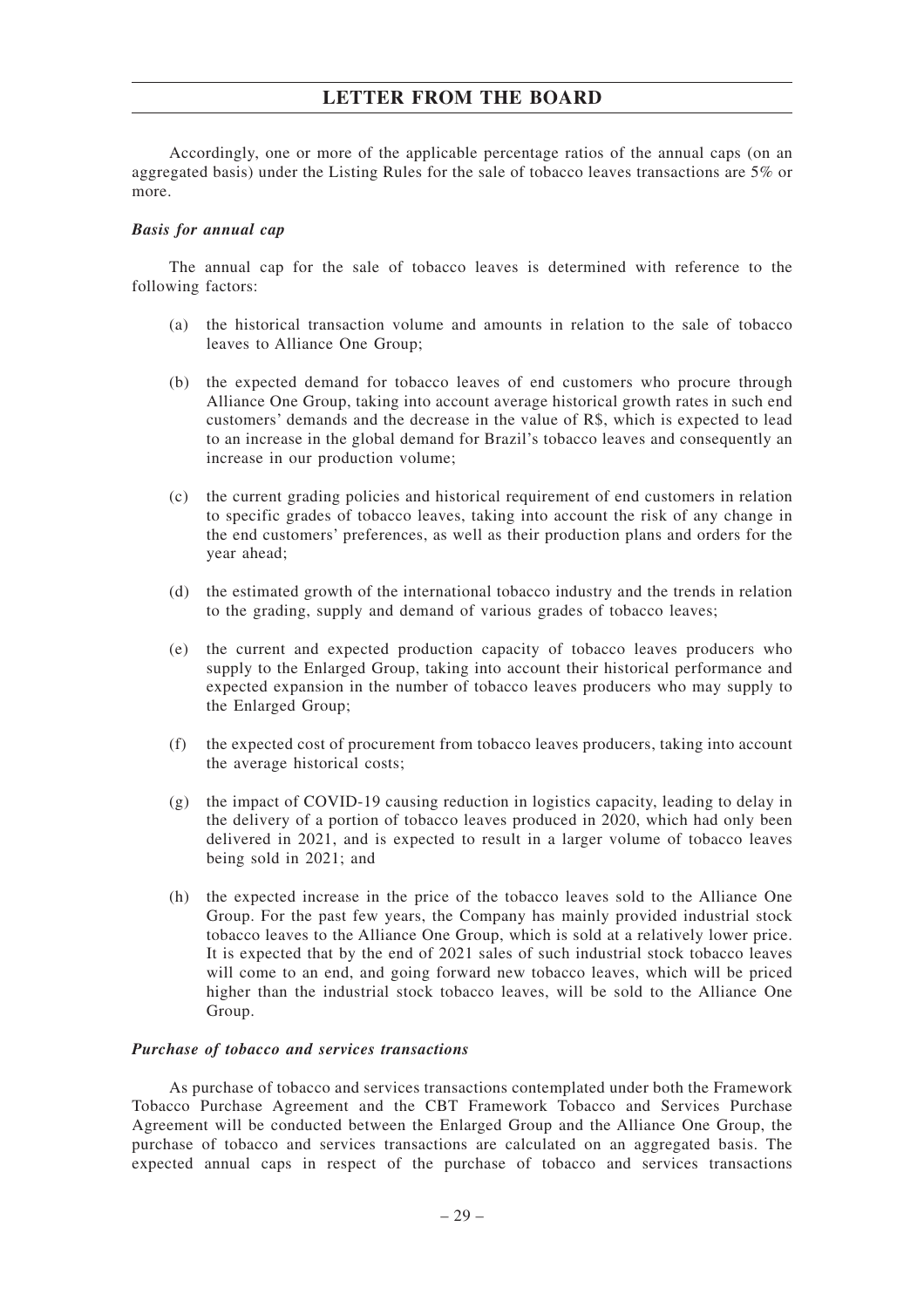contemplated under each of Framework Tobacco Purchase Agreement and the CBT Framework Tobacco and Services Purchase Agreement (on an aggregated basis) for the period commencing from the Closing and ending on 31 December 2021 and for the year ending on 31 December 2022 respectively are set out below:

|                            | For the period ending<br>31 December 2021* |         | For the year ending<br>31 December 2022 |         |  |
|----------------------------|--------------------------------------------|---------|-----------------------------------------|---------|--|
|                            | equivalent                                 |         | equivalent                              |         |  |
|                            | US\$                                       | to HK\$ | US\$                                    | to HK\$ |  |
|                            | million                                    | million | million                                 | million |  |
| Framework Tobacco Purchase |                                            |         |                                         |         |  |
| Agreement                  | 115.8                                      | 903.2   | 264.4                                   | 2.062.3 |  |
| CBT Framework Tobacco and  |                                            |         |                                         |         |  |
| Services Purchase          |                                            |         |                                         |         |  |
| Agreement                  | 4.0                                        | 31.2    | 48.0                                    | 374.4   |  |
| Aggregated annual cap      | 119.8                                      | 934.4   | 312.4                                   | 2,436.7 |  |

\* From the period commencing on Closing.

Accordingly, one or more of the applicable percentage ratios of the annual caps (on an aggregated basis) under the Listing Rules for the purchase of agricultural materials, tobacco leaves and processing services transactions are 5% or more.

#### *Basis for annual cap*

The annual cap for the purchase of agricultural materials, tobacco leaves and processing services is determined with reference to the following factors:

- (a) the historical transaction volume and amounts in relation to the purchased agricultural materials, tobacco leaves and processing services, including the historical seasonal trend that the majority of tobacco leaves purchases will be concentrated during the year end, due to the growth and shipping cycle of tobacco leaves;
- (b) the expected demand for tobacco leaf products of end customers, taking into account average historical growth rates in demands and their current and expected requirements in relation to the quality and grade of tobacco leaf products, as well as their production plans and orders for the year ahead;
- (c) the estimated growth of the tobacco market and the trends in relation to the preference and demand for Brazilian tobacco leaf products, taking into account the decrease in the value of R\$, which is expected to lead to an increase in the global demand for Brazil's tobacco leaves;
- (d) in relation to the purchase of agricultural materials and tobacco leaves, the current and expected production capacity of Alliance One Group, taking into account its historical production volume and production quality; and
- (e) in relation to processing services, the current and expected processing capacity of Alliance One Brazil, taking into account its current processing capability and expected expansion in processing facilities, as well as the CBT's expected demand of such services, taking into account an expected increase of 5% to 10% of tobacco producers engaged by CBT in 2022; and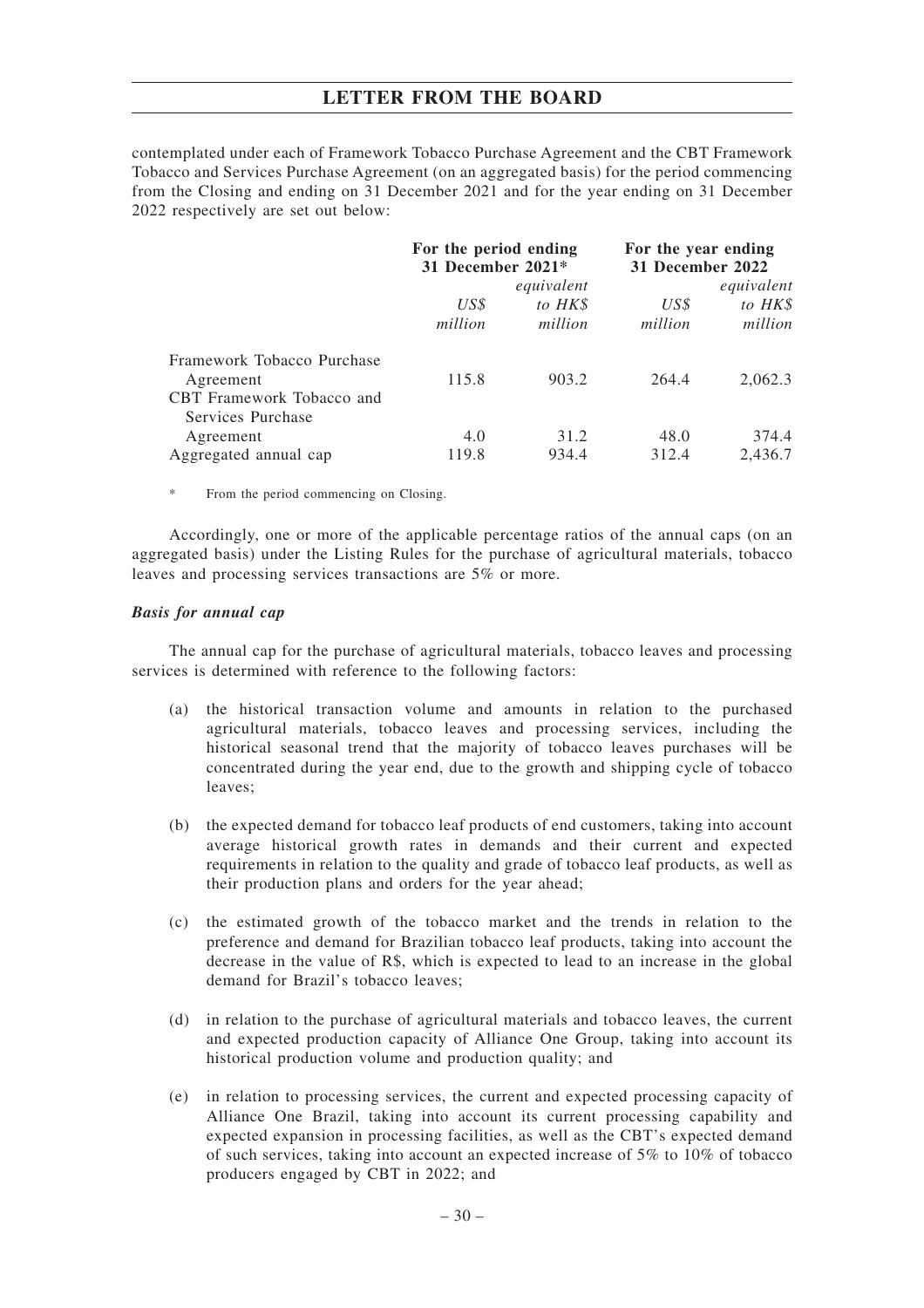(f) the expected increase in the amount of tobacco leaves sourced in the United States to be purchased from the Alliance One Group. While the Company historically purchased from the Alliance One Group tobacco leaves sourced in Brazil and other countries around the world, from 2021, the Group has begun to purchase tobacco leaves sourced in the United States from the Alliance One Group, and expects to further increase the amount of such purchases as trade frictions ease between the PRC and the United States, as well as to complement the variety of tobacco leaves offered to the Group's customers.

## *Internal control measures*

The Company has undergone and will undertake the following steps and measures, among others, to ensure that the terms of the Connected Transactions Agreements and the transactions contemplated thereunder are fair and reasonable, on normal commercial terms or better:

- (a) Prior to entering into the Connected Transactions Agreements, to ensure that the transactions contemplated under the Connected Transactions Agreements will be conducted in compliance with Chapter 14A of the Listing Rules, and that the price and terms of such transactions are no less favourable to the Enlarged Group than the price and terms available under transactions with independent third parties of the Enlarged Group:
	- In relation to the sale of tobacco transactions, when determining the pricing of tobacco sold to the Alliance One Group, the Company's management team has considered the price of tobacco of the same grade and quality offered in the market, based on prices of tobacco in the same region and the management's understanding of the current international market conditions, as well as accounting for the procurement costs of the tobacco to be sold, by reviewing and analysing the usual costs of, among others, raw material and operations, for such sale of tobacco transactions. In addition, historical contracts and sale prices of tobacco sold by the Group and CBT, including those sold to independent third parties, have been reviewed and used as reference when setting the pricing policies and terms of the sale of tobacco transactions contemplated under the Framework Tobacco Sales Agreement and the CBT Framework Tobacco Sales Agreement.
	- In relation to the purchase of tobacco and services transactions, the Company's management team has considered sample products, price quotes, and service quality and performance of various suppliers, including reviewing and comparing information from the Group's and CBT's historical and ongoing purchase transactions with independent third party suppliers, in order to ensure that tobacco and services to be purchased from the Alliance One Group will be made on the most favourable prices and terms to the Enlarged Group. Various sample contracts and transaction documents with independent third party suppliers has also been reviewed and considered by the Company's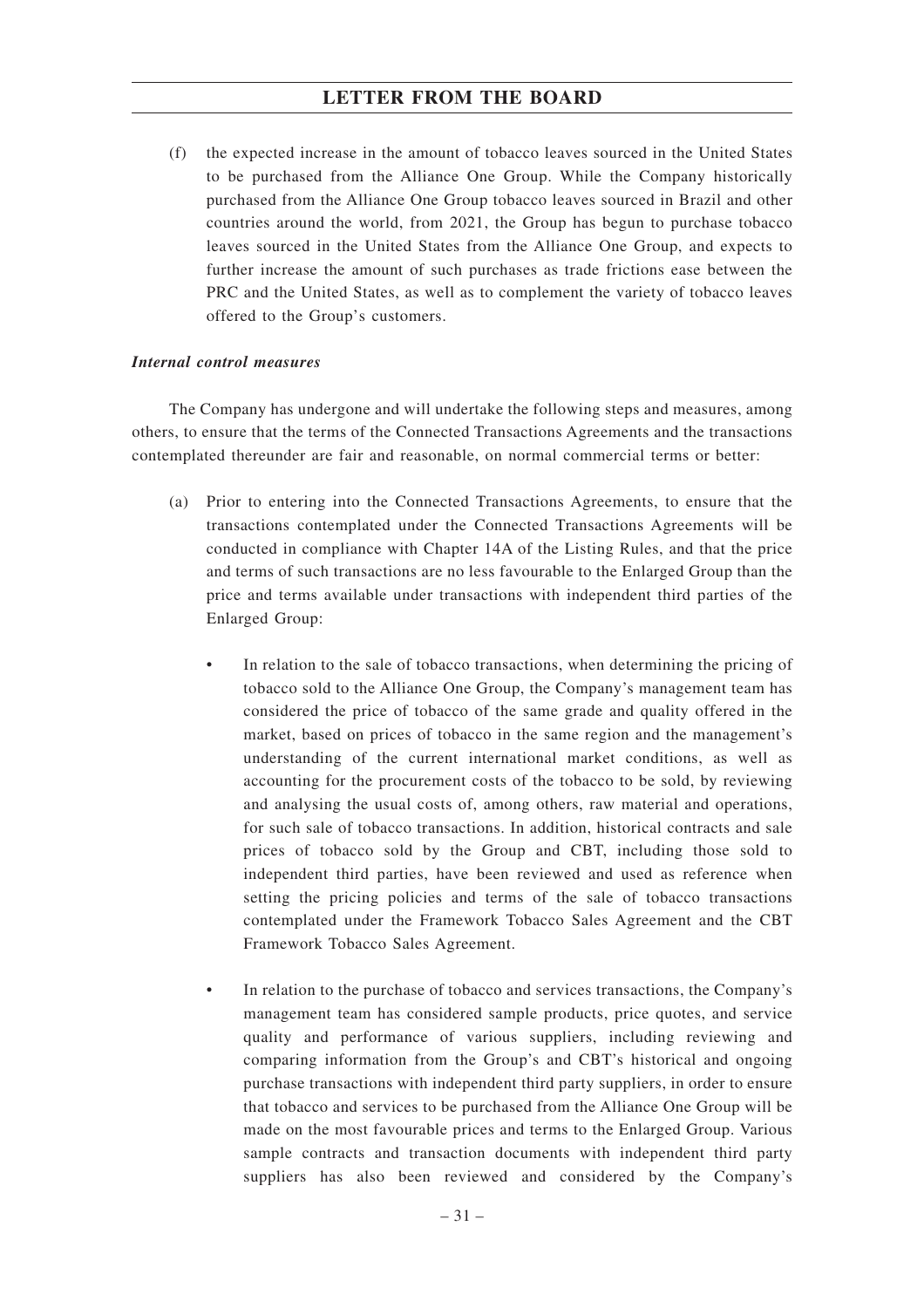management team when determining the terms of the tobacco and services purchase transactions under the Framework Tobacco Purchase Agreement and the CBT Framework Tobacco and Services Purchase Agreement, to ensure that such principles and terms are consistent with those set out in the Enlarged Group's contracts with other third party suppliers.

- The Company's connected transactions control committee (the "**Connected Transactions Control Committee**"), which currently consists of four Directors, the majority of which are independent non-executive Directors and the chairman being an independent non-executive Director, has, among others: (i) reviewed the pricing and procedures carried out by the management of the Company for the sale of tobacco transactions and purchase of tobacco and services transactions referred to above; (ii) reviewed the pricing policies, principals and terms set out in the Connected Transactions Agreements; and (iii) reported to the independent non-executive Directors on their views of the connected transactions under the Connected Transactions Agreements.
- The Directors (including the independent non-executive Directors) have: (i) reviewed historical financial information of the transactions entered into between the Group and the Alliance One Group and those between CBT and the Alliance One Group; (ii) reviewed the audited financial statements of the Target Company and CBT and the disclosure note on related party transactions included therein; and (iii) reviewed samples of transaction documents and contracts with other independent third parties to compare key commercial terms.
- (b) Going forward, the Company will continue to monitor and manage the transactions contemplated under the Connected Transactions Agreements to ensure that such transactions are conducted on terms no less favourable than that with independent third parties of the Enlarged Group and in accordance with the principals and terms set out in the Connected Transactions Agreements:
	- In relation to the sale of tobacco transactions, the Company's management team will monitor the market prices on a annual basis, focusing on the pricing of similar tobacco products sold in Brazil and other regions to other third party customers of the Enlarged Group, and reviewing multiple transactions with such third party customers in relevant regions each time the Company conducts such review, to ensure that the prices offered by the Enlarged Group are competitive and fair compared to other suppliers in the market. Using the results of such review, the management team of the Company will negotiate the final price of the tobacco to be sold to the Alliance One Group so that it is in line with the market price of tobacco sold to independent third parties. The Company's management team will also compare on an annual basis transaction documents entered into with independent third party customers, selecting random samples of transactions conducted with such independent third parties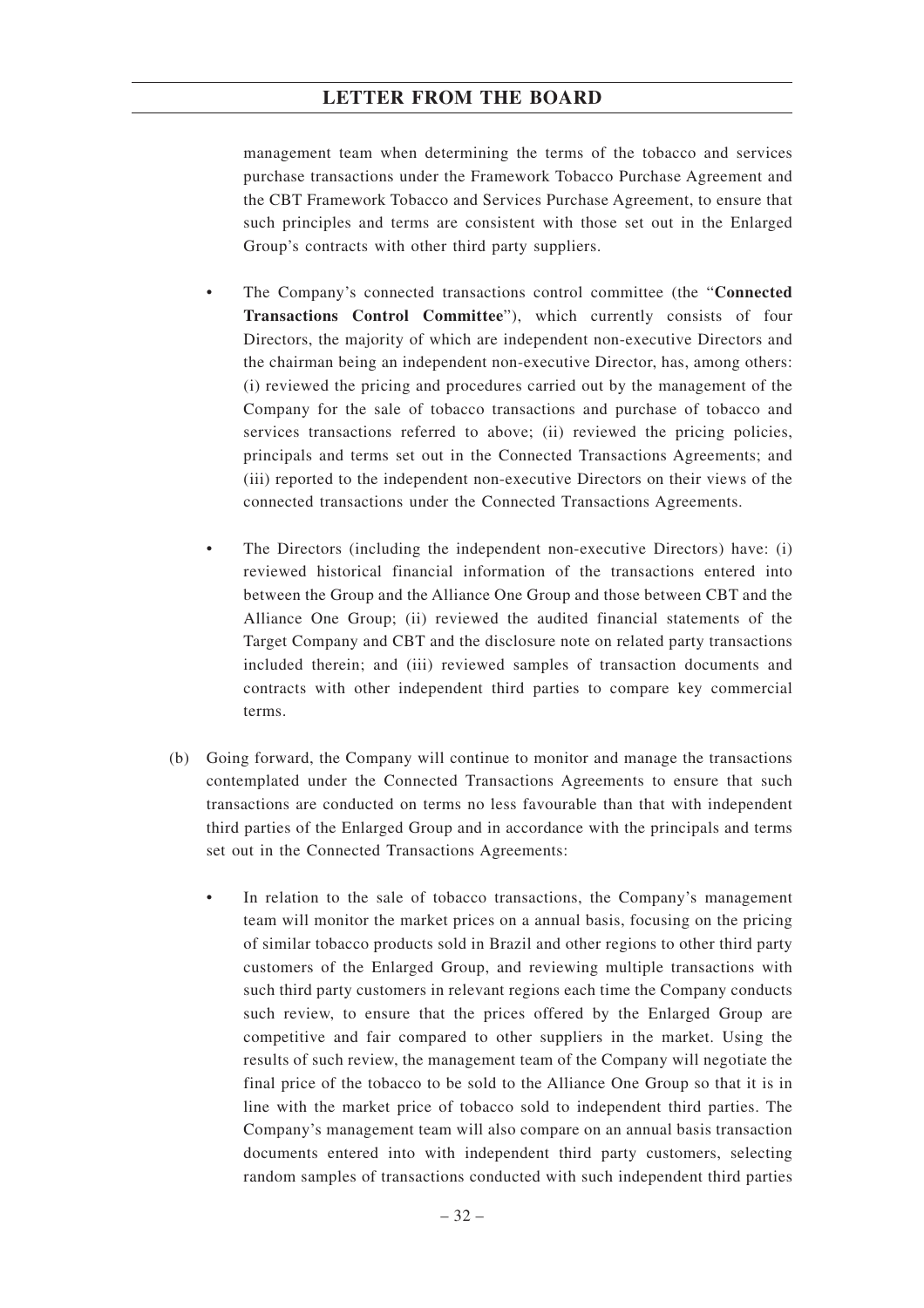during the review period, to ensure that tobacco will be sold to the Alliance One Group on similar terms. The management of the Company will apply the same pricing process as that of other third party customers to the tobacco which will be sold to the Alliance One Group, in compliance with the pricing policies set out in the Framework Tobacco Sales Agreement and the CBT Framework Tobacco Sales Agreement.

- In relation to the purchase of tobacco and services transactions, purchase decisions will be based on the business plans of the Enlarged Group, and the Company's management team will identify relevant tobacco and services required based on such business needs. Such business plans will be reviewed on an annual basis in line with the tobacco harvest cycle. The Company's management team will then solicit offers from several suppliers for relevant tobacco and services required, by obtaining samples products, service terms and price quotes from potential suppliers, and evaluating the offers received. The tobacco and services which may be purchased from the Alliance One Group will be subject to the same selection process, and the Enlarged Group will compare and choose from various services and products offered by multiple suppliers, ensuring that purchase is made from the supplier that offers products and services meeting the demand of the Enlarged Group on best commercial terms and price, such as the most favourable fixed fee or margin offered to the Enlarged Group. If purchases are made from the Alliance One Group, specific terms of such transactions will be determined under the principles and terms set out in the Framework Tobacco Purchase Agreement and the CBT Framework Tobacco and Services Purchase Agreement.
- The Connected Transactions Control Committee will, among others: (i) review the management system for connected transactions, supervise implementation and make recommendations to the Board; (ii) review and approve connected transactions of the Company and other related matters; and (iii) provide information for independent non-executive Directors and auditors to perform their periodical review of the connected transactions.
- The independent non-executive Directors, pursuant to Chapter 14A of the Listing Rules, will review the transactions contemplated under the Connected Transactions Agreements on an annual basis, and confirm in the Company's annual report whether, among others, the transactions have been entered into according to the principles and terms in the Connected Transactions Agreements, on normal commercial terms or better to the Group, in the Group's ordinary and usual course of business and are fair and reasonable and in the interests of the Shareholders as a whole. In particular, they will: (i) review the financial information of the Group to understand the transactions entered into under the Connected Transactions Agreements; (ii) review the audited financial statements of the Group and the disclosure note on related party transactions included therein; (iii) review various transaction documents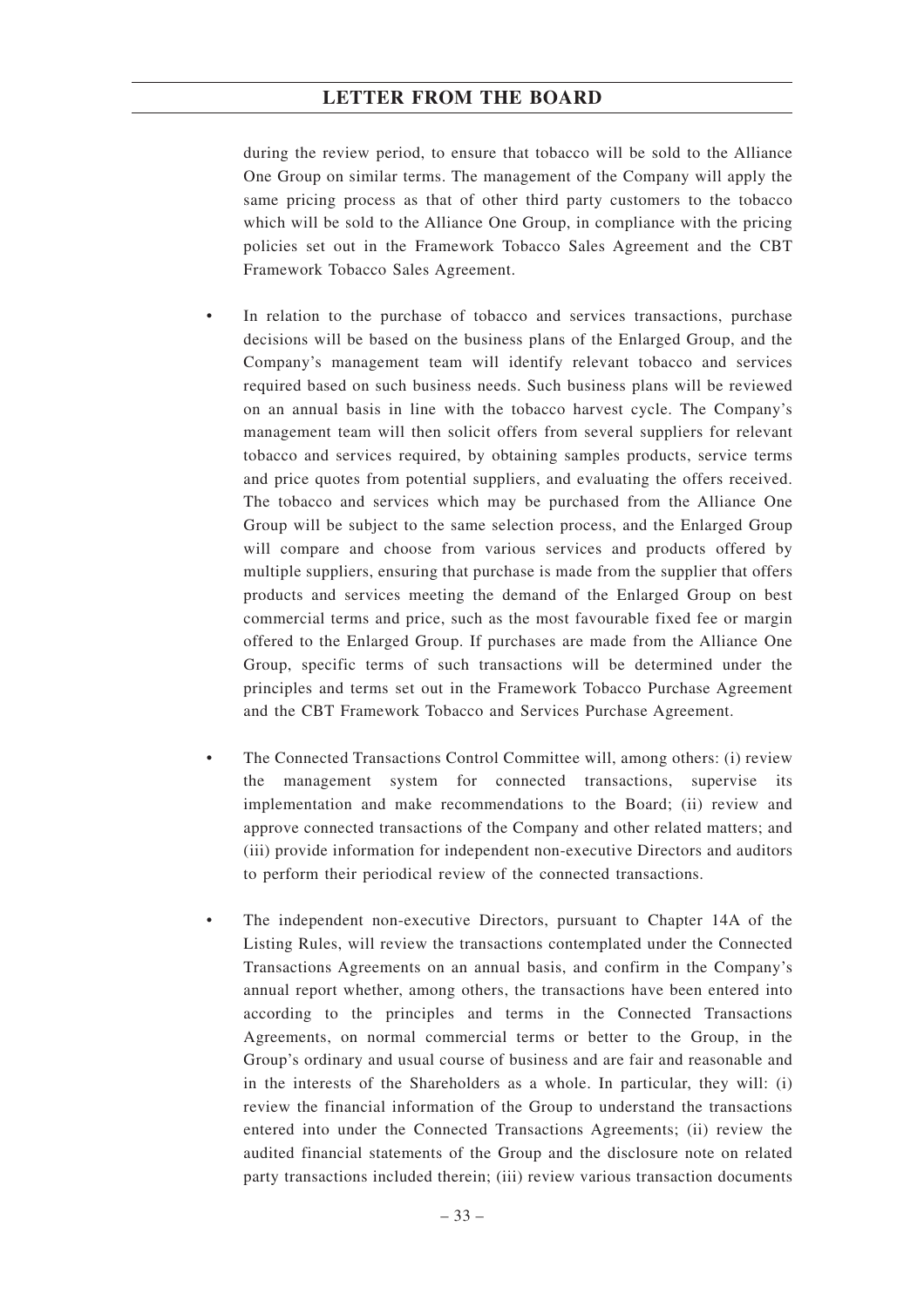to consider whether the sale of tobacco transactions and purchase of tobacco and services transactions complied with the Connected Transactions Agreements and the pricing policies, and are on normal commercial terms or better to the Group on a sampling basis; (iv) sample and review contracts with independent third parties to compare relevant key commercial terms with those in the connected transactions; (v) engage an independent financial adviser to report on the transactions conducted under the Connected Transactions Agreements on a half-yearly basis, and review and discuss with the independent financial adviser on its finding and opinions in relation to such transactions; and (vi) review the information provided by the Connected Transactions Control Committee as well as enquire management about implementation of connected transactions control measures.

• The external auditors of the Group will review and report on the transactions contemplated under the Connected Transactions Agreements on an annual basis, and confirm, among others, whether anything has come to their attention that causes them to believe such transactions were not entered into in all material respects in accordance with the Connected Transactions Agreements and pricing policies.

#### **LISTING RULE IMPLICATIONS**

#### **The Acquisition**

The Acquisition constitutes a major transaction for the Company under Chapter 14 of the Listing Rules, as one or more of the applicable percentage ratios under the Listing Rules for the Acquisition are 25% or more, but all such ratios are less than 100%. Accordingly, the Acquisition is subject to the reporting, announcement, circular and Shareholders' approval requirements under Chapter 14 of the Listing Rules.

As the Seller is a connected person of the Company by virtue of being a Controlling Shareholder holding approximately 72.29% of the total issued share capital of the Company as at the Latest Practicable Date, the Acquisition also constitutes a connected transaction for the Company under Chapter 14A of the Listing Rules. Accordingly, the Acquisition is also subject to the reporting, announcement, circular and Independent Shareholders' approval requirements under Chapter 14A of the Listing Rules.

#### **The Continuing Connected Transactions**

Given that (i) upon Closing, Alliance One Brazil will become a connected person of the Company at the subsidiary level under the Listing Rules and transactions carried out in the ordinary course of business of the Enlarged Group under the Connected Transactions Agreements will become continuing connected transactions of the Company under the Listing Rules; (ii) one or more of the applicable percentage ratios of the annual caps (on an aggregated basis) under the Listing Rules for both (a) the sale of tobacco transactions, and (b) the purchase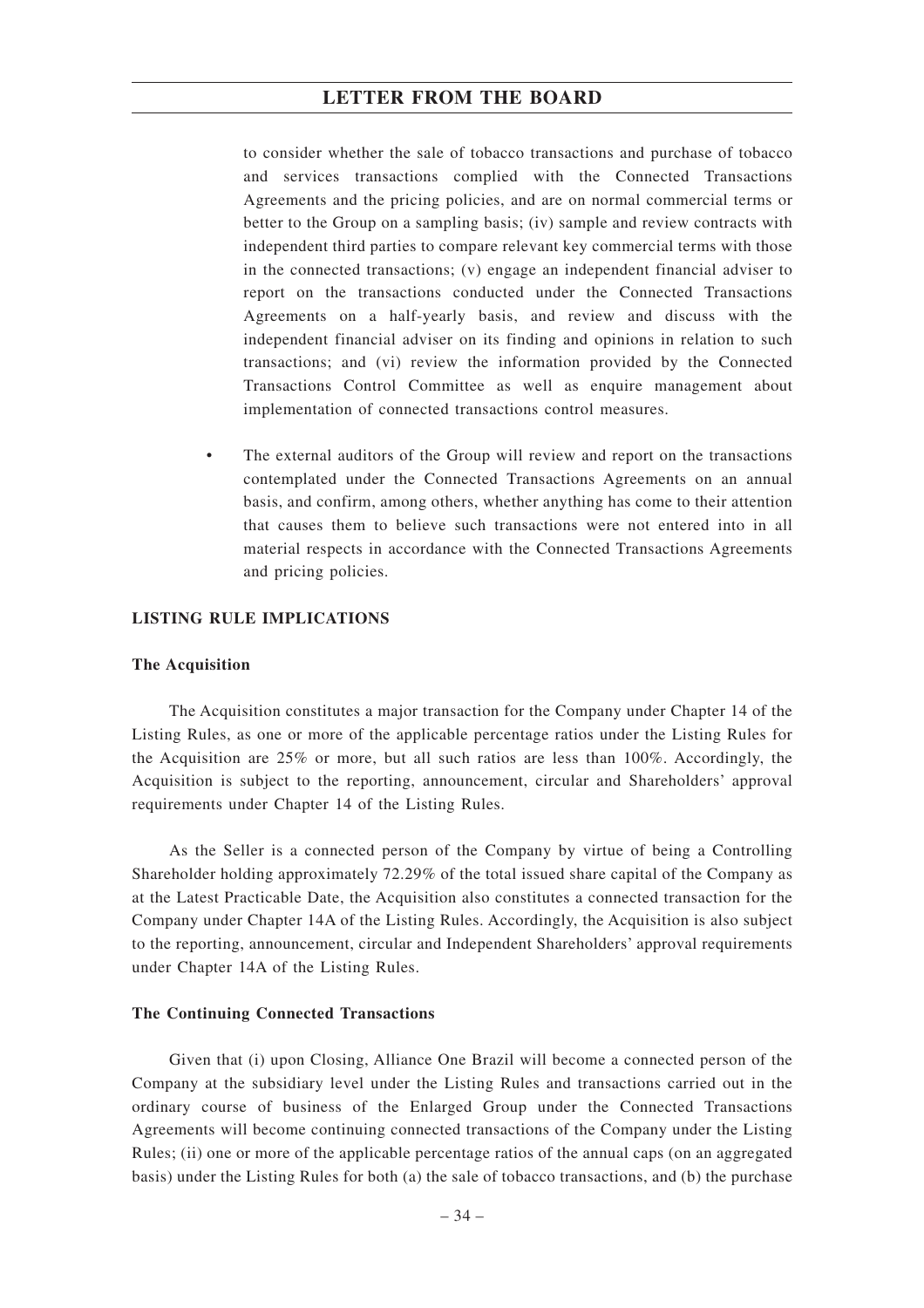## **LETTER FROM THE BOARD**

of agricultural materials, tobacco and service transactions under the Connected Transactions Agreements are 5% or more; and (iii) the Board (excluding Mr. Shao Yan but including the independent non-executive Directors) have approved the terms of the Connected Transactions Agreements and the transactions contemplated thereunder and confirmed that the terms of Connected Transactions Agreements and the transactions contemplated thereunder are fair and reasonable, on normal commercial terms and in the interests of the Company and the Shareholders as a whole, the Connected Transactions Agreements and the transactions contemplated thereunder constitute continuing connected transactions which are subject to the reporting and announcement requirements but are exempt from the circular, independent financial advice and Shareholders' approval requirements pursuant to Rule 14A.101 of the Listing Rules.

Mr. Shao Yan, a non-executive Director and chairman of the Board, who also concurrently holds executive positions at the Seller, has abstained from voting on the board resolutions to approve the Quota Purchase Agreement, the Connected Transactions Agreements, and the transactions contemplated thereunder. All remaining Directors (including all the independent non-executive Directors) do not have a material interest in the Quota Purchase Agreement, the Connected Transactions Agreements, and the transactions contemplated thereunder and they unanimously approved the above resolutions. The Board (excluding Mr. Shao Yan but including the independent non-executive Directors) considers that the Quota Purchase Agreement, the Connected Transactions Agreements, and the transactions contemplated thereunder are in the interests of the Company and the Shareholders as a whole.

#### **INDEPENDENT BOARD COMMITTEE AND INDEPENDENT FINANCIAL ADVISER**

The Independent Board Committee comprising all the independent non-executive Directors has been formed pursuant to the Listing Rules. After considering the advice from the Independent Financial Adviser, the Independent Board Committee will advise the Independent Shareholders as to whether the terms of the Quota Purchase Agreement and the transactions contemplated thereunder are on normal commercial terms, fair and reasonable and in the interests of the Company and the Shareholders as a whole, and how to vote. Each of the independent non-executive Directors has confirmed that he has no material interest in the Quota Purchase Agreement and the transactions contemplated thereunder.

Somerley has been appointed as the Independent Financial Adviser by the Company to advise the Independent Board Committee and the Independent Shareholders in the same regard.

### **EGM**

A notice convening the EGM is set out on pages EGM-1 to EGM-2 of this circular. A form of proxy for use at the EGM is enclosed, a copy of which can also be obtained via the website of the Company at www.ctihk.com.hk or the website of the Stock Exchange at www.hkexnews.hk. Whether you are able to attend the EGM or not, you are requested to complete the enclosed form of proxy in accordance with the instructions printed thereon and return the completed form of proxy to the Company's share registrar, Computershare Hong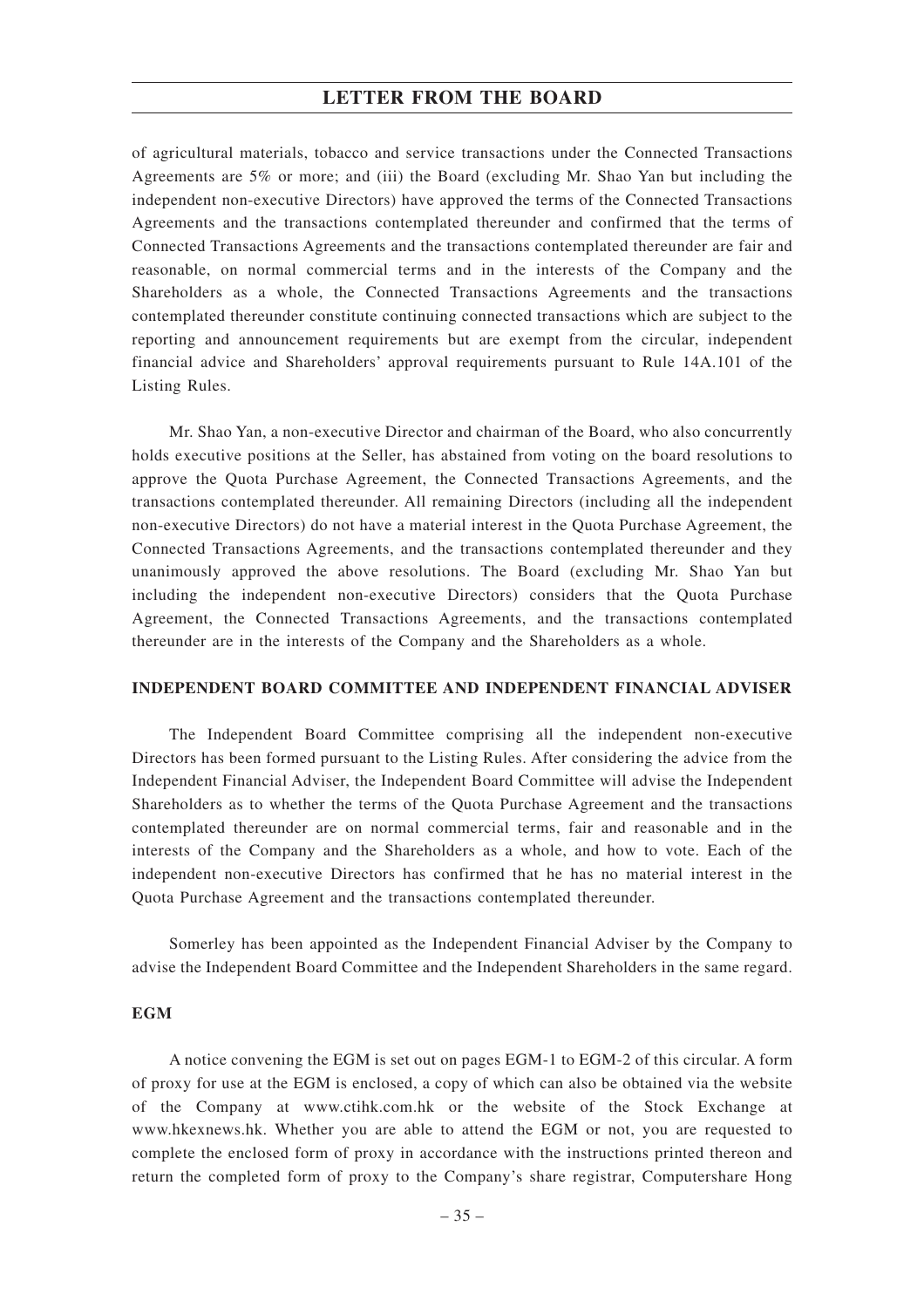## **LETTER FROM THE BOARD**

Kong Investor Services Limited at 17M Floor, Hopewell Centre, 183 Queen's Road East, Wan Chai, Hong Kong as soon as possible, and in any event so that it is received not less than 48 hours before the time appointed for the holding of the EGM or any adjournment thereof (as the case may be). Completion and return of the form of proxy will not preclude you from attending and voting in person at the EGM or any adjourned meeting should you so wish.

For determining the entitlement to attend and vote at the EGM, the register of members of the Company will be closed from 20 October 2021 to 22 October 2021, both days inclusive, during which period no transfer of Shares will be registered. In order to be eligible to attend and vote at the EGM, non-registered holders for its Shares shall ensure that all transfer documents accompanied by the relevant share certificates must be lodged with the Company's share registrar, Computershare Hong Kong Investor Services Limited, at 17M Floor, Hopewell Centre, 183 Queen's Road East, Wan Chai, Hong Kong for registration not later than 4:30 pm on 19 October 2021.

Given that the Seller is a Controlling Shareholder holding approximately 72.29% of the total issued share capital of the Company as at the Latest Practicable Date, and is considered to have material interests in the Quota Purchase Agreement and the transactions contemplated thereunder, the Seller shall abstain from voting at the EGM in respect of resolutions relating thereto.

To the best of the Directors' knowledge, information and belief, having made all reasonable enquiries, there is (i) no voting trust or other agreement or arrangement or understanding entered into by or binding upon the Seller; and (ii) no obligation or entitlement of the Seller as at the Latest Practicable Date, whereby it has or may have temporarily or permanently passed control over the exercise of the voting right in respect of its Shares to a third party, either generally or on a case-by-case basis.

Save as disclosed above and to the best of the Directors' knowledge, information and belief, having made all reasonable enquiries, as at the Latest Practicable Date, no other Shareholder has a material interest in the Quota Purchase Agreement and the transactions contemplated thereunder, and thus no other Shareholder is required to abstain from voting on the proposed resolutions to approve the aforementioned matters.

Pursuant to Rule 13.39(4) of the Listing Rules, at any general meeting, a resolution put to the vote of Shareholders shall be taken by poll except where the chairman, in good faith, decides to allow a resolution which relates purely to a procedural or administrative matter to be voted on by a show of hands. The chairman of the EGM will exercise his power under Article 74 of the Articles of Association to demand for poll voting on all the resolutions as set out in the notice of the EGM.

The results of the poll on all the resolutions as set out in the notice of the EGM in both English and Chinese will be published on the website of the Company at www.ctihk.com.hk and the website of the Stock Exchange at www.hkexnews.hk in accordance with the Listing Rules.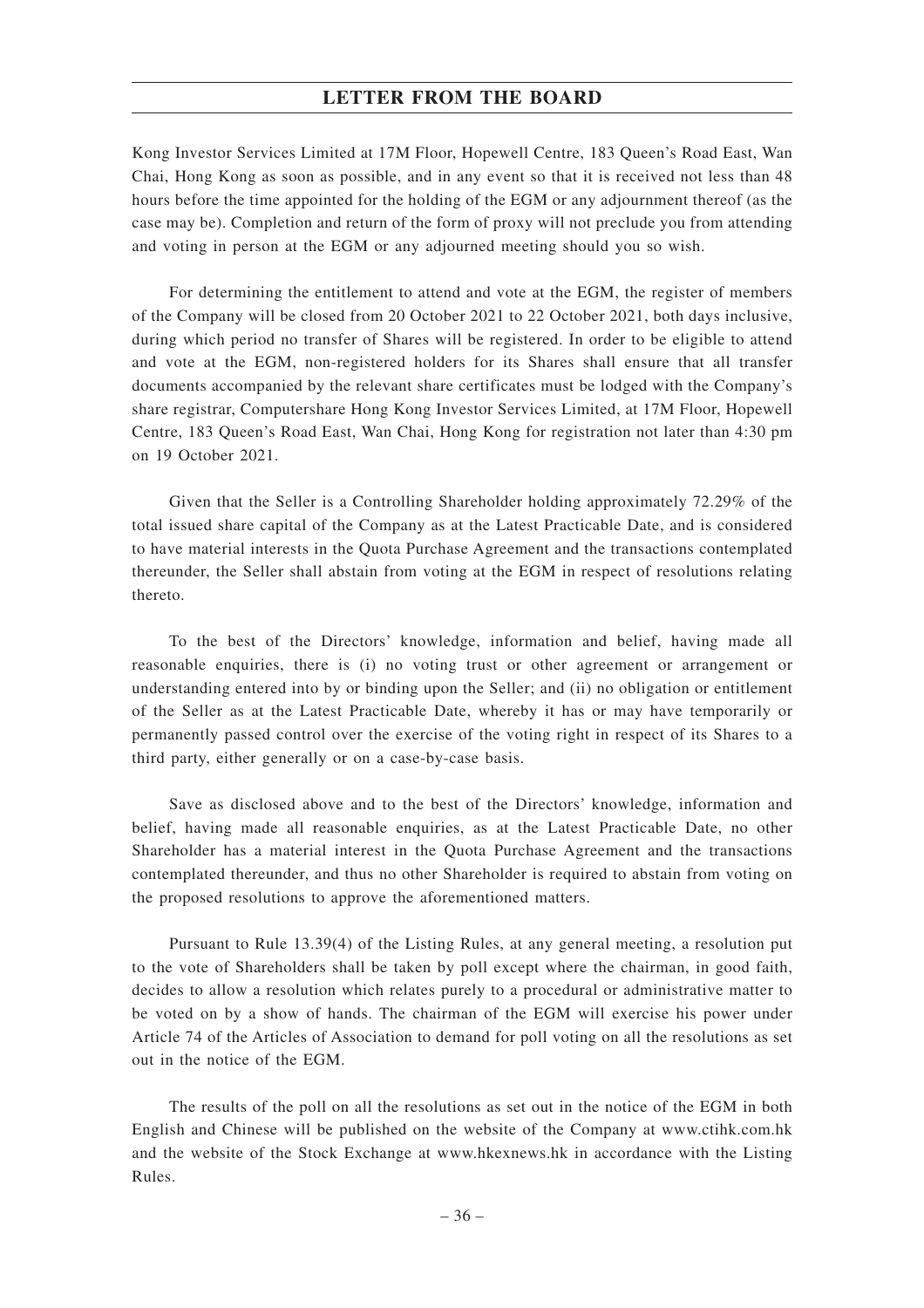## **LETTER FROM THE BOARD**

### **RECOMMENDATION**

Your attention is drawn to (i) the letter from the Independent Board Committee set out on page 38 of this circular which contains its recommendation to the Independent Shareholders in respect of the Quota Purchase Agreement and the transactions contemplated thereunder and voting at the EGM, and (ii) the letter from Somerley set out on pages 39 to 75 of this circular which contains its advice to the Independent Board Committee and the Independent Shareholders in respect of the Quota Purchase Agreement and the transactions contemplated thereunder.

On the basis of the information set out in this circular, the Directors (including the Independent Board Committee after considering the advice of Somerley) consider that terms and conditions of the Acquisition are on normal commercial terms and that the Acquisition is fair and reasonable and in the interests of the Company and its Shareholders as a whole. Accordingly, the Directors recommend the Shareholders to vote in favour of all the proposed resolutions set out in the notice of the EGM.

### **ADDITIONAL INFORMATION**

Your attention is also drawn to the information set out in the appendices to this circular on the Target Group, the Enlarged Group and other information required to be disclosed under the Listing Rules. You should consider carefully all the information set out in this circular before making any decision in relation to the Acquisition at the EGM or dealing in the Shares of the Company.

#### **WARNING**

As Closing is subject to fulfilment or waiver (as the case may be) of the conditions precedent to the Quota Purchase Agreement, the Acquisition may or may not proceed. Shareholders and potential investors of the Company should exercise caution when dealing in the Shares.

> Yours faithfully By order of the Board **China Tobacco International (HK) Company Limited SHAO Yan** *Chairman*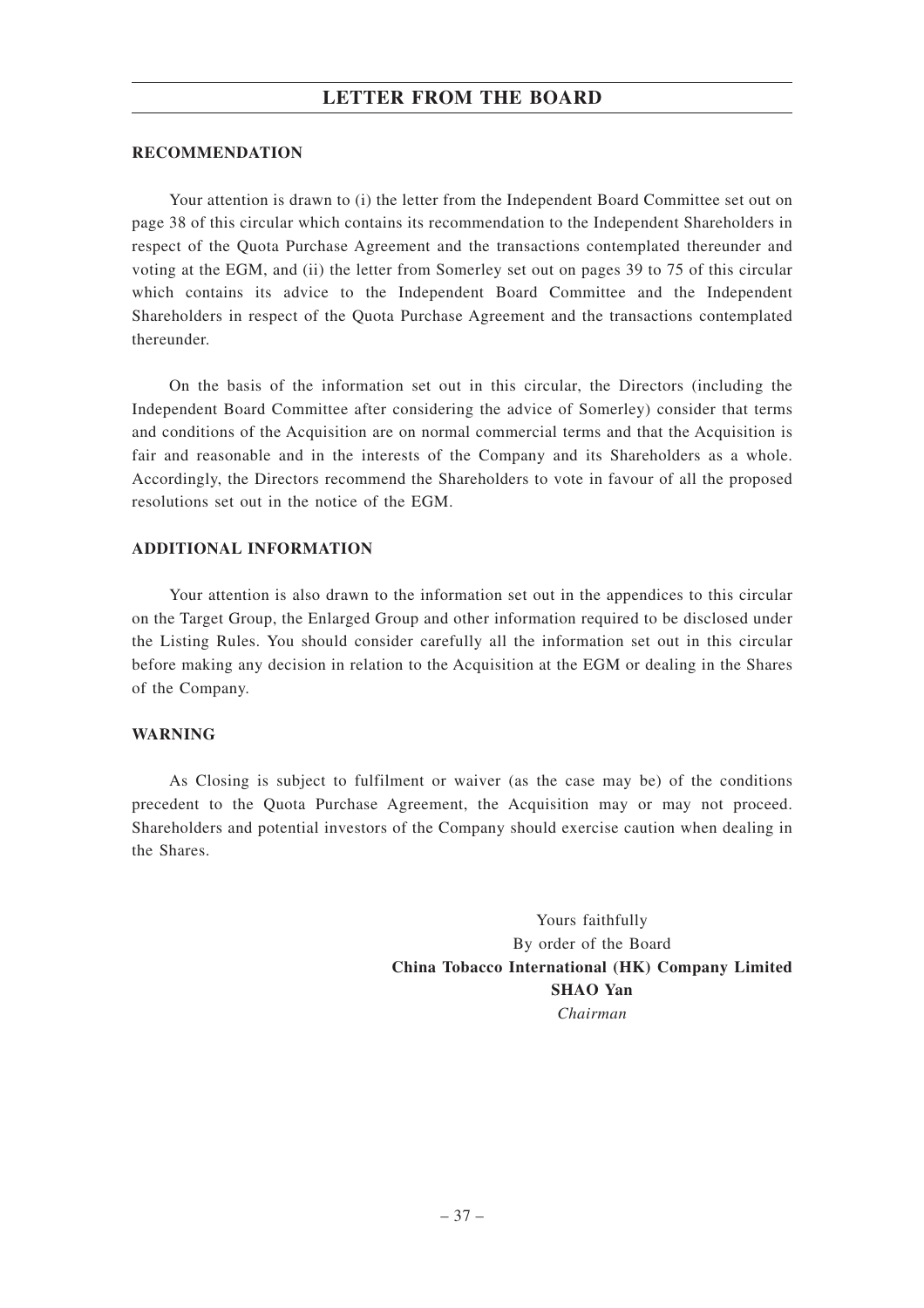## **LETTER FROM THE INDEPENDENT BOARD COMMITTEE**

*The following is the text of a letter from the Independent Board Committee setting out its recommendation to the Independent Shareholders in respect of the Quota Purchase Agreement and the transactions contemplated thereunder.*



**China Tobacco International (HK) Company Limited**

*(Incorporated in Hong Kong with limited liability)* **(Stock Code: 6055)**

29 September 2021

*To the Independent Shareholders*

Dear Sir or Madam

## **MAJOR AND CONNECTED TRANSACTION IN RELATION TO THE PROPOSED ACQUISITION OF THE ENTIRE ISSUED AND OUTSTANDING QUOTAS OF THE TARGET COMPANY**

We refer to the circular of the Company dated 29 September 2021(the "**Circular**"), of which this letter forms part. Unless otherwise indicated, capitalised terms used herein shall have the same meanings as those defined in the Circular.

The Independent Board Committee has been formed to consider and advise you in respect of the Acquisition, the Quota Purchase Agreement and the transactions contemplated thereunder, details of which are set out in the "Letter from the Board" contained in the Circular. Somerley has been appointed as the Independent Financial Adviser to advise us and the Independent Shareholders in this regard. The text of the letter of advice from Somerley containing its recommendations and the principal factors and reasons it has taken into consideration in arriving at its recommendations is set out on pages 39 to 75 of the Circular.

Having considered the terms and conditions of the Quota Purchase Agreement and the transactions contemplated thereunder, and after taking into account the principal factors and reasons and the advice of Somerley as set out in the "Letter from Somerley", contained in the Circular, we consider that the Acquisition, the terms of the Quota Purchase Agreement and the transactions contemplated thereunder, though not in the ordinary and usual course of business of the Group, are on normal commercial terms, fair and reasonable so far as the Company and the Independent Shareholders are concerned and in the interests of the Company and the Shareholders as a whole.

Accordingly, we strongly recommend the Independent Shareholders to vote in favour of the ordinary resolutions to be proposed at the EGM in respect of the Quota Purchase Agreement and the transactions contemplated thereunder.

> Yours faithfully For and on behalf of the Independent Board Committee **China Tobacco International (HK) Company Limited**

### **CHOW Siu Lui WANG Xinhua CHAU Kwok Keung QIAN Yi**

*Independent non-executive Director*

*Independent non-executive Director*

*Independent non-executive Director*

*Independent non-executive Director*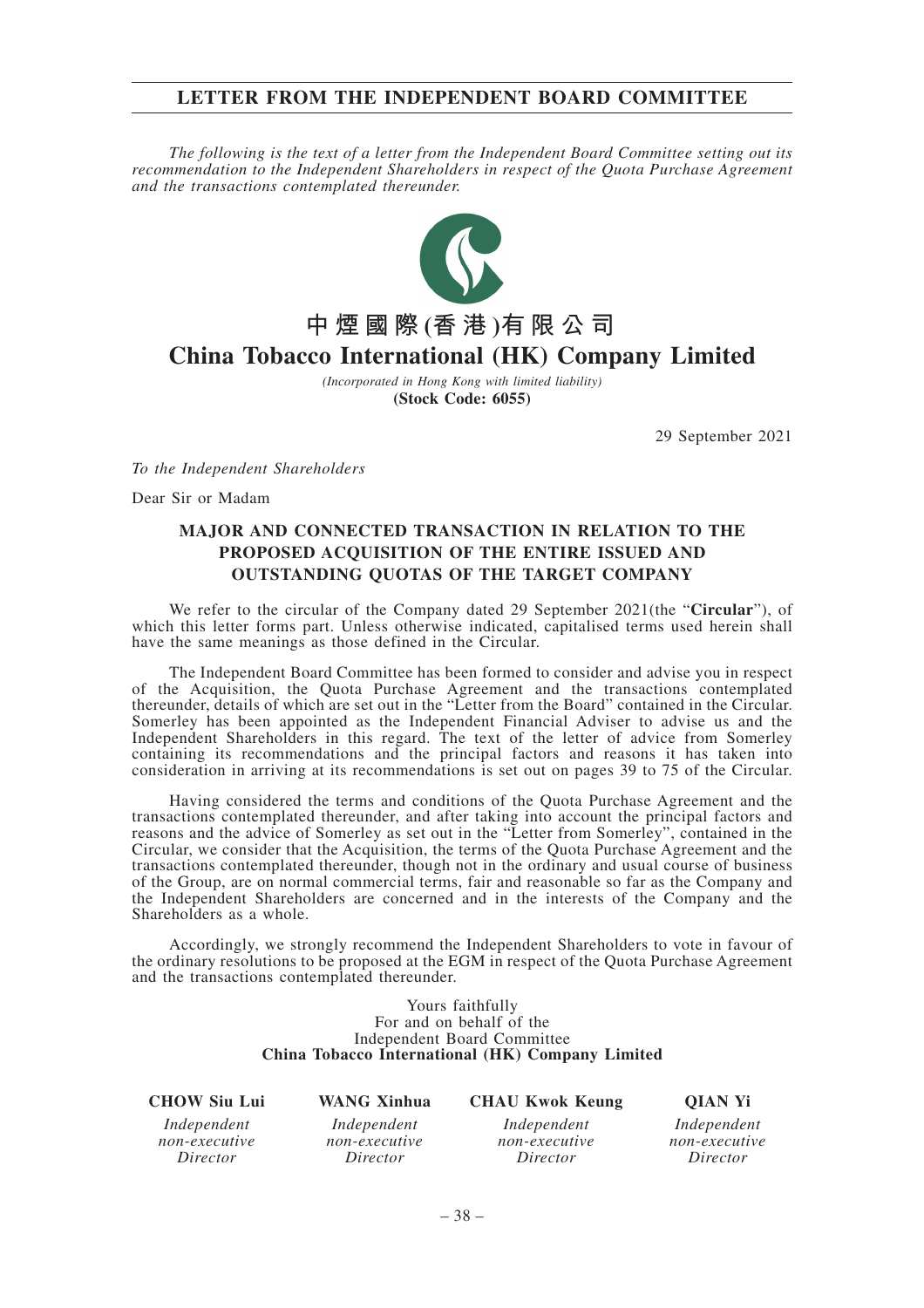*Set out below is the letter of advice from Somerley to the Independent Board Committee and the Independent Shareholders, which has been prepared for the purpose of inclusion in this circular.*



## **SOMERLEY CAPITAL LIMITED**

20th Floor China Building 29 Queen's Road Central Hong Kong

29 September 2021

*To: The Independent Board Committee and the Independent Shareholders of China Tobacco International (HK) Company Limited*

Dear Sirs,

# **MAJOR AND CONNECTED TRANSACTION IN RELATION TO PROPOSED ACQUISITION OF THE ENTIRE ISSUED AND OUTSTANDING QUOTAS OF THE TARGET COMPANY**

#### **INTRODUCTION**

We refer to our appointment by the Company to advise the Independent Board Committee and the Independent Shareholders in connection with the Acquisition. Details of the Acquisition are set out in the letter from the Board contained in the circular of the Company to the Shareholders dated 29 September 2021 (the "**Circular**"), of which this letter forms part. Capitalised terms used in this letter shall have the same meanings as those defined in the Circular unless the context requires otherwise.

On 23 September 2021, the Company entered into the Quota Purchase Agreement with the Seller, pursuant to which the Company has conditionally agreed to acquire, and the Seller has conditionally agreed to sell, the entire issued and outstanding quotas of the Target Company (under the laws of Brazil the capital stock of a limited liability company is divided in quotas, which is equivalent to the meaning of shares), for a cash consideration of US\$63.4 million (equivalent to approximately HK\$494.5 million). Upon Closing, the Target Company will become a wholly-owned subsidiary of the Company and the financial results, assets and liabilities of the Target Group will be consolidated into the accounts of the Company.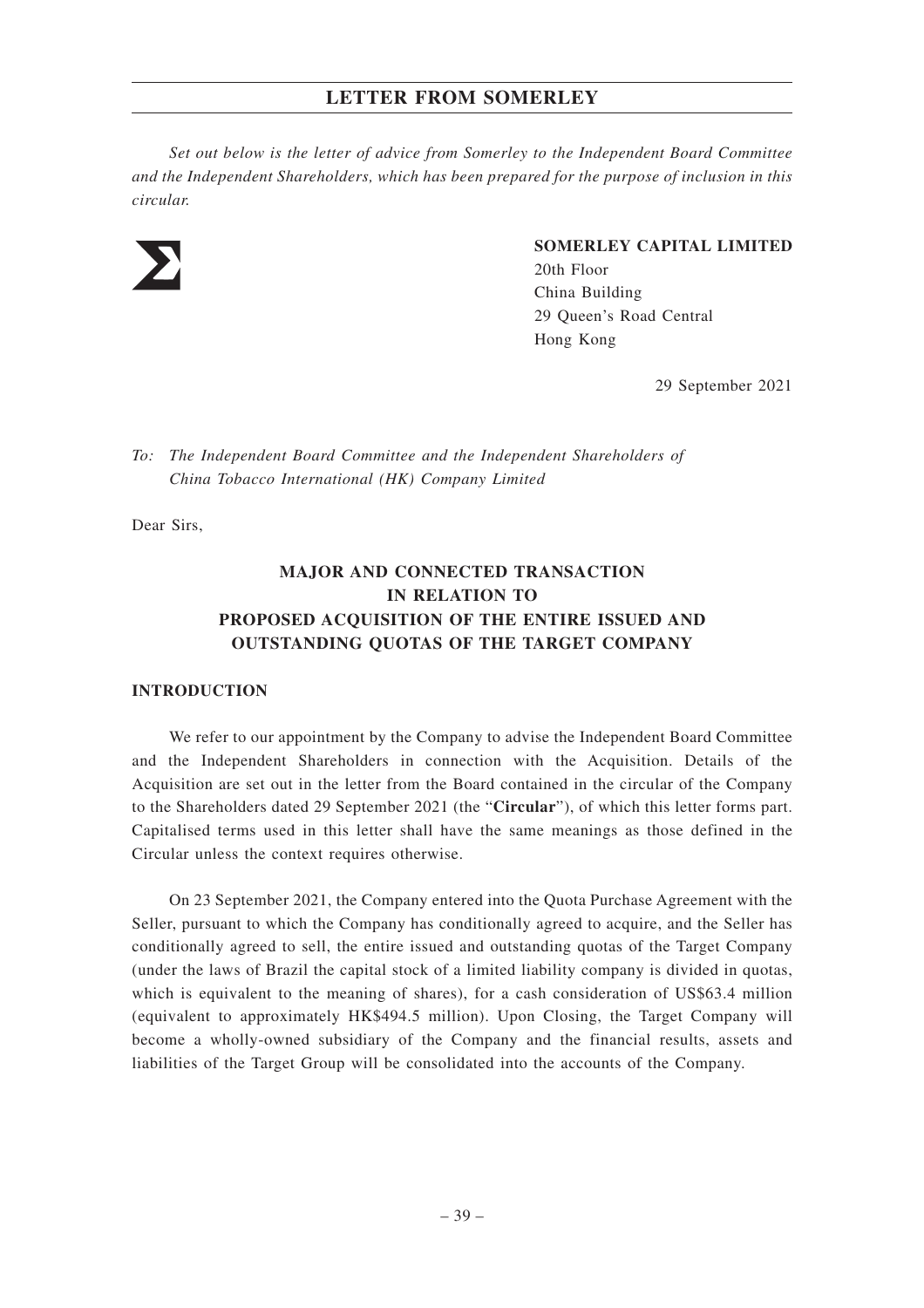The Seller is a Controlling Shareholder, holding approximately 72.29% of the total issued share capital of the Company as at the Latest Practicable Date. As such, the Seller is a connected person of the Company and the Acquisition constitutes a connected transaction for the Company pursuant to Chapter 14A of the Listing Rules. As one or more of the applicable percentage ratios of the Acquisition exceed 25%, but all such percentage ratios are less than 100%, the Acquisition also constitutes a major transaction for the Company under Chapter 14 of the Listing Rules. Therefore, the Acquisition is subject to reporting, announcement, circular and independent shareholders' approval requirements under the Listing Rules.

The Independent Board Committee comprising all the independent non-executive Directors, namely Mr. CHOW Siu Lui, Mr. WANG Xinhua, Mr. CHAU Kwok Keung and Mr. QIAN Yi, has been established to advise the Independent Shareholders on the Acquisition and to make recommendation as to voting. We, Somerley Capital Limited, have been appointed to advise the Independent Board Committee and the Independent Shareholders in the same regard.

During the past two years, we have acted as an independent financial adviser to the Company in relation to the review of the continuing connected transactions of the Company for the six months ended 30 June 2021 and 2020 and for the years ended 31 December 2020 and 2019 (as disclosed in the Company's interim reports for the six months ended 30 June 2021 and 2020 and the Company's annual reports for the years ended 31 December 2020 and 2019 (together, the "**Annual Reports**") respectively). The past engagements were limited to providing independent advisory services to the Company, for which we received normal professional fee relevant to such type of engagement. Accordingly, we do not consider the past engagements would affect our independence to act as the independent financial adviser to the Company under the current engagement.

We are not associated with the Company, the Seller or any of their close associates, associates or core connected persons (all as defined in the Listing Rules) and accordingly we are considered eligible to give independent advice on the above matters. Apart from normal professional fee payable to us in connection with this or similar appointments, no arrangement exists whereby we will receive any fees or benefits from the Company, the Seller or any of their close associates, associates or core connected persons.

In formulating our opinion and recommendation, we have reviewed, among other things, the Quota Purchase Agreement, the interim report of the Company for the six months ended 30 June 2021, the Annual Reports, the accountants' report on the Target Group as set out in appendix II to the Circular, the accountants' report on CBT as set out in appendix III to the Circular, the unaudited pro forma financial information of the Enlarged Group as set out in appendix V to the Circular, the summary of the valuation report (the "**Valuation Report**") issued by the Valuer, an independent valuer, in relation to the valuation of the entire equity interest of the Target Company as at 31 March 2021 (the "**Valuation**") set out in appendix VI to the Circular and the information as set out in the Circular. We have also discussed with the management of the Company (the "**Management**") about the Target Group and the prospects of the Enlarged Group. We have also interviewed and discussed with the Valuer regarding the Valuation.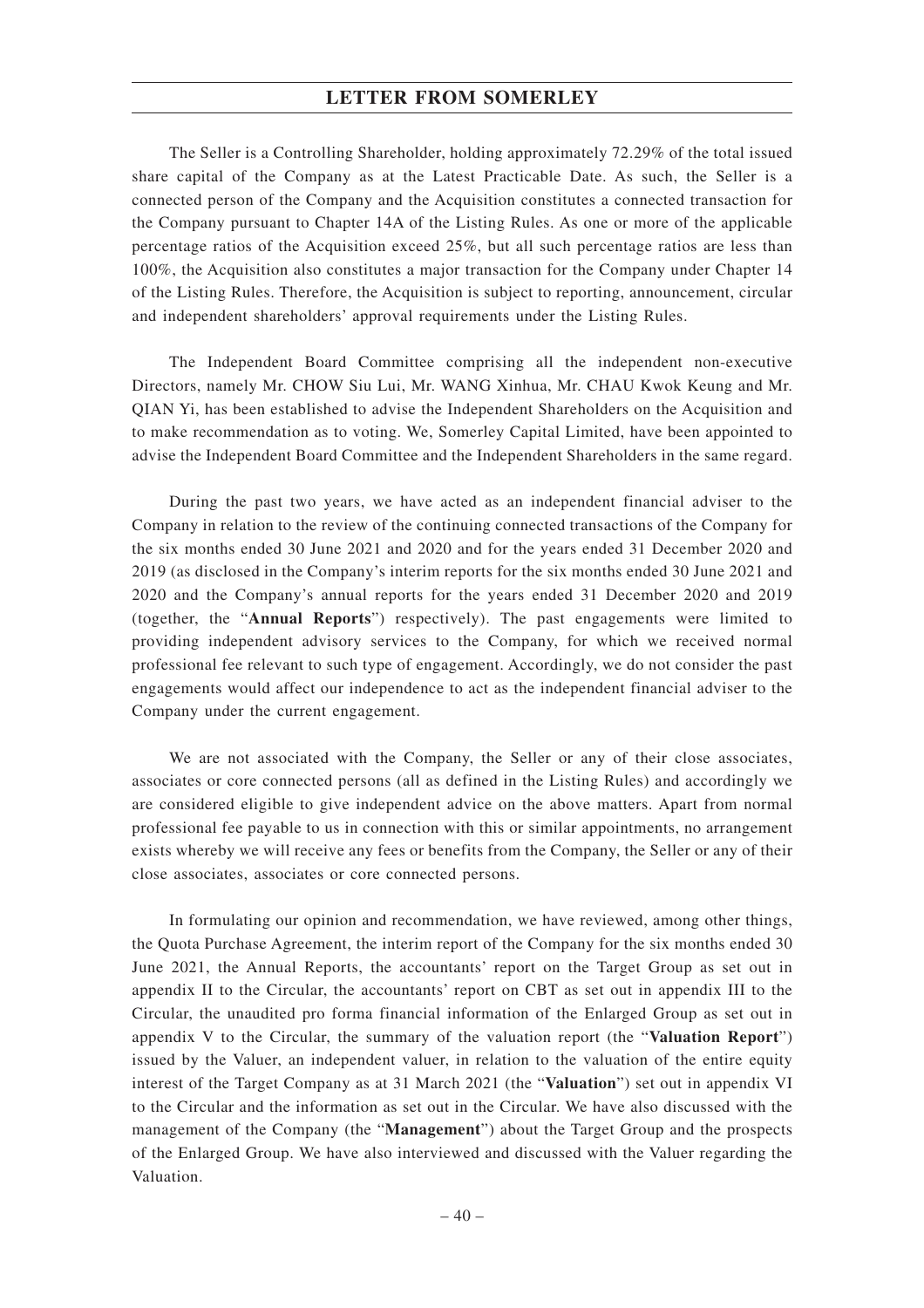We have relied on the information and facts supplied, and the opinions expressed, by the Directors and the Management and have assumed that they are true, accurate and complete. We have also sought and received confirmation from the Directors that no material facts have been omitted from the information supplied and opinions expressed to us. We have no reason to believe that any material information has been withheld from us, or to doubt the truth or accuracy of the information provided. We have relied on such information and consider that the information we have received is sufficient for us to reach an informed view. We have not, however, conducted any independent investigation into the business and affairs of the Company and the Target Group, nor have we carried out any independent verification of the information supplied.

### **PRINCIPAL FACTORS AND REASONS CONSIDERED**

In formulating our opinion and recommendation, we have taken into consideration the following principal factors and reasons:

## **1. Business and financial information of the Company**

## *(a) Business of the Company*

The Company is principally engaged in the following businesses: (i) export of tobacco leaf products to Southeast Asia, Hong Kong, Macau, and Taiwan; (ii) import of tobacco leaf products in the mainland China of the PRC from origin countries or regions around the world (other than from sanctioned countries and regions, including Republic of Zimbabwe); (iii) export of PRC-branded cigarettes to the duty-free outlets and cigarettes wholesalers for sales in Thailand, Singapore, Hong Kong, Macau, as well as areas within the borders, but outside the customs areas of the PRC; and (iv) export of new tobacco products to overseas market worldwide.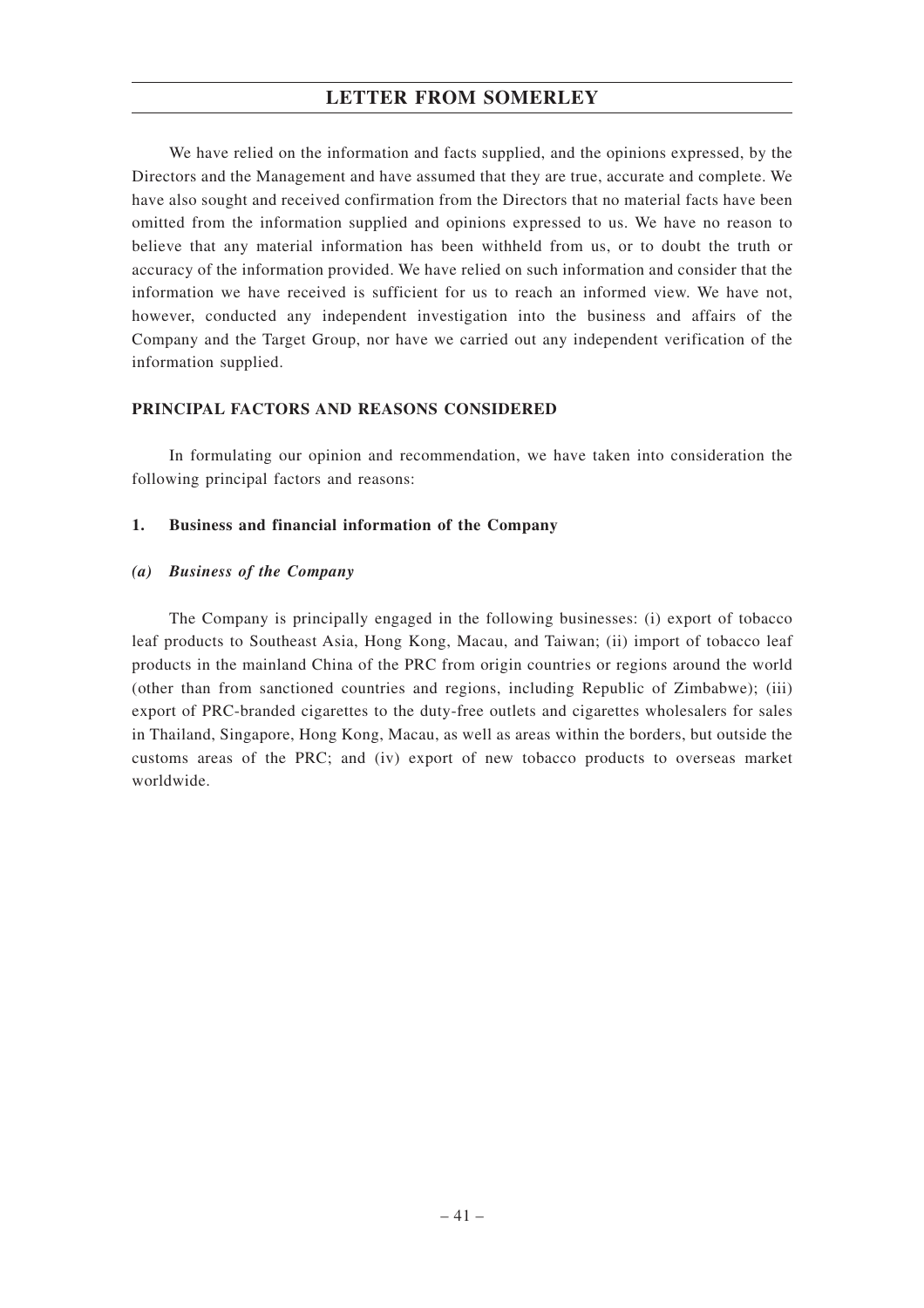# *(b) Financial performance of the Company*

Set out below is a summary of the Company's financial performance for the years ended 31 December 2018, 2019 and 2020 and the six months ended 30 June 2020 and 2021.

|                                                | For the six months |           | For the year ended |           |           |  |
|------------------------------------------------|--------------------|-----------|--------------------|-----------|-----------|--|
|                                                | ended 30 June      |           | 31 December        |           |           |  |
|                                                | 2021               | 2020      | 2020               | 2019      | 2018      |  |
|                                                | $(HK\$             | $(HK\$    | $(HK\$             | $(HK\$    | $(HK\$    |  |
|                                                | million)           | million)  | million)           | million)  | million)  |  |
| Revenue                                        |                    |           |                    |           |           |  |
| Tobacco leaf products                          |                    |           |                    |           |           |  |
| export business                                | 1,074.2            | 1,037.2   | 1,933.8            | 2,157.9   | 1,179.5   |  |
| Tobacco leaf products                          |                    |           |                    |           |           |  |
| import business                                | 2,568.8            | 794.5     | 1,350.7            | 4,630.9   | 4,338.4   |  |
| Cigarettes export                              |                    |           |                    |           |           |  |
| business                                       | 27.6               | 49.3      | 158.1              | 2,161.4   | 1,497.9   |  |
| New tobacco product                            |                    |           |                    |           |           |  |
| export business                                | 23.7               | 3.6       | 38.3               | 26.8      | 16.9      |  |
|                                                | 3,694.3            | 1,884.6   | 3,480.9            | 8,977.0   | 7,032.7   |  |
| Cost of sales                                  | (3,519.8)          | (1,810.3) | (3,343.1)          | (8,558.1) | (6,659.8) |  |
| Gross profit                                   | 174.5              | 74.3      | 137.8              | 418.9     | 372.9     |  |
| Other income, net                              | 5.8                | 18.1      | 38.1               | 26.5      | 16.8      |  |
| Administrative and other<br>operating expenses | (25.4)             | (26.7)    | (67.0)             | (65.0)    | (65.0)    |  |
| <b>Profit from operations</b>                  | 154.9              | 65.7      | 108.9              | 380.4     | 324.7     |  |
| Finance costs                                  | (0.6)              | (0.8)     | (1.5)              | (0.6)     |           |  |
| Profit before income tax                       | 154.3              | 64.9      | 107.4              | 379.8     | 324.7     |  |
| Income tax                                     | (24.6)             | (7.7)     | (12.2)             | (60.9)    | (62.9)    |  |
| Profit for the period/year                     | 129.7              | 57.2      | 95.2               | 318.9     | 261.8     |  |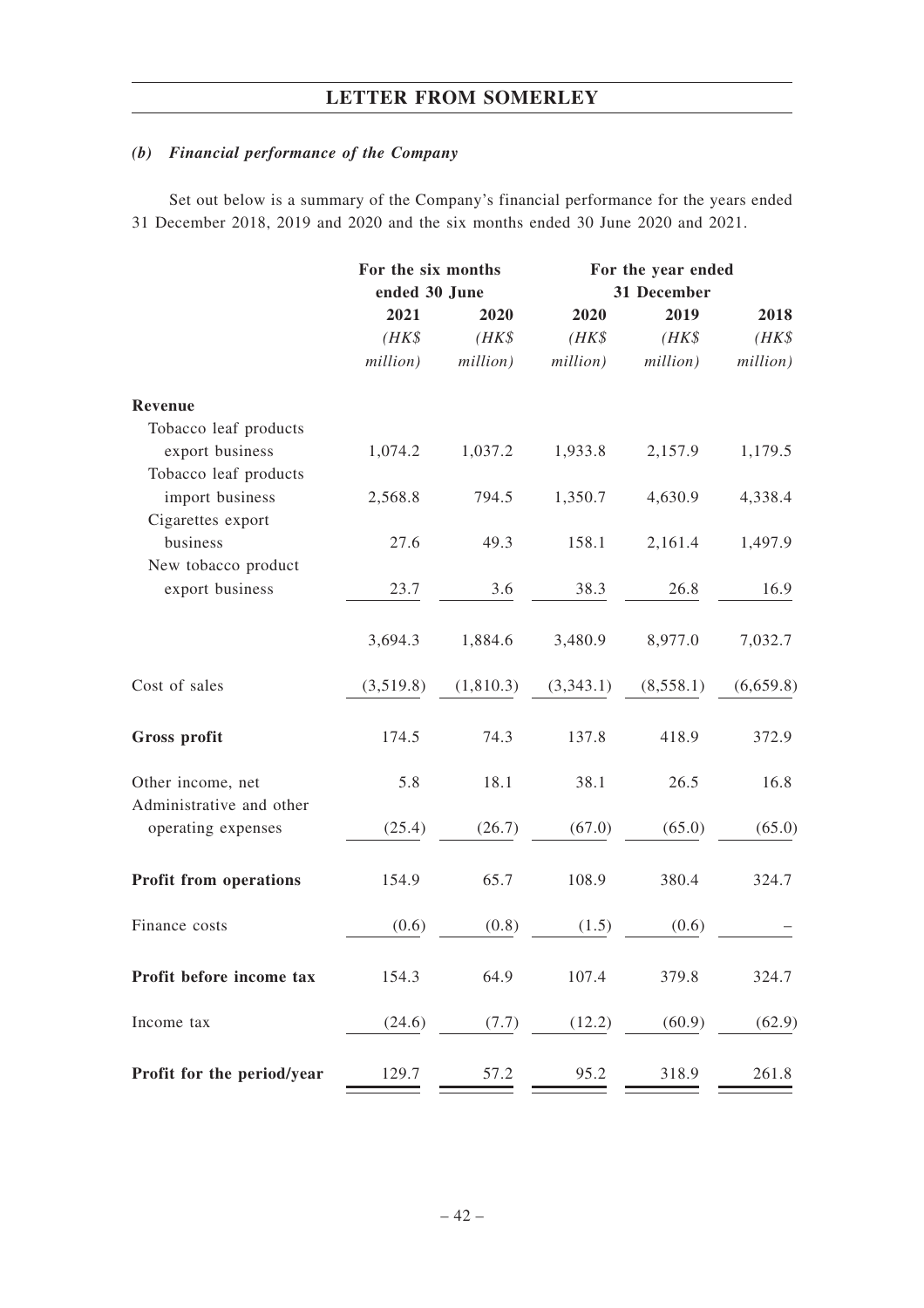The Company achieved a revenue of approximately HK\$8,977.0 million for the year ended 31 December 2019, representing a growth of approximately 27.6% from that for the prior year. The increase in revenue was mainly attributable to (i) the surge in the tobacco leaf products export business segment from approximately HK\$1,179.5 million for the year ended 31 December 2018 to approximately HK\$2,157.9 million for the year ended 31 December 2019, representing a growth of approximately 83.0% compared with that for the year ended 31 December 2018, as the export volume reached 85,463 tons for the year ended 31 December 2019, which represented an increase of approximately 102.6% from that for the year ended 31 December 2018; and (ii) the noticeable rise in the cigarettes export business segment from approximately HK\$1,497.9 million for the year ended 31 December 2018 to approximately HK\$2,161.4 million for the year ended 31 December 2019, representing a growth of approximately 44.3% compared with that for the year ended 31 December 2018, as the total sales volume reached 5,505.8 million sticks for the year ended 31 December 2019, which represented an increase of approximately 51.0% from that for the year ended 31 December 2018. The gross profit margin of the Company was approximately 4.7% for the year ended 31 December 2019, which represented a drop of approximately 0.6% from that for the prior year and was mainly due to the decline in the gross profit margins of both the tobacco leaf products export business and the cigarettes export business. Overall, the Company recorded a net profit of approximately HK\$318.9 million for the year ended 31 December 2019, representing a growth of approximately 21.8% from that for the prior year.

Outbreak of the COVID-19 in 2020 had caused governments around the world to implement lockdown policies and various emergency prevention and control measures to reduce the risk of the COVID-19 spreading and it caused a sharp decline in cross-boundary traffic flows and global supply chains disruption in major markets. As a result, the Company's business was severely affected and the Company's revenue shrank by approximately 61.2% to approximately HK\$3,480.9 million for the year ended 31 December 2020. In particular, the cigarettes export business was impacted most amongst the four business segments of the Company and it reduced from approximately HK\$2,161.4 million for the year ended 31 December 2019 to approximately HK\$158.1 million for the year ended 31 December 2020, representing a drop of approximately 92.7%. This was mainly due to the temporary closure or shortened business hours of the duty-free shops in Thailand, Singapore, Hong Kong and Macau as well as those within or outside China's customs borders as a result of the implementation of measures in relation to movement control and border control to control the COVID-19. The tobacco leaf products import business was also severely impacted, which dropped by approximately 70.8% from approximately HK\$4,630.9 million for the year ended 31 December 2019 to approximately HK\$1,350.7 million for the year ended 31 December 2020. This decline was mainly due to delay in production progress in certain tobacco production areas coupled with the disruption in the global supply chain and dropped logistics capacity which prolonged the entire business cycle overall. Overall, the Company's profit for the year ended 31 December 2020 amounted to approximately HK\$95.2 million, representing a decrease of approximately 70.1% from that for the prior year.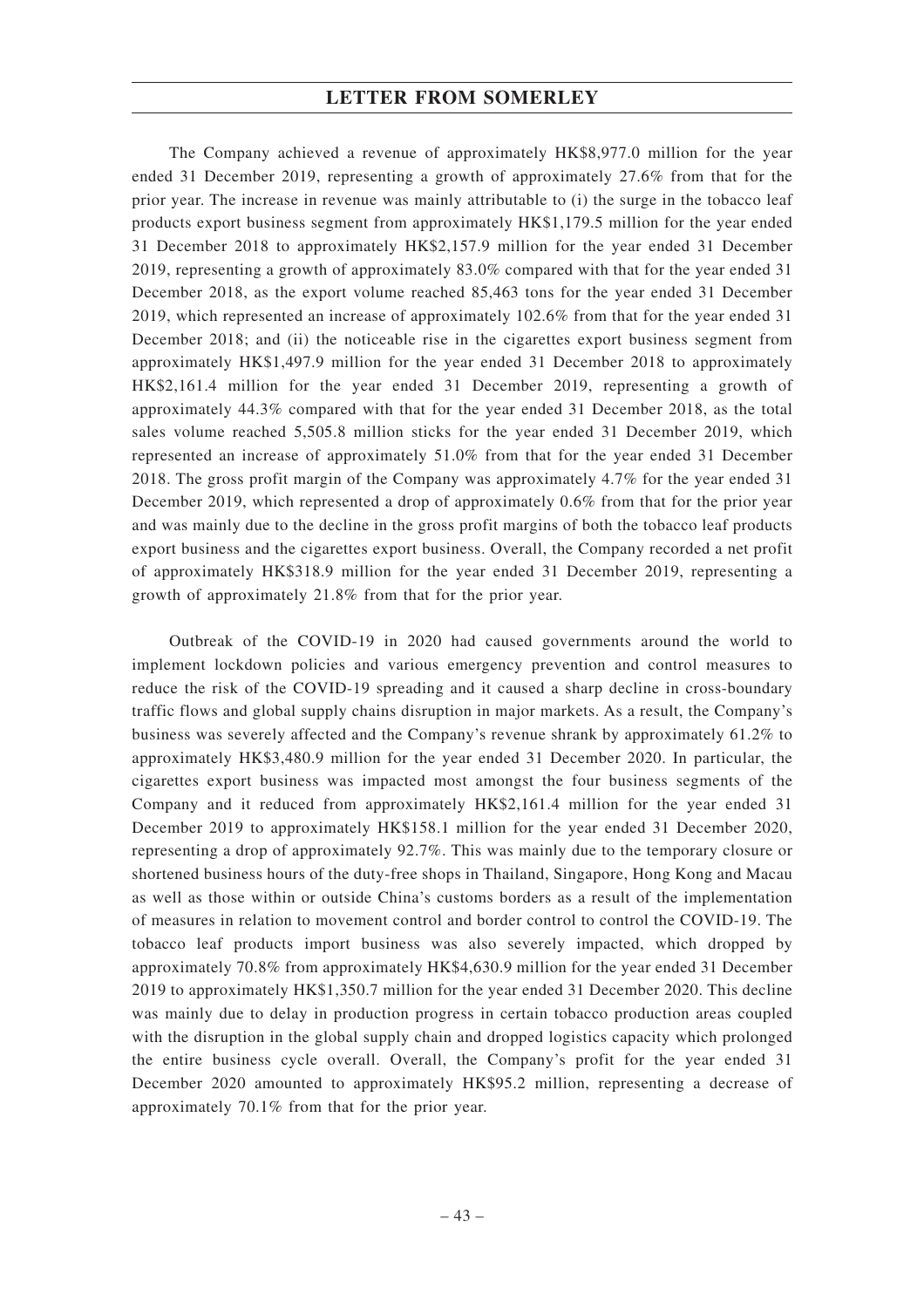During the first half of 2021, the global economy had gradually returned to normal order despite the COVID-19 persisted. As such, the Company's business had recovered and recorded a revenue of approximately HK\$3,694.3 million for the six months ended 30 June 2021, representing an increase of approximately 96.0% from that for the corresponding period in 2020. In particular, the tobacco leaf products import business had recovered sharply and generated a revenue of approximately HK\$2,568.8 million for the six months ended 30 June 2021, representing an increase of approximately 223.3% from that for the six months ended 30 June 2020. In contrast, the tobacco leaf products export business remained relatively stable with a revenue of approximately HK\$1,074.2 million for the six months ended 30 June 2021, representing an increase of approximately 3.6% from that for the corresponding period in 2020. The cigarettes export business had dropped by approximately 44.0% from approximately HK\$49.3 million for the six months ended 30 June 2020 to approximately HK\$27.6 million for the six months ended 30 June 2021 as this segment had been continuously affected by the COVID-19 due to the continued implementation of travel and cross-border restrictions that reduced the number of customers in the Company's duty-free outlets. Overall, the Company's profit for the six months ended 30 June 2021 amounted to approximately HK\$129.7 million, representing an increase of approximately 126.7% from that for the corresponding period in 2020.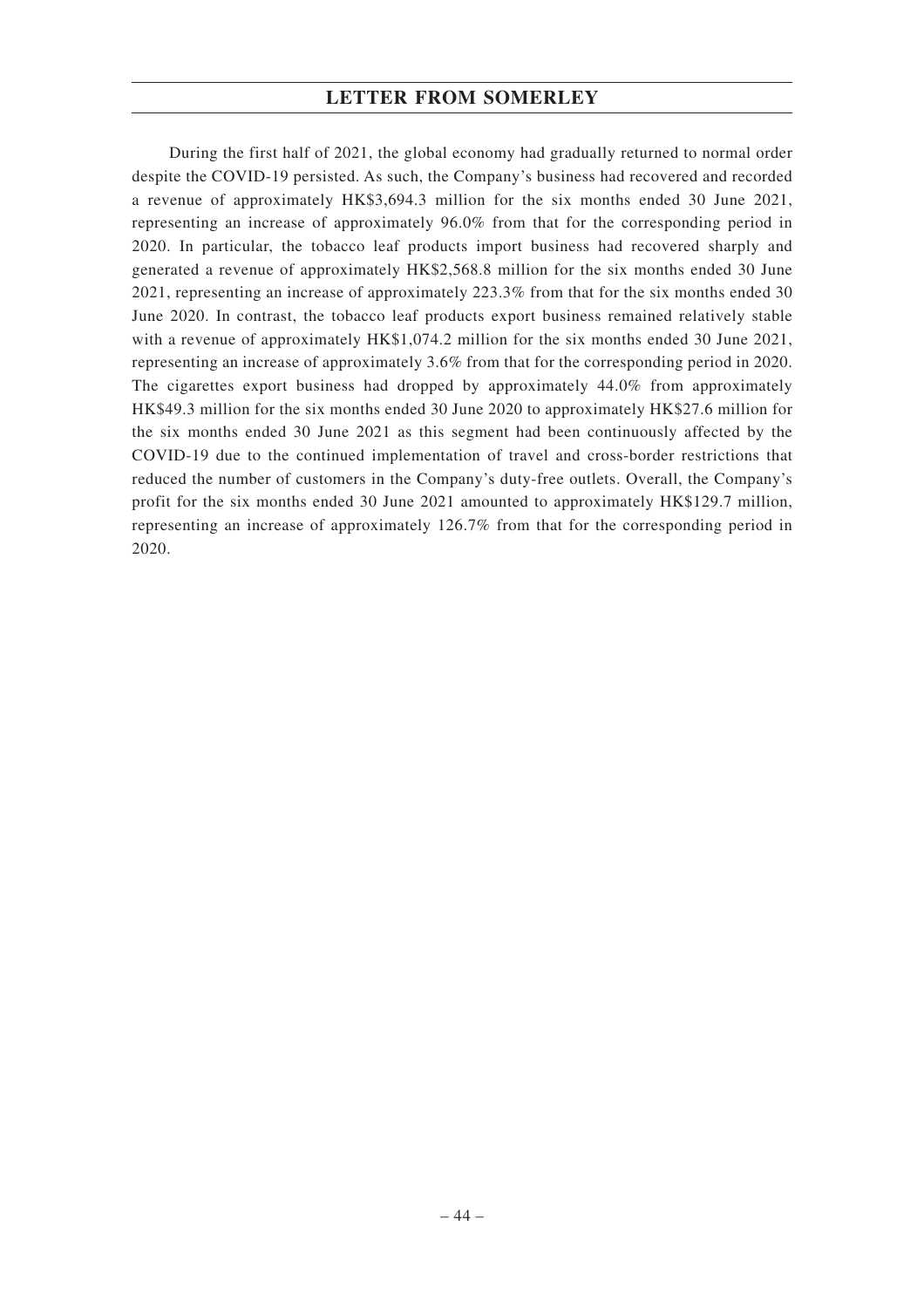# *(c) Financial position of the Company*

Set out below is a summary of the financial position of the Company as at 31 December 2018, 2019 and 2020 and 30 June 2021.

|                                     | As at              |                    | As at              |                    |
|-------------------------------------|--------------------|--------------------|--------------------|--------------------|
|                                     | 30 June            |                    | 31 December        |                    |
|                                     | 2021               | 2020               | 2019               | 2018               |
|                                     | $(HK\$<br>million) | $(HK\$<br>million) | $(HK\$<br>million) | $(HK\$<br>million) |
|                                     |                    |                    |                    |                    |
| <b>ASSETS</b><br>Non-current assets |                    |                    |                    |                    |
| Property and equipment              | 35.5               | 41.2               | 41.0               | 0.4                |
| Rental deposit                      | 1.9                | 1.9                | 1.9                |                    |
|                                     |                    |                    |                    |                    |
| <b>Current</b> assets               | 37.4               | 43.1               | 42.9               | 0.4                |
| Inventory                           | 117.9              | 1,623.1            | 237.3              | 1,038.0            |
| Cash and cash equivalents           | 1,818.6            | 1,613.2            | 1,738.0            | 651.0              |
| Other current assets                | 509.2              | 365.3              | 851.6              | 449.2              |
|                                     | 2,445.7            | 3,601.6            | 2,826.9            | 2,138.2            |
|                                     |                    |                    |                    |                    |
| <b>LIABILITIES</b>                  |                    |                    |                    |                    |
| <b>Current liabilities</b>          |                    |                    |                    |                    |
| Trade and other payables            | 768.2              | 2,028.7            | 1,153.2            | 1,546.8            |
| Lease liabilities                   | 7.6                | 7.5                | 7.5                |                    |
| Current tax payable                 |                    |                    | 78.9               | 18.0               |
|                                     | 775.8              | 2,036.2            | 1,239.6            | 1,564.8            |
| Net current assets                  | 1,669.9            | 1,565.4            | 1,587.3            | 573.4              |
| <b>Non-current liabilities</b>      |                    |                    |                    |                    |
| Lease liabilities                   | 14.7               | 18.0               | 24.3               |                    |
| Provision for reinstatement costs   | 2.6                | 2.5                | 2.4                |                    |
|                                     |                    |                    |                    |                    |
|                                     | 17.3               | 20.5               | 26.7               |                    |
| <b>EQUITY</b>                       |                    |                    |                    |                    |
| Share capital                       | 1,403.8            | 1,403.8            | 1,403.8            | 500.0              |
| Reserves                            | 286.2              | 184.2              | 199.7              | 73.8               |
|                                     | 1,690.0            | 1,588.0            | 1,603.5            | 573.8              |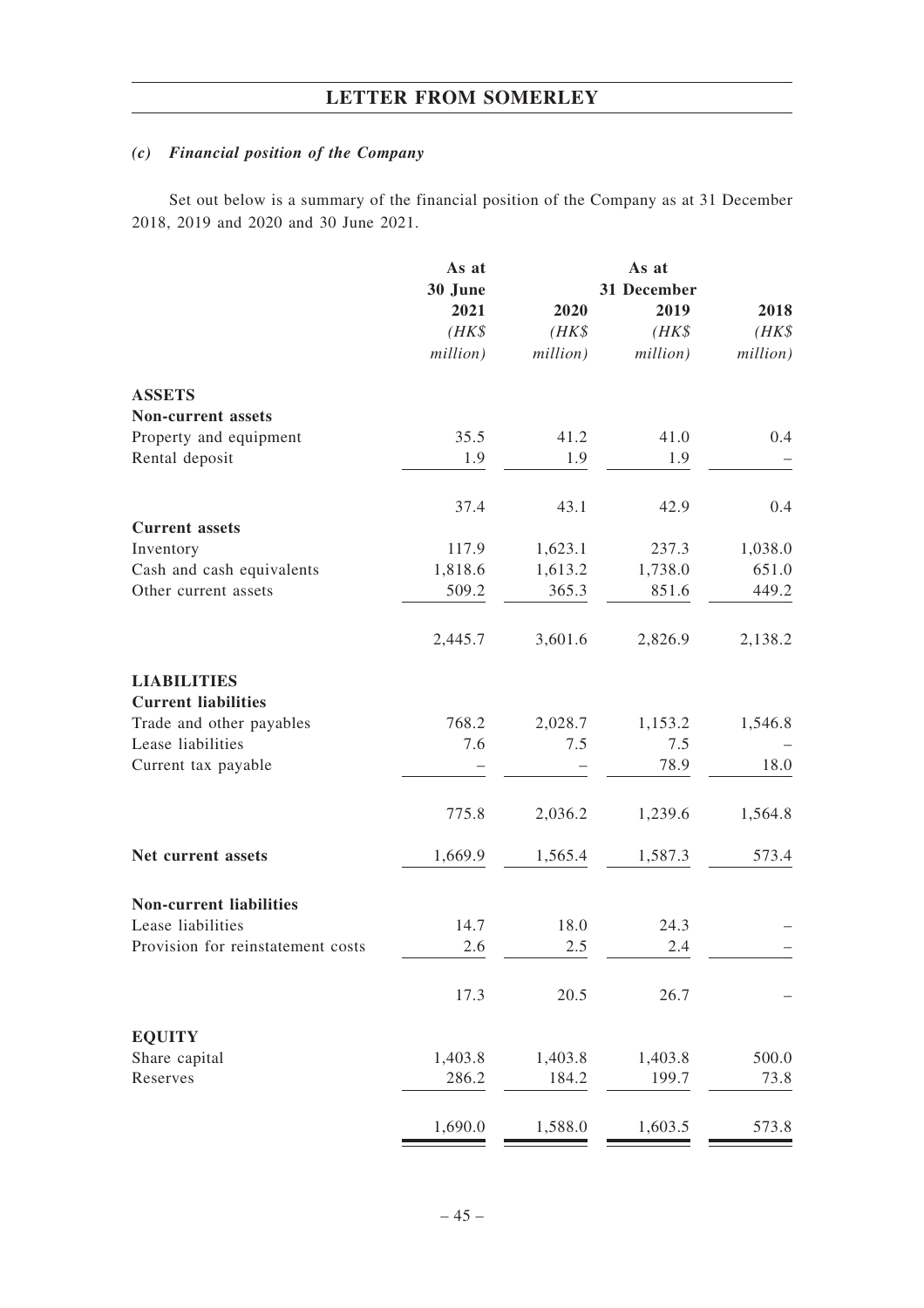As at 30 June 2021, the Company's total assets amounted to approximately HK\$2,483.1 million, which represented a decrease of approximately 31.9% from approximately HK\$3,644.7 million as at 31 December 2020. The decrease was mainly attributable to the significant drop in the level of inventory as at 30 June 2021 to approximately HK\$117.9 million, which declined by approximately 92.7% from that as at 31 December 2020. The Company's inventory comprised mainly tobacco leaf products that were in transit in the course of sales. The relatively low level of inventory as at 30 June 2021 was because most of the inventory had been delivered and the relevant title had been passed to the relevant buyers. Accordingly, trade and other payables had also reduced to approximately HK\$768.2 million as at 30 June 2021 from approximately HK\$2,028.7 million as at 31 December 2020, representing a decrease of approximately 62.1%.

Cash and cash equivalents increased to approximately HK\$1,818.6 million as at 30 June 2021, representing an increase of approximately 12.7% as compared to that as at 31 December 2020. The enhanced cash position was mainly attributable to net cash generated from operating activities during the first half of 2021. As at 30 June 2021, the Company did not have any bank borrowing and maintained a healthy working capital position (i.e. net current assets) of approximately HK\$1,669.9 million with a current ratio (calculated as the total current assets divided by the total current liabilities) of approximately 3.2 times.

### **2. Reasons for and benefits of the Acquisition**

As stated in the letter from the Board contained in the Circular, we noted that the Directors considered the following reasons for and benefits of the Acquisition:

(i) the Company intends to reduce reliance on the CNTC Group and also reduce the number of connected transactions with Controlling Shareholders, strengthening the Company's independence and competitiveness. The Company also intends to elevate its position in the tobacco industry chain, reduce transactional costs in the Company's business model and achieve vertical integration. The Target Group's principal business and currently being an important tobacco leaves supplier to the Company make the Target Group a suitable candidate in helping the Company to meet its objectives. As the Target Group has been an important tobacco leaves supplier to the Company and is currently a subsidiary of the Controlling Shareholder, we share a similar view with the Directors that the Acquisition will reduce the Company's reliance on the CNTC Group and the number of connected transactions with Controlling Shareholder and hence improve the independence and competitiveness of the Company. We are also of the view that the Acquisition will expand and diversify the Company's businesses and potentially enhance the Company's profitability;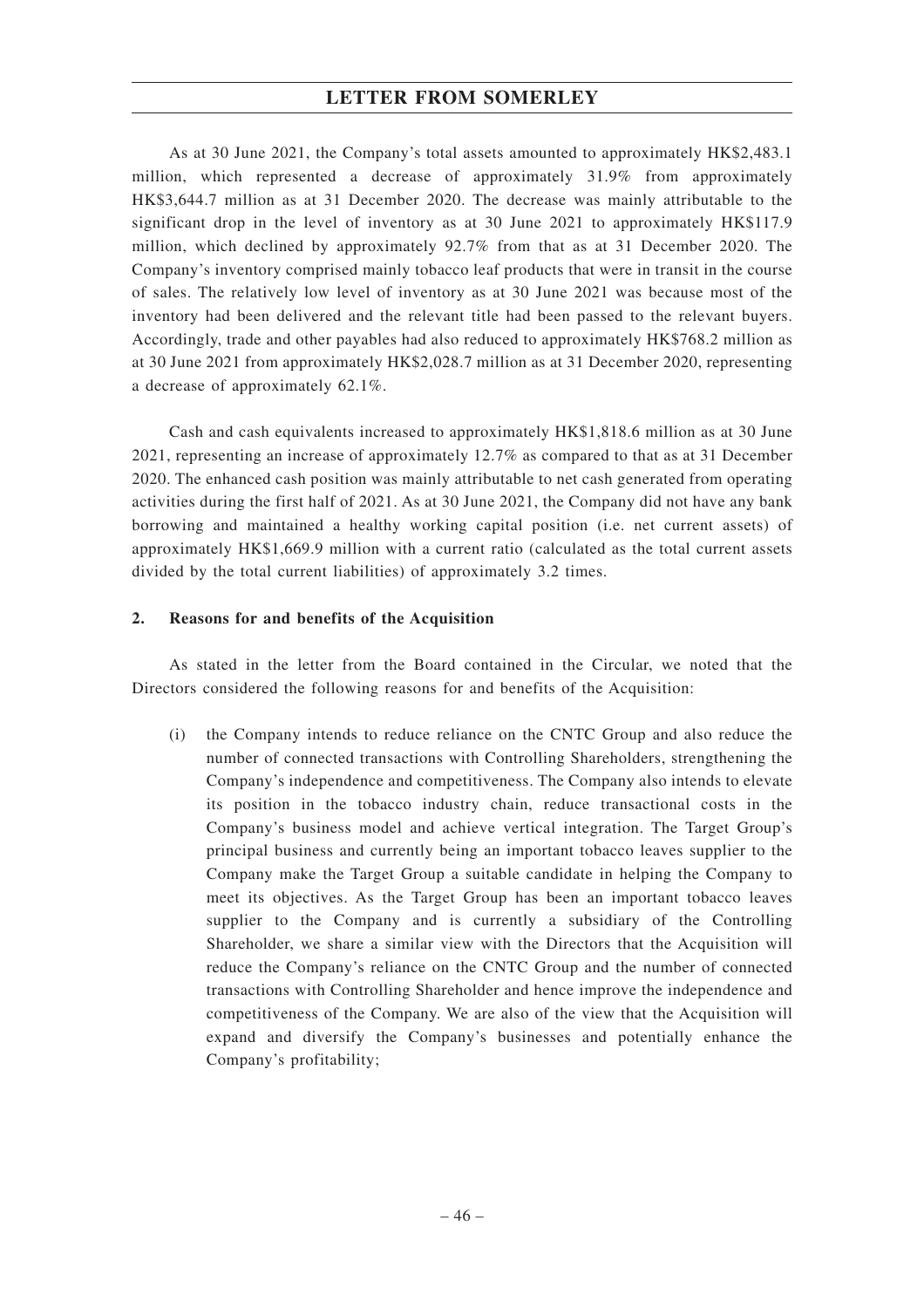- (ii) reduce tobacco leaf products supply disruption. We concur with the Directors that by acquiring the Target Group, being one of the Company's suppliers of imported tobacco leaf products, the Company will be able to better monitor the supply of imported tobacco leaf products, oversee delivery and shipment workstreams, and mitigate certain risks to its tobacco leaf products import business;
- (iii) the Company is the designated offshore platform for capital markets operation and international business expansion, the Company aims to establish an international platform for overseas business operation and capital utilisation as part of the Company's business strategy. The Acquisition will enable the Company to concentrate and integrate the overseas resources of the CNTC Group, including (a) tobacco supply resources by gaining control over a well-established tobacco supplier; (b) a steady supply of high-quality tobacco leaf products; (c) expand the geographic coverage of its business into a promising market; and (d) maintain competitiveness in the global tobacco market against major tobacco companies with established direct upstream tobacco supply channels. Based on our review of the prospectus of the Company dated 28 May 2019, we understand that the Company is the designated offshore platform for capital markets operation and international business expansion and we are of the view that the Acquisition is in line with the Company's stated strategy. Furthermore, given the Target Group is located in Brazil, being one of the world's largest producers and exporters of tobacco leaf products, and has been an important tobacco leaves supplier to the Company, we are of the view that the Acquisition may bring a strategic advantage to the Company such as a relatively more stable tobacco leaf products supply;
- (iv) upon completion of the Acquisition, the Company is expected to secure immediate and stable profit and cash flow from the Target Group. Given the above, we have reviewed the Target Group's financial performance and the expected financial effects of the Acquisition on the Company, details of which are set out in the sections headed "5. Information of the Target Company and CBT" and headed "7. Financial effects of the Acquisition on the Company" in this letter. Based on our review, we noted that that Target Group delivered relatively stable profit and cashflows in recent years and the Acquisition could potentially enhance the income stream and profitability of the Company upon completion of the Acquisition; and
- (v) CBT was formed as a joint venture to assist the CNTC Group and Alliance One Group in sourcing tobacco leaves from Brazil. CBT has also been a way for the CNTC Group to gain access to Alliance One Group's distribution channels and customer base through the cooperation with CBT. Therefore, CBT historically supplied the majority of its tobacco leaves to the CNTC Group and Alliance One Group, including to the Company as a member of the CNTC Group. In view of the above, we understand that the concentrated client portfolio was due to the primary function of CBT when it was formed and, hence, we consider it reasonable and we also concur with the Directors that the Company will be able to take the benefit of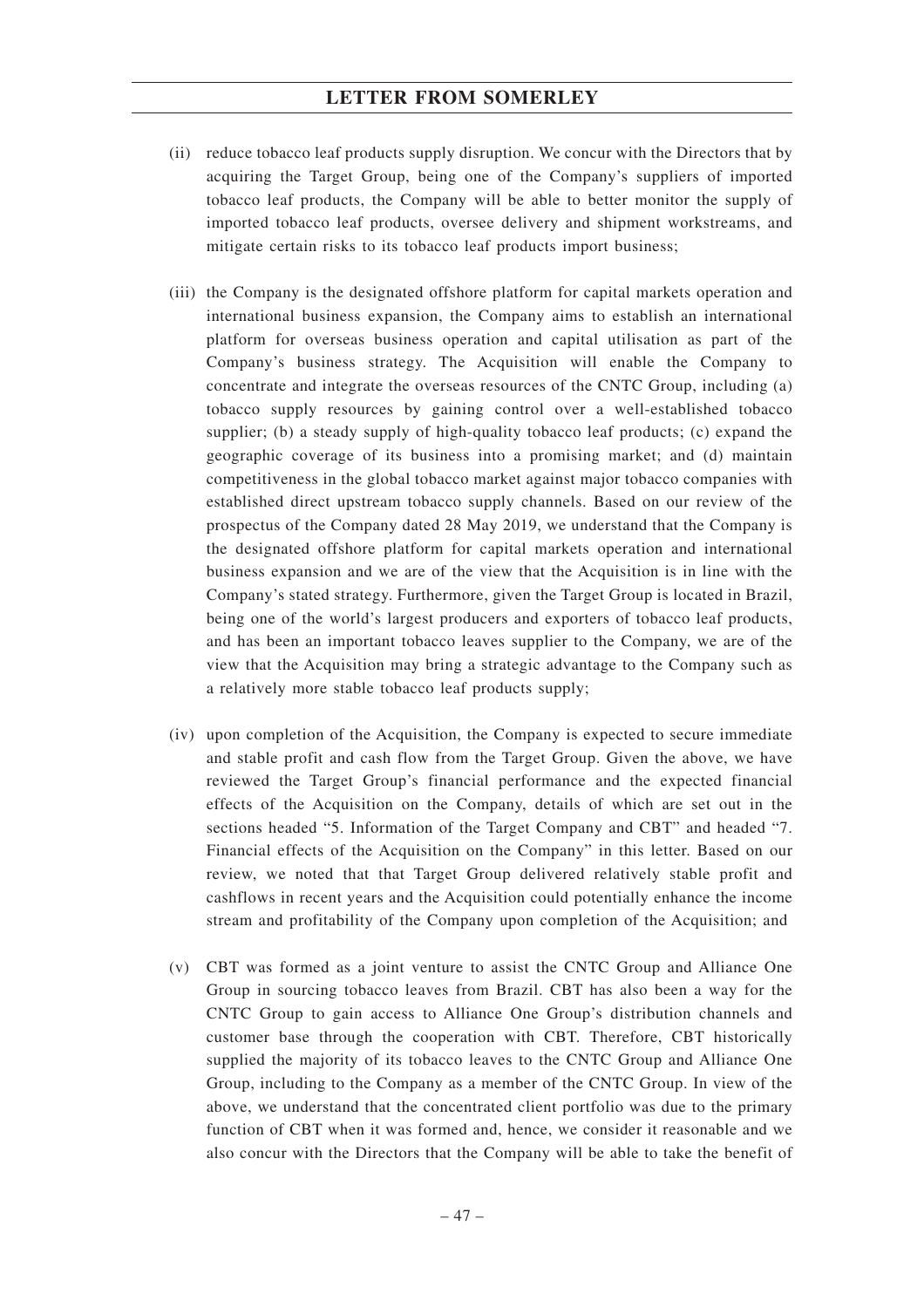Alliance One Group's distribution channels, and better manage its tobacco leaves stock by distributing different grades of tobacco leaves to customers with different corresponding needs through such distribution channels.

For details of the reasons for and benefits of the Acquisition, please refer to the section headed "Reasons for and benefits of the Acquisition" in the letter from the Board contained in the Circular.

#### **3. Industry overview**

In recent years, tobacco control has been more active around the world and has exerted pressure on the consumption of tobacco products worldwide. According to the report "WHO global report on trends in prevalence of tobacco use 2000-2025, third edition" published by the World Health Organization in 2019 (the "**WHO Report**"), the number of tobacco users has declined since 2000. The estimated number of tobacco users decreased from approximately 1,397 million in 2000 to approximately 1,351 million in 2015, and it was projected to further reduce to approximately 1,299 million by 2025 as shown in the chart below.



*Source: World Health Organization*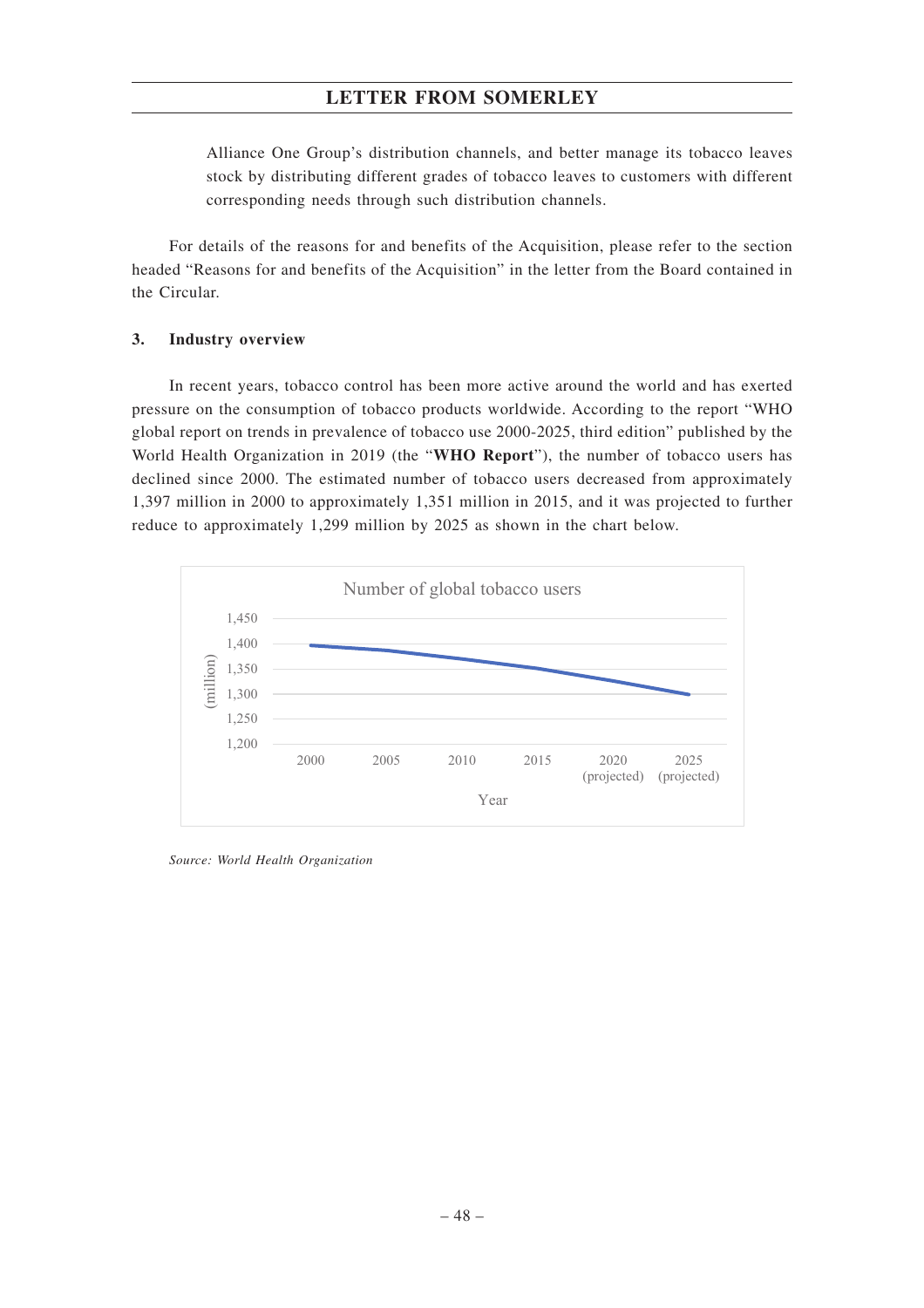According to the WHO Report, China had the largest number of tobacco users in the world and it was estimated that there were approximately 306.2 million smokers in China in 2018. Similar to the downward trend of the number of global tobacco users, tobacco users aged 15 and above in China had been declining since 2000. As shown in the chart below, the percentage of current tobacco use prevalence among people aged 15 years and above in China had dropped steadily from approximately 29.8% in 2000 to approximately 27.0% in 2015, and it was projected to further decline to approximately 25.2% in 2025.



*Source: World Health Organization*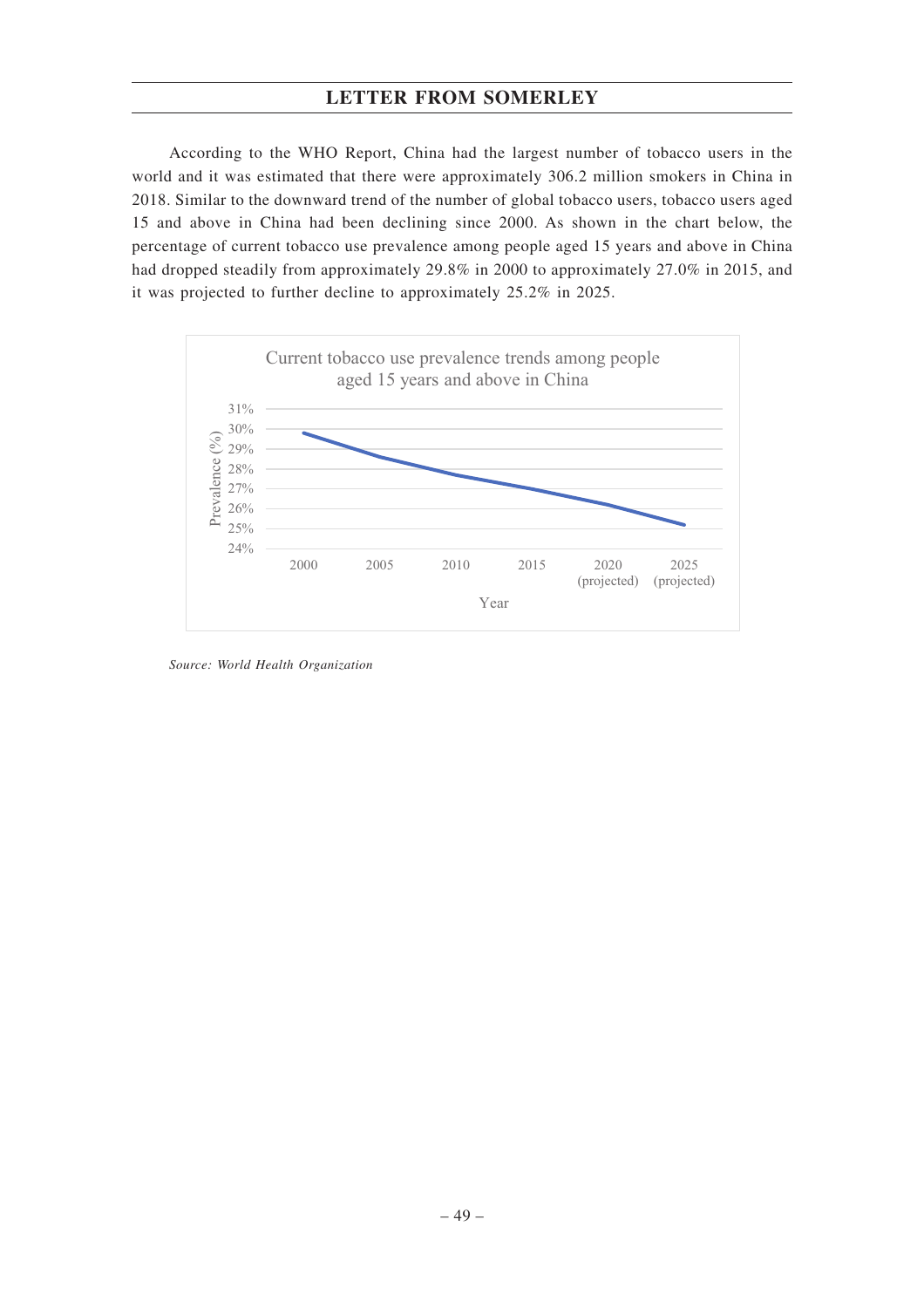While the number of global tobacco users showed a downward trend, the global imported value of tobacco and manufactured tobacco substitutes, including hookah and snuff, illustrated an overall upward trend in the last few years. According to the data from International Trade Centre<sup>1</sup>, the imported value of tobacco and manufactured tobacco substitutes increased from approximately US\$40.9 billion in 2015 to approximately US\$47.6 billion in 2018 before it dropped slightly in 2019. Unsurprisingly, the outbreak of the COVID-19 has caused the aforesaid value to shrinking dramatically, to approximately US\$41.3 billion, in 2020. Despite that the number of global tobacco users decreased in the past few years, tobacco and manufactured tobacco substitutes's imported value, except for 2020 primarily due to the COVID-19, has increased and shown a stable demand for tobacco products. In China, the imported value of tobacco and manufactured tobacco substitutes in China remained relatively stable from 2015 to 2019, ranging from approximately US\$1.7 billion to US\$1.9 billion per year, as compared to the decreasing tobacco use prevalence trend, which could be due to higher consumption by smokers. According to the 2010 and 2018 China Tobacco Survey Report published by the World Health Organization, the average number of cigarettes smoked per day per smoker increased from 14.2 in 2010 to 16.0 in 2018. In 2020, the imported value of tobacco and manufactured tobacco substitutes in China had dropped significantly by over one-third mainly due to the outbreak of the COVID-19.



*Source: International Trade Centre*

<sup>&</sup>lt;sup>1</sup> International Trade Centre is the joint agency of the World Trade Organization and the United Nations that provides international trade statistics.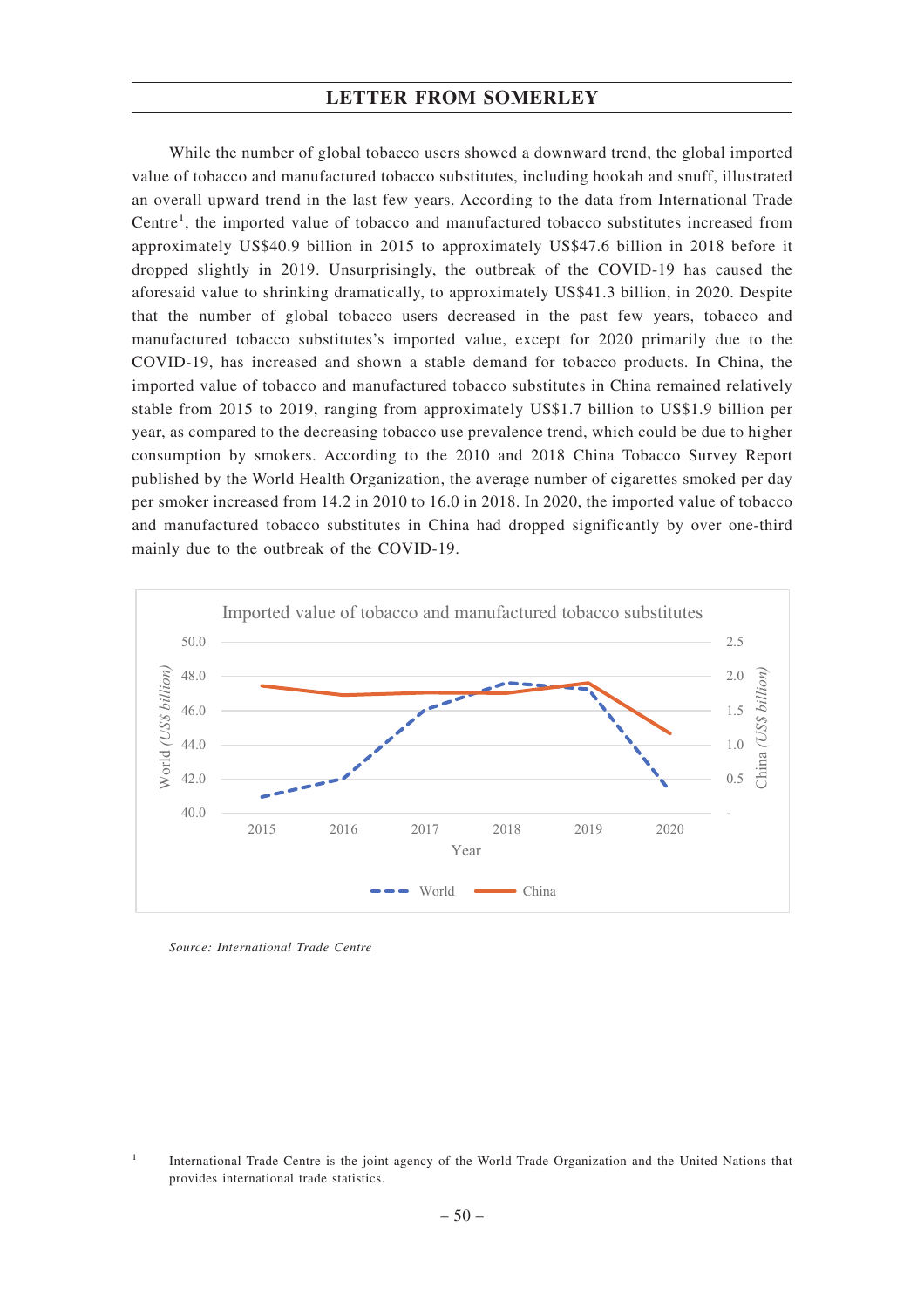Notwithstanding the imported value of tobacco and manufactured tobacco substitutes in China remained stable in the past few years (except for 2020), it is expected that the tobacco control activities in China will become stricter. The "Healthy China 2030" blueprint released in 2016 by the Communist Party of China Central Committee and the State Council of China emphasised strengthening tobacco consumption control and reduce the smoking prevalence among people aged 15 and above to 20% by 2030. According to the latest China's 14th Five-Year Plan published in March 2021, tobacco consumption control initiatives would be carried out to promote a healthy lifestyle in China. Having considered above, while the sizes of the tobacco markets worldwide and in China will likely to remain substantial in the coming few years, there is an uncertainty that the tobacco consumption in these markets will continue to be strong in the long-term future.

### **4. Principal terms of the Quota Purchase Agreement**

### **Date**

23 September 2021

### **Parties**

- (1) the Company (as purchaser); and
- (2) the Seller (as seller).

### **Subject**

The Company has conditionally agreed to acquire, and the Seller has conditionally agreed to sell, the entire issued and outstanding quotas of the Target Company, free from all encumbrances and together with all rights attaching to them.

### **Consideration and terms of payment**

The Consideration is US\$63.4 million (equivalent to approximately HK\$494.5 million) which is equivalent to the appraised value of the Target Company under the independent valuation report provided by the Valuer. The Consideration will be settled in cash by the Company on the Closing Date. The payment of the Consideration will be funded by the internal resources of the Company, including the net of proceeds raised from the Company's global offering which were allocated to making investments and acquisitions that are complementary to the Group's business, as disclosed in the Company's prospectus dated 28 May 2019, as well as other internal funds.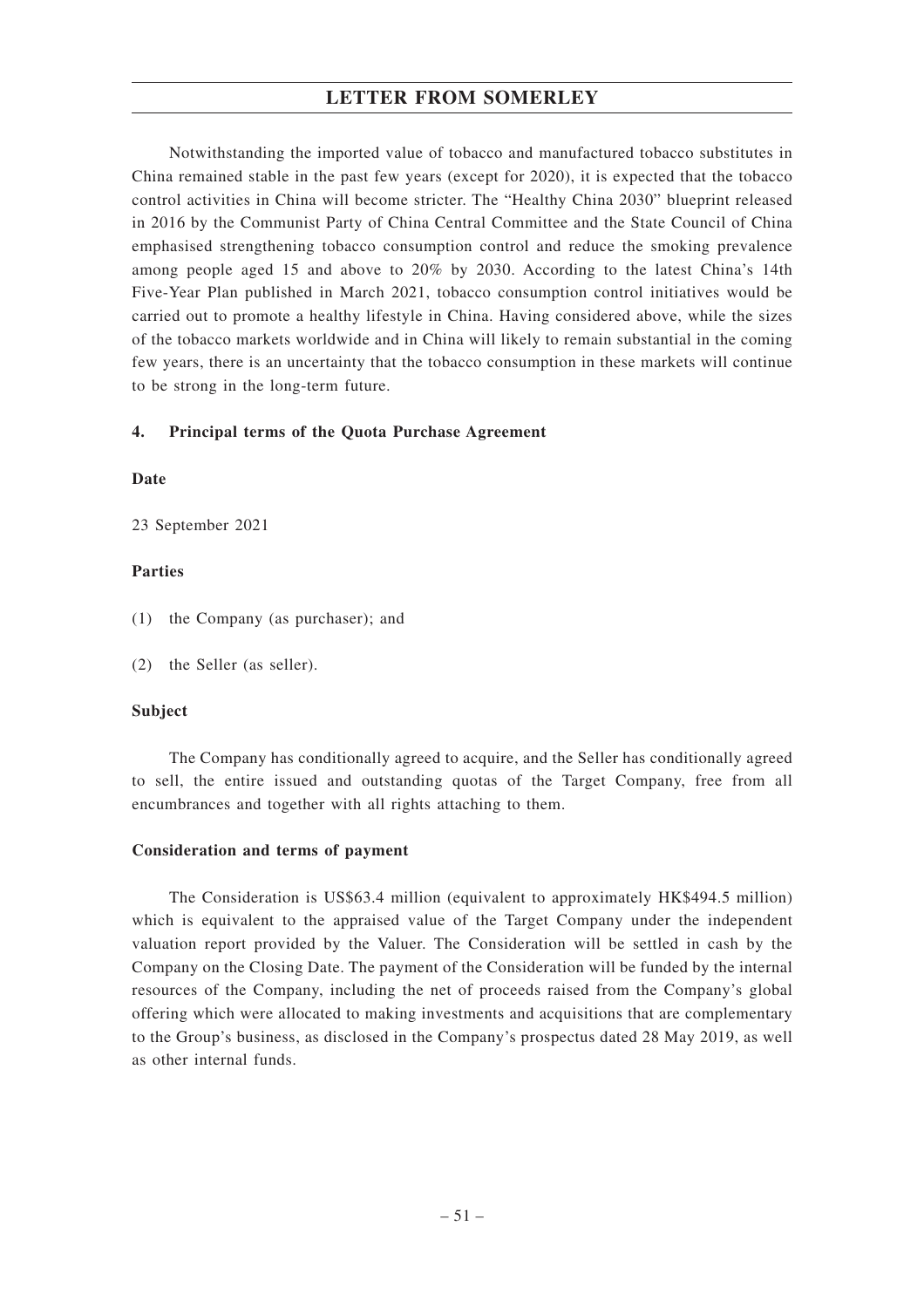#### **Basis of determination of the Consideration**

The Consideration was agreed after arm's length negotiations (including the performance of business, tax, legal and financial due diligence on the Target Group and discussions around the appropriate purchase price considering the results of such due diligence) between the Company and the Seller on normal commercial terms having taken into consideration various factors, including but not limited to:

- (a) the historical financial information of the Target Group and CBT for the years ended 31 December 2018, 2019 and 2020 and the three months ended 31 March 2021;
- (b) the valuation of the Target Group conducted by the Valuer;
- (c) the risks associated with the Target Group, including the risk of potential change in demand in the tobacco industry due to global tobacco control campaigns and legislations, the trade relations and policies between the PRC and Brazil or the United States, and local economic, political and regulatory risks in Brazil, such as inflation and appreciation of R\$ against US\$;
- (d) the impact of COVID-19 on the production, shipment and sales of tobacco products;
- (e) the business prospects of the Target Group, taking into account, among others, the Target Group's historical and expected growth in revenue and profit, business plans and strategies and trends in the tobacco industry in Brazil, the PRC and globally; and
- (f) the reasons for and benefits of the Acquisition as described in the section headed "Reasons for and benefits of the Acquisition" in the letter from the Board contained in the circular.

According to the Valuation Report issued by the Valuer, the Company understands that the appraised value of the Target Company is US\$63.4 million (equivalent to approximately HK\$494.5 million) (the "**Appraised Value**") as at the Valuation Base Date. The Consideration is the same as the Appraised Value as set out in the Valuation Report. Details of the Valuation, including its methodologies and assumptions, are set out in the sub-section headed "(a) Business valuation" under the section headed "6. Analysis of the Consideration" in this letter and the Valuation Report in appendix VI to the Circular.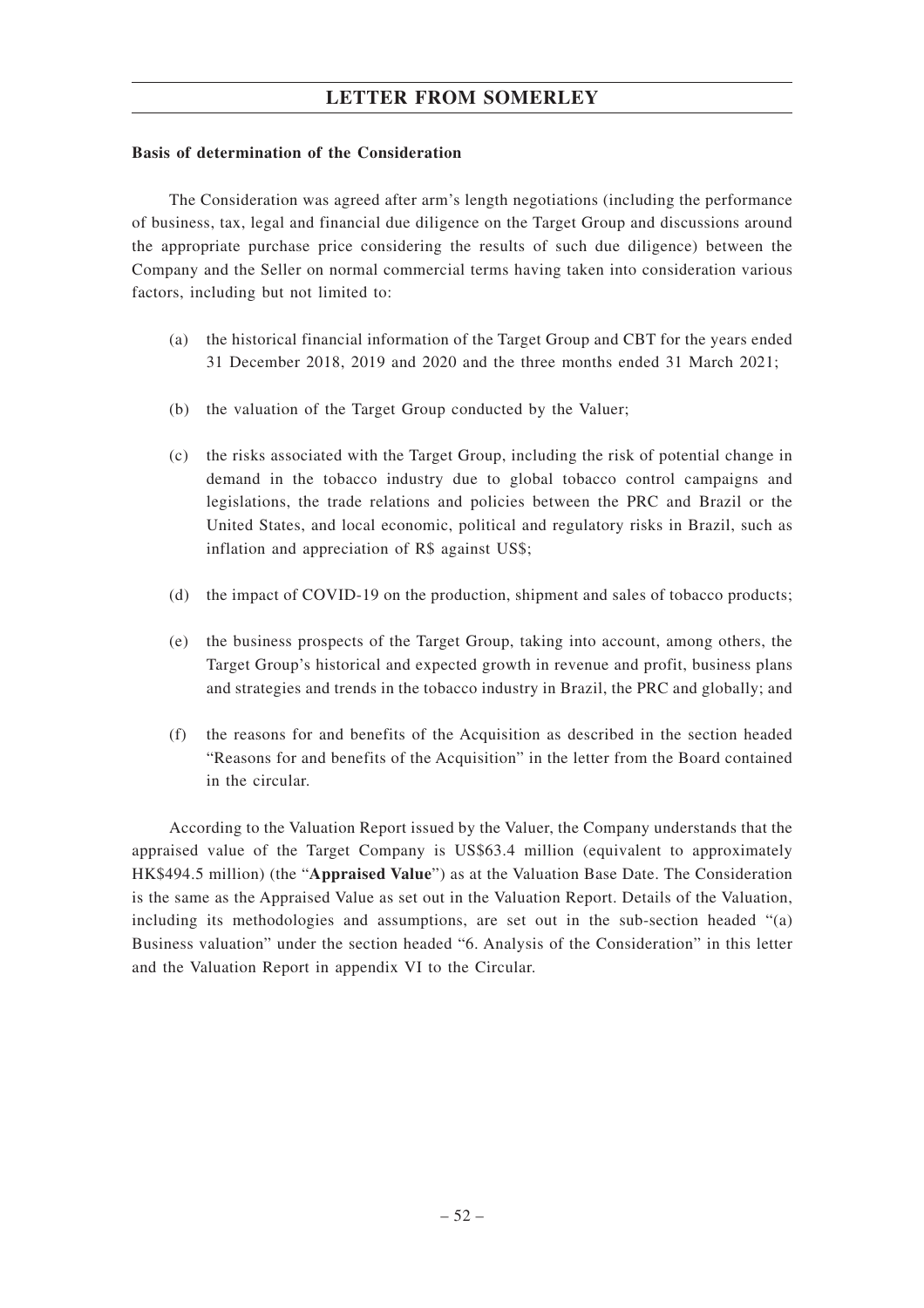### **Conditions**

The obligations of each party to effect the transactions contemplated under the Quota Purchase Agreement at Closing shall be subject to the fulfilment or waiver (as the case may be) at or prior to Closing of, among others, the following Conditions:

- (a) the Independent Shareholders having passed the resolutions at the EGM approving the Quota Purchase Agreement and transactions contemplated thereunder; and
- (b) the Seller having obtained approval of CNTC in relation to the Quota Purchase Agreement and transactions contemplated thereunder.

Conditions (a) and (b) above cannot be waived. Other conditions precedent to the Quota Purchase Agreement are set out in the letter from the Board contained in the Circular. As at the Latest Practicable Date, no condition has been fulfilled or waived.

#### **Closing**

Closing is scheduled to take place on the Closing Date, which is three Business Days after the Conditions have been satisfied or waived pursuant to the Quota Purchase Agreement, or such other date as the Company and the Seller may agree in writing.

Following Closing, the Company will be the legal and beneficial owner of 100% of the issued and outstanding quotas of the Target Company. The Target Company will become a wholly-owned subsidiary of the Company following Closing, and the financial results, assets and liabilities of the Target Group will be consolidated into the accounts of the Group.

None of the directors of the Target Company will become a Director of the Company upon Closing and it is expected that there will be no change in the directors and senior management of the Target Company after Closing.

### **5. Information of the Target Company and CBT**

#### *(a) Business and shareholding*

#### *(i) The Target Company*

The Target Company is a company incorporated under the laws of Brazil in 2002 and is principally engaged in investment holding, with CBT as its primary investment. As at the Latest Practicable Date, the Target Company was directly and wholly owned by the Seller. The business of the Target Company has mainly been carried out through CBT, a company owned as to 51% by the Target Company and 49% by Alliance One Brazil. For the years ended 31 December 2018, 2019 and 2020 and for the three months ended 31 March 2021, the main objective of the Target Company was to assist the delegation of CNTC to purchase tobacco from seven suppliers in Brazil and manage its passive investment in CBT.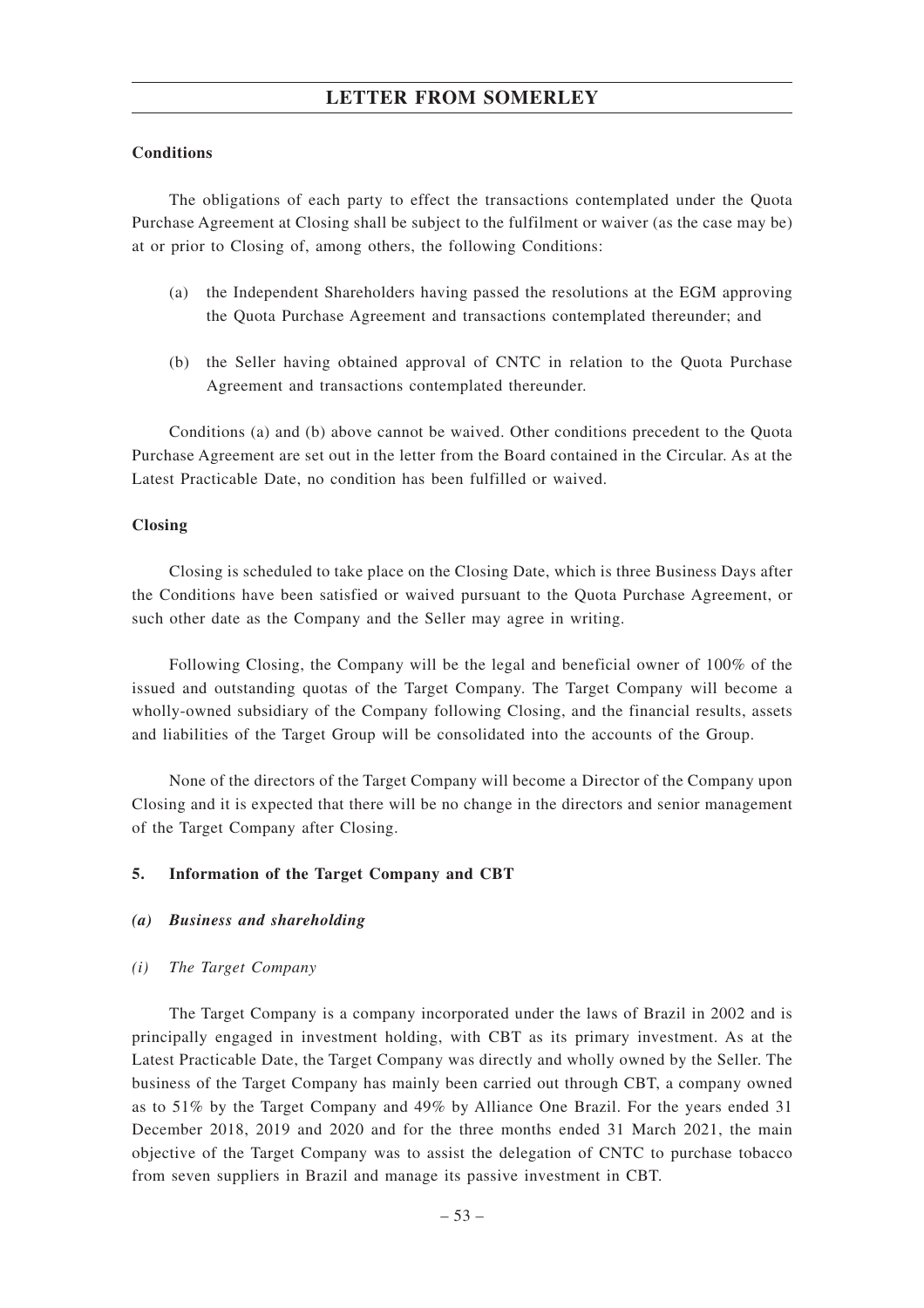#### *(ii) CBT*

CBT is a company incorporated under the laws of Brazil in 2011 and is principally engaged in the procurement, processing, sale and export of tobacco leaves and the sale of agricultural materials inherent to the tobacco production.

Prior to the Reorganisation, although CBT was owned as to 51% and 49% by the Target Company and Alliance One Brazil, respectively, the Target Company did not have control of CBT, and CBT was a joint venture of the Target Company, due to certain arrangements of the bylaws of CBT and a shareholders' agreement among the Target Company, Alliance One Brazil and CBT dated 21 February 2014. Such arrangements included, among others, the quorum required to hold shareholders meetings, the percentage of affirmative votes required to approve key operating decisions (including decisions in relation to, among others, the appointment and removal of the management of CBT, the creation of any board committee, the acquisition of interests in other businesses and the creation of any encumbrance over CBT's assets), as well as the number of directors appointed by the Target Company and Alliance One Brazil respectively. These arrangements effectively required unanimous consent from both the Target Company and Alliance One Brazil before the key operating decisions of CBT could be made.

The Reorganisation involved a shareholders meeting of CBT held on 31 March 2021 to amend the bylaws of CBT and an amendment to the shareholders' agreement signed on 31 March 2021 among the Target Company, Alliance One Brazil and CBT, to amend the provisions in relation to the aforementioned arrangements. The Reorganisation was completed on 31 March 2021. Upon completion of the Reorganisation, the key operating decisions of CBT could be made by the Target Company, or its representatives, unilaterally, and therefore the Target Company obtained control over CBT, and CBT became a non-wholly owned subsidiary of the Target Company and the financial results, assets and liabilities of CBT have been consolidated into the accounts of the Target Group thereafter.

The original amount invested by the Seller in establishing the Target Company in 2002 was approximately US\$0.4 million (equivalent to approximately HK\$3.12 million). The Seller has continued to invest in the Target Company, with the total investment amount reaching approximately US\$16.5 million (equivalent to approximately HK\$128.7 million) by 2019 (the "**Seller Invested Amount**"), and with the investment in CBT, developed the business of the Target Group to include assisting with and supervision of the roasting, processing, sample preparation, inspection and procurement of tobacco and cigarettes in Brazil over several years of operation. After carrying out the aforesaid value-added activities, the original book value of net assets of the Target Company reached approximately US\$23.2 million (equivalent to approximately HK\$181.0 million) as at 31 March 2021 (the "**Original Book Value**") as set out in the Valuation Report, which was in excess over the Seller Invested Amount by approximately US\$6.7 million (equivalent to approximately HK\$52.3 million). While the Consideration, which is equivalent to the Appraised Value and the net book value attributable to shareholders of the Target Company as at 31 March 2021 as shown in the accountants' report on the Target Group as set out in appendix II to the Circular, is in excess over the Seller Invested Amount and the Original Book Value by approximately US\$46.9 million (equivalent to approximately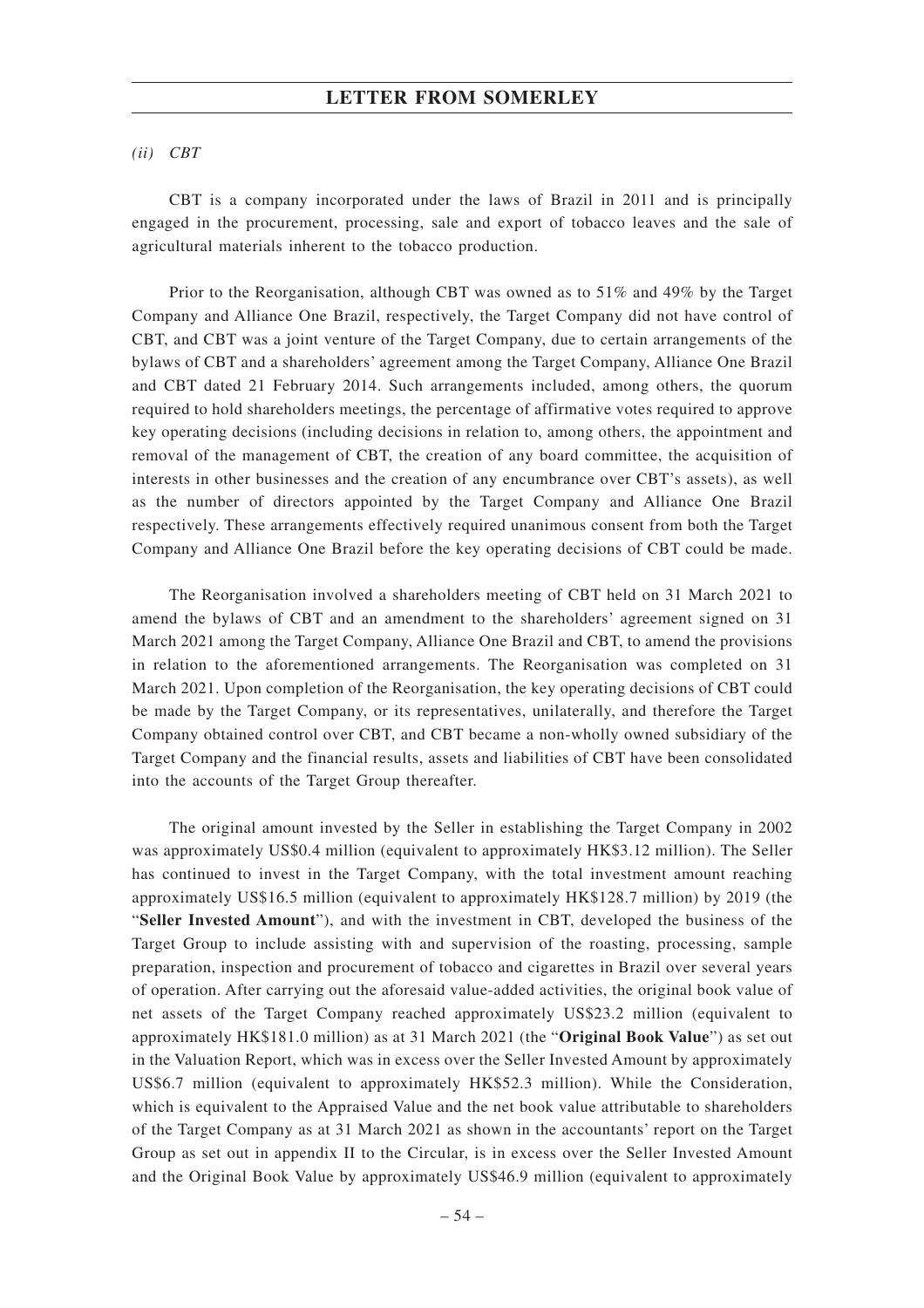HK\$365.8 million) and approximately US\$40.2 million (equivalent to approximately HK\$313.6 million) respectively, we are of the view that the Consideration is fair and reasonable based on our analysis in the section headed "6. Analysis of the Consideration" in this letter.

## *(iii) Shareholding structure*

Set out below is the shareholding structure of the Target Group as at the Latest Practicable Date.

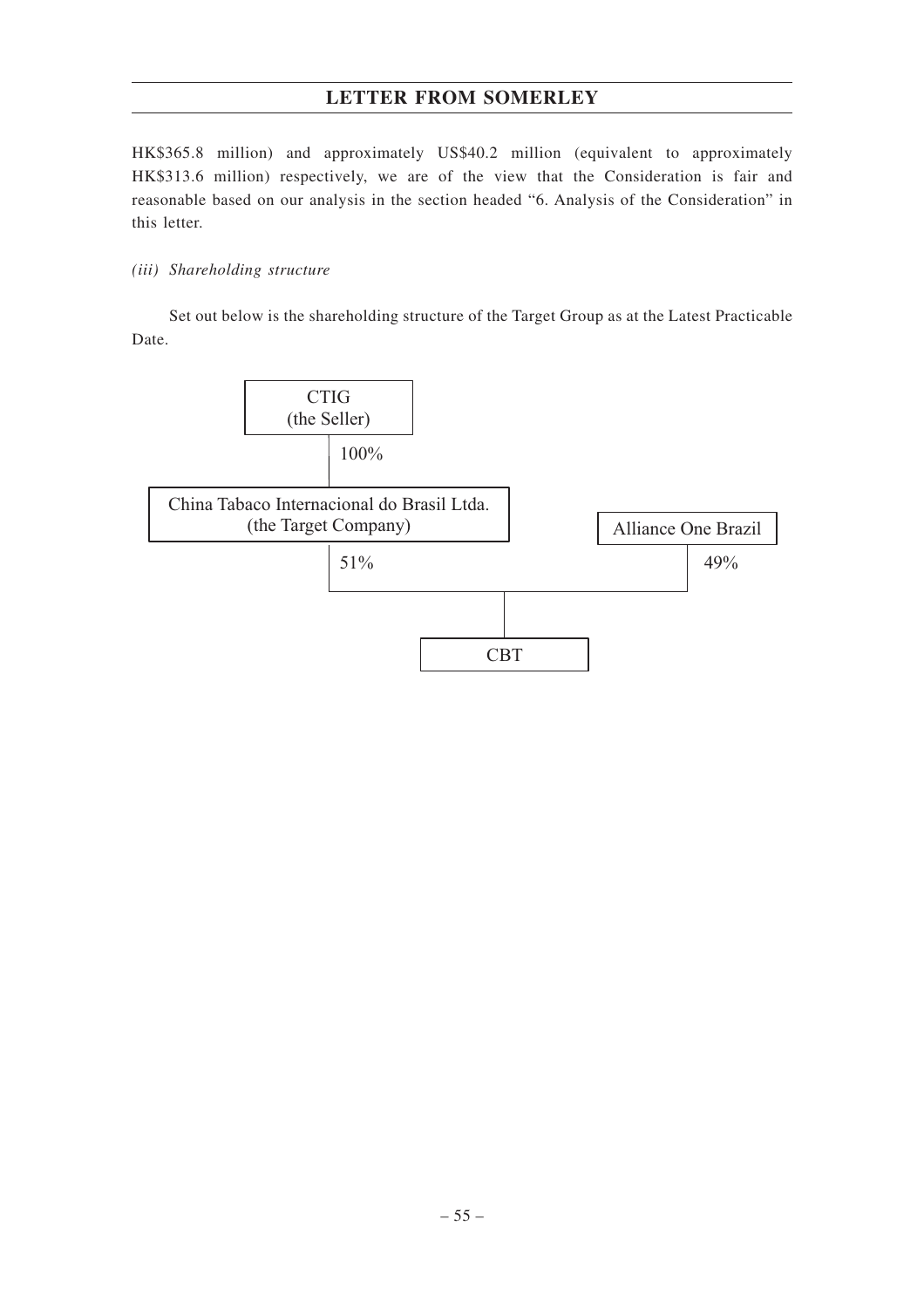#### *(b) Financial performance and financial position of the Target Company*

#### *(i) Financial performance*

Set out below is a summary of the financial performance of the Target Company for the years ended 31 December 2018, 2019 and 2020 and the three months ended 31 March 2020 and 2021 (the "**Track Record Period**") prepared in accordance with the Hong Kong Financial Reporting Standards ("**HKFRSs**") as extracted from the accountants' report on the Target Group in appendix II to the Circular. Since completion of the Reorganisation only took place on 31 March 2021, the summary of financial performance in the table below reflected the financial results of the Target Company only but had not consolidated the financial results of CBT during the Track Record Period.

|                                               | For the three months |            | For the year ended<br>31 December |            |            |  |
|-----------------------------------------------|----------------------|------------|-----------------------------------|------------|------------|--|
|                                               | ended 31 March       |            |                                   |            |            |  |
|                                               | 2021                 | 2020       | 2020                              | 2019       | 2018       |  |
|                                               | (US\$'000)           | (US\$'000) | (US\$'000)                        | (US\$'000) | (US\$'000) |  |
| Revenue                                       | 128.9                | 158.1      | 482.4                             | 631.0      | 510.7      |  |
| Other income, net                             | 11.5                 | 52.0       | 237.8                             | 554.1      | 406.9      |  |
| Administrative and other                      |                      |            |                                   |            |            |  |
| operating expenses                            | (448.1)              | (331.0)    | (1,611.0)                         | (1, 923.1) | (2,725.9)  |  |
| Loss from operations                          | (307.7)              | (120.9)    | (890.8)                           | (738.0)    | (1,808.3)  |  |
| Share of profit $/$ (loss) of                 |                      |            |                                   |            |            |  |
| joint venture                                 | 4,278.4              | (739.3)    | 9,644.2                           | 7,088.1    | 7,175.0    |  |
| Gain on deemed disposal<br>of a joint venture | 52,050.1             |            |                                   |            |            |  |
| Profit before tax                             | 56,020.8             | (860.2)    | 8,753.4                           | 6,350.1    | 5,366.7    |  |
| Profit after tax                              | 56,020.8             | (860.2)    | 8,753.4                           | 6,350.1    | 5,366.7    |  |

The Target Company's revenue was primarily generated from consulting services provided to CBT in an annual fixed amount in Brazilian reais. For the years ended 31 December 2018, 2019 and 2020, the Target Company's revenue fluctuated in a range of approximately US\$0.5 million to approximately US\$0.6 million, which was mainly due to exchange rate difference when translating Brazilian reais (the functional currency of the Target Company) to U.S. dollars (the functional currency of CBT). For the three months ended 31 March 2020 and 2021, the Target Company recorded a revenue of approximately US\$0.2 million and US\$0.1 million respectively due to the fluctuation in exchange rate as mentioned above. Other income of the Target Company mainly comprised gain or loss on disposal of fixed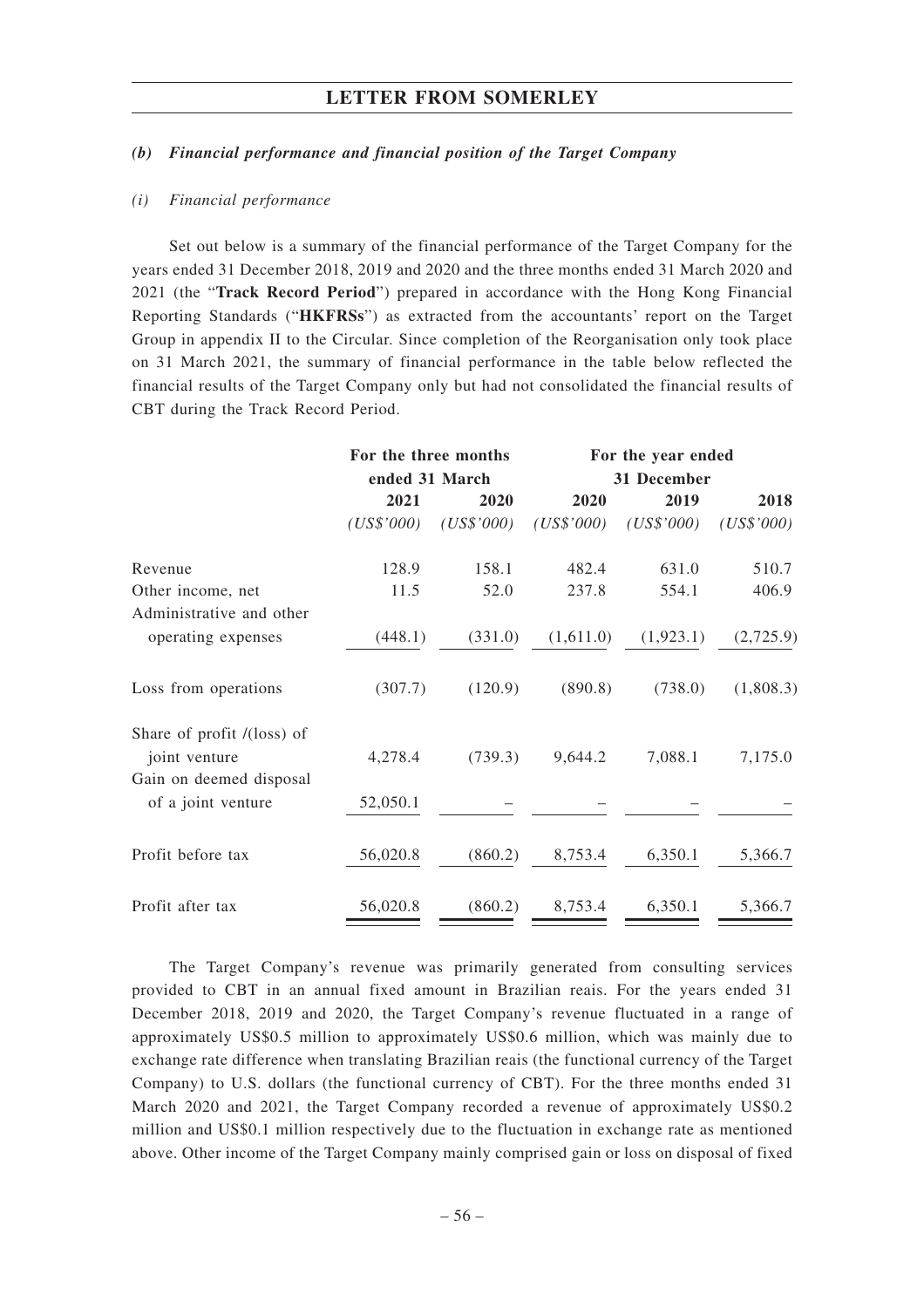assets and interest income received. Changes in the other income during the Track Record Period were mainly due to fluctuation in the interest income and exchange rate difference when translating Brazilian reais to U.S. dollars.

The administrative and other operating expenses of the Target Company primarily comprised salaries paid to the Target Company's administrative personnel, which were in Chinese Renminbi, and amortisation of a portfolio of contracts with farmers who produced green tobacco. Changes in the Target Company's administrative and other operating expenses during the Track Record Period were mainly due to the entire portfolio of contracts with farmers was fully amortised by March 2019 and the exchange rate difference when translating Chinese Renminbi to U.S. dollars.

As advised by the Management, the share of profit or loss of joint venture for the years ended 31 December 2018, 2019 and 2020 and for the three months ended 31 March 2020 and 2021 mainly represented the Target Company's share (i.e. 51.0%) of CBT's net profit or loss and the corresponding exchange rates differences when translating from U.S. dollars to Brazilian reais. For the three months ended 31 March 2021, the Target Company recorded a gain on deemed disposal of a joint venture of approximately US\$52.1 million, which represented the fair value adjustment of CBT due to the Reorganisation.

The profit after tax of the Target Company for the years ended 31 December 2018, 2019 and 2020 amounted to approximately US\$5.4 million, US\$6.4 million, and US\$8.8 million respectively, representing a year-on-year increase of approximately 18.3% for the year ended 31 December 2019 and approximately 37.8% for the year ended 31 December 2020. For the three months ended 31 March 2021, the profit after tax of the Target Company amounted to approximately US\$56.0 million. Excluding the gain on deemed disposal of a joint venture of approximately US\$52.1 million, the adjusted profit after tax would be approximately US\$4.0 million, representing a turnaround from a loss of approximately US\$0.9 million for the corresponding period in 2020. As the majority of the profits of the Target Company for the Track Record Period was generated from the share of profit or loss of CBT, we therefore further reviewed the financial performance of CBT in the sub-section headed "(c) Financial performance and financial position of CBT" in this letter below.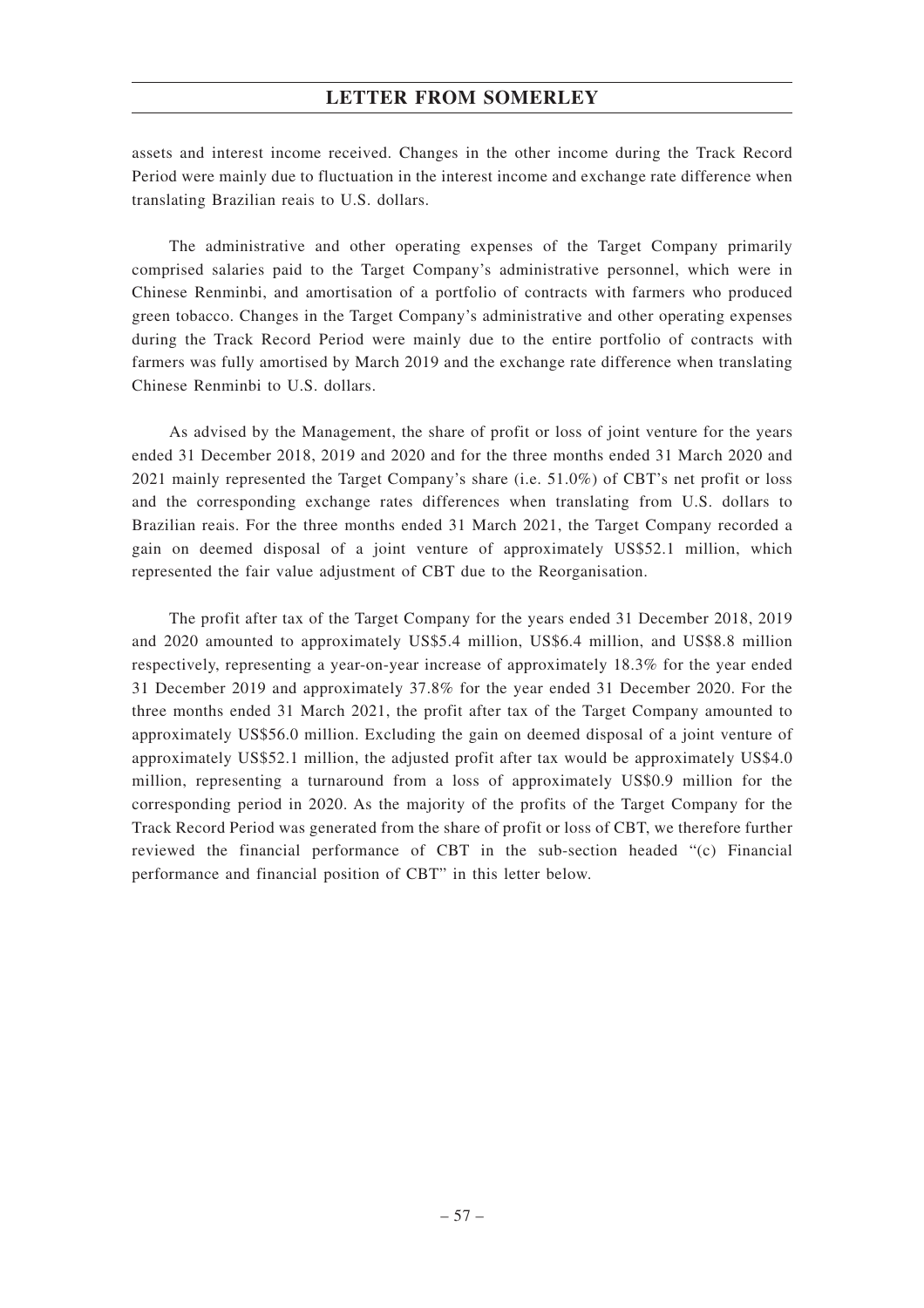#### *(ii) Financial position*

Set out below is a summary of the financial position of the Target Company as at 31 December 2018, 2019 and 2020 and the consolidated financial position of the Target Company as at 31 March 2021. Since completion of the Reorganisation only took place on 31 March 2021, the summary of financial position in the table below reflected the financial position of the Target Company only as at 31 December 2018, 2019 and 2020 and the consolidated financial position of the Target Company (i.e. inclusive of the financial position of CBT) as at 31 March 2021.

|                                | As at      |            | As at       |            |  |
|--------------------------------|------------|------------|-------------|------------|--|
|                                | 31 March   |            | 31 December |            |  |
|                                | 2021       | 2020       | 2019        | 2018       |  |
|                                | (US\$'000) | (US\$'000) | (US\$'000)  | (US\$'000) |  |
| <b>Non-current assets</b>      |            |            |             |            |  |
| Intangible assets              | 28,160.5   |            |             |            |  |
| Goodwill                       | 27,298.5   |            |             |            |  |
| Interest in a joint venture    |            | 20,256.8   | 18,585.0    | 18,526.2   |  |
| Other non-current assets       | 6,256.4    | 23.9       | 37.2        | 56.1       |  |
|                                | 61,715.4   | 20,280.7   | 18,622.2    | 18,582.3   |  |
| <b>Current</b> assets          |            |            |             |            |  |
| Inventories                    | 84,966.2   |            |             |            |  |
| Trade and other receivables    | 73,335.1   | 4,883.3    | 3,913.7     | 3,903.8    |  |
| Cash and cash equivalents      | 3,784.3    | 2,712.9    | 3,907.6     | 3,674.2    |  |
|                                | 162,085.6  | 7,596.2    | 7,821.3     | 7,578.0    |  |
| <b>Current liabilities</b>     |            |            |             |            |  |
| Bank borrowings                | 82,491.7   |            |             |            |  |
| Other current liabilities      | 27,613.4   | 267.4      | 383.4       | 684.9      |  |
|                                | 110,105.1  | 267.4      | 383.4       | 684.9      |  |
| Net current assets             | 51,980.5   | 7,328.8    | 7,437.9     | 6,893.1    |  |
| <b>Non-current liabilities</b> | 14,373.4   |            |             |            |  |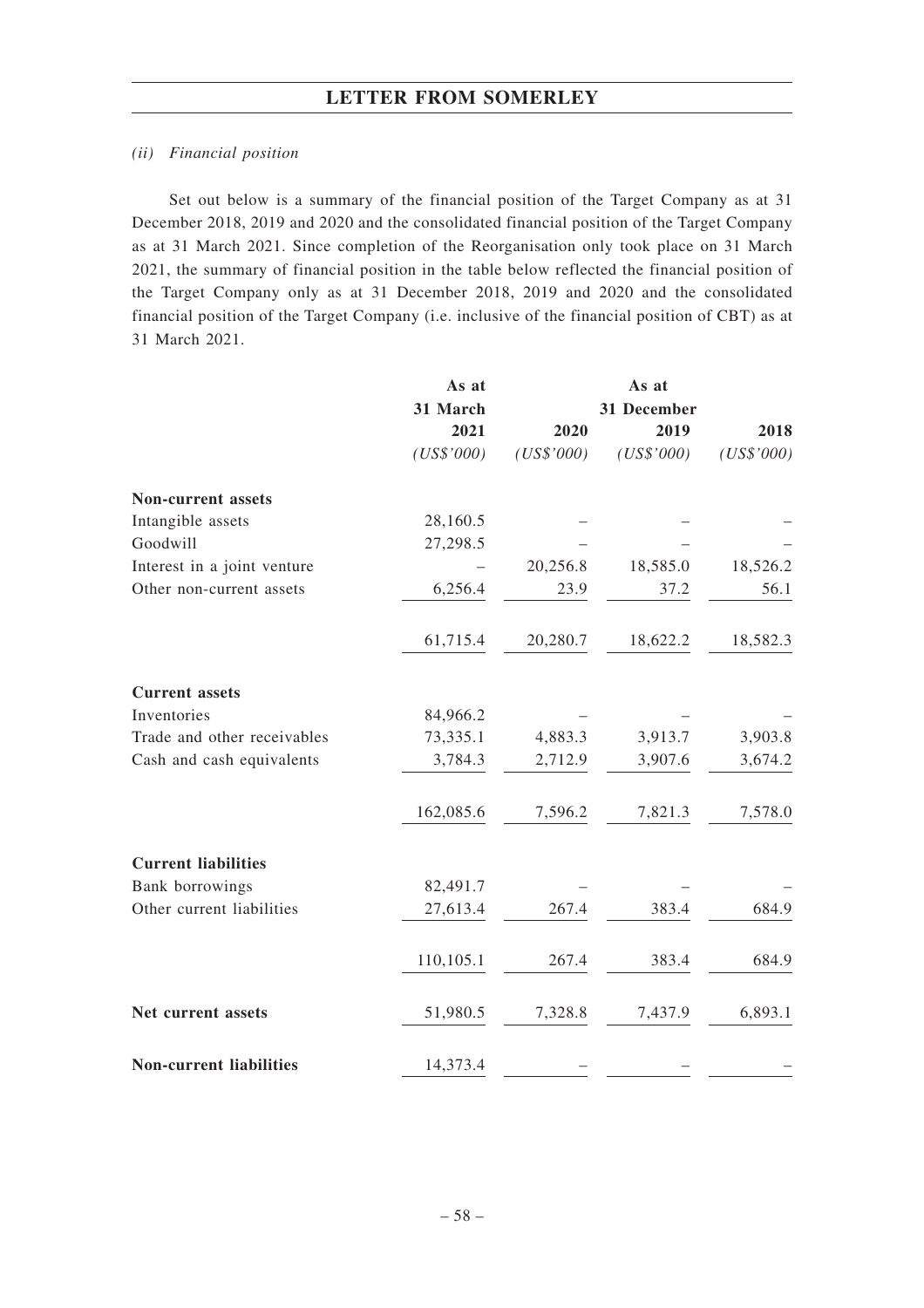|                                     | As at      |            | As at       |            |  |
|-------------------------------------|------------|------------|-------------|------------|--|
|                                     | 31 March   |            | 31 December |            |  |
|                                     | 2021       | 2020       | 2019        | 2018       |  |
|                                     | (US\$'000) | (US\$'000) | (US\$'000)  | (US\$'000) |  |
| Capital and reserves                |            |            |             |            |  |
| Total equity attributable to equity |            |            |             |            |  |
| shareholders of the Target          |            |            |             |            |  |
| Company                             | 63,341.9   | 27,609.5   | 26,060.1    | 25,475.4   |  |
| Non-controlling interests           | 35,980.6   |            |             |            |  |
| <b>TOTAL EQUITY</b>                 | 99,322.5   | 27,609.5   | 26,060.1    | 25,475.4   |  |
|                                     |            |            |             |            |  |

As at 31 March 2021, the consolidated total assets and consolidated total liabilities of the Target Company amounted to approximately US\$223.8 million and approximately US\$124.5 million respectively. Significant increases in the total assets and total liabilities of the Target Company as at 31 March 2021 as compared to those as at 31 December 2020, 2019 and 2018 were due to completion of the Reorganisation that took place on 31 March 2021, in which CBT became a non wholly-owned subsidiary of the Target Company. As a result, the assets, mainly comprising intangible assets, goodwill, inventories and trade and other receivables, and liabilities, largely consisting of bank borrowings, other current liabilities and other non-current liabilities, of CBT were consolidated into the accounts of the Target Company. Fair value adjustments on CBT's assets and liabilities of approximately US\$28.2 million and approximately US\$12.9 million respectively were made when CBT was consolidated into the Target Company. A substantial part of fair value adjustment on CBT's assets arose from intangible assets and inventories, and fair value adjustment on CBT's liabilities solely represented an increase in deferred income tax and social contribution.

Intangible assets of the Target Group as at 31 March 2021 consisted of CBT's software and portfolio of tobacco producers, which amounted to approximately US\$0.6 million on CBT's level and approximately US\$28.2 million on the Target Company's level after fair value adjustment.

Goodwill of the Target Group as at 31 March 2021 amounted to approximately US\$27.3 million was solely arisen from the Reorganisation. The Reorganisation was completed on 31 March 2021, when the Target Company gained control over CBT. As a result, the identifiable assets and liabilities of CBT were consolidated into the Target Company at their fair values at 31 March 2021. Excluding goodwill, the Target Group's total equity attributable to equity shareholders of the Target Company as at 31 March 2021 amounted to US\$36.0 million and the Consideration of US\$63.4 million would be in excess of such amount by approximately US\$27.4 million. Despite the Consideration is higher than the aforesaid adjusted total equity due to the sizeable goodwill, we are of the view that the Consideration is fair and reasonable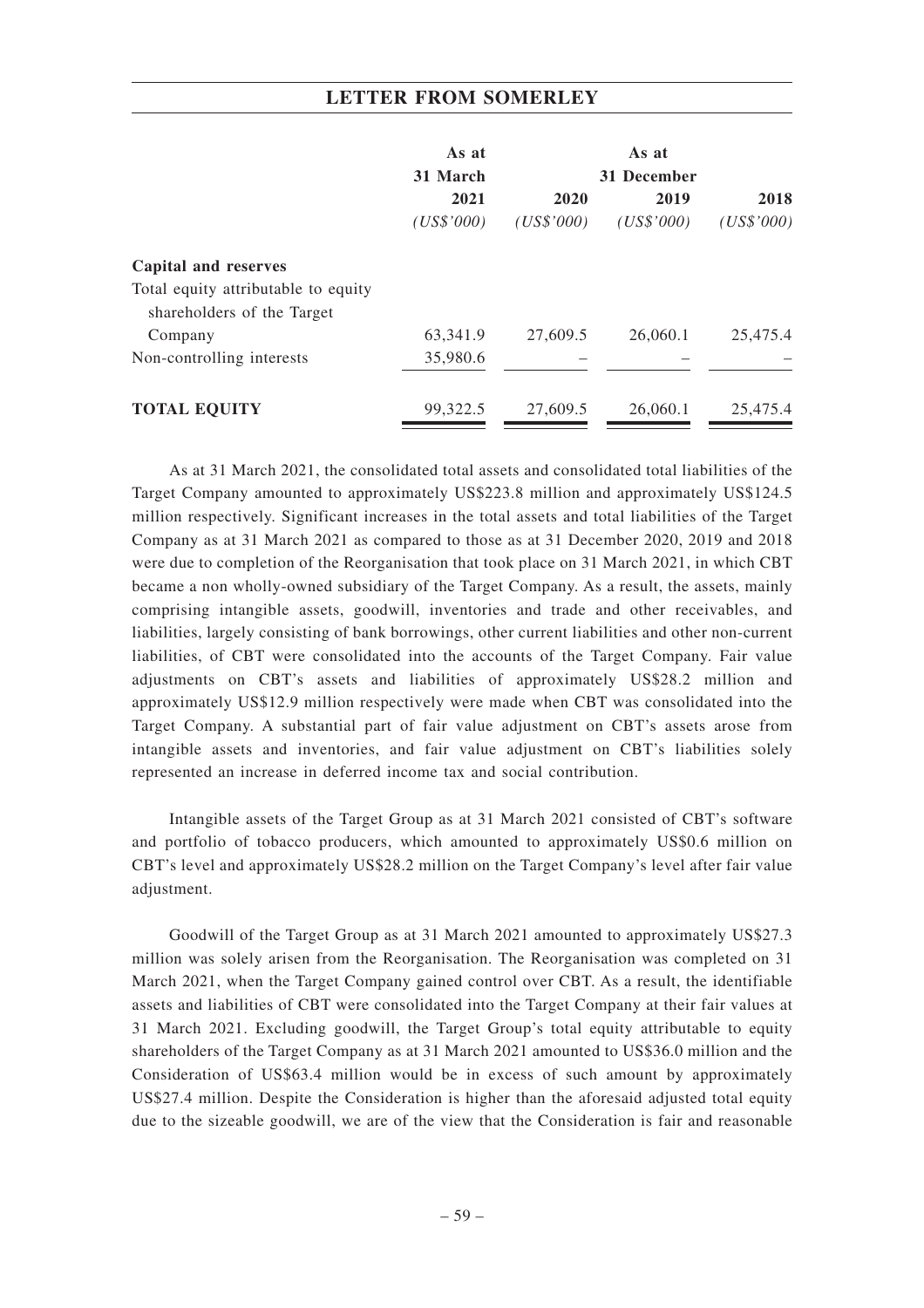given the asset-light nature of the business and the decent earnings capability of the Target Group as well as the relatively attractive price-to-earnings multiples as implied by the Consideration as detailed in section headed "6. Analysis of the Consideration" in this letter.

The balances of the interest in a joint venture as at 31 December 2018, 2019 and 2020 represented substantially the Target Company's investment in CBT and therefore such balance was fully eliminated as at 31 March 2021 as a result of the consolidation of CBT upon completion of the Reorganisation on the same day. Non-current liabilities of the Target Company mainly comprised CBT's deferred tax liabilities of approximately US\$14.1 million as at 31 March 2021, which included the fair value adjustment of approximately US\$12.9 million. The Target Company's inventories, trade and other receivables and bank borrowings were substantially from CBT upon consolidation and our review on these items are set out in the sub-section headed "(c) Financial performance and financial position of CBT" in this letter below.

### *(c) Financial performance and financial position of CBT*

#### *(i) Financial performance*

Set out below is a summary of the financial performance of CBT for the Track Record Period prepared in accordance with the HKFRSs as extracted from the accountants' report on CBT in appendix III to the Circular.

|                          | For the three months |            | For the year ended |              |              |  |
|--------------------------|----------------------|------------|--------------------|--------------|--------------|--|
|                          | ended 31 March       |            | 31 December        |              |              |  |
|                          | 2021                 | 2020       | 2020               | 2019         | 2018         |  |
|                          | (US\$'000)           | (US\$'000) | (US\$'000)         | (US\$'000)   | (US\$'000)   |  |
| Revenue                  | 57,272.1             | 11,123.9   | 136,239.9          | 190,516.9    | 183,651.2    |  |
| Cost of sales            | (42, 536.9)          | (8,970.3)  | (100, 641.9)       | (158, 325.5) | (150, 442.3) |  |
| Gross profit             | 14,735.2             | 2,153.6    | 35,598.0           | 32,191.4     | 33,208.9     |  |
| Other income, net        | 2,168.2              | 1,931.5    | 3,410.6            | 202.6        | 2,870.7      |  |
| Administrative and other |                      |            |                    |              |              |  |
| operating expenses       | (1,312.4)            | (1,051.3)  | (5, 113.4)         | (7,403.9)    | (7,015.9)    |  |
| Finance costs            | (879.7)              | (274.8)    | (3,341.7)          | (5,100.7)    | (5,732.8)    |  |
| Profit before tax        | 14,711.3             | 2,759.0    | 30,553.5           | 19,889.4     | 23,330.9     |  |
| Income tax               | (6,023.1)            | (3,675.7)  | (12,761.4)         | (6,755.4)    | (9,487.0)    |  |
| Profit/(loss) for the    |                      |            |                    |              |              |  |
| period/year              | 8,688.2              | (916.7)    | 17,792.1           | 13,134.0     | 13,843.9     |  |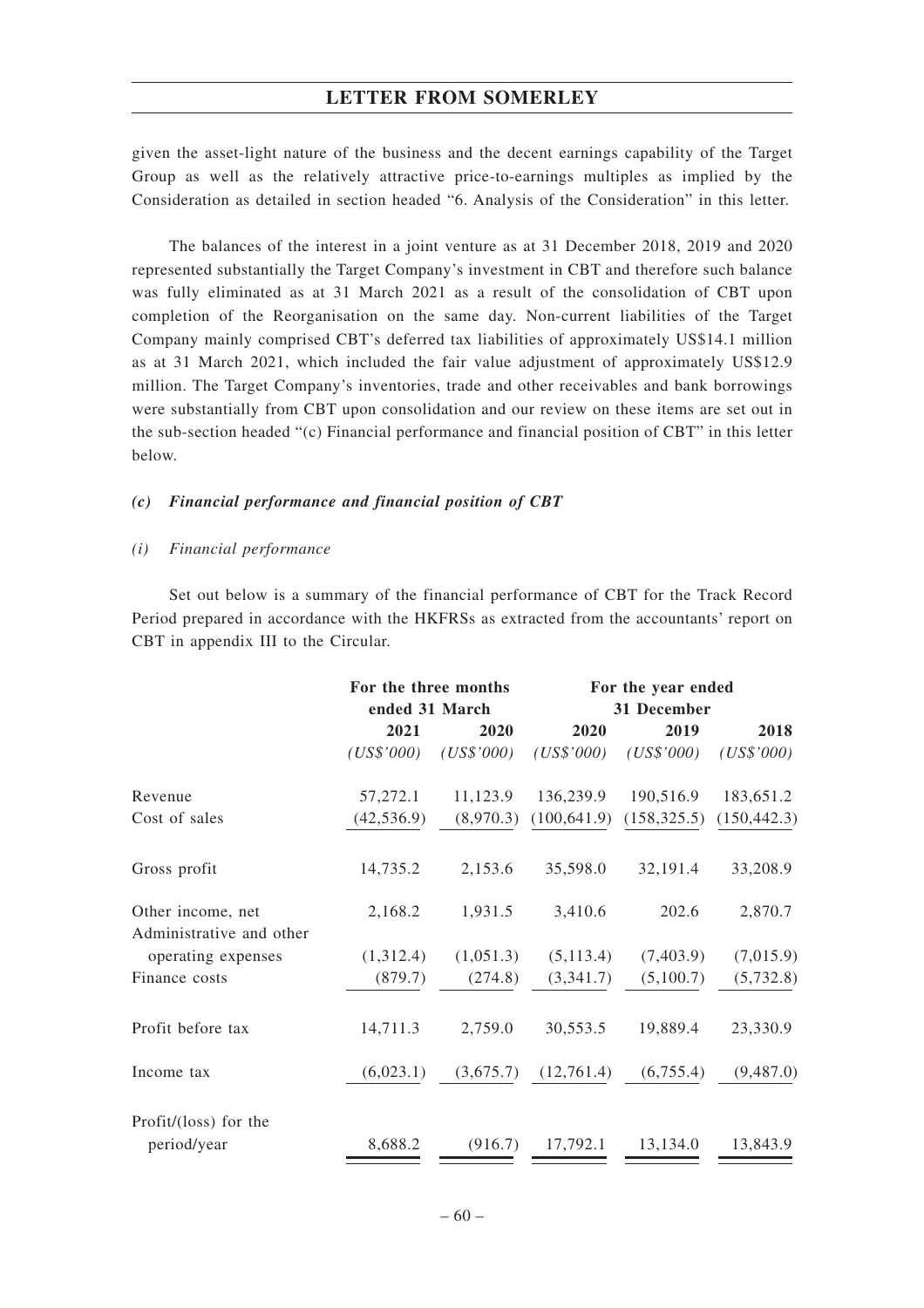CBT's revenue primarily comprised revenue from sales of processed tobacco leaf products. The revenue of CBT increased from approximately US\$183.7 million for the year ended 31 December 2018 to approximately US\$190.5 million for the year ended 31 December 2019 and decreased to approximately US\$136.2 million for the year ended 31 December 2020. For the three months ended 31 March 2021, CBT's revenue increased over 4 times to approximately US\$57.3 million from approximately US\$11.1 million for the corresponding period in 2020. As mentioned in the section headed "Management discussion and analysis on the Target Group" in the appendix IV to the Circular, fluctuations in CBT's revenue were mainly attributable to different timings over the recognition of revenue, which was recorded upon shipment of tobacco. The slight increase in CBT's revenue in 2019 was mainly due to a small portion of tobacco processed in 2018 was shipped in 2019. The decline in the revenue of CBT in 2020 was chiefly due to a delay in shipment of a material volume of tobacco processed in 2020 caused by logistics problems as a result of the outbreak of the COVID-19. The surge in the revenue of CBT for the first quarter of 2021 was substantially due to part of the remaining volume of tobacco processed in 2020 was shipped at the beginning of 2021. As mentioned in the section headed "2. Reasons for and benefits of the Acquisition" in this letter, CBT was formed as a joint venture to assist the CNTC Group and Alliance One Group in sourcing tobacco leaves from Brazil. CBT historically supplied the majority of its tobacco leaves to the CNTC Group and Alliance One Group, including to the Company as a member of the CNTC Group. As per our discussion with the Management, the sales of tobacco leaves of CBT to the members of the CNTC Group have been driven by tobacco leaves purchasers in the PRC and were conducted on arms' length basis and on normal commercial terms. Accordingly, although CBT was formed as a joint venture between two partners, the trading relationship between CBT and the CNTC Group has been as if they were third parties independent of each other.

For the years ended 31 December 2018, 2019 and 2020 and for the three months ended 31 March 2020 and 2021, the cost of sales of CBT amounted to approximately US\$150.4 million, US\$158.3 million and US\$100.6 million, US\$9.0 million and US\$42.5 million, respectively, which were primarily comprised raw materials and consumables (mainly including green tobacco and packing materials). The fluctuations in the cost of sales were generally in line with changes in CBT's revenue for the corresponding periods.

The gross margin of CBT remained relatively stable at approximately 18.1% and approximately 16.9% for the years ended 31 December 2018 and 2019 respectively. For the year ended 31 December 2020, CBT's gross margin increased to approximately 26.1% which was mainly due to the depreciation of Brazilian reais when translating into U.S. dollars. As CBT's cost of sales was denominated in Brazilian reais whereas CBT's revenue was denominated in U.S. dollars, the depreciation of Brazilian reais caused an increase in CBT's gross margin. The gross margin of CBT increased from approximately 19.4% for the three months ended 31 March 2020 to approximately 25.7% for the corresponding period in 2021, mainly due to a combined effect of delay in shipment of tobacco and depreciation of Brazilian reais.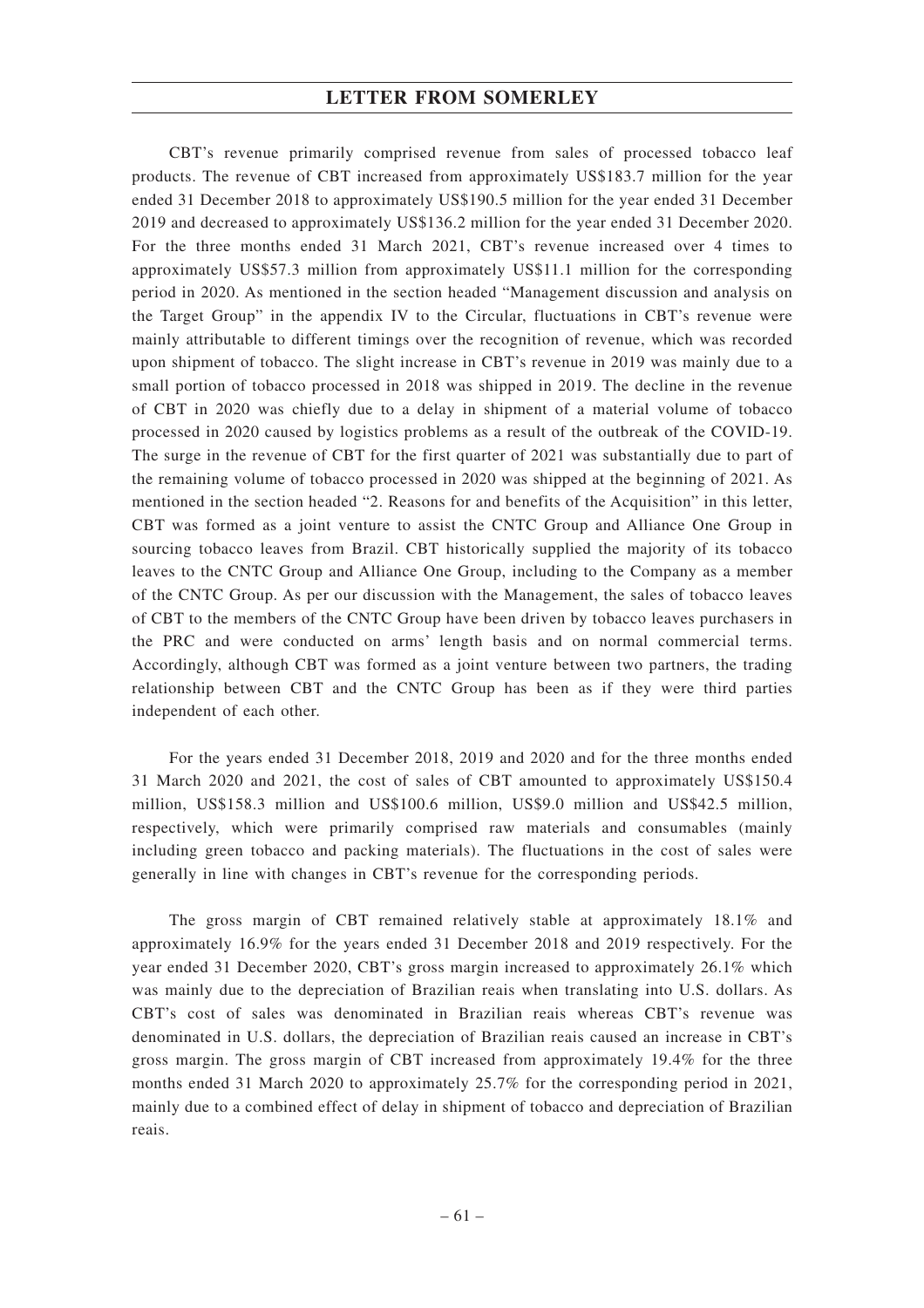Other income of CBT mainly comprised (i) net exchange gains or losses arising from the net foreign exchange fluctuation of assets and liabilities exposed to currencies other than the functional currency (i.e. U.S. dollars), and (ii) value-added tax refund. CBT's other income decreased by approximately 92.9% for the year ended 31 December 2019 compared to that for the prior year. For the year ended 31 December 2020 and for the three months ended 31 March 2021, the other income of CBT increased by approximately 1,583.4% and 12.3% respectively compared to those for the prior year and the corresponding period in prior year. Significant changes in CBT's other income for the Track Record Period were mainly attributable to the foreign exchange rates fluctuations in Brazilian reais against U.S. dollars which resulted in exchange gains or losses.

CBT's administrative and other operating expenses remained relatively stable for the years ended 31 December 2018 and 2019. For the year ended 31 December 2020, the administrative and other operating expenses of CBT decreased by approximately 30.9% mainly because of the depreciation of Brazilian reais, which led to a reduction in such expenses in U.S. dollars terms, and delay in shipment of tobacco that was processed during the year as a result of logistics problems caused by the COVID-19. For the three months ended 31 March 2021, the administrative and other operating expenses of CBT increased by approximately 24.8% as compared to that for the corresponding period in 2020 primarily due to the shipment of a higher volume of tobacco during the first quarter of 2021, during which part of the remaining volume of tobacco processed in 2020 was also shipped.

Finance costs of CBT mainly represented interest on bank borrowing, which decreased by approximately 11.0% for the year ended 31 December 2019 and further decreased by approximately 34.5% for the year ended 31 December 2020. For the three months ended 31 March 2021, the finance costs of CBT were approximately US\$0.9 million, representing an increase over 2.0 times as compared to that of approximately US\$0.3 million for the corresponding period in 2020. Changes in the finance costs of CBT for the Track Record Period were mainly attributable to changes in the prevailing interest rate and borrowing amount of the respective years or periods.

Overall, the net profit of CBT remained stable for the years ended 31 December 2018 and 2019 and increased by approximately 35.5% for the year ended 31 December 2020 as a combined result of fluctuations in revenue and expenses mentioned above. For the three months ended 31 March 2020, CBT recorded a profit before tax of approximately US\$2.8 million but a net loss after tax of approximately US\$0.9 million, which was mainly due to the inclusion of a foreign exchange variation adjustment of approximately US\$2.8 million arose from the depreciation of Brazilian reais in the income tax expense of approximately US\$3.7 million. For the three months ended 31 March 2021, CBT turned to a net profit from a net loss for the corresponding period in 2020, which was chiefly due to the surge in revenue as discussed above.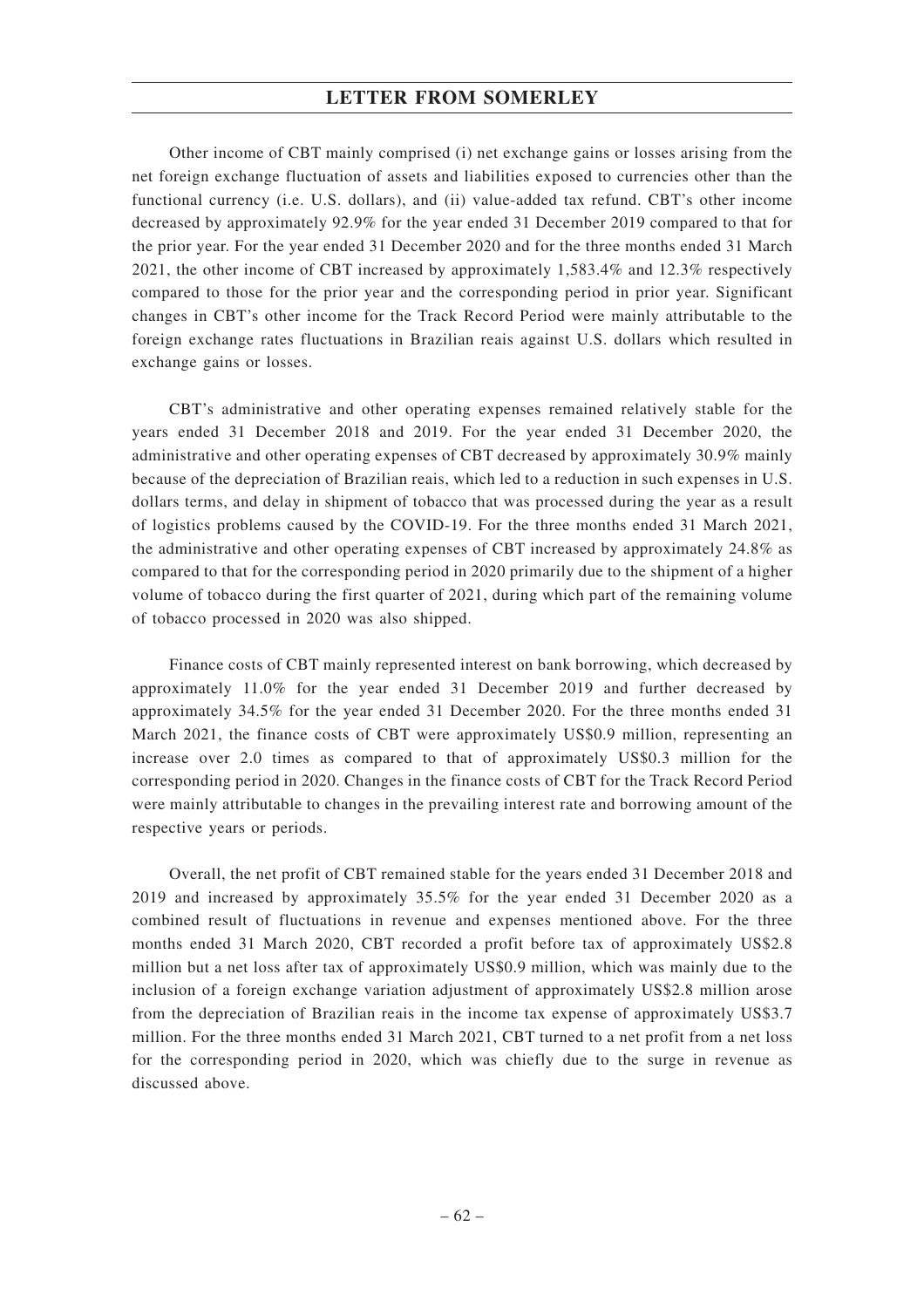## *(ii) Financial position*

Set out below is a summary of the financial position of CBT as at 31 December 2018, 2019 and 2020 and 31 March 2021.

|                                | As at      |            | As at       |            |
|--------------------------------|------------|------------|-------------|------------|
|                                | 31 March   |            | 31 December |            |
|                                | 2021       | 2020       | 2019        | 2018       |
|                                | (US\$'000) | (US\$'000) | (US\$'000)  | (US\$'000) |
| <b>Non-current assets</b>      |            |            |             |            |
| Property, plant and equipment  | 3,079.7    | 2,518.8    | 2,826.0     | 2,738.3    |
| Intangible assets              | 559.6      | 1,063.6    | 3,047.3     | 5,022.2    |
| Trade and other receivables    | 2,517.8    | 1,518.4    | 864.1       | 803.7      |
| Deferred tax assets            |            |            | 286.6       |            |
|                                | 6,157.1    | 5,100.8    | 7,024.0     | 8,564.2    |
| <b>Current</b> assets          |            |            |             |            |
| Inventories                    | 75,215.9   | 59,153.0   | 31,754.8    | 48,057.4   |
| Trade and other receivables    | 73,220.0   | 122,899.5  | 36,575.5    | 97,004.2   |
| Cash and cash equivalents      | 1,682.5    | 6,370.1    | 26,568.7    | 34,100.9   |
|                                | 150,118.4  | 188,422.6  | 94,899.0    | 179,162.5  |
| <b>Current liabilities</b>     |            |            |             |            |
| Trade and other payables       | 20,139.0   | 11,676.9   | 9,028.3     | 8,844.6    |
| Bank borrowings                | 82,491.7   | 133,091.9  | 55,462.1    | 137,837.3  |
| Lease liabilities              | 322.7      | 428.9      | 503.4       | 168.8      |
| Current tax payable            | 3,467.2    | 8,069.4    | 446.5       | 3,130.2    |
|                                | 106,420.6  | 153,267.1  | 65,440.3    | 149,980.9  |
| Net current assets             | 43,697.8   | 35,155.5   | 29,458.7    | 29,181.6   |
| <b>Non-current liabilities</b> |            |            |             |            |
| Lease liabilities              | 319.2      | 131.2      | 41.5        | 132.5      |
| Deferred tax liabilities       | 1,128.3    | 405.8      |             | 1,287.3    |
|                                | 1,447.5    | 537.0      | 41.5        | 1,419.8    |
| Capital                        |            |            |             |            |
| Share capital and reserves     | 48,407.4   | 39,719.2   | 36,441.1    | 36,326.0   |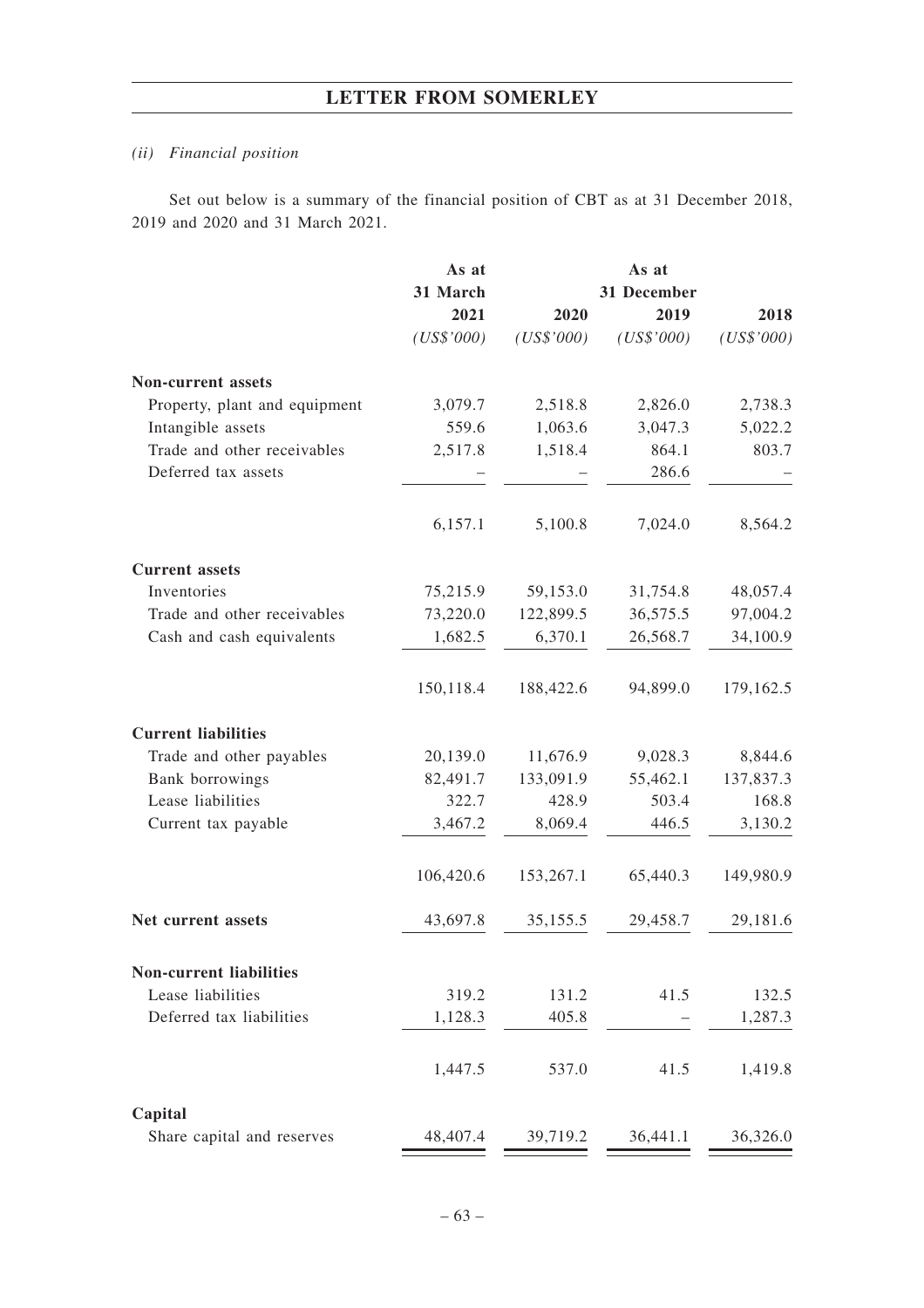During the Track Record Period, the assets of CBT mainly comprised trade and other receivables, inventories and cash and cash equivalents. As mentioned in the section headed "Management discussion and analysis on the Target Group" in the appendix IV to the Circular, fluctuations in CBT's trade and other receivables were primarily due to the timing of the shipment of tobacco. Early shipment of tobacco in 2019 resulted in early collection of receivables and hence the decrease in the trade and other receivables balance as at 31 December 2019, whereas delay in shipment of tobacco that was processed in 2020 caused the delay in collection of receivables and hence the increase in the trade and other receivables balance as at 31 December 2020. The trade and other receivables of CBT declined from approximately US\$124.4 million as at 31 December 2020 to approximately US\$75.7 million as at 31 March 2021 was primarily due to continued collection of receivables for tobacco processed and shipped in 2020 during the three months ended 31 March 2021.

The inventory level of CBT also depended on, among other things, the timing of the shipment of tobacco. Shipment before the end of 2019 reduced CBT's inventory balance as at 31 December 2019 as compared to that of 2018. Similar to the trade and other receivables, delay in shipment of tobacco processed in 2020 as a result of logistics problem caused by the COVID-19 resulted in the increase in the inventory balance of CBT as at 31 December 2020. CBT's inventory further increased from approximately US\$59.2 million as at 31 December 2020 to approximately US\$75.2 million as at 31 March 2021 was primarily due to (i) seasonality of the business of CBT, as CBT generally purchases tobacco in the first half of the year; and (ii) delay in shipment of tobacco that was processed in 2020.

As stated in the section headed "Management discussion and analysis on the Target Group" in the appendix IV to the Circular, CBT seeks to maintain a low cash balance. In general, bank loans are settled by cash generated from operating activities and a substantial portion of CBT's net profit is paid out as dividends. As a result, fluctuations in CBT's cash and cash equivalents were substantially due to timing differences with respect to (i) receipt of cash payments from customers; (ii) payment of outstanding bank loans; and (iii) distribution of dividends. The cash and cash equivalents of CBT as at 31 December 2020 were significantly lower than that of 2019 primarily due to repayment of its bank loans. As at 31 March 2021, the balance further fell to approximately US\$1.7 million as CBT settled the payment for the purchase of tobacco in cash.

During the Track Record Period, the liabilities of CBT chiefly consisted of bank borrowings. The changes in CBT's bank borrowings were mainly caused by the tobacco shipping time and the position of accounts receivables. It was because delay in shipments of tobacco leads to delay in receipt of payments from customers and hence the increase in bank borrowings for financing the operations of CBT. Accordingly, the lower the balances of inventories and trade and other receivables were, the fewer bank borrowings were required, and vice versa.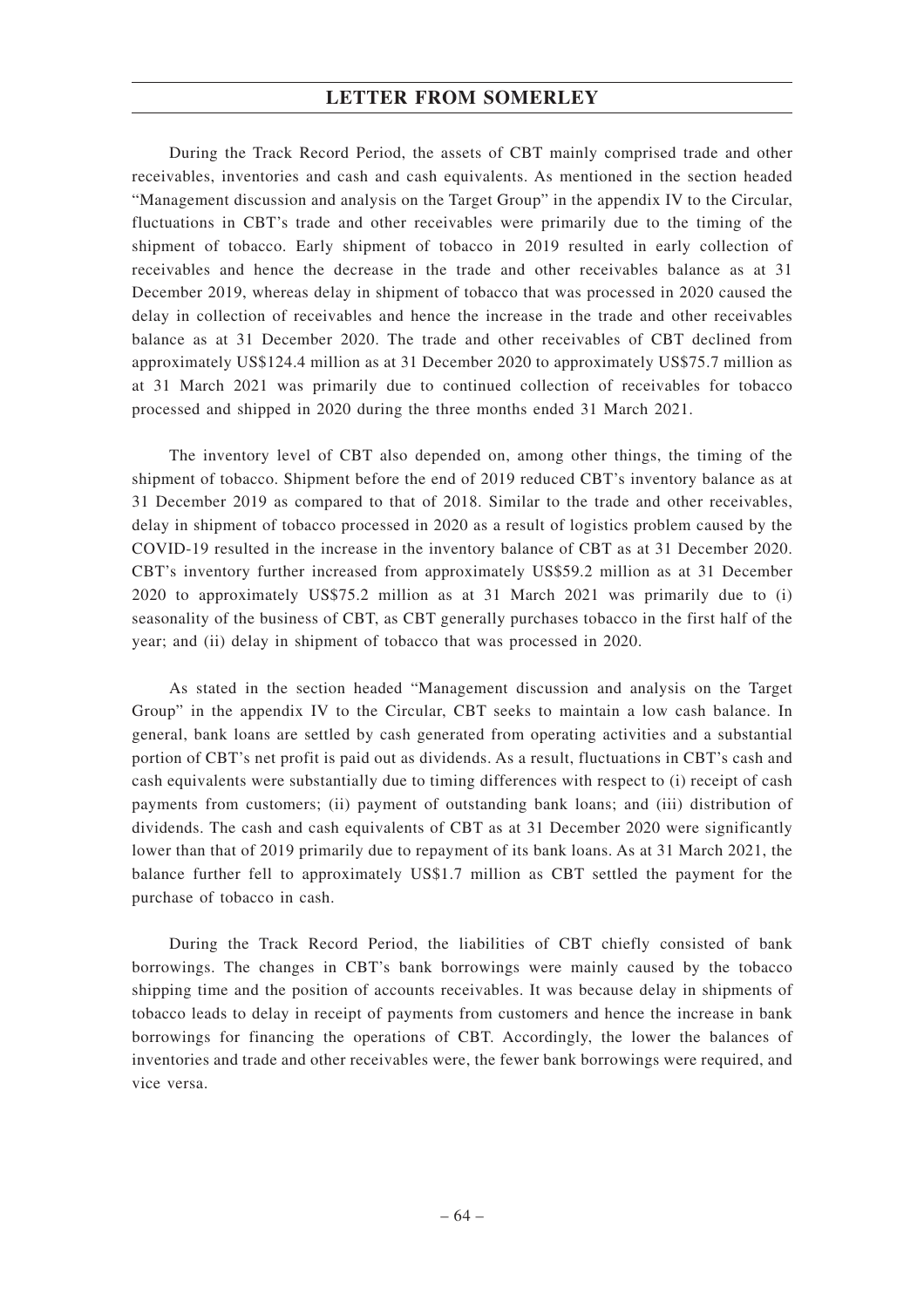Net current assets of CBT remained stable and amounted to approximately US\$29.1 million and US\$29.5 million as at 31 December 2018 and 2019 respectively. As at 31 December 2020, CBT's net current assets increased to approximately US\$35.2 million, representing an increase of approximately 19.3%, and it further went up to approximately US\$43.7 million as at 31 March 2021. The increases in net current assets were largely attributable to the growths in inventories, trade and other receivables as explained above.

Changes in net asset value ("**NAV**") of CBT were related to the profit generated and the amount of dividend distributions during the relevant year or period. As the profit generated was substantially distributed as dividend in the same year, the NAV of CBT remained stable as at 31 December 2018 and 2019. Since only part of the profit generated for the year ended 31 December 2020 was distributed as dividends, the NAV of CBT increased to approximately US\$39.7 million as at 31 December 2020. The NAV of CBT further increased to approximately US\$48.4 million as at 31 March 2021 as no dividend was paid during the three-month period.

#### **6. Analysis of the Consideration**

### *(a) Business Valuation*

#### *(i) Introduction*

As stated in the letter from the Board contained in the Circular, the Consideration of US\$63.4 million (equivalent to approximately HK\$494.5 million) was arrived at after arm's length negotiations between the Company and the Seller after taking into account, among other things, the valuation of the Target Group. The Company engaged the Valuer to prepare the Valuation Report, which sets out a market valuation on the equity interest of the Target Company as at the Valuation Base Date (i.e. 31 March 2021). The full text of the Valuation Report is set out in appendix VI to the Circular. The Valuation Report has been prepared with reference to the Valuation Standards – General Standard issued by the Ministry of Finance of the PRC, and other practical and ethical Valuation Standards issued by the China Appraisal Society.

Independent Shareholders' attention is drawn to the Appraised Value is the same as the Consideration of the US\$63.4 million (equivalent to approximately HK\$494.5 million).

We have reviewed the Valuation Report and interviewed the relevant staff members of the Valuer with particular attention to (i) the Valuer's terms of engagement with the Company; (ii) the Valuer's qualification and experience in relation to the preparation of the Valuation Report; and (iii) the steps and due diligence measures taken by the Valuer in performing the Valuation. Based on our review of the engagement letter entered into between the Company and the Valuer, we are satisfied that the terms of engagement between the Company and the Valuer are appropriate to the opinion the Valuer is required to give. The Valuer confirmed that it was independent from the Company, the Seller and the Target Group and their respective related parties. We further understand that the Valuer is a long-established international professional valuation firm with staff possessing the relevant professional qualifications and experience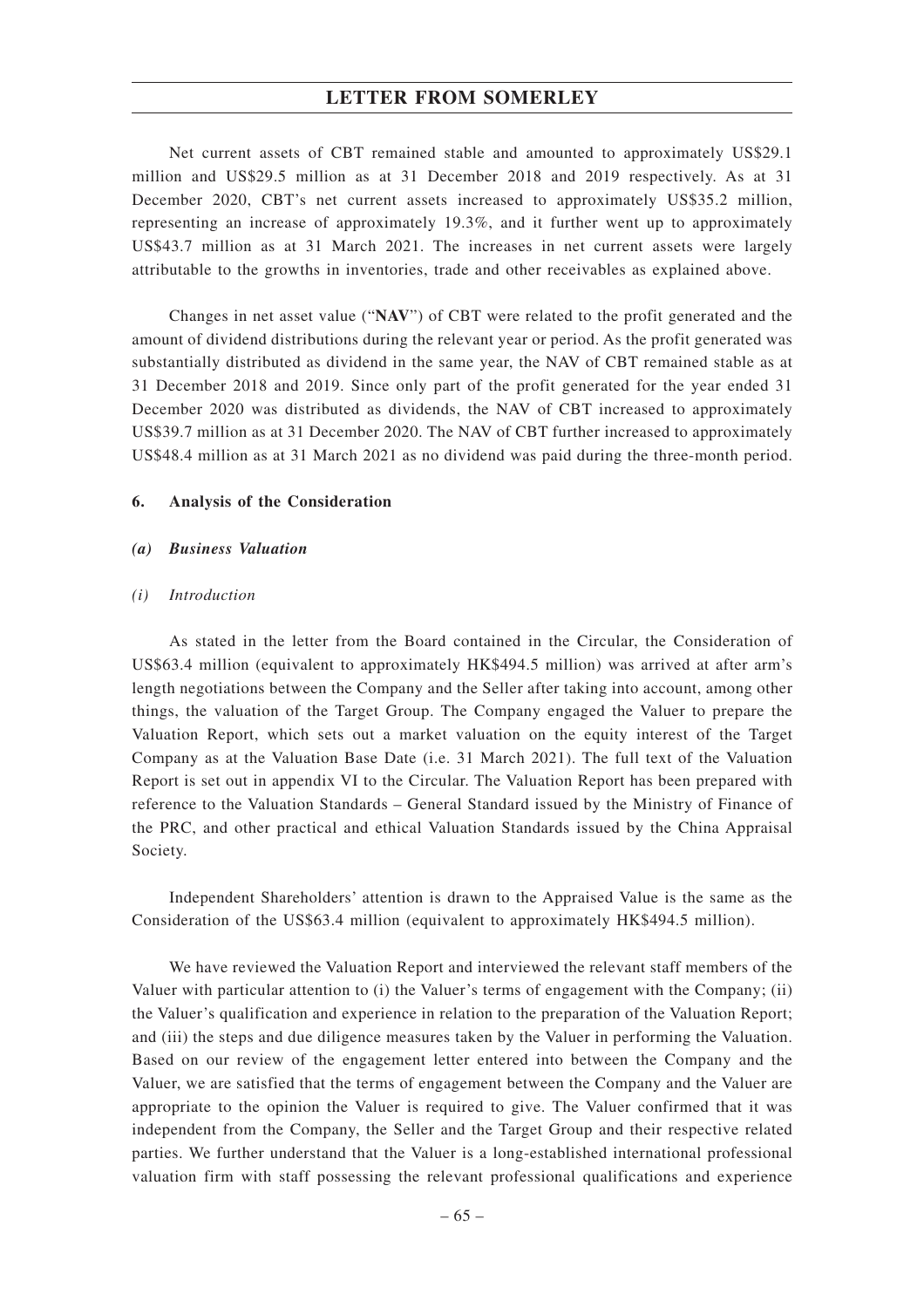required to perform the Valuation and the person in-charge of the Valuation has over 25 years' experience in conducting valuation services to a wide range of clients in different industries. We note that the Valuer mainly carried out its due diligence through management interviews and conducted its own proprietary research and has relied on public information obtained through its own research as well as the financial and operational information provided by the Management. We were advised by the Valuer that it has assumed the financial and operational information provided by the Company was accurate and it has relied to a considerable extent on such information in arriving at the opinion of value.

In addition, we note that the Financial Adviser, after conducting its own review of the forecast of CBT included in the Valuation Report, is satisfied that the forecast included in the Valuation Report and disclosed in the Circular has been made after due and careful enquiry by the Directors.

*(ii) Valuation methodology, bases and assumptions*

#### **CBT**

In our review of the Valuation, we note that the valuation of CBT was primarily based on the income approach involving the use of discounted cash flow. The income approach refers to valuation that capitalises or discounts the expected income of the valuation object to determine its value. We understand that the equity value of CBT is derived at by calculating the enterprise value of CBT and deducting the value of CBT's interest-bearing debt from the enterprise value. We have reviewed the relevant working papers of the Valuation (the "**Working Paper**") and discussed with the Valuer the methodologies, bases and assumptions adopted for conducting the income approach. According to the Valuer, the selection of the income approach to be the primary valuation approach because CBT has commenced operation since 2012 and it has sufficient historical financial information to support the financial projection required to conduct the Valuation. Furthermore, the visibility of CBT's future business level is relatively high since the tobacco leaf business segment is considered relatively stable as evidenced by the steady consumption level of tobacco products. In view of the above, we concur with the Valuer that it is reasonable to adopt income approach for the valuation of CBT.

In our discussion with the Valuer and the review of the Working Paper, we note that the Valuer derived at the enterprise value by determining the enterprise free cash flow in the future years as the basis, and applied an appropriate discount rate before summed them up. The projected financial information mainly comprised a year-by-year projection of CBT's future free cash flows after taking into account operational data and long-term financial projection including revenue, operating expenses, finance costs, taxes and capital expenditures, for years 2022 to 2030 and the free cash flows thereafter, which were assumed to grow at a constant terminal rate. The aforesaid cash flows were then discounted at the weighted average costs of capital of CBT of approximately 12.77%, which was determined after considering factors such as risk-free rate of return, market risk premium, risk coefficient of equity system, enterprisespecific risk adjustment coefficients and risk adjustment coefficient of exchange rate conversion, to arrive at the enterprise value of CBT. For details of the basis of determining the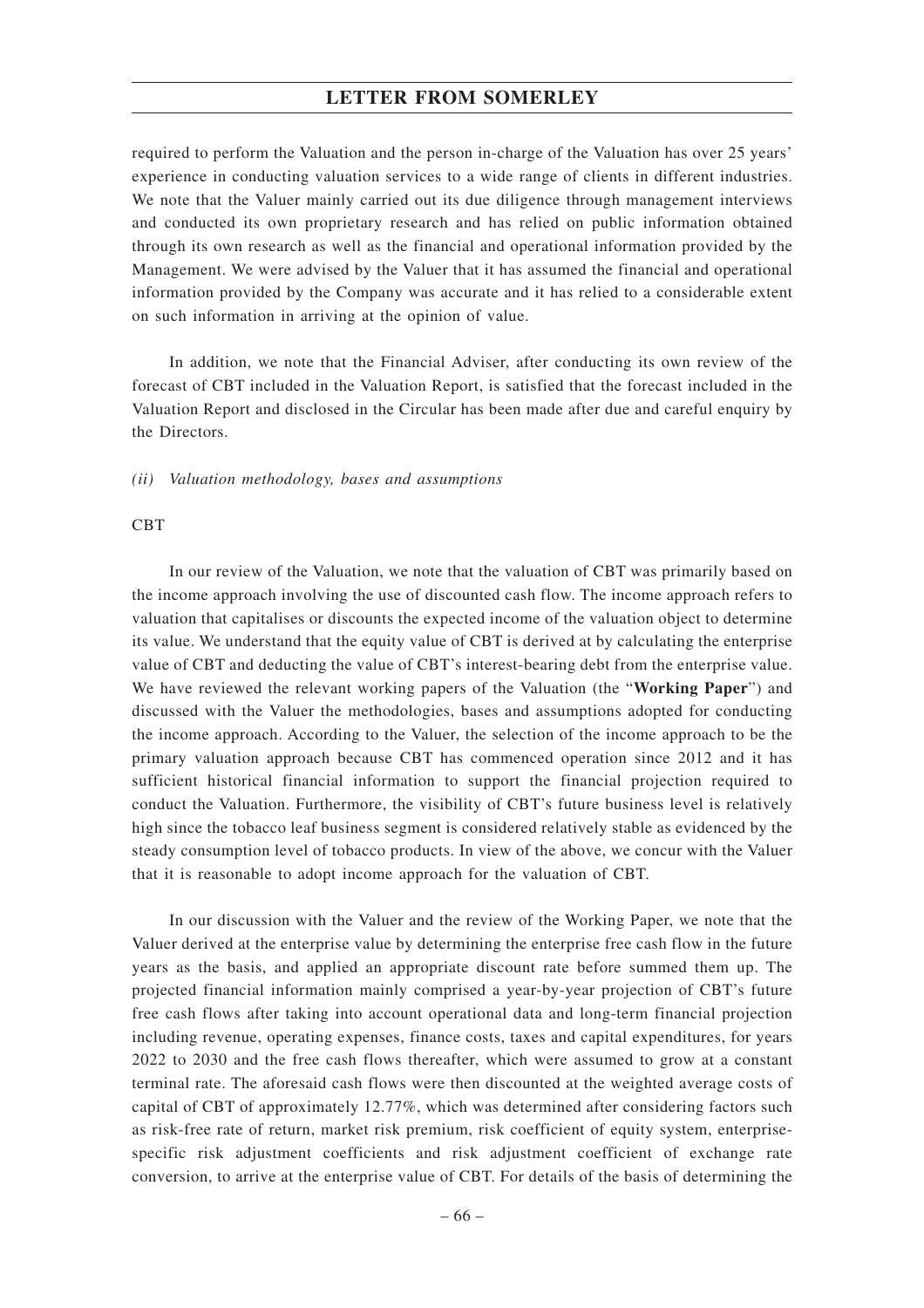discount rate, please refer to the sub-section headed "Basis of the underlying assumptions for the discount rate" in the letter from the Board contained in the Circular. The entire equity value of CBT was then derived by deducting the interest-bearing debt, which mainly refer to short-term loans, from the enterprise value of CBT.

#### The Target Company

In our review, we note that the valuation of the Target Company was primarily based on an asset-based approach. Asset-based approach refers to an approach that evaluates the fair value of various assets and liabilities on and off the balance sheet based on the balance sheet of the valuation object on the base date. We understand that the Valuer has adopted an asset-based approach since the Target Company is principally engaged in the investment holding of CBT and information on ownership and details of the Target Company's assets and liabilities are clear, complete and accurately reflected in its accounts. In view of the above, we concur with the Valuer that it is reasonable to adopt asset-based approach for the valuation of the Target Company. The fair value of each of the assets and liabilities of the Target Company was reassessed as at the date of valuation. The equity value of the Target Company was then derived by summing up the fair value of each of the assets (including the appraised equity value of CBT as discussed above attributable to the Target Company) and liabilities of the Target Company.

We have also discussed with the Valuer and we understand that they have also considered the possibility to adopt market approach for its simplicity, clarity, and less reliance on subjective assumptions. However, the Valuer was not able to identify sufficient number of listed comparable companies which operate in the same industry as the Target Group with similar businesses to use market approach as the primary valuation methodology in the appraisals.

#### *(iii) Profit Forecast*

As the valuation of CBT involves the discounted cash flow method, the Valuation is deemed as profit forecast under Rule 14.61 of the Listing Rules (the "**Profit Forecast**"). In accordance with Rule 14.62 of the Listing Rules, the Reporting Accountants confirmed that they had reviewed the calculations for the Profit Forecast and the Financial Adviser confirmed that they were satisfied that the Profit Forecast has been made by the Directors after due and careful enquiry. The reports from the Reporting Accountants and the Financial Adviser are set out in appendices VII and VIII to the Circular respectively. In the same regard, we concur with the opinions of the Reporting Accountants and the Financial Adviser after conducting our independent review of the aforesaid matter such that the methodologies and assumptions adopted for the Valuation is fair, reasonable and complete.

Taking into account the above, we consider the Valuation fair and reasonable so far as the Shareholders are concerned.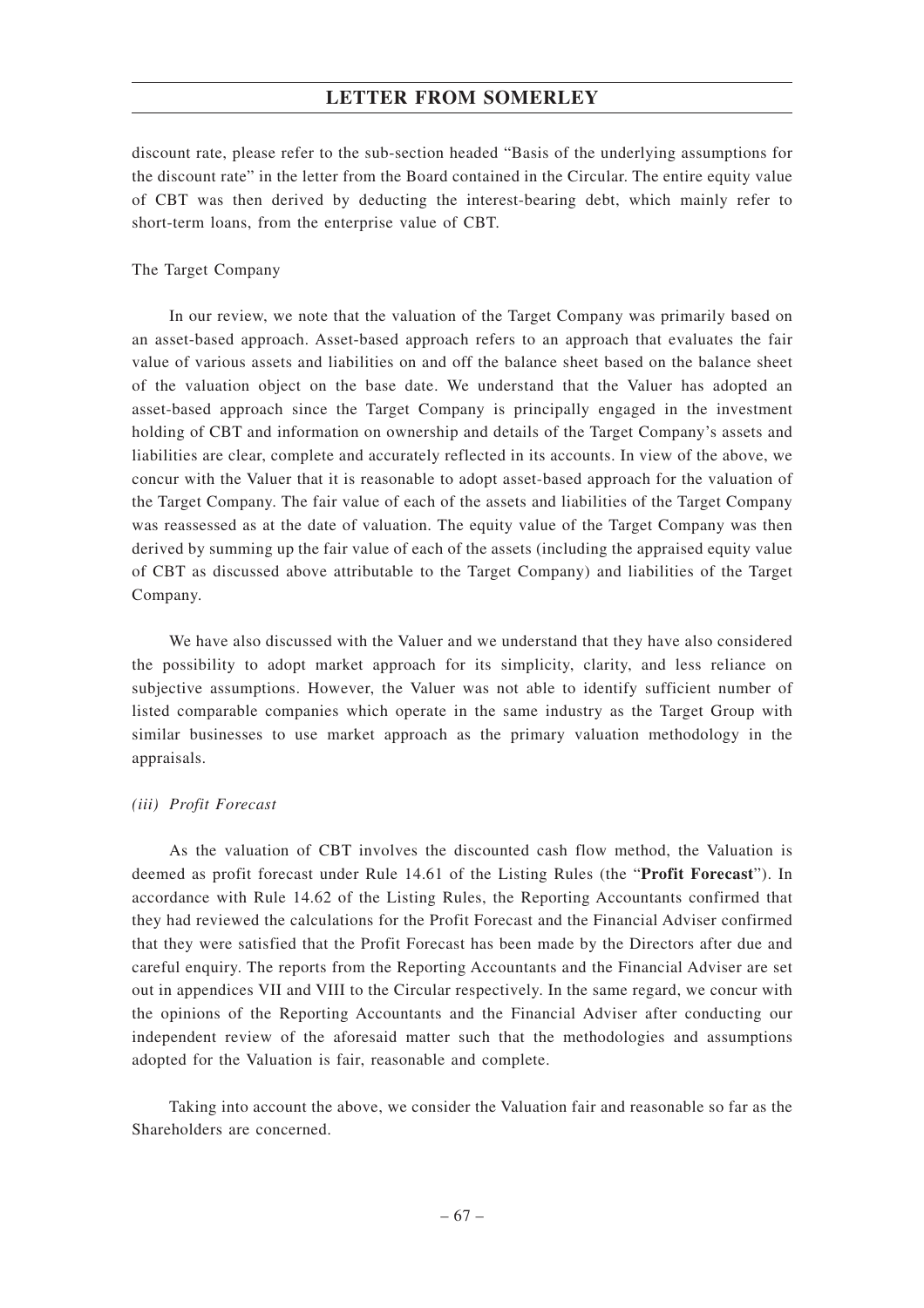#### *(b) Comparable Companies*

The principal activity of the Target Group is the procurement, processing, sale and export of tobacco leaves and the sale of agricultural materials inherent to tobacco production (the "**Upstream Tobacco Business**"). In order to assess the fairness and reasonableness of the Consideration, we have carried out an analysis by comparing peer companies engaging in similar principal business. We compared the price-to-earnings multiple (the "**P/E Multiple**") represented by the Consideration against that of the listed companies with principal business activities similar to the Upstream Tobacco Business (the "**Comparable Companies**"). Based on the above criteria, we identified two Comparable Companies as set out in the table below together with their respective P/E Multiples.

For the avoidance of doubt, we note that the principal activities of the Comparable Companies may not be entirely the same as that of the Target Company and market capitalisation of the Comparable Companies are noticeably higher than the valuation of the Target Company. Therefore, the identified Comparable Companies are included for reference purpose only.

| Company name                                                   | <b>Stock</b><br>code   | <b>Principal activities</b>                                                                                                                                                               | <b>Market</b><br>capitalisation<br>as at the<br>Latest<br>Practicable<br>Date<br>$(HK\$<br>million) | P/E<br><b>Multiple</b><br>(Note 1)<br>(times) |
|----------------------------------------------------------------|------------------------|-------------------------------------------------------------------------------------------------------------------------------------------------------------------------------------------|-----------------------------------------------------------------------------------------------------|-----------------------------------------------|
| Universal<br>Corporation                                       | NYSE:<br><b>UVV</b>    | It is a global business-to-<br>business agricultural products<br>supplier to consumer product<br>manufacturers that sources and<br>processes leaf tobacco and<br>plant-based ingredients. | 9,123.4                                                                                             | 13.5                                          |
| British American<br>Tobacco Uganda<br>Limited ("BAT<br>Uganda' | Uganda:<br><b>BATU</b> | It grows and processes tobacco<br>in Uganda and sells cigarettes<br>and other tobacco products to<br>the local market and for<br>export.                                                  | 3,233.8                                                                                             | 73.8                                          |
|                                                                |                        |                                                                                                                                                                                           | Average                                                                                             | 43.7                                          |
| The Acquisition                                                |                        |                                                                                                                                                                                           |                                                                                                     | 4.7<br>(Note 2)                               |

*Source: Bloomberg and publications of the respective Comparable Companies*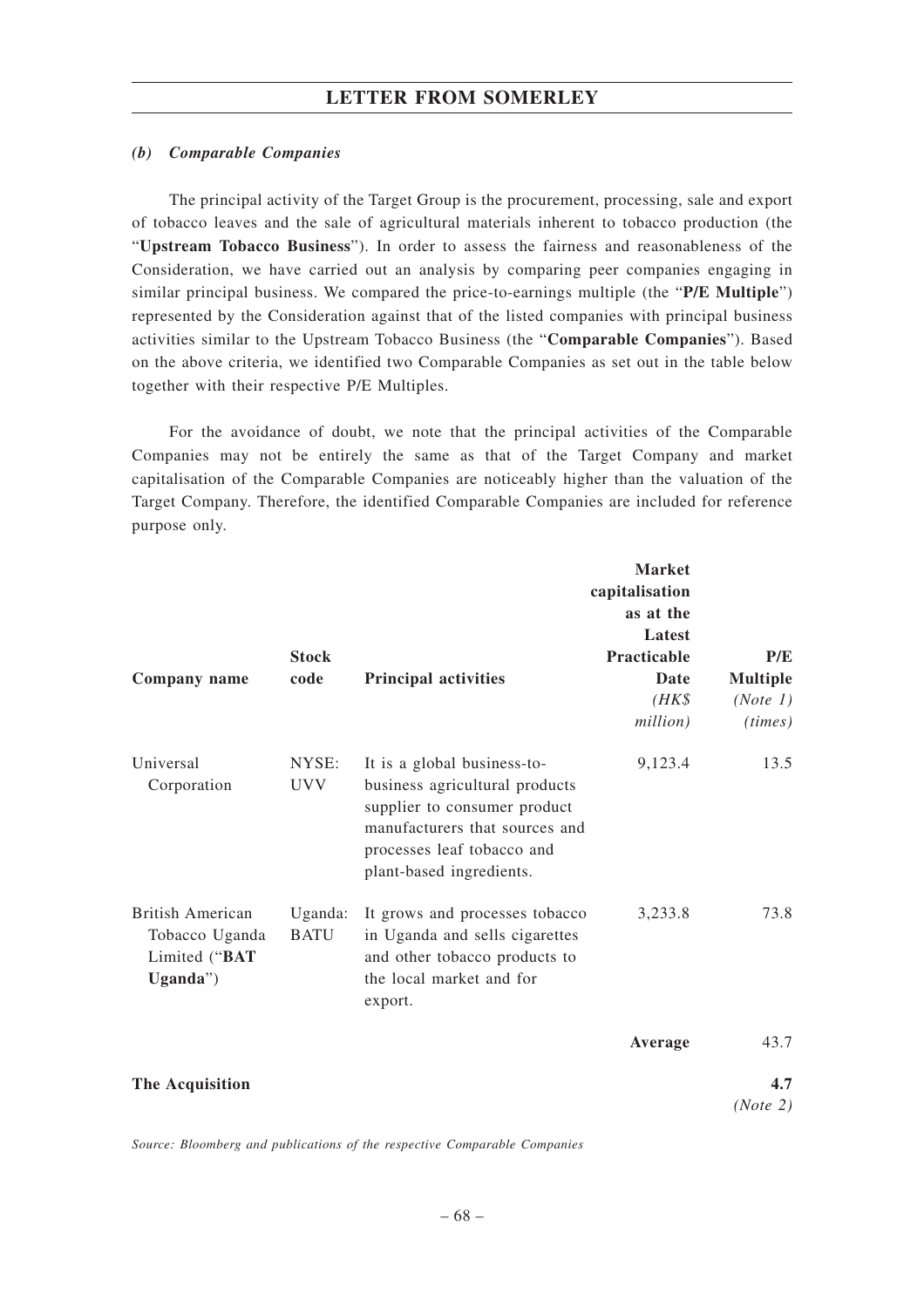#### *Notes:*

- 1. The P/E Multiples of the Comparable Companies are calculated based on the market capitalisation of the Comparable Companies as at the Latest Practicable Date divided by the profit attributable to the shareholders of the corresponding Comparable Companies for the trailing twelve-month period.
- 2. The implied P/E Multiple of the Acquisition of approximately 4.7 times is calculated based on the Consideration of US\$63.4 million divided by the trailing twelve-month profit attributable to the shareholders of the Target Company, net of the one-off gain on deemed disposal of a joint venture.
- 3. For illustrative purposes in the table above, conversions of US\$ and Ugandan shilling ("**UGX**") into HK\$ are based on the exchange rates of US\$1 to HK\$7.8 and UGX1 to HK\$0.0022 respectively.

The table above includes all the Comparable Companies that we could identify with principal activity similar to the Upstream Tobacco Business. However, the Independent Shareholders should note that BAT Uganda is listed on the securities exchange of Uganda, which is a developing country, and the level of trading in the Uganda Securities Exchange is relatively thin and the fairness of valuation of BAT Uganda might be affected. We have elected to include BAT Uganda to the list of the Comparable Companies above for completeness and illustration purposes.

Overall, the implied P/E Multiple of the Acquisition of approximately 4.7 times is lower than the P/E Multiples of Universal Corporation and BAT Uganda of approximately 13.5 times and approximately 73.8 times respectively. Shareholders should note that the range of the P/E Multiples is wide which might affect the comparability of the Comparable Companies to the implied valuation of the Acquisition and this section should be read for reference purpose only.

### *(c) Comparable Transactions*

Given the limited number of the Comparable Companies available for assessing the fairness and reasonableness of the Consideration as discussed above, we have identified and reviewed market transactions in respect of the sales and purchases of companies principally engaged in the production of tobacco products (the "**Comparable Transactions**") announced during the period from 1 September 2016 (i.e. approximately five years before the date of the Quota Purchase Agreement) to the Latest Practicable Date.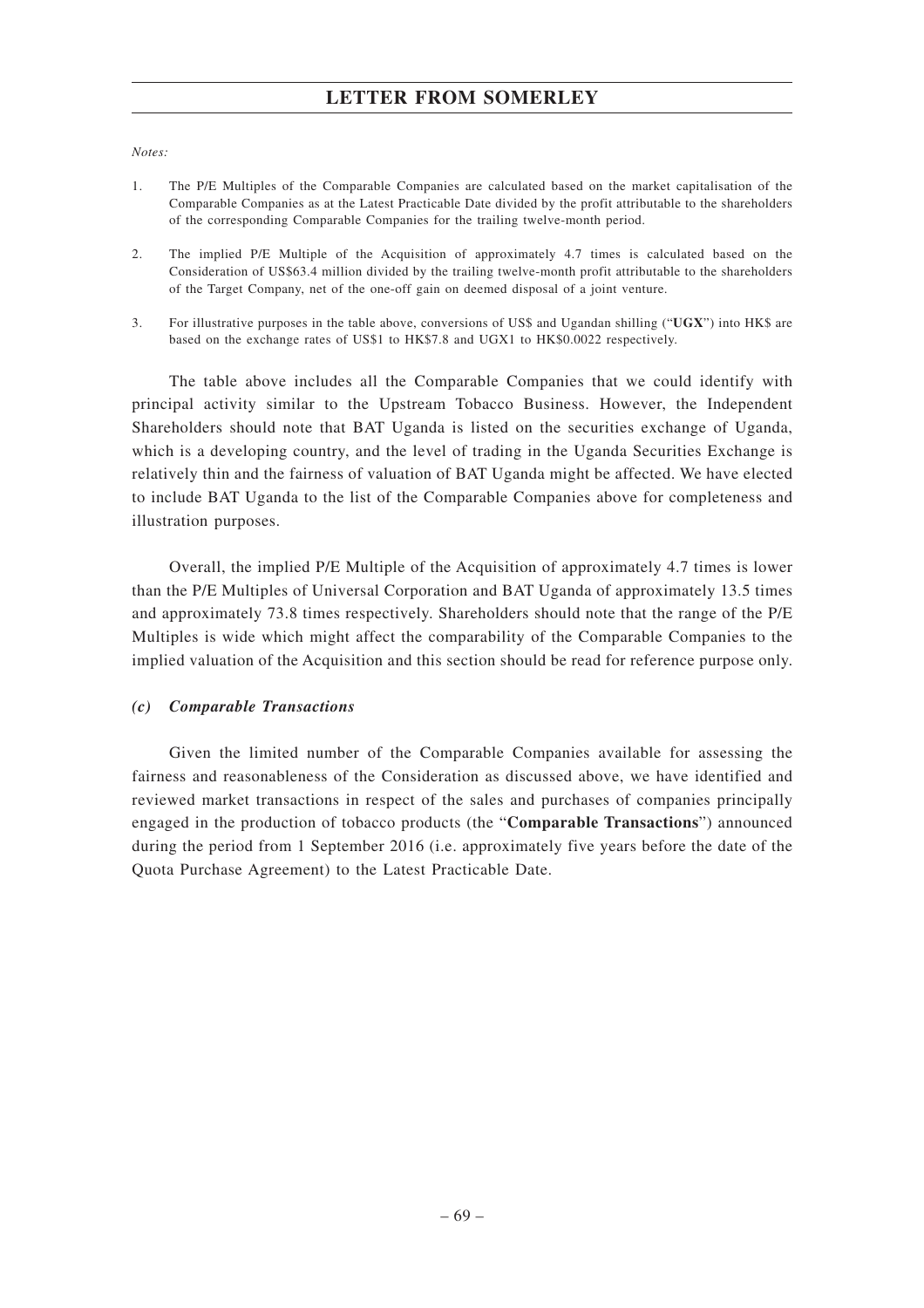In our assessment, we have chosen the implied P/E Multiples of the Comparable Transactions as the parameter for comparison. Based on the above criteria, we identified three Comparable Transactions as set out in the table below, which are considered exhaustive and representative, together with their implied P/E Multiples. For the avoidance of doubt, we note that the principal activities of the target companies of the Comparable Transactions may not be entirely the same as that of the Target Group and transaction values of the Comparable Transactions are noticeably higher than the valuation of the Target Company. Therefore, the identified Comparable Transactions are included for reference purpose only.

|                 | Name of                                        |                                   |                                                                                                                                                         | Percentage<br>of the target |                    |                    |
|-----------------|------------------------------------------------|-----------------------------------|---------------------------------------------------------------------------------------------------------------------------------------------------------|-----------------------------|--------------------|--------------------|
| Date of         | purchaser /                                    | <b>Target</b>                     | Principal activities of the                                                                                                                             | company                     | <b>Transaction</b> | <b>Implied P/E</b> |
| announcement    | subscriber                                     | company                           | target company                                                                                                                                          | acquired                    | value              | Multiple           |
|                 |                                                |                                   |                                                                                                                                                         |                             | (US\$              | (times)            |
|                 |                                                |                                   |                                                                                                                                                         | Approximately               | million)           | (Note 1)           |
| 5 March 2020    | United<br>Brands of<br>Shisha Bidco<br>Limited | Al-Eqbal<br>Investment<br>Company | A Jordon-based investment<br>company operates through its<br>subsidiaries which are engaged<br>in the manufacturing and sale<br>of molasses, cigarettes | 100.00%                     | 1,184.4            | 18.7               |
| 16 March 2018   | Japan<br>Tobacco Inc.                          | <b>JSC</b> Donskoy<br>Tabak       | Russia-based company<br>engaged in the production of<br>tobacco products                                                                                | 100.00%                     | 1,600.0            | 48.5<br>(Note 2)   |
| 17 January 2017 | <b>British</b><br>American<br>Tobacco Plc      | Reynolds<br>American<br>Inc       | US-based manufacturer of<br>tobacco products                                                                                                            | 57.83%                      | 57,224.9           | 18.0               |
|                 |                                                |                                   |                                                                                                                                                         |                             | Average            | 28.4               |
|                 |                                                |                                   |                                                                                                                                                         |                             | Median             | 18.7               |
|                 |                                                |                                   |                                                                                                                                                         |                             | Maximum            | 48.5               |
|                 |                                                |                                   |                                                                                                                                                         |                             | Minimum            | 18.0               |
|                 | The Acquisition                                |                                   |                                                                                                                                                         |                             |                    | 4.7                |
|                 |                                                |                                   |                                                                                                                                                         |                             |                    | (Note 3)           |

*Source: Mergermarket (http://www.mergermarket.com/) and the respective companies' announcements.*

*Notes:*

- 1. Except for the sale and purchase of the equity interest in JSC Donskoy Tabak, the implied P/E Multiples of the Comparable Transactions are calculated based on the actual or implied valuation for the 100% equity interest in the target company divided by the profit attributable to the shareholders of the target company for the latest 12-month period immediately preceding to the announcement of the respective Comparable Transactions.
- 2. The implied P/E Multiple of the sale and purchase of the equity interest in JSC Donskoy Tabak is calculated based on the transaction value for the 100% equity interest in JSC Donskoy Tabak divided by the estimated net income of JSC Donskoy Tabak for the year ended 31 December 2017 published on the announcement of the acquisition of JSC Donskoy Tabak by Japan Tobacco Inc. on 16 March 2018.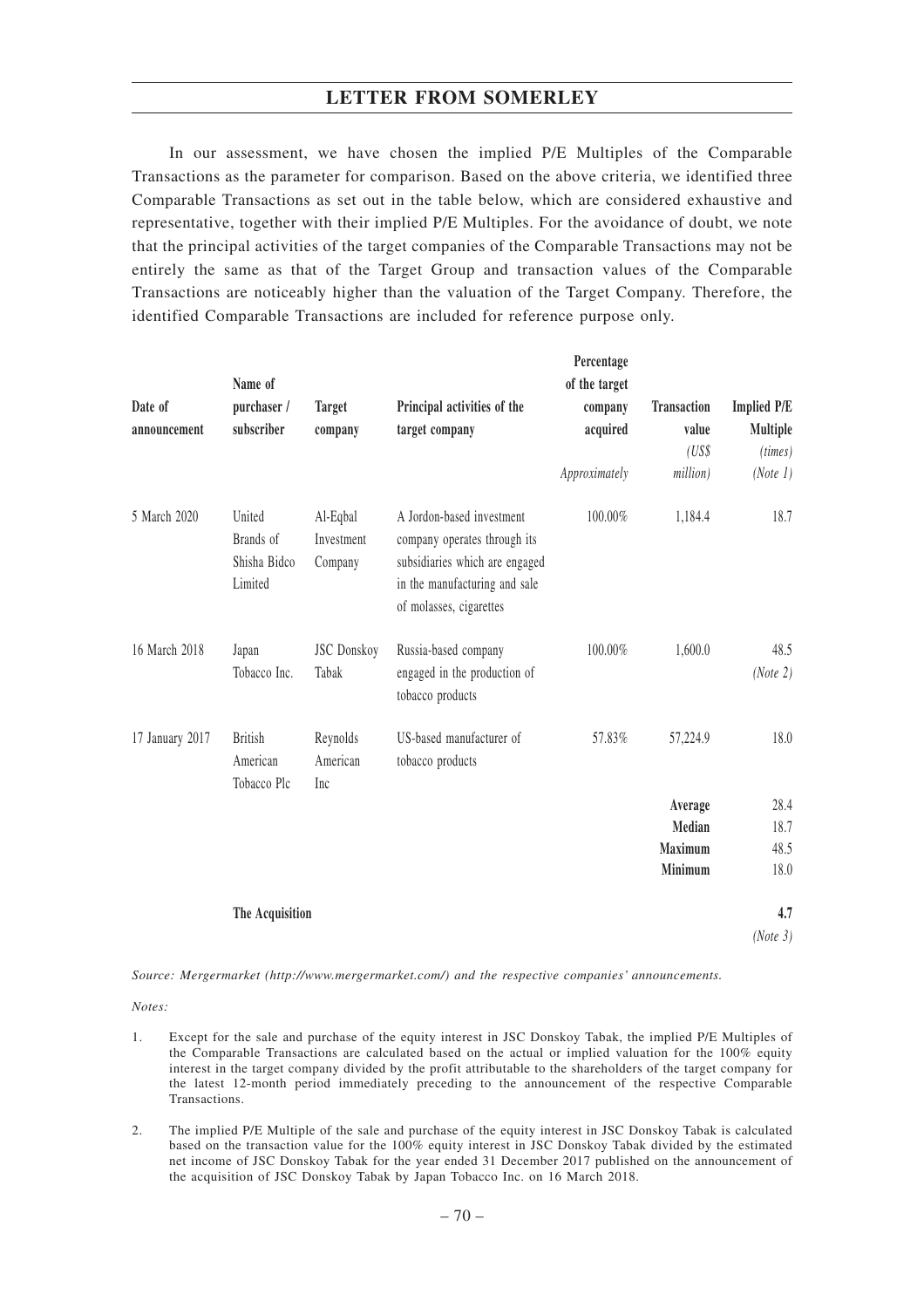- 3. The implied P/E Multiple of the Acquisition of approximately 4.7 times is calculated based on the Consideration of US\$63.4 million divided by the trailing twelve-month profit attributable to the shareholders of the Target Company, net of the one-off gain on deemed disposal of a joint venture.
- 4. We have identified the acquisition of Fabrika duhana Sarajevo d.d. ("**Fabrika**") by CID Adriatic Investments GmbH, Ltd. announced on 15 September 2016, which falls into the selection criteria of the Comparable Transactions. However, as the implied P/E Multiple of Fabrika is over 150 times, we consider the implied P/E Multiple of Fabrika is an outliner and therefore the acquisition of Fabrika is excluded from the Comparable Transactions analysis.
- 5. For illustrative purpose in the table above, the conversion of US\$ into HK\$ is based on the exchange rate of US\$1 to HK\$7.8.

As illustrated above, the implied P/E Multiples of the Comparable Transactions are ranged from approximately 18.0 times to 48.5 times and have an average and a median of approximately 28.4 times and 18.7 times respectively. The implied P/E Multiple of the Acquisition of approximately 4.7 times is lower than all of the implied P/E Multiples of the Comparable Transactions.

Despite the market environment had been more stringent over the years which might inevitably have an impact on the tobacco industry, the Target Company and CBT's profitability had not been affected in the past few years as mentioned in the above paragraphs headed "Financial performance and financial position of the Target Company" and "Financial performance and financial position of CBT" in the section headed "5. Information of the Target Company and CBT" in this letter. Therefore, given that the implied valuation of the Acquisition is still lower than those of the Comparable Transactions back in 2017 and 2018, which had a more favourable operating environment, we are of the view that the Consideration is fair and reasonable. Lastly, Shareholders should note that the range of the above P/E Multiples is wide which might affect the comparability of the Comparable Transactions to the valuation of the Acquisition and this section should be read for reference purpose only.

## **7. Financial effects of the Acquisition on the Company**

Upon Closing, the Target Company will become a wholly-owned subsidiary of the Company, the financial results, assets and liabilities of the Target Group will be consolidated into those of the Company.

## *(i) Earnings*

The Company recorded a net profit of approximately HK\$95.2 million for the year ended 31 December 2020 and the Target Company recorded a net profit of approximately US\$8.8 million (equivalent to approximately HK\$68.6 million) for the year ended 31 December 2020. Based on the historical financial performance of the Target Group, which was discussed in detail in the section headed "5. Information of the Target Company and CTIB" in this letter above, the Acquisition could potentially enhance the income stream and profitability of the Company upon Closing.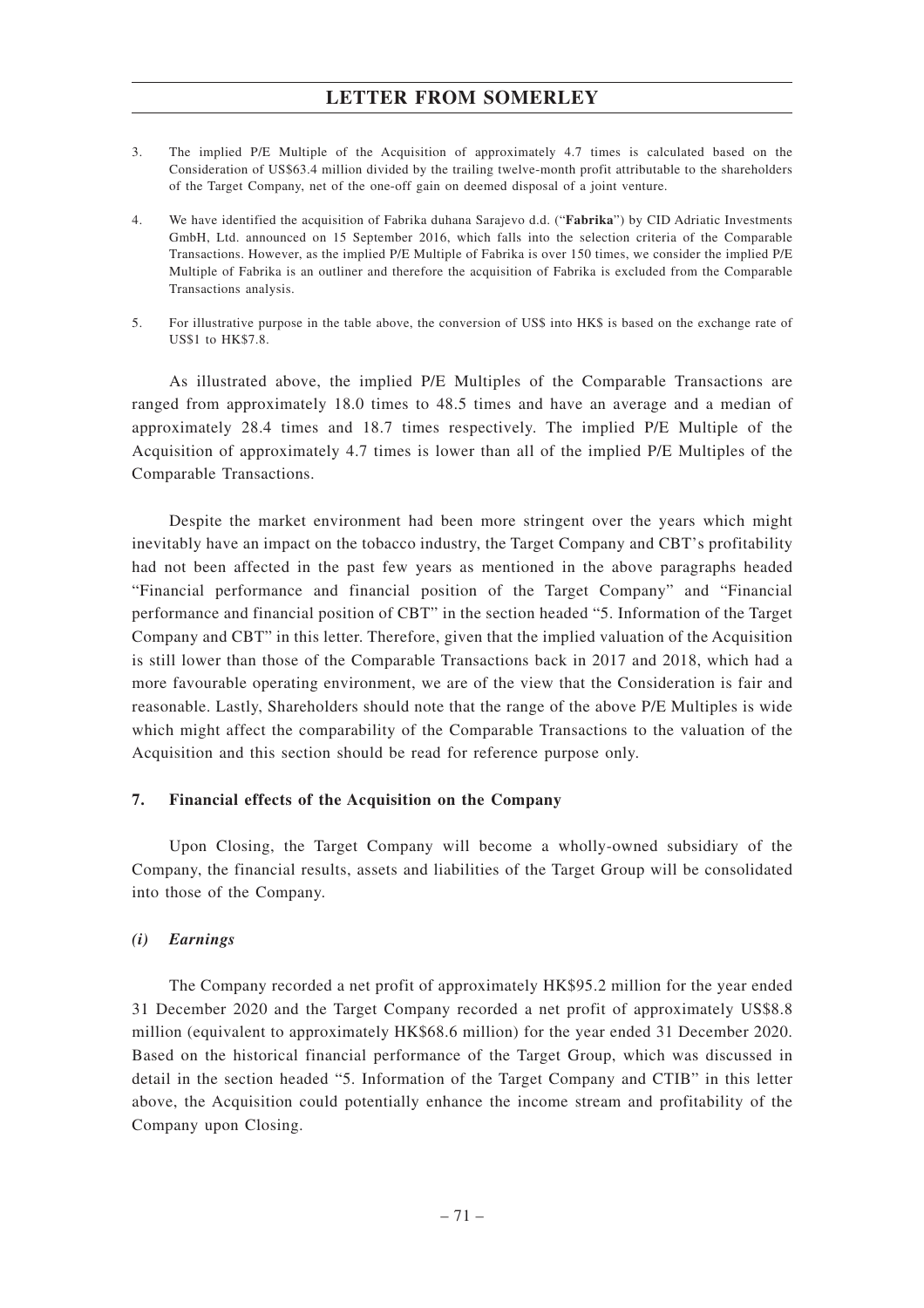A goodwill of approximately US\$27.3 million (equivalent to HK\$212.9 million) was recognised by the Target Company when CBT became a subsidiary upon completion of the Reorganisation. Under the prevailing accounting standards, such goodwill will be tested annually for impairment and will be stated at cost less accumulated impairment losses on the consolidated statement of financial position of the Company.

## *(ii) Assets and liabilities*

With reference to the unaudited pro forma financial information of the Enlarged Group as set out in appendix V to the Circular, the Target Group will be consolidated into the accounts of the Company upon Closing using the merger accounting principle ("**Merger Accounting Principle**") in accordance with Accounting Guideline 5 Merger Accounting for Common Control Combinations issued by the Hong Kong Institute of Certified Public Accountants. Accordingly, the assets and liabilities of the Target Group will be recorded using the existing book values and they will not be revaluated to their respective fair values. Accordingly, no goodwill will arise from the Acquisition.

As set out in the unaudited pro forma consolidated statement of assets and liabilities of the Enlarged Group, assuming Closing took place on 30 June 2021, the Enlarged Group's total assets would increase from approximately HK\$2,483.1 million to approximately HK\$3,622.6 million and its total liabilities would increase from approximately HK\$793.1 million to approximately HK\$1,667.7 million. The aforesaid changes were mainly due to (i) consolidation of all the assets and liabilities of the Target Group; (ii) payment of the Consideration by the Company; and (iii) elimination of inter-company balances between the Company and the Target Group. Accordingly, the Enlarged Group's pro forma NAV as at 30 June 2021 would increase by approximately 15.7% from approximately HK\$1,690.0 million to approximately HK\$1,954.9 million. Nevertheless, it should be noted that the aforesaid pro forma NAV includes a non-controlling interest (as set out in the accountants' report on the Target Group in appendix II to the Circular), representing the 49% interest in CBT owned Alliance One Brazil, of approximately US\$36.0 million (equivalent to approximately HK\$280.6 million) as at 31 March 2021. After excluding the aforesaid non-controlling interest, the pro forma NAV of the Enlarged Group attributable to the Shareholders would amount to approximately HK\$1,674.3 million, representing a decrease of approximately 0.9% mainly attributable to the professional fees associated with the Acquisition. Excluding these professional fees, there would be almost no change in the NAV of the Company as a result of the Acquisition. This is primarily because (a) the Consideration is almost equal to the NAV of the Target Group attributable to its shareholders; and (b) the adoption of the Merger Accounting Principle for the Acquisition as discussed above.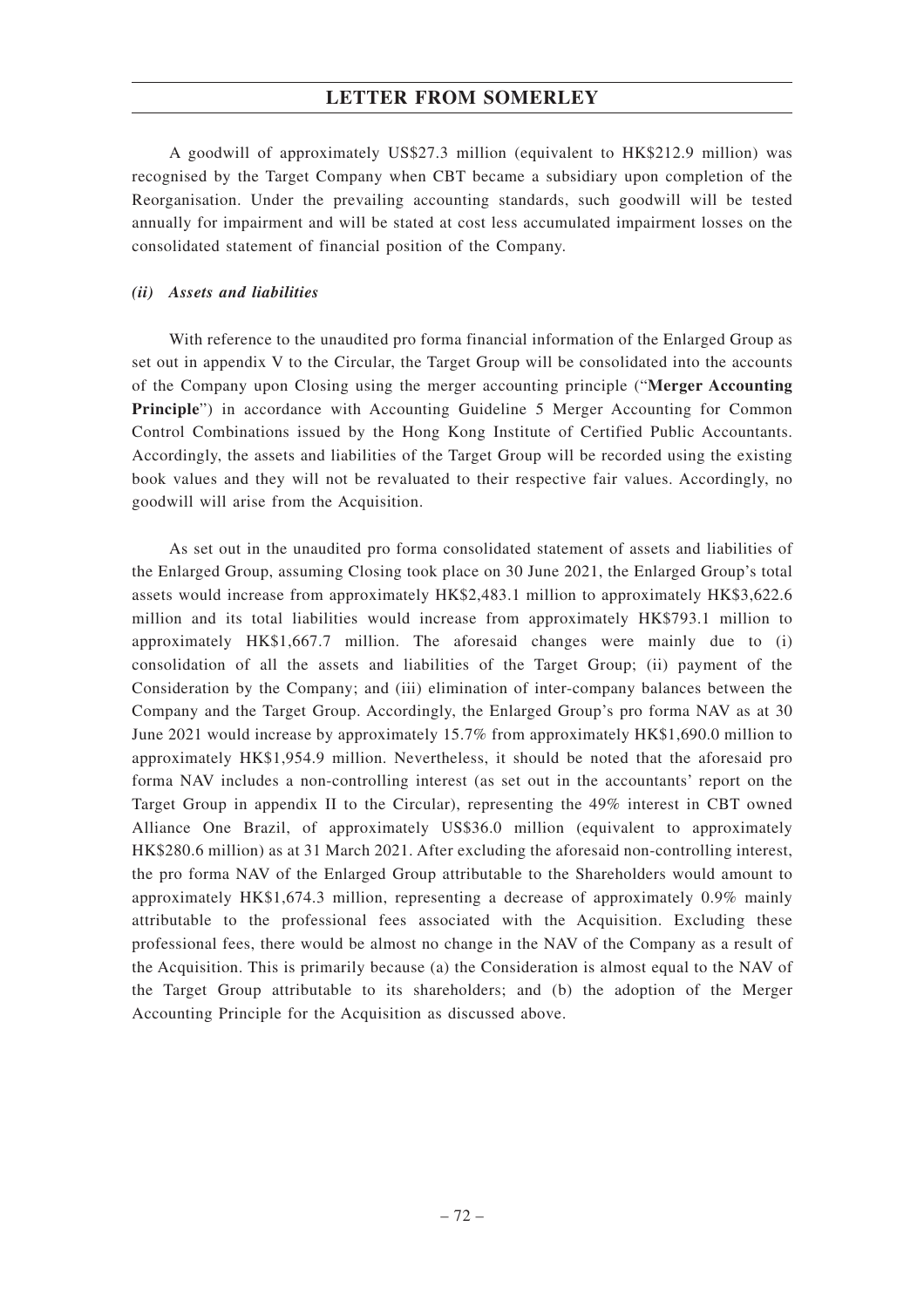### *(iii) Gearing and liquidity*

As at 30 June 2021, the Company had no bank borrowing and its net current assets amounted to approximately HK\$1,669.9 million with a current ratio (calculated as the total current assets divided by the total current liabilities) of approximately 3.2 times. Assuming Closing took place on 30 June 2021, the Enlarged Group's cash and cash equivalents would reduce by approximately HK\$480.3 million to approximately HK\$1,338.3 million since the Acquisition will be financed by the Company's internal funding. Accordingly, the Enlarged Group's net current assets would drop from approximately HK\$1,669.9 million to approximately HK\$1,565.5 million. The current ratio would also drop from approximately 3.2 times to approximately 2.0 times. Overall, although the Enlarged Group's liquidity will be affected, its overall liquidity is expected to remain healthy.

### **DISCUSSION AND ANALYSIS**

Being the designated offshore platform for capital markets operation and international business expansion, the Company has been principally engaged in import of tobacco leaf products in the mainland China of the PRC and export of tobacco leaf products, PRC-branded cigarettes and new tobacco products to various places outside the PRC.

The Target Group is principally engaged in the procurement, processing, sale and export of tobacco leaves and the sale of agricultural materials inherent to tobacco production. It is currently an important tobacco leaves supplier to the Company. The Acquisition, being an upstream vertical integration, is expected to provide several benefits to the Company, including (a) reducing the Company's reliance on the CNTC Group and the number of connected transactions with Controlling Shareholder and hence improving the independence and competitiveness of the Company; (b) expanding and diversifying the Company's businesses; (c) better monitoring the supply of imported tobacco leaf products, overseeing delivery and shipment workstreams, and mitigating certain risks to the Company's tobacco leaf products import business; (d) bringing the strategic advantage of the Target Group, being located in one of the world's largest producers and exporters of tobacco leaf products, to the Company such as a relatively more stable tobacco leaf products supply; and (e) potentially enhancing the income stream and profitability of the Company. Overall, given the role of the Company in the CNTC Group, the Acquisition is considered to be in line with the Company's stated strategy.

Tobacco control has been more active around the world in recent years. The number of global tobacco users has seen a dwindling trend and such trend is expected to continue in the coming few years. Similar situations can be found in the PRC as the percentage of tobacco use prevalence among people aged 15 years and above in China had been declining since 2000. Nonetheless, the global imported value of tobacco and manufactured tobacco substitutes illustrated an overall upward trend in the last few years, except for 2020 due to the impact of the outbreak of the COVID-19. We are of the view that, while the sizes of the tobacco markets worldwide and in China are likely to remain substantial in the coming few years, there is an uncertainty that the tobacco consumption in these markets will continue to be strong in the long-term future.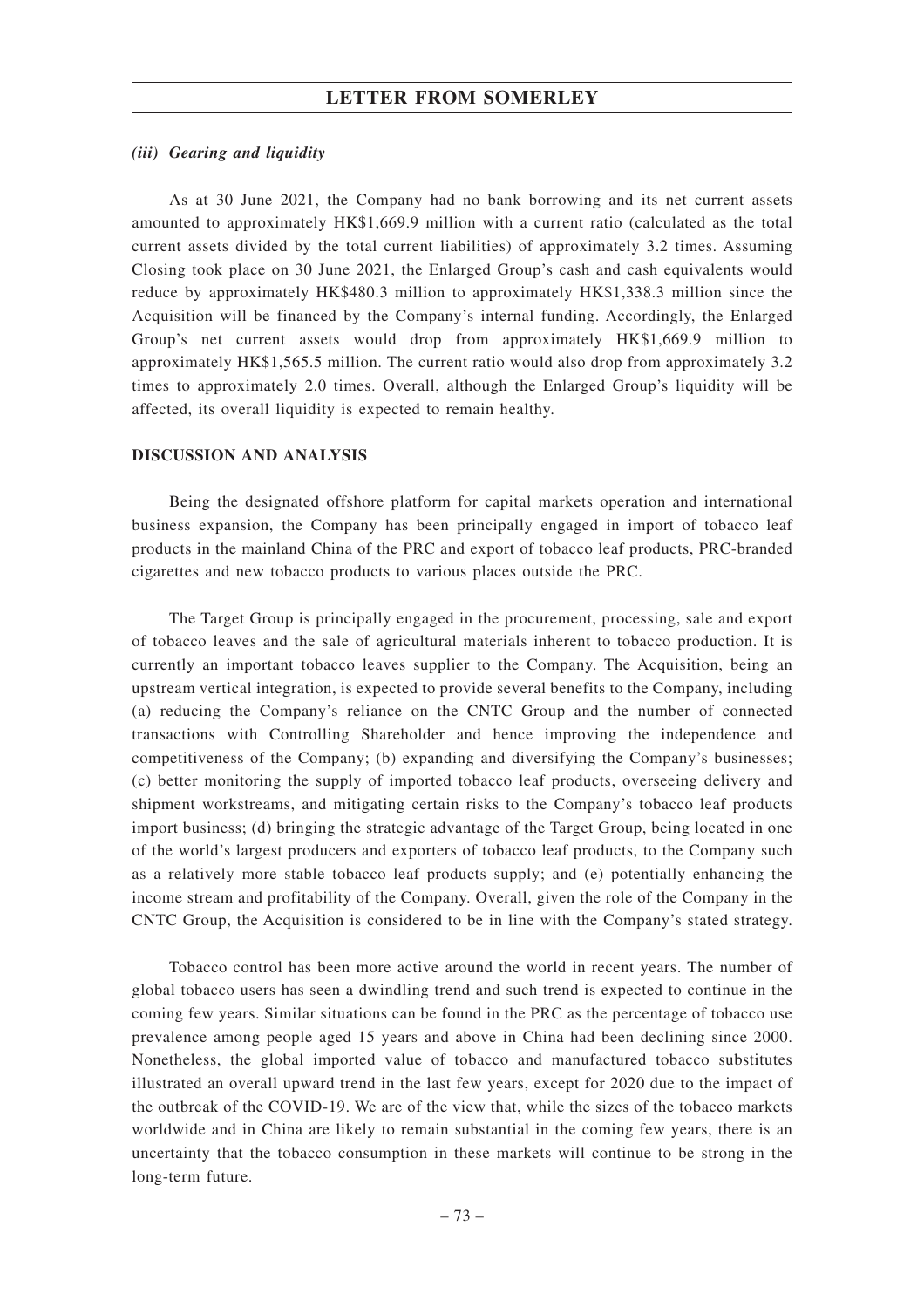The Acquisition represents the acquisition of the entire issued and outstanding quotas of the Target Company at the Consideration of US\$63.4 million (equivalent to approximately HK\$494.5 million) to be settled in cash by the Company. The Consideration is equal to the Appraised Value of the Target Company according to the Valuation Report issued by the Valuer, which was primarily based on both asset-based approach and income approach involving the use of discounted future cash flow.

We have reviewed the prices of two Comparable Companies as compared to that of the Acquisition. The implied P/E Multiple of the Acquisition of approximately 4.7 times is lower than the P/E Multiples of the other two Comparable Companies of approximately 13.5 times and approximately 73.8 times. Given the limited number of the Comparable Companies available for assessing the fairness and reasonableness of the Consideration and one of them is listed in a developing country (i.e. Uganda), we have expanded our review to identify and review three Comparable Transactions. The implied P/E Multiples of the Comparable Transactions are ranged from approximately 18.0 times to 48.5 times and have an average and a median of approximately 28.4 times and 18.7 times respectively. The implied P/E Multiple of the Acquisition of approximately 4.7 times is lower than all of the implied P/E Multiples of the Comparable Transactions.

Upon Closing, the Target Company would become a wholly-owned subsidiary of the Company, the financial results, assets and liabilities of the Target Group will be consolidated into those of the Company. The financial performance and financial position of the Target Group have been generally improving during the period under review. The Acquisition will potentially bring additional earnings to the Company and broaden the Company's earnings base. It is expected that there will be a minimal impact on the NAV of the Company attributable to the Shareholders upon Closing since the Consideration is almost equal to the NAV of the Target Group attributable to its shareholders and the Merger Accounting Principle will be adopted for the Acquisition. Given the Consideration will be satisfied in cash by the internal resources of the Company, the gearing and liquidity will inevitably be worsened upon Closing. Nevertheless, both are expected to remain at healthy levels. Having considered the above, we are of the view that the financial impact of the Acquisition on the Company is, in general, favourable.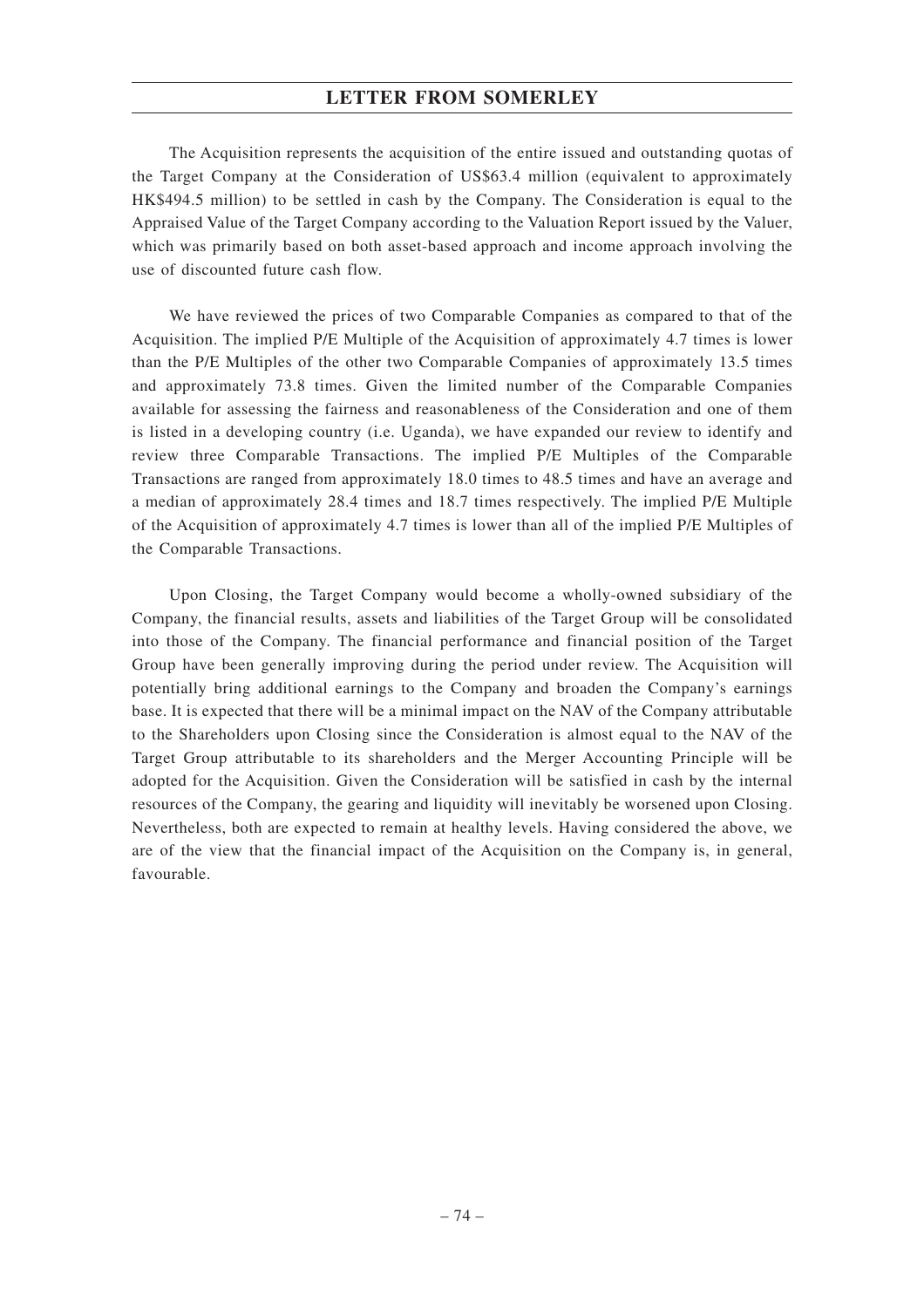### **OPINION AND RECOMMENDATION**

Having considered the above principal factors and reasons, we consider that the Acquisition, though not in the ordinary and usual course of business of the Company, are in the interests of the Company and the Shareholders as a whole, and that the terms of the Quota Purchase Agreement are on normal commercial terms and fair and reasonable so far as the Independent Shareholders are concerned. We therefore advise the Independent Board Committee to recommend, and we ourselves recommend, the Independent Shareholders to approve the relevant resolutions to be proposed at the EGM.

> Yours faithfully, for and on behalf of **SOMERLEY CAPITAL LIMITED Danny Cheng** *Director*

*Mr. Danny Cheng is a licensed person registered with the Securities and Futures Commission and as a responsible officer of Somerley to carry out Type 1 (dealing in securities) and Type 6 (advising on corporate finance) regulated activities under the SFO and has over 15 years of experience in corporate finance industry.*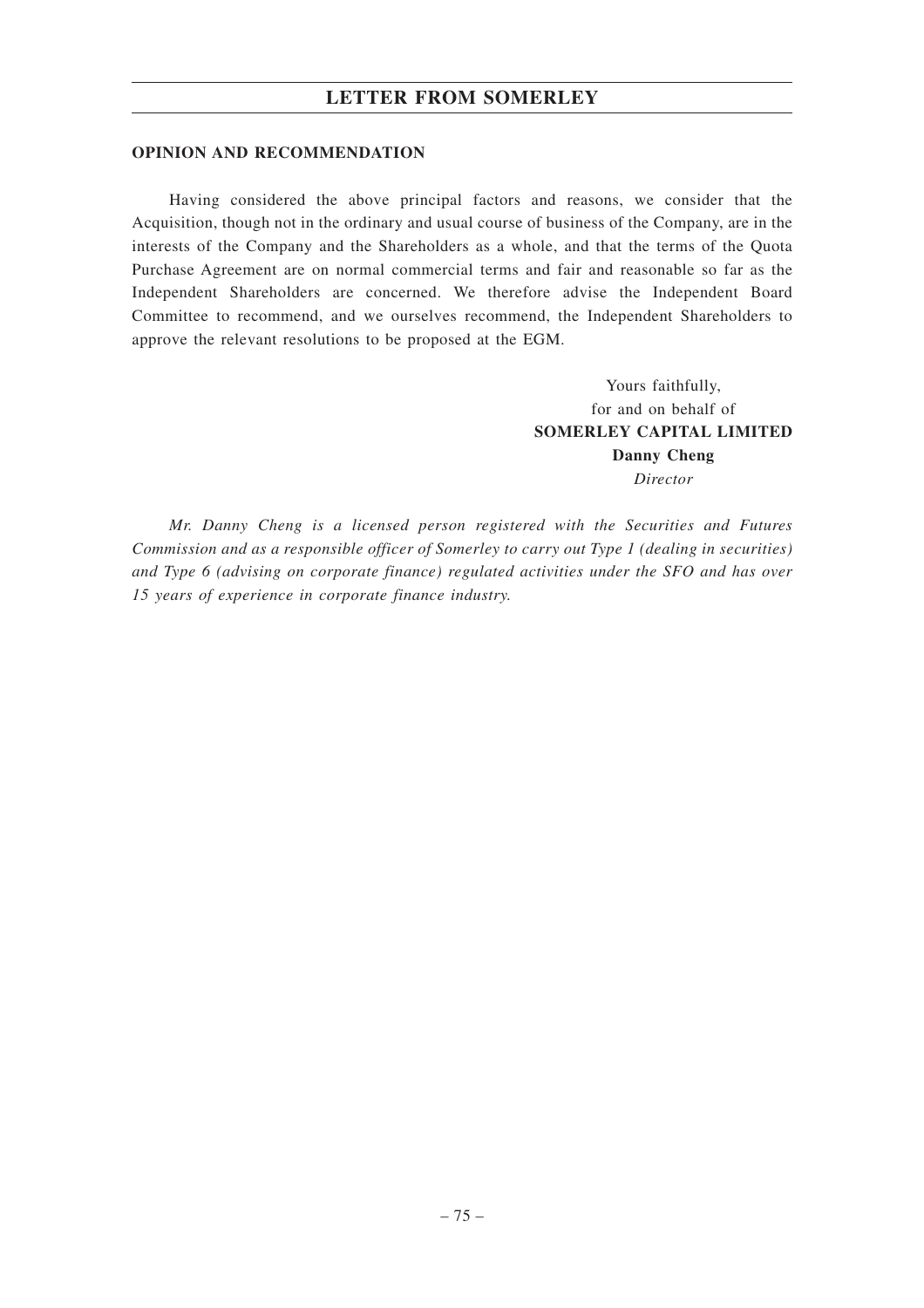# **APPENDIX I FINANCIAL INFORMATION ON THE GROUP**

### **FINANCIAL INFORMATION ON THE GROUP**

The audited consolidated financial statements of the Group for each of the financial years ended 31 December 2018, 2019 and 2020 and the unaudited consolidated financial information of the Group for the six months ended 30 June 2021 were disclosed in the following documents which have been published on the websites of the Hong Kong Stock Exchange (http://www.hkexnews.hk) and the Company (www.ctihk.com.hk):

(i) annual report of the Company for the year ended 31 December 2019 published on 24 April 2020 (pages 86 to 139). Please also see below the link to the 2019 annual report of the Company:

https://www1.hkexnews.hk/listedco/listconews/sehk/2020/0424/2020042400643.pdf

(ii) annual report of the Company for the year ended 31 December 2020 published on 20 April 2021 (pages 94 to 143). Please also see below the link to the 2020 annual report of the Company:

https://www1.hkexnews.hk/listedco/listconews/sehk/2021/0420/2021042000327.pdf

(iii) interim report of the Company for the six months ended 30 June 2021 published on 10 September 2021 (pages 26 to 42). Please also see below the link to the 2021 interim report of the Company:

https://www1.hkexnews.hk/listedco/listconews/sehk/2021/0910/2021091000579.pdf

## **INDEBTEDNESS STATEMENT OF THE ENLARGED GROUP**

At the close of business on 31 August 2021, being the latest practicable date for the purpose of preparing this indebtedness statement prior to the publication of this circular, the total indebtedness of the Enlarged Group was as follows:

|                                                                   | HK\$'000            |
|-------------------------------------------------------------------|---------------------|
| <b>Bank borrowings</b><br>Lease liabilities<br>Guarantee provided | 1,312,740<br>25,597 |
|                                                                   | 1,338,337           |

None of the Enlarged Group's bank borrowings are secured or guaranteed at 31 August 2021.

Save as disclosed above and apart from intra-group liabilities and normal trade payables in the ordinary course of business, the Enlarged Group did not have any debt securities issued and outstanding, or authorised or otherwise created but unissued, term loans, other borrowings or indebtedness in the nature of borrowing including bank overdrafts, liabilities under acceptances (other than normal trade bills), acceptance credits, finance leases or hire purchase commitments, mortgages or charges, contingent liabilities or guarantees outstanding at the close of business on 31 August 2021.

To the best of the Directors' knowledge, having made all reasonable enquiries, there has been no material change in indebtedness or contingent liabilities of the Enlarged Group since 31 August 2021.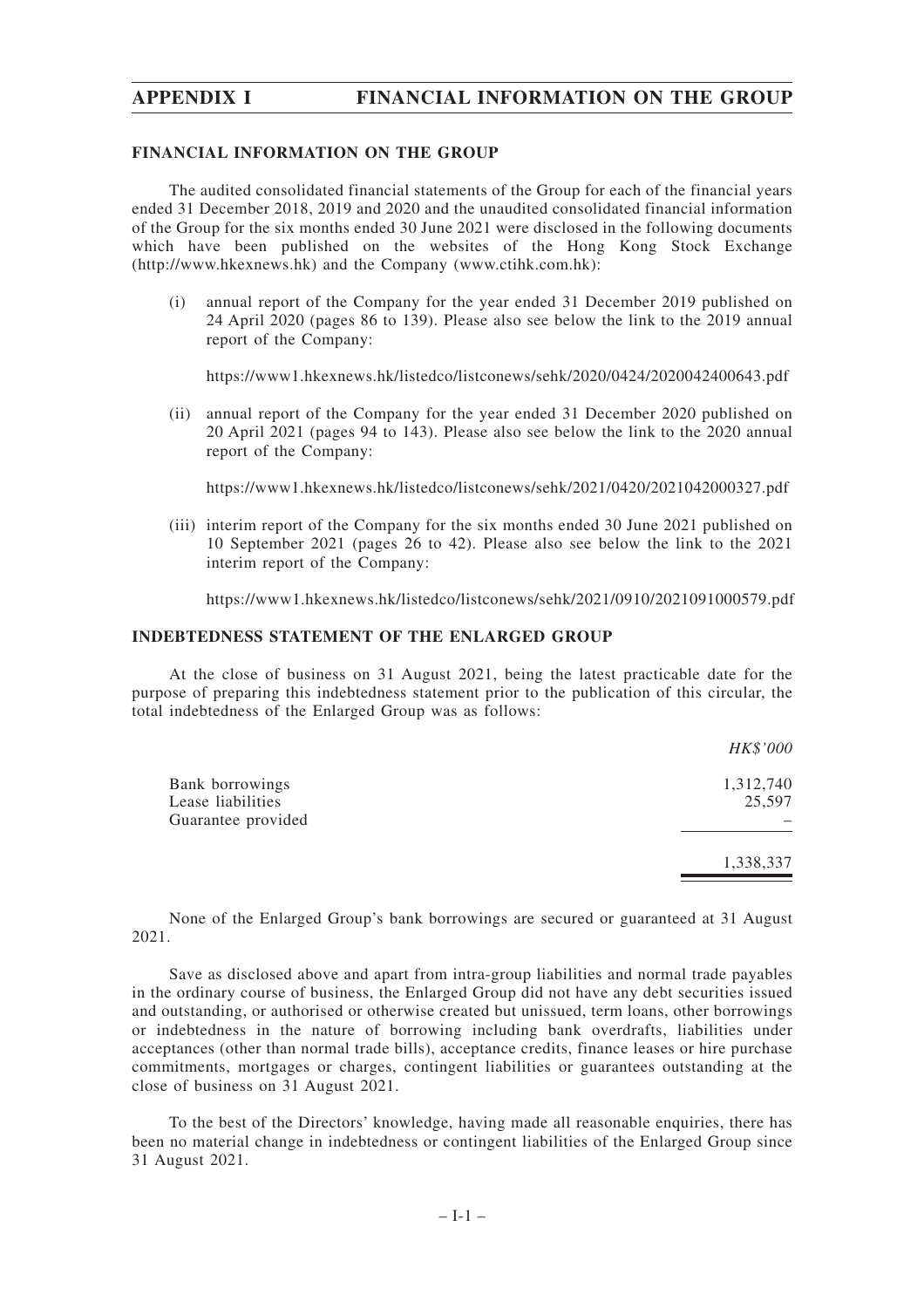# **APPENDIX I FINANCIAL INFORMATION ON THE GROUP**

### **WORKING CAPITAL SUFFICIENCY OF THE ENLARGED GROUP**

After due and careful consideration, the Directors are of the opinion that, taking into account the financial resources available to the Enlarged Group including but not limited to the existing cash and bank balances, cash flows generated from the operating activities, available facilities and the effect of the Acquisition, the Enlarged Group will have sufficient working capital for its requirements for at least 12 months from the date of this circular, in the absence of unforeseen circumstances. The Directors confirm that requirements under Rule 14.66(12) have been complied with.

### **MATERIAL ADVERSE CHANGE**

As at the Latest Practicable Date, the Directors were not aware of any material adverse change in the financial or trading position of the Group since 31 December 2020 (being the date to which the latest published audited consolidated financial statements of the Group were made up).

### **FINANCIAL AND TRADING PROSPECTS OF THE ENLARGED GROUP**

Economic stability and the trading environment for the Group continues to be challenged by major domestic and international events, including trade frictions between China and the United States of America and COVID-19. There are also uncertainties as to the business needs of the Group's partners and clients, as well as the supervision and regulation of the tobacco industry in the countries and regions where the Group operates. Under this background, the Group will continue to follow its business development philosophy of "pursuing both endogenous and exogenous growth," actively seeking market opportunities and focusing on building a forward-looking "resilient enterprise". The Group will continue to implement various measures to counter the impact of COVID-19 on the Group's management and business operation and to fully prepare for a post-COVID-19 business rebound, with an aim of obtaining sustained growth and optimal value for Shareholders.

In respect of the tobacco leaf products export business, due to COVID-19, the consumption in the cigarette market in Southeast Asia dropped significantly, which in turn affected the demand for tobacco raw materials at a certain level. The Group will maintain close collaboration with clients, adjust the structure of its export grade in a timely manner, and maintain its export volume at a stable level while alleviating customers' cost pressure.

In respect of the tobacco leaf products import business, as COVID-19 has not been fully contained, in addition to seasonality factors, including purchase and processing periods, imported tobacco leaf products produced in countries such as Brazil are vulnerable to disruption in the global supply chain and reduction in logistics capacity. The Group will take into account distance procedures under the impact of COVID-19 for the import of tobacco leaf products and its experience in managing disruptions caused by COVID-19, and aims to reduce the negative impact of COVID-19 on the tobacco leaf products import business.

In respect of the cigarettes export business, strict measures in relation to cross border travel and quarantine currently remain in place for the prevention of to COVID-19 in most of the duty-free markets where the Group operates. Gradual recovery in business has only been made in Macau and in Zhuhai (a duty-free market on the border with Macau, and within the borders but outside the custom areas of the PRC), as visa processing for mainland residents to travel to Macau had resumed since August 2020. The Group will closely monitor the development of COVID-19 and changes in consumer behaviours, and swiftly respond to markets in line with local pandemic-control measures. Further, the Group will continue to expand channels, accelerate destocking and improve on the direct cooperation with duty-free operators.

In respect of the new tobacco products export business, the global sales volume of new tobacco products continues to increase. The Group will take full advantage of the opportunity and actively promote the research and development, brand-building and channels for its new tobacco products. Further, the Group aims to increase the percentage of revenue and profit generated from new tobacco products, optimizing business structure and strengthening the risk resistance ability of the Group.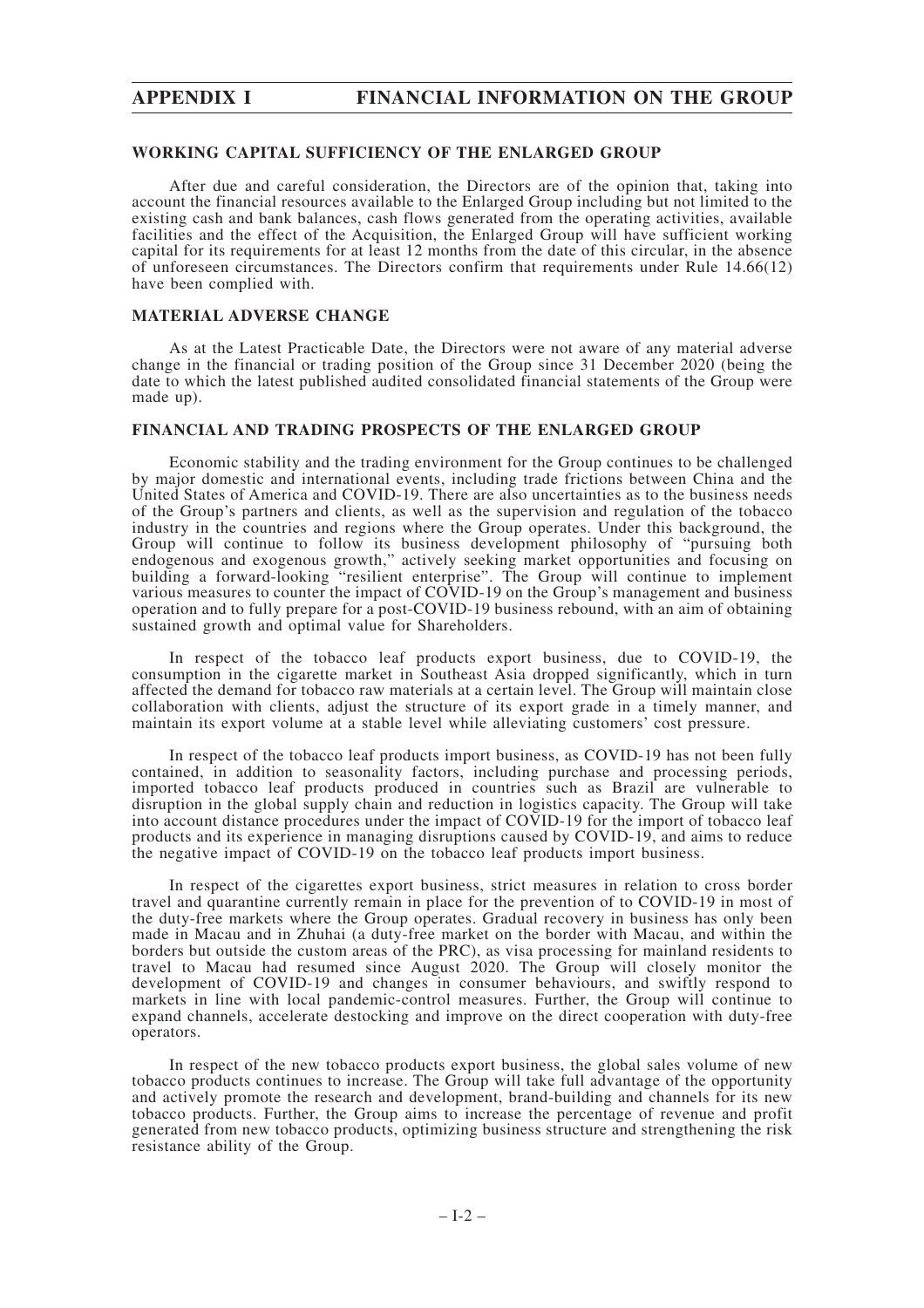*The following is the text of a report set out on pages*  $II - 1$  *to*  $II - 37$ *, received from the Target Company's reporting accountants, KPMG, Certified Public Accountants, Hong Kong, for the purpose of incorporation in this circular.*



# **ACCOUNTANTS' REPORT ON HISTORICAL FINANCIAL INFORMATION OF CHINA TABACO INTERNACIONAL DO BRASIL LTDA. TO THE DIRECTORS OF CHINA TOBACCO INTERNATIONAL (HK) COMPANY LIMITED**

## **Introduction**

We report on the historical financial information of China Tabaco Internacional do Brasil Ltda. (the "Target Company") and its subsidiaries (together, the "Target Group") set out on pages II – 4 to II – 37, which comprises the consolidated statements of financial position of the Target Group as at 31 December 2018, 31 December 2019, 31 December 2020 and 31 March 2021 and the consolidated statements of profit or loss and other comprehensive income, the consolidated statements of changes in equity and the consolidated statements of cash flows, for each of the years ended 31 December 2018, 31 December 2019 and 31 December 2020 and the three months ended 31 March 2021 (the "Relevant Periods"), and a summary of significant accounting policies and other explanatory information (together, the "Historical Financial Information of the Target Group"). The Historical Financial Information of the Target Group set out on pages II – 4 to II – 37 forms an integral part of this report, which has been prepared for inclusion in the circular of China Tobacco International (HK) Company Limited (the "Company") dated 29 September 2021 (the "Circular") in connection with the proposed acquisition of the entire issued and outstanding quotas of the Target Company.

### **Directors' responsibility for Historical Financial Information of the Target Group**

The directors of the Company are responsible for the preparation of Historical Financial Information of the Target Group that gives a true and fair view in accordance with the basis of preparation and presentation set out in note 1 to the Historical Financial Information of the Target Group.

The Underlying Financial Statements of the Target Group as defined on page  $II - 4$ , on which the Historical Financial Information of the Target Group is based, were prepared by the sole director of the Target Company. The sole director of the Target Company is responsible for the preparation of the Underlying Financial Statements of the Target Group that give a true and fair view in accordance with International Financial Reporting Standards issued by the International Accounting Standards Board ("IASB"), and for such internal control as the sole director of the Target Company determines is necessary to enable the preparation of the Underlying Financial Statements of the Target Group that is free from material misstatement, whether due to fraud or error.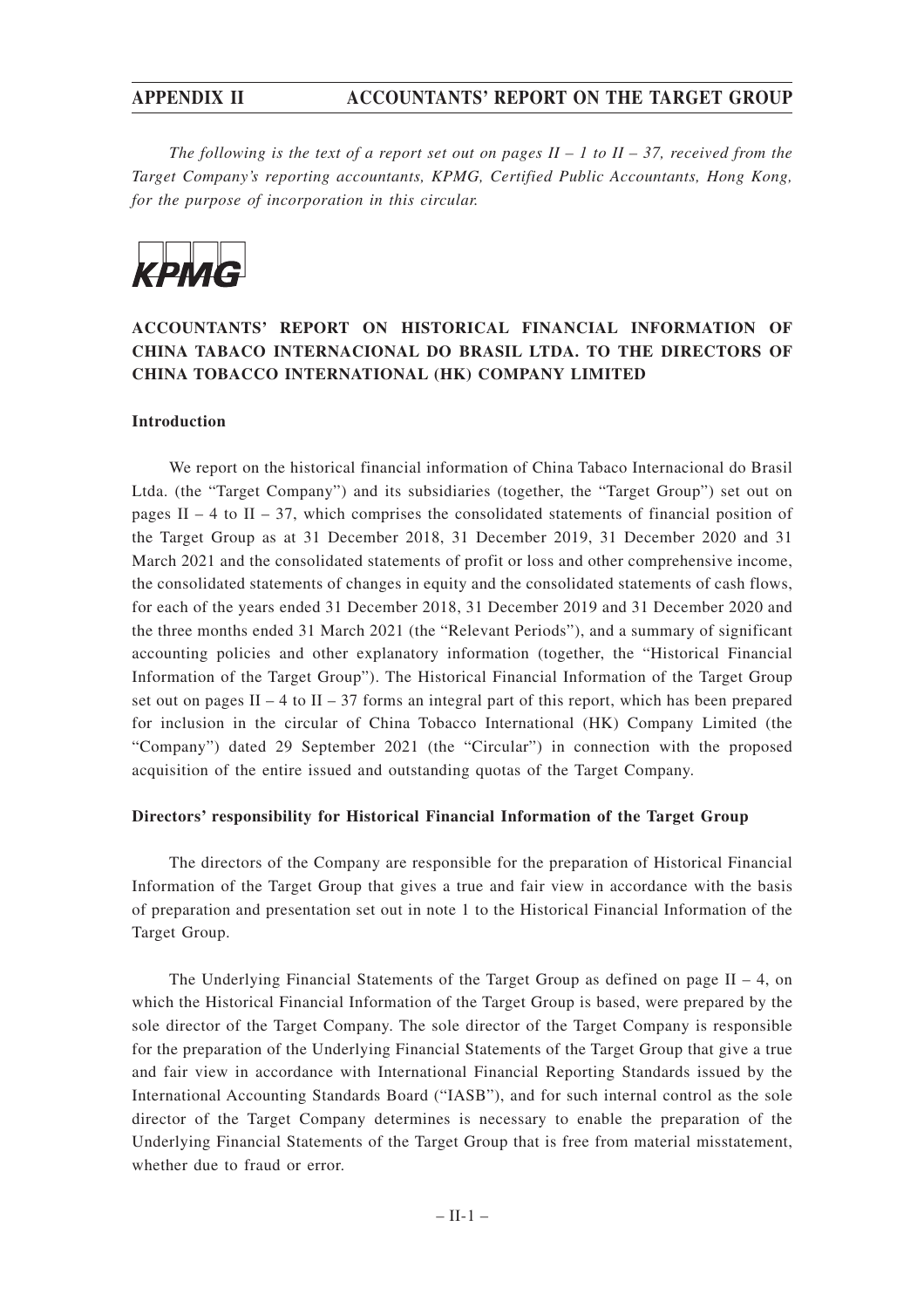### **Reporting accountants' responsibility**

Our responsibility is to express an opinion on the Historical Financial Information of the Target Group and to report our opinion to you. We conducted our work in accordance with Hong Kong Standard on Investment Circular Reporting Engagements 200 "Accountants' Reports on Historical Financial Information in Investment Circulars" issued by the Hong Kong Institute of Certified Public Accountants ("HKICPA"). This standard requires that we comply with ethical standards and plan and perform our work to obtain reasonable assurance about whether the Historical Financial Information of the Target Group is free from material misstatement.

Our work involved performing procedures to obtain evidence about the amounts and disclosures in the Historical Financial Information of the Target Group. The procedures selected depend on the reporting accountants' judgement, including the assessment of risks of material misstatement of the Historical Financial Information of the Target Group, whether due to fraud or error. In making those risk assessments, the reporting accountants consider internal control relevant to the entity's preparation of Historical Financial Information of the Target Group that gives a true and fair view in accordance with the basis of preparation and presentation set out in note 1 to the Historical Financial Information of the Target Group in order to design procedures that are appropriate in the circumstances, but not for the purpose of expressing an opinion on the effectiveness of the entity's internal control. Our work also included evaluating the appropriateness of accounting policies used and the reasonableness of accounting estimates made by the sole director, as well as evaluating the overall presentation of the Historical Financial Information of the Target Group.

We believe that the evidence we have obtained is sufficient and appropriate to provide a basis for our opinion.

### **Opinion**

In our opinion, the Historical Financial Information of the Target Group gives, for the purpose of the accountants' report, a true and fair view of the Target Group's financial position as at 31 December 2018, 31 December 2019, 31 December 2020 and 31 March 2021 and of the Target Group's financial performance and cash flows for the Relevant Periods in accordance with the basis of preparation and presentation set out in note 1 to the Historical Financial Information of the Target Group.

### **Review of stub period corresponding financial information**

We have reviewed the stub period corresponding financial information of the Target Group which comprises the consolidated statement of profit or loss and other comprehensive income, the consolidated statement of changes in equity and the consolidated statement of cash flows for the three months ended 31 March 2020 and other explanatory information (the "Stub Period Corresponding Financial Information of the Target Group"). The directors of the Company are responsible for the preparation and presentation of the Stub Period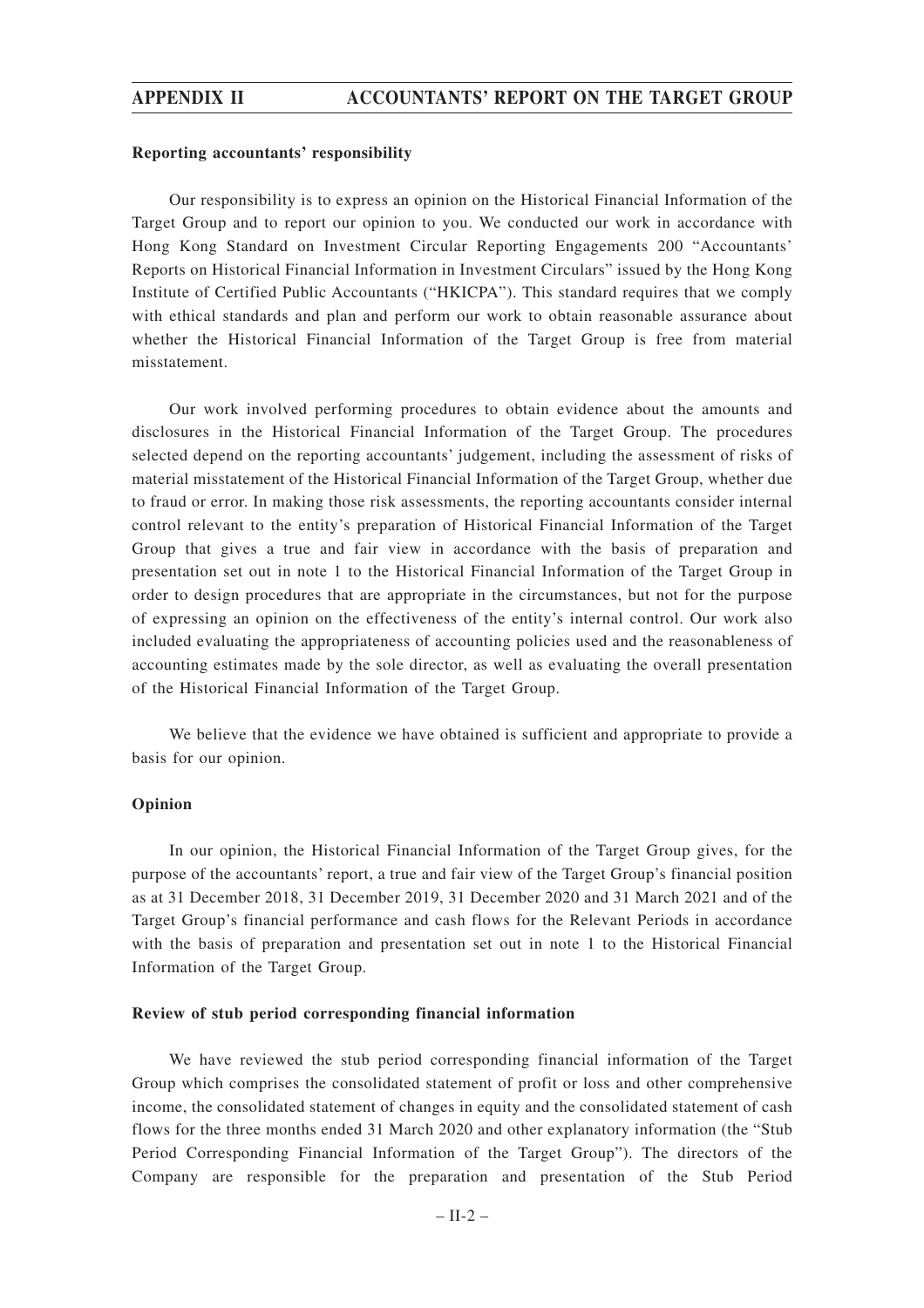Corresponding Financial Information of the Target Group in accordance with the basis of preparation and presentation set out in note 1 to the Historical Financial Information of the Target Group. Our responsibility is to express a conclusion on the Stub Period Corresponding Financial Information of the Target Group based on our review. We conducted our review in accordance with Hong Kong Standard on Review Engagements 2410 "Review of Interim Financial Information Performed by the Independent Auditor of the Entity" issued by the HKICPA. A review consists of making enquiries, primarily of persons responsible for financial and accounting matters, and applying analytical and other review procedures. A review is substantially less in scope than an audit conducted in accordance with Hong Kong Standards on Auditing and consequently does not enable us to obtain assurance that we would become aware of all significant matters that might be identified in an audit. Accordingly, we do not express an audit opinion. Based on our review, nothing has come to our attention that causes us to believe that the Stub Period Corresponding Financial Information of the Target Group, for the purpose of the accountants' report, is not prepared, in all material respects, in accordance with the basis of preparation and presentation set out in note 1 to the Historical Financial Information of the Target Group.

# **Report on matters under the Rules Governing the Listing of Securities on The Stock Exchange of Hong Kong Limited**

## *Adjustments*

In preparing the Historical Financial Information of the Target Group, no adjustments to the Underlying Financial Statements of the Target Group as defined on page  $II - 4$  have been made.

## **KPMG**

*Certified Public Accountants* 8th Floor, Prince's Building 10 Chater Road Central, Hong Kong 29 September 2021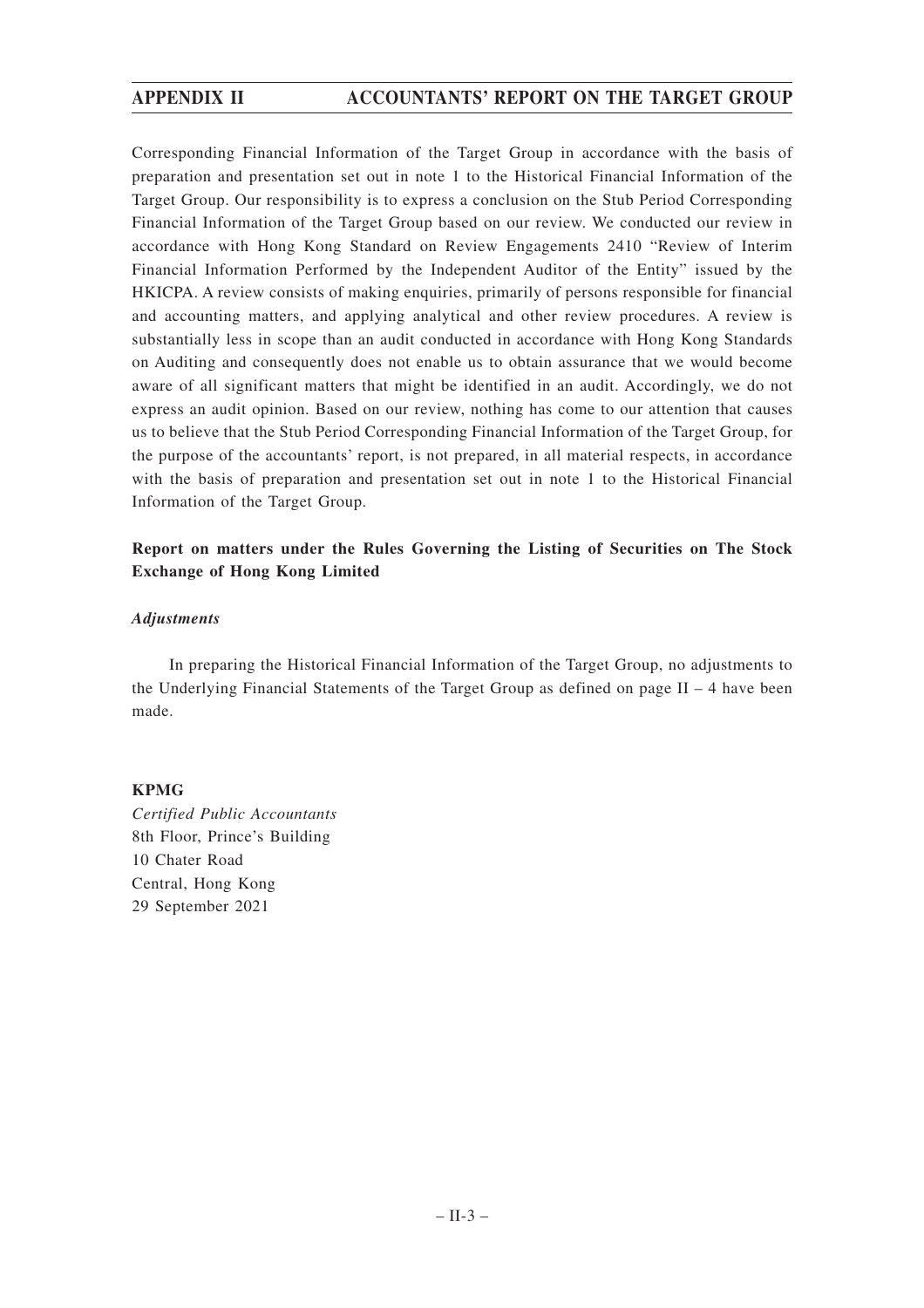## **I. HISTORICAL FINANCIAL INFORMATION OF THE TARGET GROUP**

Set out below is the Historical Financial Information of the Target Group which forms an integral part of this accountants' report.

The consolidated financial statements of the Target Group for the Relevant Periods, on which the Historical Financial Information of the Target Group is based, were audited by KPMG Auditores Independentes under separate terms of engagement with the Target Company in accordance with International Standards on Auditing issued by the International Auditing and Assurance Standards Board ("Underlying Financial Statements of the Target Group").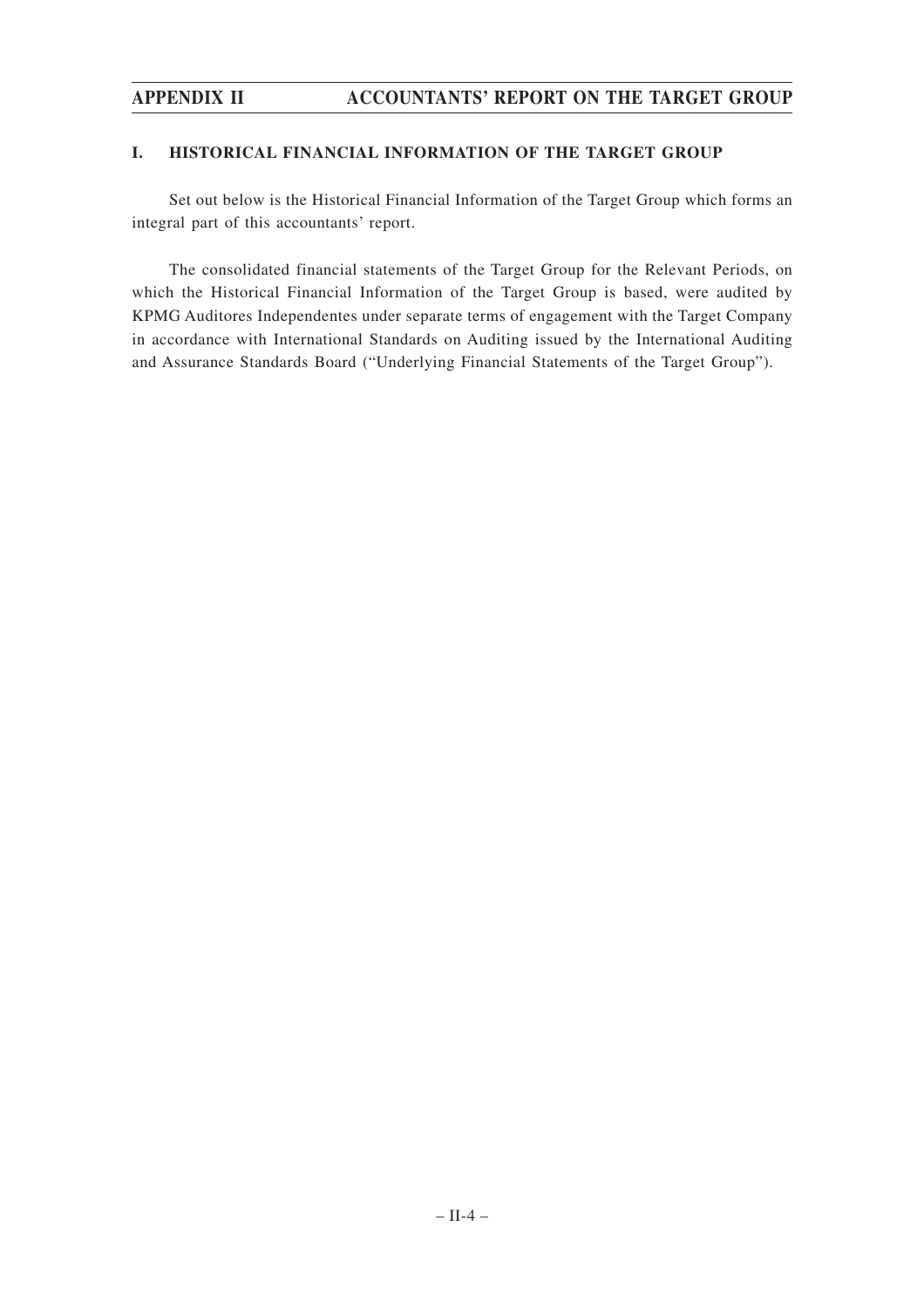# **CONSOLIDATED STATEMENTS OF PROFIT OR LOSS AND OTHER COMPREHENSIVE INCOME**

*(Expressed in United States dollars)*

|                                                                                                                                                                                                                                                           | Note                | Year ended<br>2018 | Year ended<br>31 December 31 December 31 December<br>2019 | Year ended<br>2020 | ended<br>31 March<br>2020<br>(unaudited) | Three months Three months<br>ended<br>31 March<br>2021 |
|-----------------------------------------------------------------------------------------------------------------------------------------------------------------------------------------------------------------------------------------------------------|---------------------|--------------------|-----------------------------------------------------------|--------------------|------------------------------------------|--------------------------------------------------------|
| Revenue<br>Other income, net<br>Administrative and other operating                                                                                                                                                                                        | $\beta$             | 510,713<br>406,931 | 631,040<br>554,100                                        | 482,374<br>237,857 | 158,072<br>52,015                        | 128,915<br>11,486                                      |
| expenses                                                                                                                                                                                                                                                  |                     | (2,725,949)        | (1,923,168)                                               | (1,610,987)        | (330,985)                                | (448, 126)                                             |
| Loss from operations<br>Share of profit/(loss) of joint                                                                                                                                                                                                   |                     | (1,808,305)        | (738, 028)                                                | (890, 756)         | (120, 898)                               | (307, 725)                                             |
| venture<br>Gain on deemed disposal of a joint                                                                                                                                                                                                             | 9                   | 7,174,985          | 7,088,138                                                 | 9,644,162          | (739, 321)                               | 4,278,399                                              |
| venture                                                                                                                                                                                                                                                   | 9                   |                    |                                                           |                    |                                          | 52,050,152                                             |
| Profit/(loss) before taxation<br>Income tax                                                                                                                                                                                                               | $\overline{4}$<br>5 | 5,366,680          | 6,350,110                                                 | 8,753,406          | (860, 219)                               | 56,020,826                                             |
| Profit/(loss) for the year/period<br>attributable to owners of the<br><b>Target Company</b>                                                                                                                                                               |                     | 5,366,680          |                                                           |                    | 6,350,110 8,753,406 (860,219)            | 56,020,826                                             |
| Other comprehensive income net<br>of nil tax:<br>Items that may be reclassified to<br>profit or loss:<br>Exchange differences on<br>translation of financial<br>statements<br>Exchange differences recycled<br>upon deemed disposal of a joint<br>venture | 9                   | 166,461            | 392,945                                                   | 495,055            | 2,727,875                                | (77, 453)<br>(11,990,202)                              |
| Item that will not be reclassified to<br>profit or loss:<br>Exchange differences on<br>translation of financial<br>statements from functional<br>currency to presentation<br>currency                                                                     |                     | (2,369,535)        | (2,082,862)                                               | (2,864,188)        | (4, 118, 533)                            | (293, 374)                                             |
| Other comprehensive income for<br>the year/period                                                                                                                                                                                                         |                     | (2,203,074)        | (1,689,917)                                               | (2,369,133)        | (1,390,658)                              | (12,361,029)                                           |
| Total comprehensive income for<br>the year/period attributable to<br>owners of the Target Company                                                                                                                                                         |                     | 3,163,606          | 4,660,193                                                 | 6,384,273          | (2,250,877)                              | 43,659,797                                             |

The accompanying notes form part of the Historical Financial Information of the Target Group.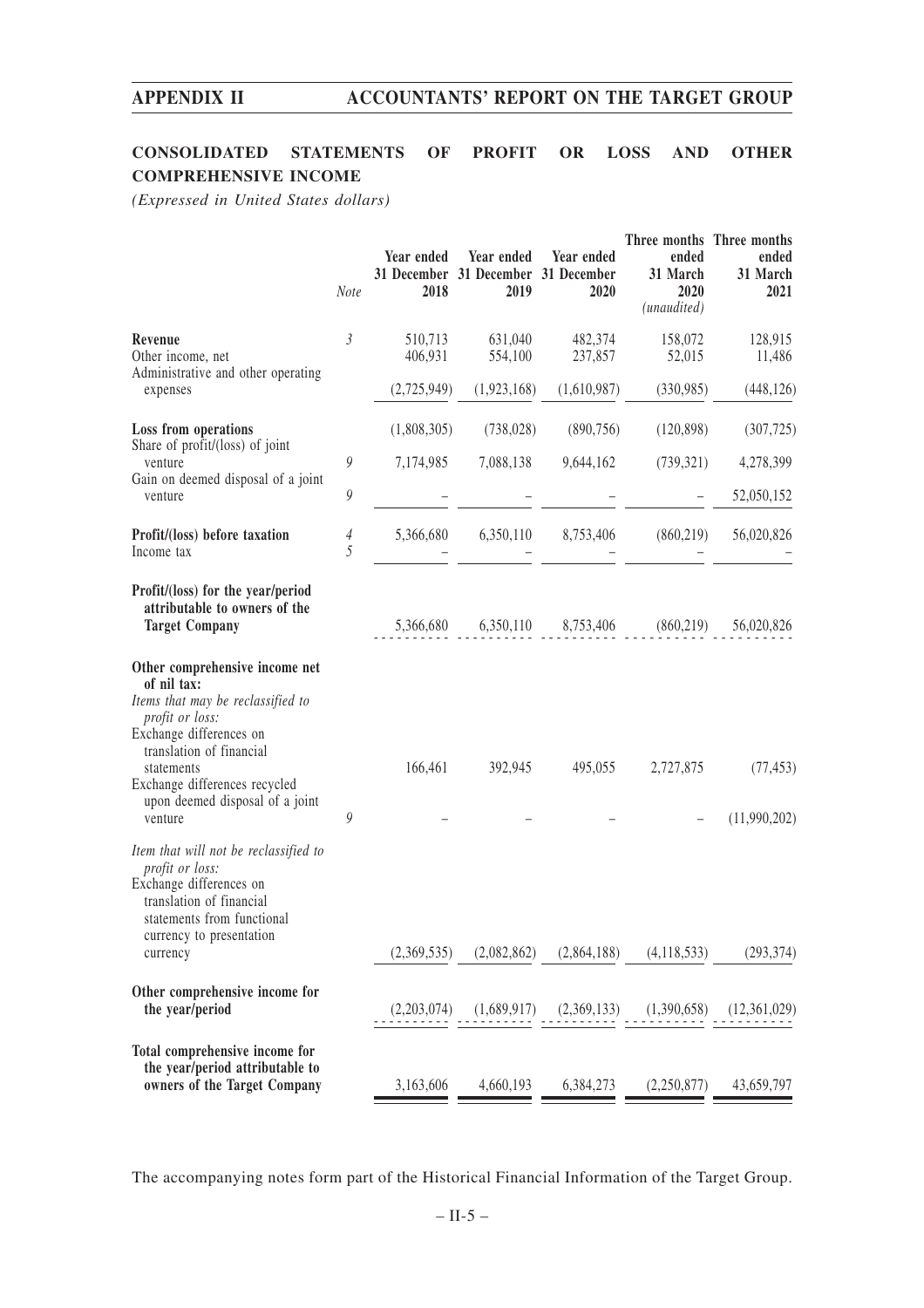# **CONSOLIDATED STATEMENTS OF FINANCIAL POSITION**

*(Expressed in United States dollars)*

|                                                                                                                                                    | <b>Note</b>          | At<br>2018                                              | At<br>2019              | At<br>31 December 31 December 31 December<br>2020                                                                       | At<br>31 March<br>2021                |
|----------------------------------------------------------------------------------------------------------------------------------------------------|----------------------|---------------------------------------------------------|-------------------------|-------------------------------------------------------------------------------------------------------------------------|---------------------------------------|
| Non-current assets<br>Property, plant and equipment<br>Intangible assets<br>Goodwill<br>Interest in a joint venture<br>Trade and other receivables | 20<br>20<br>9<br>12  |                                                         |                         | 56,065 37,239 23,857 3,738,589<br>18,526,244  18,584,985  20,256,810                                                    | 28,160,470<br>27,298,530<br>2,517,783 |
|                                                                                                                                                    |                      |                                                         |                         | 18,582,309  18,622,224  20,280,667  61,715,372                                                                          |                                       |
| <b>Current assets</b><br>Inventories<br>Trade and other receivables<br>Cash and cash equivalents                                                   | $11\&20$<br>12       | $13(a)$ $3,674,176$ $3,907,571$ $2,712,946$ $3,784,303$ |                         | $\overline{3,903,798}$ $\overline{3,913,706}$ $\overline{4,883,296}$ $\overline{73,335,046}$                            | 84,966,209                            |
| <b>Current liabilities</b><br>Trade and other payables<br>Bank borrowings<br>Lease liabilities<br>Current tax payable                              | 14<br>15<br>20<br>20 |                                                         |                         | 7,577,974 7,821,277 7,596,242 162,085,558<br>684,897 383,397 267,397 23,823,511                                         | 82,491,668<br>322,686<br>3,467,218    |
|                                                                                                                                                    |                      |                                                         |                         |                                                                                                                         |                                       |
| Net current assets<br>Total assets less current liabilities                                                                                        |                      |                                                         |                         | $6,893,077 \qquad 7,437,880 \qquad 7,328,845 \qquad 51,980,475$<br>$25,475,386$ $26,060,104$ $27,609,512$ $113,695,847$ |                                       |
| <b>Non-current liabilities</b><br>Lease liabilities<br>Deferred tax liabilities                                                                    | 20<br>20             |                                                         |                         |                                                                                                                         | 319,211<br>14,054,161                 |
| <b>NET ASSETS</b>                                                                                                                                  |                      | 25,475,386                                              |                         | 26,060,104 27,609,512 99,322,475                                                                                        | 14,373,372                            |
| Capital and reserves<br>Share capital<br>Reserves                                                                                                  | 16                   | 16,500,000<br>8,975,386                                 | 16,500,000<br>9,560,104 | 16,500,000<br>11,109,512                                                                                                | 16,500,000<br>46,841,863              |
| Total equity attributable to equity<br>shareholders of the Group<br>Non-controlling interests                                                      |                      | 25,475,386                                              | 26,060,104              | 27,609,512                                                                                                              | 63, 341, 863<br>35,980,612            |
| <b>TOTAL EQUITY</b>                                                                                                                                |                      | 25,475,386                                              | 26,060,104              | 27,609,512                                                                                                              | 99, 322, 475                          |

The accompanying notes form part of the Historical Financial Information of the Target Group.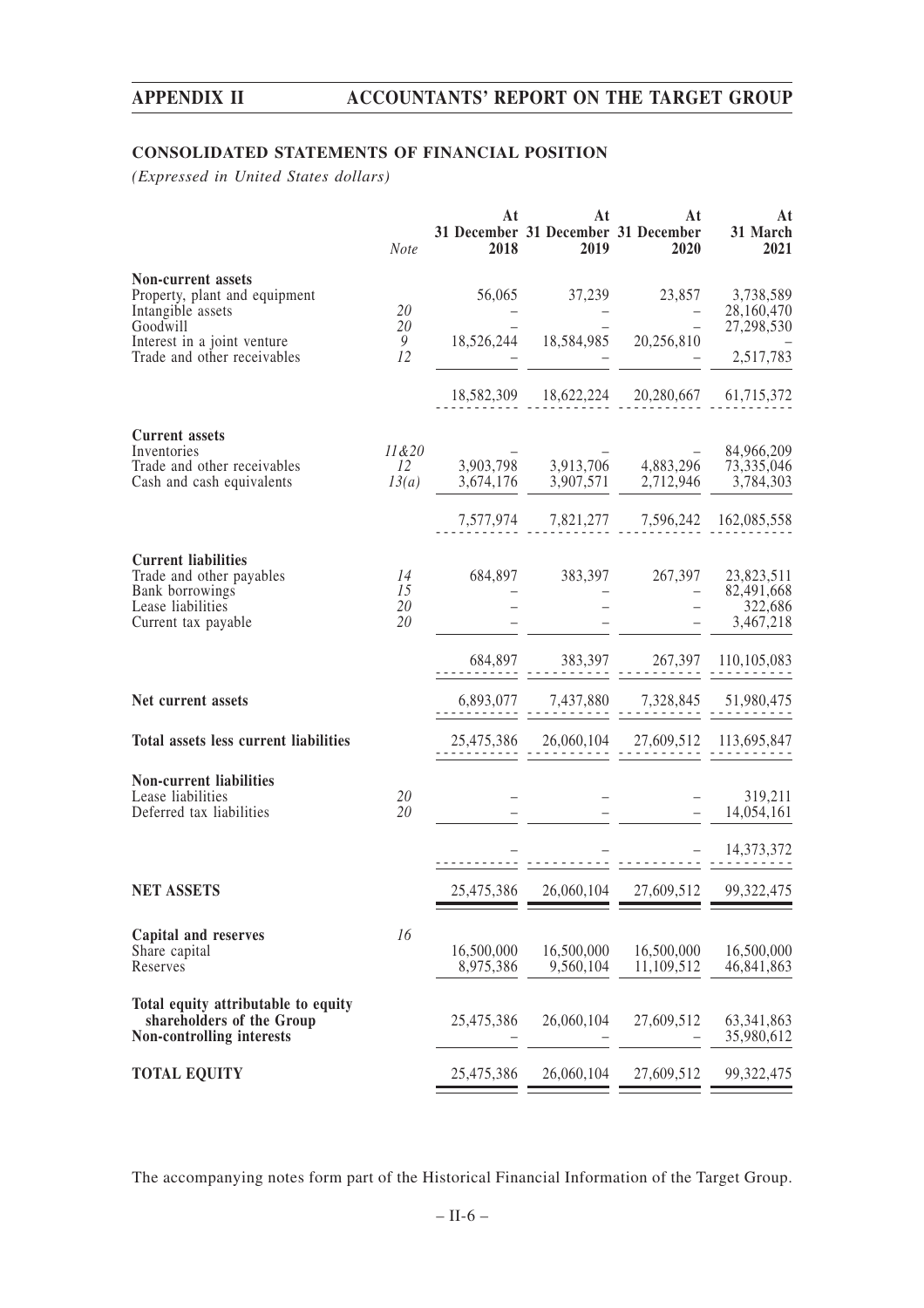# **CONSOLIDATED STATEMENTS OF CHANGES IN EQUITY**

*(Expressed in United States dollars)*

|                                                                                       | Note     | <b>Share</b><br>capital<br>(note 16(a)) | Capital<br>reserve | Attributable to equity shareholders of the Target Company<br><b>Exchange</b><br>reserve<br>(note 16(b)) | <b>Retained</b><br>earnings | Sub-total                              | Non-<br>controlling<br>interests | <b>Total</b><br>equity                 |
|---------------------------------------------------------------------------------------|----------|-----------------------------------------|--------------------|---------------------------------------------------------------------------------------------------------|-----------------------------|----------------------------------------|----------------------------------|----------------------------------------|
| <b>Balance at 1 January 2018</b><br>Profit for the year<br>Other comprehensive income |          | 16,500,000                              | 48                 | 1,733,947<br>(2,203,074)                                                                                | 8,738,376<br>5,366,680      | 26,972,371<br>5,366,680<br>(2,203,074) |                                  | 26,972,371<br>5,366,680<br>(2,203,074) |
| Total comprehensive income for<br>the year<br>Dividend                                | $\delta$ |                                         |                    | (2,203,074)                                                                                             | 5,366,680<br>(4,660,591)    | 3,163,606<br>(4,660,591)               |                                  | 3,163,606<br>(4,660,591)               |
| <b>Balance at 31 December 2018</b>                                                    |          | 16,500,000                              | 48                 |                                                                                                         | $(469, 127)$ 9,444,465      | 25,475,386                             |                                  | 25,475,386                             |
| <b>Balance at 1 January 2019</b><br>Profit for the year<br>Other comprehensive income |          | 16,500,000                              | 48                 | (469, 127)<br>(1,689,917)                                                                               | 9,444,465<br>6,350,110      | 25,475,386<br>6,350,110<br>(1,689,917) |                                  | 25,475,386<br>6,350,110<br>(1,689,917) |
| Total comprehensive income for<br>the year<br>Dividend                                | 8        |                                         |                    | (1,689,917)                                                                                             | 6,350,110<br>(4,075,475)    | 4,660,193<br>(4,075,475)               |                                  | 4,660,193<br>(4,075,475)               |
| <b>Balance at 31 December 2019</b>                                                    |          | 16,500,000                              | 48                 | $(2,159,044)$ 11,719,100                                                                                |                             | 26,060,104                             | $\overline{\phantom{a}}$         | 26,060,104                             |
| <b>Balance at 1 January 2020</b><br>Profit for the year<br>Other comprehensive income |          | 16,500,000                              | 48                 | $(2,159,044)$ 11,719,100<br>(2,369,133)                                                                 | 8,753,406                   | 26,060,104<br>8,753,406<br>(2,369,133) |                                  | 26,060,104<br>8,753,406<br>(2,369,133) |
| Total comprehensive income for<br>the year<br>Dividend                                | 8        |                                         |                    | (2,369,133)                                                                                             | 8,753,406<br>(4,834,865)    | 6,384,273<br>(4,834,865)               |                                  | 6,384,273<br>(4,834,865)               |
| <b>Balance at 31 December 2020</b>                                                    |          | 16,500,000                              | 48                 | $(4,528,177)$ 15,637,641                                                                                |                             | 27,609,512                             |                                  | 27,609,512                             |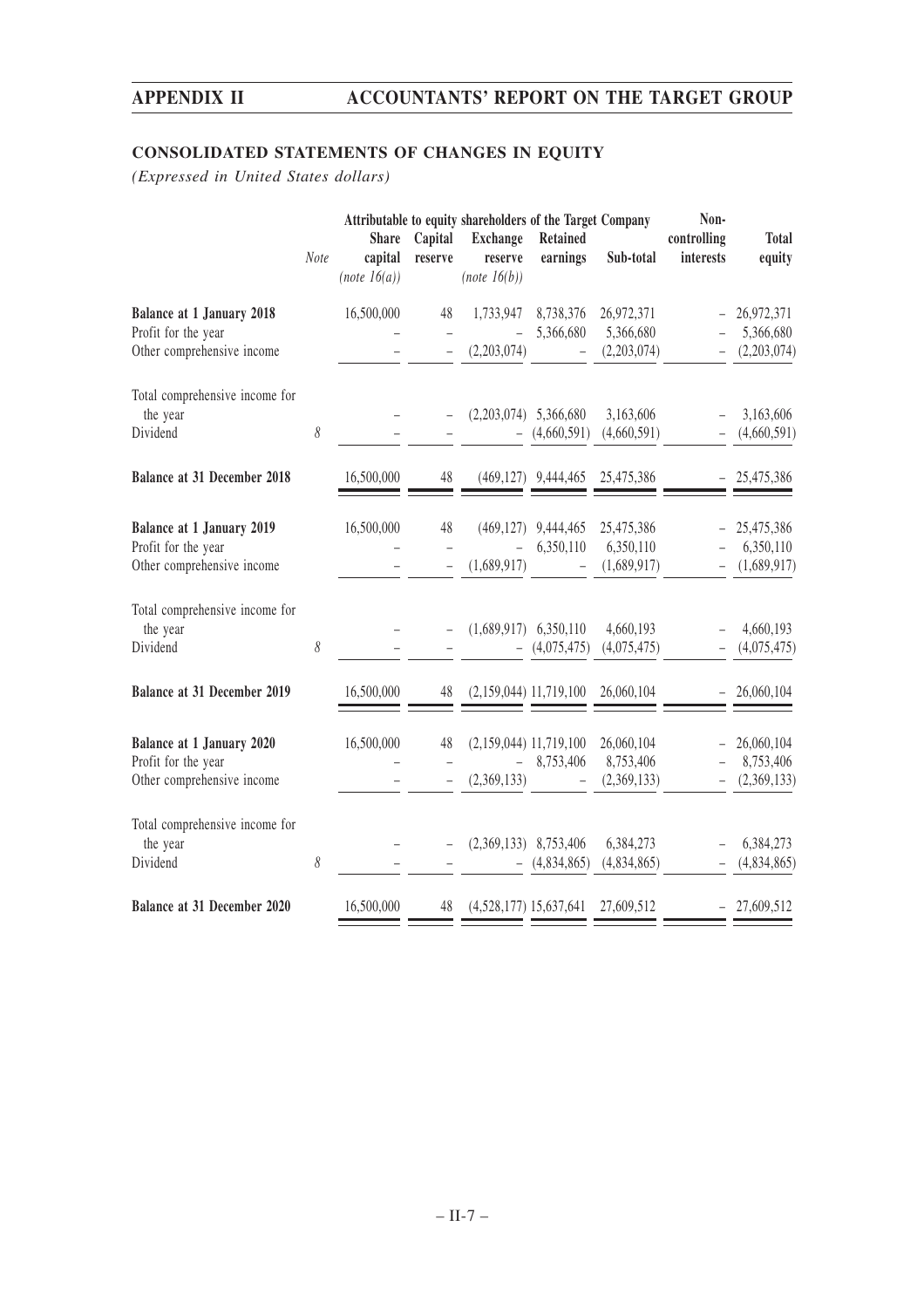|                                              |             |                                         |                    | Attributable to equity shareholders of the Target Company |                          |                                                             | Non-                     |                        |
|----------------------------------------------|-------------|-----------------------------------------|--------------------|-----------------------------------------------------------|--------------------------|-------------------------------------------------------------|--------------------------|------------------------|
|                                              | <b>Note</b> | <b>Share</b><br>capital<br>(note 16(a)) | Capital<br>reserve | <b>Exchange</b><br>reserve<br>(note 16(b))                | Retained<br>earnings     | Sub-total                                                   | controlling<br>interests | <b>Total</b><br>equity |
| <b>Balance at 1 January 2021</b>             |             | 16,500,000                              | 48                 |                                                           | $(4,528,177)$ 15,637,641 | 27,609,512                                                  |                          | $-27,609,512$          |
| Profit for the period                        |             |                                         |                    |                                                           | $-56,020,826$            | 56,020,826                                                  |                          | 56,020,826             |
| Other comprehensive income                   |             |                                         |                    | (12,361,029)                                              |                          | (12,361,029)                                                |                          | $-$ (12,361,029)       |
| Total comprehensive income for               |             |                                         |                    |                                                           |                          |                                                             |                          |                        |
| the period                                   |             |                                         |                    | $(12,361,029)$ 56,020,826                                 |                          | 43,659,797                                                  |                          | 43,659,797             |
| Dividend                                     | 8           |                                         |                    |                                                           |                          | $-$ (7,927,446) (7,927,446)                                 |                          | (7,927,446)            |
| Business combination                         | 20          |                                         |                    |                                                           |                          |                                                             | 35,980,612               | 35,980,612             |
| Balance at 31 March 2021                     |             | 16,500,000                              |                    |                                                           |                          | 48 (16,889,206) 63,731,021 63,341,863 35,980,612 99,322,475 |                          |                        |
| (Unaudited)<br>Balance at 1 January 2020     |             | 16,500,000                              | 48                 |                                                           | $(2,159,044)$ 11,719,100 | 26,060,104                                                  |                          | 26,060,104             |
| Loss for the period                          |             |                                         |                    |                                                           | (860, 219)               | (860, 219)                                                  |                          | (860, 219)             |
| Other comprehensive income                   |             |                                         |                    | (1,390,658)                                               |                          | (1,390,658)                                                 |                          | (1,390,658)            |
| Total comprehensive income for<br>the period |             |                                         |                    | (1,390,658)                                               | (860, 219)               | (2,250,877)                                                 |                          | (2,250,877)            |
|                                              |             |                                         |                    |                                                           |                          |                                                             |                          |                        |
| Balance at 31 March 2020                     |             | 16,500,000                              | 48                 |                                                           | $(3,549,702)$ 10,858,881 | 23,809,227                                                  |                          | 23,809,227             |

The accompanying notes form part of the Historical Financial Information of the Target Group.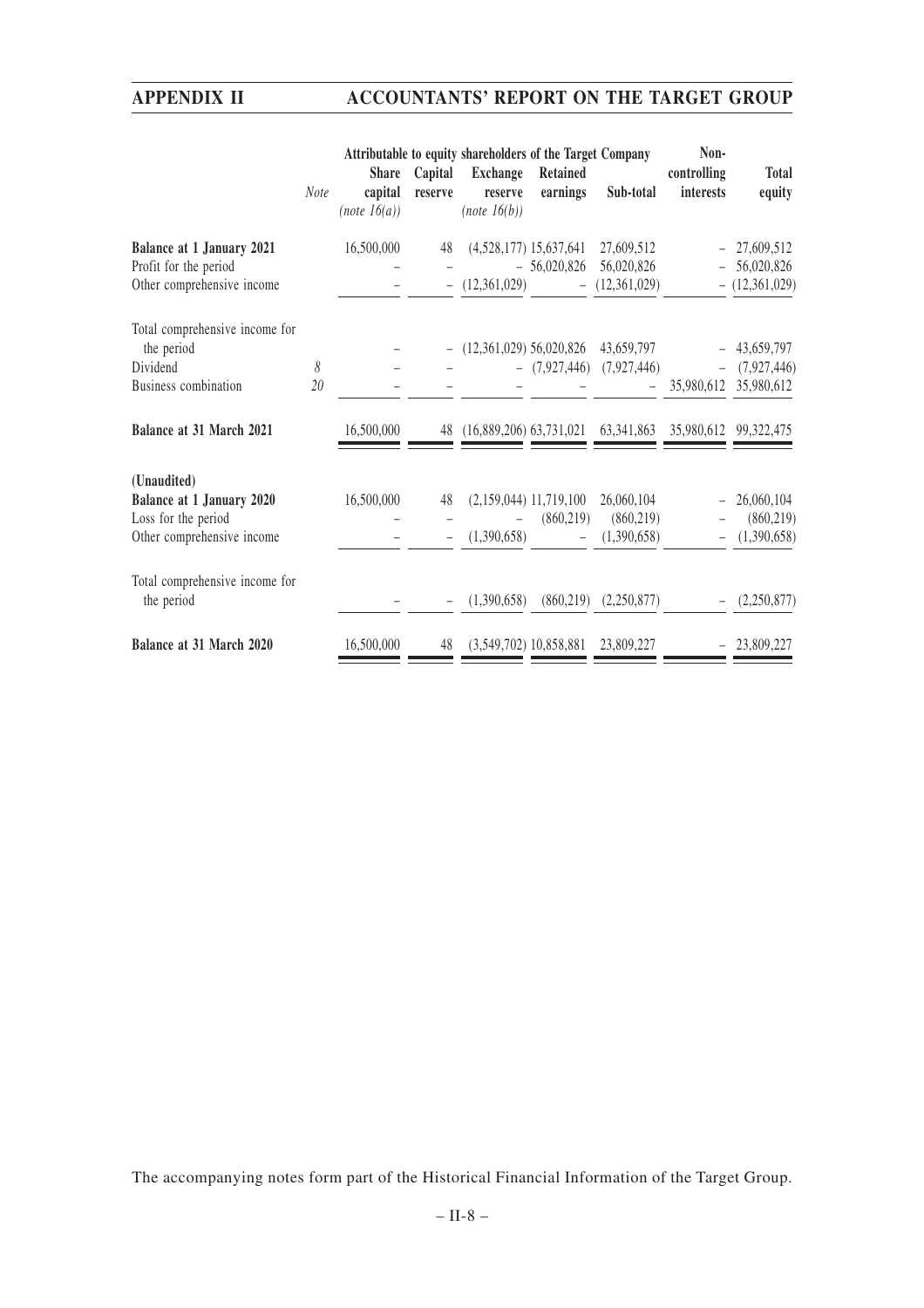# **CONSOLIDATED STATEMENTS OF CASH FLOWS**

*(Expressed in United States dollars)*

|                                                                                                                      | Note  | Year ended<br>2018                | Year ended<br>31 December 31 December 31 December<br>2019 | Year ended<br>2020          | Three months Three months<br>ended<br>31 March<br>2020<br>(unaudited) | ended<br>31 March<br>2021 |
|----------------------------------------------------------------------------------------------------------------------|-------|-----------------------------------|-----------------------------------------------------------|-----------------------------|-----------------------------------------------------------------------|---------------------------|
| <b>Operating activities</b><br>Cash used in operations                                                               |       | $13(b)$ $(2,069,375)$ $(650,496)$ |                                                           | (263,009)                   | (172,703)                                                             | (405, 794)                |
| <b>Investing activities</b><br>Payment for purchase of property,<br>plant and equipment<br>Proceeds from disposal of |       | (2,186)                           | (2,030)                                                   | (2,504)                     |                                                                       |                           |
| property, plant and equipment<br>Interest received<br>Dividend received<br>Net cash inflow from the                  |       | 16,945<br>198,904<br>4,887,705    | 15,732<br>275,888<br>6,350,085                            | 118,993<br>5,105,320        | 54,717                                                                | 12,297                    |
| Acquisition                                                                                                          | 20    |                                   |                                                           |                             |                                                                       | 1,682,515                 |
| Net cash generated from<br>investing activities                                                                      |       |                                   |                                                           |                             | 5,101,368 6,639,675 5,221,809 54,717                                  | 1,694,812                 |
| <b>Financing activities</b><br>Payment of dividends                                                                  | 13(c) | (5,782,886)                       |                                                           | $(4,326,821)$ $(4,967,160)$ |                                                                       |                           |
| Net (decrease)/increase in cash<br>and cash equivalents                                                              |       | (2,750,893)                       | 1,662,358                                                 | (8,360)                     | (117,986)                                                             | 1,289,018                 |
| Cash and cash equivalents at the<br>beginning of the year/period                                                     |       | 4,462,091                         | 3,674,176                                                 | 3,907,571                   | 3,907,571                                                             | 2,712,946                 |
| Effect of foreign exchange rate<br>changes                                                                           |       | 1,962,978                         | (1,428,963)                                               | (1,186,265)                 | (857,616)                                                             | (217,661)                 |
| Cash and cash equivalents at the<br>end of the year/period                                                           | 13(a) | 3,674,176                         | 3,907,571                                                 | 2,712,946                   | 2,931,969                                                             | 3,784,303                 |

The accompanying notes form part of the Historical Financial Information of the Target Group.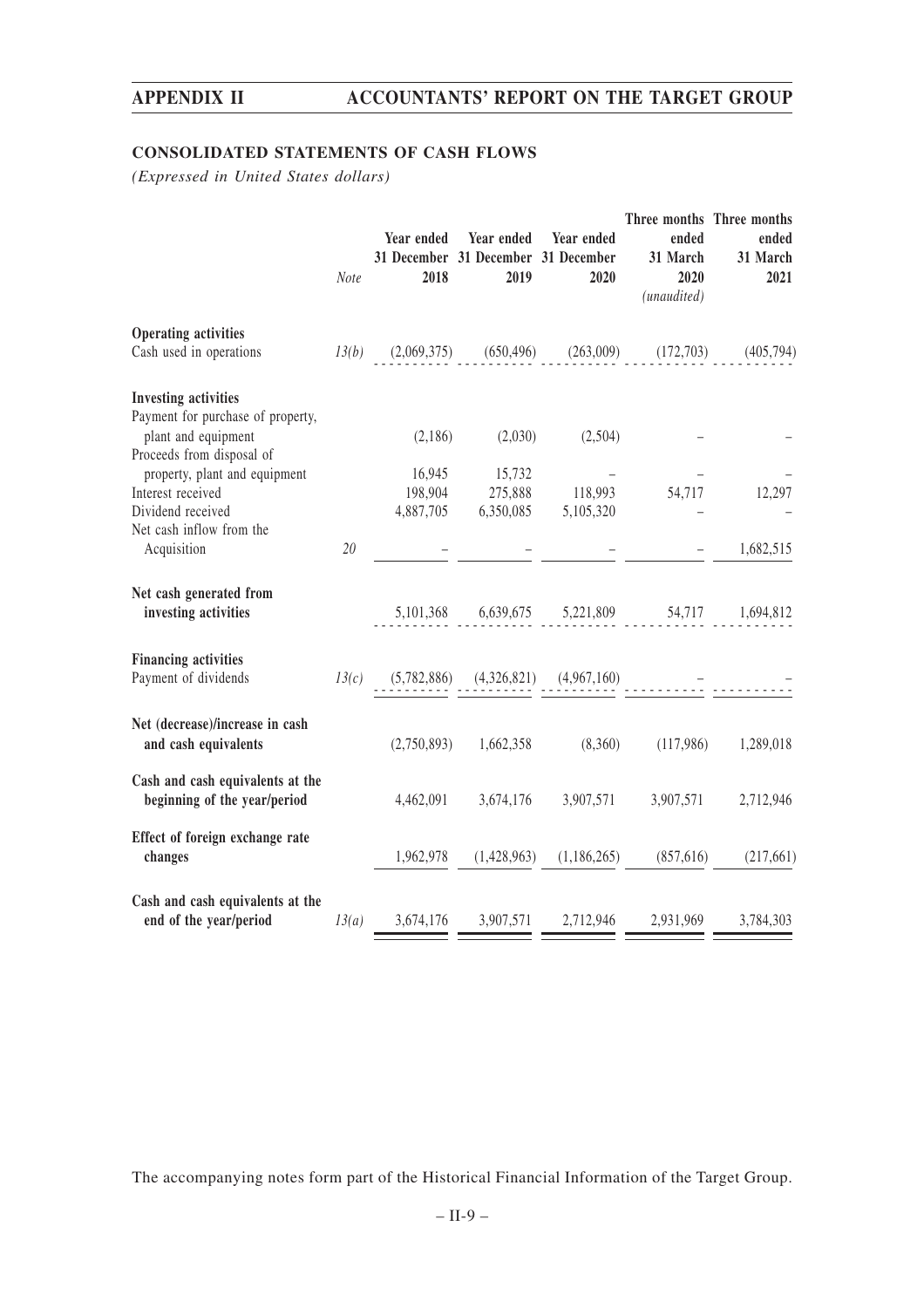# **II. NOTES TO THE HISTORICAL FINANCIAL INFORMATION OF THE TARGET GROUP**

### **1 BASIS OF PREPARATION AND PRESENTATION OF THE HISTORICAL FINANCIAL INFORMATION OF THE TARGET GROUP**

#### **1.1 General information**

China Tabaco Internacional do Brasil Ltda. (the "Target Company") was established on 6 June 2002 as a limited liability company and is headquartered in the City of Santa Cruz do Sul, RS – Brazil.

The Target Company's principal activity is investment holding and it held 51% equity interest in China Brasil Tabacos Exportadora S.A. ("CBT") during the Relevant Periods (meaning for each of the years ended 31 December 2018, 2019 and 2020 and the three months ended 31 March 2021). CBT, headquartered at Rua Silveira Martins, 1,733 in Venâncio Aires – Rio Grande do Sul, is engaged in procurement, processing, sale and export of tobacco leaves and the sale of agricultural materials inherent to tobacco production. Since its main activity is the processing and trading of tobacco leaves, CBT is subject to the seasonality applicable to its business.

Prior to 31 March 2021, although CBT was owned as to 51% and 49% by the Target Company and Alliance One Brasil Exportadora de Tabacos Ltda. ("AOB"), respectively, the Target Company did not have control of CBT due to certain arrangements of the bylaws of CBT and a shareholders' agreement between the Target Company, AOB and CBT dated 21 February 2014. Such arrangements included, among others, the quorum required to hold shareholders meetings, the percentage of affirmative votes required to approve shareholders reserved matters and board reserved matters, as well as the number of directors appointed by the Target Company and AOB respectively. These arrangements effectively required unanimous consent from both the Target Company and AOB before key operating decisions of CBT could be made. Pursuant to a shareholders meeting of CBT held on 31 March 2021 to amend the bylaws of CBT, an amendment to the shareholders' agreement was signed between the Target Company, AOB and CBT on 31 March 2021 to amend the provisions in relation to the aforementioned arrangements. As a result, key operating decisions of CBT could be made by the Target Company, or its representatives, unilaterally and therefore the Target Company obtained control over CBT, which is accounted for as a business combination achieved in stages. Upon completion of the acquisition of CBT as a subsidiary (the "Acquisition"), CBT became a non-wholly owned subsidiary of the Target Company. The Target Company and its subsidiary are together referred to as the Target Group hereafter.

#### **1.2 Basis of preparation**

The Historical Financial Information of the Target Group has been prepared in accordance with Hong Kong Financial Reporting Standards ("HKFRSs"), which collective term include all applicable Hong Kong Financial Reporting Standards, Hong Kong Accounting Standards ("HKASs") and interpretations issued by the Hong Kong Institute of Certified Public Accountants (the "HKICPA"). Further details of the significant accounting policies adopted are set out in note 2.

As the Acquisition was only completed on 31 March 2021, the Historical Financial Information of the Target Group presented comprise the Target Company and its interest in CBT as a joint venture up to 30 March 2021 (i.e. the date immediately before the date of the Acquisition) and comprise the Target Company and CBT as a subsidiary since 31 March 2021.

The HKICPA has issued a number of new and revised HKFRSs. For the purpose of preparing the Historical Financial Information of the Target Group, the Target Group has adopted all applicable new and revised HKFRSs that are effective during the Relevant Periods, except for any new standards or interpretation that are not yet effective for the accounting period beginning on 1 January 2021. The revised and new accounting standards or interpretations issued but not yet effective for the accounting period beginning on 1 January 2021 are set out in note 23.

The Historical Financial Information of the Target Group also comply with the applicable disclosure provisions of the Rules Governing the Listing of Securities on the Stock Exchange of Hong Kong Limited.

For the purpose of preparing the Historical Financial Information of the Target Group, the accounting policies set out below have been applied consistently throughout the Relevant Periods.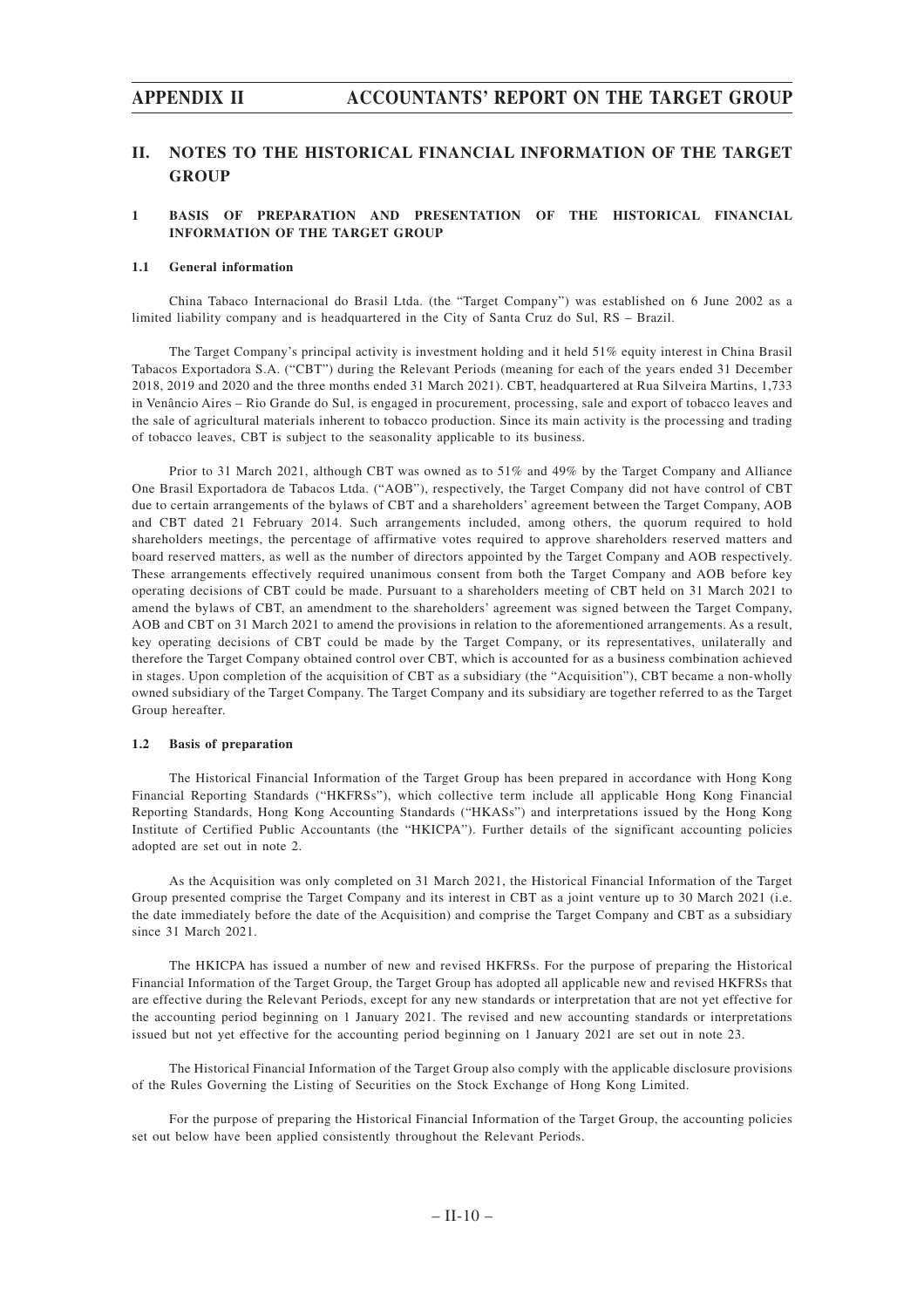The Stub Period Corresponding Financial Information of the Target Group, being the financial information for the three months ended 31 March 2020, has been prepared in accordance with the same basis of preparation and presentation adopted in respect of the Historical Financial Information of the Target Group.

### **2 SIGNIFICANT ACCOUNTING POLICIES AND ACCOUNTING JUDGEMENTS AND ESTIMATES**

#### **(a) Basis of measurement and use of estimate and judgements**

The measurement basis used in the preparation of the Historical Financial Information of the Target Group is the historical cost basis.

The functional currency of the Target Company is the Brazilian Reais ("R\$"). The functional currency of CBT is US\$. The Historical Financial Information of the Target Group is presented in United States Dollars ("US\$") to enable the financial statement users to have a more accurate picture of the financial performance of CBT, being the Target Group's major operation.

### **(b) Use of estimate and judgements**

The preparation of the Historical Financial Information of the Target Group in conformity with HKFRSs requires management to make judgements, estimates and assumptions that affect the application of policies and reported amounts of assets, liabilities, income and expenses. The estimates and associated assumptions are based on historical experience and various other factors that are believed to be reasonable under the circumstances, the results of which form the basis of making the judgements about carrying values of assets and liabilities that are not readily apparent from other sources. Actual results may differ from these estimates.

The estimates and underlying assumptions are reviewed on an ongoing basis. Revisions to accounting estimates are recognised in the period in which the estimate is revised if the revision affects only that period, or in the period of the revision and future periods if the revision affects both current and future periods.

Judgements made by management in the application of HKFRSs that have significant effect on the Historical Financial Information of the Target Group and major sources of estimation uncertainty are discussed in note 2(y).

#### **(c) Subsidiaries and non-controlling interests**

Subsidiaries are entities controlled by the Target Group. The Target Group controls an entity when it is exposed, or has rights, to variable returns from its involvement with the entity and has the ability to affect those returns through its power over the entity. When assessing whether the Target Group has power, only substantive rights (held by the Target Group and other parties) are considered.

An investment in a subsidiary is consolidated into the Historical Financial Information of the Target Group from the date that control commences until the date that control ceases. Intra-group balances, transactions and cash flows and any unrealised profits arising from intra-group transactions are eliminated in full in preparing the Historical Financial Information of the Target Group. Unrealised losses resulting from intra-group transactions are eliminated in the same way as unrealised gains but only to the extent that there is no evidence of impairment.

Non-controlling interests represent the equity in a subsidiary not attributable directly or indirectly to the Target Group, and in respect of which the Target Group has not agreed any additional terms with the holders of those interests which would result in the Target Group as a whole having a contractual obligation in respect of those interests that meets the definition of a financial liability. The Target Group measures any non-controlling interests arising from business combination at the non-controlling interests' proportionate share of the subsidiary's net identifiable assets.

Non-controlling interests are presented in the consolidated statement of financial position within equity, separately from equity attributable to the equity shareholders of the Target Company. Non-controlling interests in the results of the Target Group are presented on the face of the consolidated statement of profit or loss and other comprehensive income as an allocation of the total profit or loss and total comprehensive income for the year between non-controlling interests and the equity shareholders of the Target Company.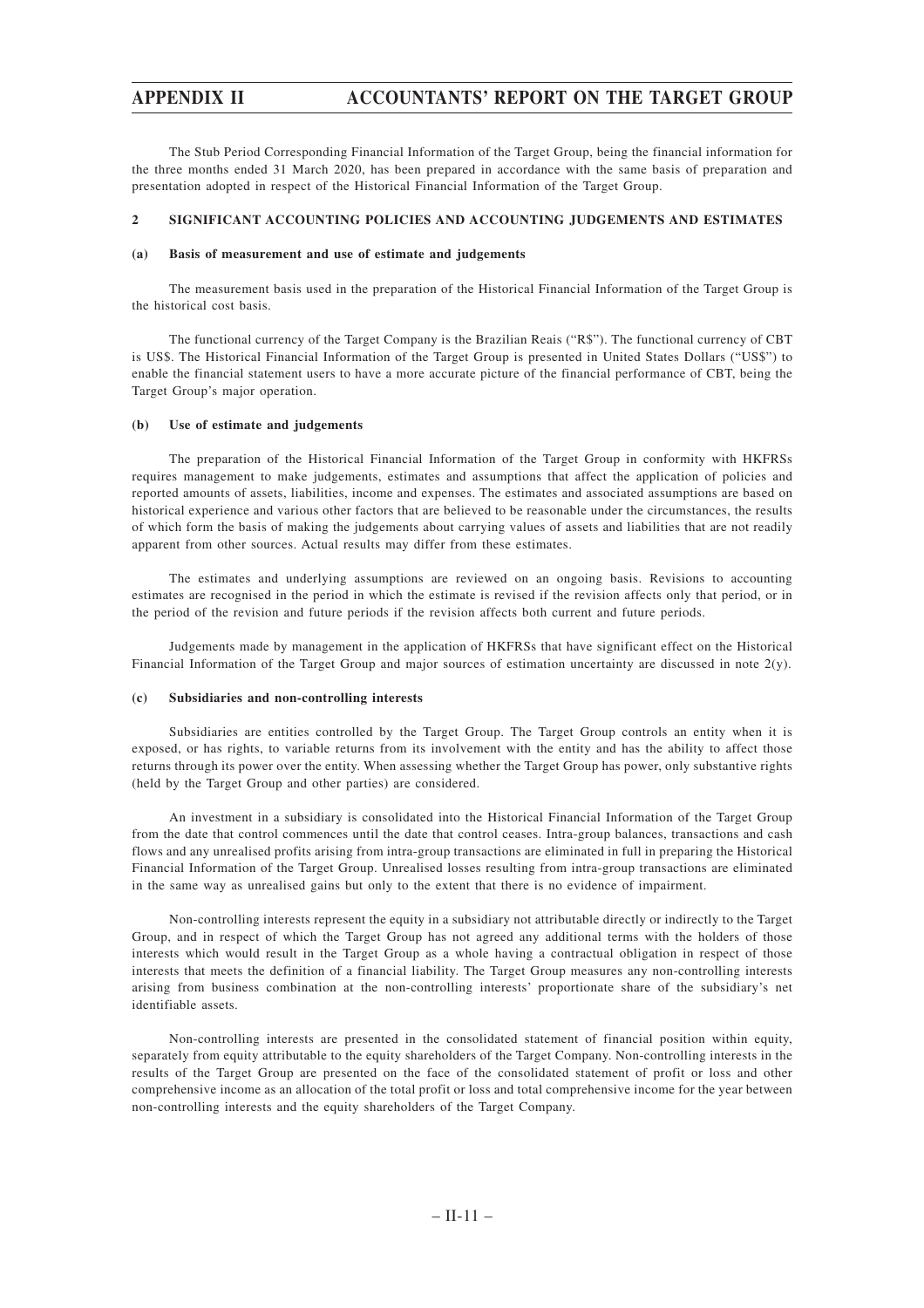Changes in the Target Group's interests in a subsidiary that do not result in a loss of control are accounted for as equity transactions, whereby adjustments are made to the amounts of controlling and non-controlling interests within consolidated equity to reflect the change in relative interests, but no adjustments are made to goodwill and no gain or loss is recognised.

When the Target Group loses control of a subsidiary, it is accounted for as a disposal of the entire interest in that subsidiary, with a resulting gain or loss being recognised in profit or loss. Any interest retained in that former subsidiary at the date when control is lost is recognised at fair value and this amount is regarded as the fair value on initial recognition of a financial asset or, when appropriate, the cost on initial recognition of an investment in an associate or joint venture.

In the Target Company's statement of financial position presented in note 21, an investment in a subsidiary is stated at cost less impairment losses (see note 2(i)(iii)).

#### **(d) Joint ventures**

A joint venture is an arrangement whereby the Target Group or the Target Company and other parties contractually agree to share control of the arrangement, and have rights to the net assets of the arrangement.

An investment in a joint venture is accounted for in the Historical Financial Information of the Target Group under the equity method. Under the equity method, the investment is initially recorded at cost, adjusted for any excess of the Target Group's share of the acquisition-date fair values of the investee's identifiable net assets over the cost of the investment (if any). The cost of the investment includes purchase price, other costs directly attributable to the acquisition of the investment, and any direct investment into the joint venture that forms part of the Target Group's equity investment. Thereafter, the investment is adjusted for the post acquisition change in the group's share of the investee's net assets and any impairment loss relating to the investment (see note  $2(i)(iii)$ ). At each reporting date, the Target Group assesses whether there is any objective evidence that the investment is impaired. Any acquisition-date excess over cost, the Target Group's share of the post-acquisition, post-tax results of the investees and any impairment losses for the year are recognised in the consolidated statement of profit or loss, whereas the Target Group's share of the post-acquisition post-tax items of the investees' other comprehensive income is recognised in the consolidated statement of profit or loss and other comprehensive income.

When the Target Group's share of losses exceeds its interest in joint venture, the Target Group's interest is reduced to nil and recognition of further losses is discontinued except to the extent that the Target Group has incurred legal or constructive obligations or made payments on behalf of the investee. For this purpose, the Target Group's interest is the carrying amount of the investment under the equity method, together with any other long-term interests that in substance form part of the group's net investment in the joint venture (after applying the ECL model to such other long-term interests where applicable (see note 2(i)(i))).

Unrealised profits and losses resulting from transactions between the Target Group and its joint venture are eliminated to the extent of the group's interest in the investee, except where unrealised losses provide evidence of an impairment of the asset transferred, in which case they are recognised immediately in profit or loss.

When the Target Group ceases to have significant influence over a joint control over a joint venture, it is accounted for as a disposal of the entire interest in that investee, with a resulting gain or loss being recognised in profit or loss. Any interest retained in that former investee at the date when joint control is lost is recognised at fair value and this amount is regarded as the fair value on initial recognition of a financial asset.

In the Target Company's company-level statement of financial position presented in note 21, an investment in a joint venture is stated at cost less impairment losses (see note 2(i)(iii)).

#### **(e) Business combination and goodwill**

The Target Group applies the acquisition method to account for business combination. The consideration transferred for the acquisition of a subsidiary is the fair values of the assets transferred, the liabilities incurred to the former owners of the acquiree and the equity interests issued by the Target Group. The consideration transferred includes the fair value of any asset or liability resulting from a contingent consideration arrangement. Identifiable assets acquired and liabilities and contingent liabilities assumed in a business combination are measured initially at their fair values at the acquisition date. The Target Group recognises any non-controlling interest in the acquiree on an acquisition-by-acquisition basis, either at fair value or at the non-controlling interest's proportionate share of the recognised amounts of acquiree's identifiable net assets. Acquisition-related costs are expensed as incurred.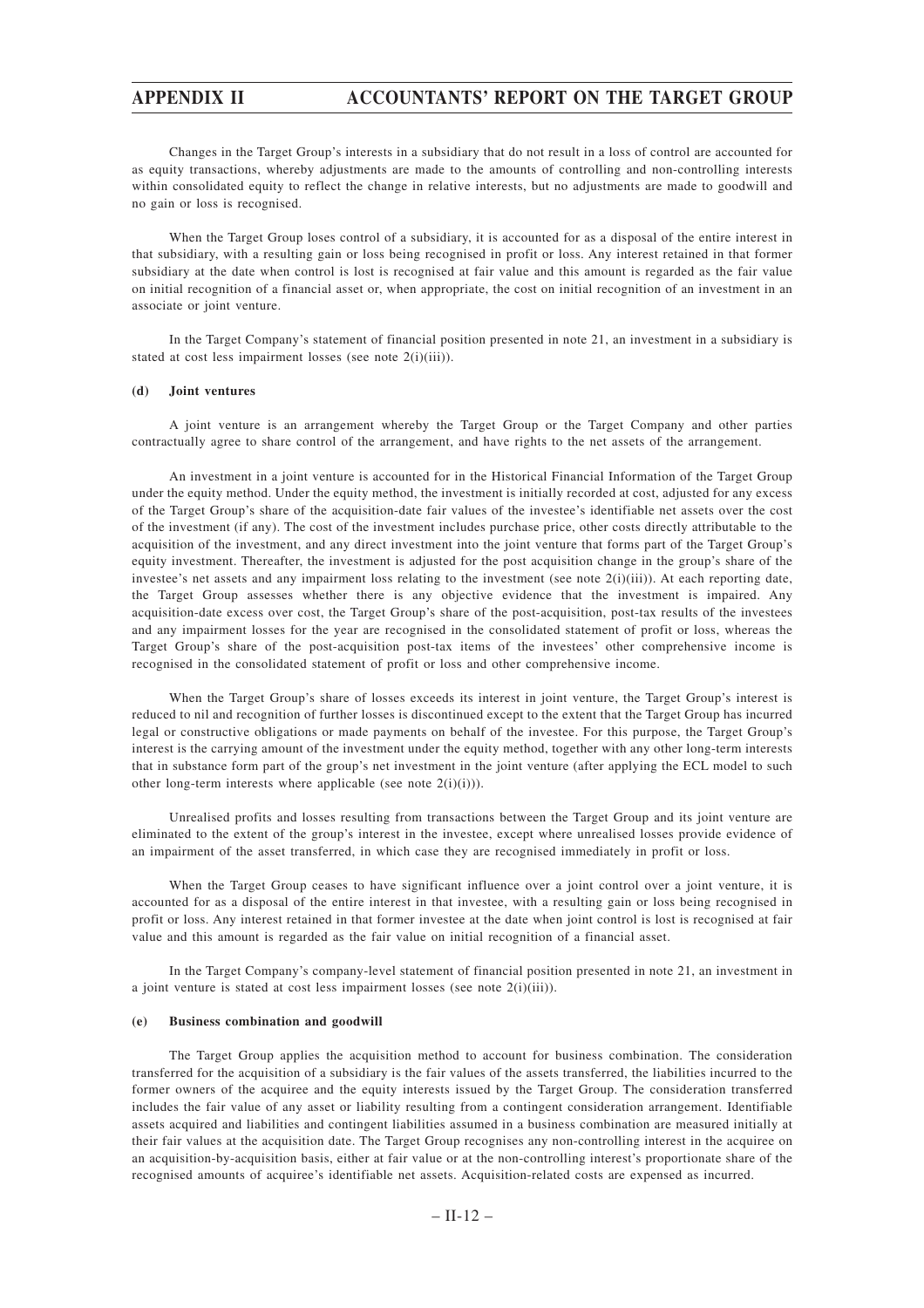Any contingent consideration to be transferred by the Target Group is recognised at fair value at the acquisition date. Subsequent changes to the fair value of the contingent consideration that is deemed to be an asset or liability is recognised in accordance with HKFRS 9, *Financial Instruments*, either in profit or loss or as a change to other comprehensive income. Contingent consideration that is classified as equity is not remeasured, and its subsequent settlement is accounted for within equity.

Goodwill represents the excess of

- (i) the aggregate of the fair value of the consideration transferred, the amount of any non-controlling interest in the acquiree and the fair value of the Target Group's previously held equity interest in the acquiree measured as at the acquisition date; over
- (ii) the net fair value of the acquiree's identifiable assets and liabilities measured as at the acquisition date.

When (ii) is greater than (i), then this excess is recognised immediately in profit or loss as a gain on a bargain purchase.

Goodwill is stated at cost less accumulated impairment losses. Goodwill arising on a business combination is allocated to each cash-generating unit, or groups of cash generating units, that is expected to benefit from the synergies of the combination and is tested annually for impairment (see note  $2(i)(iii)$ ).

On disposal of a cash generating unit during the year, any attributable amount of purchased goodwill is included in the calculation of the profit or loss on disposal.

### **(f) Property, plant and equipment**

Property, plant and equipment are stated at cost less accumulated depreciation and impairment losses (see note  $2(i)(iii)$ ).

Gains or losses arising from the retirement or disposal of an item of property, plant and equipment are determined as the difference between the net disposal proceeds and the carrying amount of the item and are recognised in profit or loss on the date of retirement or disposal.

Depreciation is calculated to write off the cost of items of property, plant and equipment, less their estimated residual value, if any, using the straight-line method over their estimated useful lives as follows:

| - Leasehold improvements            | 5 years             |
|-------------------------------------|---------------------|
| - Furniture, fixtures and equipment | 5 years             |
| - Office equipment                  | 3 to 5 years        |
| - Motor vehicles                    | 4 years             |
| - Right of use assets               | Over the lease term |

Where parts of an item of property, plant and equipment have different useful lives, the cost of the item is allocated on a reasonable basis between the parts and each part is depreciated separately. Both the useful life of an asset and its residual value, if any, are reviewed annually.

#### **(g) Intangible assets (other than goodwill)**

Intangible assets that are acquired by the Target Group are stated at cost less accumulated amortisation (where the estimated useful life is finite) and impairment losses (see note  $2(i)(iii)$ ).

Amortisation of intangible assets with finite useful lives is charged to profit or loss on a straight-line basis over the assets' estimated useful lives. The following intangible assets with finite useful lives are amortised from the date they are available for use and their estimated useful lives are as follows:

| - Software               | 5 years  |
|--------------------------|----------|
| - Portfolio of producers | 10 years |

Both the period and method of amortisation are reviewed annually.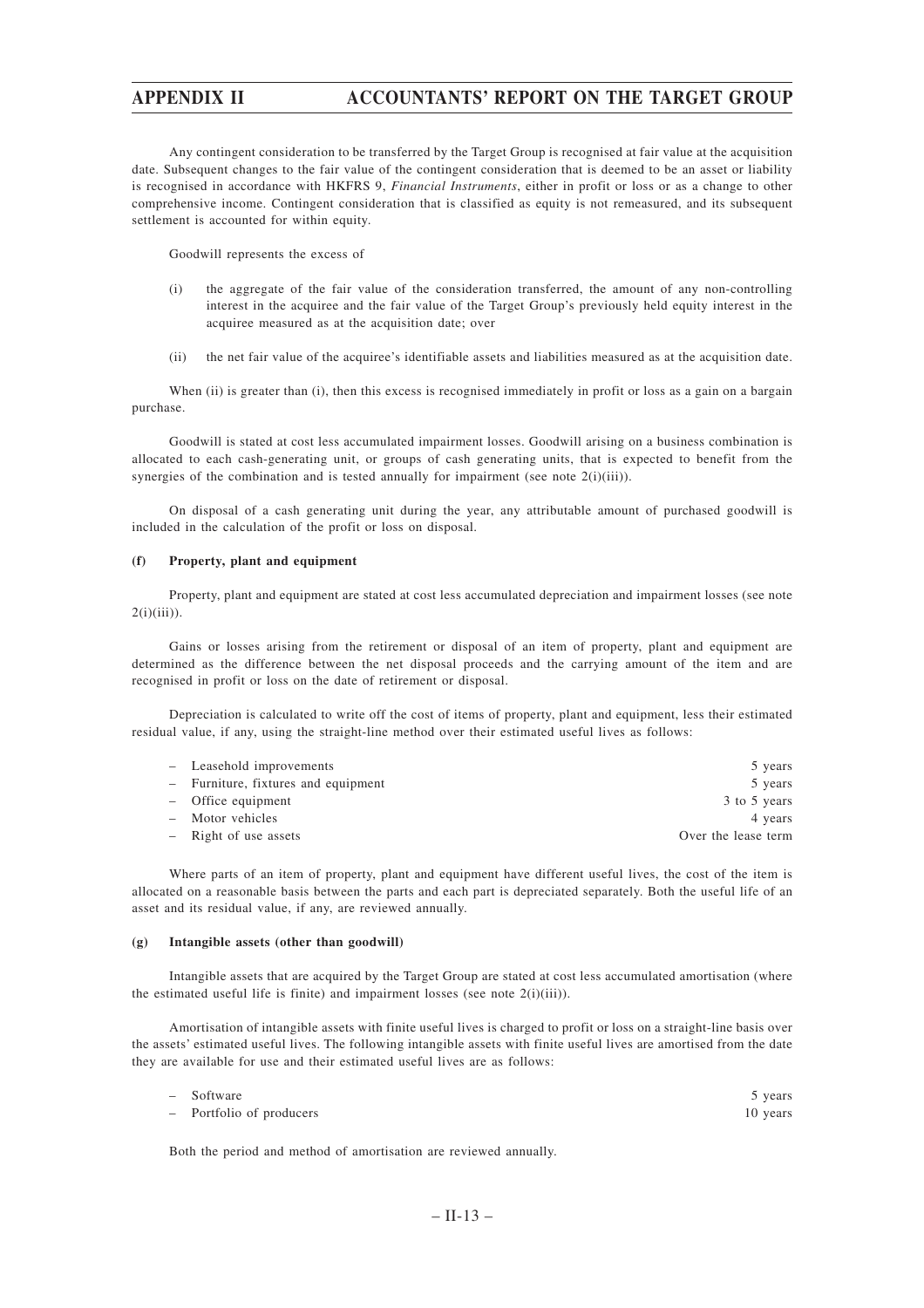#### **(h) Leased assets**

At inception of a contract, the Target Group assesses whether the contract is, or contains, a lease. A contract is, or contains, a lease if the contract conveys the right to control the use of an identified asset for a period of time in exchange for consideration. Control is conveyed where the customer has both the right to direct the use of the identified asset and to obtain substantially all of the economic benefits from that use.

#### *As a lessee*

Where the contract contains lease component(s) and non-lease component(s), the Target Group has elected not to separate non-lease components and accounts for each lease component and any associated non-lease components as a single lease component for all leases.

At the lease commencement date, the Target Group recognises a right-of-use asset and a lease liability, except for short-term leases that have a lease term of 12 months or less and leases of low-value assets. When the Target Group enters into a lease in respect of a low-value asset, the Target Group decides whether to capitalise the lease on a lease-by-lease basis. The lease payments associated with those leases which are not capitalised are recognised as an expense on a systematic basis over the lease term.

Where the lease is capitalised, the lease liability is initially recognised at the present value of the lease payments payable over the lease term, discounted using the interest rate implicit in the lease or, if that rate cannot be readily determined, using a relevant incremental borrowing rate. After initial recognition, the lease liability is measured at amortised cost and interest expense is calculated using the effective interest method. Variable lease payments that do not depend on an index or rate are not included in the measurement of the lease liability and hence are charged to profit or loss in the accounting period in which they are incurred.

The right-of-use asset recognised when a lease is capitalised is initially measured at cost, which comprises the initial amount of the lease liability plus any lease payments made at or before the commencement date, and any initial direct costs incurred. Where applicable, the cost of the right-of-use assets also includes an estimate of costs to dismantle and remove the underlying asset or to restore the underlying asset or the site on which it is located, discounted to their present value, less any lease incentives received. The right-of-use asset is subsequently stated at cost less accumulated depreciation and impairment losses (see notes  $2(f)$  and  $2(i)(iii)$ ).

The lease liability is remeasured when there is a change in future lease payments arising from a change in an index or rate, or there is a change in the Target Group's estimate of the amount expected to be payable under a residual value guarantee, or there is a change arising from the reassessment of whether the Target Group will be reasonably certain to exercise a purchase, extension or termination option. When the lease liability is remeasured in this way, a corresponding adjustment is made to the carrying amount of the right-of-use asset, or is recorded in profit or loss if the carrying amount of the right-of-use asset has been reduced to zero.

The lease liability is also remeasured when there is a change in the scope of a lease or the consideration for a lease that is not originally provided for in the lease contract ("lease modification") that is not accounted for as a separate lease. In this case the lease liability is remeasured based on the revised lease payments and lease term using a revised discount rate at the effective date of the modification.

In the statement of financial position, the current portion of long-term lease liabilities is determined as the present value of contractual payments that are due to be settled within twelve months after the reporting period.

#### **(i) Credit losses and impairment of assets**

#### *(i) Credit losses from financial instruments*

The Target Group recognises a loss allowance for expected credit losses ("ECLs") on the financial assets measured at amortised cost (including cash and cash equivalents, trade and other receivables). Financial assets measured at fair value are not subject to the ECL assessment.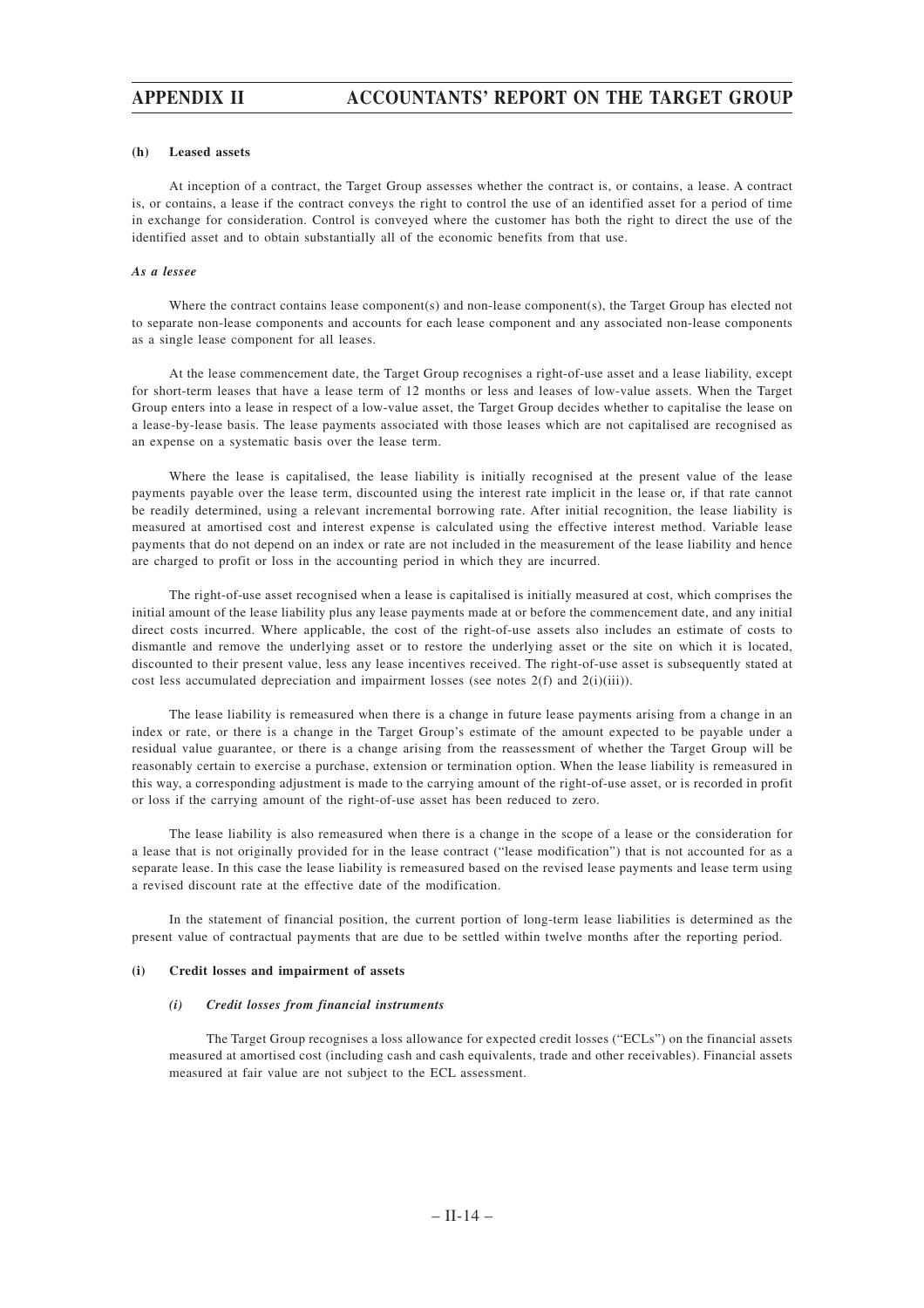#### *Measurement of ECLs*

ECLs are a probability-weighted estimate of credit losses. Credit losses are measured as the present value of all expected cash shortfalls (i.e. the difference between the cash flows due to the Target Group in accordance with the contract and the cash flows that the Target Group expects to receive).

The expected cash shortfalls are discounted using the following discount rates where the effect of discounting is material:

- fixed-rate financial assets and trade and other receivables: effective interest rate determined at initial recognition or an approximation thereof;
- variable-rate financial assets: current effective interest rate.

The maximum period considered when estimating ECLs is the maximum contractual period over which the Target Group is exposed to credit risk.

In measuring ECLs, the Target Group takes into account reasonable and supportable information that is available without undue cost or effort. This includes information about past events, current conditions and forecasts of future economic conditions.

ECLs are measured on either of the following bases:

- 12-month ECLs: these are losses that are expected to result from possible default events within the 12 months after the reporting date; and
- lifetime ECLs: these are losses that are expected to result from all possible default events over the expected lives of the items to which the ECL model applies.

Loss allowances for trade receivables are always measured at an amount equal to lifetime ECLs. ECLs on these financial assets are estimated using a provision matrix based on the Target Group's historical credit loss experience, adjusted for factors that are specific to the debtors and an assessment of both the current and forecast general economic conditions at the reporting date.

For advances to producers and all other financial instruments, the Target Group recognises a loss allowance equal to 12-month ECLs unless there has been a significant increase in credit risk of the financial instrument since initial recognition, in which case the loss allowance is measured at an amount equal to lifetime ECLs.

#### *Significant increases in credit risk*

In assessing whether the credit risk of a financial instrument has increased significantly since initial recognition, the Target Group compares the risk of default occurring on the financial instrument assessed at the reporting date with that assessed at the date of initial recognition. In making this reassessment, the Target Group considers that a default event occurs when (i) the borrower is unlikely to pay its credit obligations to the Target Group in full, without recourse by the Target Group to actions such as realising security (if any is held); or (ii) the financial asset is 180 days past due. The Target Group considers both quantitative and qualitative information that is reasonable and supportable, including historical experience and forward-looking information that is available without undue cost or effort.

In particular, the following information is taken into account when assessing whether credit risk has increased significantly since initial recognition:

- failure to make payments of principal or interest on their contractually due dates;
- an actual or expected significant deterioration in a financial instrument's external or internal credit rating (if available);
- an actual or expected significant deterioration in the operating results of the debtor; and
- existing or forecast changes in the technological, market, economic or legal environment that have a significant adverse effect on the debtor's ability to meet its obligation to the Target Group.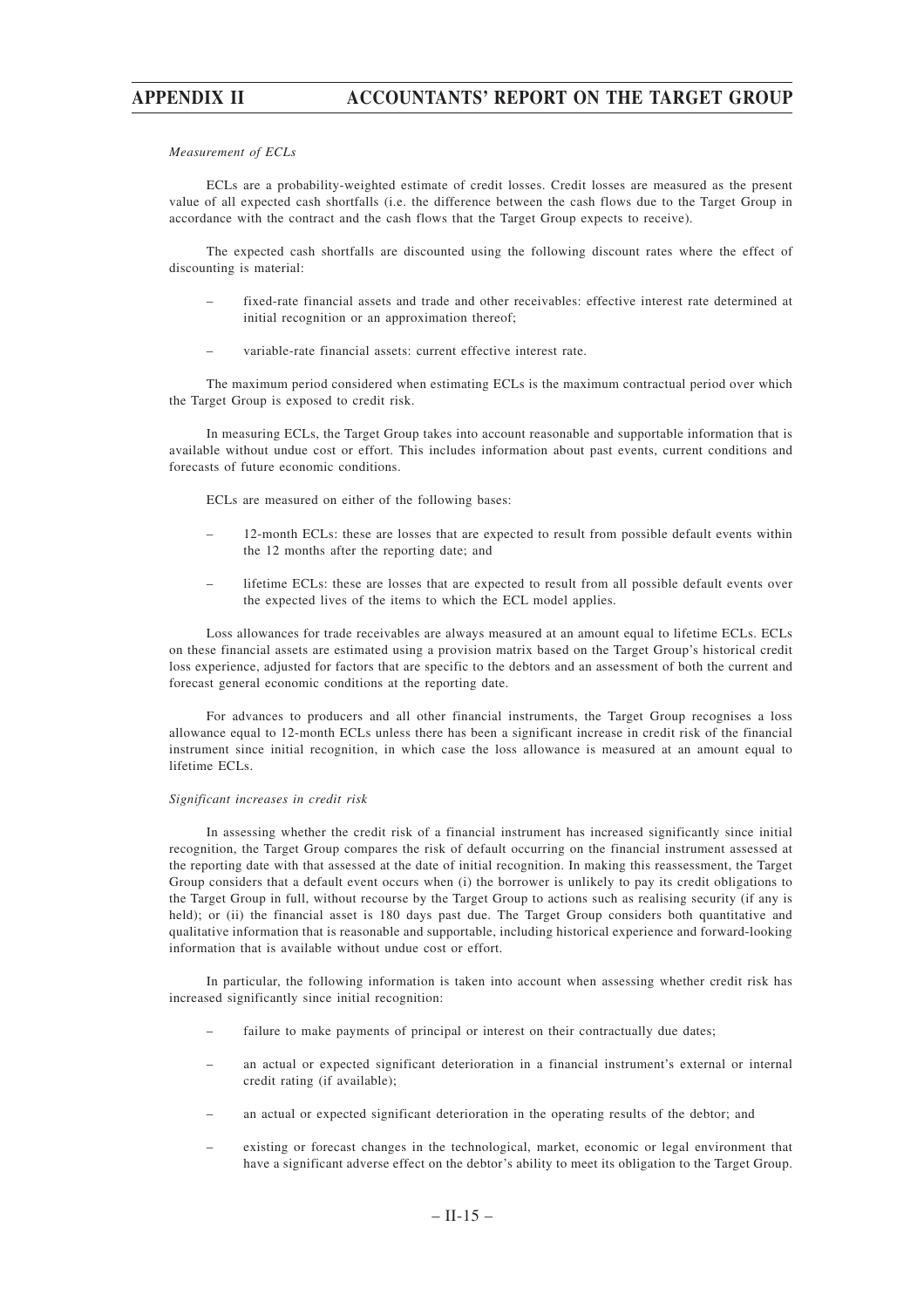Depending on the nature of the financial instruments, the assessment of a significant increase in credit risk is performed on either an individual basis or a collective basis. When the assessment is performed on a collective basis, the financial instruments are grouped based on shared credit risk characteristics, such as past due status and credit risk ratings.

ECLs are remeasured at each reporting date to reflect changes in the financial instrument's credit risk since initial recognition. Any change in the ECL amount is recognised as an impairment gain or loss in profit or loss. The Target Group recognises an impairment gain or loss for all financial instruments with a corresponding adjustment to their carrying amount through a loss allowance account.

#### *Basis of calculation of interest income*

Interest income recognised in accordance with note  $2(t)(iii)$  is calculated based on the gross carrying amount of the financial asset unless the financial asset is credit-impaired, in which case interest income is calculated based on the amortised cost (i.e. the gross carrying amount less loss allowance) of the financial asset.

At each reporting date, the Target Group assesses whether a financial asset is credit-impaired. A financial asset is credit-impaired when one or more events that have a detrimental impact on the estimated future cash flows of the financial asset have occurred.

Evidence that a financial asset is credit-impaired includes the following observable events:

- significant financial difficulties of the debtor;
- a breach of contract, such as a default or delinquency in interest or principal payments;
- it becoming probable that the borrower will enter into bankruptcy or other financial reorganisation;
- significant changes in the technological, market, economic or legal environment that have an adverse effect on the debtor; or
- the disappearance of an active market for a security because of financial difficulties of the issuer.

#### *Write-off policy*

The gross carrying amount of a financial asset is written off (either partially or in full) to the extent that there is no realistic prospect of recovery. This is generally the case when the Target Group determines that the debtor does not have assets or sources of income that could generate sufficient cash flows to repay the amounts subject to the write-off.

Subsequent recoveries of an asset that was previously written off are recognised as a reversal of impairment in profit or loss in the period in which the recovery occurs.

#### *(ii) Credit losses from financial guarantees issued*

Financial guarantees are contracts that require the issuer (i.e. the guarantor) to make specified payments to reimburse the beneficiary of the guarantee (the "holder") for a loss the holder incurs because a specified debtor fails to make payment when due in accordance with the terms of a debt instrument.

Financial guarantees issued are initially recognised within "trade and other payables" at fair value, which is determined by reference to fees charged in an arm's length transaction for similar services, when such information is obtainable, or to interest rate differentials, by comparing the actual rates charged by lenders when the guarantee is made available with the estimated rates that lenders would have charged, had the guarantees not been available, where reliable estimates of such information can be made. Where consideration is received or receivable for the issuance of the guarantee, the consideration is recognised in accordance with the Target Group's policies applicable to that category of asset. Where no such consideration is received or receivable, an immediate expense is recognised in profit or loss.

Subsequent to initial recognition, the amount initially recognised as deferred income is amortised in profit or loss over the term of the guarantee as income from financial guarantees issued.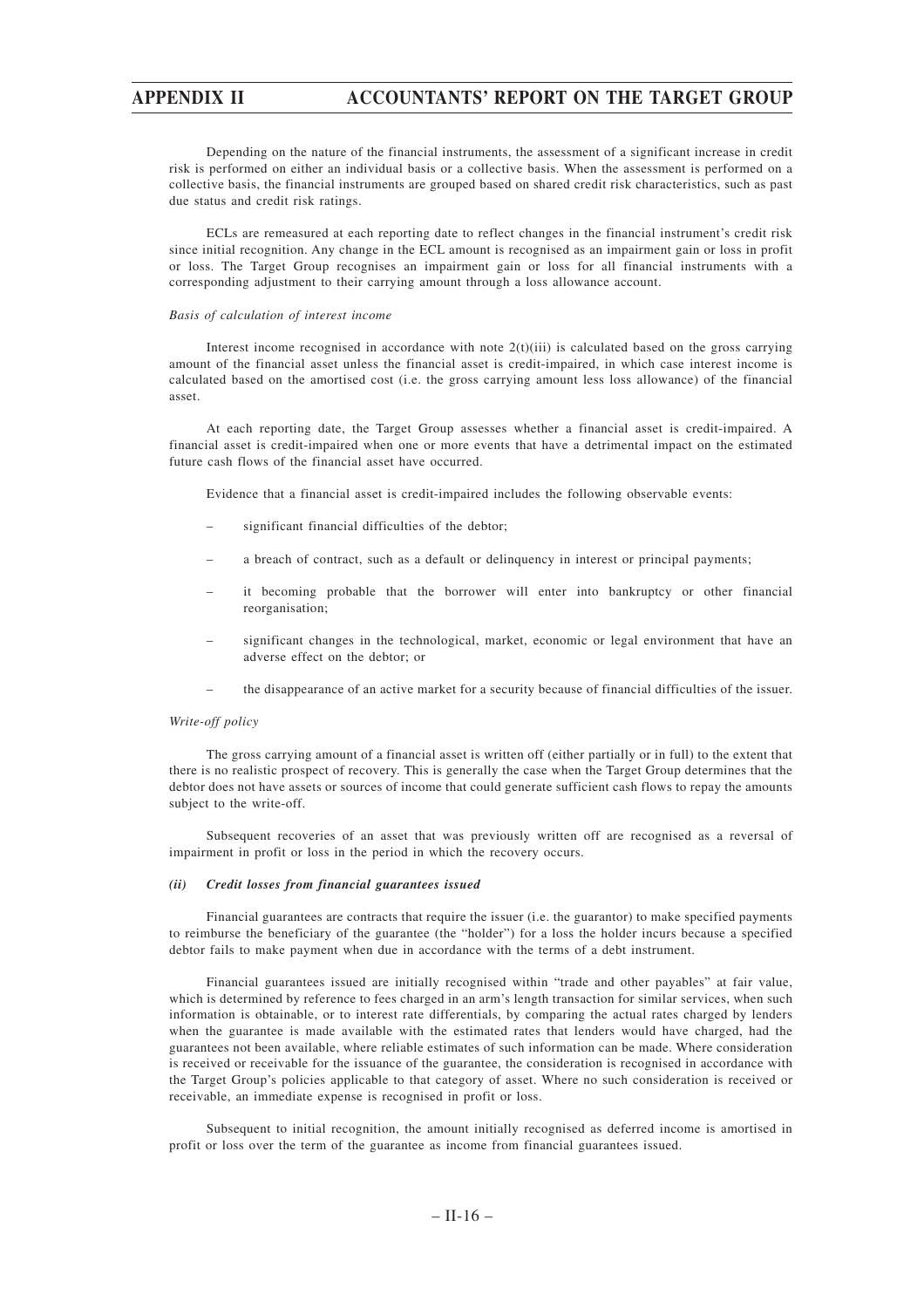The Target Group monitors the risk that the specified debtor will default on the contract and recognises a provision when ECLs on the financial guarantees are determined to be higher than the amount carried in "trade and other payables" in respect of the guarantees (i.e. the amount initially recognised, less accumulated amortisation).

To determine ECLs, the Target Group considers changes in the risk of default of the specified debtor since the issuance of the guarantee. A 12-month ECL is measured unless the risk that the specified debtor will default has increased significantly since the guarantee is issued, in which case a lifetime ECL is measured. The same definition of default and the same assessment of significant increase in credit risk as described in note 2(i)(i) apply.

As the Target Group is required to make payments only in the event of a default by the specified debtor in accordance with the terms of the instrument that is guaranteed, an ECL is estimated based on the expected payments to reimburse the holder for a credit loss that it incurs less any amount that the Target Group expects to receive from the holder of the guarantee, the specified debtor or any other party. The amount is then discounted using the current risk-free rate adjusted for risks specific to the cash flows.

#### *(iii) Impairment of other non-current assets*

Internal and external sources of information are reviewed at the end of each reporting period to identify indications that the following assets may be impaired or an impairment loss previously recognised no longer exists or may have decreased:

- property, plant and equipment, including right-of-use assets;
- intangible assets;
- goodwill; and
- investments in subsidiaries and joint ventures in the Target Company's company-level statement of financial position.

If any such indication exists, the asset's recoverable amount is estimated.

– Calculation of recoverable amount

The recoverable amount of an asset is the greater of its fair value less costs of disposal and value in use. In assessing value in use, the estimated future cash flows are discounted to their present value using a pre-tax discount rate that reflects current market assessments of the time value of money and the risks specific to the asset. Where an asset does not generate cash inflows largely independent of those from other assets, the recoverable amount is determined for the smallest group of assets that generates cash inflows independently (i.e. a cash-generating unit).

– Recognition of impairment losses

An impairment loss is recognised in profit or loss if the carrying amount of an asset, or the cash-generating unit to which it belongs, exceeds its recoverable amount. Impairment losses recognised in respect of cash-generating units are allocated first to reduce the carrying amount of any goodwill allocated to the cash-generating unit (or group of units) and then, to reduce the carrying amount of the other assets in the unit (or group of units) on a pro rata basis, except that the carrying value of an asset will not be reduced below its individual fair value less costs of disposal (if measurable) or value in use (if determinable).

– Reversals of impairment losses

In respect of assets other than goodwill, an impairment loss is reversed if there has been a favourable change in the estimates used to determine the recoverable amount. An impairment loss in respect of goodwill is not reversed.

A reversal of an impairment loss is limited to the asset's carrying amount that would have been determined had no impairment loss been recognised in prior years. Reversals of impairment losses are credited to profit or loss in the year in which the reversals are recognised.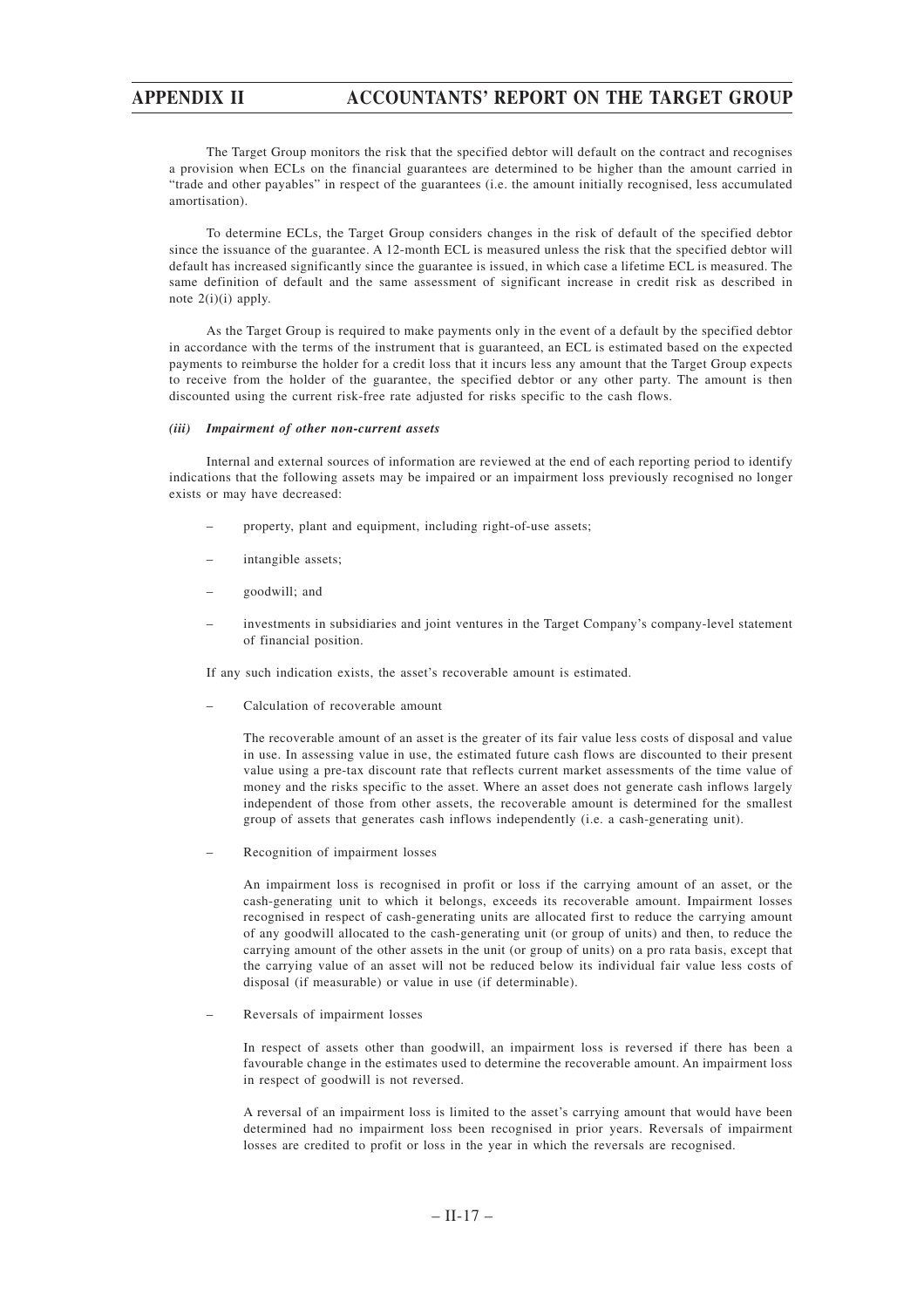#### **(j) Contract liabilities**

A contract liability is recognised when the customer pays consideration before the Target Group recognises the related revenue (see note 2(t)). A contract liability would also be recognised if the Target Group has an unconditional right to receive consideration before the Target Group recognises the related revenue. In such cases, a corresponding receivable would also be recognised (see note  $2(1)$ ). For a single contract with the customer, a net contract liability is presented. For multiple contracts, contract liabilities of unrelated contracts are not presented on a net basis.

#### **(k) Inventories**

Inventories are assets which are held for sale in the ordinary course of business, in the process of production for such sale or in the form of materials or supplies to be consumed in the production process or in the rendering of services.

Inventories are carried at the lower of cost and net realisable value.

Cost is calculated using the average cost formula and comprises all costs of purchase, cost of conversion and other costs incurred in bringing the inventories to their present location and condition.

Net realisable value is the estimated selling price in the ordinary course of business less estimated costs of completion and the estimated costs necessary to make the sale.

When inventories are sold, the carrying amount of those inventories is recognised as an expense in the period in which the related revenue is recognised.

The amount of any write-down of inventories to net realisable value and all losses of inventories are recognised as an expense in the period the write-down or loss occurs. The amount of any reversal of any write-down of inventories is recognised as a reduction in the amount of inventories recognised as an expense in the period in which the reversal occurs.

#### **(l) Trade and other receivables**

A receivable is recognised when the Target Group has an unconditional right to receive consideration. A right to receive consideration is unconditional if only the passage of time is required before payment of that consideration is due.

Receivables are stated at amortised cost using the effective interest method less allowance for credit losses (see note  $2(i)(i)$ ).

#### **(m) Advances to producers**

The Target Group grants short-term advances to producers in cash or agricultural inputs, which are settled through the delivery of tobacco. Additionally, it grants long-term advances to producers for the financing of the production infrastructure.

The recovery of these advances may be renegotiated for future harvests due to specific situations and/or default of the producers in the settlement of their short-term debt.

Advances to producers are measured under HKFRS 9 and assessed for ECL in accordance with the policy set out in note  $2(i)(i)$ .

#### **(n) Interest-bearing borrowings**

Interest-bearing borrowings are recognised initially at fair value less attributable transaction costs. Subsequent to initial recognition, interest-bearing borrowings are stated at amortised cost with any difference between the amount initially recognised and redemption value being recognised in profit or loss over the period of the borrowings, together with any interest and fees payable, using the effective interest method. Interest expense is recognised in accordance with the Target Group's accounting policy for borrowing costs (see note  $2(v)$ ).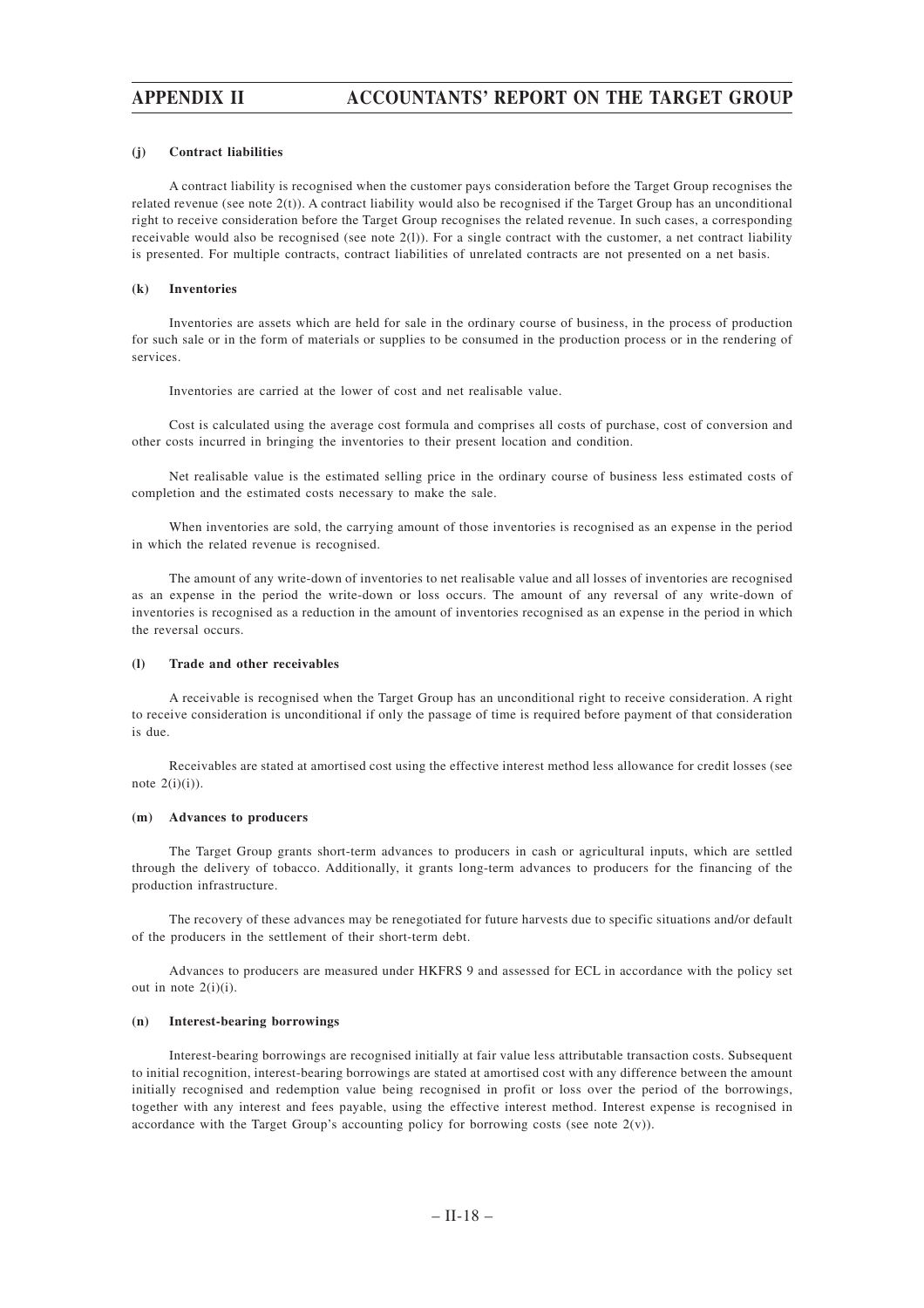#### **(o) Trade and other payables**

Trade and other payables are initially recognised at fair value. Except for financial guarantee liabilities measured in accordance with note 2(i)(ii), trade and other payables are subsequently stated at amortised cost unless the effect of discounting would be immaterial, in which case they are stated at cost.

### **(p) Cash and cash equivalents**

Cash and cash equivalents comprise cash at bank and on hand, demand deposits with banks and other financial institutions, and short-term, highly liquid investments that are readily convertible into known amounts of cash and which are subject to an insignificant risk of changes in value, having been within three months of maturity at acquisition. Bank overdrafts that are repayable on demand and form an integral part of the Target Group's cash management are also included as a component of cash and cash equivalents for the purpose of the statement of cash flows. Cash and cash equivalents are assessed for ECL in accordance with the policy set out in note  $2(i)(i)$ .

### **(q) Employee benefits**

Salaries, annual bonuses, paid annual leave, contributions to defined contribution retirement plans and the cost of non-monetary benefits are accrued in the year/period in which the associated services are rendered by employees. Where payment or settlement is deferred and the effect would be material, these amounts are stated at their present values.

#### **(r) Income tax**

Income tax for the year/period comprises current tax and movements in deferred tax assets and liabilities ("deferred tax"). Current tax and movements in deferred tax assets and liabilities are recognised in profit or loss except to the extent that they relate to items recognised in other comprehensive income or directly in equity, in which case the relevant amounts of tax are recognised in other comprehensive income or directly in equity, respectively.

Current tax is the expected tax payable on the taxable income for the year/period, using tax rates enacted or substantively enacted at the end of the reporting period, and any adjustment to tax payable in respect of previous years.

Deferred tax assets and liabilities arise from deductible and taxable temporary differences respectively, being the differences between the carrying amounts of assets and liabilities for financial reporting purposes and their tax bases. Deferred tax assets also arise from unused tax losses and unused tax credits.

Apart from certain limited exceptions, all deferred tax liabilities, and all deferred tax assets to the extent that it is probable that future taxable profits will be available against which the asset can be utilised, are recognised. Future taxable profits that may support the recognition of deferred tax assets arising from deductible temporary differences include those that will arise from the reversal of existing taxable temporary differences, provided those differences relate to the same taxation authority and the same taxable entity, and are expected to reverse either in the same period as the expected reversal of the deductible temporary difference or in periods into which a tax loss arising from the deferred tax asset can be carried back or forward. The same criteria are adopted when determining whether existing taxable temporary differences support the recognition of deferred tax assets arising from unused tax losses and credits, that is, those differences are taken into account if they relate to the same taxation authority and the same taxable entity, and are expected to reverse in a period, or periods, in which the tax loss or credit can be utilised.

The limited exceptions to recognition of deferred tax assets and liabilities are those temporary differences arising from goodwill not deductible for tax purposes, the initial recognition of assets or liabilities that affect neither accounting nor taxable profit (provided they are not part of a business combination), and temporary differences relating to investments in subsidiaries to the extent that, in the case of taxable differences, the Target Group controls the timing of the reversal and it is probable that the differences will not reverse in the foreseeable future, or in the case of deductible differences, unless it is probable that they will reverse in the future.

The carrying amount of a deferred tax asset is reviewed at the end of each reporting period and is reduced to the extent that it is no longer probable that sufficient taxable profits will be available to allow the related tax benefit to be utilised. Any such reduction is reversed to the extent that it becomes probable that sufficient taxable profits will be available.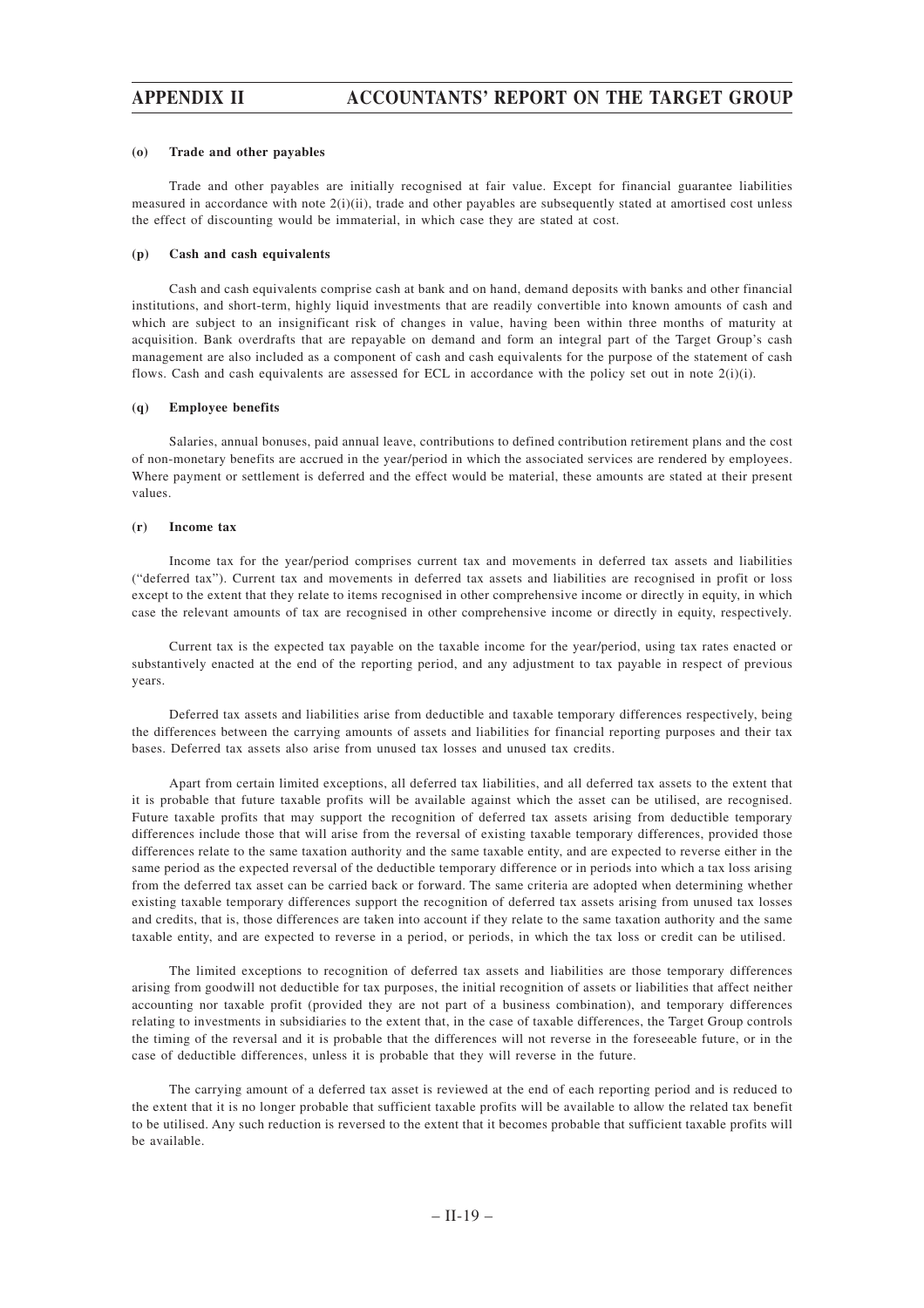Additional income taxes that arise from the distribution of dividends are recognised when the liability to pay the related dividends is recognised.

Current tax balances and deferred tax balances, and movements therein, are presented separately from each other and are not offset. Current tax assets are offset against current tax liabilities, and deferred tax assets against deferred tax liabilities, if the Target Company or the Target Group has the legally enforceable right to set off current tax assets against current tax liabilities and the following additional conditions are met:

- in the case of current tax assets and liabilities, the Target Company or the Target Group intends either to settle on a net basis, or to realise the asset and settle the liability simultaneously; or
- in the case of deferred tax assets and liabilities, if they relate to income taxes levied by the same taxation authority on either:
	- the same taxable entity; or
	- different taxable entities, which, in each future period in which significant amounts of deferred tax liabilities or assets are expected to be settled or recovered, intend to realise the current tax assets and settle the current tax liabilities on a net basis or realise and settle simultaneously.

### **(s) Provisions and contingent liabilities**

Provisions are recognised for liabilities of uncertain timing or amount when the Target Group has a legal or constructive obligation arising as a result of a past event, it is probable that an outflow of economic benefits will be required to settle the obligation and a reliable estimate can be made. Where the time value of money is material, provisions are stated at the present value of the expenditure expected to settle the obligation.

Where it is not probable that an outflow of economic benefits will be required, or the amount cannot be estimated reliably, the obligation is disclosed as a contingent liability, unless the probability of outflow of economic benefits is remote. Possible obligations, whose existence will only be confirmed by the occurrence or non-occurrence of one or more future events are also disclosed as contingent liabilities unless the probability of outflow of economic benefits is remote.

### **(t) Revenue and other income**

Income is classified by the Target Group as revenue when it arises from the sale of goods, the provision of services or the use by others of the Target Group's assets under leases in the ordinary course of the Target Group's business.

Revenue is recognised when control over a product or service is transferred to the customer, or the lessee has the right to use the asset, at the amount of promised consideration to which the Target Group is expected to be entitled, excluding those amounts collected on behalf of third parties. Revenue excludes value added tax or other sales taxes and is after deduction of any trade discounts.

Where the contract contains a financing component which provides a significant financing benefit to the customer for more than 12 months, revenue is measured at the present value of the amount receivable, discounted using the discount rate that would be reflected in a separate financing transaction with the customer, and interest income is accrued separately under the effective interest method. Where the contract contains a financing component which provides a significant financing benefit to the Target Group, revenue recognised under that contract includes the interest expense accreted on the contract liability under the effective interest method. The Target Group takes advantage of the practical expedient in paragraph 63 of HKFRS 15, *Revenue from Contracts with Customers*, and does not adjust the consideration for any effects of a significant financing component if the period of financing is 12 months or less.

Further details of the Target Group's revenue and other income recognition policies are as follows:

### *(i) Sales of goods*

Revenue is recognised when the customer takes possession of and accepts the products. If the products are a partial fulfilment of a contract covering other goods and/or services, then the amount of revenue recognised is an appropriate proportion of the total transaction price under the contract, allocated between all the goods and services promised under the contract on a relative stand-alone selling price basis.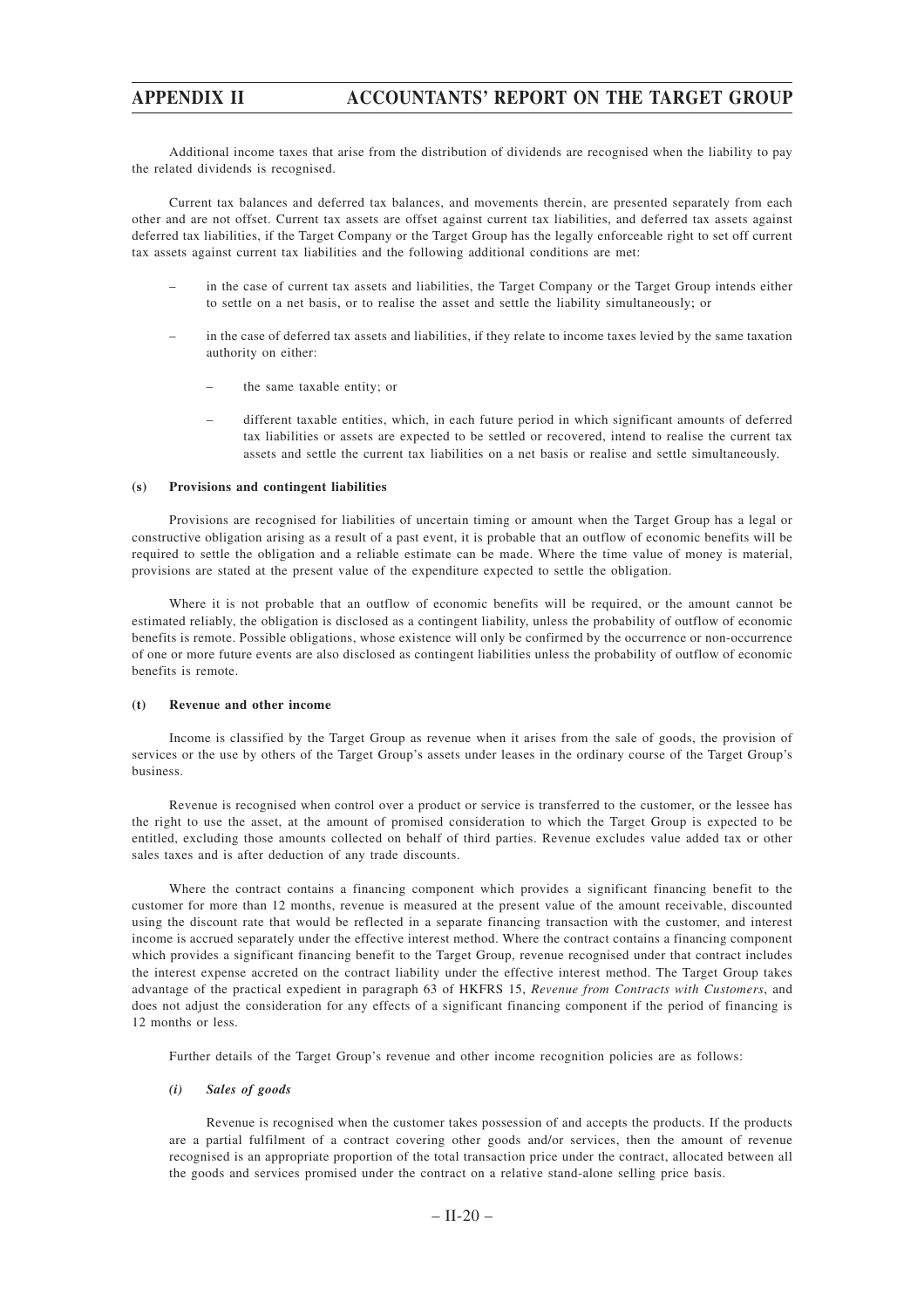#### *(ii) Provision of services*

The revenue from provision of services recognised as the service is rendered.

### *(iii) Interest income*

Interest income is recognised as it accrues using the effective interest method. For financial assets measured at amortised cost that are not credit-impaired, the effective interest rate is applied to the gross carrying amount of the asset. For credit-impaired financial assets, the effective interest rate is applied to the amortised cost (i.e. gross carrying amount net of loss allowance) of the asset (see note  $2(i)(i)$ ).

#### **(u) Translation of foreign currencies**

Foreign currency transactions during the year/period are translated at the foreign exchange rates ruling at the transaction dates. Monetary assets and liabilities denominated in foreign currencies are translated at the foreign exchange rates ruling at the end of the reporting period. Exchange gains and losses are recognised in profit or loss.

Non-monetary assets and liabilities that are measured in terms of historical cost in a foreign currency are translated using the foreign exchange rates ruling at the transaction dates. The transaction date is the date on which the Target Group initially recognises such non-monetary assets or liabilities.

The results of foreign operations are translated into the Target Company's functional currency at the exchange rates approximating the foreign exchange rates ruling at the dates of the transactions. Statement of financial position items, including goodwill arising on consolidation of foreign operations acquired, are translated into the Target Company's functional currency at the closing foreign exchange rates at the end of the reporting period. The resulting exchange differences are recognised in other comprehensive income and accumulated separately in equity in the exchange reserve. In translating the these financial statements into US\$, the same translation procedures as those for translating foreign operations are applied.

On disposal of a foreign operation, the cumulative amount of the exchange differences relating to that foreign operation is reclassified from equity to profit or loss when the profit or loss on disposal is recognised. Exchange differences arising from the translation of financial statements from the Target Company's functional currency to the presentation currency of these financial statements that are not related to a foreign operation will not be reclassified from equity to profit or loss subsequently.

#### **(v) Borrowing costs**

Borrowing costs that are directly attributable to the acquisition, construction or production of an asset which necessarily takes a substantial period of time to get ready for its intended use or sale are capitalised as part of the cost of that asset. Other borrowing costs are expensed in the period in which they are incurred.

### **(w) Related parties**

- (1) A person, or a close member of that person's family, is related to the Target Group if that person:
	- (i) has control or joint control over the Target Group;
	- (ii) has significant influence over the Target Group; or
	- (iii) is a member of the key management personnel of the Target Group or the Target Group's parent.
- (2) An entity is related to the Target Group if any of the following conditions applies:
	- (i) The entity and the Target Group are members of the same group (which means that each parent, subsidiary and fellow subsidiary is related to the others).
	- (ii) One entity is an associate or joint venture of the other entity (or an associate or joint venture of a member of a group of which the other entity is a member).
	- (iii) Both entities are joint ventures of the same third party.
	- (iv) One entity is a joint venture of a third entity and the other entity is an associate of the third entity.
	- (v) The entity is a post-employment benefit plan for the benefit of employees of either the Target Group or an entity related to the Target Group.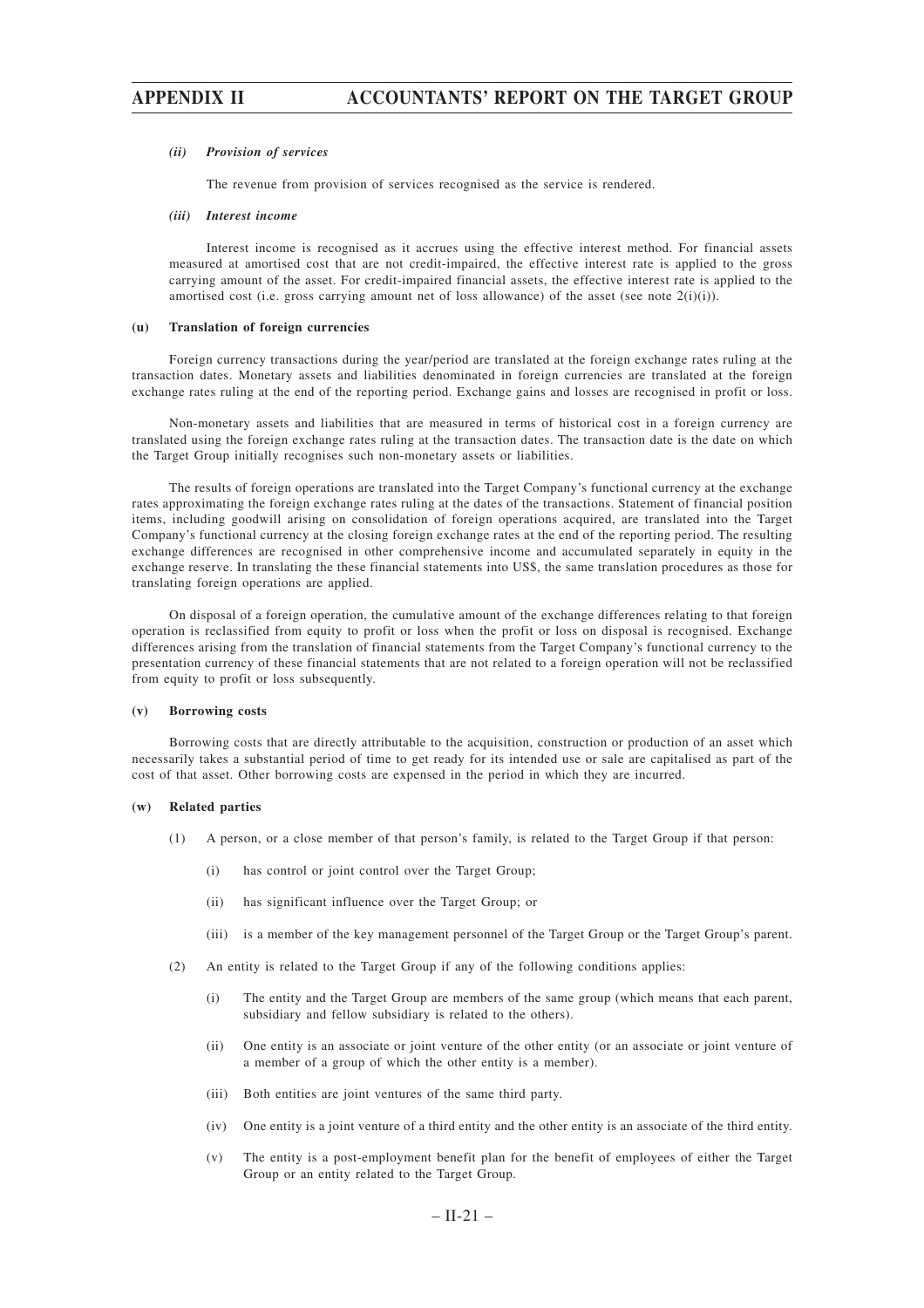- (vi) The entity is controlled or jointly controlled by a person identified in (1).
- (vii) A person identified in (1)(i) has significant influence over the entity or is a member of the key management personnel of the entity (or of a parent of the entity).
- (viii) The entity, or any member of a group of which it is a part, provides key management personnel services to the Target Group or to the Target Group's parent.

Close members of the family of a person are those family members who may be expected to influence, or be influenced by, that person in their dealings with the entity.

#### **(x) Segment reporting**

Operating segments, and the amounts of each segment item reported in the Historical Financial Information of the Target Group, are identified from the financial information provided regularly to the Target Company's most senior executive management for the purposes of allocating resources to, and assessing the performance of, the Target Group's various lines of business and geographical locations.

Individually material operating segments are not aggregated for financial reporting purposes unless the segments have similar economic characteristics and are similar in respect of the nature of products and services, the nature of production processes, the type or class of customers, the methods used to distribute the products or provide the services, and the nature of the regulatory environment. Operating segments which are not individually material may be aggregated if they share a majority of these criteria.

#### **(y) Accounting judgements and estimates**

As disclosed in note 20, the Target Group completed the Acquisition on 31 March 2021 with net identified assets acquired and the consideration, being the Target Company's interest in CBT as at 31 March 2021, measured at fair value on the acquisition date. Management judgement is particularly involved in the identification of the identifiable net assets acquired and fair value measurement thereof and of the consideration. External professional qualified valuers were engaged in measuring the aforesaid fair values.

#### **3 REVENUE AND SEGMENT REPORTING**

The revenue presented in the statements of profit or loss and other comprehensive income is derived from the provision of consulting services to CBT during the Relevant Periods.

The Target Group operates in a single business segment and, accordingly, no segmental analysis is presented.

### **4 PROFIT/(LOSS) BEFORE TAXATION**

Profit/(loss) before taxation is arrived at after charging:

#### **(a) Staff costs (including sole director's emoluments)**

|                                                                             | Year ended<br>31 December<br>2018<br>US\$ | Year ended<br>31 December<br>2019<br>US\$ | Year ended<br>31 December<br>2020<br>US\$ | ended<br>31 March<br>2020<br>US\$ | Three months Three months<br>ended<br>31 March<br>2021<br>US\$ |
|-----------------------------------------------------------------------------|-------------------------------------------|-------------------------------------------|-------------------------------------------|-----------------------------------|----------------------------------------------------------------|
| Salaries, wages and other benefits<br>Contributions to defined contribution | 1,118,795                                 | 812,956                                   | 994,705                                   | (unaudited)<br>144,622            | 369,862                                                        |
| retirement plans                                                            | 14.249                                    | 13.693                                    | 10.846                                    | 2.711                             | 3,226<br>373,088                                               |
|                                                                             | 1,133,044                                 | 826,649                                   | 1,005,551                                 | 147,333                           |                                                                |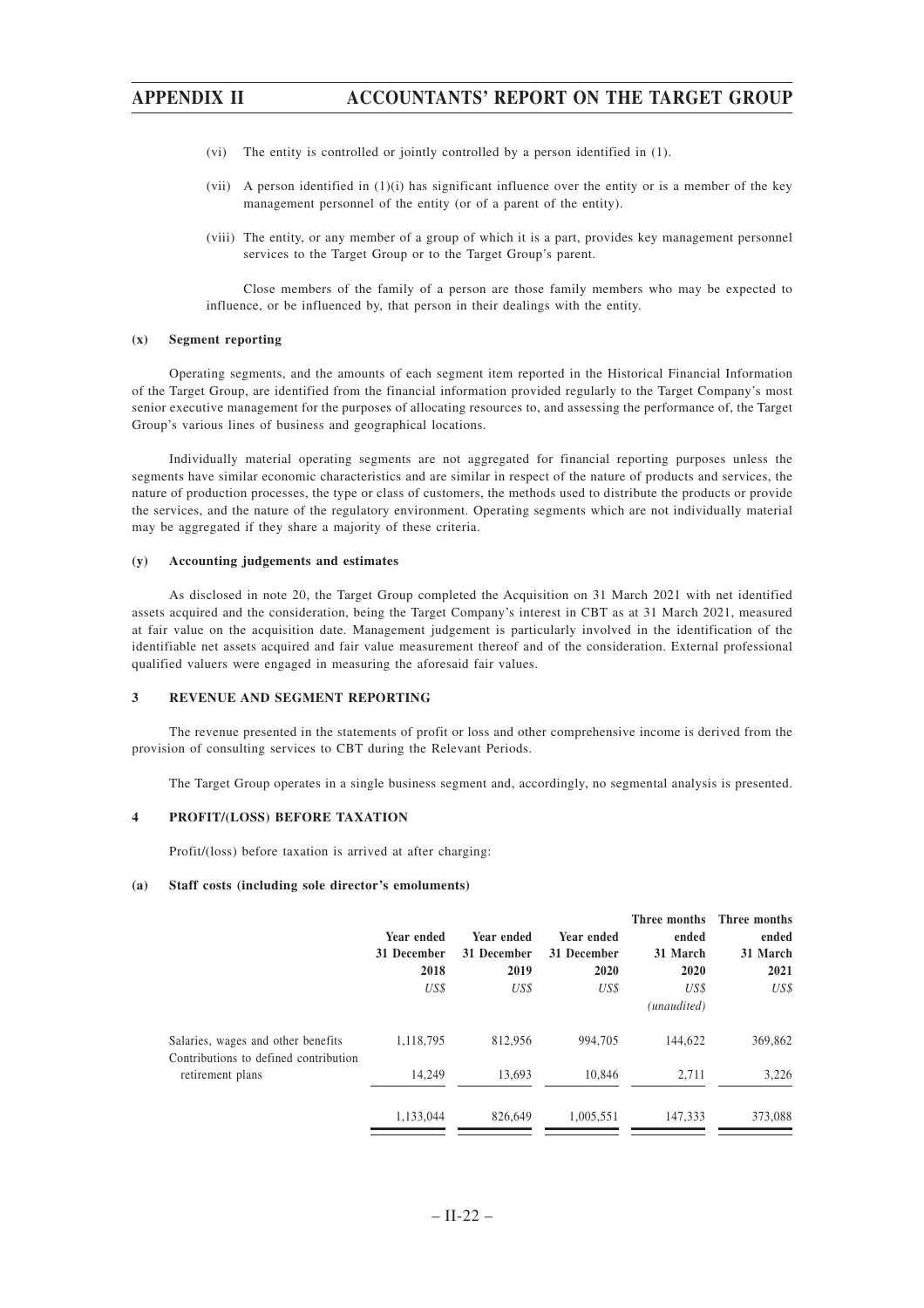The Target Group offers a defined contribution pension plan to its employees. The Target Group has no legal or constructive obligations to pay further contributions if the fund does not have sufficient assets to pay all employees the benefits relating to employee service in the current and prior periods. The payments to defined contribution pension plans are recognised as expenses when the services that grant right to these payments are rendered. The Target Group's portion may correspond to up to 250% of the contribution made by the employee, according to a scale of age and salary bands that vary from 1% to 6% of the employee's compensation. Contributions to the plan vest immediately.

### **(b) Other items**

|                                                        | Year ended<br>31 December<br>2018 | Year ended<br>31 December<br>2019 | Year ended<br>31 December<br>2020 | Three months<br>ended<br>31 March<br>2020 | Three months<br>ended<br>31 March<br>2021 |
|--------------------------------------------------------|-----------------------------------|-----------------------------------|-----------------------------------|-------------------------------------------|-------------------------------------------|
|                                                        | US\$                              | US\$                              | US\$                              | US\$<br>(unaudited)                       | US\$                                      |
| Depreciation of owned property,<br>plant and equipment | 16.273                            | 15,588                            | 9,245                             | 2.912                                     | 1,972                                     |
| Interest income                                        | (198, 904)                        | (275, 888)                        | (118,993)                         | (54, 717)                                 | (12, 297)                                 |
| Gain on disposal of property, plant<br>and equipment   |                                   | (811)                             |                                   |                                           |                                           |
| Auditors' remuneration                                 | 12.156                            | 23.883                            | 27.758                            |                                           |                                           |

### **5 INCOME TAX**

Income tax in Brazil includes corporate income tax and social contribution tax. The applicable rates for corporate income tax and social contribution tax in Brazil are 25% and 9%, respectively, during the Relevant Periods.

Income tax has not been provided for as the Target Group has no assessable profit during the Relevant Periods.

### **6 SOLE DIRECTOR'S EMOLUMENTS**

|                                                                           |                            |                                                            | Year ended 31 December 2018                                            |                                                      |                      |
|---------------------------------------------------------------------------|----------------------------|------------------------------------------------------------|------------------------------------------------------------------------|------------------------------------------------------|----------------------|
|                                                                           | Director's<br>fees<br>US\$ | Salaries,<br>allowances<br>and benefits<br>in kind<br>US\$ | <b>Discretionary</b><br>bonuses<br>US\$                                | Retirement<br>scheme<br>contributions<br>US\$        | <b>Total</b><br>US\$ |
| <b>Director</b><br>Mr. Miao Guosheng<br>(resigned on<br>31 December 2018) | 18,011                     | 48,857                                                     | 60,044                                                                 | 2,036                                                | 128,948              |
|                                                                           | Director's<br>fees<br>US\$ | Salaries,<br>allowances<br>and benefits<br>in kind<br>US\$ | Year ended 31 December 2019<br><b>Discretionary</b><br>bonuses<br>US\$ | <b>Retirement</b><br>scheme<br>contributions<br>US\$ | <b>Total</b><br>US\$ |
| <b>Director</b><br>Mr. Zhou Xinghua<br>(appointed on                      |                            |                                                            |                                                                        |                                                      |                      |

31 December 2018) – 49,358 61,723 1,957 113,038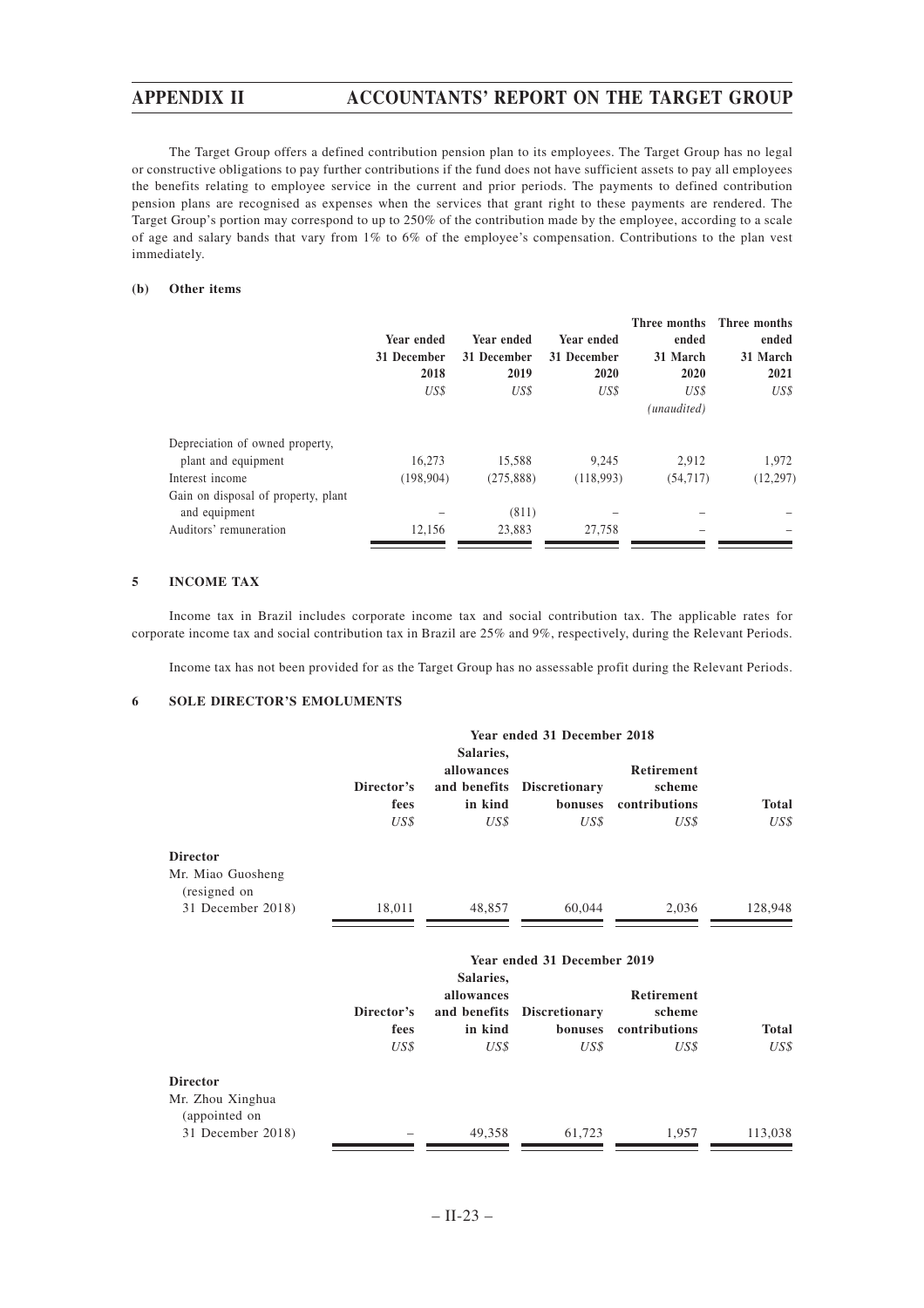|                  |                            |                                                            | Year ended 31 December 2020             |                                                      |                      |
|------------------|----------------------------|------------------------------------------------------------|-----------------------------------------|------------------------------------------------------|----------------------|
|                  | Director's<br>fees<br>US\$ | Salaries,<br>allowances<br>and benefits<br>in kind<br>US\$ | <b>Discretionary</b><br>bonuses<br>US\$ | <b>Retirement</b><br>scheme<br>contributions<br>US\$ | <b>Total</b><br>US\$ |
| <b>Director</b>  |                            |                                                            |                                         |                                                      |                      |
| Mr. Zhou Xinghua |                            | 38,794                                                     | 186,191                                 | 1,549                                                | 226,534              |
|                  |                            | Salaries,                                                  | Three months ended 31 March 2021        |                                                      |                      |
|                  |                            | allowances                                                 |                                         | <b>Retirement</b>                                    |                      |
|                  | Director's                 | and benefits                                               | <b>Discretionary</b>                    | scheme                                               |                      |
|                  | fees                       | in kind                                                    | bonuses                                 | contributions                                        | Total                |
|                  | US\$                       | US\$                                                       | US\$                                    | US\$                                                 | US\$                 |

| <b>Director</b>  |        |        |        |     |        |
|------------------|--------|--------|--------|-----|--------|
| Mr. Zhou Xinghua | $\sim$ | 14.093 | 80.159 | 461 | 94,713 |
|                  |        |        |        |     |        |

| Three months ended 31 March 2020 (unaudited) |  |  |  |
|----------------------------------------------|--|--|--|
| Salariac                                     |  |  |  |

|                  | Director's<br>fees | Salaries,<br>allowances<br>in kind | and benefits Discretionary<br>bonuses | <b>Retirement</b><br>scheme<br>contributions | <b>Total</b> |
|------------------|--------------------|------------------------------------|---------------------------------------|----------------------------------------------|--------------|
|                  | US\$               | US\$                               | US\$                                  | US\$                                         | US\$         |
| <b>Director</b>  |                    |                                    |                                       |                                              |              |
| Mr. Zhou Xinghua | -                  | 8.923                              | 35,095                                | 387                                          | 44,405       |

### **7 INDIVIDUAL WITH HIGHEST EMOLUMENTS**

One of the five individuals with the highest emoluments of the Target Group for the years ended 31 December 2018, 2019 and 2020 and the three months ended 31 March 2020 and 2021 is the sole director whose emoluments are disclosed in note 6. The emoluments in respect of the remaining individuals other than the sole director are as follows:

|                                   | Year ended<br>31 December<br>2018<br>US\$ | Year ended<br>31 December<br>2019<br>US\$ | Year ended<br>31 December<br>2020<br>US\$ | Three months<br>ended<br>31 March<br>2020<br>US\$<br>(unaudited) | Three months<br>ended<br>31 March<br>2021<br>US\$ |
|-----------------------------------|-------------------------------------------|-------------------------------------------|-------------------------------------------|------------------------------------------------------------------|---------------------------------------------------|
| Salaries, allowances and benefits |                                           |                                           |                                           |                                                                  |                                                   |
| in kind                           | 239,857                                   | 64,057                                    | 92.184                                    | 20,809                                                           | 35,767                                            |
| Discretionary bonuses             | 129,944                                   | 129,368                                   | 346,001                                   | 80.926                                                           | 152,373                                           |
| Retirement scheme contributions   | 10,178                                    | 9,781                                     | 7.747                                     | 1,937                                                            | 2,305                                             |
|                                   | 379,979                                   | 203,206                                   | 445,932                                   | 103,672                                                          | 190,445                                           |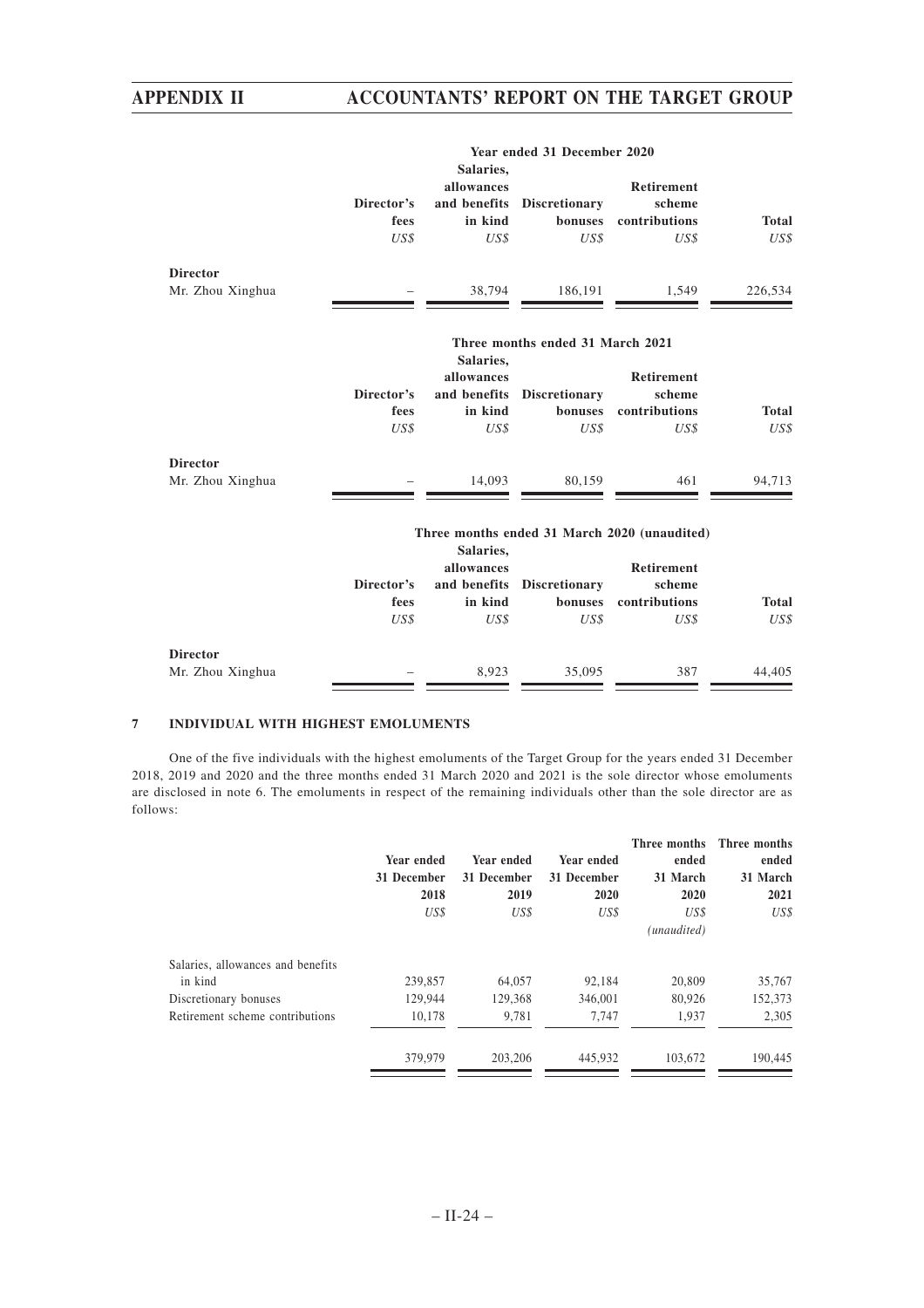The emoluments of the above individuals with the highest emoluments other than the sole director are within the following bands:

|                                                          | Year ended<br>31 December<br>2018 | Year ended<br>31 December<br>2019 | Year ended<br>31 December<br>2020 | ended<br>31 March<br>2020               | Three months Three months<br>ended<br>31 March<br>2021 |
|----------------------------------------------------------|-----------------------------------|-----------------------------------|-----------------------------------|-----------------------------------------|--------------------------------------------------------|
|                                                          | Number of<br>individuals          | Number of<br>individuals          | Number of<br>individuals          | Number of<br>individuals<br>(unaudited) | Number of<br>individuals                               |
| HK\$Nil - HK\$1,000,000<br>HK\$1,000,001 - HK\$1,500,000 | 3                                 | 4                                 | 3                                 | 4                                       | 4                                                      |

### **8 DIVIDENDS**

**(a) Dividends distribution to equity shareholders of the Target Company approved during the reporting period:**

| Dividend in respect of the previous<br>financial year, approved during<br>the year/period | Year ended<br>31 December<br>2018 | Year ended<br>31 December<br>2019 | Year ended<br>31 December<br>2020 | ended<br>31 March<br>2020<br>(unaudited)                                  | Three months Three months<br>ended<br>31 March<br>2021 |
|-------------------------------------------------------------------------------------------|-----------------------------------|-----------------------------------|-----------------------------------|---------------------------------------------------------------------------|--------------------------------------------------------|
| Per share (US\$ cents)                                                                    | 12.09                             | 10.57                             | 12.54                             | -                                                                         | 20.56                                                  |
| Amount (US\$)                                                                             | 4,660,591                         | 4,075,475                         | 4,834,865                         | $\hspace{1.0cm} \rule{1.5cm}{0.15cm} \hspace{1.0cm} \rule{1.5cm}{0.15cm}$ | 7.927.446                                              |
|                                                                                           |                                   |                                   |                                   |                                                                           |                                                        |

**(b) Dividends distribution to equity shareholders of the Target Company in respect of the current year/period approved subsequent to the end of the reporting period:**

| Dividend in respect of the current<br>year, proposed after the end of the<br>reporting period | Year ended<br>31 December<br>2018 | Year ended<br>31 December<br>2019 | Year ended<br>31 December<br>2020 | ended<br>31 March<br>2020<br>(unaudited) | Three months Three months<br>ended<br>31 March<br>2021 |
|-----------------------------------------------------------------------------------------------|-----------------------------------|-----------------------------------|-----------------------------------|------------------------------------------|--------------------------------------------------------|
| Per share (US\$ cents)                                                                        | 10.57                             | 12.54                             | 20.56                             |                                          |                                                        |
| Amount (US\$)                                                                                 | 4,075,475                         | 4.834.865                         | 7.927.446                         | $\overline{\phantom{a}}$                 |                                                        |

The dividend proposed after the end of the reporting period has not been recognised as a liability at the end of the reporting period.

### **9 INTEREST IN A JOINT VENTURE**

|                                                                                                 | At<br>31 December<br>2018 | At<br>31 December<br>2019 | At<br>31 December<br>2020 |
|-------------------------------------------------------------------------------------------------|---------------------------|---------------------------|---------------------------|
|                                                                                                 | US\$                      | US\$                      | US\$                      |
| Cost of unlisted investment in a joint venture<br>Share of post-acquisition total comprehensive | 5,232,047                 | 5,024,198                 | 3,896,773                 |
| income, net of dividends received                                                               | 13,294,197                | 13,560,787                | 16,360,037                |
|                                                                                                 | 18,526,244                | 18,584,985                | 20,256,810                |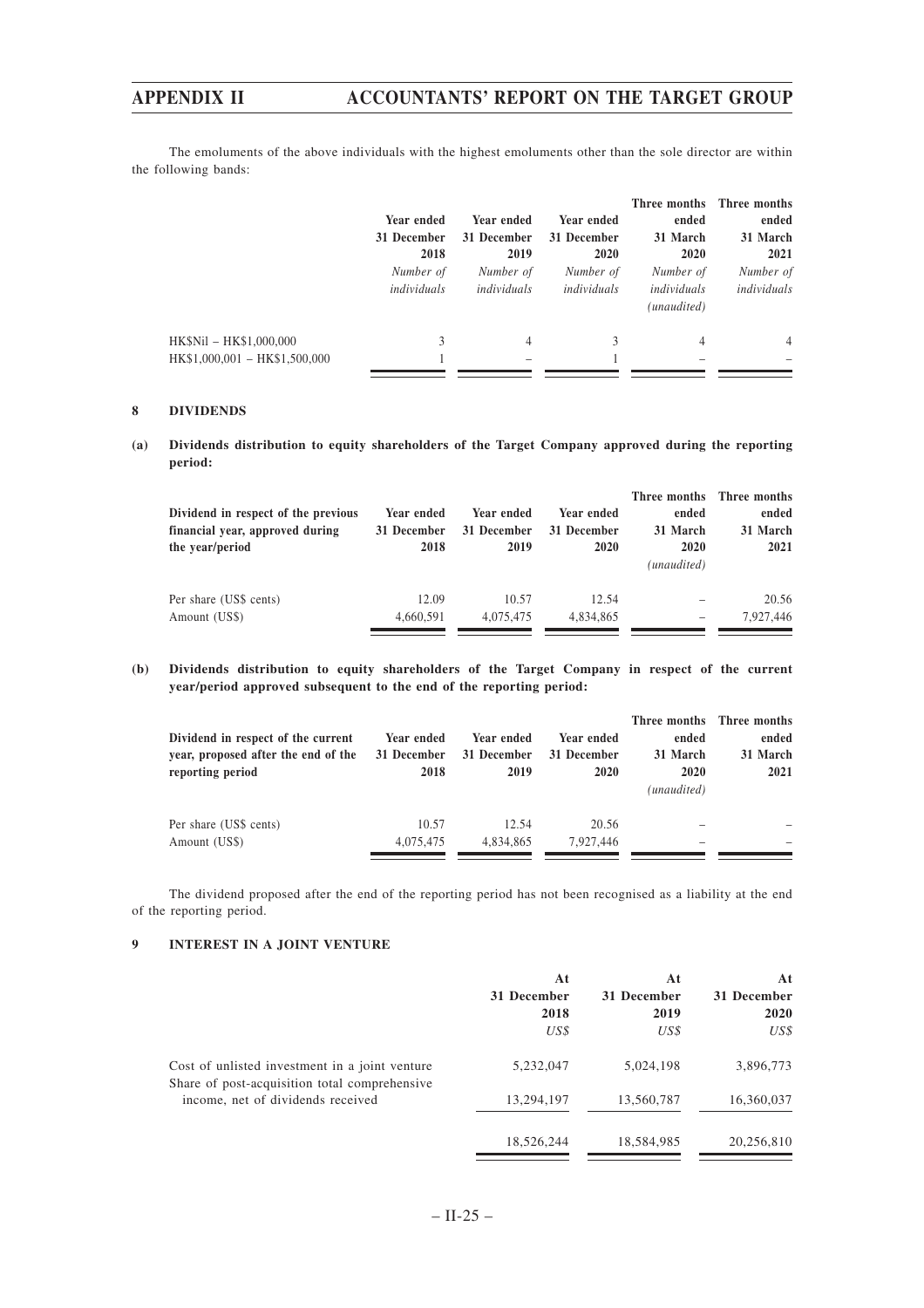$U$ 

CBT was accounted for as a joint venture of the Target Company under equity accounting until it became a subsidiary of the Target Company on 31 March 2021, following certain amendments of its bylaws where upon the Target Company obtained control of CBT. The transaction is accounted for in accordance with the relevant accounting policies as set out in notes  $2(c)$ ,  $2(d)$  and  $2(e)$ , and the Target Company's interest in the joint venture was deemed disposed of at its fair value, which was determined with reference to a valuation report prepared by an external qualified valuer, as of 31 March 2021 (the acquisition date). This resulted in a gain on deemed disposal of US\$52,050,152 as set out below which has been recognised in the consolidated statement of profit or loss and other comprehensive income for the three months ended 31 March 2021.

|                                                                             | USS.         |
|-----------------------------------------------------------------------------|--------------|
| Fair value of investment in CBT at acquisition date <i>(note 20)</i>        | 64,747,738   |
| Carrying amount of investment in CBT immediately before the deemed disposal | (24,687,788) |
| Other comprehensive income recycled to profit or loss                       | 11,990,202   |
| Gain on deemed disposal of CBT, as a joint venture                          | 52,050,152   |

Details of the Target Company's interest in CBT are set out below.

| Name                                     | Form of<br><b>business</b><br>structure | Place of<br>incorporation<br>and business | <b>Particulars</b><br>of issued and<br>paid up<br>capital | <b>Proportion</b><br>of ownership<br>interest held by | the Target Group Principal activity                                                                                                          |
|------------------------------------------|-----------------------------------------|-------------------------------------------|-----------------------------------------------------------|-------------------------------------------------------|----------------------------------------------------------------------------------------------------------------------------------------------|
| China Brasil Tabacos<br>Exportadora S.A. | Incorporated                            | Brazil                                    | 39,702,000<br>shares                                      | 51%                                                   | Procurement, processing, sale<br>and export of tobacco leaves<br>and the sale of agricultural<br>materials inherent to tobacco<br>production |

Summarised information of CBT's financial position and a reconciliation to the carrying amount in the Historical Financial Information of the Target Group, are disclosed below:

|                                                       | At            | At             | At              |
|-------------------------------------------------------|---------------|----------------|-----------------|
|                                                       | 31 December   | 31 December    | 31 December     |
|                                                       | 2018          | 2019           | 2020            |
|                                                       | US\$          | US\$           | US\$            |
| <b>Gross amounts of CBT</b>                           |               |                |                 |
| Current assets                                        | 179, 162, 478 | 94,899,020     | 188,422,629     |
| Non-current assets                                    | 8,564,188     | 7,023,954      | 5,100,753       |
| Current liabilities                                   | (149,980,872) | (65, 440, 307) | (153, 267, 110) |
| Non-current liabilities                               | (1,419,826)   | (41,520)       | (537, 037)      |
| Net assets                                            | 36,325,968    | 36,441,147     | 39,719,235      |
| Included in the above assets and liabilities:         |               |                |                 |
| Cash and cash equivalents                             | 34,100,876    | 26,568,666     | 6,370,103       |
| Current financial liabilities (excluding trade and    |               |                |                 |
| other payables and provisions)                        | 137,837,257   | 55,462,113     | 133,091,879     |
| Reconciled to the Target Company's interest<br>in CBT |               |                |                 |
| Gross amounts of CBT's net assets                     | 36, 325, 968  | 36,441,147     | 39,719,235      |
| Company's effective interest                          | 51%           | 51%            | 51%             |
| Company's share of CBT's net assets                   | 18,526,244    | 18,584,985     | 20,256,810      |
| Carrying amount of the Target Group's interest        | 18,526,244    | 18,584,985     | 20,256,810      |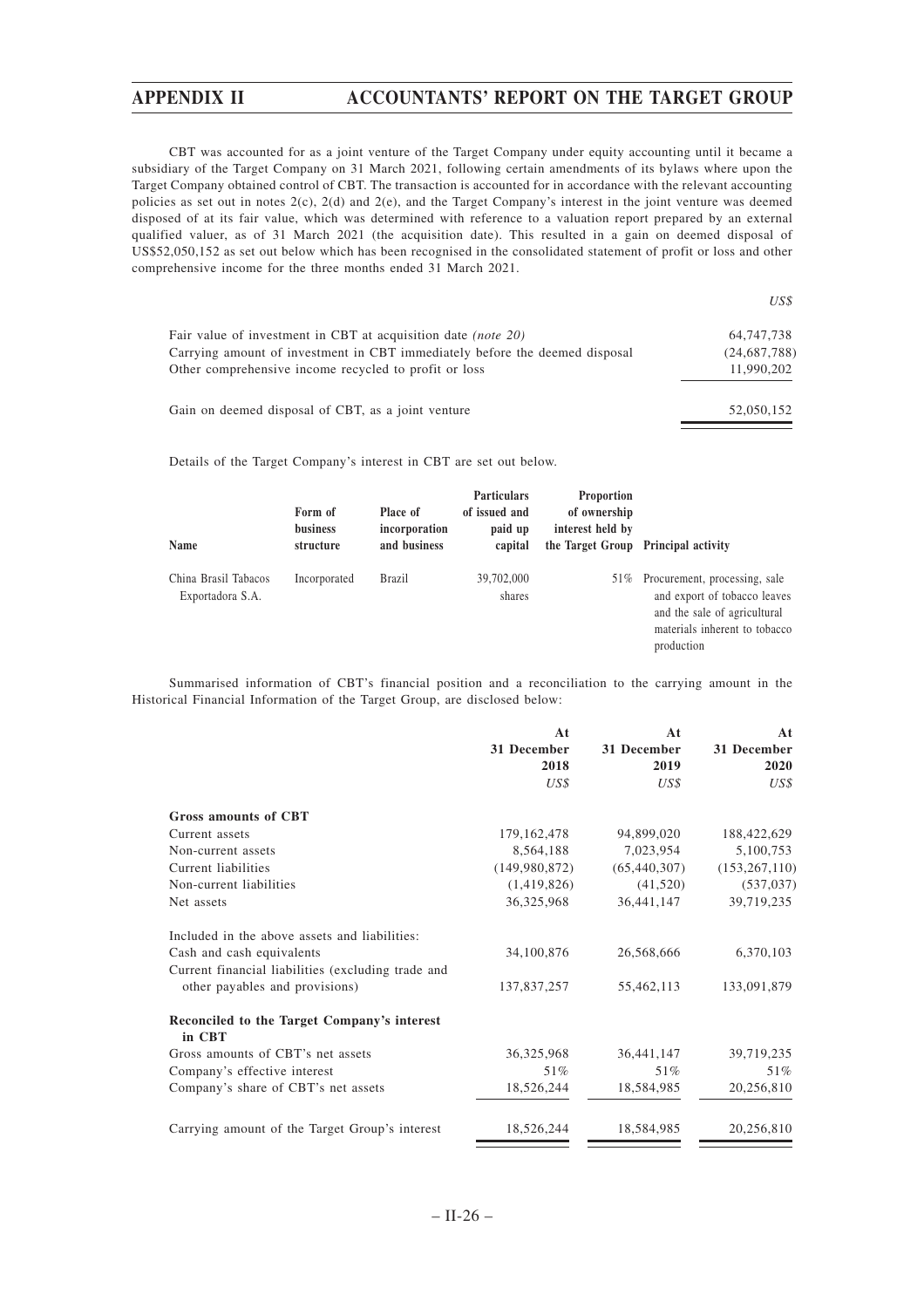|                                       | Year ended<br>31 December<br>2018<br>US\$ | Year ended<br>31 December<br>2019<br>US\$ | Year ended<br>31 December<br>2020<br>US\$ | Three months<br>ended<br>31 March<br>2020<br>US\$<br>(unaudited) | Three months<br>ended<br>31 March<br>2021<br>US\$ |
|---------------------------------------|-------------------------------------------|-------------------------------------------|-------------------------------------------|------------------------------------------------------------------|---------------------------------------------------|
| Revenue                               | 183,651,274                               | 190,516,877                               | 136,239,949                               | 11,123,970                                                       | 57,272,093                                        |
| Profit/(loss) and total comprehensive |                                           |                                           |                                           |                                                                  |                                                   |
| income for the year/period            | 13,843,899                                | 13,134,026                                | 17,792,119                                | (916, 678)                                                       | 8,688,193                                         |
| Included in the above profit:         |                                           |                                           |                                           |                                                                  |                                                   |
| Interest income                       | 163,854                                   | 225,357                                   | 66,048                                    | 20,163                                                           | 13,724                                            |
| Depreciation and amortisation         | (2,677,605)                               | (2,662,402)                               | (3,173,020)                               | (754, 569)                                                       | (1,157,943)                                       |
| Interest expense                      | (5,732,776)                               | (5,100,688)                               | (3,341,676)                               | (274, 840)                                                       | (879, 730)                                        |
| Income tax expense                    | (9,487,040)                               | (6,755,374)                               | (12,761,397)                              | (3,675,718)                                                      | (6,023,093)                                       |

The summarised financial information of CBT's performance is disclosed below:

The Target Company recognised share of profit of CBT of US\$7,174,985, US\$7,088,138, US\$9,644,162 and US\$4,278,399 during the years ended 31 December 2018, 2019 and 2020 and three months ended 31 March 2021, respectively. The Target Company recognised share of loss of CBT of US\$739,321 (unaudited) for the three months ended 31 March 2020.

### **10 INVESTMENT IN A SUBSIDIARY**

CBT, which was a joint venture of the Target Company, became a subsidiary on 31 March 2021.

CBT is considered to have a material non-controlling interest (NCI). The summarised financial information presented below represents the amounts before any intra-group elimination and is modified for fair value adjustments to the identifiable net assets of CBT upon business combination.

| 2021<br>Amounts recognised in CBT's books                            | US\$ |
|----------------------------------------------------------------------|------|
|                                                                      |      |
|                                                                      |      |
| 150, 118, 476<br>Current assets                                      |      |
| 6,157,078<br>Non-current assets                                      |      |
| Current liabilities<br>(106, 420, 632)                               |      |
| (1,447,494)<br>Non-current liabilities                               |      |
| 48, 407, 428                                                         |      |
| Fair value adjustments recognised upon the Acquisition<br>25,022,392 |      |
| Net assets of CBT<br>73,429,820                                      |      |
| 49%<br>NCI percentage                                                |      |
| Carrying amount of NCI<br>35,980,612                                 |      |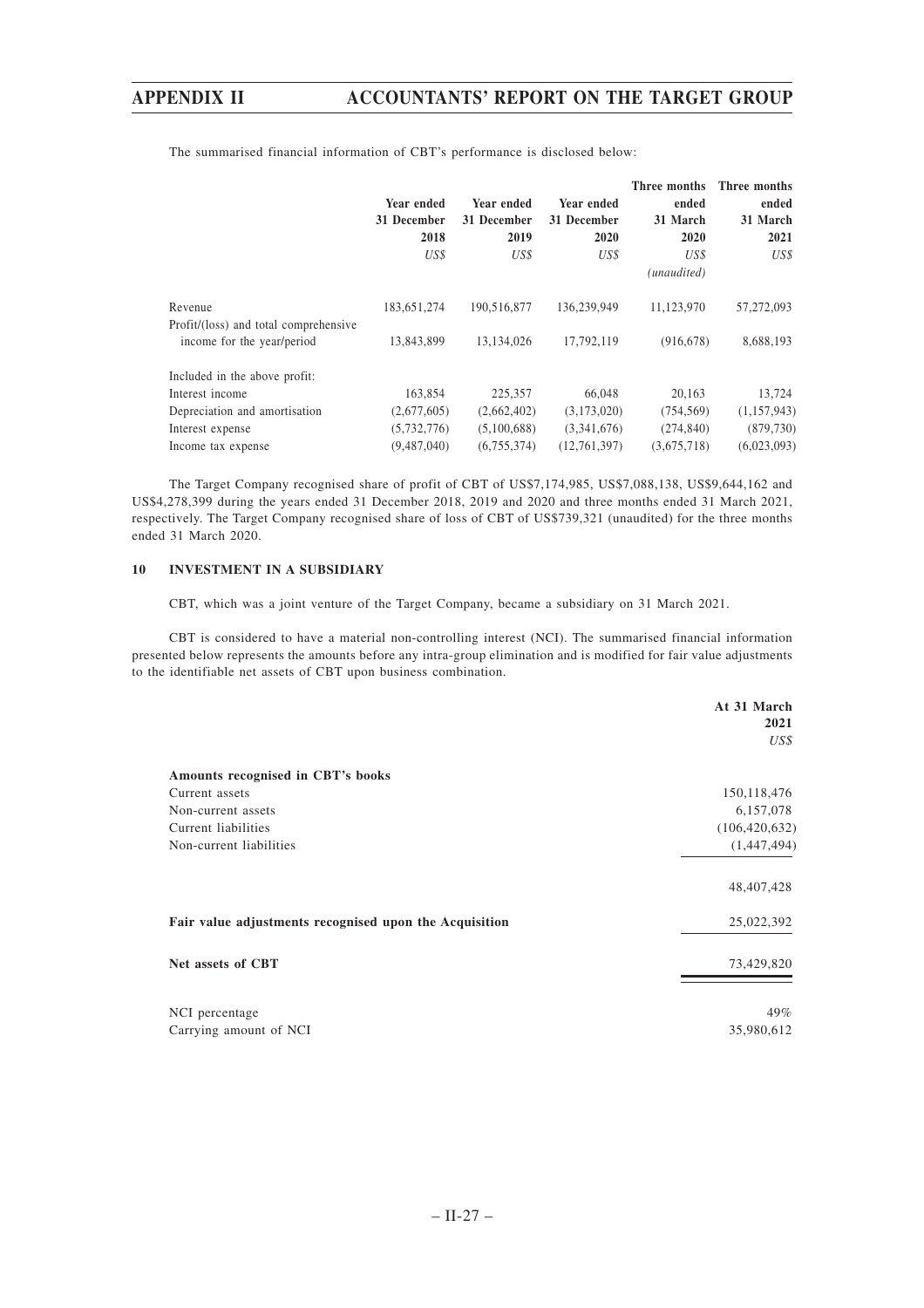The summarised financial information of CBT's performance is disclosed in note 9. As the business combination was only completed on 31 March 2021, the fair value adjustments to the identifiable net assets of CBT upon business combination did not have an impact to CBT's performance for the three months ended 31 March 2021 and there was no profit attributable to or dividend paid to NCI. The cash flow information of CBT is further disclosed below:

|                                         | Three months   |
|-----------------------------------------|----------------|
|                                         | ended 31 March |
|                                         | 2021           |
|                                         | US\$           |
|                                         |                |
| Cash inflows from operating activities  | 47,895,432     |
| Cash outflows from investing activities | (459, 105)     |
| Cash outflows from financing activities | (52, 123, 915) |
|                                         |                |

### **11 INVENTORIES**

As at 31 March 2021, inventories in the consolidated statements of financial position comprised of tobacco leaf products of CBT.

## **12 TRADE AND OTHER RECEIVABLES**

|                                      | At          | At          | At          | At         |
|--------------------------------------|-------------|-------------|-------------|------------|
|                                      | 31 December | 31 December | 31 December | 31 March   |
|                                      | 2018        | 2019        | 2020        | 2021       |
|                                      | US\$        | US\$        | US\$        | US\$       |
| Trade receivables                    |             |             |             | 68,073,051 |
| Advances to producers                |             |             |             | 4,156,990  |
| Value-added tax and other taxes      |             |             |             |            |
| recoverable                          | 615,076     | 383,644     | 38,378      | 3,118,844  |
| Dividend receivable                  | 3,232,718   | 3,467,309   | 4,712,681   |            |
| Prepaid expenses and other           |             |             |             |            |
| receivables                          | 56,004      | 62,753      | 132,237     | 503,944    |
|                                      | 3,903,798   | 3,913,706   | 4,883,296   | 75,852,829 |
|                                      |             |             |             |            |
| Represented by:<br>- Current portion | 3,903,798   | 3,913,706   | 4,883,296   | 73,335,046 |
| - Non-current portion                |             |             |             | 2,517,783  |
|                                      |             |             |             |            |
|                                      | 3,903,798   | 3,913,706   | 4,883,296   | 75,852,829 |
|                                      |             |             |             |            |

As at the end of each reporting period, the ageing analysis of trade receivables based on the invoice date is as follows:

|                | At          | At          | At          | At           |
|----------------|-------------|-------------|-------------|--------------|
|                | 31 December | 31 December | 31 December | 31 March     |
|                | 2018        | 2019        | 2020        | 2021         |
|                | US\$        | US\$        | US\$        | US\$         |
| Within 30 days |             |             |             | 41,008       |
| 31 to 60 days  |             | -           |             | 688,635      |
| 61 to 180 days | -           | -           |             | 67, 343, 408 |
|                |             |             |             | 68,073,051   |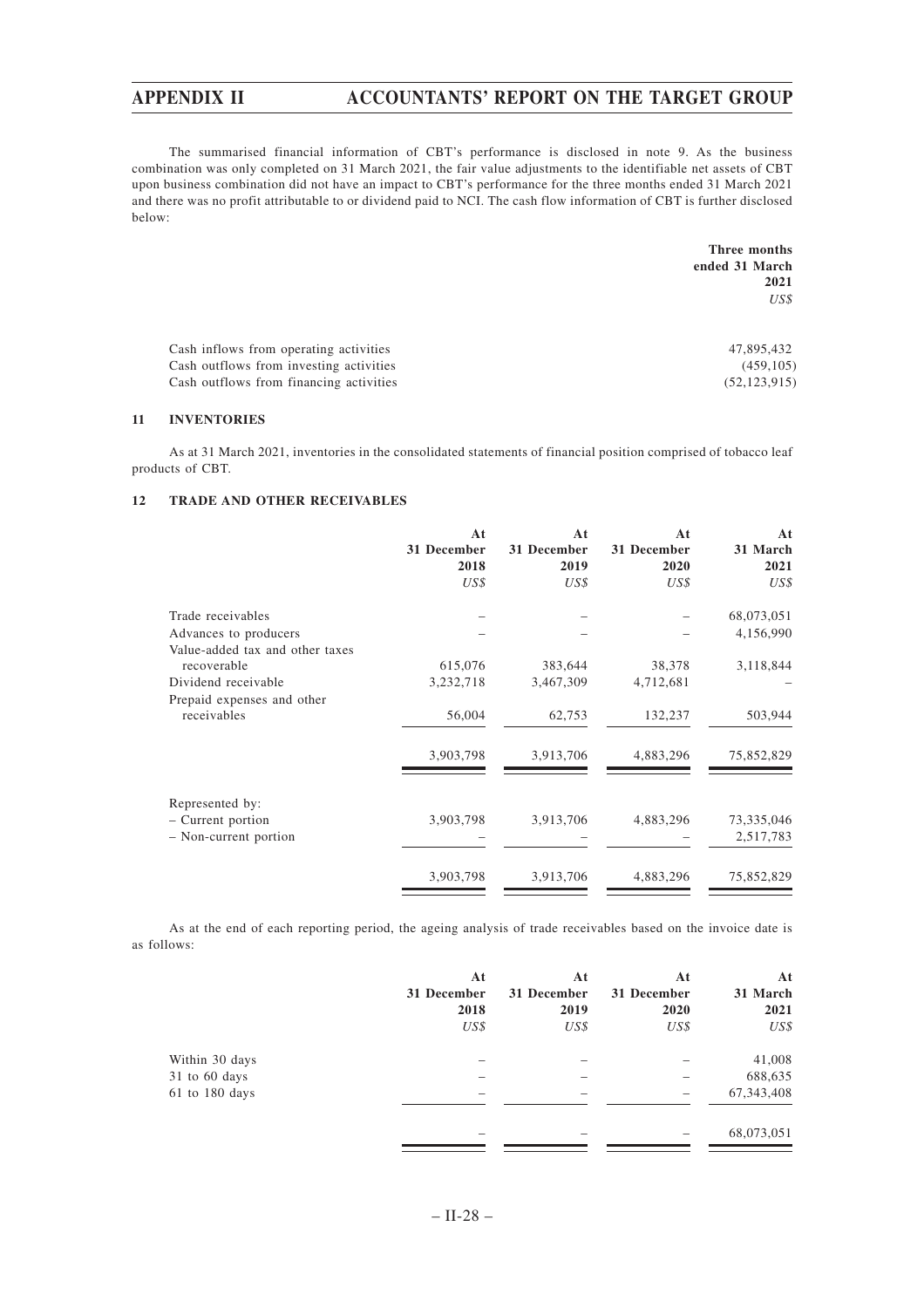Trade receivables are normally due within 4 to 6 months from the date of billing. As at 31 March 2021, none of the trade receivables were past due.

The Target Group generally does not hold any collateral over the balances. Further details on the Target Group's credit policy are set out in note 17(a).

### **13 CASH AND CASH EQUIVALENTS**

### **(a) Cash and cash equivalents comprise:**

|                               | At          | At          | At          | At        |
|-------------------------------|-------------|-------------|-------------|-----------|
|                               | 31 December | 31 December | 31 December | 31 March  |
|                               | 2018        | 2019        | 2020        | 2021      |
|                               | US\$        | US\$        | US\$        | US\$      |
| Cash at bank and on hand      | 3,674,176   | 3,907,571   | 2,712,946   | 2,210,283 |
| Bank certificates of deposits |             |             |             | 1,574,020 |
|                               | 3,674,176   | 3,907,571   | 2,712,946   | 3,784,303 |

At 31 March 2021, bank certificates of deposits were with original maturity of less than 3 months and they were held for the purpose of meeting short-term cash commitments.

### **(b) Reconciliation of profit/(loss) before taxation to cash generated from operations:**

|               |             |             | Three months | Three months |
|---------------|-------------|-------------|--------------|--------------|
| Year ended    | Year ended  | Year ended  | ended        | ended        |
| 31 December   | 31 December | 31 December | 31 March     | 31 March     |
| 2018          | 2019        | 2020        | 2020         | 2021         |
| US\$          | US\$        | US\$        | US\$         | US\$         |
|               |             |             | (unaudited)  |              |
| 5,366,680     | 6,350,110   | 8,753,406   | (860, 219)   | 56,020,826   |
| 16,273        | 15,588      | 9,245       | 2,912        | 1,972        |
| (198, 904)    | (275, 888)  | (118,993)   | (54, 717)    | (12, 297)    |
|               |             |             |              |              |
| (7, 174, 985) | (7,088,138) | (9,644,162) | 739,321      | (4,278,399)  |
|               |             |             |              |              |
|               |             |             |              | (52,050,152) |
|               |             |             |              |              |
|               | (811)       |             |              |              |
|               |             |             |              |              |
| (1,990,936)   | (999, 139)  | (1,000,504) | (172,703)    | (318,050)    |
|               |             |             |              |              |
| 225,204       | 4,314       | 250,968     |              | 16,857       |
|               |             |             |              |              |
| (303, 643)    | 344,329     | 486,527     |              | (104, 601)   |
| (2,069,375)   | (650, 496)  | (263,009)   | (172,703)    | (405, 794)   |
|               |             |             |              |              |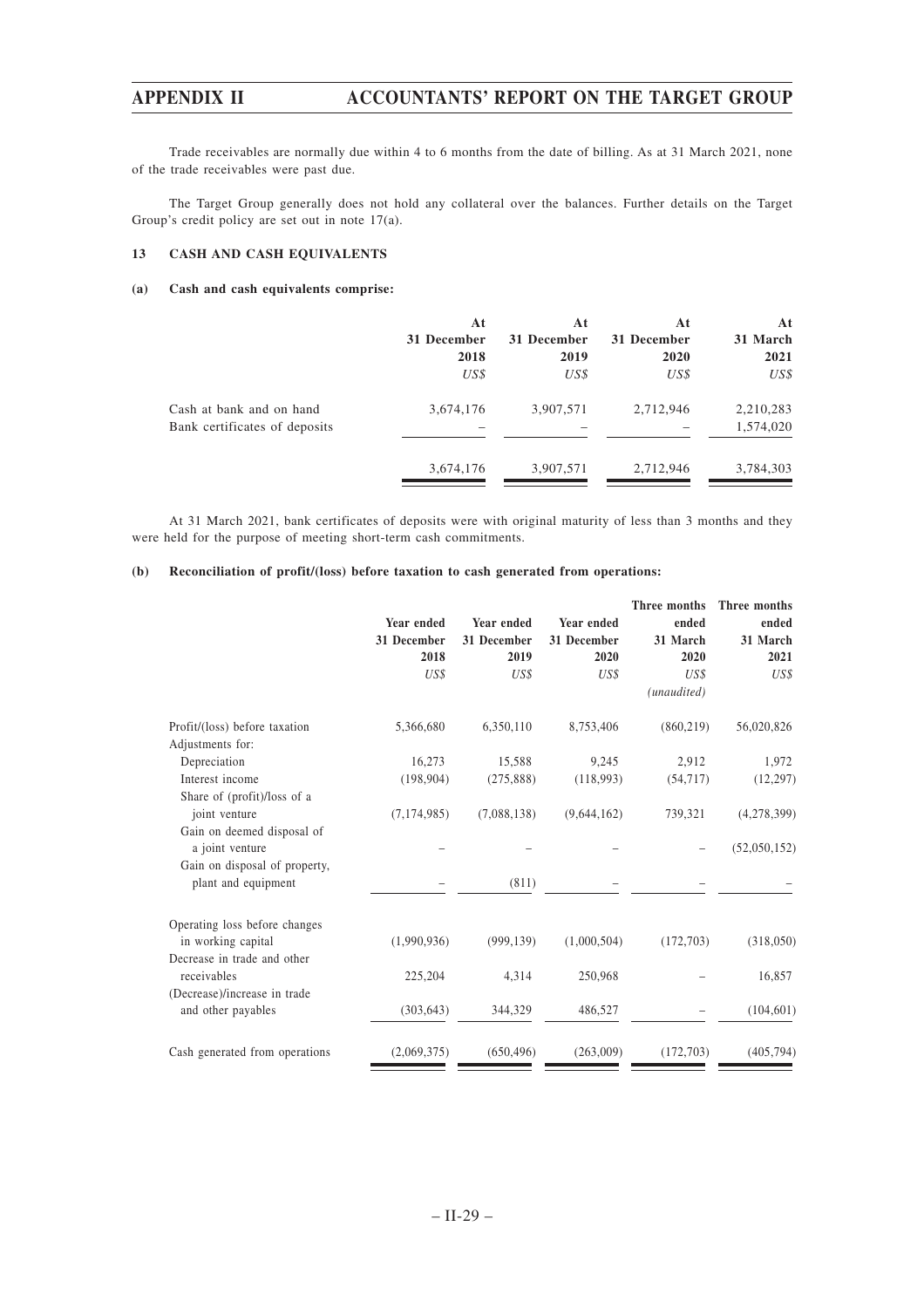## **(c) Reconciliation of liabilities arising from financing activities**

The table below details changes in the Target Group's liabilities from financing activities, including both cash and non-cash changes. Liabilities arising from financing activities are liabilities for which cash flows were, or future cash flows will be, classified in the Target Group's cash flow statements as cash flows from financing activities.

|                                                                      | <b>Bank</b><br>borrowings<br>US\$ | Lease<br>liabilities<br>US\$                                                                                                                   | <b>Dividend</b><br>payable<br>US\$ | Total<br>US\$           |
|----------------------------------------------------------------------|-----------------------------------|------------------------------------------------------------------------------------------------------------------------------------------------|------------------------------------|-------------------------|
| At 1 January 2018<br>Changes from financing cash<br>flows:           |                                   |                                                                                                                                                |                                    |                         |
| Dividend distribution                                                |                                   |                                                                                                                                                | (5,782,886)                        | (5,782,886)             |
| Other changes:<br>Dividend declared (note 8)<br>Exchange adjustments |                                   |                                                                                                                                                | 4,660,591<br>1,122,295             | 4,660,591<br>1,122,295  |
| Total other changes:                                                 |                                   |                                                                                                                                                | 5,782,886                          | 5,782,886               |
| At 31 December 2018                                                  |                                   |                                                                                                                                                |                                    |                         |
| At 1 January 2019<br>Changes from financing cash<br>flows:           |                                   |                                                                                                                                                |                                    |                         |
| Dividend distribution                                                |                                   |                                                                                                                                                | (4,326,821)                        | (4,326,821)             |
| Other changes:<br>Dividend declared (note 8)<br>Exchange adjustments |                                   |                                                                                                                                                | 4,075,475<br>251,346               | 4,075,475<br>251,346    |
| Total other changes:                                                 |                                   |                                                                                                                                                | 4,326,821                          | 4,326,821               |
| At 31 December 2019                                                  |                                   |                                                                                                                                                |                                    |                         |
| At 1 January 2020<br>Changes from financing cash<br>flows:           |                                   |                                                                                                                                                |                                    |                         |
| Dividend distribution                                                |                                   |                                                                                                                                                | (4,967,160)                        | (4,967,160)             |
| Other changes:<br>Dividend declared (note 8)<br>Exchange adjustments |                                   |                                                                                                                                                | 4,834,865<br>132,295               | 4,834,865<br>132,295    |
| Total other changes:                                                 |                                   |                                                                                                                                                | 4,967,160                          | 4,967,160               |
| At 31 December 2020                                                  |                                   |                                                                                                                                                |                                    |                         |
| At 1 January 2021<br>Other changes:                                  |                                   |                                                                                                                                                |                                    |                         |
| Business combination (note 20)<br>Dividend declared (note 8)         | 82,491,668                        | 641,897                                                                                                                                        | 4,195,817<br>7,927,446             | 87,329,382<br>7,927,446 |
| Total other changes:                                                 | 82,491,668<br>.                   | 641,897<br>$\begin{array}{cccccccccccccc} \bullet & \bullet & \bullet & \bullet & \bullet & \bullet & \bullet & \bullet & \bullet \end{array}$ | 12, 123, 263                       | 95,256,828              |
| At 31 March 2021                                                     | 82,491,668                        | 641,897                                                                                                                                        | 12, 123, 263                       | 95,256,828              |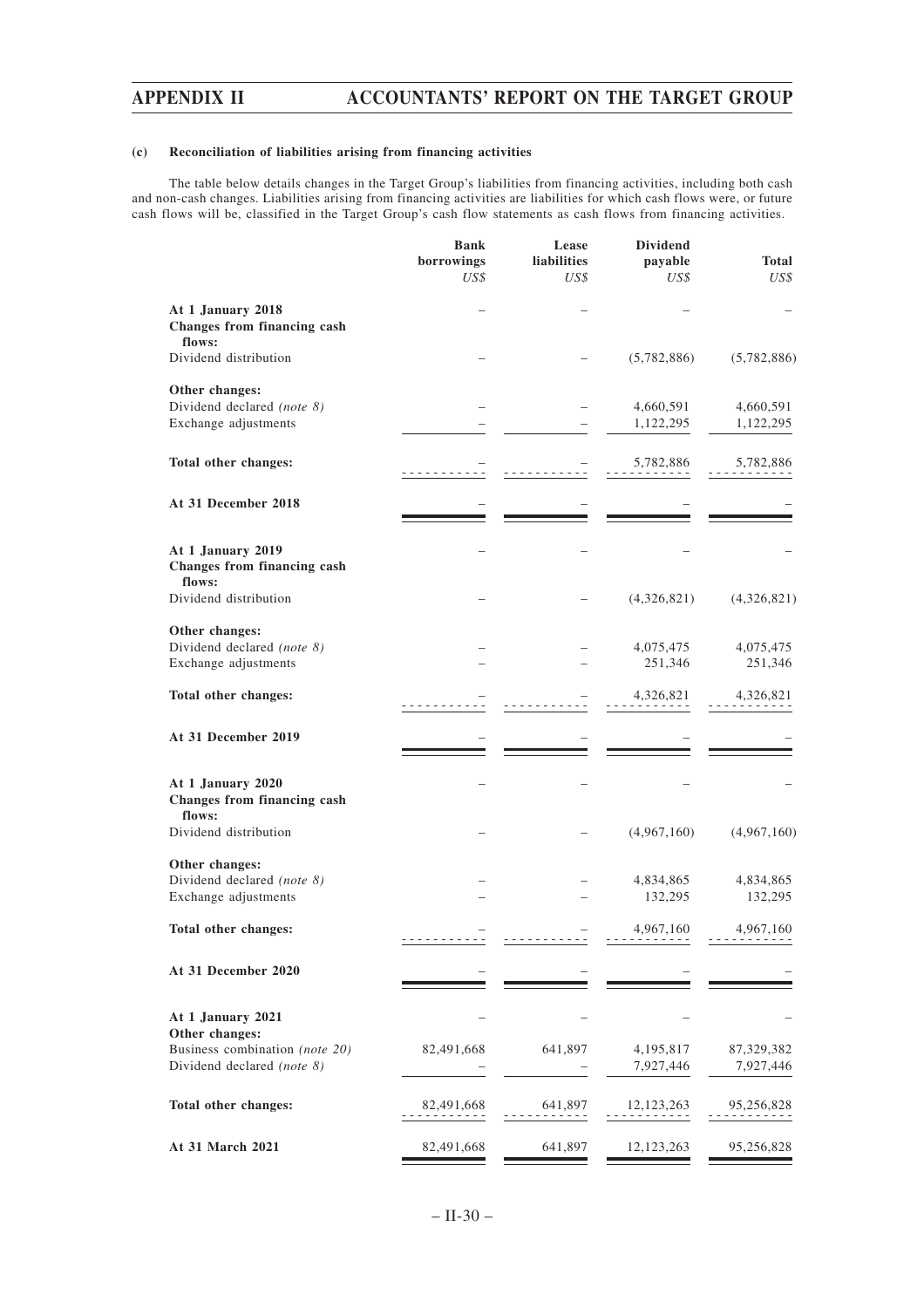# **APPENDIX II ACCOUNTANTS' REPORT ON THE TARGET GROUP**

|                                            | <b>Bank</b><br>borrowings<br>US\$ | Lease<br>liabilities<br>US\$ | <b>Dividend</b><br>payable<br>US\$ | <b>Total</b><br>US\$ |
|--------------------------------------------|-----------------------------------|------------------------------|------------------------------------|----------------------|
|                                            |                                   |                              |                                    |                      |
| (unaudited)                                |                                   |                              |                                    |                      |
| At 1 January 2020                          |                                   |                              |                                    |                      |
| Changes from financing cash<br>flows:      |                                   |                              |                                    |                      |
| Dividend distribution                      |                                   |                              |                                    |                      |
| Total changes from financing cash<br>flows |                                   |                              |                                    |                      |
| Other changes:                             |                                   |                              |                                    |                      |
| Dividend declared (note 8)                 |                                   |                              |                                    |                      |
| Total other changes:                       |                                   |                              |                                    |                      |
| At 31 March 2020                           |                                   |                              |                                    |                      |

## **14 TRADE AND OTHER PAYABLES**

|                                | At<br>31 December<br>2018<br>US\$ | At<br>31 December<br>2019<br>US\$ | At<br>31 December<br>2020<br>US\$ | At<br>31 March<br>2021<br>US\$ |
|--------------------------------|-----------------------------------|-----------------------------------|-----------------------------------|--------------------------------|
| Trade payables                 |                                   |                                   |                                   | 10,657,164                     |
| Dividends payable              |                                   |                                   |                                   | 12, 123, 263                   |
| Other payables and accruals    | 684,897                           | 383,397                           | 267,397                           | 950,385                        |
| Financial liabilities measured |                                   |                                   |                                   |                                |
| at amortised cost              | 684,897                           | 383.397                           | 267,397                           | 23,730,812                     |
| Financial guarantees issued    |                                   |                                   |                                   | 92,699                         |
|                                | 684,897                           | 383.397                           | 267,397                           | 23,823,511                     |
|                                |                                   |                                   |                                   |                                |

All of the trade and other payables, are expected to be settled or recognised as income within one year or are repayable on demand. Included in trade payables were certain amounts due to the non-controlling interests of CBT as set out in further details in note 18(c).

As at the end of each reporting period, the ageing analysis of trade payables based on the invoice date is as follows:

|                 | At<br>31 December<br>2018 | At<br>31 December<br>2019 | At<br>31 December<br>2020 | At<br>31 March<br>2021 |
|-----------------|---------------------------|---------------------------|---------------------------|------------------------|
|                 | US\$                      | US\$                      | US\$                      | US\$                   |
| Within 30 days  | -                         |                           |                           | 7,868,668              |
| $31$ to 60 days | -                         | $\overline{\phantom{a}}$  |                           | 12,788,496             |
|                 | -                         | $\overline{\phantom{a}}$  |                           | 10,657,164             |

Certain producers of the Target Group obtained financing from financial institutions under the rural credit policies that are implemented through a system managed by the Central Bank of Brazil (Banco Central do Brasil). The Target Group issued guarantees to these financial institutions with respect to the financing they provided to such producers. As at 31 March 2021, the maximum guaranteed amounted to US\$5,894,038.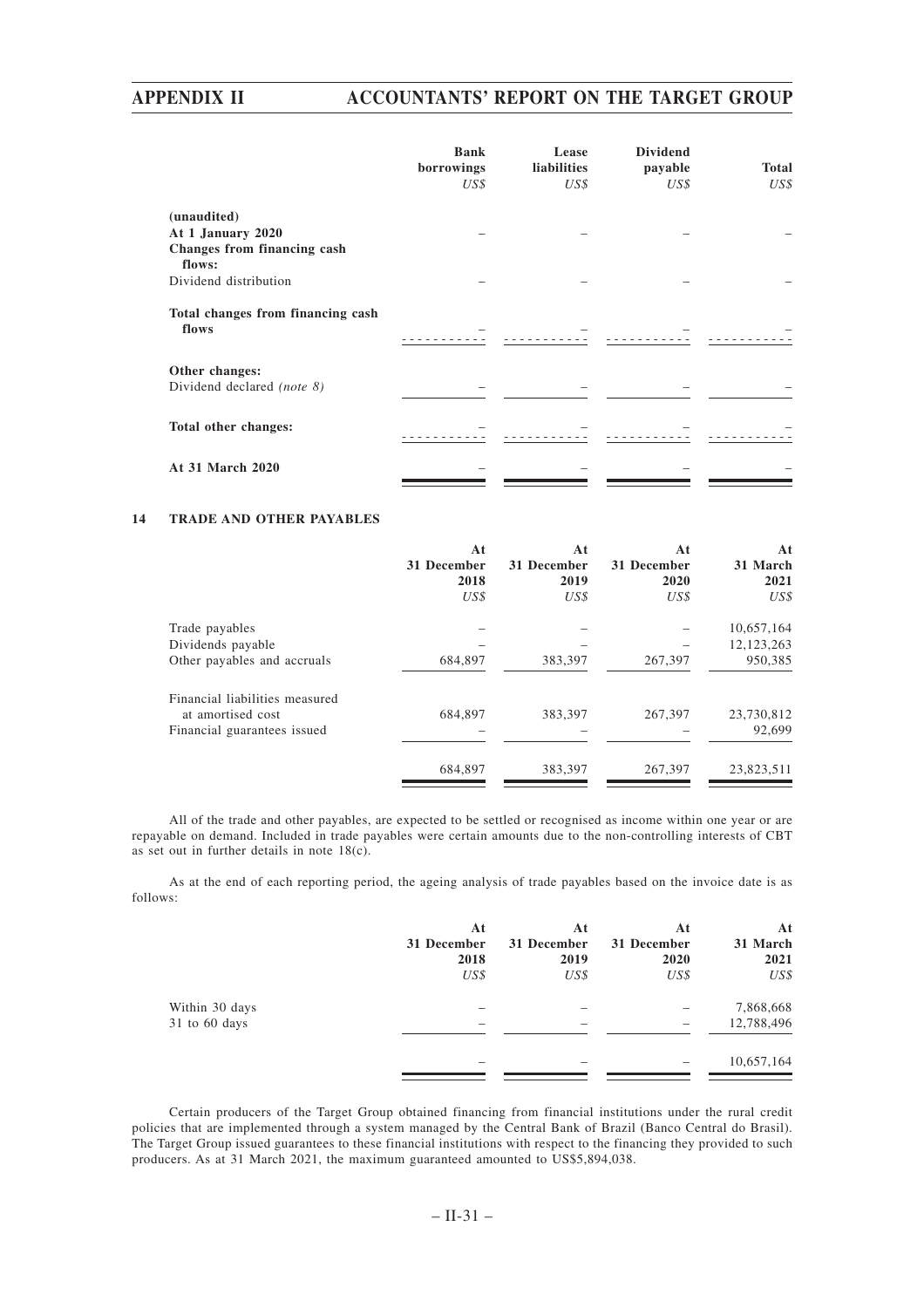## **15 BANK BORROWINGS**

|                              | At<br>31 December<br>2018<br>US\$ | At<br>31 December<br>2019<br>US\$ | At<br>31 December<br>2020<br>US\$ | At<br>31 March<br>2021<br>US\$ |
|------------------------------|-----------------------------------|-----------------------------------|-----------------------------------|--------------------------------|
| Advances on foreign exchange |                                   |                                   |                                   |                                |
| contracts ("ACC")            |                                   |                                   |                                   | 68, 361, 596                   |
| Export prepayments           |                                   |                                   |                                   | 7,744,664                      |
| Agricultural credit          |                                   |                                   |                                   | 6,385,408                      |
|                              |                                   |                                   |                                   | 82,491,668                     |

At 31 March 2021, all of the bank borrowings were unsecured, carried at amortised cost and expected to be settled within one year. All of the bank borrowings bore fixed interest and the weighted average interest rate as at 31 March 2021 was 2.80% per annum.

## **16 CAPITAL AND RESERVES**

## **(a) Share capital**

|                                         | <b>Number</b> |            |            |
|-----------------------------------------|---------------|------------|------------|
|                                         | of shares     | Amount     | Amount     |
|                                         |               | R\$        | US\$       |
| Ordinary shares, issued and fully paid: |               |            |            |
| At 31 December 2018, 2019 and 2020      |               |            |            |
| and 31 March 2021                       | 38,561,000    | 38,561,100 | 16,500,000 |

In accordance with the Target Company's bylaws, the ordinary shares of the Target Group do not have a par value.

The holders of ordinary shares are entitled to receive dividends as declared from time to time and are entitled to one vote per share at meetings of the Target Group. All ordinary shares rank equally with regard to the Target Group's residual assets.

### **(b) Exchange reserve**

The exchange reserve comprises all foreign exchange differences arising from the translation of the financial statements of foreign operations. The reserve is dealt with in accordance with the accounting policies set out in note  $2(u)$ .

### **(c) Capital management**

The Target Group's primary objectives when managing capital are to safeguard the Target Group's ability to continue as a going concern, so that it can continue to provide returns for shareholders, by pricing products and services commensurately with the level of risk and by securing access to finance at a reasonable cost.

The Target Group defines "capital" as including all components of equity, less any unaccrued proposed dividends.

The Target Group's capital structure is regularly reviewed and managed with due regard to the capital management practices of the Target Group. Adjustments are made to the capital structure in light of changes in economic conditions affecting the Target Group.

The Target Group was not subject to any externally imposed capital requirements during the Relevant Periods.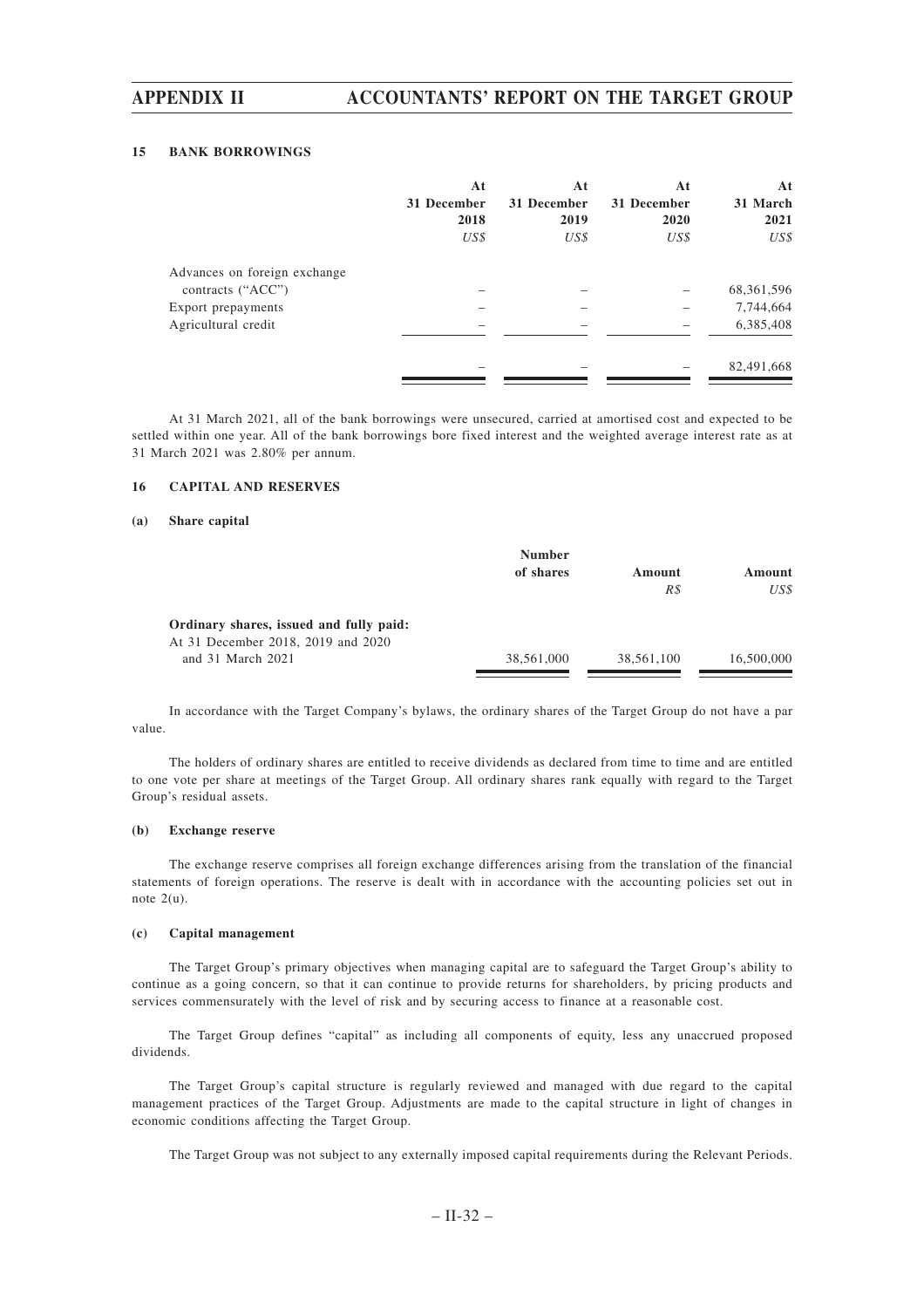# **APPENDIX II ACCOUNTANTS' REPORT ON THE TARGET GROUP**

### **17 FINANCIAL RISK MANAGEMENT AND FAIR VALUES**

The Target Group conducts its principal operations in Brazil and is accordingly subject to risks associated with, among others, local political, economic and legal environment and the rate or method of taxation. Other than such risks which may not be typically associated with companies that operate in Hong Kong or the mainland of People's Republic of China, exposure to credit, liquidity, interest rate and currency risks arises in the normal course of the Target Group's business.

The Target Group's exposure to these risks and the financial risk management policies and practices used by the Target Group to manage these risks are described below.

### **(a) Credit risk**

Credit risk refers to the risk that a counterparty will default on its contractual obligations resulting in a financial loss to the Target Group. The Target Group's credit risk is primarily attributable to trade and other receivables.

Credit risk exposure of the Target Group was not material as at 31 December 2018, 2019 and 2020. As at 31 March 2021, no expected credit loss is considered necessary as majority of the trade and other receivables were attributable to CBT and measured at fair value upon completion of the Acquisition.

The Target Group's exposure to credit risk arising from cash and cash equivalents is limited because the counterparties are banks and financial institutions, for which the Target Group considers to have low credit risk.

Except for the financial guarantees given by the Target Company as set out in note 14, the Target Company does not provide any other guarantees which would expose the Target Company to credit risk. The maximum exposure to credit risk in respect of these financial guarantees at the end of the reporting period is disclosed in note 14.

### **(b) Liquidity risk**

The Target Group's policy is to regularly monitor current and expected liquidity requirements to ensure that it maintains sufficient reserves of cash to meet its liquidity requirements in the short and longer term.

The Target Group's exposure to liquidity risk is considered minimal as at 31 December 2018, 2019 and 2020 as the Target Group only had limited debts as at these dates. The following tables show the remaining contractual maturities as at 31 March 2021 of the Target Group's financial liabilities, which are based on contractual undiscounted cash flows (including interest payments computed using contractual rates or, if floating, based on rates current at the end of the reporting period) and the earliest date the Target Group can be required to pay.

|                                                                     | Contractual undiscounted cash outflow |                                 |                                          |                    |  |
|---------------------------------------------------------------------|---------------------------------------|---------------------------------|------------------------------------------|--------------------|--|
|                                                                     | Within                                | More than                       | <b>Total</b>                             |                    |  |
| At 31 March 2021                                                    | 1 year or<br>on demand                | 1 year but<br>within<br>2 years | contractual<br>undiscounted<br>cash flow | Carrying<br>amount |  |
|                                                                     | US\$                                  | US\$                            | US\$                                     | US\$               |  |
| Trade and other payables                                            | 23,730,812                            |                                 | 23,730,812                               | 23,730,812         |  |
| <b>Borrowings</b>                                                   | 84,801,435                            |                                 | 84,801,435                               | 82,491,668         |  |
| Lease liabilities                                                   | 396,880                               | 343,970                         | 740,850                                  | 641,897            |  |
|                                                                     | 108,929,127                           | 343,970                         | 109.273.097                              | 106,864,377        |  |
| Financial guarantees issued:<br>Maximum amount guaranteed (note 14) | 5,894,038                             |                                 |                                          | 92,699             |  |
|                                                                     |                                       |                                 |                                          |                    |  |

#### **(c) Interest rate risk**

The Target Group's interest rate risk arises primarily from the Target Group's borrowings, which were issued at fixed rates and expose the Target Group to fair value interest rate risk. At the end of each reporting period, the fair value of the Target Group's financial assets and financial liabilities measured at amortised cost, including the bank borrowings, was not considered to be significantly different from their carrying amounts as most of them were short-term in nature.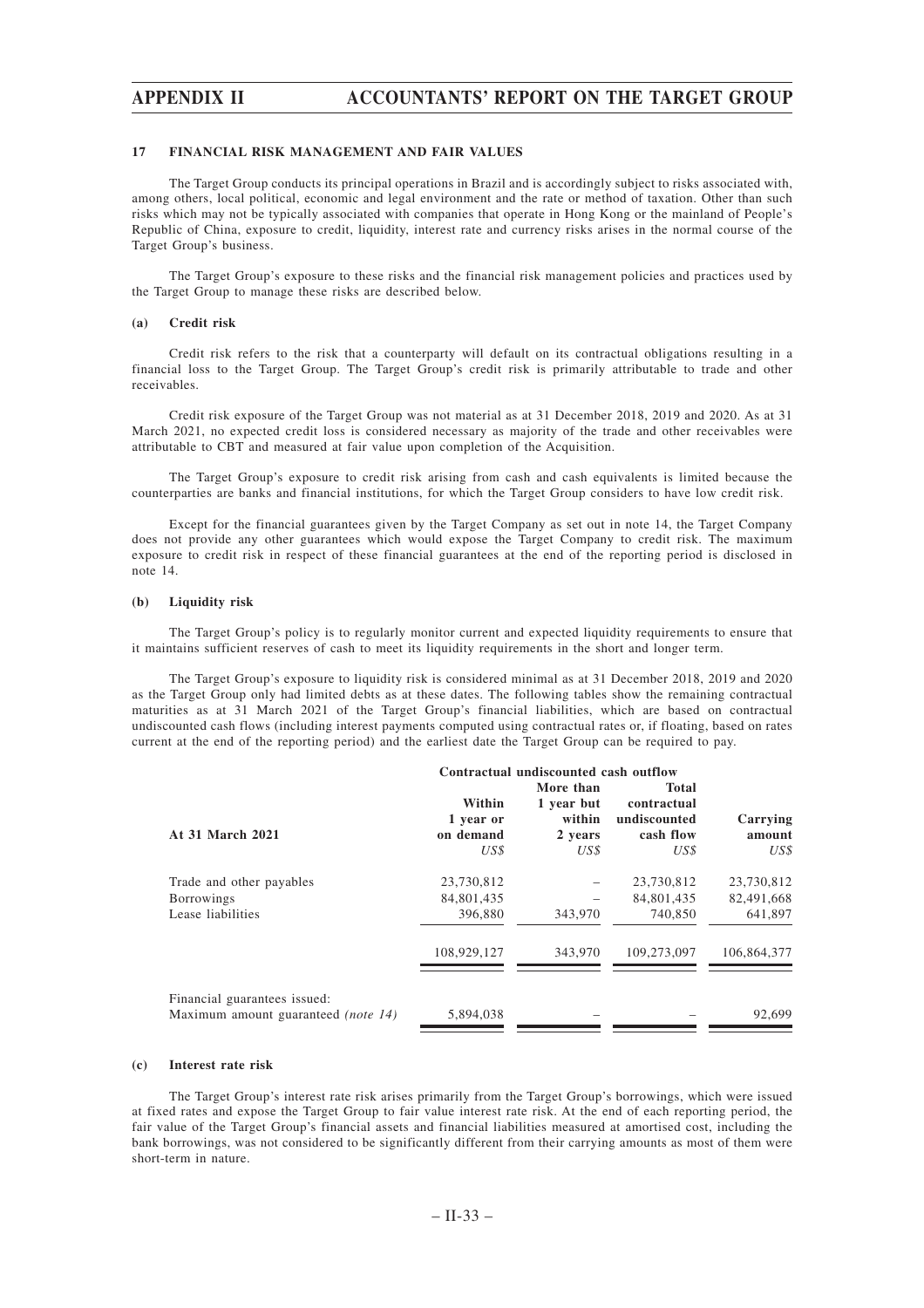# **APPENDIX II ACCOUNTANTS' REPORT ON THE TARGET GROUP**

#### **(d) Currency risk**

The Target Group is exposed to currency risk primarily through sales and purchases which give rise to receivables, payables and cash balances that are denominated in a foreign currency, i.e. a currency other than the functional currency of the operations to which the transactions relate. The currency giving rise to this risk is primarily R\$.

### *(i) Exposure to currency risk*

The Target Group was not exposed to significant currency risk as at 31 December 2018, 2019 and 2020. The following table details the Target Group's exposure at 31 March 2021 to currency risk, which was primarily arisen from recognised assets or liabilities of CBT denominated in R\$ as the Target Company had no significant exposure to currency risks. For presentation purposes, the amounts of the exposure are shown in US\$, translated using the spot rate at the end of each of the reporting period.

|                             | <b>Brazilian Reais</b> |
|-----------------------------|------------------------|
|                             | US\$                   |
| At 31 March 2021            |                        |
| Trade and other receivables | 5,933,453              |
| Cash and cash equivalents   | 720,622                |
| Trade and other payables    | (15, 452, 774)         |
| Current tax payables        | (3,467,218)            |
| Bank borrowings             | (6,385,408)            |
|                             | (18,651,325)           |

### *(ii) Sensitivity analysis*

It is estimated that if R\$ had strengthened/weakened by 10% against the US\$ with all other variables held constant, this would have decreased/increased the Target Group's retained earnings at 31 March 2021 and profit for the three months then ended by approximately US\$1,249,639, respectively.

The sensitivity analysis assumes that the change in foreign exchange rates had been applied to re-measure those financial instruments held by the Target Group which expose the Target Group to foreign currency risk at the end of the reporting period.

## **18 COMMITMENTS**

The Target Group did not have significant commitments at the end of each reporting period.

## **19 MATERIAL RELATED PARTY TRANSACTIONS**

#### **(a) Key management personnel remuneration**

Key management personnel is the sole director of the Target Company, and his emoluments are disclosed in note 6.

### **(b) Transactions with related parties**

|                            | Year ended<br>31 December | Year ended<br>31 December | Year ended<br>31 December | ended<br>31 March   | Three months Three months<br>ended<br>31 March |
|----------------------------|---------------------------|---------------------------|---------------------------|---------------------|------------------------------------------------|
|                            | 2018                      | 2019                      | 2020                      | 2020                | 2021                                           |
|                            | US\$                      | US\$                      | US\$                      | US\$<br>(unaudited) | US\$                                           |
| Management fees charged to |                           |                           |                           |                     |                                                |
| CBT                        | 510,713                   | 631,040                   | 482,374                   | 158,072             | 128,915                                        |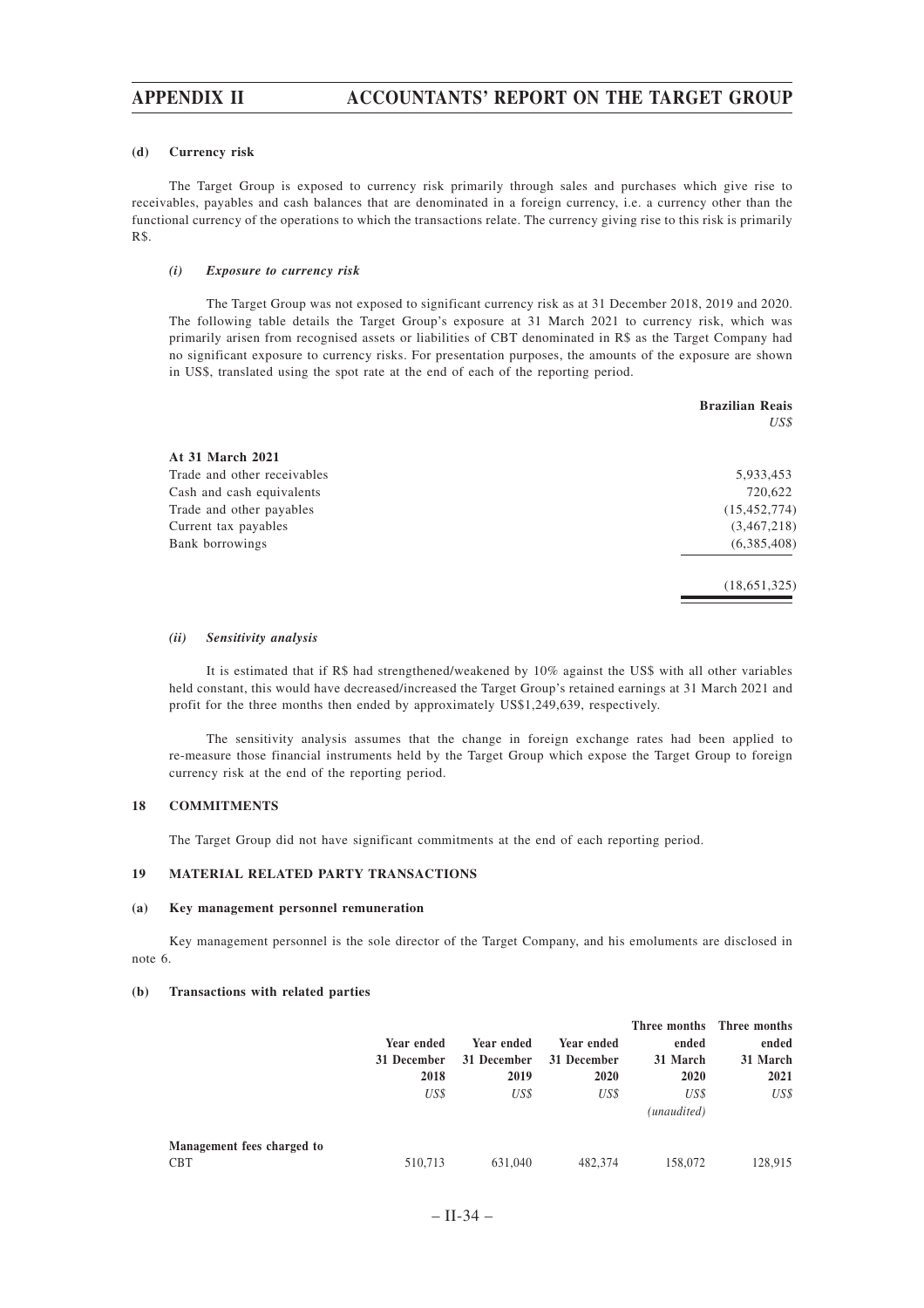### **(c) Balances with related parties**

| At<br>31 December<br>2018<br>US\$ | At<br>31 December<br>2019<br>US\$ | At<br>31 December<br>2020<br>US\$ | At<br>31 March<br>2021<br>US\$ |
|-----------------------------------|-----------------------------------|-----------------------------------|--------------------------------|
|                                   |                                   |                                   |                                |
|                                   |                                   |                                   | 14,877,004                     |
|                                   |                                   |                                   | 1,232,694                      |
|                                   |                                   |                                   |                                |
|                                   |                                   |                                   | 50,891,704                     |
|                                   |                                   |                                   |                                |
|                                   |                                   |                                   | 67,001,402                     |
|                                   |                                   |                                   |                                |
|                                   |                                   |                                   |                                |
|                                   |                                   |                                   | 2,741,966                      |
|                                   |                                   |                                   |                                |
|                                   |                                   |                                   | 7,927,446                      |
|                                   |                                   |                                   |                                |
|                                   |                                   |                                   | 10,669,412                     |
|                                   |                                   |                                   |                                |

At 31 March 2021, Alliance One International LLC is a fellow subsidiary of AOB. China Tobacco International Group Limited and China Tobacco International (HK) Company Limited are the Target Company's immediate holding company and fellow subsidiary, respectively.

### **20 BUSINESS COMBINATIONS**

As disclosed in notes 1 and 9, the Acquisition was completed on 31 March 2021. The Acquisition was accounted for as a business combination achieved in stages with no cash consideration transferred out.

The recognised amounts of identifiable assets acquired and liabilities assumed at the date of acquisition of the subsidiary comprise the following:

|                                                                      | US\$           |
|----------------------------------------------------------------------|----------------|
| Property, plant and equipment                                        | 3,718,722      |
| Intangible assets                                                    | 28,160,470     |
| Inventories                                                          | 84,966,209     |
| Trade and other receivables                                          | 75,695,908     |
| Cash and cash equivalents                                            | 1,682,515      |
| <b>Borrowings</b>                                                    | (82, 491, 668) |
| Trade and other payables                                             | (20, 139, 060) |
| Current tax payable                                                  | (3,467,218)    |
| Lease liabilities                                                    | (641, 897)     |
| Deferred tax liabilities                                             | (14, 054, 161) |
| Fair value of identifiable net assets acquired                       | 73,429,820     |
| Goodwill                                                             | 27,298,530     |
| Non-controlling interests arising from the Acquisition               | (35,980,612)   |
| Total consideration, representing fair value of the Target Company's |                |
| interest in CBT upon the Acquisition <i>(note 9)</i>                 | 64, 747, 738   |

Non-controlling interests arising from the Acquisition represent the fair value of AOB's share in the fair value of CBT's identifiable net assets as at 31 March 2021. As no cash consideration was paid, a net cash inflow of US\$1,682,515 arose from the Acquisition.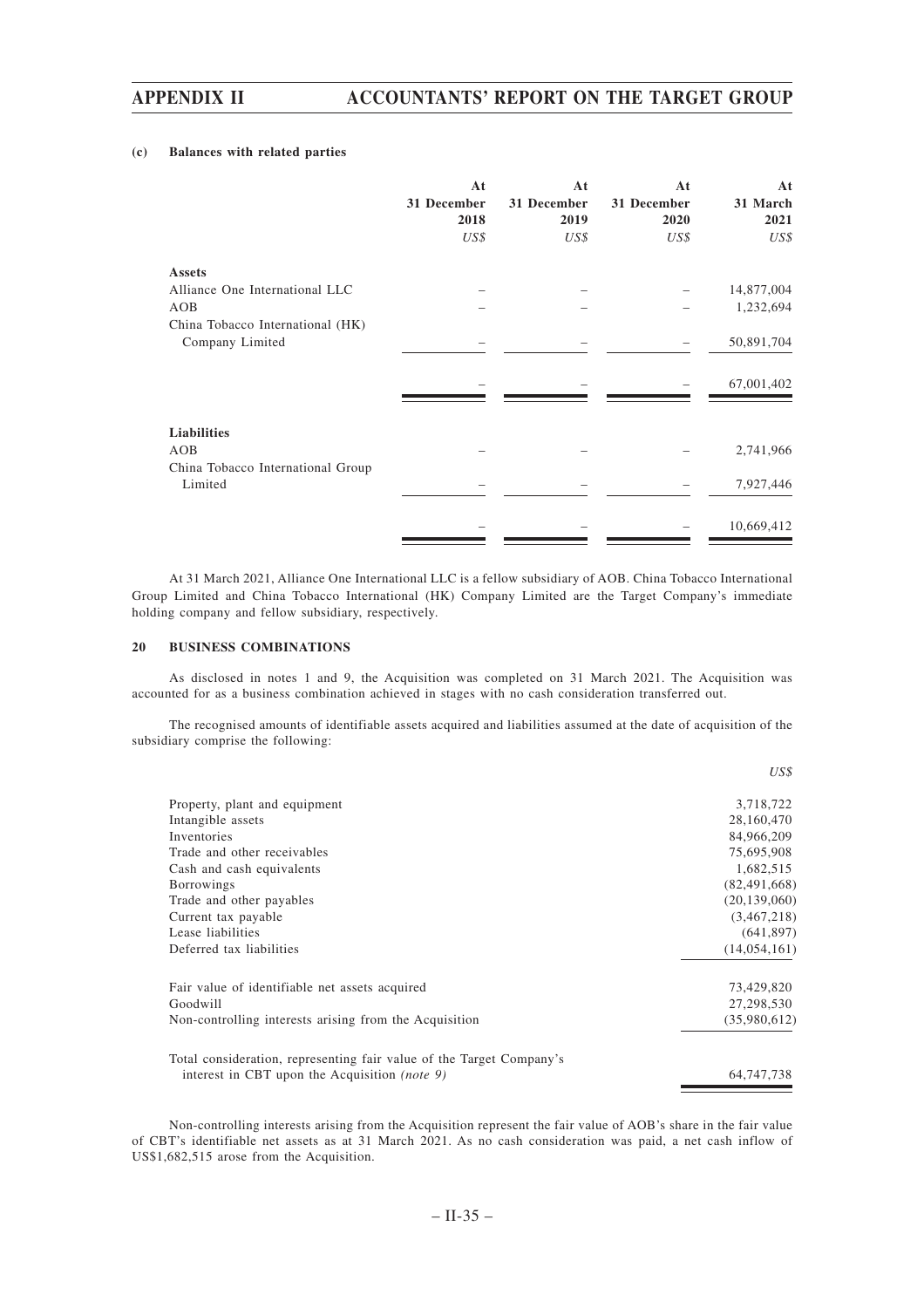# **21 COMPANY-LEVEL STATEMENTS OF FINANCIAL POSITION**

|                                                         | At<br>31 December<br>2018<br>US\$ | At<br>31 December<br>2019<br>US\$ | At<br>31 December<br>2020<br>US\$ | At<br>31 March<br>2021<br>US\$ |
|---------------------------------------------------------|-----------------------------------|-----------------------------------|-----------------------------------|--------------------------------|
| Non-current assets                                      |                                   |                                   |                                   |                                |
| Property, plant and equipment                           | 56,065                            | 37,239                            | 23,857                            | 19,867                         |
| Investment in a subsidiary<br>Interest in joint venture | 5,232,047                         | 5,024,198                         | 3,896,773                         | 3,554,342                      |
|                                                         | 5,288,112                         | 5,061,437                         | 3,920,630                         | 3,574,209                      |
|                                                         |                                   |                                   |                                   |                                |
| <b>Current</b> assets<br>Trade and other receivables    |                                   |                                   |                                   |                                |
| Cash and cash equivalents                               | 3,903,798<br>3,674,176            | 3,913,706<br>3,907,571            | 4,883,296<br>2,712,946            | 4,520,835<br>2,101,788         |
|                                                         |                                   |                                   |                                   |                                |
|                                                         | 7,577,974                         | 7,821,277                         | 7,596,242                         | 6,622,623                      |
| <b>Current liabilities</b>                              |                                   |                                   |                                   |                                |
| Trade and other payables                                | 684,897                           | 383,398                           | 267,397                           | 8,090,241                      |
|                                                         |                                   |                                   |                                   |                                |
| Net current assets/(liabilities)                        | 6,893,077                         | 7,437,879                         | 7,328,845                         | (1,467,618)                    |
| <b>NET ASSETS</b>                                       | 12,181,189                        | 12,499,316                        | 11,249,475                        | 2,106,591                      |
|                                                         |                                   |                                   |                                   |                                |
| Capital and reserves<br>Share capital                   | 16,500,000                        | 16,500,000                        | 16,500,000                        | 16,500,000                     |
| Reserves                                                | (4,318,811)                       | (4,000,684)                       | (5,250,525)                       | (14, 393, 409)                 |
| <b>TOTAL EQUITY</b>                                     | 12,181,189                        | 12,499,316                        | 11,249,475                        | 2,106,591                      |

### **22 SUBSEQUENT EVENTS**

Up to the issue date of the Historical Financial Information of the Target Group, there is no subsequent event that has a significant impact on the Target Group.

# **23 ISSUED BUT NOT YET EFFECTIVE HONG KONG FINANCIAL REPORTING STANDARDS**

Up to the date of this report, the HKICPA has issued a number of amendments, new standards and interpretations which are not yet effective for the accounting period beginning on 1 January 2021 and which have not been adopted in the Historical Financial Information of the Target Group.

|                                                                                                            | <b>Effective for</b><br>accounting<br>periods beginning<br>on or after |
|------------------------------------------------------------------------------------------------------------|------------------------------------------------------------------------|
| Amendments to HKFRS 16, COVID-19-Related Rent Concessions Beyond<br>30 June 2021                           | 1 April 2021                                                           |
| Amendments to HKAS 16, <i>Property, Plant and Equipment: Proceeds</i><br>before Intended Use               | 1 January 2022                                                         |
| Amendments to HKAS 37, Onerous Contracts – Cost of Fulfilling a Contract                                   | 1 January 2022                                                         |
| Amendments to HKFRS 9, HKAS 39, HKFRS 7, HKFRS 4 and HKFRS 16,<br>Interest Rate Benchmark Reform - Phase 2 | 1 January 2022                                                         |
| Amendments to HKFRS 3, Reference to the Conceptual Framework                                               | 1 January 2022                                                         |
| Annual improvements to HKFRSs 2018-2020 cycle                                                              | 1 January 2022                                                         |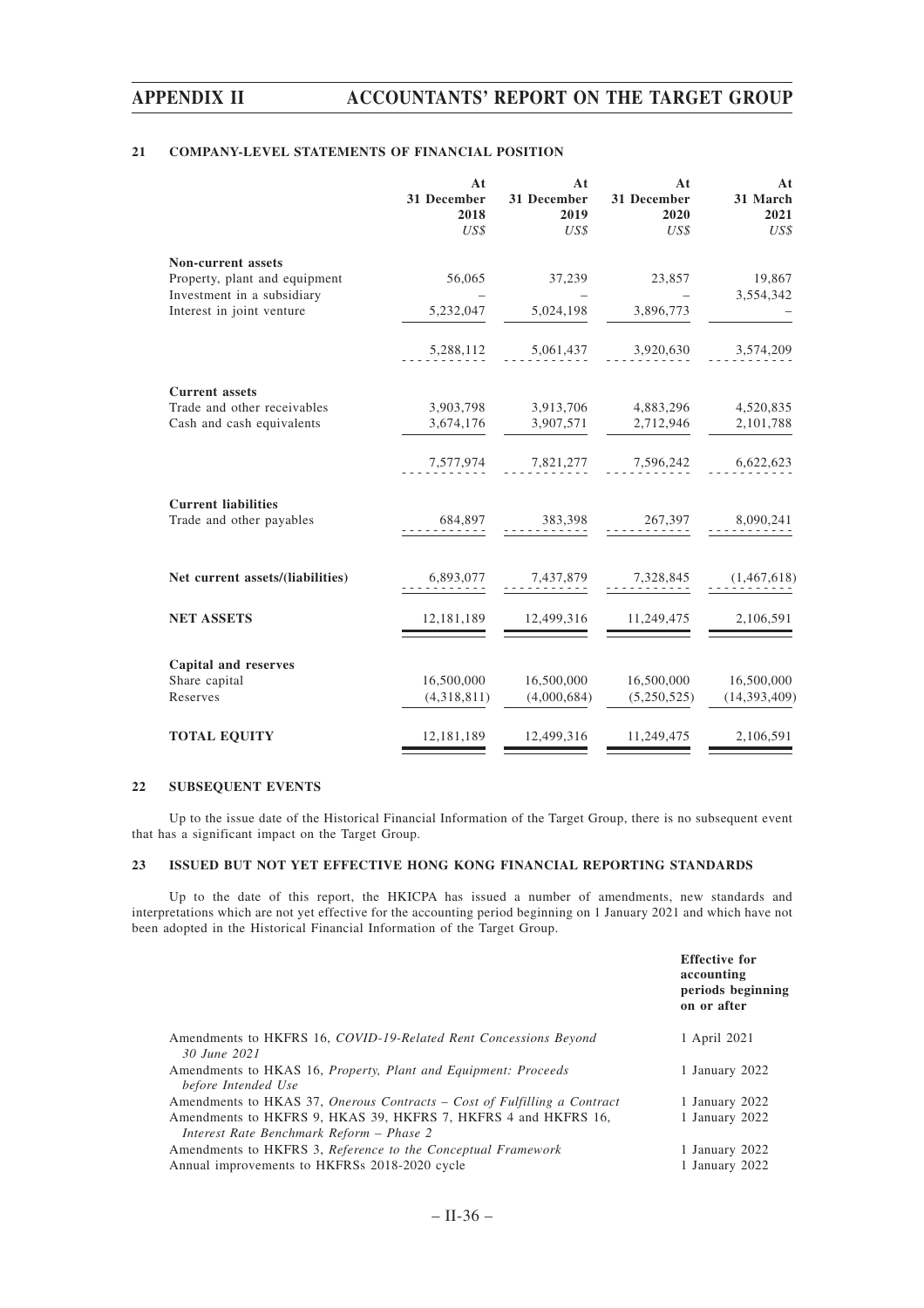# **APPENDIX II ACCOUNTANTS' REPORT ON THE TARGET GROUP**

|                                                                                   | <b>Effective for</b><br>accounting<br>periods beginning<br>on or after |
|-----------------------------------------------------------------------------------|------------------------------------------------------------------------|
| Accounting Guideline 5 (revised), Merger Accounting for Common                    | 1 January 2022                                                         |
| Control Combination                                                               |                                                                        |
| <b>HKFRS</b> 17, <i>Insurance Contracts and the related Amendments</i>            | 1 January 2023                                                         |
| Amendments to HKAS 1, Classification of Liabilities as Current or Non-current     | 1 January 2023                                                         |
| Hong Kong Interpretation 5, Presentation of Financial Statements – Classification | 1 January 2023                                                         |
| by the Borrower of a Term Loan that Contains a Repayment on Demand Clause         |                                                                        |
| Amendments to HKAS 12, Deferred Tax related to Assets and Liabilities             | 1 January 2023                                                         |
| arising from a Single Transaction                                                 |                                                                        |
| Amendments to HKAS 8, Definition of Accounting Estimates                          | 1 January 2023                                                         |
| Amendments to HKAS 1, Disclosure of Accounting Policies                           | 1 January 2023                                                         |
| Amendments to HKFRS 10 and HKAS 28, Sale or Contribution of Assets                | To be determined                                                       |
| between an investor and its Associate or Joint Venture                            |                                                                        |

The Target Group is in the process of making an assessment of what the impact of these developments is expected to be in the period of initial application. So far it has concluded that the adoption of them is unlikely to have a significant impact on the Historical Financial Information of the Target Group.

# **III. SUBSEQUENT FINANCIAL STATEMENTS**

No audited financial statements have been prepared by the Target Company and its subsidiary in respect of any period subsequent to 31 March 2021.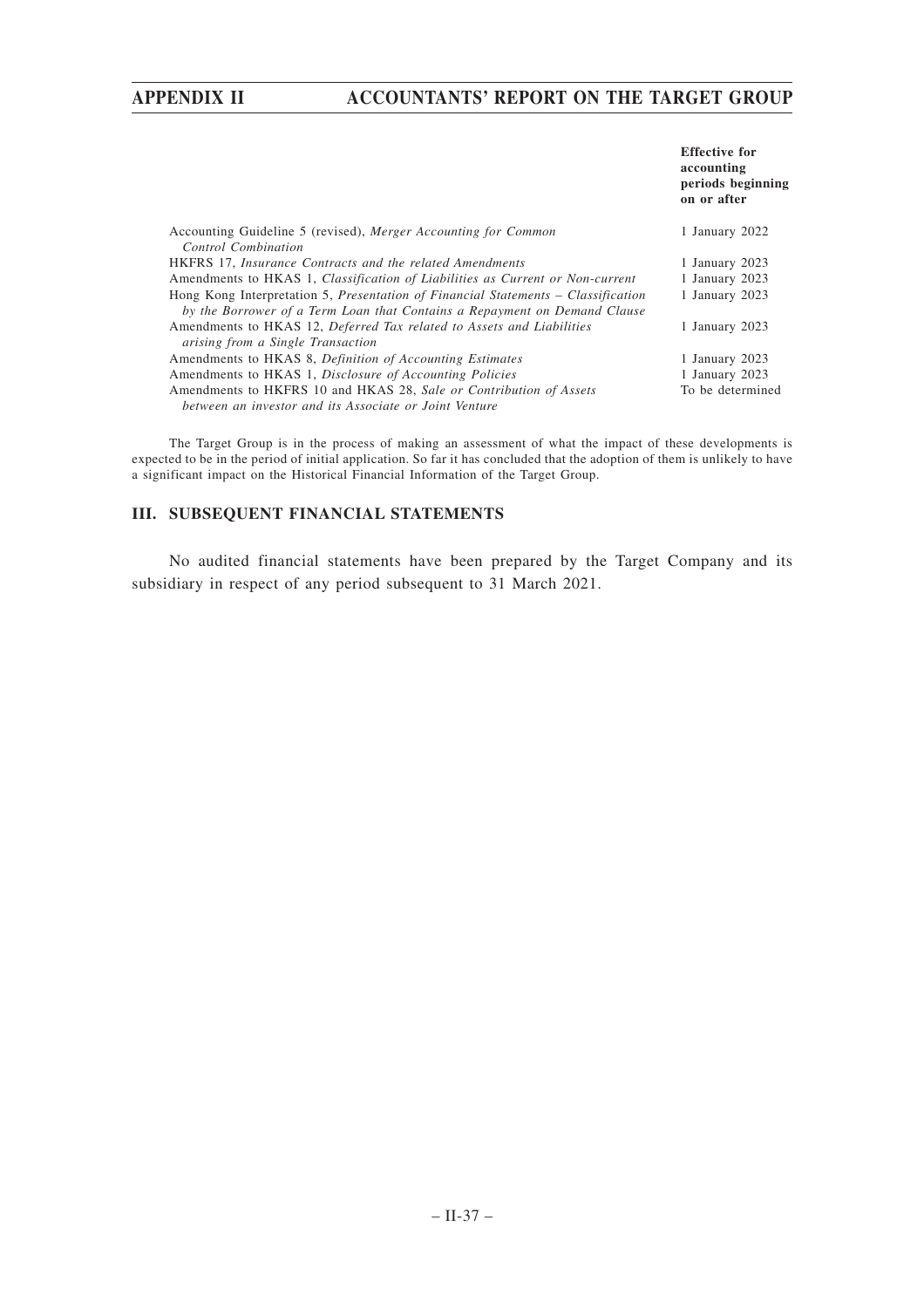*The following is the text of a report set out on pages III – 1 to III – 40, received from CBT's reporting accountants, KPMG, Certified Public Accountants, Hong Kong, for the purpose of incorporation in this circular.*



# **ACCOUNTANTS' REPORT ON HISTORICAL FINANCIAL INFORMATION OF CHINA BRASIL TABACOS EXPORTADORA S.A. TO THE DIRECTORS OF CHINA TOBACCO INTERNATIONAL (HK) COMPANY LIMITED**

# **Introduction**

We report on the historical financial information of China Brasil Tabacos Exportadora S.A. ("CBT") set out on pages III – 4 to III – 40, which comprises the statements of financial position of CBT as at 31 December 2018, 31 December 2019, 31 December 2020 and 31 March 2021 and the statements of profit or loss and other comprehensive income, the statements of changes in equity and the statements of cash flows, for each of the years ended 31 December 2018, 31 December 2019 and 31 December 2020 and the three months ended 31 March 2021 (the "Relevant Periods"), and a summary of significant accounting policies and other explanatory information (together, the "Historical Financial Information of CBT"). The Historical Financial Information of CBT set out on pages III – 4 to III – 40 forms an integral part of this report, which has been prepared for inclusion in the circular of China Tobacco International (HK) Company Limited (the "Company") dated 29 September 2021 (the "Circular") in connection with the proposed acquisition of the entire issued and outstanding quotas of China Tabaco Internacional do Brasil Ltda..

# **Directors' responsibility for Historical Financial Information of CBT**

The directors of the Company are responsible for the preparation of Historical Financial Information of CBT that gives a true and fair view in accordance with the basis of preparation and presentation set out in note 1 to the Historical Financial Information of CBT.

The Underlying Financial Statements of CBT as defined on page  $III - 4$ , on which the Historical Financial Information of CBT is based, were prepared by the directors of CBT. The directors of CBT are responsible for the preparation of the Underlying Financial Statements of CBT that give a true and fair view in accordance with International Financial Reporting Standards issued by the International Accounting Standards Board ("IASB"), and for such internal control as the directors of CBT determine is necessary to enable the preparation of the Underlying Financial Statements of CBT that is free from material misstatement, whether due to fraud or error.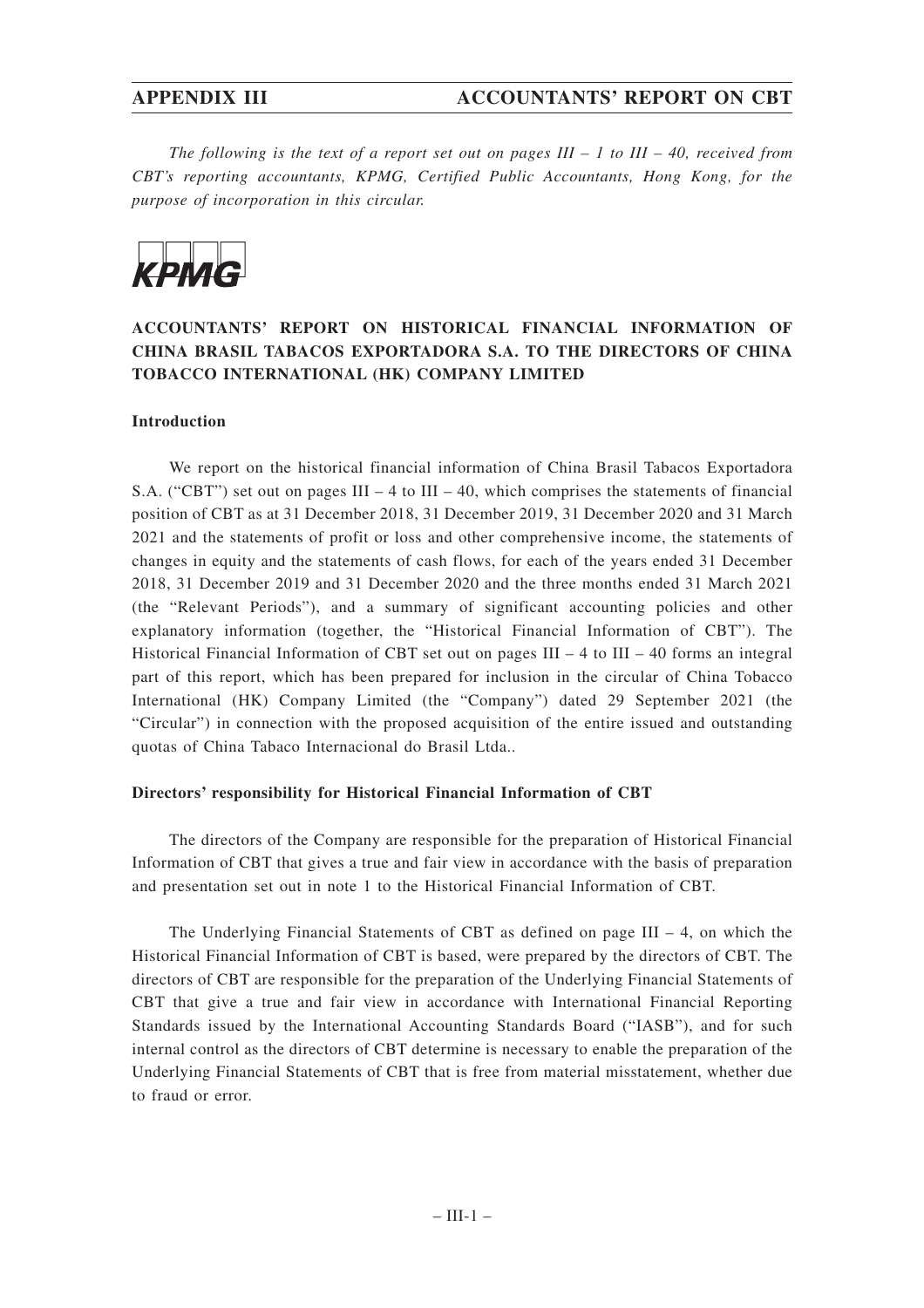# **Reporting accountants' responsibility**

Our responsibility is to express an opinion on the Historical Financial Information of CBT and to report our opinion to you. We conducted our work in accordance with Hong Kong Standard on Investment Circular Reporting Engagements 200 "Accountants' Reports on Historical Financial Information in Investment Circulars" issued by the Hong Kong Institute of Certified Public Accountants ("HKICPA"). This standard requires that we comply with ethical standards and plan and perform our work to obtain reasonable assurance about whether the Historical Financial Information of CBT is free from material misstatement.

Our work involved performing procedures to obtain evidence about the amounts and disclosures in the Historical Financial Information of CBT. The procedures selected depend on the reporting accountants' judgement, including the assessment of risks of material misstatement of the Historical Financial Information of CBT, whether due to fraud or error. In making those risk assessments, the reporting accountants consider internal control relevant to the entity's preparation of Historical Financial Information of CBT that gives a true and fair view in accordance with the basis of preparation and presentation set out in note 1 to the Historical Financial Information of CBT in order to design procedures that are appropriate in the circumstances, but not for the purpose of expressing an opinion on the effectiveness of the entity's internal control. Our work also included evaluating the appropriateness of accounting policies used and the reasonableness of accounting estimates made by the directors, as well as evaluating the overall presentation of the Historical Financial Information of CBT.

We believe that the evidence we have obtained is sufficient and appropriate to provide a basis for our opinion.

## **Opinion**

In our opinion, the Historical Financial Information of CBT gives, for the purpose of the accountants' report, a true and fair view of the CBT's financial position as at 31 December 2018, 31 December 2019, 31 December 2020 and 31 March 2021 and of CBT's financial performance and cash flows for the Relevant Periods in accordance with the basis of preparation and presentation set out in note 1 to the Historical Financial Information of CBT.

## **Review of stub period corresponding financial information**

We have reviewed the stub period corresponding financial information of CBT which comprises the statement of profit or loss and other comprehensive income, the statement of changes in equity and the statement of cash flows for the three months ended 31 March 2020 and other explanatory information (the "Stub Period Corresponding Financial Information of CBT"). The directors of the Company are responsible for the preparation and presentation of the Stub Period Corresponding Financial Information of CBT in accordance with the basis of preparation and presentation set out in note 1 to the Historical Financial Information of CBT. Our responsibility is to express a conclusion on the Stub Period Corresponding Financial Information of CBT based on our review. We conducted our review in accordance with Hong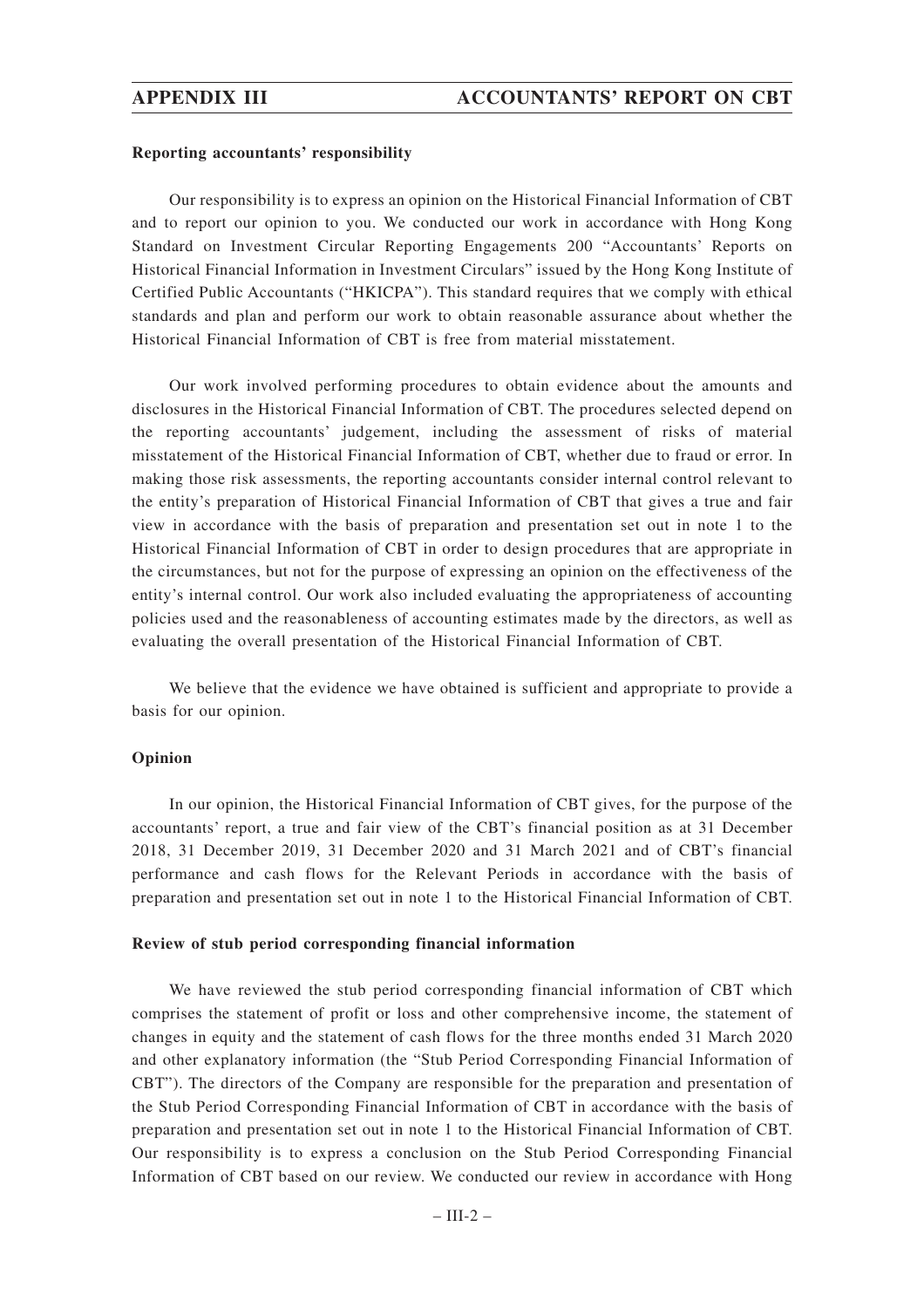Kong Standard on Review Engagements 2410 "Review of Interim Financial Information Performed by the Independent Auditor of the Entity" issued by the HKICPA. A review consists of making enquiries, primarily of persons responsible for financial and accounting matters, and applying analytical and other review procedures. A review is substantially less in scope than an audit conducted in accordance with Hong Kong Standards on Auditing and consequently does not enable us to obtain assurance that we would become aware of all significant matters that might be identified in an audit. Accordingly, we do not express an audit opinion. Based on our review, nothing has come to our attention that causes us to believe that the Stub Period Corresponding Financial Information of CBT, for the purpose of the accountants' report, is not prepared, in all material respects, in accordance with the basis of preparation and presentation set out in note 1 to the Historical Financial Information of CBT.

# **Report on matters under the Rules Governing the Listing of Securities on The Stock Exchange of Hong Kong Limited**

# *Adjustments*

In preparing the Historical Financial Information of CBT, no adjustments to the Underlying Financial Statements of CBT as defined on page III – 4 have been made.

# **KPMG**

*Certified Public Accountants* 8th Floor, Prince's Building 10 Chater Road Central, Hong Kong 29 September 2021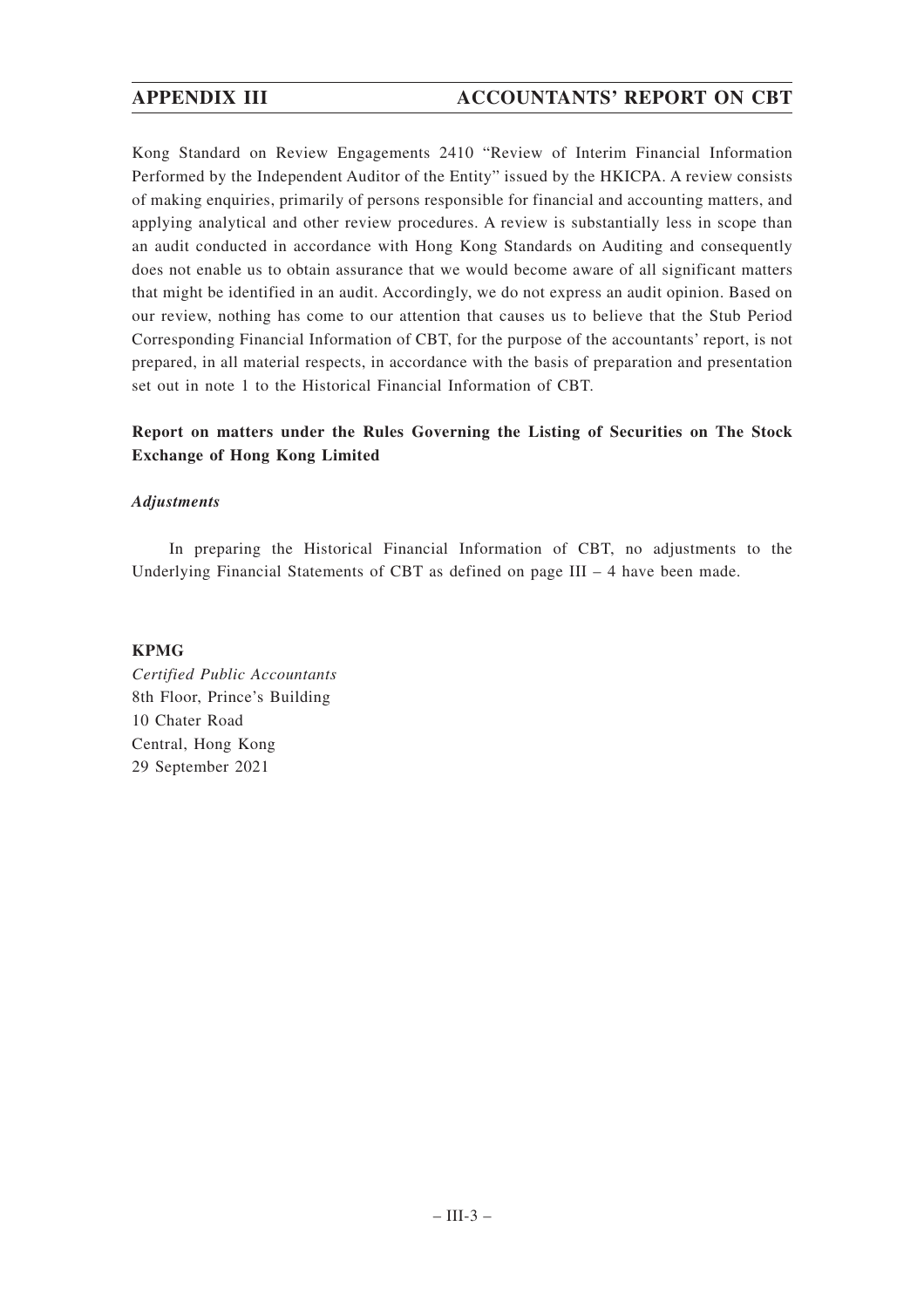# **I. HISTORICAL FINANCIAL INFORMATION OF CBT**

Set out below is the Historical Financial Information of CBT which forms an integral part of this accountants' report.

The financial statements of CBT for the Relevant Periods, on which the Historical Financial Information of CBT is based, were audited by KPMG Auditores Independentes under separate terms of engagement with CBT in accordance with International Standards on Auditing issued by the International Auditing and Assurance Standards Board ("Underlying Financial Statements of CBT")

# **Statements of profit or loss and other comprehensive income**

*(Expressed in United States dollars)*

|                                                 | Note           | Year ended<br>31 December<br>2018 | Year ended<br>31 December<br>2019 | <b>Year ended</b><br>31 December<br>2020 | <b>Three</b><br>months<br>ended<br>31 March<br>2020<br>(unaudited) | <b>Three</b><br>months<br>ended<br>31 March<br>2021 |
|-------------------------------------------------|----------------|-----------------------------------|-----------------------------------|------------------------------------------|--------------------------------------------------------------------|-----------------------------------------------------|
| Revenue                                         | $\mathfrak{Z}$ | 183,651,274                       | 190,516,877                       | 136,239,949                              | 11,123,970                                                         | 57,272,093                                          |
| Cost of sales                                   |                | (150, 442, 343)                   | (158, 325, 472)                   | (100, 641, 983)                          | (8,970,327)                                                        | (42, 536, 888)                                      |
| Gross profit                                    |                | 33,208,931                        | 32,191,405                        | 35,597,966                               | 2,153,643                                                          | 14,735,205                                          |
| Other income, net                               | $\sqrt{4}$     | 2,870,743                         | 202,614                           | 3,410,647                                | 1,931,528                                                          | 2,168,183                                           |
| Administrative and other<br>operating expenses  |                | (7,015,959)                       | (7,403,931)                       | (5,113,421)                              | (1,051,291)                                                        | (1,312,372)                                         |
| Profit from operations                          |                | 29,063,715                        | 24,990,088                        | 33,895,192                               | 3,033,880                                                          | 15,591,016                                          |
| Finance costs                                   | 5(a)           | (5,732,776)                       | (5,100,688)                       | (3,341,676)                              | (274, 840)                                                         | (879, 730)                                          |
| <b>Profit before taxation</b>                   | 5              | 23,330,939                        | 19,889,400                        | 30,553,516                               | 2,759,040                                                          | 14,711,286                                          |
| Income tax                                      | 6              | (9,487,040)                       | (6,755,374)                       | (12, 761, 397)                           | (3,675,718)                                                        | (6,023,093)                                         |
| Profit/(loss) and total<br>comprehensive income |                |                                   |                                   |                                          |                                                                    |                                                     |
| for the year/period                             |                | 13,843,899                        | 13,134,026                        | 17,792,119                               | (916, 678)                                                         | 8,688,193                                           |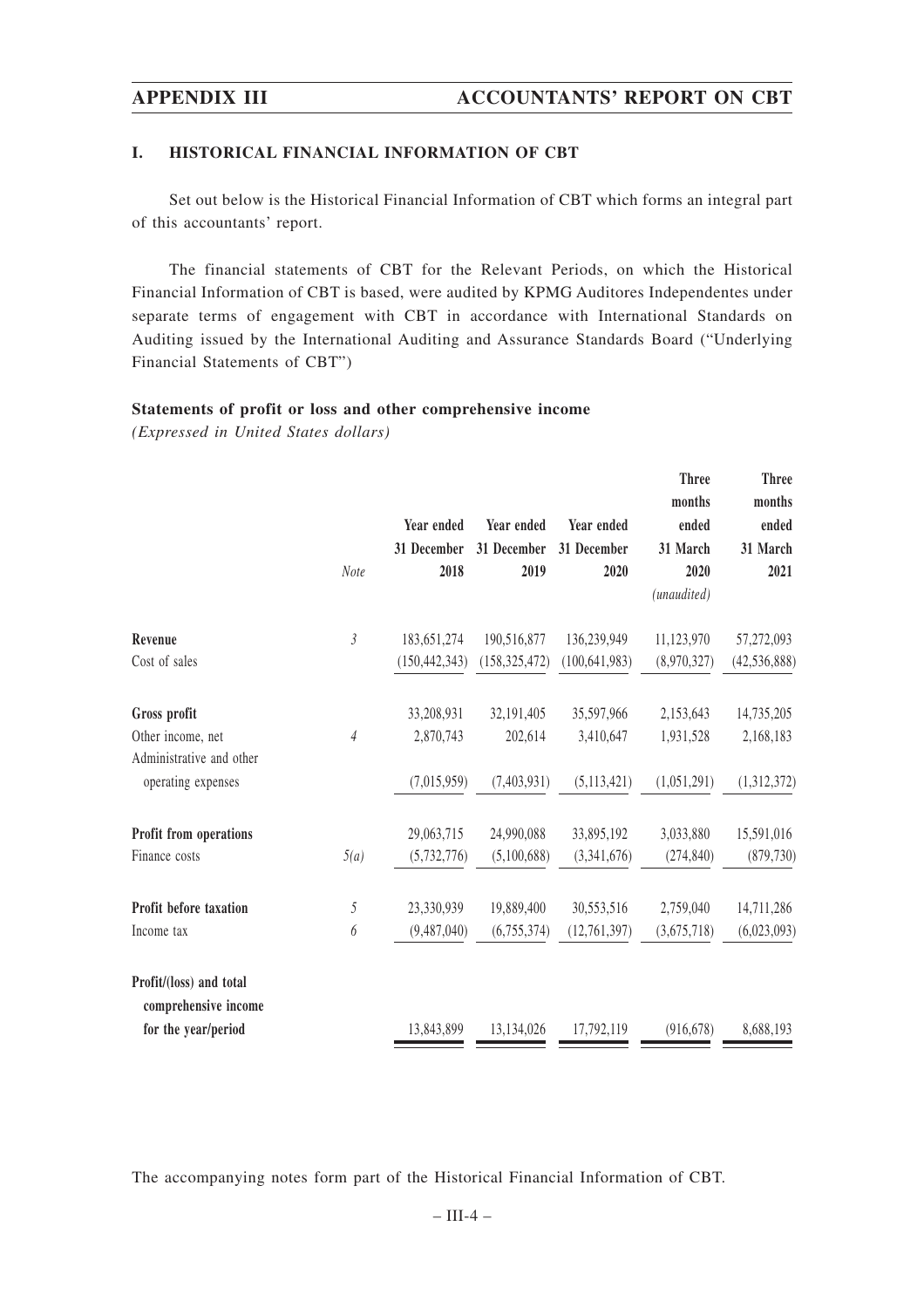# **Statements of financial position**

*(Expressed in United States dollars)*

|                                                  | Note     | At<br>31 December<br>2018 | At<br>31 December<br>2019 | At<br>31 December<br>2020 | At<br>31 March<br>2021 |
|--------------------------------------------------|----------|---------------------------|---------------------------|---------------------------|------------------------|
| Non-current assets                               |          |                           |                           |                           |                        |
| Property, plant and                              |          |                           |                           |                           |                        |
| equipment                                        | 10       | 2,738,314                 | 2,826,001                 | 2,518,752                 | 3,079,744              |
| Intangible assets<br>Trade and other receivables | 11<br>13 | 5,022,176<br>803,698      | 3,047,288<br>864,104      | 1,063,574<br>1,518,427    | 559,551                |
| Deferred tax assets                              | 17(b)    |                           | 286,561                   |                           | 2,517,783              |
|                                                  |          |                           |                           |                           |                        |
|                                                  |          | 8,564,188                 | 7,023,954                 | 5,100,753                 | 6,157,078              |
| <b>Current assets</b>                            |          |                           |                           |                           |                        |
| Inventories                                      | 12       | 48,057,434                | 31,754,798                | 59,153,049                | 75,215,958             |
| Trade and other receivables                      | 13       | 97,004,168                | 36,575,556                | 122,899,477               | 73,220,003             |
| Cash and cash equivalents                        | 14(a)    | 34,100,876                | 26,568,666                | 6,370,103                 | 1,682,515              |
|                                                  |          | 179, 162, 478             | 94,899,020                | 188,422,629               | 150, 118, 476          |
| <b>Current liabilities</b>                       |          |                           |                           |                           |                        |
| Trade and other payables                         | 15       | 8,844,611                 | 9,028,328                 | 11,676,921                | 20,139,060             |
| Bank borrowings                                  | 16       | 137,837,257               | 55,462,113                | 133,091,879               | 82,491,668             |
| Lease liabilities                                |          | 168,756                   | 503,332                   | 428,865                   | 322,686                |
| Current tax payable                              | 17(a)    | 3,130,248                 | 446,534                   | 8,069,445                 | 3,467,218              |
|                                                  |          | 149,980,872               | 65,440,307                | 153,267,110               | 106,420,632            |
| Net current assets                               |          | 29,181,606                | 29,458,713                | 35,155,519                | 43,697,844             |
| Total assets less current                        |          |                           |                           |                           |                        |
| liabilities                                      |          | 37,745,794                | 36,482,667                | 40,256,272                | 49,854,922             |
| <b>Non-current liabilities</b>                   |          |                           |                           |                           |                        |
| Lease liabilities                                |          | 132,494                   | 41,520                    | 131,187                   | 319,211                |
| Deferred tax liabilities                         | 17(b)    | 1,287,332                 |                           | 405,850                   | 1,128,283              |
|                                                  |          | 1,419,826                 | 41,520                    | 537,037                   | 1,447,494              |
|                                                  |          |                           |                           |                           |                        |
| <b>NET ASSETS</b>                                |          | 36,325,968                | 36,441,147                | 39,719,235                | 48, 407, 428           |
| Capital and reserves                             | 18       |                           |                           |                           |                        |
| Share capital                                    |          | 21,173,147                | 21,173,147                | 21,173,147                | 21,173,147             |
| Reserves                                         |          | 15,152,821                | 15,268,000                | 18,546,088                | 27, 234, 281           |
| <b>TOTAL EQUITY</b>                              |          | 36,325,968                | 36,441,147                | 39,719,235                | 48, 407, 428           |
|                                                  |          |                           |                           |                           |                        |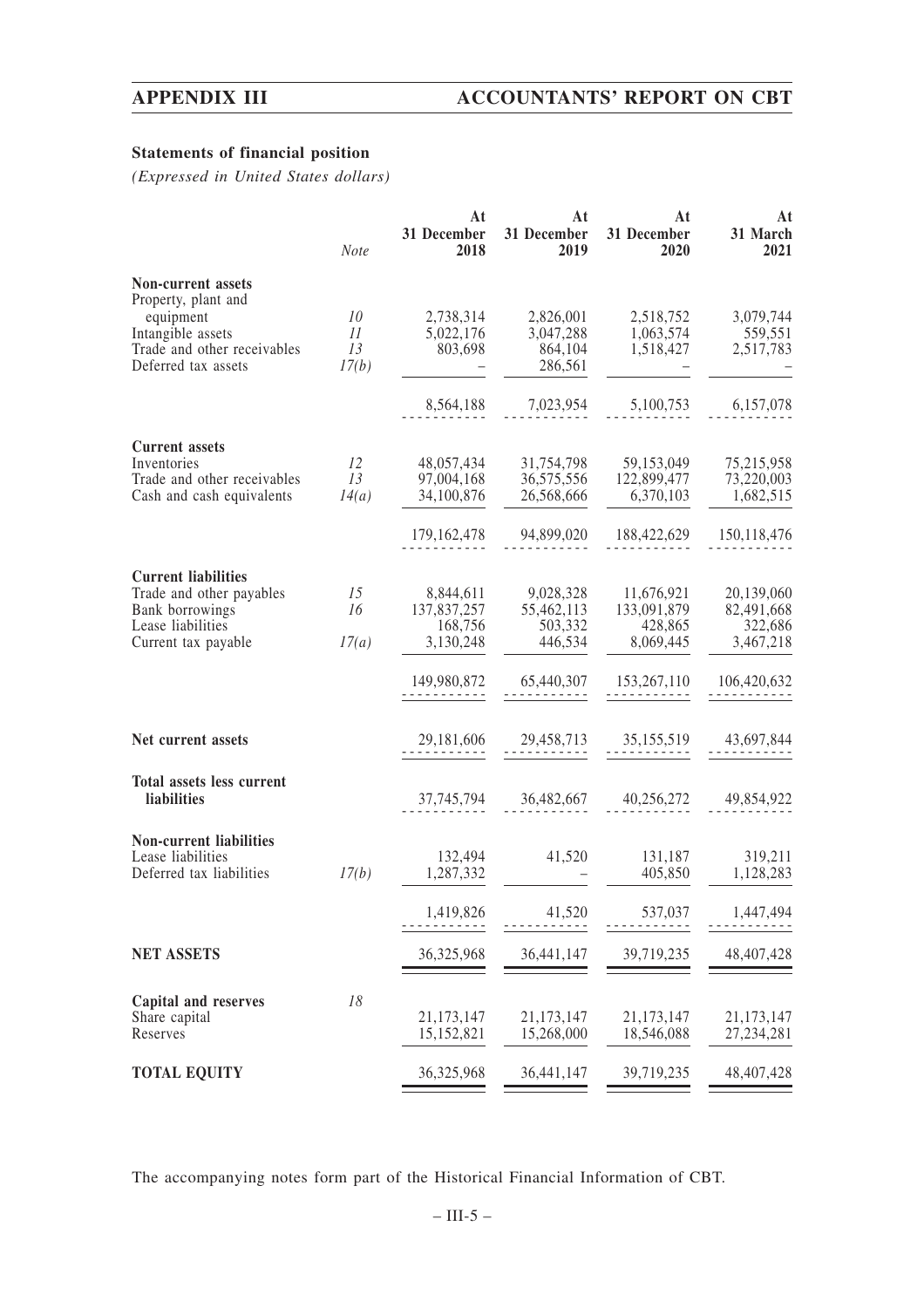# **Statements of changes in equity**

*(Expressed in United States dollars)*

| <b>Total</b><br><b>Retained</b><br>earnings<br>equity |
|-------------------------------------------------------|
|                                                       |
| 5,832,739<br>34,482,851                               |
| 13,843,899<br>13,843,899                              |
| (6,939,603)                                           |
| (12,000,782)<br>(6, 331, 791)                         |
| 36,325,968<br>6,405,244                               |
| 6,405,244<br>36,325,968                               |
| 13,134,026<br>13,134,026                              |
| (6,800,218)                                           |
| (6,687,056)<br>(13,018,847)                           |
|                                                       |
| 6,051,996<br>36,441,147                               |
| 6,051,996<br>36,441,147                               |
| 17,792,119<br>17,792,119                              |
| (9,387,855)                                           |
| (14,514,031)<br>(7,713,813)                           |
| 6,742,447<br>39,719,235                               |
| 39,719,235<br>6,742,447                               |
| 8,688,193<br>8,688,193                                |
| 15,430,640<br>48,407,428                              |
|                                                       |
| 6,051,996<br>36,441,147                               |
| (916, 678)<br>(916, 678)                              |
| 5,135,318<br>35,524,469                               |
|                                                       |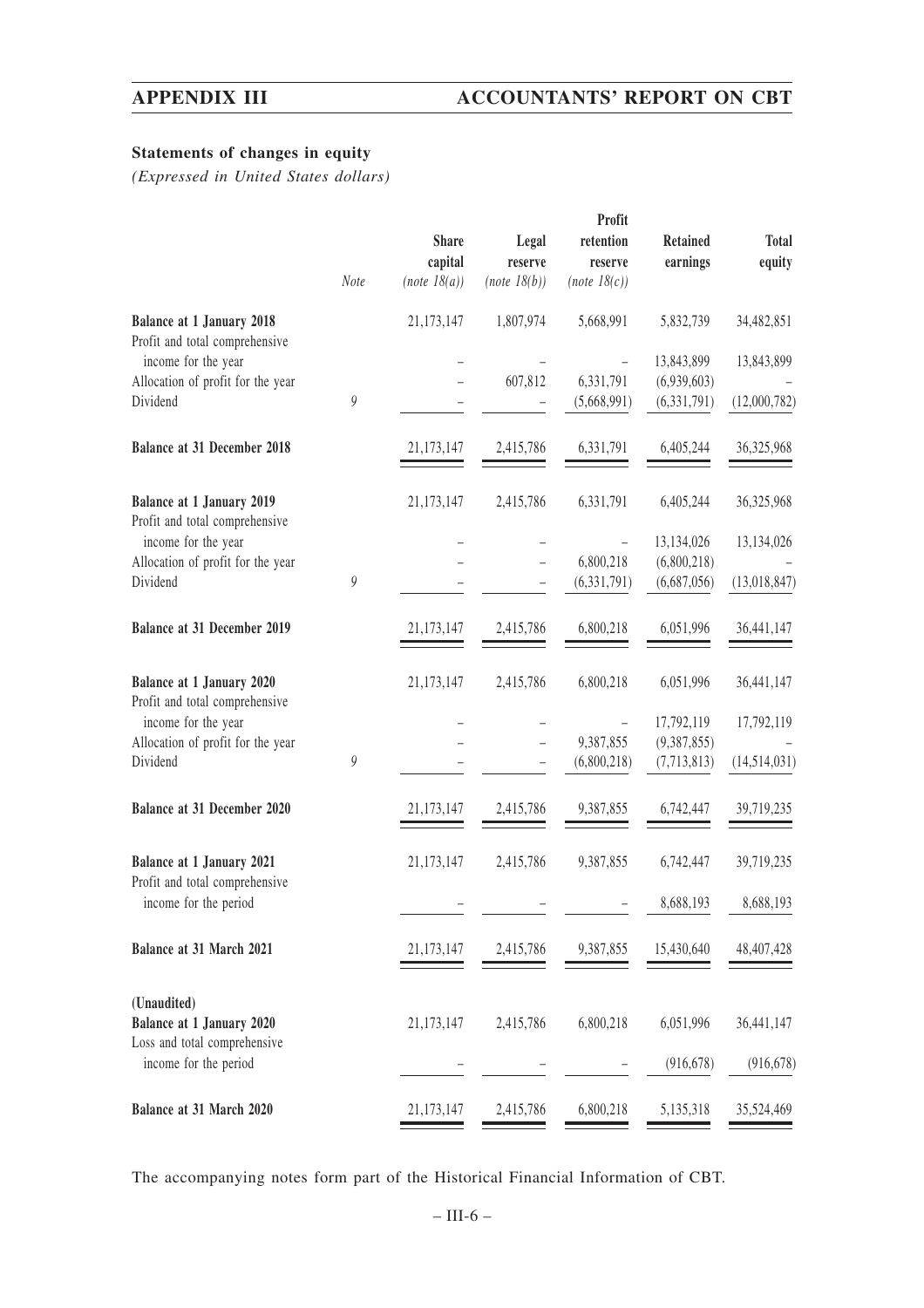# **Statements of cash flows**

*(Expressed in United States dollars)*

| Note  | Year ended<br>31 December<br>2018 | Year ended<br>31 December<br>2019   | Year ended<br>31 December<br>2020 | months<br>ended<br>31 March<br>2020<br>(unaudited) | months<br>ended<br>31 March<br>2021           |
|-------|-----------------------------------|-------------------------------------|-----------------------------------|----------------------------------------------------|-----------------------------------------------|
|       |                                   |                                     |                                   |                                                    |                                               |
|       |                                   |                                     |                                   |                                                    | 57,798,319                                    |
|       | (5,350,458)                       | (11, 012, 981)                      | (4,446,075)                       | (435, 176)                                         | (9,902,887)                                   |
|       | 43,019,022                        | 92,715,945                          | (83,667,314)                      | (2,555,682)                                        | 47,895,432                                    |
|       |                                   |                                     |                                   |                                                    |                                               |
|       | (312, 544)                        | (258, 782)                          | (419,978)                         | (18, 789)                                          | (472, 829)                                    |
|       |                                   | 225,357                             | 66,048                            | 20,163                                             | 13,724                                        |
|       | (148,690)                         |                                     |                                   |                                                    | (459, 105)                                    |
|       |                                   |                                     |                                   |                                                    |                                               |
| 14(c) | 163,900,000                       | 148,100,000                         | 141,785,821                       | 32,850,000                                         | 54,408,087                                    |
| 14(c) | (158, 557, 556)                   | (228, 178, 718)                     | (65, 538, 951)                    | (53,838,951)                                       | (102, 488, 044)                               |
| 14(c) | (9, 583, 735)                     | (12, 451, 146)                      | (10,010,431)                      |                                                    |                                               |
| 14(c) | (5,063,212)                       | (7,374,480)                         | (1,964,771)                       | (1,770,473)                                        | (3,383,720)                                   |
|       |                                   |                                     |                                   |                                                    | (660, 238)                                    |
| 14(c) | (37,760)                          | (22, 634)                           | (2,108)                           | (527)                                              |                                               |
|       | (9,465,192)                       | (100, 214, 730)                     | 63,822,681                        | (23,076,150)                                       | (52, 123, 915)                                |
|       | 33,405,140                        | (7,532,210)                         | (20, 198, 563)                    | (25,630,458)                                       | (4,687,588)                                   |
|       | 695,736                           | 34,100,876                          | 26,568,666                        | 26,568,666                                         | 6,370,103                                     |
| 14(a) | 34,100,876                        | 26,568,666                          | 6,370,103                         | 938,208                                            | 1,682,515                                     |
|       | 14(b)<br>14(c)                    | 48,369,480<br>163,854<br>(122, 929) | 103,728,926<br>(287, 752)         | (79, 221, 239)<br>(33, 425)<br>(446,879)           | (2,120,506)<br>$(353,930)$ 1,374<br>(316,199) |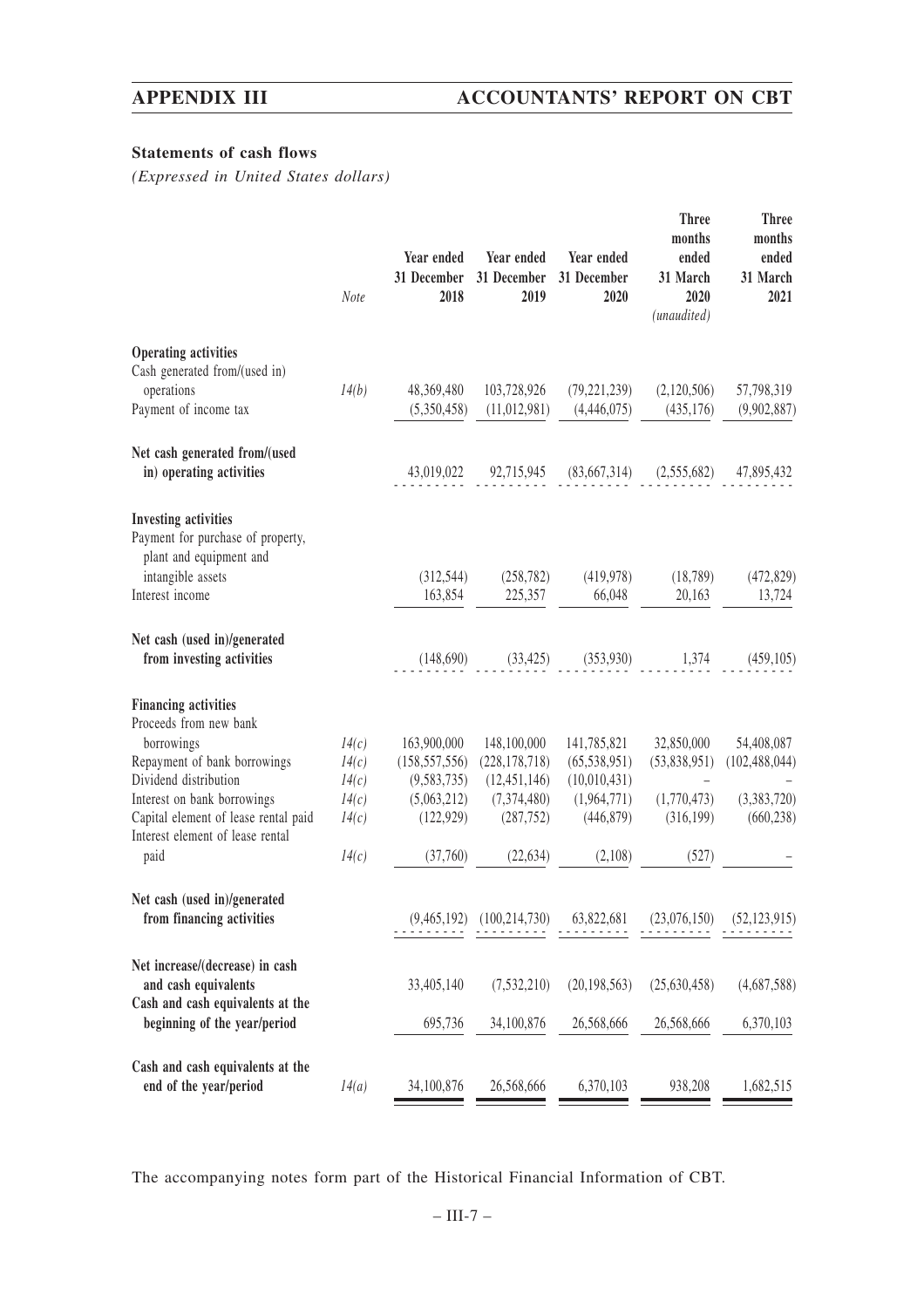## **II. NOTES TO THE FINANCIAL STATEMENTS**

## **1 BASIS OF PREPARATION AND PRESENTATION OF THE HISTORICAL FINANCIAL INFORMATION OF CBT**

#### **1.1 General information**

China Brasil Tabacos Exportadora S.A. ("CBT"), headquartered at Rua Silveira Martins, 1,733 in Venâncio Aires – Rio Grande do Sul, is engaged in procurement, processing, sale and export of tobacco leaves and the sale of agricultural materials inherent to tobacco production. Since its main activity is the processing and trading of tobacco leaves, CBT is subject to the seasonality applicable to its business.

CBT was established on 8 September 2011 in Federative Republic of Brazil ("Brazil") as a joint venture, and its shareholders are China Tabaco Internacional do Brasil ("CTIB") (51%) and Alliance One Brasil Exportadora de Tabacos Ltda. (49%). Following certain amendments of CBT's bylaws on 31 March 2021, CBT has become a subsidiary of CTIB and China National Tobacco Corporation ("CNTC"), a company established in the People's Republic of China. Neither CTIB nor CNTC prepares financial statements available for public use.

### **1.2 Basis of preparation**

The Historical Financial Information of CBT has been prepared in accordance with Hong Kong Financial Reporting Standards ("HKFRSs"), which collective term include all applicable Hong Kong Financial Reporting Standards, Hong Kong Accounting Standards ("HKASs") and Interpretations issued by the Hong Kong Institute of Certified Public Accountants (the "HKICPA"). Further details of the significant accounting policies adopted are set out in note 2.

The HKICPA has issued a number of new and revised HKFRSs. For the purpose of preparing the Historical Financial Information of CBT, CBT has adopted all applicable new and revised HKFRSs that are effective during the Relevant Periods (meaning for each of the years ended 31 December 2018, 2019 and 2020 and the three months ended 31 March 2021), except for any new standards or interpretation that are not yet effective for the accounting period beginning on 1 January 2021. The revised and new accounting standards or interpretations issued but not yet effective for the accounting period beginning on 1 January 2021 are set out in note 23.

The Historical Financial Information of CBT also comply with the applicable disclosure provisions of the Rules Governing the Listing of Securities on the Stock Exchange of Hong Kong Limited.

For the purpose of preparing the Historical Financial Information of CBT, the accounting policies set out below have been applied consistently throughout the Relevant Periods.

The Stub Period Corresponding Financial Information of CBT, being the financial information for the three months ended 31 March 2020, has been prepared in accordance with the same basis of preparation and presentation adopted in respect of the Historical Financial Information of CBT.

#### **2 SIGNIFICANT ACCOUNTING POLICIES AND ACCOUNTING JUDGEMENTS AND ESTIMATES**

#### **(a) Basis of measurement and use of estimate and judgements**

The measurement basis used in the preparation of the Historical Financial Information of CBT is the historical cost basis.

The Historical Financial Information of CBT is presented in United States Dollars ("US\$"), which is also the functional currency of CBT.

### **(b) Use of estimate and judgements**

The preparation of the Historical Financial Information of CBT in conformity with HKFRSs requires management to make judgements, estimates and assumptions that affect the application of policies and reported amounts of assets, liabilities, income and expenses. The estimates and associated assumptions are based on historical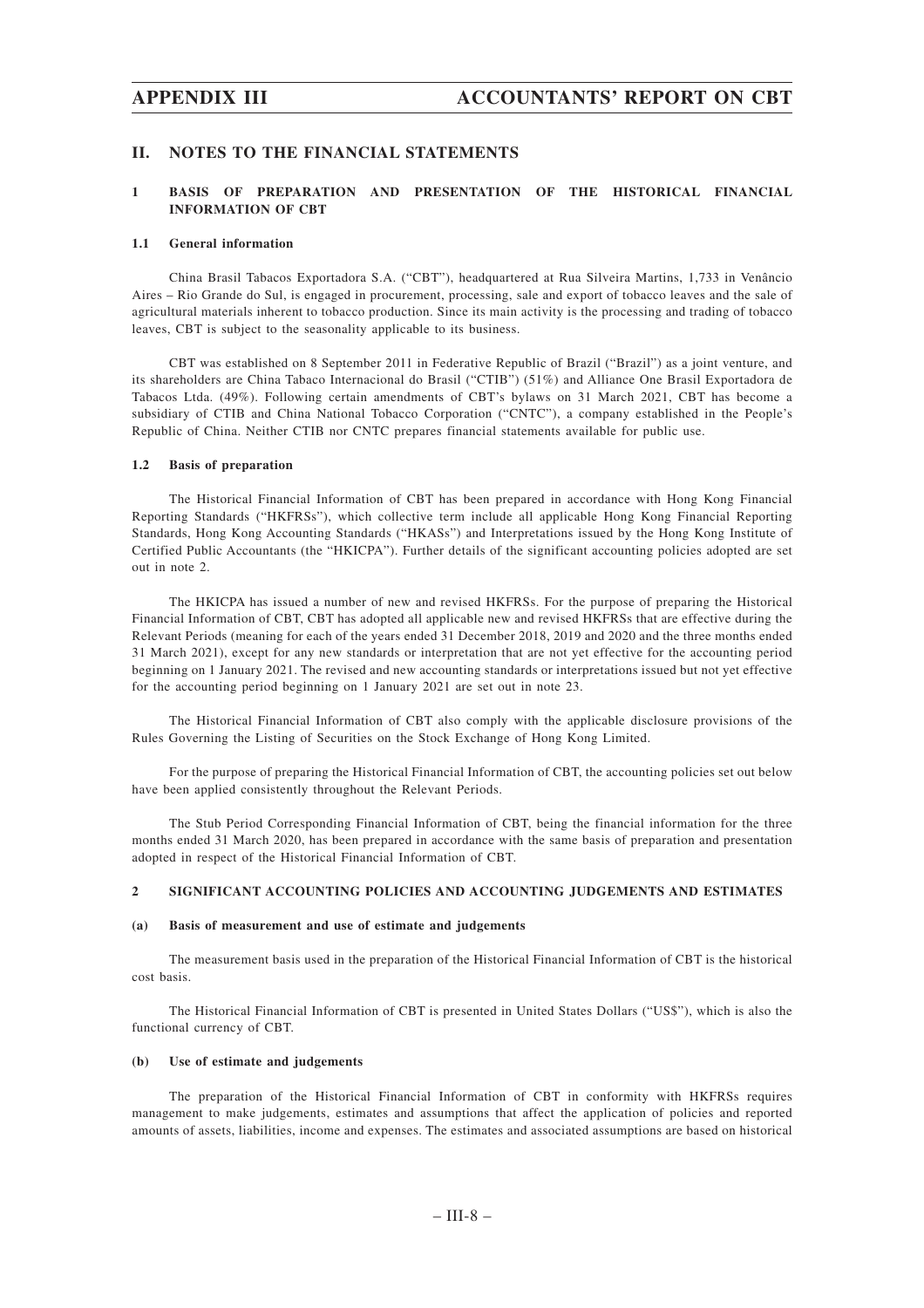experience and various other factors that are believed to be reasonable under the circumstances, the results of which form the basis of making the judgements about carrying values of assets and liabilities that are not readily apparent from other sources. Actual results may differ from these estimates.

The estimates and underlying assumptions are reviewed on an ongoing basis. Revisions to accounting estimates are recognised in the period in which the estimate is revised if the revision affects only that period, or in the period of the revision and future periods if the revision affects both current and future periods.

### **(c) Property, plant and equipment**

Property, plant and equipment are stated at cost less accumulated depreciation and impairment losses (see note  $2(f)(iii)$ ).

Gains or losses arising from the retirement or disposal of an item of property, plant and equipment are determined as the difference between the net disposal proceeds and the carrying amount of the item and are recognised in profit or loss on the date of retirement or disposal.

Depreciation is calculated to write off the cost of items of property, plant and equipment, less their estimated residual value, if any, using the straight-line method over their estimated useful lives as follows:

| 5 years             |
|---------------------|
| 5 years             |
| 3 to 5 years        |
| 4 years             |
| Over the lease term |
|                     |

Where parts of an item of property, plant and equipment have different useful lives, the cost of the item is allocated on a reasonable basis between the parts and each part is depreciated separately. Both the useful life of an asset and its residual value, if any, are reviewed annually.

### **(d) Intangible assets**

Intangible assets that are acquired by CBT are stated at cost less accumulated amortisation (where the estimated useful life is finite) and impairment losses (see note 2(f)(iii)).

Amortisation of intangible assets with finite useful lives is charged to profit or loss on a straight-line basis over the assets' estimated useful lives. The following intangible assets with finite useful lives are amortised from the date they are available for use and their estimated useful lives are as follows:

| - Software               | 5 years  |
|--------------------------|----------|
| - Portfolio of producers | 10 years |

Both the period and method of amortisation are reviewed annually.

### **(e) Leased assets**

At inception of a contract, CBT assesses whether the contract is, or contains, a lease. A contract is, or contains, a lease if the contract conveys the right to control the use of an identified asset for a period of time in exchange for consideration. Control is conveyed where the customer has both the right to direct the use of the identified asset and to obtain substantially all of the economic benefits from that use.

### *As a lessee*

Where the contract contains lease component(s) and non-lease component(s), CBT has elected not to separate non-lease components and accounts for each lease component and any associated non-lease components as a single lease component for all leases.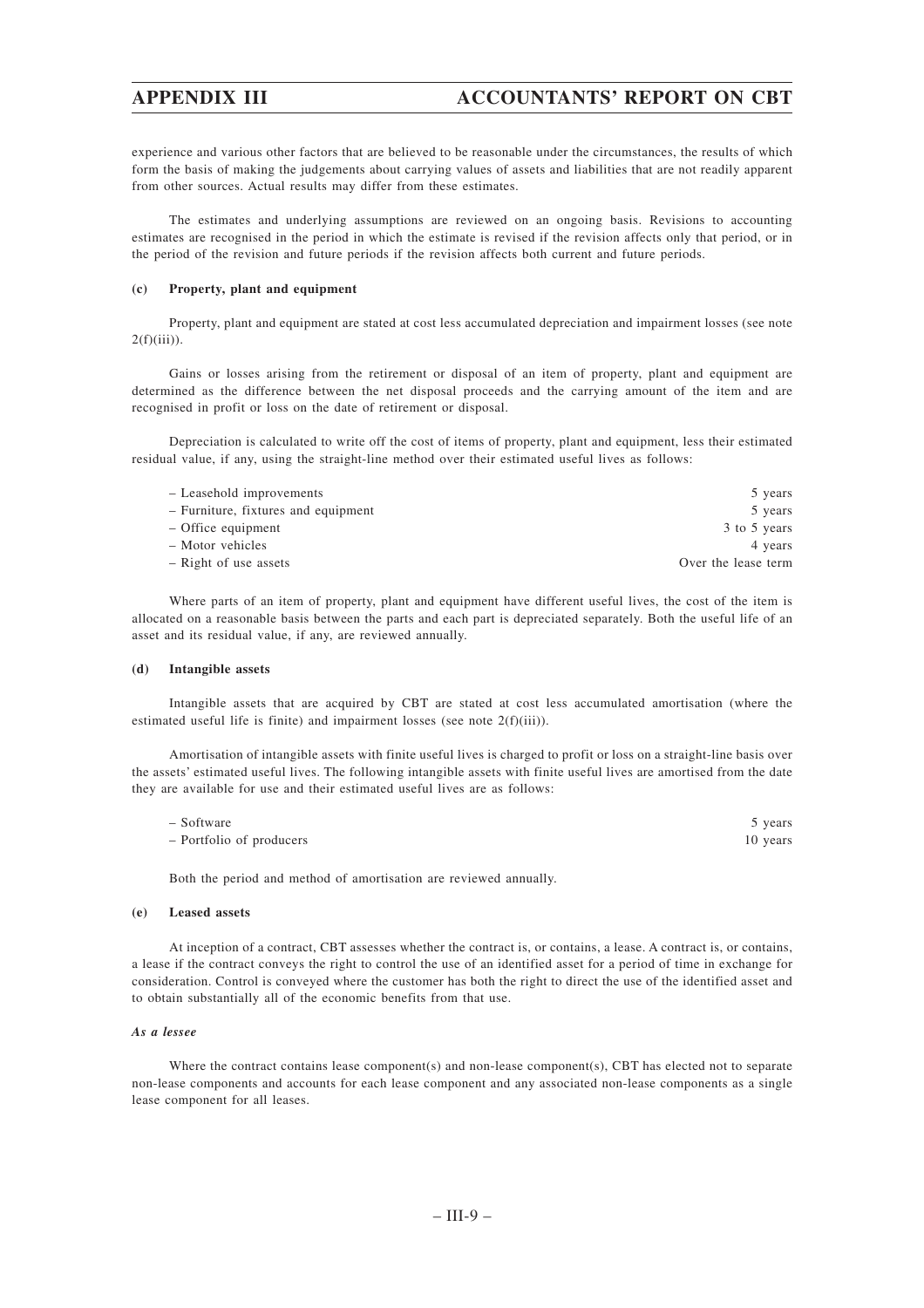At the lease commencement date, CBT recognises a right-of-use asset and a lease liability, except for short-term leases that have a lease term of 12 months or less and leases of low-value assets. When CBT enters into a lease in respect of a low-value asset, CBT decides whether to capitalise the lease on a lease-by-lease basis. The lease payments associated with those leases which are not capitalised are recognised as an expense on a systematic basis over the lease term.

Where the lease is capitalised, the lease liability is initially recognised at the present value of the lease payments payable over the lease term, discounted using the interest rate implicit in the lease or, if that rate cannot be readily determined, using a relevant incremental borrowing rate. After initial recognition, the lease liability is measured at amortised cost and interest expense is calculated using the effective interest method. Variable lease payments that do not depend on an index or rate are not included in the measurement of the lease liability and hence are charged to profit or loss in the accounting period in which they are incurred.

The right-of-use asset recognised when a lease is capitalised is initially measured at cost, which comprises the initial amount of the lease liability plus any lease payments made at or before the commencement date, and any initial direct costs incurred. Where applicable, the cost of the right-of-use assets also includes an estimate of costs to dismantle and remove the underlying asset or to restore the underlying asset or the site on which it is located, discounted to their present value, less any lease incentives received. The right-of-use asset is subsequently stated at cost less accumulated depreciation and impairment losses (see notes  $2(c)$  and  $2(f)(iii)$ ).

The lease liability is remeasured when there is a change in future lease payments arising from a change in an index or rate, or there is a change in CBT's estimate of the amount expected to be payable under a residual value guarantee, or there is a change arising from the reassessment of whether CBT will be reasonably certain to exercise a purchase, extension or termination option. When the lease liability is remeasured in this way, a corresponding adjustment is made to the carrying amount of the right-of-use asset, or is recorded in profit or loss if the carrying amount of the right-of-use asset has been reduced to zero.

The lease liability is also remeasured when there is a change in the scope of a lease or the consideration for a lease that is not originally provided for in the lease contract ("lease modification") that is not accounted for as a separate lease. In this case the lease liability is remeasured based on the revised lease payments and lease term using a revised discount rate at the effective date of the modification.

In the statement of financial position, the current portion of long-term lease liabilities is determined as the present value of contractual payments that are due to be settled within twelve months after the reporting period.

### **(f) Credit losses and impairment of assets**

#### *(i) Credit losses from financial instruments*

CBT recognises a loss allowance for expected credit losses ("ECLs") on the financial assets measured at amortised cost (including cash and cash equivalents, trade and other receivables). Financial assets measured at fair value are not subject to the ECL assessment.

### *Measurement of ECLs*

ECLs are a probability-weighted estimate of credit losses. Credit losses are measured as the present value of all expected cash shortfalls (i.e. the difference between the cash flows due to CBT in accordance with the contract and the cash flows that CBT expects to receive).

The expected cash shortfalls are discounted using the following discount rates where the effect of discounting is material:

- fixed-rate financial assets and trade and other receivables: effective interest rate determined at initial recognition or an approximation thereof;
- variable-rate financial assets: current effective interest rate.

The maximum period considered when estimating ECLs is the maximum contractual period over which CBT is exposed to credit risk.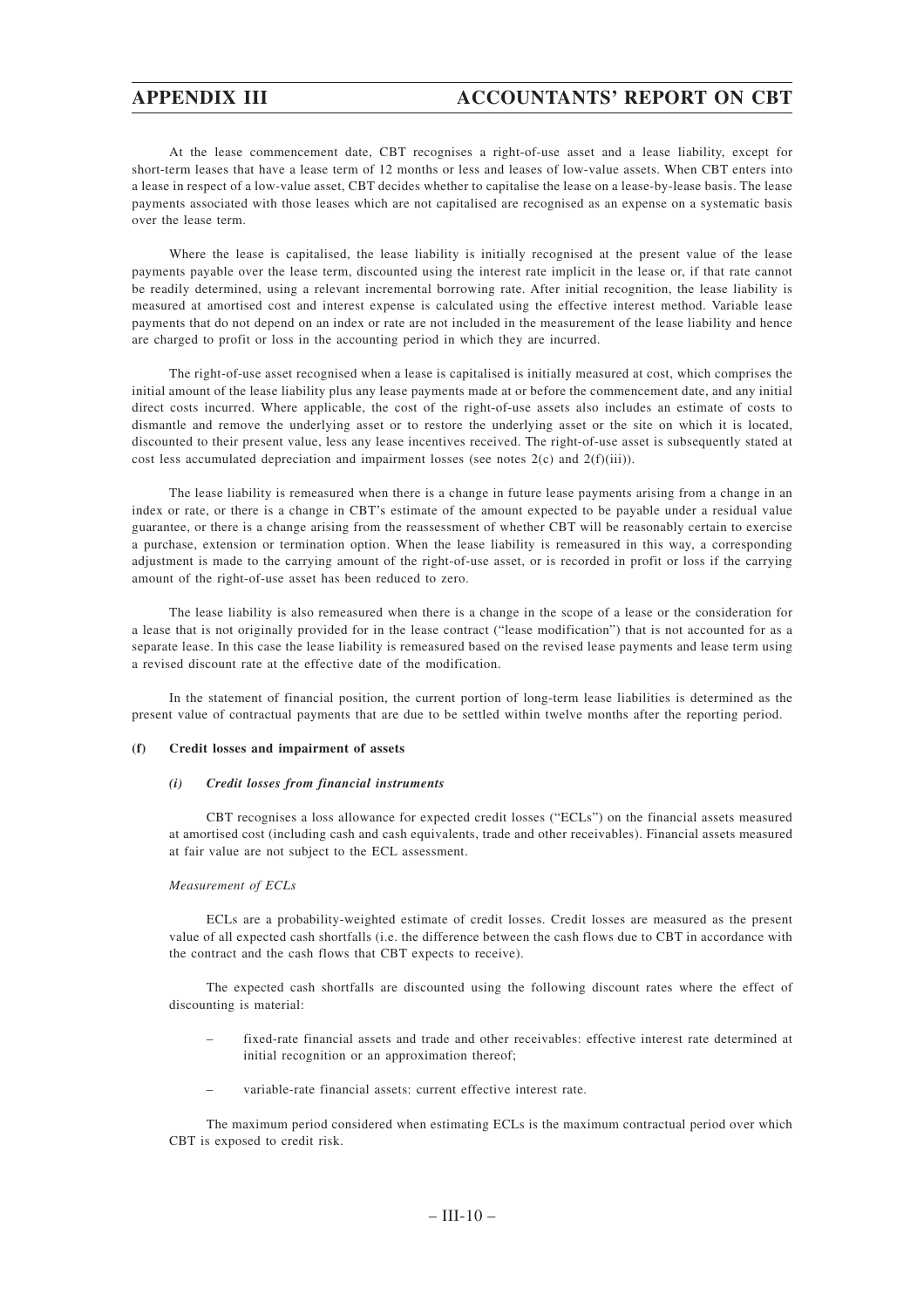In measuring ECLs, CBT takes into account reasonable and supportable information that is available without undue cost or effort. This includes information about past events, current conditions and forecasts of future economic conditions.

ECLs are measured on either of the following bases:

- 12-month ECLs: these are losses that are expected to result from possible default events within the 12 months after the reporting date; and
- lifetime ECLs: these are losses that are expected to result from all possible default events over the expected lives of the items to which the ECL model applies.

Loss allowances for trade receivables are always measured at an amount equal to lifetime ECLs. ECLs on these financial assets are estimated using a provision matrix based on CBT's historical credit loss experience, adjusted for factors that are specific to the debtors and an assessment of both the current and forecast general economic conditions at the reporting date.

For advances to producers and all other financial instruments, CBT recognises a loss allowance equal to 12-month ECLs unless there has been a significant increase in credit risk of the financial instrument since initial recognition, in which case the loss allowance is measured at an amount equal to lifetime ECLs.

### *Significant increases in credit risk*

In assessing whether the credit risk of a financial instrument has increased significantly since initial recognition, CBT compares the risk of default occurring on the financial instrument assessed at the reporting date with that assessed at the date of initial recognition. In making this reassessment, CBT considers that a default event occurs when (i) the borrower is unlikely to pay its credit obligations to CBT in full, without recourse by CBT to actions such as realising security (if any is held); or (ii) the financial asset is 180 days past due. CBT considers both quantitative and qualitative information that is reasonable and supportable, including historical experience and forward-looking information that is available without undue cost or effort.

In particular, the following information is taken into account when assessing whether credit risk has increased significantly since initial recognition:

- failure to make payments of principal or interest on their contractually due dates;
- an actual or expected significant deterioration in a financial instrument's external or internal credit rating (if available);
- an actual or expected significant deterioration in the operating results of the debtor; and
- existing or forecast changes in the technological, market, economic or legal environment that have a significant adverse effect on the debtor's ability to meet its obligation to CBT.

Depending on the nature of the financial instruments, the assessment of a significant increase in credit risk is performed on either an individual basis or a collective basis. When the assessment is performed on a collective basis, the financial instruments are grouped based on shared credit risk characteristics, such as past due status and credit risk ratings.

ECLs are remeasured at each reporting date to reflect changes in the financial instrument's credit risk since initial recognition. Any change in the ECL amount is recognised as an impairment gain or loss in profit or loss. CBT recognises an impairment gain or loss for all financial instruments with a corresponding adjustment to their carrying amount through a loss allowance account.

#### *Basis of calculation of interest income*

Interest income recognised in accordance with note  $2(q)(iii)$  is calculated based on the gross carrying amount of the financial asset unless the financial asset is credit-impaired, in which case interest income is calculated based on the amortised cost (i.e. the gross carrying amount less loss allowance) of the financial asset.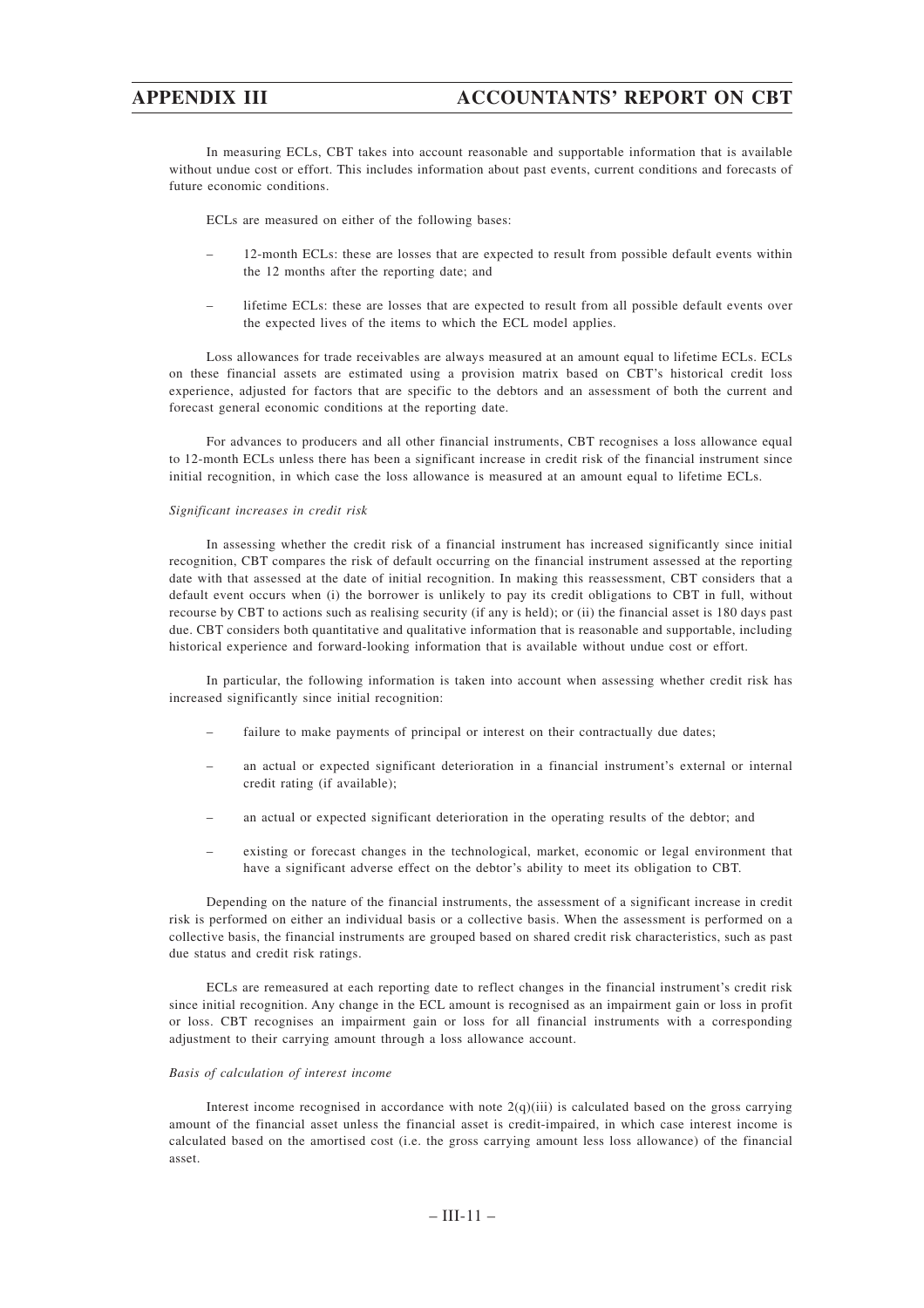At each reporting date, CBT assesses whether a financial asset is credit-impaired. A financial asset is credit-impaired when one or more events that have a detrimental impact on the estimated future cash flows of the financial asset have occurred.

Evidence that a financial asset is credit-impaired includes the following observable events:

- significant financial difficulties of the debtor;
- a breach of contract, such as a default or delinquency in interest or principal payments;
- it becoming probable that the borrower will enter into bankruptcy or other financial reorganisation;
- significant changes in the technological, market, economic or legal environment that have an adverse effect on the debtor; or
- the disappearance of an active market for a security because of financial difficulties of the issuer.

### *Write-off policy*

The gross carrying amount of a financial asset is written off (either partially or in full) to the extent that there is no realistic prospect of recovery. This is generally the case when CBT determines that the debtor does not have assets or sources of income that could generate sufficient cash flows to repay the amounts subject to the write-off.

Subsequent recoveries of an asset that was previously written off are recognised as a reversal of impairment in profit or loss in the period in which the recovery occurs.

### *(ii) Credit losses from financial guarantees issued*

Financial guarantees are contracts that require the issuer (i.e. the guarantor) to make specified payments to reimburse the beneficiary of the guarantee (the "holder") for a loss the holder incurs because a specified debtor fails to make payment when due in accordance with the terms of a debt instrument.

Financial guarantees issued are initially recognised within "trade and other payables" at fair value, which is determined by reference to fees charged in an arm's length transaction for similar services, when such information is obtainable, or to interest rate differentials, by comparing the actual rates charged by lenders when the guarantee is made available with the estimated rates that lenders would have charged, had the guarantees not been available, where reliable estimates of such information can be made. Where consideration is received or receivable for the issuance of the guarantee, the consideration is recognised in accordance with CBT's policies applicable to that category of asset. Where no such consideration is received or receivable, an immediate expense is recognised in profit or loss.

Subsequent to initial recognition, the amount initially recognised as deferred income is amortised in profit or loss over the term of the guarantee as income from financial guarantees issued.

CBT monitors the risk that the specified debtor will default on the contract and recognises a provision when ECLs on the financial guarantees are determined to be higher than the amount carried in "trade and other payables" in respect of the guarantees (i.e. the amount initially recognised, less accumulated amortisation).

To determine ECLs, CBT considers changes in the risk of default of the specified debtor since the issuance of the guarantee. A 12-month ECL is measured unless the risk that the specified debtor will default has increased significantly since the guarantee is issued, in which case a lifetime ECL is measured. The same definition of default and the same assessment of significant increase in credit risk as described in note  $2(f)(i)$ apply.

As CBT is required to make payments only in the event of a default by the specified debtor in accordance with the terms of the instrument that is guaranteed, an ECL is estimated based on the expected payments to reimburse the holder for a credit loss that it incurs less any amount that CBT expects to receive from the holder of the guarantee, the specified debtor or any other party. The amount is then discounted using the current risk-free rate adjusted for risks specific to the cash flows.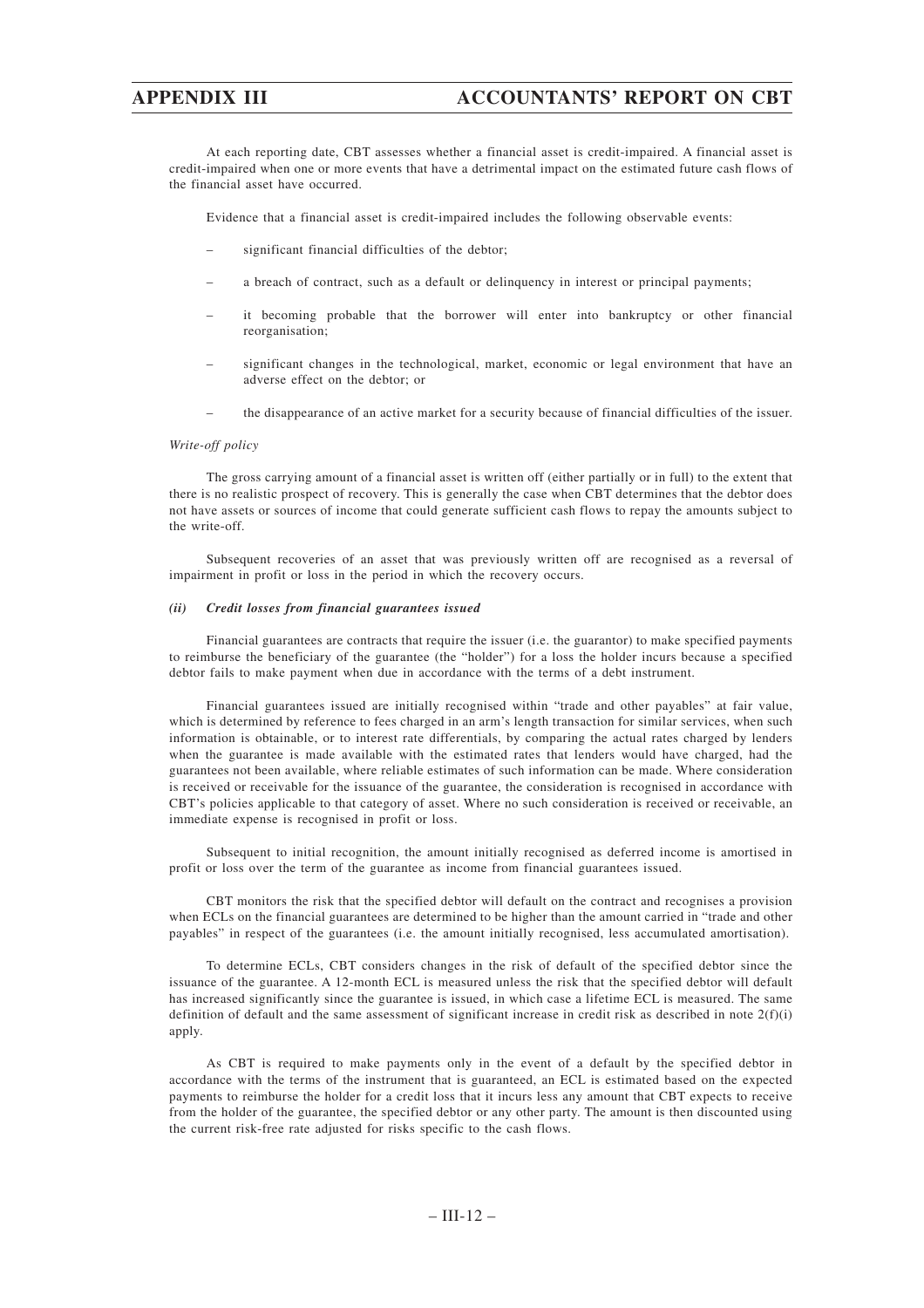#### *(iii) Impairment of other non-current assets*

Internal and external sources of information are reviewed at the end of each reporting period to identify indications that the following assets may be impaired or an impairment loss previously recognised no longer exists or may have decreased:

- property, plant and equipment, including right-of-use assets; and
- intangible assets.

If any such indication exists, the asset's recoverable amount is estimated.

#### *– Calculation of recoverable amount*

The recoverable amount of an asset is the greater of its fair value less costs of disposal and value in use. In assessing value in use, the estimated future cash flows are discounted to their present value using a pre-tax discount rate that reflects current market assessments of the time value of money and the risks specific to the asset. Where an asset does not generate cash inflows largely independent of those from other assets, the recoverable amount is determined for the smallest group of assets that generates cash inflows independently (i.e. a cash-generating unit).

### *– Recognition of impairment losses*

An impairment loss is recognised in profit or loss if the carrying amount of an asset, or the cash-generating unit to which it belongs, exceeds its recoverable amount. Impairment losses recognised in respect of cash-generating units are allocated to reduce the carrying amount of the assets in the unit (or group of units) on a pro rata basis, except that the carrying value of an asset will not be reduced below its individual fair value less costs of disposal (if measurable) or value in use (if determinable).

#### *– Reversals of impairment losses*

An impairment loss is reversed if there has been a favourable change in the estimates used to determine the recoverable amount.

A reversal of an impairment loss is limited to the asset's carrying amount that would have been determined had no impairment loss been recognised in prior years. Reversals of impairment losses are credited to profit or loss in the year in which the reversals are recognised.

#### **(g) Inventories**

Inventories are assets which are held for sale in the ordinary course of business, in the process of production for such sale or in the form of materials or supplies to be consumed in the production process or in the rendering of services.

Inventories are carried at the lower of cost and net realisable value.

Cost is calculated using the weighted average cost formula and comprises all costs of purchase, cost of conversion and other costs incurred in bringing the inventories to their present location and condition.

Net realisable value is the estimated selling price in the ordinary course of business less estimated costs of completion and the estimated costs necessary to make the sale.

When inventories are sold, the carrying amount of those inventories is recognised as an expense in the period in which the related revenue is recognised.

The amount of any write-down of inventories to net realisable value and all losses of inventories are recognised as an expense in the period the write-down or loss occurs. The amount of any reversal of any write-down of inventories is recognised as a reduction in the amount of inventories recognised as an expense in the period in which the reversal occurs.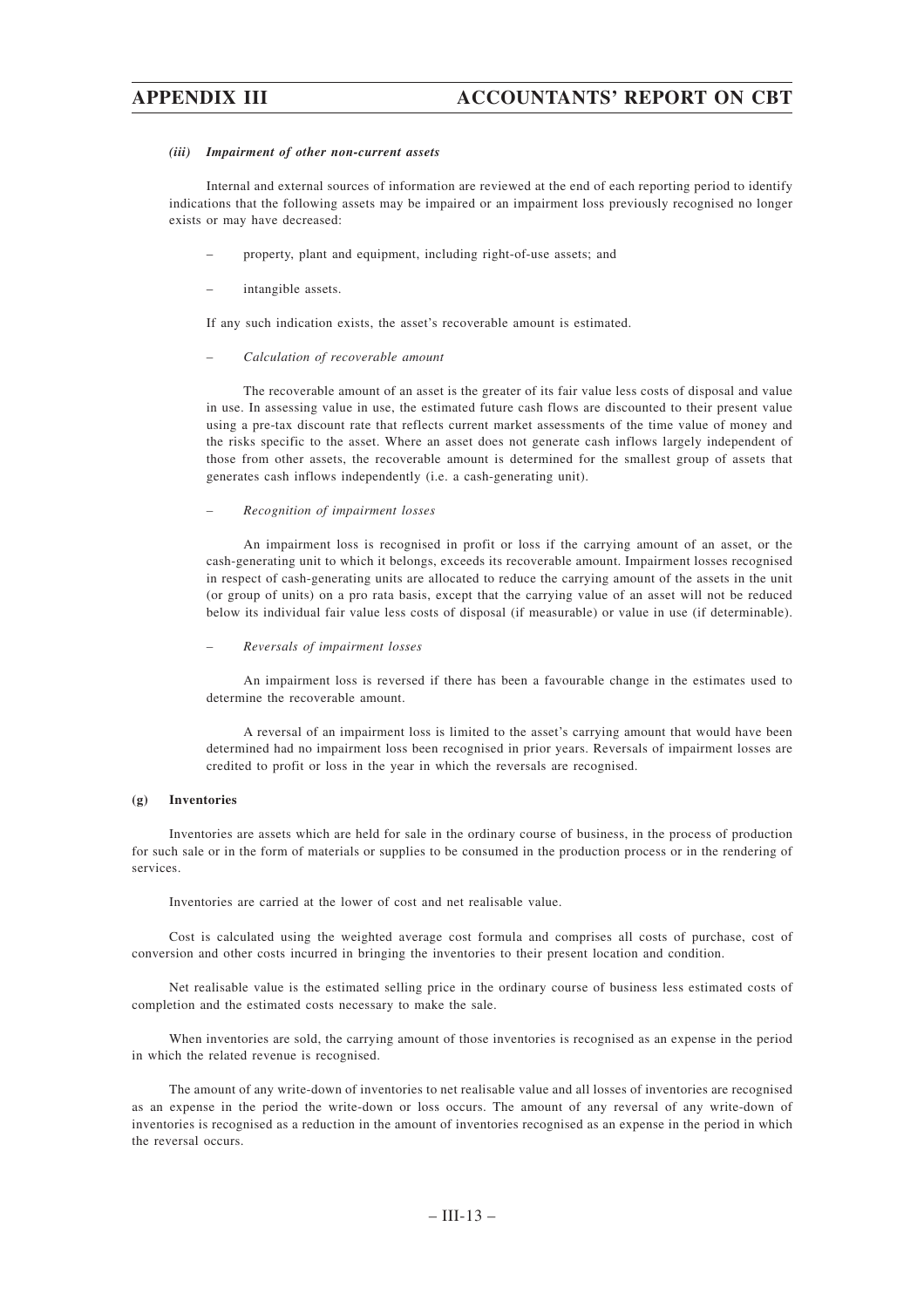### **(h) Contract liabilities**

A contract liability is recognised when the customer pays consideration before CBT recognises the related revenue (see note  $2(q)$ ). A contract liability would also be recognised if CBT has an unconditional right to receive consideration before CBT recognises the related revenue. In such cases, a corresponding receivable would also be recognised (see note  $2(i)$ ). For a single contract with the customer, a net contract liability is presented. For multiple contracts, contract liabilities of unrelated contracts are not presented on a net basis.

### **(i) Trade and other receivables**

A receivable is recognised when CBT has an unconditional right to receive consideration. A right to receive consideration is unconditional if only the passage of time is required before payment of that consideration is due.

Receivables are stated at amortised cost using the effective interest method less allowance for credit losses (see note  $2(f)(i)$ ).

### **(j) Advances to producers**

CBT grants short-term advances to producers in cash or agricultural inputs, which are settled through the delivery of tobacco. Additionally, it grants long-term advances to producers for the financing of the production infrastructure.

The recovery of these advances may be renegotiated for future harvests due to specific situations and/or default of the producers in the settlement of their short-term debt.

Advances to producers are measured under HKFRS 9, *Financial Instruments*, and assessed for ECL in accordance with the policy set out in note 2(f)(i).

### **(k) Interest-bearing borrowings**

Interest-bearing borrowings are recognised initially at fair value less attributable transaction costs. Subsequent to initial recognition, interest-bearing borrowings are stated at amortised cost with any difference between the amount initially recognised and redemption value being recognised in profit or loss over the period of the borrowings, together with any interest and fees payable, using the effective interest method. Interest expense is recognised in accordance with CBT's accounting policy for borrowing costs (see note 2(s)).

#### **(l) Trade and other payables**

Trade and other payables are initially recognised at fair value. Except for financial guarantee liabilities measured in accordance with note 2(f)(ii), trade and other payables are subsequently stated at amortised cost unless the effect of discounting would be immaterial, in which case they are stated at cost.

#### **(m) Cash and cash equivalents**

Cash and cash equivalents comprise cash at bank and on hand, demand deposits with banks and other financial institutions, and short-term, highly liquid investments that are readily convertible into known amounts of cash and which are subject to an insignificant risk of changes in value, having been within three months of maturity at acquisition. Bank overdrafts that are repayable on demand and form an integral part of CBT's cash management are also included as a component of cash and cash equivalents for the purpose of the statement of cash flows. Cash and cash equivalents are assessed for ECL in accordance with the policy set out in note  $2(f)(i)$ .

### **(n) Employee benefits**

Salaries, annual bonuses, paid annual leave, contributions to defined contribution retirement plans and the cost of non-monetary benefits are accrued in the year/period in which the associated services are rendered by employees. Where payment or settlement is deferred and the effect would be material, these amounts are stated at their present values.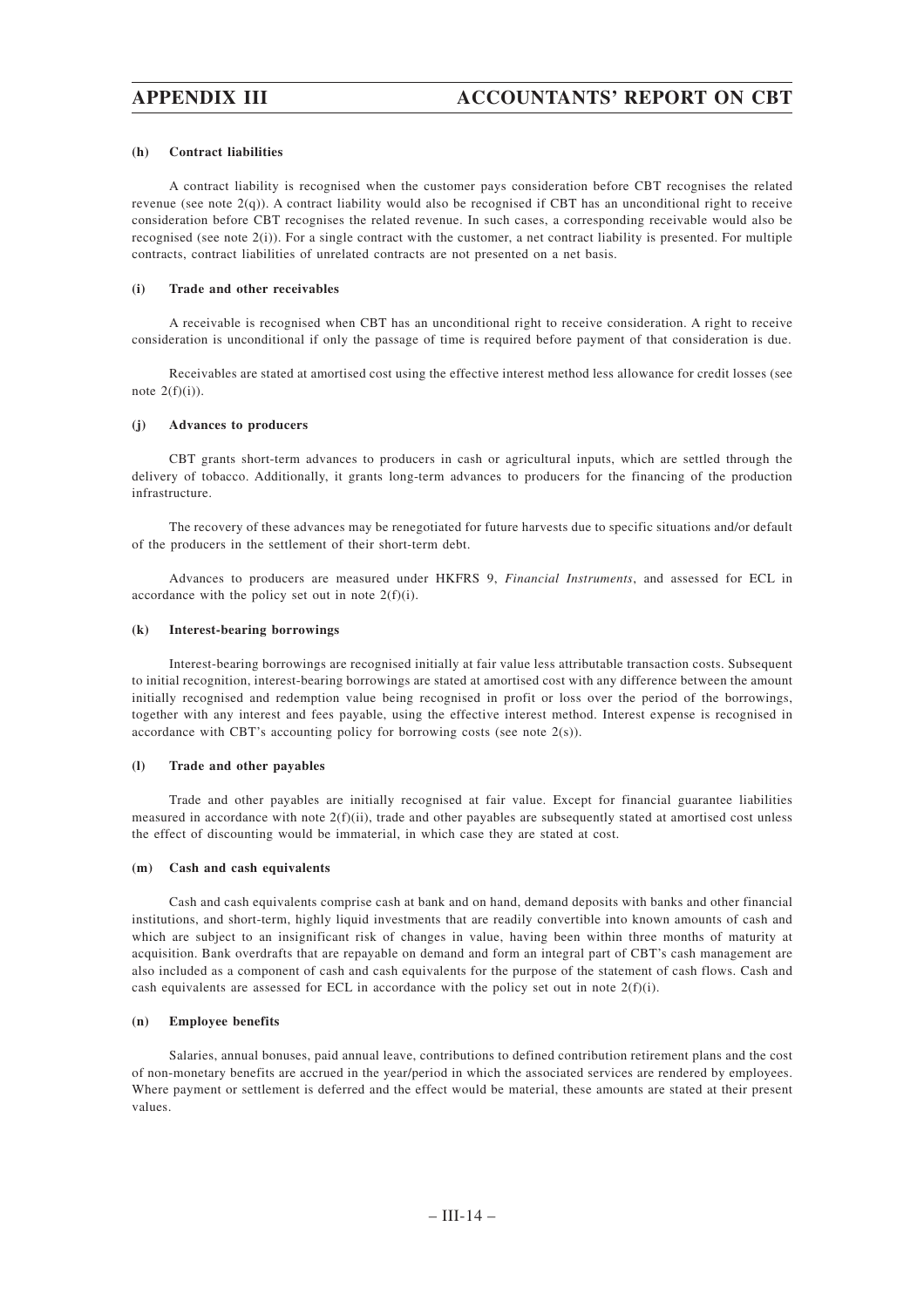### **(o) Income tax**

Income tax and for the year/period comprises current tax and movements in deferred tax assets and liabilities ("deferred tax"). Current tax and movements in deferred tax assets and liabilities are recognised in profit or loss except to the extent that they relate to items recognised in other comprehensive income or directly in equity, in which case the relevant amounts of tax are recognised in other comprehensive income or directly in equity, respectively.

Current tax is the expected tax payable on the taxable income for the year/period, using tax rates enacted or substantively enacted at the end of the reporting period, and any adjustment to tax payable in respect of previous years.

Deferred tax assets and liabilities arise from deductible and taxable temporary differences respectively, being the differences between the carrying amounts of assets and liabilities for financial reporting purposes and their tax bases. Deferred tax assets also arise from unused tax losses and unused tax credits.

All deferred tax liabilities, and all deferred tax assets to the extent that it is probable that future taxable profits will be available against which the asset can be utilised, are recognised. Future taxable profits that may support the recognition of deferred tax assets arising from deductible temporary differences include those that will arise from the reversal of existing taxable temporary differences, provided those differences relate to the same taxation authority and the same taxable entity, and are expected to reverse either in the same period as the expected reversal of the deductible temporary difference or in periods into which a tax loss arising from the deferred tax asset can be carried back or forward. The same criteria are adopted when determining whether existing taxable temporary differences support the recognition of deferred tax assets arising from unused tax losses and credits, that is, those differences are taken into account if they relate to the same taxation authority and the same taxable entity, and are expected to reverse in a period, or periods, in which the tax loss or credit can be utilised.

The carrying amount of a deferred tax asset is reviewed at the end of each reporting period and is reduced to the extent that it is no longer probable that sufficient taxable profits will be available to allow the related tax benefit to be utilised. Any such reduction is reversed to the extent that it becomes probable that sufficient taxable profits will be available.

Additional income taxes that arise from the distribution of dividends are recognised when the liability to pay the related dividends is recognised.

Current tax balances and deferred tax balances, and movements therein, are presented separately from each other and are not offset. Current tax assets are offset against current tax liabilities, and deferred tax assets against deferred tax liabilities, if CBT has the legally enforceable right to set off current tax assets against current tax liabilities and the following additional conditions are met:

- in the case of current tax assets and liabilities, CBT intends either to settle on a net basis, or to realise the asset and settle the liability simultaneously; or
- in the case of deferred tax assets and liabilities, if they relate to income taxes levied by the same taxation authority on either:
	- the same taxable entity; or
	- different taxable entities, which, in each future period in which significant amounts of deferred tax liabilities or assets are expected to be settled or recovered, intend to realise the current tax assets and settle the current tax liabilities on a net basis or realise and settle simultaneously.

## **(p) Provisions and contingent liabilities**

Provisions are recognised for liabilities of uncertain timing or amount when CBT has a legal or constructive obligation arising as a result of a past event, it is probable that an outflow of economic benefits will be required to settle the obligation and a reliable estimate can be made. Where the time value of money is material, provisions are stated at the present value of the expenditure expected to settle the obligation.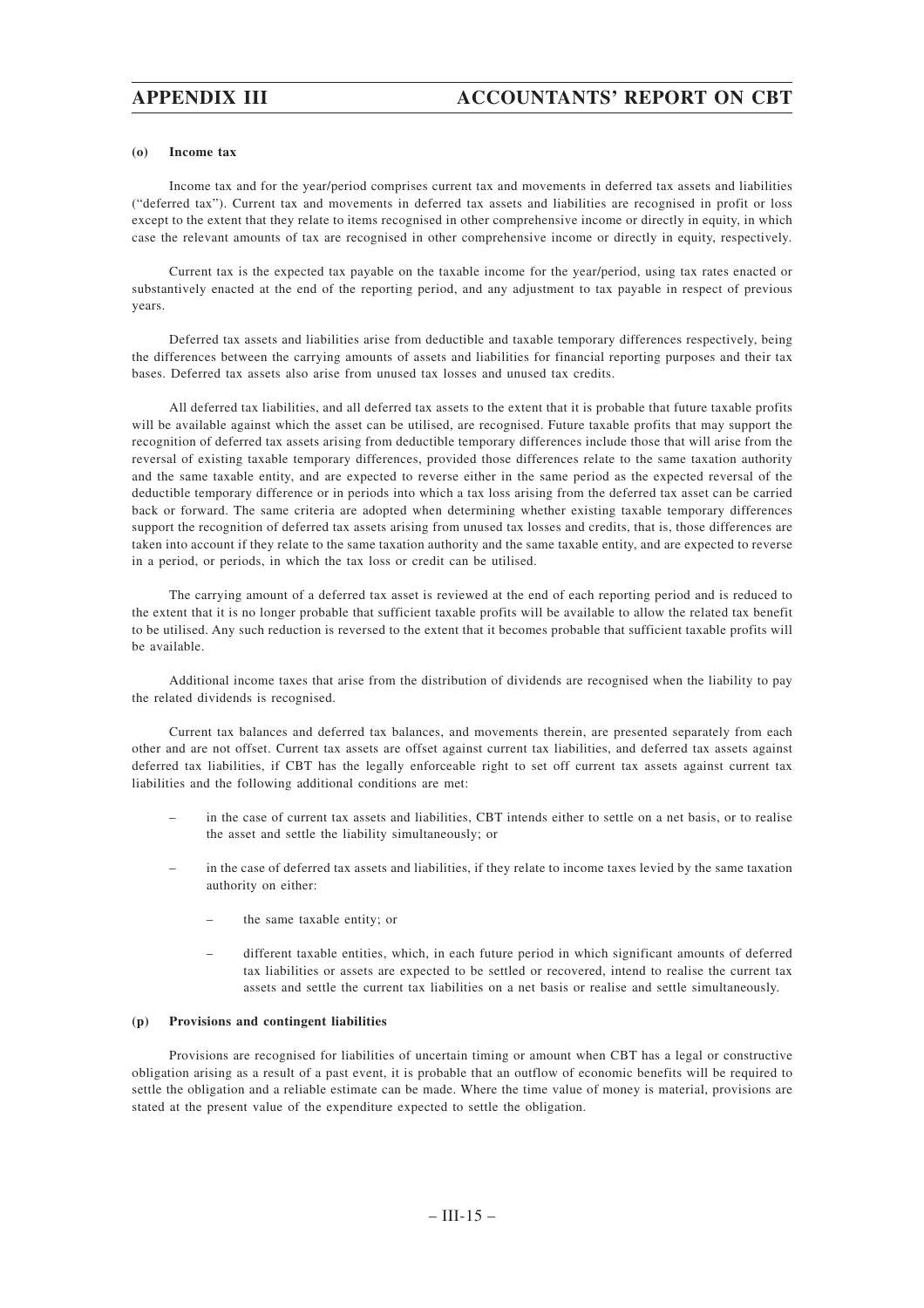Where it is not probable that an outflow of economic benefits will be required, or the amount cannot be estimated reliably, the obligation is disclosed as a contingent liability, unless the probability of outflow of economic benefits is remote. Possible obligations, whose existence will only be confirmed by the occurrence or non-occurrence of one or more future events are also disclosed as contingent liabilities unless the probability of outflow of economic benefits is remote.

## **(q) Revenue and other income**

Income is classified by CBT as revenue when it arises from the sale of goods, the provision of services or the use by others of CBT's assets under leases in the ordinary course of CBT's business.

Revenue is recognised when control over a product or service is transferred to the customer, or the lessee has the right to use the asset, at the amount of promised consideration to which CBT is expected to be entitled, excluding those amounts collected on behalf of third parties. Revenue excludes value added tax or other sales taxes and is after deduction of any trade discounts.

Where the contract contains a financing component which provides a significant financing benefit to the customer for more than 12 months, revenue is measured at the present value of the amount receivable, discounted using the discount rate that would be reflected in a separate financing transaction with the customer, and interest income is accrued separately under the effective interest method. Where the contract contains a financing component which provides a significant financing benefit to CBT, revenue recognised under that contract includes the interest expense accreted on the contract liability under the effective interest method. CBT takes advantage of the practical expedient in paragraph 63 of HKFRS 15, *Revenue from Contracts with Customers*, and does not adjust the consideration for any effects of a significant financing component if the period of financing is 12 months or less.

Further details of CBT's revenue and other income recognition policies are as follows:

## *(i) Sales of goods*

Revenue is recognised when the customer takes possession of and accepts the products. If the products are a partial fulfilment of a contract covering other goods and/or services, then the amount of revenue recognised is an appropriate proportion of the total transaction price under the contract, allocated between all the goods and services promised under the contract on a relative stand-alone selling price basis.

### *(ii) Provision of services*

The revenue from provision of services recognised as the service is rendered.

### *(iii) Interest income*

Interest income is recognised as it accrues using the effective interest method. For financial assets measured at amortised cost that are not credit-impaired, the effective interest rate is applied to the gross carrying amount of the asset. For credit-impaired financial assets, the effective interest rate is applied to the amortised cost (i.e. gross carrying amount net of loss allowance) of the asset (see note  $2(f)(i)$ ).

### **(r) Translation of foreign currencies**

Foreign currency transactions during the year/period are translated at the foreign exchange rates ruling at the transaction dates. Monetary assets and liabilities denominated in foreign currencies are translated at the foreign exchange rates ruling at the end of the reporting period. Exchange gains and losses are recognised in profit or loss.

Non-monetary assets and liabilities that are measured in terms of historical cost in a foreign currency are translated using the foreign exchange rates ruling at the transaction dates. The transaction date is the date on which CBT initially recognises such non-monetary assets or liabilities.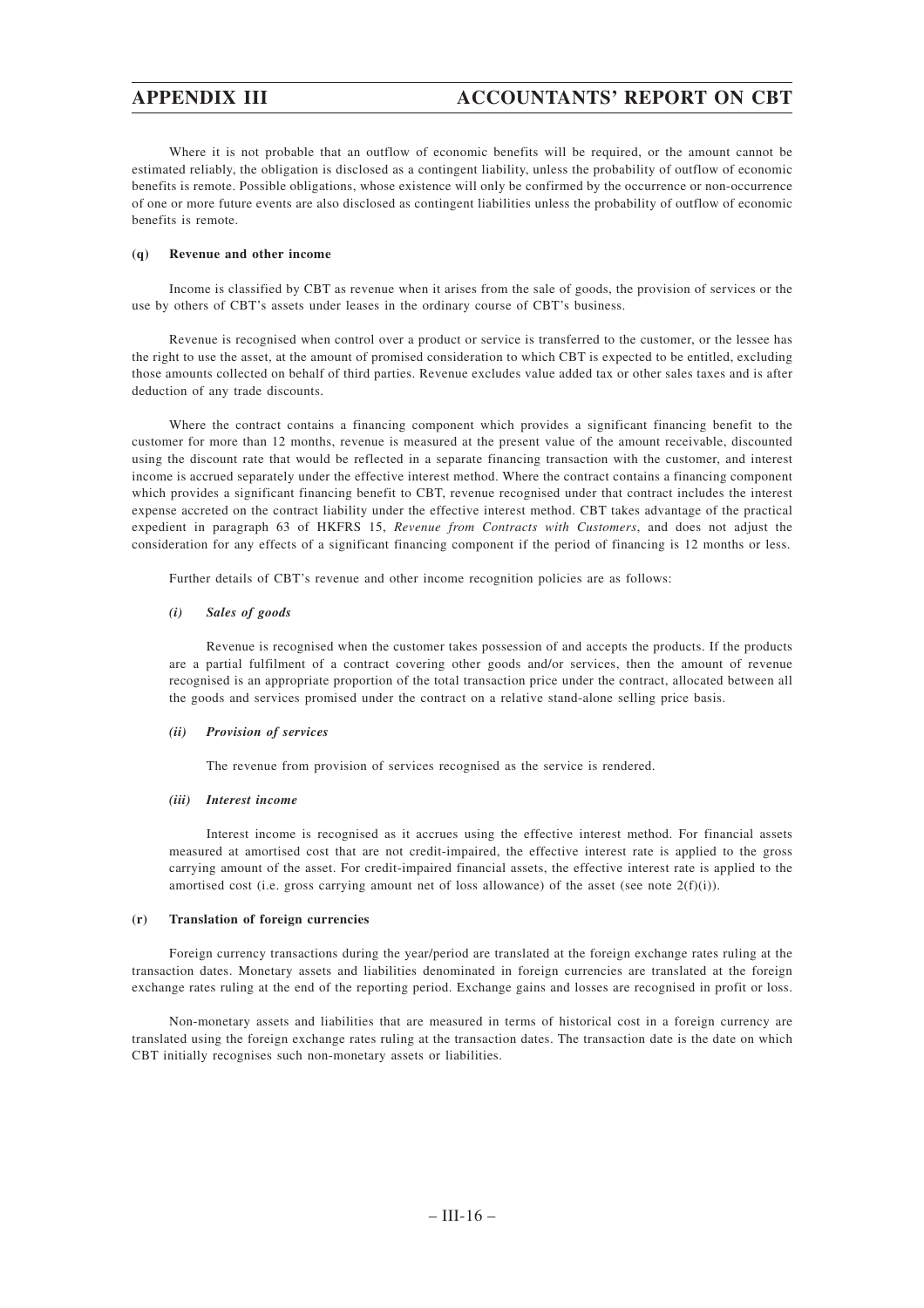### **(s) Borrowing costs**

Borrowing costs that are directly attributable to the acquisition, construction or production of an asset which necessarily takes a substantial period of time to get ready for its intended use or sale are capitalised as part of the cost of that asset. Other borrowing costs are expensed in the period in which they are incurred.

### **(t) Related parties**

- (1) A person, or a close member of that person's family, is related to CBT if that person:
	- (i) has control or joint control over CBT;
	- (ii) has significant influence over CBT; or
	- (iii) is a member of the key management personnel of CBT or CBT's parent.
- (2) An entity is related to CBT if any of the following conditions applies:
	- (i) The entity and CBT are members of the same group (which means that each parent, subsidiary and fellow subsidiary is related to the others).
	- (ii) One entity is an associate or joint venture of the other entity (or an associate or joint venture of a member of a group of which the other entity is a member).
	- (iii) Both entities are joint ventures of the same third party.
	- (iv) One entity is a joint venture of a third entity and the other entity is an associate of the third entity.
	- (v) The entity is a post-employment benefit plan for the benefit of employees of either CBT or an entity related to CBT.
	- (vi) The entity is controlled or jointly controlled by a person identified in (1).
	- (vii) A person identified in (1)(i) has significant influence over the entity or is a member of the key management personnel of the entity (or of a parent of the entity).
	- (viii) The entity, or any member of a group of which it is a part, provides key management personnel services to CBT or to CBT's parent.

Close members of the family of a person are those family members who may be expected to influence, or be influenced by, that person in their dealings with the entity.

### **(u) Segment reporting**

Operating segments, and the amounts of each segment item reported in the Historical Financial Information of CBT, are identified from the financial information provided regularly to CBT's most senior executive management for the purposes of allocating resources to, and assessing the performance of, CBT's various lines of business and geographical locations.

Individually material operating segments are not aggregated for financial reporting purposes unless the segments have similar economic characteristics and are similar in respect of the nature of products and services, the nature of production processes, the type or class of customers, the methods used to distribute the products or provide the services, and the nature of the regulatory environment. Operating segments which are not individually material may be aggregated if they share a majority of these criteria.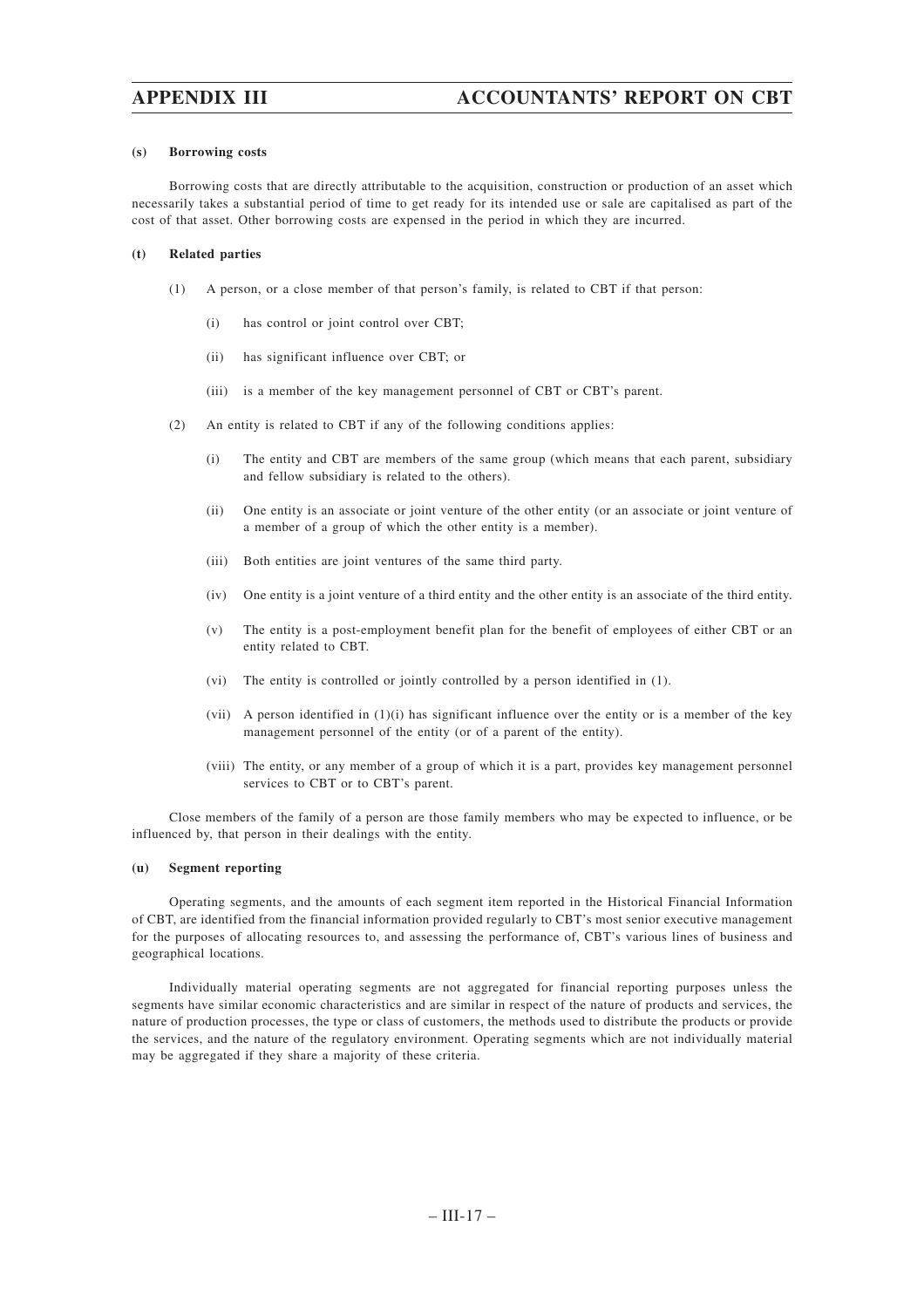# **3 REVENUE AND SEGMENT REPORTING**

## **(a) Revenue**

The principal activities of CBT are procurement, processing, sale and export of tobacco leaves and the sale of agricultural materials inherent to tobacco production.

Disaggregation of revenue from contracts with customers by major products is as follows:

|                                                                                              | Year ended<br>31 December<br>2018<br>US\$ | Year ended<br>31 December<br>2019<br>US\$ | Year ended<br>31 December<br>2020<br>US\$ | <b>Three</b><br>months<br>ended<br>31 March<br>2020<br>US\$<br>(unaudited) | <b>Three</b><br>months<br>ended<br>31 March<br>2021<br>US\$ |
|----------------------------------------------------------------------------------------------|-------------------------------------------|-------------------------------------------|-------------------------------------------|----------------------------------------------------------------------------|-------------------------------------------------------------|
| <b>Revenue from</b><br>contracts with<br>customers within<br>the scope of<br><b>HKFRS 15</b> |                                           |                                           |                                           |                                                                            |                                                             |
| Disaggregated by<br>major products<br>- Sales of processed                                   |                                           |                                           |                                           |                                                                            |                                                             |
| tobacco                                                                                      | 182,504,522                               | 182,215,511                               | 134,078,330                               | 11,123,970                                                                 | 57,042,471                                                  |
| - Sales of raw tobacco                                                                       | 1,146,752                                 | 8,301,366                                 | 2,161,619                                 |                                                                            | 229,622                                                     |
|                                                                                              | 183,651,274                               | 190,516,877                               | 136,239,949                               | 11,123,970                                                                 | 57,272,093                                                  |

CBT recognises all its revenue point in time.

CBT's customer base includes two customers with whom transactions have exceeded 10% of CBT's revenue for the Relevant Periods. Revenue from the below customers in relation to sales of processed and raw tobacco is set out below.

|            |             |             |             | <b>Three</b><br>months | <b>Three</b><br>months |
|------------|-------------|-------------|-------------|------------------------|------------------------|
|            | Year ended  | Year ended  | Year ended  | ended                  | ended                  |
|            | 31 December | 31 December | 31 December | 31 March               | 31 March               |
|            | 2018        | 2019        | 2020        | 2020                   | 2021                   |
|            | US\$        | US\$        | US\$        | US\$<br>(unaudited)    | US\$                   |
| Customer A | 61,976,006  | 65,475,435  | 44,456,746  | 8,419,590              | 16,382,835             |
| Customer B | 112,942,655 | 119,455,895 | 84,781,153  | -                      | 39,868,786             |

Details of concentration risks arising from these customers are set out in note 19(a).

# **(b) Segment reporting**

CBT operates in a single business segment and, accordingly, no segmental analysis is presented.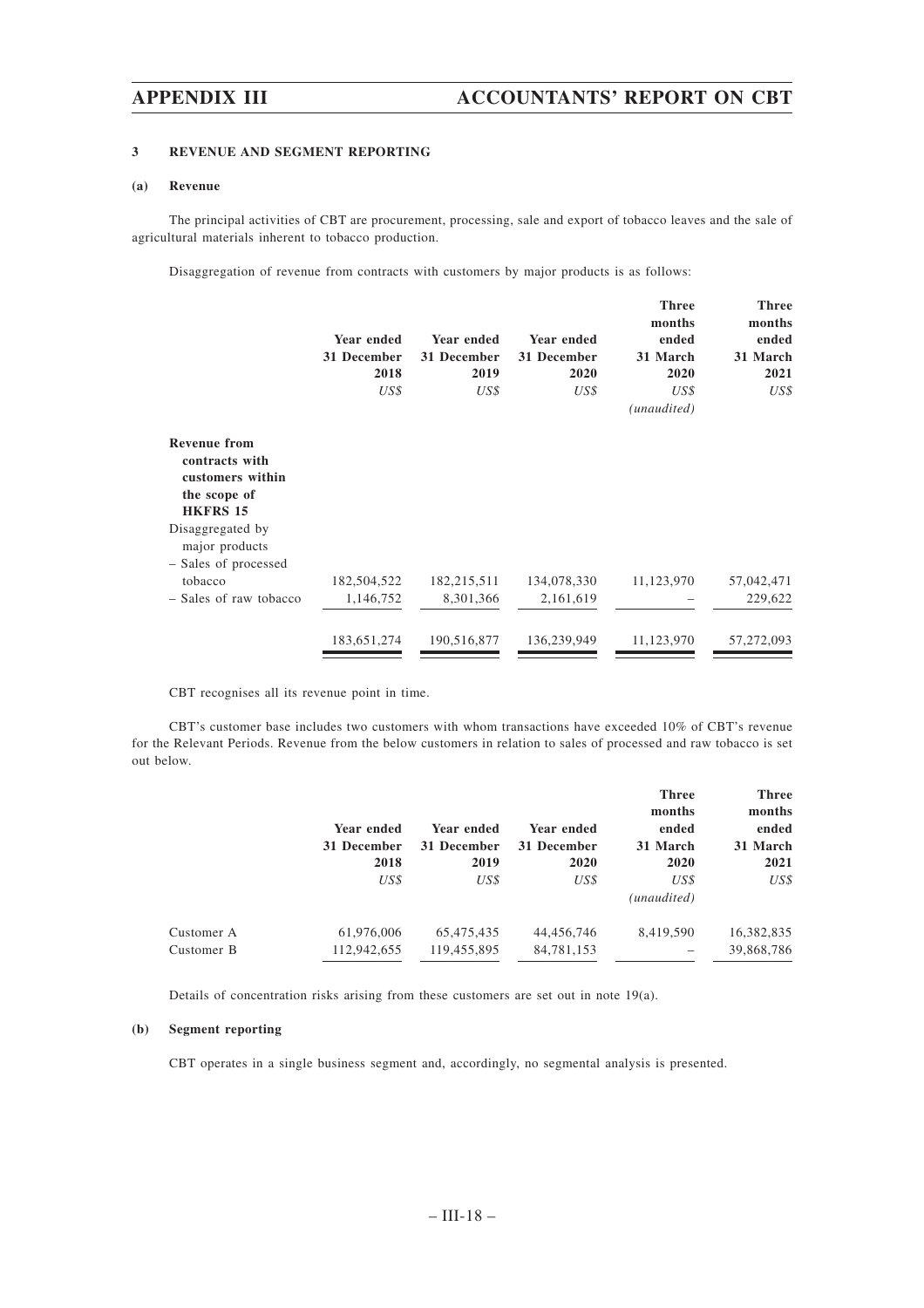# **4 OTHER INCOME, NET**

|                  | Year ended<br>31 December<br>2018<br>US\$ | Year ended<br>31 December<br>2019<br>US\$ | Year ended<br>31 December<br>2020<br>US\$ | <b>Three</b><br>months<br>ended<br>31 March<br>2020<br>US\$<br>(unaudited) | <b>Three</b><br>months<br>ended<br>31 March<br>2021<br>US\$ |
|------------------|-------------------------------------------|-------------------------------------------|-------------------------------------------|----------------------------------------------------------------------------|-------------------------------------------------------------|
|                  |                                           |                                           |                                           |                                                                            |                                                             |
| Net exchange     |                                           |                                           |                                           |                                                                            |                                                             |
| gains/(losses)   | 2,683,245                                 | (563, 979)                                | 2,547,053                                 | 1,573,927                                                                  | 1,768,808                                                   |
| Interest income  | 163,854                                   | 225,357                                   | 66,048                                    | 20,163                                                                     | 13,724                                                      |
| Valued-added tax |                                           |                                           |                                           |                                                                            |                                                             |
| ("VAT") refund   |                                           | 502,394                                   | 797,602                                   | 337,452                                                                    | 280,292                                                     |
| Others           | 23,644                                    | 38,842                                    | (56)                                      | (14)                                                                       | 105,359                                                     |
|                  | 2,870,743                                 | 202,614                                   | 3,410,647                                 | 1,931,528                                                                  | 2,168,183                                                   |
|                  |                                           |                                           |                                           |                                                                            |                                                             |

# **5 PROFIT BEFORE TAXATION**

Profit before taxation is arrived at after charging:

# **(a) Finance costs**

|                                                       | Year ended<br>31 December<br>2018<br>US\$ | Year ended<br>31 December<br>2019<br>US\$ | Year ended<br>31 December<br>2020<br>US\$ | <b>Three</b><br>months<br>ended<br>31 March<br>2020<br>US\$ | <b>Three</b><br>months<br>ended<br>31 March<br>2021<br>US\$ |
|-------------------------------------------------------|-------------------------------------------|-------------------------------------------|-------------------------------------------|-------------------------------------------------------------|-------------------------------------------------------------|
|                                                       |                                           |                                           |                                           | (unaudited)                                                 |                                                             |
| Interest on bank<br>borrowings<br>$(note \; 14(c))$   | 5,695,016                                 | 5,078,054                                 | 3,339,568                                 | 274,313                                                     | 879,730                                                     |
| Interest on lease<br>liabilities<br>$(note \; 14(c))$ | 37,760                                    | 22,634                                    | 2,108                                     | 527                                                         |                                                             |
|                                                       | 5,732,776                                 | 5,100,688                                 | 3,341,676                                 | 274,840                                                     | 879,730                                                     |

# **(b) Staff costs (including directors' emoluments)**

|                                                           | Year ended<br>31 December<br>2018<br>US\$ | Year ended<br>31 December<br>2019<br>US\$ | Year ended<br>31 December<br>2020<br>US\$ | <b>Three</b><br>months<br>ended<br>31 March<br>2020<br>US\$<br>(unaudited) | <b>Three</b><br>months<br>ended<br>31 March<br>2021<br>US\$ |
|-----------------------------------------------------------|-------------------------------------------|-------------------------------------------|-------------------------------------------|----------------------------------------------------------------------------|-------------------------------------------------------------|
| Salaries, wages and<br>other benefits<br>Contributions to | 6,270,075                                 | 6,405,355                                 | 5,126,543                                 | 1,487,584                                                                  | 1,609,673                                                   |
| defined contribution<br>retirement plans                  | 92,279                                    | 90.898                                    | 71,721                                    | 18,396                                                                     | 17,349                                                      |
|                                                           | 6,362,354                                 | 6.496.253                                 | 5,198,264                                 | 1.505.980                                                                  | 1,627,022                                                   |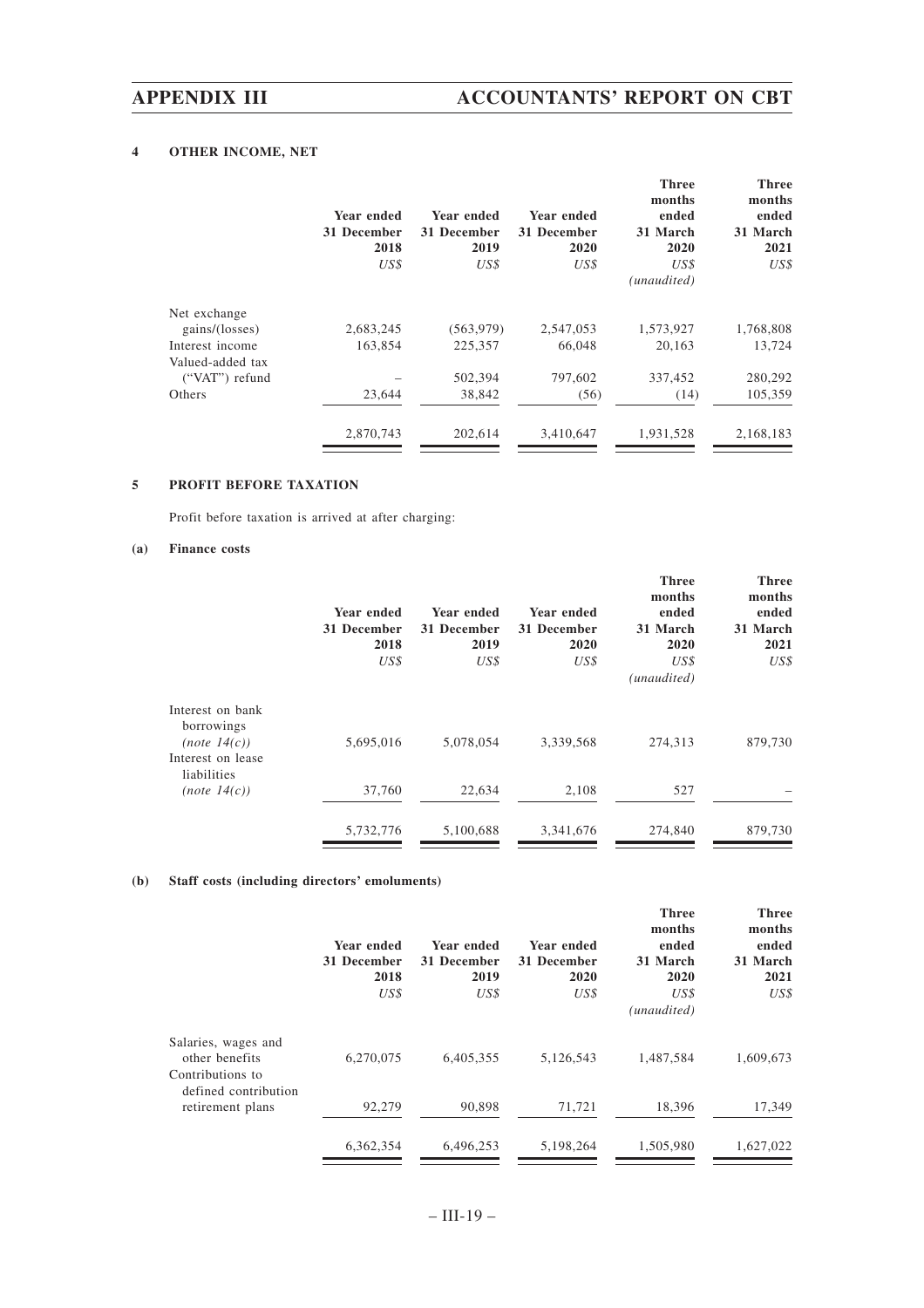CBT offers a defined contribution pension plan to its employees. CBT has no legal or constructive obligations to pay further contributions if the fund does not have sufficient assets to pay all employees the benefits relating to employee service in the current and prior periods. The payments to defined contribution pension plans are recognised as expenses when the services that grant right to these payments are rendered. CBT's portion may correspond to up to 250% of the contribution made by the employee, according to a scale of age and salary bands that vary from  $1\%$ to 6% of the employee's compensation. Contributions to the plan vest immediately.

## **(c) Other items**

|                                            | Year ended<br>31 December<br>2018<br>US\$ | Year ended<br>31 December<br>2019<br>US\$ | Year ended<br>31 December<br>2020<br>US\$ | <b>Three</b><br>months<br>ended<br>31 March<br>2020<br>US\$<br>(unaudited) | <b>Three</b><br>months<br>ended<br>31 March<br>2021<br>US\$ |
|--------------------------------------------|-------------------------------------------|-------------------------------------------|-------------------------------------------|----------------------------------------------------------------------------|-------------------------------------------------------------|
| Depreciation                               |                                           |                                           |                                           |                                                                            |                                                             |
| - owned property,<br>plant and equipment   | 566,276                                   | 543,620                                   | 450,777                                   | 112,236                                                                    | 129,147                                                     |
| - right-of-use assets                      | 96,315                                    | 96,315                                    | 705,345                                   | 138,108                                                                    | 524,167                                                     |
|                                            | 662,591                                   | 639,935                                   | 1,156,122                                 | 250,344                                                                    | 653,314                                                     |
| Amortisation of<br>intangible assets       | 2,015,014                                 | 2,022,467                                 | 2,016,898                                 | 504,225                                                                    | 504,629                                                     |
| Loss on disposal of<br>property, plant and |                                           |                                           |                                           |                                                                            |                                                             |
| equipment                                  | 9,098                                     | 14,935                                    |                                           |                                                                            |                                                             |
| Auditors' remuneration                     | 51,571                                    | 41,889                                    | 35,881                                    |                                                                            |                                                             |
| Expense related to                         |                                           |                                           |                                           |                                                                            |                                                             |
| short-term leases                          | 201,292                                   | 199,558                                   | 131,927                                   | 32,982                                                                     | 28,932                                                      |

## **6 INCOME TAX IN THE STATEMENTS OF PROFIT OR LOSS AND OTHER COMPREHENSIVE INCOME**

**(a)** Income tax in the statements of profit or loss and other comprehensive income represents:

|                                                                            | Year ended<br>31 December<br>2018<br>US\$ | Year ended<br>31 December<br>2019<br>US\$ | Year ended<br>31 December<br>2020<br>US\$ | <b>Three</b><br>months<br>ended<br>31 March<br>2020<br>US\$<br>(unaudited) | <b>Three</b><br>months<br>ended<br>31 March<br>2021<br>US\$ |
|----------------------------------------------------------------------------|-------------------------------------------|-------------------------------------------|-------------------------------------------|----------------------------------------------------------------------------|-------------------------------------------------------------|
| Current tax                                                                |                                           |                                           |                                           |                                                                            |                                                             |
| Provision for the<br>year/period                                           | 7,549,180                                 | 8,329,267                                 | 12,068,986                                | 12,229                                                                     | 5,300,660                                                   |
| Deferred tax<br>Origination and<br>reversal<br>of temporary<br>differences |                                           |                                           |                                           |                                                                            |                                                             |
| (note 17(b))                                                               | 1,937,860                                 | (1,573,893)                               | 692,411                                   | 3,663,489                                                                  | 722,433                                                     |
| Income tax expense                                                         | 9,487,040                                 | 6,755,374                                 | 12,761,397                                | 3,675,718                                                                  | 6,023,093                                                   |

Income tax in Brazil includes corporate income tax and social contribution tax. The applicable rates for corporate income tax and social contribution tax in Brazil are 25% and 9%, respectively, during the Relevant Periods.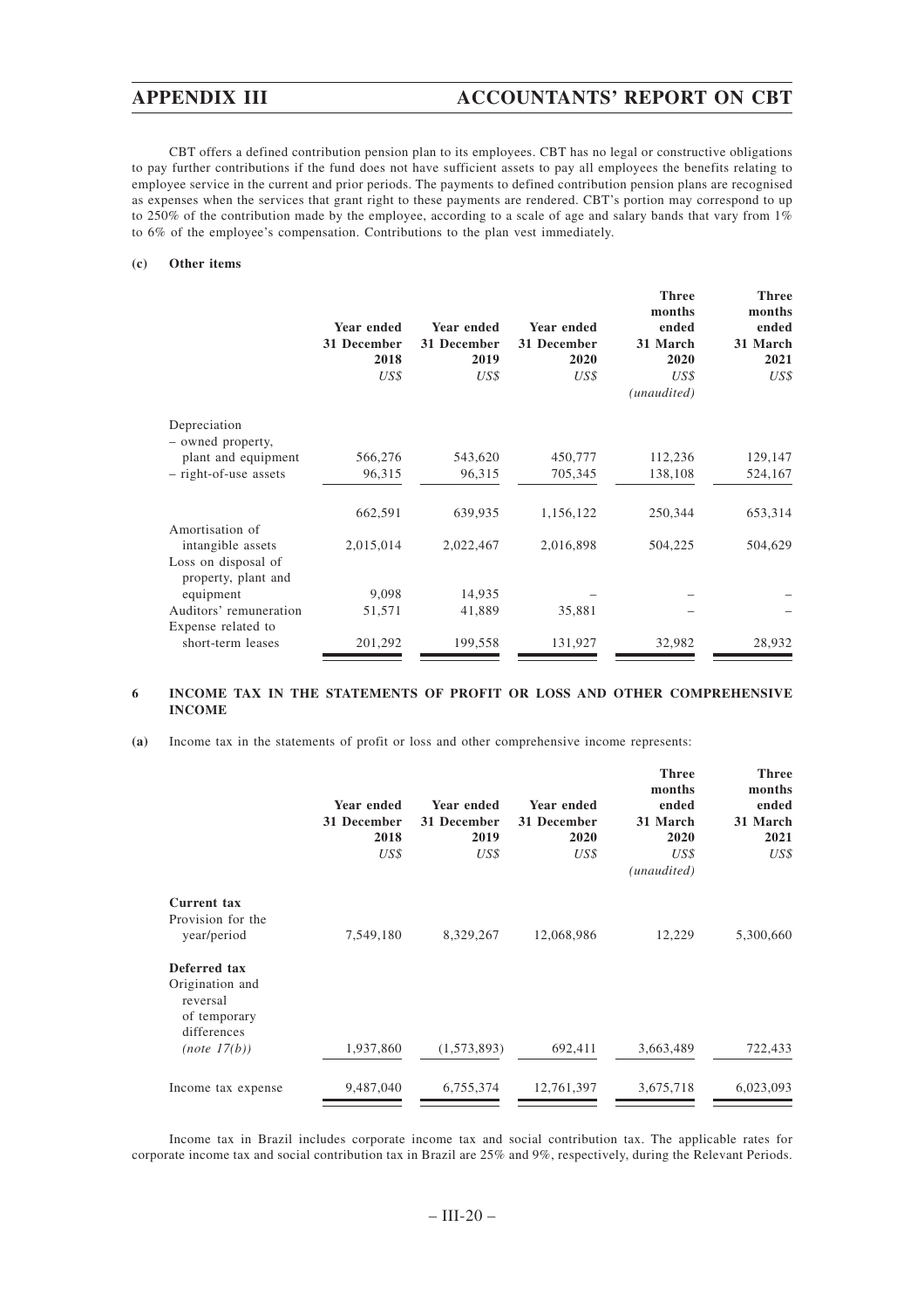|                                                                                                                                                                             | Year ended<br>31 December<br>2018<br>US\$ | Year ended<br>2019<br>US\$ | Year ended<br>31 December 31 December<br>2020<br>US\$ | Three months<br>ended<br>31 March<br>2020<br>US\$<br>(unaudited) | Three months<br>ended<br>31 March<br>2021<br>US\$ |
|-----------------------------------------------------------------------------------------------------------------------------------------------------------------------------|-------------------------------------------|----------------------------|-------------------------------------------------------|------------------------------------------------------------------|---------------------------------------------------|
| Profit before taxation                                                                                                                                                      | 23,330,939                                | 19,889,400                 | 30,553,516                                            | 2,759,040                                                        | 14,711,286                                        |
| Notional tax on profit<br>before taxation calculated<br>at the rates applicable to<br>profits in the jurisdiction<br>concerned<br>Tax effect of non-<br>deductible expenses | 7,932,519<br>1,627,920                    | 6,762,396<br>6,310         | 10,388,195<br>2,373,202                               | 938,074<br>2,798,230                                             | 5,001,837<br>1,182,690                            |
| Tax effect of non-taxable<br>income                                                                                                                                         | (73, 399)                                 | (13, 332)                  |                                                       | (60, 586)                                                        | (161, 434)                                        |
|                                                                                                                                                                             | 9,487,040                                 | 6,755,374                  | 12,761,397                                            | 3,675,718                                                        | 6,023,093                                         |

## **(b) Reconciliation between tax expense and accounting profit at an applicable tax rate:**

## **7 DIRECTORS' EMOLUMENTS**

During the Relevant Periods, there were no emoluments, retirement benefits, payments or benefits paid or receivable in respect of a person's services as a director, and directors' other services in connection with the management of the affairs of CBT.

## **8 INDIVIDUAL WITH HIGHEST EMOLUMENTS**

None of the five individuals with the highest emoluments of CBT for the years ended 31 December 2018, 2019 and 2020 and the three months ended 31 March 2020 and 2021 are directors whose emoluments are disclosed in note 7. The emoluments in respect of the remaining individuals other than the directors are as follows:

| Year ended | Year ended  | Year ended | ended                   | Three months Three months<br>ended |
|------------|-------------|------------|-------------------------|------------------------------------|
|            |             |            |                         | 31 March                           |
| 2018       | 2019        | 2020       | 2020                    | 2021                               |
| US\$       | US\$        | US\$       | US\$                    | US\$                               |
|            |             |            | (unaudited)             |                                    |
|            |             |            |                         |                                    |
| 487.554    | 459.985     | 399,033    | 91,895                  | 85.723                             |
| 122,334    | 104.517     | 100.314    |                         |                                    |
|            |             |            |                         |                                    |
| 41,428     | 41,520      | 34,200     | 8,777                   | 8,386                              |
| 651,316    | 606.022     | 533.547    | 100.672                 | 94,109                             |
|            | 31 December |            | 31 December 31 December | 31 March                           |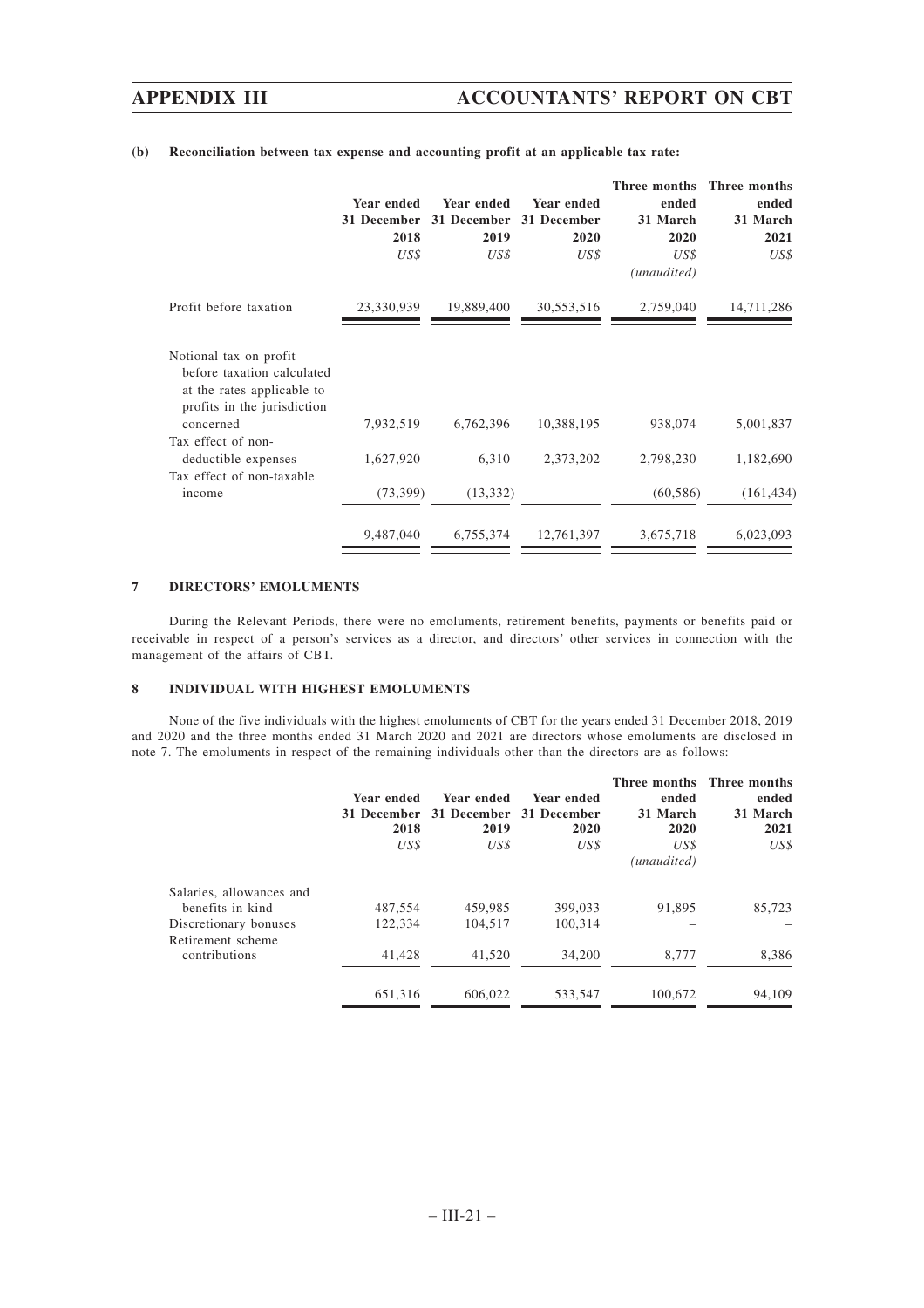# **APPENDIX III ACCOUNTANTS' REPORT ON CBT**

|                                             | Year ended<br>2018<br>Number of<br>individuals | Year ended<br>31 December 31 December<br>2019<br>Number of<br>individuals | - Year ended<br>- 31 December<br>2020<br>Number of<br>individuals | ended<br>31 March<br>2020<br>Number of<br>individuals<br>(unaudited) | Three months Three months<br>ended<br>31 March<br>2021<br>Number of<br>individuals |
|---------------------------------------------|------------------------------------------------|---------------------------------------------------------------------------|-------------------------------------------------------------------|----------------------------------------------------------------------|------------------------------------------------------------------------------------|
| HK\$Nil - HK\$1,000,000<br>$HK$1,000,001 -$ | 3                                              | 3                                                                         | 3                                                                 | 5                                                                    |                                                                                    |
| HK\$1,500,000                               |                                                |                                                                           |                                                                   |                                                                      |                                                                                    |
| $HK$1,500,001 -$<br>HK\$2,000,000           |                                                |                                                                           |                                                                   |                                                                      |                                                                                    |

The emoluments of the above individuals with the highest emoluments are within the following bands:

### **9 DIVIDENDS**

CBT did not make any dividend distributions during the three months ended 31 March 2021 and 2020. On 30 April 2021, CBT declared a dividend of US\$22.74 per share, amounting to US\$9,028,361 in respect of its profit for the year ended 31 December 2020. Dividends distribution during the years ended 31 December 2018, 2019 and 2020 were as follows:

**(a)** Dividends distribution to equity shareholders of CBT approved during the reporting period:

|                                                                                                                                                                                                                                                                                       | Per share<br>US\$ cents | Year ended<br>31 December 2018<br>Amount<br>US\$ | Per share<br>US\$ cents | Year ended<br>31 December 2019<br>Amount<br>US\$ | Per share<br>US\$ cents | Year ended<br>31 December 2020<br>Amount<br>US\$ |
|---------------------------------------------------------------------------------------------------------------------------------------------------------------------------------------------------------------------------------------------------------------------------------------|-------------------------|--------------------------------------------------|-------------------------|--------------------------------------------------|-------------------------|--------------------------------------------------|
| Dividend in respect of the<br>previous financial year,<br>approved during the year<br>and appropriated from<br>profit retention reserve<br>Dividend in respect of the<br>current year, declared<br>under statutory<br>requirement and<br>appropriated from<br>retained earnings (note | 14.28                   | 5,668,991                                        | 15.95                   | 6,331,791                                        | 17.13                   | 6,800,218                                        |
| (i)                                                                                                                                                                                                                                                                                   | 15.95                   | 6,331,791                                        | 16.84                   | 6,687,056                                        | 19.43                   | 7,713,813                                        |
|                                                                                                                                                                                                                                                                                       |                         | 30.23 12,000,782                                 |                         | 32.79 13,018,847                                 |                         | 36.56 14,514,031                                 |

**(b)** Dividends distribution to equity shareholders of CBT in respect of the current year approved subsequent to the end of the reporting period:

|                                                                                                                                                             | Year ended<br><b>31 December 2018</b> |           | Year ended<br>31 December 2019 |           | Year ended<br>31 December 2020 |           |  |
|-------------------------------------------------------------------------------------------------------------------------------------------------------------|---------------------------------------|-----------|--------------------------------|-----------|--------------------------------|-----------|--|
|                                                                                                                                                             | Per share                             |           | Amount Pershare                |           | Amount Per share               | Amount    |  |
|                                                                                                                                                             | US\$ cents                            | US\$      | US\$ cents                     | US\$      | US\$ cents                     | US\$      |  |
| Dividend in respect of the<br>current year, proposed<br>after the end of the<br>reporting period and to<br>be appropriated from<br>profit retention reserve |                                       |           |                                |           |                                |           |  |
| (note (ii))                                                                                                                                                 | 15.95                                 | 6,331,791 | 17.13                          | 6,800,218 | 22.74                          | 9,028,361 |  |

#### *Notes:*

- (i) According to the Brazilian Corporate Law 6.404/76, other than the portion that is transferred to legal reserve (see note 18(b)), CBT is required to distribute at least 50% of its net profits for each year to shareholders.
- (ii) The dividend proposed after the end of the reporting period has not been recognised as a liability at the end of the reporting period.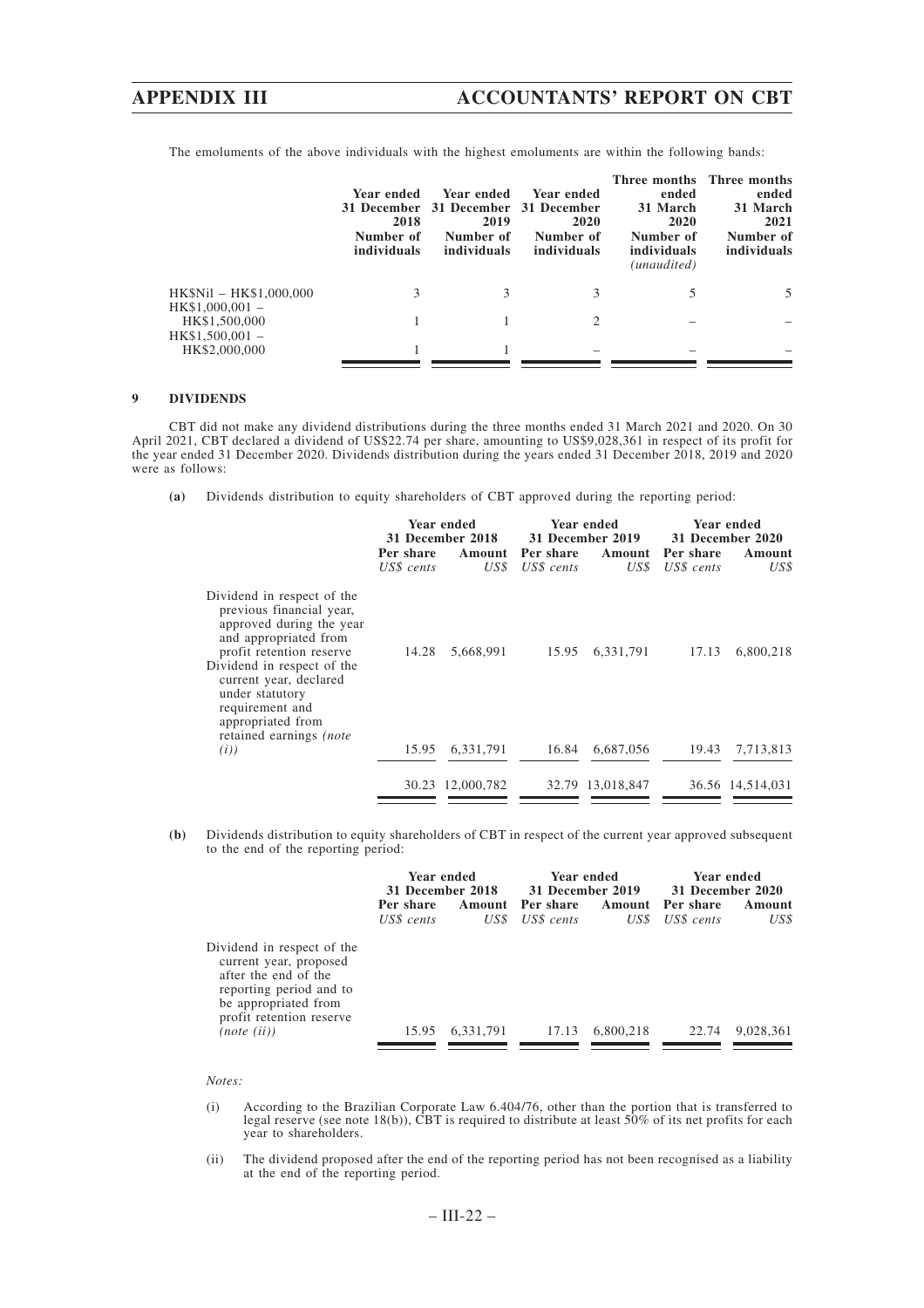# **10 PROPERTY, PLANT AND EQUIPMENT**

# **(a) Reconciliation of carrying amount**

|                                                                                        | Leasehold<br>improvements<br>US\$ | <b>Machinery</b><br>and<br>equipment<br>US\$ | <b>Office</b><br>equipment<br>US\$               | vehicles<br>US\$                    | <b>Motor Construction</b><br>in progress<br>US\$                          | Right-of-<br>use assets<br>US\$             | <b>Total</b><br>US\$                                      |
|----------------------------------------------------------------------------------------|-----------------------------------|----------------------------------------------|--------------------------------------------------|-------------------------------------|---------------------------------------------------------------------------|---------------------------------------------|-----------------------------------------------------------|
| Cost:<br>At 1 January 2018<br>Additions                                                | 270,564                           | 299,448<br>$\qquad \qquad -$                 | 2,772,843<br>144,314                             | 1,148,418<br>159,569                | $\overline{\phantom{0}}$                                                  | 963,154                                     | 5,454,427<br>303,883                                      |
| Disposals                                                                              |                                   |                                              | (49, 833)                                        | (118, 164)                          | -                                                                         |                                             | (167, 997)                                                |
| At 31 December 2018                                                                    | 270,564                           | 299,448                                      | 2,867,324                                        | 1,189,823                           | -                                                                         | 963,154                                     | 5,590,313                                                 |
| At 1 January 2019                                                                      | 270,564                           | 299,448                                      | 2,867,324                                        | 1,189,823                           |                                                                           | 963,154                                     | 5,590,313                                                 |
| Additions                                                                              | 566                               | 6,613                                        | 56,354                                           | 125,794                             | 21,876                                                                    | 531,354                                     | 742,557                                                   |
| Transfers                                                                              | 5,581                             | 841                                          | 8,301                                            | $\qquad \qquad -$                   | (14, 723)                                                                 |                                             |                                                           |
| Disposals<br>At 31 December 2019                                                       | 276,711                           | $\hspace{0.1in} - \hspace{0.1in}$<br>306,902 | (2,358)<br>2,929,621                             | (79, 163)<br>1,236,454              | 7,153                                                                     | $\overline{\phantom{0}}$<br>1,494,508       | (81, 521)<br>6,251,349                                    |
| At 1 January 2020                                                                      | 276,711                           | 306,902                                      | 2,929,621                                        | 1,236,454                           | 7,153                                                                     | 1,494,508                                   | 6,251,349                                                 |
| Additions                                                                              | $\qquad \qquad -$                 | 2,756                                        | 286,259                                          | 14,155                              | 83,624                                                                    | 462,079                                     | 848,873                                                   |
| Transfers                                                                              | 8,338                             | $\overline{\phantom{0}}$                     | 4,239                                            | $\qquad \qquad -$                   | (12, 577)                                                                 |                                             |                                                           |
| At 31 December 2020                                                                    | 285,049                           | 309,658                                      | 3,220,119                                        | 1,250,609                           | 78,200                                                                    | 1,956,587                                   | 7,100,222                                                 |
| At 1 January 2021                                                                      | 285,049                           | 309,658                                      | 3,220,119                                        | 1,250,609                           | 78,200                                                                    | 1,956,587                                   | 7,100,222                                                 |
| Additions                                                                              | $\overline{\phantom{0}}$          | 2,990                                        | 33,628                                           | 428,624                             | 6,981                                                                     | 742,083                                     | 1,214,306                                                 |
| Transfers<br>Disposals                                                                 | 19,010<br>$\equiv$                | 1,376<br>$\qquad \qquad -$                   | 57,815<br>(11,809)                               | $\qquad \qquad -$<br>(515, 637)     | (78,201)<br>$\qquad \qquad -$                                             | (993, 434)                                  | (1,520,880)                                               |
| At 31 March 2021                                                                       | 304,059                           | 314,024                                      | 3,299,753                                        | 1,163,596                           | 6,980                                                                     | 1,705,236                                   | 6,793,648                                                 |
| Accumulated<br>depreciation:<br>At 1 January 2018<br>Charges for the year<br>Disposals | (254, 368)<br>(10,302)            | (167, 164)<br>(29, 946)                      | (979, 143)<br>(297, 716)<br>49,802               | (686, 620)<br>(228, 312)<br>109,097 | $\overline{\phantom{0}}$<br>$\qquad \qquad -$<br>$\overline{\phantom{0}}$ | (261, 012)<br>(96,315)<br>$\qquad \qquad -$ | (2,348,307)<br>(662, 591)<br>158,899                      |
| At 31 December 2018                                                                    | (264, 670)                        |                                              | $(197,110)$ $(1,227,057)$                        | (805, 835)                          |                                                                           | (357, 327)                                  | (2,851,999)                                               |
| At 1 January 2019<br>Charges for the year<br>Disposals                                 | (264, 670)<br>(5,309)             | (30, 462)                                    | $(197,110)$ $(1,227,057)$<br>(305, 222)<br>2,245 | (805, 835)<br>(202, 627)<br>64,341  |                                                                           | (96,315)                                    | $(357,327)$ $(2,851,999)$<br>(639, 935)<br>66,586         |
| At 31 December 2019                                                                    | (269, 979)                        |                                              | $(227,572)$ $(1,530,034)$                        | (944, 121)                          |                                                                           |                                             | $(453, 642)$ $(3, 425, 348)$                              |
| At 1 January 2020<br>Charges for the year<br>Disposals                                 | (269, 979)<br>(5,529)             | (30, 938)                                    | $(227,572)$ $(1,530,034)$<br>(301, 307)          | (944, 121)<br>(113,003)             |                                                                           |                                             | $(453, 642)$ $(3, 425, 348)$<br>$(705,345)$ $(1,156,122)$ |
| At 31 December 2020                                                                    | (275,508)                         |                                              | $(258,510)$ $(1,831,341)$ $(1,057,124)$          |                                     |                                                                           |                                             | $(1,158,987)$ $(4,581,470)$                               |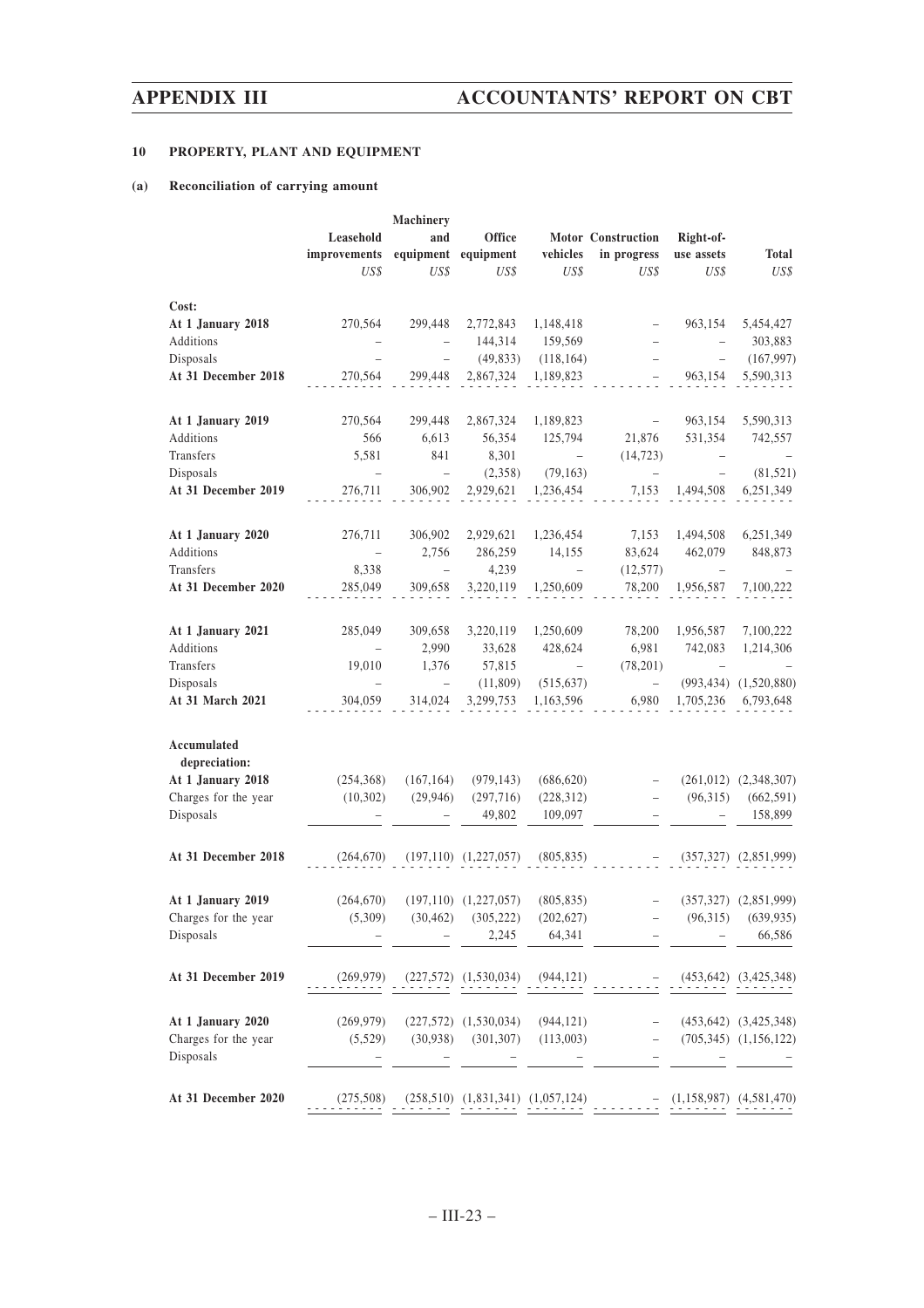|                                        |              | <b>Machinery</b> |                                         |            |                    |               |                           |
|----------------------------------------|--------------|------------------|-----------------------------------------|------------|--------------------|---------------|---------------------------|
|                                        | Leasehold    | and              | <b>Office</b>                           |            | Motor Construction | Right-of-     |                           |
|                                        | improvements | equipment        | equipment                               | vehicles   | in progress        | use assets    | <b>Total</b>              |
|                                        | US\$         | US\$             | US\$                                    | US\$       | US\$               | US\$          | US\$                      |
| At 1 January 2021                      | (275,508)    |                  | $(258,510)$ $(1,831,341)$ $(1,057,124)$ |            |                    | (1, 158, 987) | (4,581,470)               |
| Charges for the period                 | (2,335)      | (7,826)          | (82,619)                                | (36,367)   |                    | (524, 167)    | (653, 314)                |
| Disposals                              |              |                  | 11,809                                  | 515,637    |                    | 993,434       | 1,520,880                 |
| At 31 March 2021                       | (277, 843)   |                  | $(266,336)$ $(1,902,151)$               | (577, 854) |                    |               | $(689,720)$ $(3,713,904)$ |
| Net book value:<br>At 31 December 2018 | 5,894        | 102,338          | 1,640,267                               | 383,988    |                    | 605,827       | 2,738,314                 |
| At 31 December 2019                    | 6,732        | 79,330           | 1,399,587                               | 292,333    | 7,153              | 1,040,866     | 2,826,001                 |
| At 31 December 2020                    | 9,541        | 51,148           | 1,388,778                               | 193,485    | 78,200             | 797,600       | 2,518,752                 |
| At 31 March 2021                       | 26,216       | 47,688           | 1,397,602                               | 585,742    | 6,980              | 1,015,516     | 3,079,744                 |

## **(b) Right-of-use assets**

As at 31 December 2018, 2019 and 2020 and 31 March 2021, right-of-use assets in the statements of financial position comprise the following:

|                                 | At          | At          | At          | At        |
|---------------------------------|-------------|-------------|-------------|-----------|
|                                 | 31 December | 31 December | 31 December | 31 March  |
|                                 | 2018        | 2019        | 2020        | 2021      |
|                                 | US\$        | US\$        | US\$        | US\$      |
| Properties leased for own use,  |             |             |             |           |
| carried at depreciated cost     |             | 531,356     | 384,404     | 626,400   |
| Plant, machinery and equipment, |             |             |             |           |
| carried at depreciated cost     | 605,827     | 509,510     | 413,196     | 389,116   |
|                                 |             |             |             |           |
|                                 | 605,827     | 1,040,866   | 797,600     | 1,015,516 |
|                                 |             |             |             |           |

The analysis of expense items in relation to leases recognised in profit or loss is as set out in note 5(a) and (c).

Details of total cash outflow for leases and the maturity analysis of lease liabilities are set out in notes 14(d) and 19(b), respectively.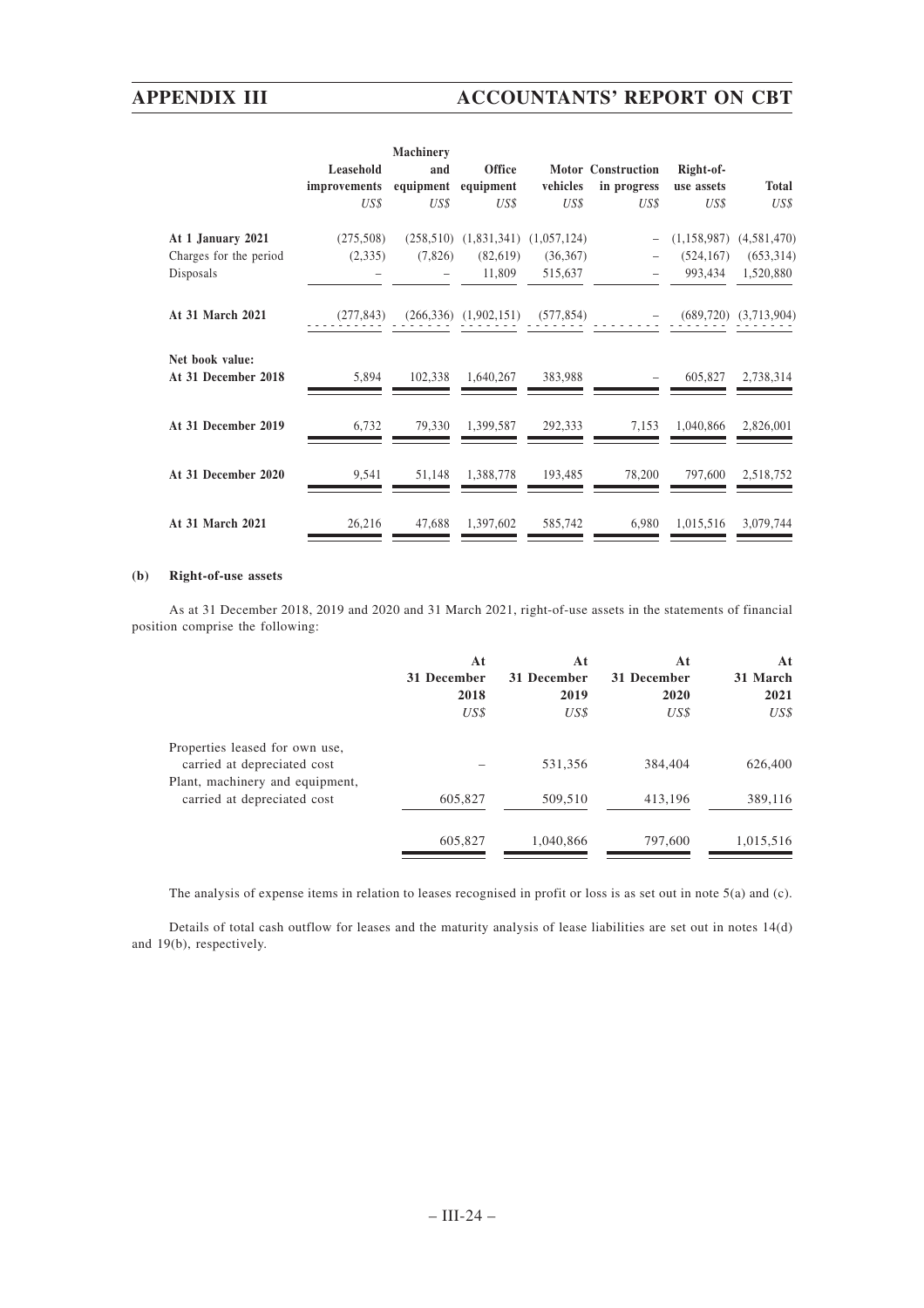# **11 INTANGIBLE ASSETS**

|                                                                        | <b>Software</b><br>US\$ | Portfolio of<br>producers<br>US\$ | <b>Total</b><br>US\$          |
|------------------------------------------------------------------------|-------------------------|-----------------------------------|-------------------------------|
| Cost:                                                                  |                         |                                   |                               |
| At 1 January 2018<br>Additions                                         | 138,405<br>8,661        | 20,000,000                        | 20,138,405<br>8,661           |
| At 31 December 2018                                                    | 147,066                 | 20,000,000                        | 20,147,066                    |
| At 1 January 2019<br>Additions                                         | 147,066<br>47,579       | 20,000,000                        | 20, 147, 066<br>47,579        |
| At 31 December 2019                                                    | 194,645                 | 20,000,000                        | 20, 194, 645                  |
| At 1 January 2020<br>Additions                                         | 194,645<br>33,184       | 20,000,000                        | 20,194,645<br>33,184          |
| At 31 December 2020                                                    | 227,829                 | 20,000,000                        | 20,227,829                    |
| At 1 January 2021<br>Additions                                         | 227,829<br>606          | 20,000,000                        | 20,227,829<br>606             |
| At 31 March 2021                                                       | 228,435                 | 20,000,000                        | 20,228,435                    |
| Accumulated amortisation:<br>At 1 January 2018<br>Charges for the year | (109, 876)<br>(15,014)  | (13,000,000)<br>(2,000,000)       | (13, 109, 876)<br>(2,015,014) |
| At 31 December 2018                                                    | (124,890)               | (15,000,000)                      | (15, 124, 890)                |
| At 1 January 2019<br>Charges for the year                              | (124, 890)<br>(22, 467) | (15,000,000)<br>(2,000,000)       | (15, 124, 890)<br>(2,022,467) |
| At 31 December 2019                                                    | (147, 357)              | (17,000,000)                      | (17, 147, 357)                |
| At 1 January 2020<br>Charges for the year                              | (147, 357)<br>(16,898)  | (17,000,000)<br>(2,000,000)       | (17, 147, 357)<br>(2,016,898) |
| At 31 December 2020                                                    | (164, 255)              | (19,000,000)                      | (19, 164, 255)                |
| At 1 January 2021<br>Charges for the period                            | (164, 255)<br>(4,629)   | (19,000,000)<br>(500,000)         | (19, 164, 255)<br>(504, 629)  |
| At 31 March 2021                                                       | (168, 884)              | (19,500,000)                      | (19,668,884)                  |
| Net book value:<br>At 31 December 2018                                 | 22,176                  | 5,000,000                         | 5,022,176                     |
| At 31 December 2019                                                    | 47,288                  | 3,000,000                         | 3,047,288                     |
| At 31 December 2020                                                    | 63,574                  | 1,000,000                         | 1,063,574                     |
| At 31 March 2021                                                       | 59,551                  | 500,000                           | 559,551                       |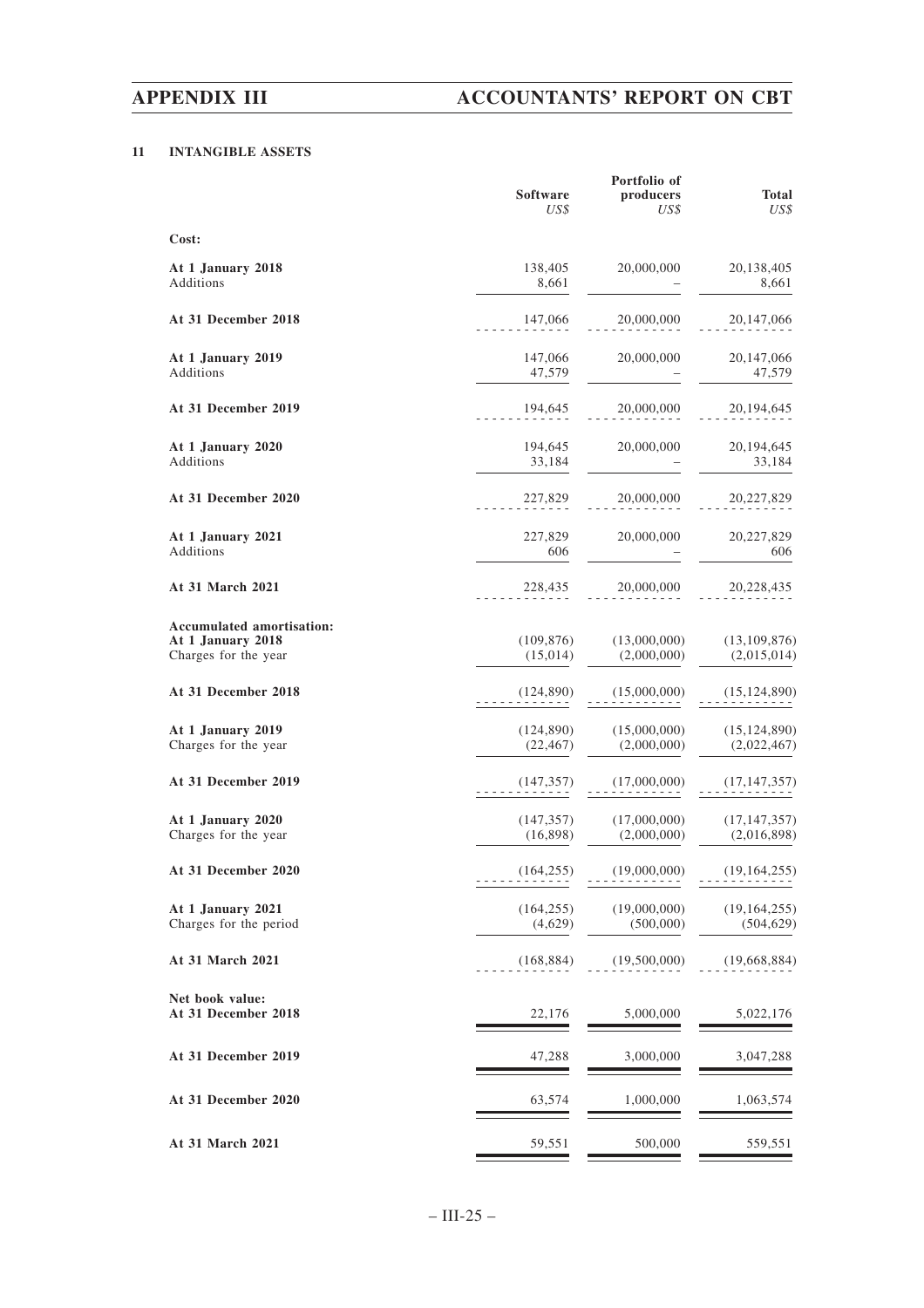On 1 January 2012, CBT acquired a portfolio of contracts with approximately 6,000 tobacco producers from Alliance One Brasil Exportadora de Tabaco Ltda., one of CBT's shareholders, at a cash consideration of US\$20,000,000. The consideration was determined with reference to the estimated fair value of the contracts transferred and the balance is amortised over 10 years.

# **12 INVENTORIES**

As at 31 December 2018, 2019 and 2020 and 31 March 2021, inventories in the statements of financial position comprised of tobacco leaf products. The analysis of the amounts of inventories recognised as an expense and included in profit or loss is as follows:

|                           |             |             |             |             | Three months Three months |
|---------------------------|-------------|-------------|-------------|-------------|---------------------------|
|                           | Year ended  | Year ended  | Year ended  | ended       | ended                     |
|                           | 31 December | 31 December | 31 December | 31 March    | 31 March                  |
|                           | 2018        | 2019        | 2020        | 2020        | 2021                      |
|                           | US\$        | US\$        | US\$        | US\$        | US\$                      |
|                           |             |             |             | (unaudited) |                           |
| Carrying amount of        |             |             |             |             |                           |
| inventories sold          | 151,273,630 | 158,365,470 | 100.570.829 | 8,853,000   | 42,583,743                |
| Write down of inventories | 118,097     | 150,226     | 271,617     | 195.426     |                           |
| Reversal of write-down of |             |             |             |             |                           |
| inventories               | (949, 384)  | (190.224)   | (200, 463)  | (78,099)    | (46, 855)                 |
|                           | 150,442,343 | 158,325,472 | 100.641.983 | 8.970.327   | 42,536,888                |

# **13 TRADE AND OTHER RECEIVABLES**

|                            | At          | At          | At          | At         |
|----------------------------|-------------|-------------|-------------|------------|
|                            | 31 December | 31 December | 31 December | 31 March   |
|                            | 2018        | 2019        | 2020        | 2021       |
|                            | US\$        | US\$        | US\$        | US\$       |
| Trade receivables          | 95,439,886  | 30,893,677  | 111,603,663 | 68,073,051 |
| Advances to producers      | 63,585      | 4,384,104   | 9,824,224   | 4,156,990  |
| VAT recoverable            | 692,418     | 796,948     | 1,694,658   | 2,710,816  |
| Other taxes recoverable    | 1,049,304   | 877,999     | 754,683     | 370,494    |
| Prepaid expenses and other |             |             |             |            |
| receivables                | 562,673     | 486,932     | 540,676     | 426,435    |
|                            | 97,807,866  | 37,439,660  | 124,417,904 | 75,737,786 |
| Represented by:            |             |             |             |            |
| - Current portion          | 97,004,168  | 36,575,556  | 122,899,477 | 73,220,003 |
| - Non-current portion      | 803,698     | 864,104     | 1,518,427   | 2,517,783  |
|                            |             |             |             |            |
|                            | 97,807,866  | 37,439,660  | 124,417,904 | 75,737,786 |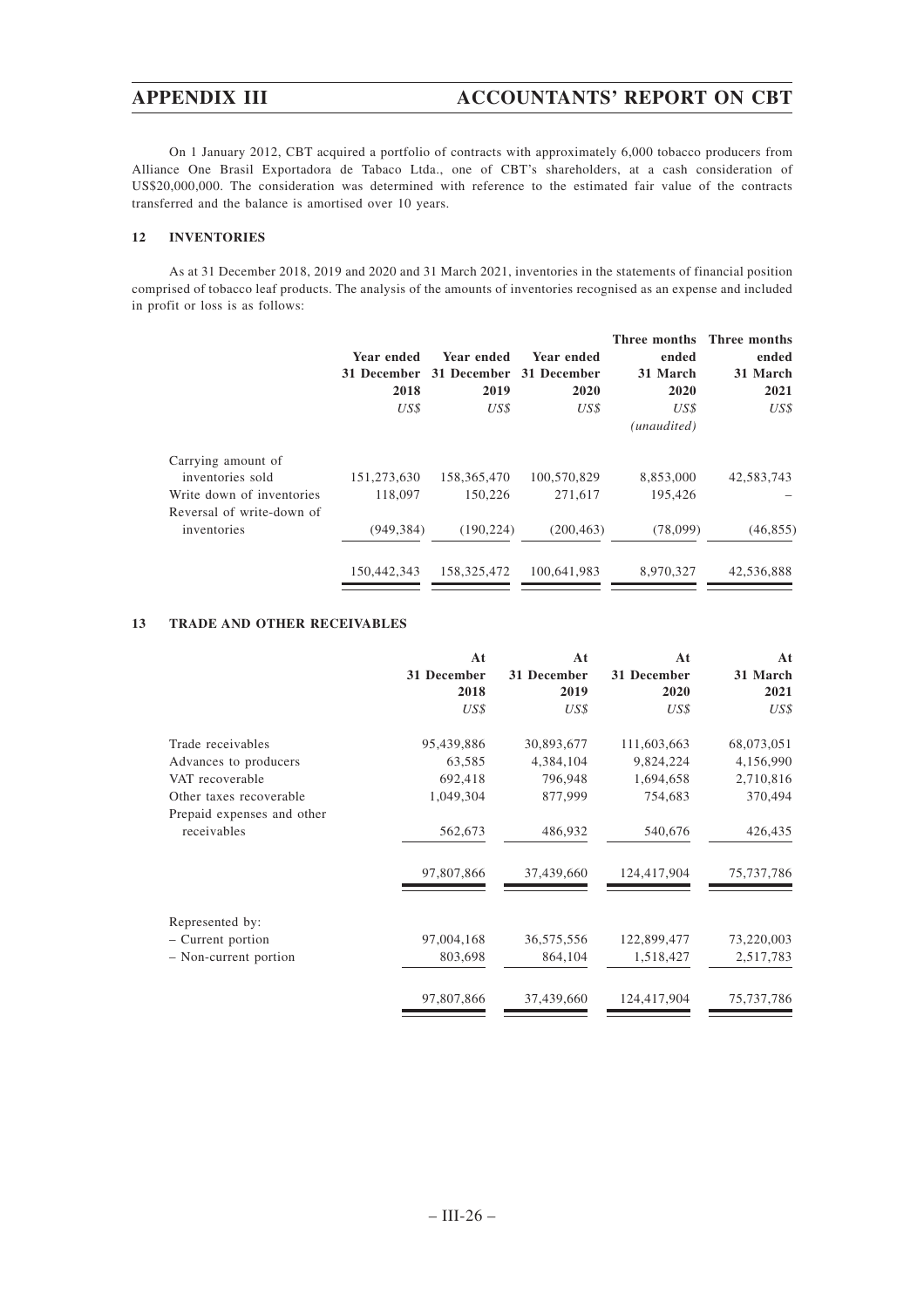As at the end of each reporting period, the ageing analysis of trade receivables based on the invoice date is as follows:

|                    | At<br>31 December | At<br>31 December | At<br>31 December | At<br>31 March |
|--------------------|-------------------|-------------------|-------------------|----------------|
|                    | 2018              | 2019              | 2020              | 2021           |
|                    | US\$              | US\$              | US\$              | US\$           |
| Within 30 days     |                   | 65,354            |                   | 41,008         |
| $31$ to 60 days    | 1,719             | 187,848           | 1,771,867         | 688,635        |
| $61$ to $180$ days | 95,438,167        | 30,640,475        | 109,831,796       | 67, 343, 408   |
|                    | 95,439,886        | 30,893,677        | 111,603,663       | 68,073,051     |

Trade receivables are normally due within 4 to 6 months from the date of billing. As at 31 December 2018, 2019 and 2020 and 31 March 2021, none of the trade receivables were past due.

CBT generally does not hold any collateral over the balances. Further details on CBT's credit policy are set out in note 19(a).

# **14 CASH AND CASH EQUIVALENTS**

**(a)** Cash and cash equivalents comprise:

|                               | At          | Αt          | At          | At        |
|-------------------------------|-------------|-------------|-------------|-----------|
|                               | 31 December | 31 December | 31 December | 31 March  |
|                               | 2018        | 2019        | 2020        | 2021      |
|                               | US\$        | US\$        | US\$        | US\$      |
| Cash at bank and on hand      | 32,852,442  | 22,956,491  | 75,636      | 108,495   |
| Bank certificates of deposits | 1,248,434   | 3,612,175   | 6,294,467   | 1,574,020 |
|                               | 34,100,876  | 26,568,666  | 6,370,103   | 1,682,515 |
|                               |             |             |             |           |

At 31 December 2018, 2019 and 2020 and 31 March 2021, bank certificates of deposits were with original maturity of less than 3 months and they were held for the purpose of meeting short-term cash commitments.

**(b)** Reconciliation of profit before taxation to cash generated from operations:

|                           |             |                     |             |                  | Three months Three months |
|---------------------------|-------------|---------------------|-------------|------------------|---------------------------|
|                           | Year ended  | Year ended          | Year ended  | ended            | ended                     |
|                           | 31 December | 31 December<br>2019 | 31 December | 31 March<br>2020 | 31 March<br>2021          |
|                           | 2018        |                     | 2020        |                  |                           |
|                           | US\$        | US\$                | US\$        | US\$             | US\$                      |
|                           |             |                     |             | (unaudited)      |                           |
| Profit before taxation    | 23,330,939  | 19,889,400          | 30,553,516  | 2.759,040        | 14,711,286                |
| Adjustments for:          |             |                     |             |                  |                           |
| Depreciation              | 662,591     | 639,935             | 1,156,122   | 250,344          | 653,314                   |
| Amortisation              | 2,015,014   | 2,022,467           | 2,016,898   | 504,225          | 504,629                   |
| Interest income           | (163, 854)  | (225, 357)          | (66, 048)   | (20, 163)        | (13, 724)                 |
| Finance costs             | 5,732,776   | 5,100,688           | 3,341,676   | 274,840          | 879,730                   |
| Loss on sale of property, |             |                     |             |                  |                           |
| plant and equipment       | 9,098       | 14,935              |             |                  |                           |
| Foreign exchange losses   | (1,259,330) | (99, 274)           | (1.907.863) | (2.218.738)      | (841, 226)                |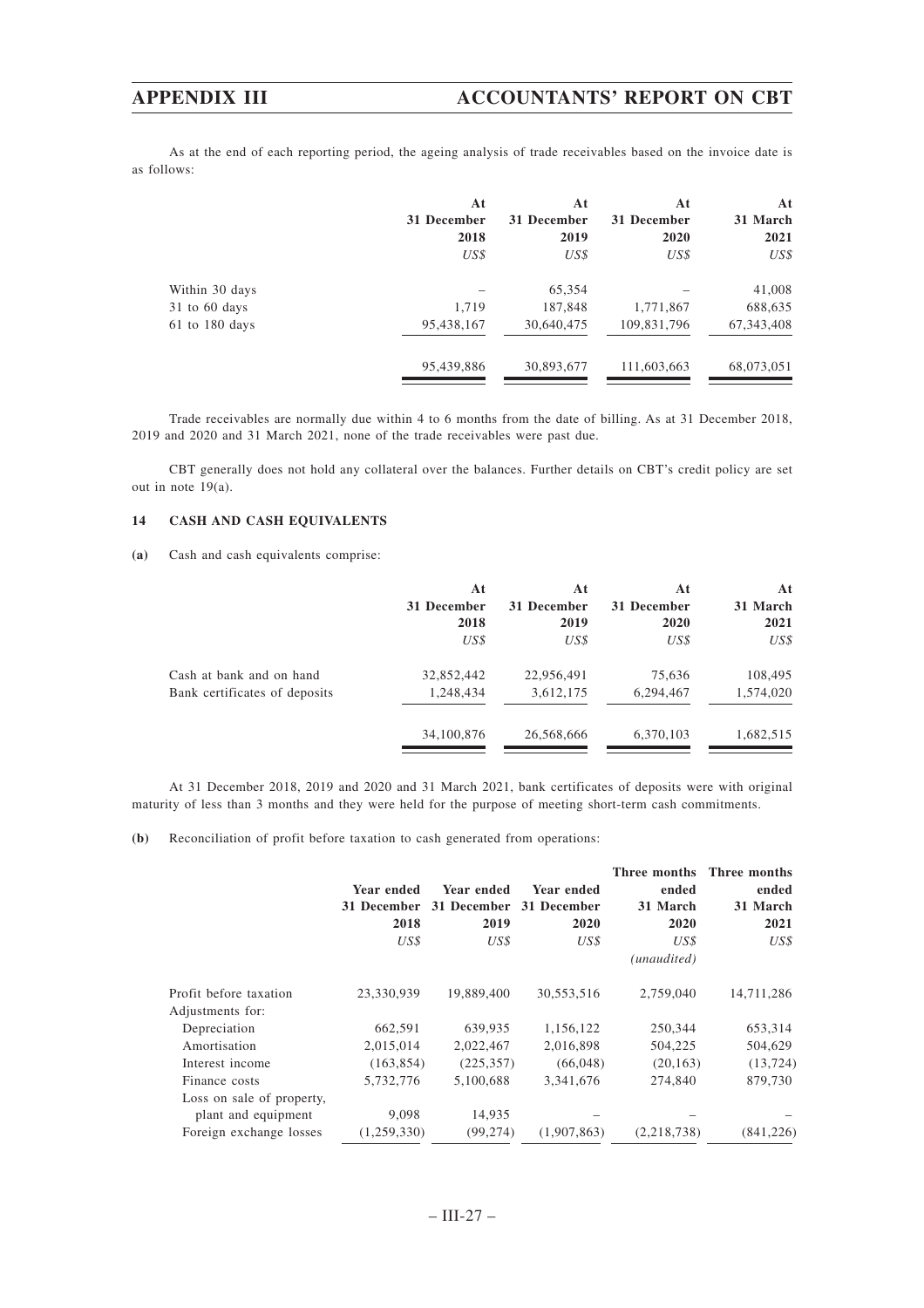# **APPENDIX III ACCOUNTANTS' REPORT ON CBT**

|                   |             |                   | Three months   | Three months                                   |
|-------------------|-------------|-------------------|----------------|------------------------------------------------|
| <b>Year ended</b> | Year ended  | <b>Year ended</b> | ended          | ended                                          |
| 31 December       | 31 December | 31 December       | 31 March       | 31 March<br>2021                               |
| 2018              | 2019        | 2020              | 2020           |                                                |
| US\$              | US\$        | US\$              | US\$           | US\$                                           |
|                   |             |                   | (unaudited)    |                                                |
|                   |             |                   |                |                                                |
| 30, 327, 234      | 27,342,794  | 35,094,301        | 1,549,548      | 15,894,009                                     |
|                   |             |                   |                |                                                |
| 16,298,363        | 60,368,206  |                   | 25, 263, 151   | 48,680,118                                     |
|                   |             |                   |                |                                                |
| 2,491,537         | 16,302,636  |                   | (34, 194, 775) | (16,062,909)                                   |
|                   |             |                   |                |                                                |
|                   |             | 60,955            | 5,261,570      | 9,287,101                                      |
|                   |             |                   |                |                                                |
| 48,369,480        | 103,728,926 |                   | (2,120,506)    | 57,798,319                                     |
|                   |             | (747, 654)        | (284,710)      | (86,978,244)<br>(27,398,251)<br>(79, 221, 239) |

# **(c) Reconciliation of liabilities arising from financing activities**

The table below details changes in CBT's liabilities from financing activities, including both cash and non-cash changes. Liabilities arising from financing activities are liabilities for which cash flows were, or future cash flows will be, classified in CBT's cash flow statements as cash flows from financing activities.

|                                              | <b>Bank</b><br>borrowings<br>(note 16) | Lease<br>liabilities                      | <b>Dividend</b><br>payable<br>(note 15) | <b>Total</b>    |
|----------------------------------------------|----------------------------------------|-------------------------------------------|-----------------------------------------|-----------------|
|                                              | US\$                                   | US\$                                      | US\$                                    | US\$            |
| At 1 January 2018                            | 131,863,009                            | 424,179                                   | 5,668,990                               | 137,956,178     |
| <b>Changes from financing cash</b><br>flows: |                                        |                                           |                                         |                 |
| Proceeds from new bank borrowings            | 163,900,000                            |                                           |                                         | 163,900,000     |
| Repayment of bank borrowings                 | (158, 557, 556)                        |                                           |                                         | (158, 557, 556) |
| Interest on bank borrowings                  | (5,063,212)                            |                                           |                                         | (5,063,212)     |
| Capital element of lease rentals paid        |                                        | (122, 929)                                |                                         | (122, 929)      |
| Interest element of lease rentals paid       |                                        | (37,760)                                  |                                         | (37,760)        |
| Dividend distribution                        |                                        |                                           | (9,583,735)                             | (9, 583, 735)   |
| Total changes from financing cash            |                                        |                                           |                                         |                 |
| flows                                        |                                        | 279,232 (160,689) (9,583,735) (9,465,192) |                                         |                 |
| Other changes:                               |                                        |                                           |                                         |                 |
| Interest expenses on bank                    |                                        |                                           |                                         |                 |
| borrowings <i>(note</i> $5(a)$ )             | 5,695,016                              |                                           |                                         | 5,695,016       |
| Interest expenses on lease liabilities       |                                        | 37,760                                    |                                         | 37,760          |
| Dividend declared (note 9)                   |                                        |                                           | 12,000,782                              | 12,000,782      |
| Exchange adjustments                         |                                        |                                           | (1,754,246)                             | (1,754,246)     |
| Total other changes:                         | 5,695,016                              | 37,760                                    | 10,246,536                              | 15,979,312      |
| At 31 December 2018                          | 137,837,257                            | 301,250                                   | 6,331,791                               | 144,470,298     |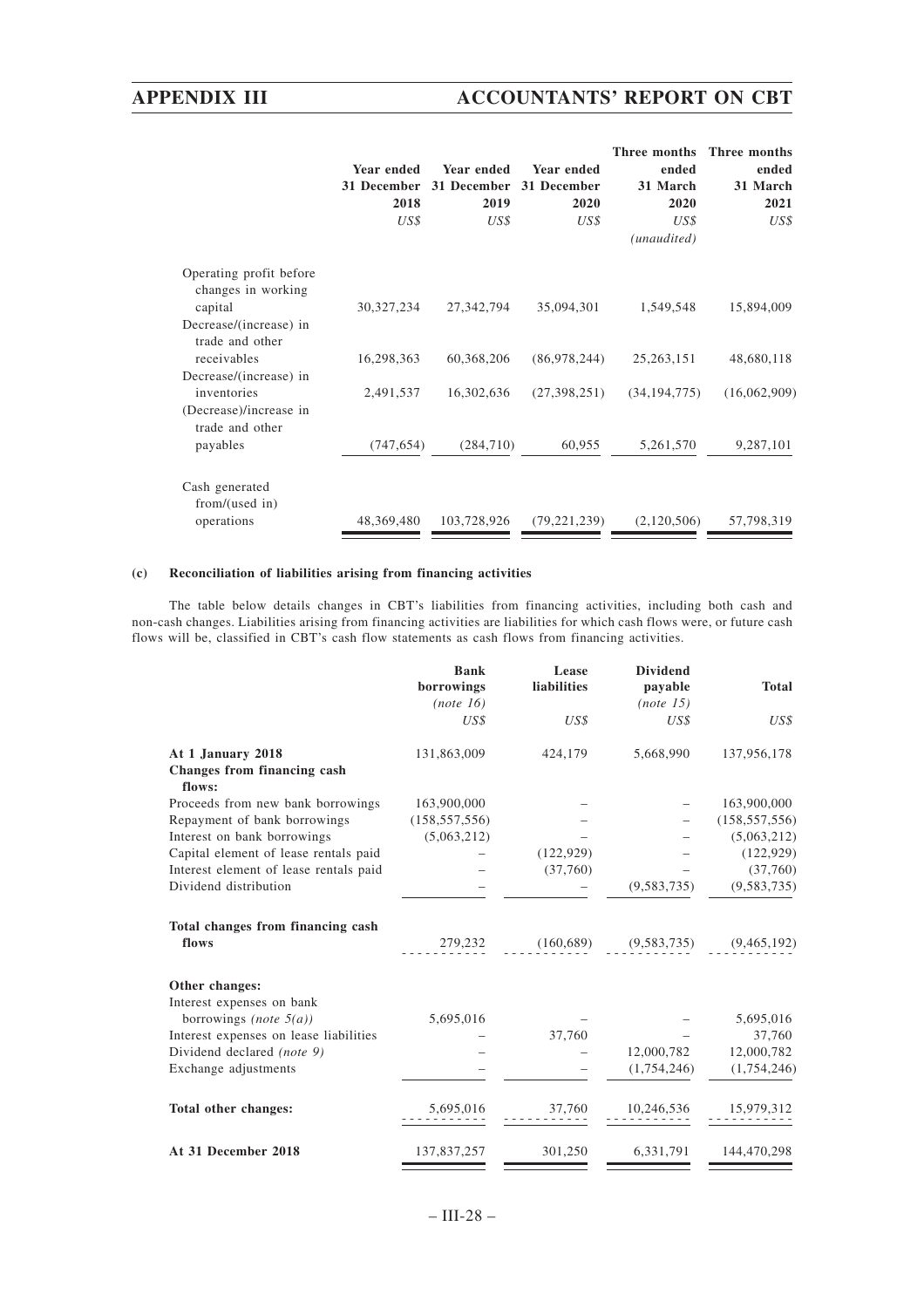# **APPENDIX III ACCOUNTANTS' REPORT ON CBT**

|                                                                 | <b>Bank</b><br>borrowings<br>(note 16) | Lease<br><b>liabilities</b> | <b>Dividend</b><br>payable<br>(note 15) | <b>Total</b>                |
|-----------------------------------------------------------------|----------------------------------------|-----------------------------|-----------------------------------------|-----------------------------|
|                                                                 | US\$                                   | US\$                        | US\$                                    | US\$                        |
| At 1 January 2019<br>Changes from financing cash<br>flows:      | 137,837,257                            | 301,250                     | 6,331,791                               | 144,470,298                 |
| Proceeds from new bank borrowings                               | 148,100,000                            |                             |                                         | 148,100,000                 |
| Repayment of bank borrowings                                    | (228, 178, 718)                        |                             |                                         | (228, 178, 718)             |
| Interest on bank borrowings                                     | (7, 374, 480)                          |                             |                                         | (7, 374, 480)               |
| Capital element of lease rentals paid                           |                                        | (287, 752)                  |                                         | (287, 752)                  |
| Interest element of lease rentals paid<br>Dividend distribution |                                        | (22, 634)                   | (12, 451, 146)                          | (22, 634)<br>(12, 451, 146) |
|                                                                 |                                        |                             |                                         |                             |
| Total changes from financing cash                               |                                        |                             |                                         |                             |
| flows                                                           | (87, 453, 198)                         | (310, 386)                  | (12, 451, 146)                          | (100, 214, 730)             |
| Other changes:                                                  |                                        |                             |                                         |                             |
| Interest expenses on bank                                       |                                        |                             |                                         |                             |
| borrowings (note $5(a)$ )                                       | 5,078,054                              |                             |                                         | 5,078,054                   |
| Interest expenses on lease liabilities                          |                                        | 22,634                      |                                         | 22,634                      |
| Dividend declared (note 9)                                      |                                        |                             | 13,018,847                              | 13,018,847                  |
| New leases                                                      |                                        | 531,354                     |                                         | 531,354                     |
| Exchange adjustments                                            |                                        |                             | (99, 274)                               | (99, 274)                   |
| Total other changes:                                            | 5,078,054                              | 553,988                     | 12,919,573                              | 18,551,615                  |
| At 31 December 2019                                             | 55,462,113                             | 544,852                     | 6,800,218                               | 62,807,183                  |
| At 1 January 2020<br>Changes from financing cash<br>flows:      | 55,462,113                             | 544,852                     | 6,800,218                               | 62,807,183                  |
| Proceeds from new bank borrowings                               | 141,785,821                            |                             |                                         | 141,785,821                 |
| Repayment of bank borrowings                                    | (65, 538, 951)                         |                             |                                         | (65, 538, 951)              |
| Interest on bank borrowings                                     | (1,964,771)                            |                             |                                         | (1,964,771)                 |
| Capital element of lease rentals paid                           |                                        | (446, 879)                  |                                         | (446, 879)                  |
| Interest element of lease rentals paid                          |                                        | (2,108)                     |                                         | (2,108)                     |
| Dividend distribution                                           |                                        |                             | (10,010,431)                            | (10,010,431)                |
| Total changes from financing cash                               |                                        |                             |                                         |                             |
| flows                                                           | 74,282,099                             | (448, 987)                  | (10,010,431)                            | 63,822,681                  |
| Other changes:                                                  |                                        |                             |                                         |                             |
| Interest expenses on bank                                       |                                        |                             |                                         |                             |
| borrowings (note $5(a)$ )                                       | 3,339,568                              |                             |                                         | 3,339,568                   |
| Interest expenses on lease liabilities                          |                                        | 2,108                       |                                         | 2,108                       |
| Dividend declared (note 9)                                      |                                        |                             | 14,514,031                              | 14,514,031                  |
| New leases                                                      |                                        | 462,079                     |                                         | 462,079                     |
| Exchange adjustments                                            | 8,099                                  |                             | (1,915,962)                             | (1,907,863)                 |
| Total other changes:                                            | 3,347,667<br>$- - - - - - - -$         | 464,187<br>د د د د د د د    | 12,598,069<br>---------                 | 16,409,923<br>.             |
| At 31 December 2020                                             | 133,091,879                            | 560,052                     | 9,387,856                               | 143,039,787                 |
|                                                                 |                                        |                             |                                         |                             |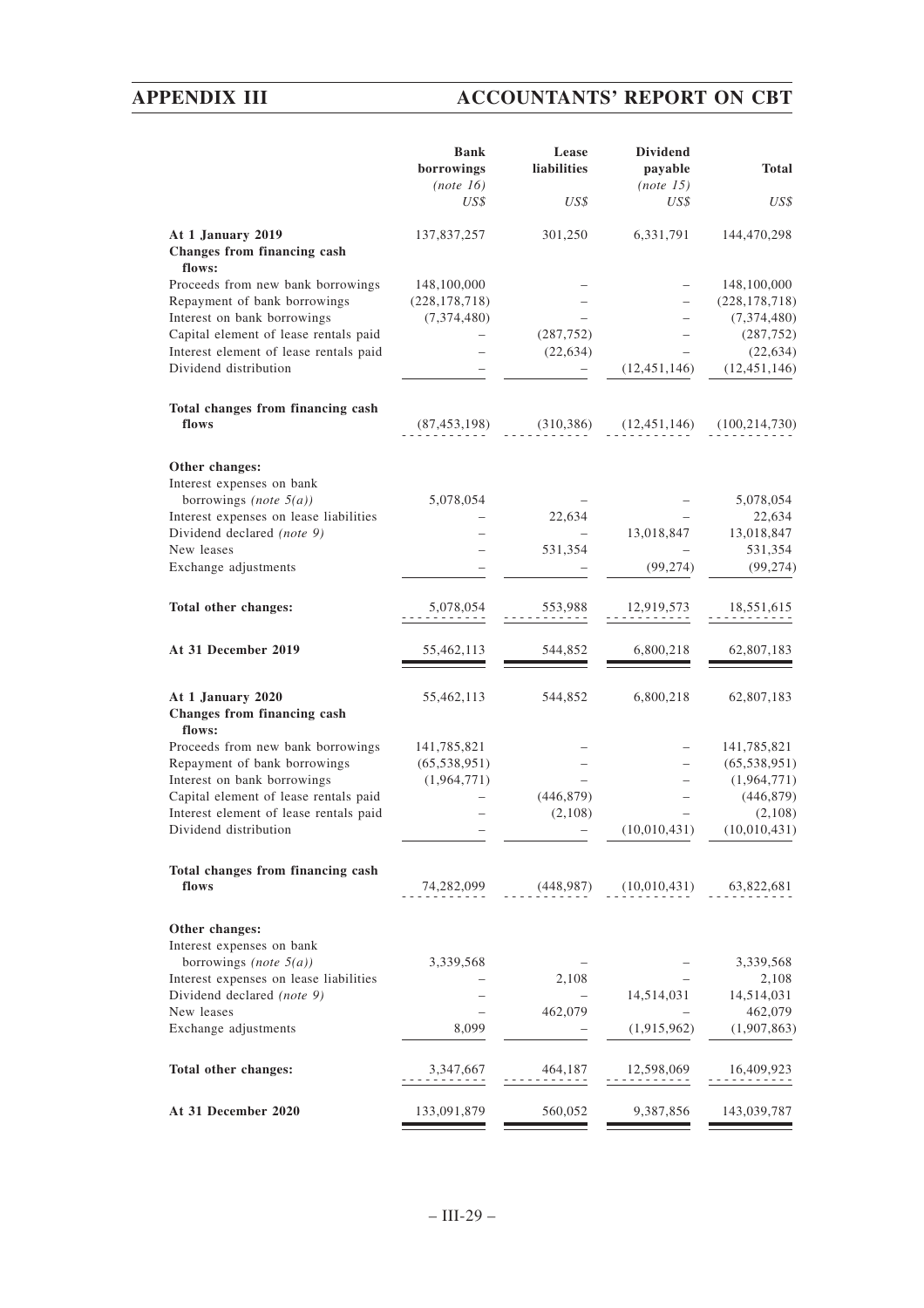# **APPENDIX III ACCOUNTANTS' REPORT ON CBT**

Г.

|                                                                           | <b>Bank</b><br>borrowings<br>(note 16) | Lease<br>liabilities | <b>Dividend</b><br>payable<br>(note 15) | <b>Total</b>    |
|---------------------------------------------------------------------------|----------------------------------------|----------------------|-----------------------------------------|-----------------|
|                                                                           | US\$                                   | US\$                 | US\$                                    | US\$            |
| At 1 January 2021<br>Changes from financing cash<br>flows:                | 133,091,879                            | 560,052              | 9,387,856                               | 143,039,787     |
| Proceeds from new bank borrowings                                         | 54,408,087                             |                      |                                         | 54,408,087      |
| Repayment of bank borrowings                                              | (102, 488, 044)                        |                      |                                         | (102, 488, 044) |
| Interest on bank borrowings                                               | (3,383,720)                            |                      |                                         | (3,383,720)     |
| Capital element of lease rentals paid                                     |                                        | (660, 238)           |                                         | (660, 238)      |
| Total changes from financing cash<br>flows                                | (51, 463, 677)                         | (660, 238)           |                                         | (52, 123, 915)  |
| Other changes:                                                            |                                        |                      |                                         |                 |
| Interest expenses on bank                                                 |                                        |                      |                                         |                 |
| borrowings (note $5(a)$ )                                                 | 879,730                                |                      |                                         | 879,730         |
| New leases                                                                |                                        | 742,083              |                                         | 742,083         |
| Exchange adjustments                                                      | (16, 264)                              |                      | (824, 962)                              | (841, 226)      |
| Total other changes:                                                      | 863,466                                | 742,083              | (824, 962)                              | 780,587         |
| At 31 March 2021                                                          | 82,491,668                             | 641,897              | 8,562,894                               | 91,696,459      |
|                                                                           |                                        |                      |                                         |                 |
| (unaudited)<br>At 1 January 2020<br>Changes from financing cash<br>flows: | 55,462,113                             | 544,852              | 6,800,218                               | 62,807,183      |
| Proceeds from new bank borrowings                                         | 32,850,000                             |                      |                                         | 32,850,000      |
| Repayment of bank borrowings                                              | (53,838,951)                           |                      |                                         | (53,838,951)    |
| Interest on bank borrowings                                               | (1,770,473)                            |                      |                                         | (1,770,473)     |
| Capital element of lease rentals paid                                     |                                        | (316, 199)           |                                         | (316, 199)      |
| Interest element of lease rentals paid                                    |                                        | (527)                |                                         | (527)           |
| Total changes from financing cash                                         |                                        |                      |                                         |                 |
| flows                                                                     | (22, 759, 424)                         | (316, 726)           |                                         | (23,076,150)    |
| Other changes:                                                            |                                        |                      |                                         |                 |
| Interest expenses on bank<br>borrowings (note $5(a)$ )                    | 274,313                                |                      |                                         | 274,313         |
| Interest expenses on lease liabilities                                    |                                        | 527                  |                                         | 527             |
| Dividend declared (note 9)                                                |                                        |                      | 916,678                                 | 916,678         |
| New leases                                                                |                                        | 462,079              |                                         | 462,079         |
| Exchange adjustments                                                      |                                        |                      | (1,527,992)                             | (1,527,992)     |
| Total other changes:                                                      | 274,313                                | 462,606              | (611, 314)                              | 125,605         |
| At 31 March 2020                                                          | 32,977,002                             | 690,732              | 6,188,904                               | 39,856,638      |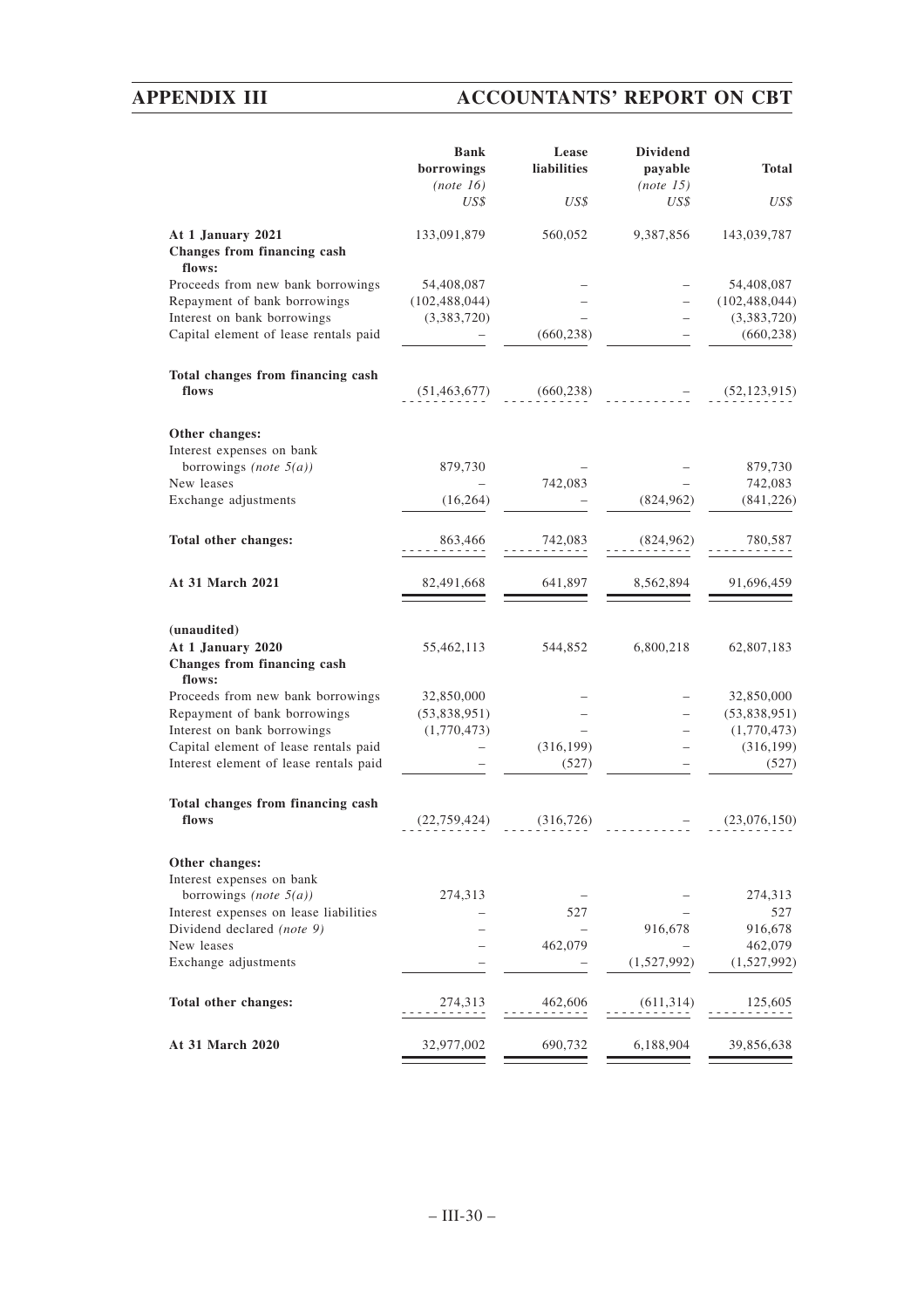### **(d) Total cash outflows for leases**

Amounts included in the statements of cash flows for leases comprise the following:

|                                                         | Year ended<br>31 December<br>2018 | Year ended<br>31 December 31 December<br>2019 | Year ended<br>2020 | Three months Three months<br>ended<br>31 March<br>2020 | ended<br>31 March<br>2021 |
|---------------------------------------------------------|-----------------------------------|-----------------------------------------------|--------------------|--------------------------------------------------------|---------------------------|
|                                                         | US\$                              | US\$                                          | US\$               | US\$<br>(unaudited)                                    | US\$                      |
| Within operating cash<br>flows<br>Within financing cash | (201, 292)                        | (199, 558)                                    | (131, 927)         | (32,982)                                               | (28, 932)                 |
| flows                                                   | (160, 689)                        | (310, 386)                                    | (448, 987)         | (316, 726)                                             | (660, 238)                |
|                                                         | (361, 981)                        | (509.944)                                     | (580, 914)         | (349,708)                                              | (689, 170)                |

### **15 TRADE AND OTHER PAYABLES**

|                                   | At          | At          | At          | At         |
|-----------------------------------|-------------|-------------|-------------|------------|
|                                   | 31 December | 31 December | 31 December | 31 March   |
|                                   | 2018        | 2019        | 2020        | 2021       |
|                                   | US\$        | US\$        | US\$        | US\$       |
| Trade payables                    | 1,615,877   | 1,799,187   | 2,011,505   | 10,695,879 |
| Dividends payable                 | 6,331,791   | 6,800,218   | 9.387.856   | 8,562,894  |
| Other payables and accruals       | 596,605     | 228,859     | 176,616     | 787,588    |
| Financial liabilities measured at |             |             |             |            |
| amortised cost                    | 8,544,273   | 8,828,264   | 11,575,977  | 20,046,361 |
| Financial guarantees issued       | 300,338     | 200,064     | 100,944     | 92,699     |
|                                   | 8,844,611   | 9,028,328   | 11.676.921  | 20.139,060 |
|                                   |             |             |             |            |

All of the trade and other payables, are expected to be settled or recognised as income within one year or are repayable on demand. Included in trade payables were certain amounts due to CBT's shareholders as set out in further details in note 21(c).

As at the end of each reporting period, the ageing analysis of trade payables based on the invoice date is as follows:

|                | At          | At          | At          | At         |
|----------------|-------------|-------------|-------------|------------|
|                | 31 December | 31 December | 31 December | 31 March   |
|                | 2018        | 2019        | 2020        | 2021       |
|                | US\$        | US\$        | US\$        | US\$       |
| Within 30 days | 1,093,553   | 1,235,461   | 1,118,164   | 7,868,668  |
| 31 to 60 days  | 522,324     | 563,726     | 893,341     | 2,827,211  |
|                | 1,615,877   | 1,799,187   | 2,011,505   | 10,695,879 |
|                |             |             |             |            |

Certain producers of CBT obtained financing from financial institutions under the rural credit policies that are implemented through a system managed by the Central Bank of Brazil (Banco Central do Brasil). CBT issued guarantees to these financial institutions with respect to the financing they provided to such producers. As at 31 December 2018, 2019 and 2020 and 31 March 2021, the maximum guaranteed amounted to US\$14,806,554, US\$11,225,678, US\$6,418,297 and US\$5,894,038, respectively.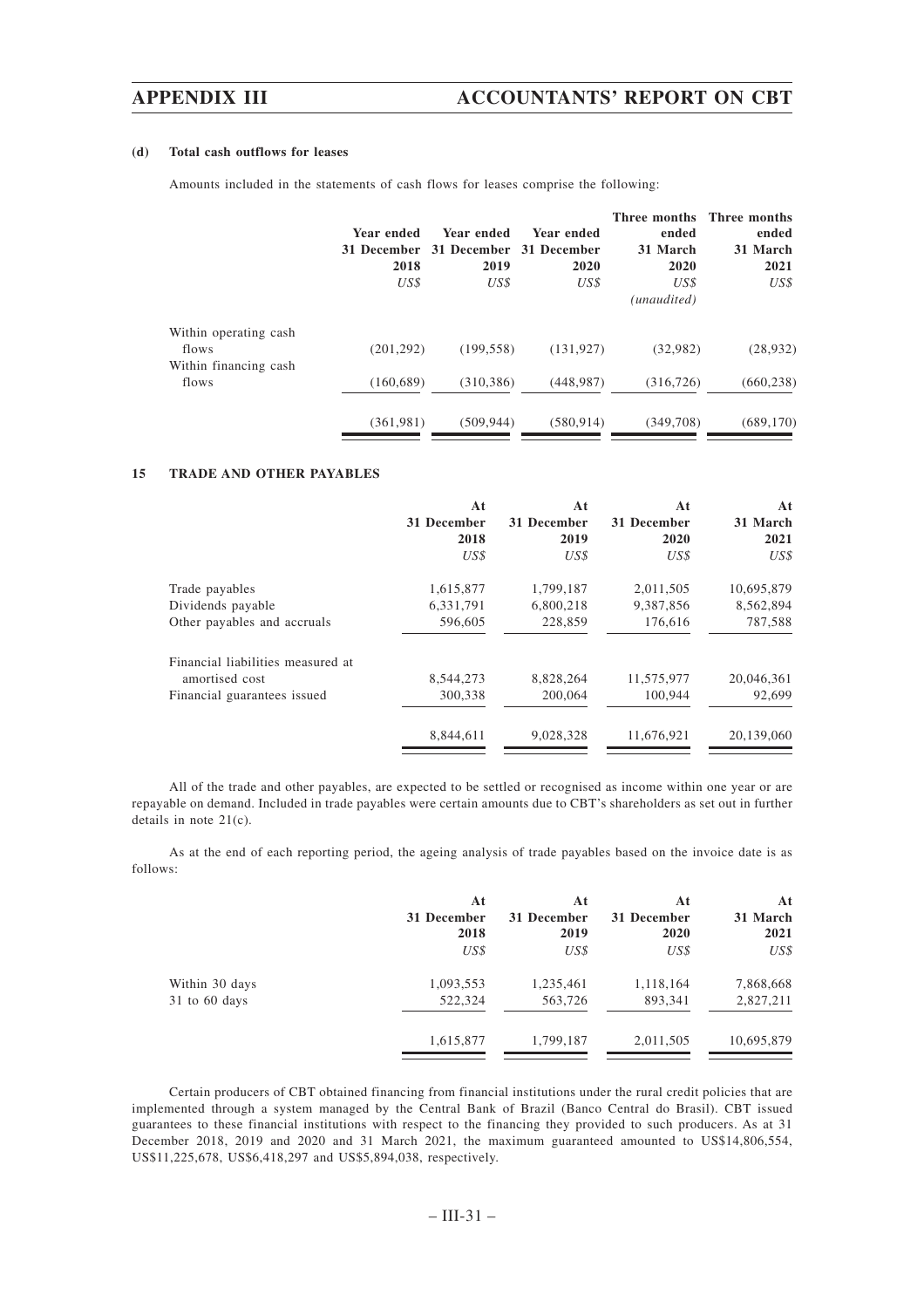### **16 BANK BORROWINGS**

|                              | At<br>31 December<br>2018<br>US\$ | At<br>31 December<br>2019<br>US\$ | At<br>31 December<br>2020<br>US\$ | At<br>31 March<br>2021<br>US\$ |
|------------------------------|-----------------------------------|-----------------------------------|-----------------------------------|--------------------------------|
| Advances on foreign exchange |                                   |                                   |                                   |                                |
| contracts ("ACC")            | 76,500,710                        | 39,091,090                        | 85,459,781                        | 68, 361, 596                   |
| Export prepayments           | 61,336,547                        | 16,371,023                        | 40,729,082                        | 7,744,664                      |
| Agricultural credit          |                                   |                                   | 6,903,016                         | 6,385,408                      |
|                              | 137,837,257                       | 55,462,113                        | 133,091,879                       | 82,491,668                     |

At the end of each reporting period, all of the bank borrowings were unsecured, carried at amortised cost and expected to be settled within one year. All of the bank borrowings bore fixed interest and the weighted average interest rates as at 31 December 2018, 2019 and 2020 and 31 March 2021 were 4.87%, 4.60%, 3.70% and 2.80% per annum, respectively.

### **17 INCOME TAX IN THE STATEMENTS OF FINANCIAL POSITION**

**(a)** Current tax payable in the statements of financial position represents:

|                                                                       | At<br>31 December<br>2018 | At<br>31 December<br>2019 | At<br>31 December<br>2020 | At<br>31 March<br>2021 |
|-----------------------------------------------------------------------|---------------------------|---------------------------|---------------------------|------------------------|
|                                                                       | US\$                      | US\$                      | US\$                      | US\$                   |
| Brazil corporate income tax payable<br>Brazil social contribution tax | 48,858                    | 53,092                    | 47,804                    | 30,038                 |
| payable                                                               | 3,081,390                 | 393,442                   | 8,021,641                 | 3,437,180              |
|                                                                       | 3,130,248                 | 446,534                   | 8,069,445                 | 3,467,218              |

### **(b)** Deferred tax assets and liabilities recognised:

# *(i) Movement of each component of deferred tax assets and liabilities*

The components of deferred tax assets and liabilities recognised in the statements of financial position and the movements during the Relevant Periods are as follows:

| Deferred tax arising from:           | <b>Utilisation of</b><br>advances to<br>producers<br>US\$ | <b>Translation</b><br>differences<br>US\$ | <b>Others</b><br>US\$ | <b>Total</b><br>US\$ |
|--------------------------------------|-----------------------------------------------------------|-------------------------------------------|-----------------------|----------------------|
|                                      |                                                           |                                           |                       |                      |
| At 1 January 2018                    | 1,861,198                                                 | (1,870,018)                               | 659,348               | 650,528              |
| (Charged)/credited to profit or loss | (989, 118)                                                | (1,027,619)                               | 78,877                | (1,937,860)          |
| At 31 December 2018                  | 872,080                                                   | (2,897,637)                               | 738,225               | (1, 287, 332)        |
| At 1 January 2019                    | 872,080                                                   | (2,897,637)                               | 738,225               | (1, 287, 332)        |
| Credited to profit or loss           | 37.888                                                    | 1.425.196                                 | 110,809               | 1.573.893            |
| At 31 December 2019                  | 909.968                                                   | (1.472.441)                               | 849,034               | 286.561              |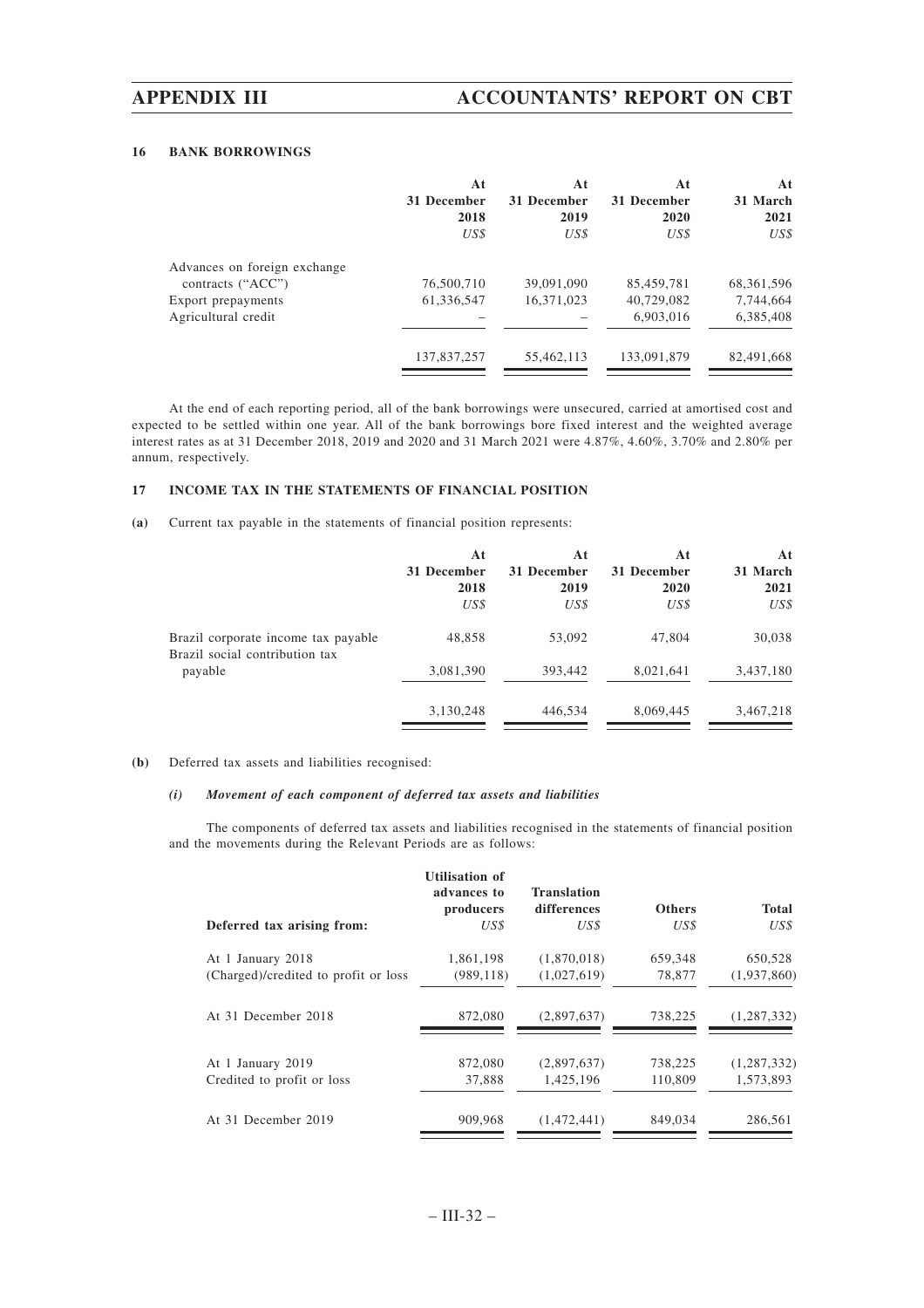# **APPENDIX III ACCOUNTANTS' REPORT ON CBT**

|                                      | <b>Utilisation of</b><br>advances to<br>producers | <b>Translation</b><br>differences | <b>Others</b> | <b>Total</b>  |
|--------------------------------------|---------------------------------------------------|-----------------------------------|---------------|---------------|
| Deferred tax arising from:           | US\$                                              | US\$                              | US\$          | US\$          |
| At 1 January 2020                    | 909,968                                           | (1,472,441)                       | 849,034       | 286.561       |
| Credited/(charged) to profit or loss | 182,213                                           | (430, 649)                        | (443, 975)    | (692, 411)    |
| At 31 December 2020                  | 1,092,181                                         | (1,903,090)                       | 405,059       | (405, 850)    |
| At 1 January 2021                    | 1,092,181                                         | (1.903.090)                       | 405,059       | (405, 850)    |
| Charged to profit or loss            | (359, 810)                                        | (245,096)                         | (117, 527)    | (722, 433)    |
| At 31 March 2021                     | 732.371                                           | (2.148.186)                       | 287.532       | (1, 128, 283) |

### *(ii) Reconciliation to the statement of financial position*

The components of deferred tax assets and liabilities recognised in the statements of financial position and the movements during the Relevant Periods are as follows:

|                                                                                                                                                  | At<br>31 December<br>2018<br>US\$ | At<br>31 December<br>2019<br>US\$ | At<br>31 December<br>2020<br>US\$ | At<br>31 March<br>2021<br>US\$ |
|--------------------------------------------------------------------------------------------------------------------------------------------------|-----------------------------------|-----------------------------------|-----------------------------------|--------------------------------|
| Net deferred tax assets<br>recognised in the statements<br>of financial position<br>Net deferred tax liabilities<br>recognised in the statements |                                   | 286,561                           |                                   |                                |
| of financial position                                                                                                                            | (1, 287, 332)                     |                                   | (405, 850)                        | (1, 128, 283)                  |
|                                                                                                                                                  | (1, 287, 332)                     | 286,561                           | (405, 850)                        | (1, 128, 283)                  |

### **18 CAPITAL AND RESERVES**

### **(a) Share capital**

|                                         | Number of  |               |                |
|-----------------------------------------|------------|---------------|----------------|
|                                         | shares     | Amount<br>R\$ | Amount<br>US\$ |
| Ordinary shares, issued and fully paid: |            |               |                |
| At 31 December 2018, 2019 and 2020 and  |            |               |                |
| 31 March 2021                           | 39,702,000 | 39,702,000    | 21, 173, 147   |

The ordinary shares of CBT do not have a par value.

The holders of ordinary shares are entitled to receive dividends as declared from time to time and are entitled to one vote per share at meetings of CBT. All ordinary shares rank equally with regard to CBT's residual assets.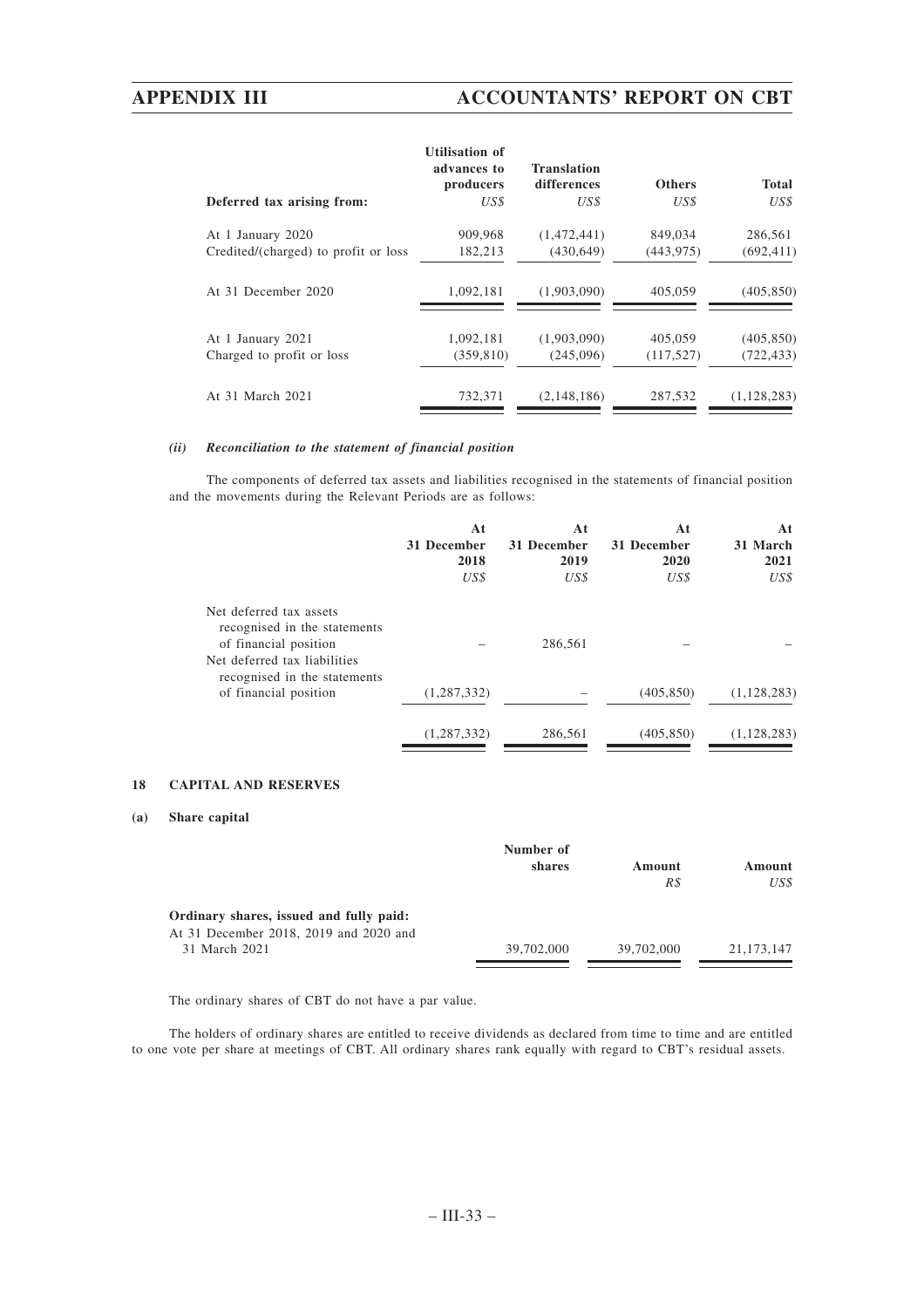### **(b) Legal reserve**

Under the Brazilian Corporate Law 6.404/76, CBT is required to transfer at least 5% of its net profit to a legal reserve until the reserve balance reaches 20% of CBT's share capital. The transfer to legal reserve must be made before distribution of a dividend to CBT's shareholders.

For the purpose of local statutory filing, CBT's share capital and legal reserve were translated into Brazilian Reais ("R\$") using the prevailing applicable historical rates and they amounted to approximately R\$39,702,000 (equivalent to US\$21,173,147) and R\$7,940,400 (equivalent to US\$2,415,786), respectively, as at 31 December 2018. As the legal reserve balance already achieved 20% of CBT's share capital as at 31 December 2018, no further transfer to such reserve was made in subsequent reporting periods.

### **(c) Profit retention reserve**

According to the Brazilian Corporate Law 6.404/76, other than the portion that is transferred to legal reserve (see note 18(b)), CBT is required to distribute at least 50% of its net profits for each year to its shareholders. The remaining net profit for each year is then transferred to and dealt with under the profit retention reserve. Any proposed dividend out of the profit retention reserve will be accounted for after it is approved at the shareholders' general meeting in future years.

### **(d) Capital management**

CBT's primary objectives when managing capital are to safeguard CBT's ability to continue as a going concern, so that it can continue to provide returns for shareholders, by pricing products and services commensurately with the level of risk and by securing access to finance at a reasonable cost.

CBT defines "capital" as including all components of equity, less any unaccrued proposed dividends.

CBT's capital structure is regularly reviewed and managed with due regard to the capital management practices of CBT. Adjustments are made to the capital structure in light of changes in economic conditions affecting CBT.

CBT was not subject to any externally imposed capital requirements during the Relevant Periods.

### **19 FINANCIAL RISK MANAGEMENT AND FAIR VALUES**

CBT conducts its principal operations in Brazil and is accordingly subject to risks associated with, among others, local political, economic and legal environment and the rate or method of taxation. Other than such risks which may not be typically associated with companies that operate in Hong Kong or the mainland of People's Republic of China, exposure to credit, liquidity, interest rate and currency risks arises in the normal course of CBT's business.

CBT's exposure to these risks and the financial risk management policies and practices used by CBT to manage these risks are described below.

### **(a) Credit risk**

Credit risk refers to the risk that a counterparty will default on its contractual obligations resulting in a financial loss to CBT. CBT's credit risk is primarily attributable to trade and other receivables. CBT's exposure to credit risk arising from cash and cash equivalents is limited because the counterparties are banks and financial institutions, for which CBT considers to have low credit risk.

Except for the financial guarantees given by CBT as set out in note 15, CBT does not provide any other guarantees which would expose CBT to credit risk. The maximum exposure to credit risk in respect of these financial guarantees at the end of the reporting period is disclosed in note 15.

### *Trade receivables*

Trade receivables are normally due within 4 to 6 months from the date of billing. Normally, CBT does not obtain collateral from customers.

During the Relevant Periods, majority of CBT's sales were made to its shareholders or fellow subsidiaries thereof. Significant concentrations of credit risk primarily arise from such exposure. As at 31 December 2018, 2019 and 2020 and 31 March 2021, 97%, 91%, 100% and 98% of the total trade receivables were due from CBT's shareholders or their fellow subsidiaries, respectively.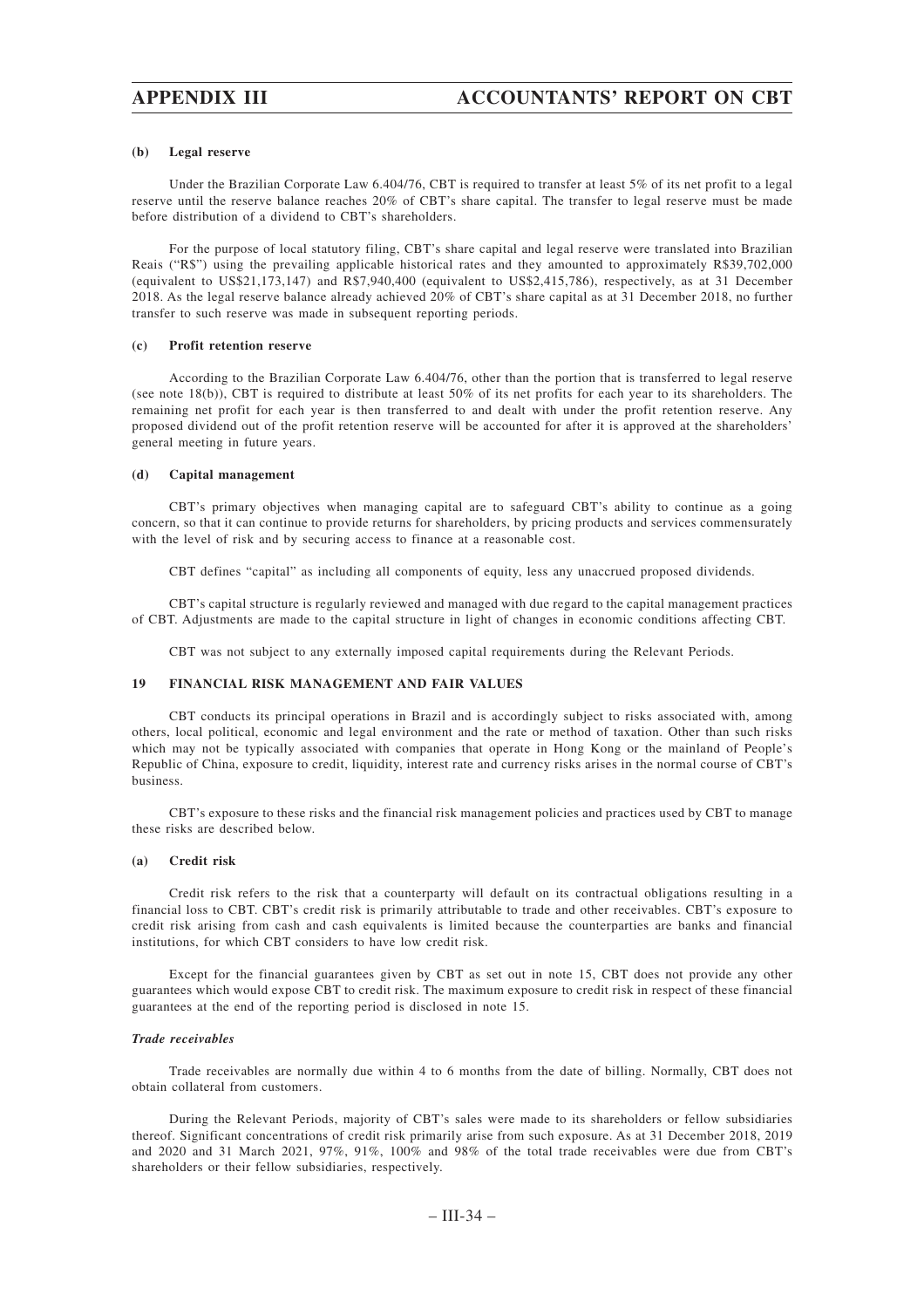CBT has also established a credit risk management policy under which individual credit evaluations are performed on all third party customers requiring credit over a certain amount. These evaluations focus on the customer's past history of making payments when due and current ability to pay, and take into account information specific to the customer as well as pertaining to the economic environment in which the customer operates.

CBT measures loss allowances for trade receivables at an amount equal to lifetime ECLs, which is assessed individually based on actual historical loss experience and taking into account of differences between economic conditions during the period over which the historical data has been collected, current conditions and CBT's view of economic conditions over the expected lives of the receivables.

At the end of each reporting period during the Relevant Periods, CBT assessed the expected loss rates for trade receivables to be immaterial. As such, no loss allowance has been recognised in accordance with HKFRS 9 as at 31 December 2018, 2019 and 2020 and 31 March 2021.

Further quantitative disclosures in respect of CBT's exposure to credit risk arising from trade and other receivables are set out in notes 13 and 21(c).

### *Advances to producers*

Individual credit risk evaluations are performed on producers to whom CBT grants advances. These evaluations focus on the producer's past history of supplying tobacco products and current production and financial information in respect of the producer, and take into account information pertaining to the economic environment. CBT measures loss allowances for advances to producers at an amount equal to 12-month ECLs, unless there has been a significant increase in credit risk since initial recognition, in which case the loss allowance is measured at an amount equal to lifetime ECLs.

|              | At          | At          | At          | At         |
|--------------|-------------|-------------|-------------|------------|
|              | 31 December | 31 December | 31 December | 31 March   |
|              | 2018        | 2019        | 2020        | 2021       |
|              | US\$        | US\$        | US\$        | US\$       |
| Gross amount | 894,637     | 5,167,146   | 10,483,357  | 4,693,905  |
| ECL          | (831,052)   | (783, 042)  | (659, 133)  | (536, 915) |
|              | 63,585      | 4,384,104   | 9,824,224   | 4,156,990  |
|              |             |             |             |            |

Movement in the loss allowance account in respect of these financial assets during the year is as follows:

|                                        | Year ended  | Year ended  | Year ended  | Three months   |
|----------------------------------------|-------------|-------------|-------------|----------------|
|                                        | 31 December | 31 December | 31 December | ended 31 March |
|                                        | 2018        | 2019        | 2020        | 2021           |
|                                        | US\$        | US\$        | US\$        | US\$           |
| Balance at beginning of<br>year/period | 1,367,984   | 831,052     | 783,042     | 659,133        |
| Amounts written off                    | (727, 859)  | (88, 126)   | (125,016)   | (190, 120)     |
| Impairment loss recognised             | 190,927     | 40,116      | 1,107       | 67,902         |
|                                        | 831,052     | 783,042     | 659.133     | 536,915        |

### **(b) Liquidity risk**

CBT's policy is to regularly monitor current and expected liquidity requirements to ensure that it maintains sufficient reserves of cash to meet its liquidity requirements in the short and longer term.

The following tables show the remaining contractual maturities at the end of the reporting period of CBT's financial liabilities, which are based on contractual undiscounted cash flows (including interest payments computed using contractual rates or, if floating, based on rates current at the end of the reporting period) and the earliest date CBT can be required to pay.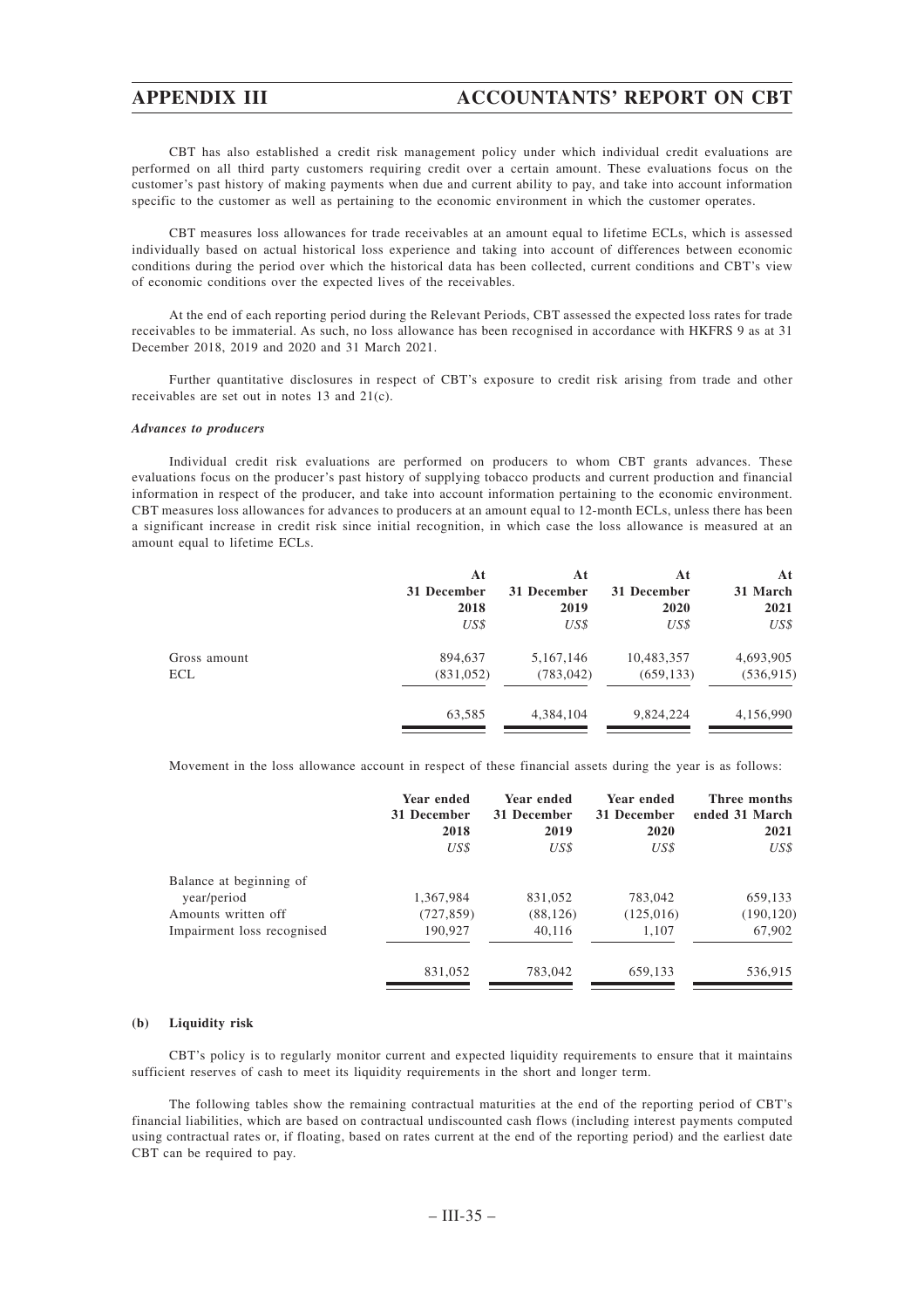# **APPENDIX III ACCOUNTANTS' REPORT ON CBT**

|                                     | Within       | Contractual undiscounted cash outflow<br>More than<br>1 year but |              |             |
|-------------------------------------|--------------|------------------------------------------------------------------|--------------|-------------|
|                                     | 1 year or on | within                                                           |              | Carrying    |
| At 31 December 2018                 | demand       | 2 years                                                          | <b>Total</b> | amount      |
|                                     | US\$         | US\$                                                             | US\$         | US\$        |
| Trade and other payables            | 8,544,273    |                                                                  | 8,544,273    | 8,544,273   |
| Bank borrowings                     | 144,549,931  |                                                                  | 144,549,931  | 137,837,257 |
| Lease liabilities                   | 191,680      | 124,454                                                          | 316,134      | 301,250     |
|                                     | 153,285,884  | 124,454                                                          | 153,410,338  | 146,682,780 |
| Financial guarantees issued:        |              |                                                                  |              |             |
| Maximum amount guaranteed (note 15) | 14,806,554   |                                                                  |              | 300,338     |
|                                     |              |                                                                  |              |             |
|                                     |              | Contractual undiscounted cash outflow                            |              |             |
|                                     | Within       | More than<br>1 year but                                          |              |             |
|                                     | 1 year or on | within                                                           |              | Carrying    |
| At 31 December 2019                 | demand       | 2 years                                                          | <b>Total</b> | amount      |
|                                     | US\$         | US\$                                                             | US\$         | US\$        |
| Trade and other payables            | 8,828,264    |                                                                  | 8,828,264    | 8,828,264   |
| Bank borrowings                     | 58,013,370   |                                                                  | 58,013,370   | 55,462,113  |
| Lease liabilities                   | 531,810      | 51,470                                                           | 583,280      | 544,852     |
|                                     | 67, 373, 444 | 51,470                                                           | 67,424,914   | 64,290,377  |
| Financial guarantees issued:        |              |                                                                  |              |             |
| Maximum amount guaranteed (note 15) | 11,225,678   |                                                                  |              | 200,064     |
|                                     |              |                                                                  |              |             |
|                                     |              | Contractual undiscounted cash outflow<br>More than               |              |             |
|                                     | Within       | 1 year but                                                       |              |             |
|                                     | 1 year or on | within                                                           |              | Carrying    |
| At 31 December 2020                 | demand       | 2 years                                                          | <b>Total</b> | amount      |
|                                     |              |                                                                  |              |             |

*US\$ US\$ US\$ US\$* Trade and other payables 11,575,977 – 11,575,977 11,575,977<br>Bank borrowings 138,016,279 – 138,016,279 133,091,879 Bank borrowings 138,016,279 – Lease liabilities 455,130 139,221 594,351 560,052  $\frac{150,047,386}{\longrightarrow} \frac{139,221}{\longrightarrow} \frac{150,186,607}{\longrightarrow} \frac{144,667,856}{\longrightarrow}$ Financial guarantees issued: Maximum amount guaranteed *(note 15)* 6,418,297 – – 100,944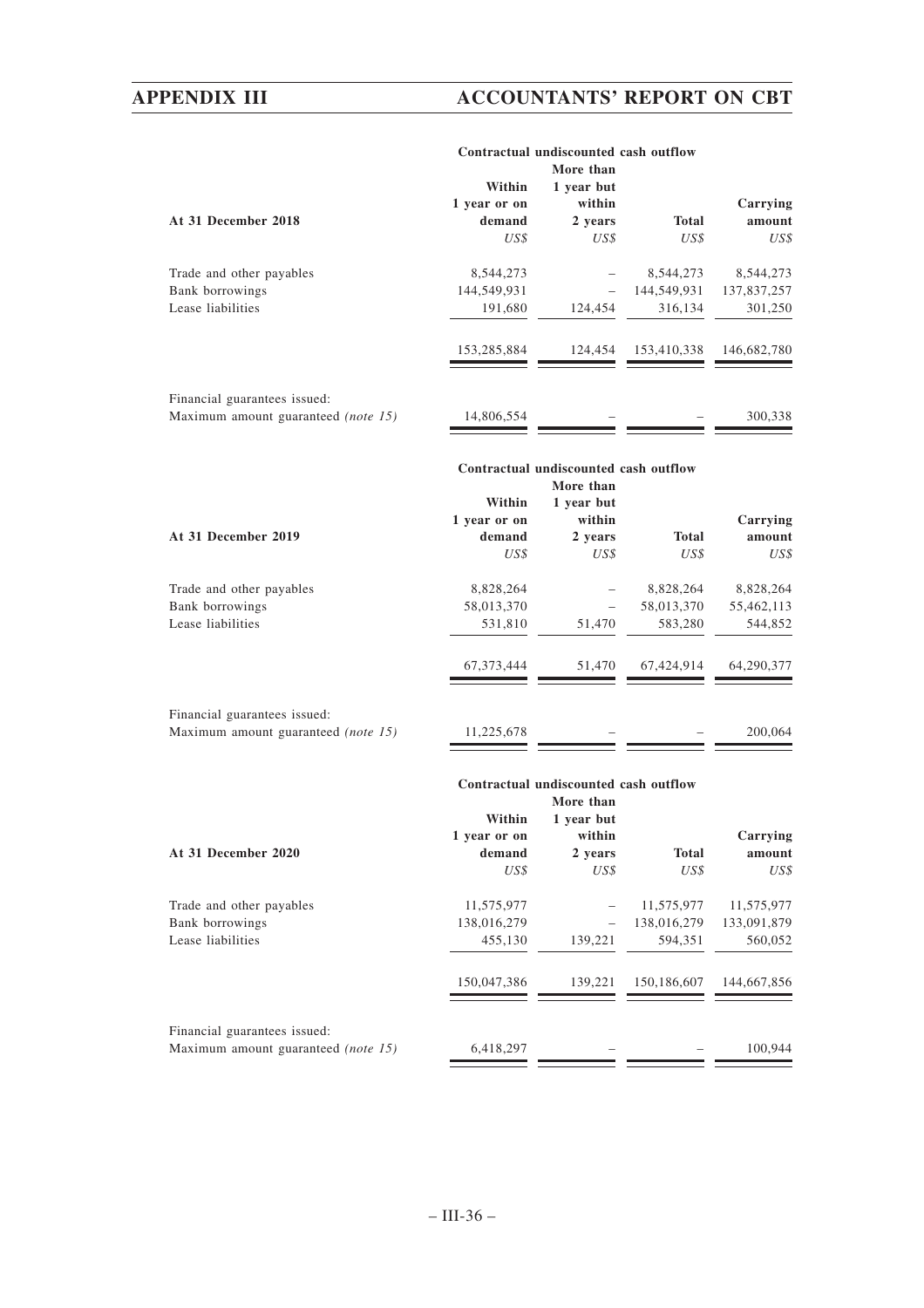# **APPENDIX III ACCOUNTANTS' REPORT ON CBT**

**Contractual undiscounted cash outflow**

|                                                                            | улты аспан иникулинси самп ойноо         |                                                      |                                     |                                     |  |  |
|----------------------------------------------------------------------------|------------------------------------------|------------------------------------------------------|-------------------------------------|-------------------------------------|--|--|
| At 31 March 2021                                                           | Within<br>1 year or on<br>demand<br>US\$ | More than<br>1 year but<br>within<br>2 years<br>US\$ | Total<br>US\$                       | Carrying<br>amount<br>US\$          |  |  |
| Trade and other payables<br>Bank borrowings<br>Lease liabilities           | 20,046,361<br>84,801,435<br>396,880      | 343,970                                              | 20.046.361<br>84,801,435<br>740,850 | 20.046.361<br>82,491,668<br>641,897 |  |  |
|                                                                            | 105,244,676                              | 343,970                                              | 105.588.646                         | 102.538.029                         |  |  |
| Financial guarantees issued:<br>Maximum amount guaranteed <i>(note 15)</i> | 5,894,038                                |                                                      |                                     | 92.699                              |  |  |

### **(c) Interest rate risk**

CBT's interest rate risk arises primarily from CBT's borrowings, which were issued at fixed rates and expose CBT to fair value interest rate risk. At the end of each reporting period, the fair value of CBT's financial assets and financial liabilities measured at amortised cost, including the bank borrowings, was not considered to be significantly different from their carrying amounts as most of them were short-term in nature.

### **(d) Currency risk**

CBT is exposed to currency risk primarily through sales and purchases which give rise to receivables, payables and cash balances that are denominated in a foreign currency, i.e. a currency other than the functional currency of the operations to which the transactions relate. The currency giving rise to this risk is primarily R\$.

### *(i) Exposure to currency risk*

The following table details CBT's exposure at the end of each of the reporting period to currency risk arising from recognised assets or liabilities denominated in R\$. For presentation purposes, the amounts of the exposure are shown in US\$, translated using the spot rate at the end of each of the reporting period.

|                             | At<br>31 December<br>2018<br>US\$ | At<br>31 December<br>2019<br>US\$ | At<br>31 December<br>2020<br>US\$ | At<br>31 March<br>2021<br>US\$ |
|-----------------------------|-----------------------------------|-----------------------------------|-----------------------------------|--------------------------------|
| Trade and other receivables | 1,394,965                         | 8,340,382                         | 16,312,020                        | 5,933,453                      |
| Cash and cash equivalents   | 1,111,253                         | 919,345                           | 1,115,898                         | 720,622                        |
| Trade and other payables    | (8,712,116)                       | (8, 119, 875)                     | (11, 545, 734)                    | (19,819,850)                   |
| Current tax payable         | (3,130,248)                       | (446, 534)                        | (8,069,445)                       | (3,467,218)                    |
| Bank borrowings             |                                   |                                   | (6,903,016)                       | (6,385,408)                    |
|                             | (9,336,146)                       | 693,318                           | (9,090,277)                       | (23,018,401)                   |

### *(ii) Sensitivity analysis*

It is estimated that if R\$ had strengthened/weakened by 10% against the US\$ with all other variables held constant, this would have decreased/increased CBT's retained earnings as at 31 December 2018, 31 December 2020 and 31 March 2021 and profit for the year/period then ended by approximately US\$625,522, US\$609,049 and US\$1,542,233, respectively, and increased/decreased CBT's retained earnings as at 31 December 2019 and profit for the year then ended by approximately US\$46,452.

The sensitivity analysis assumes that the change in foreign exchange rates had been applied to re-measure those financial instruments held by CBT which expose CBT to foreign currency risk at the end of the reporting period. The analysis is performed on the same basis throughout the Relevant Periods.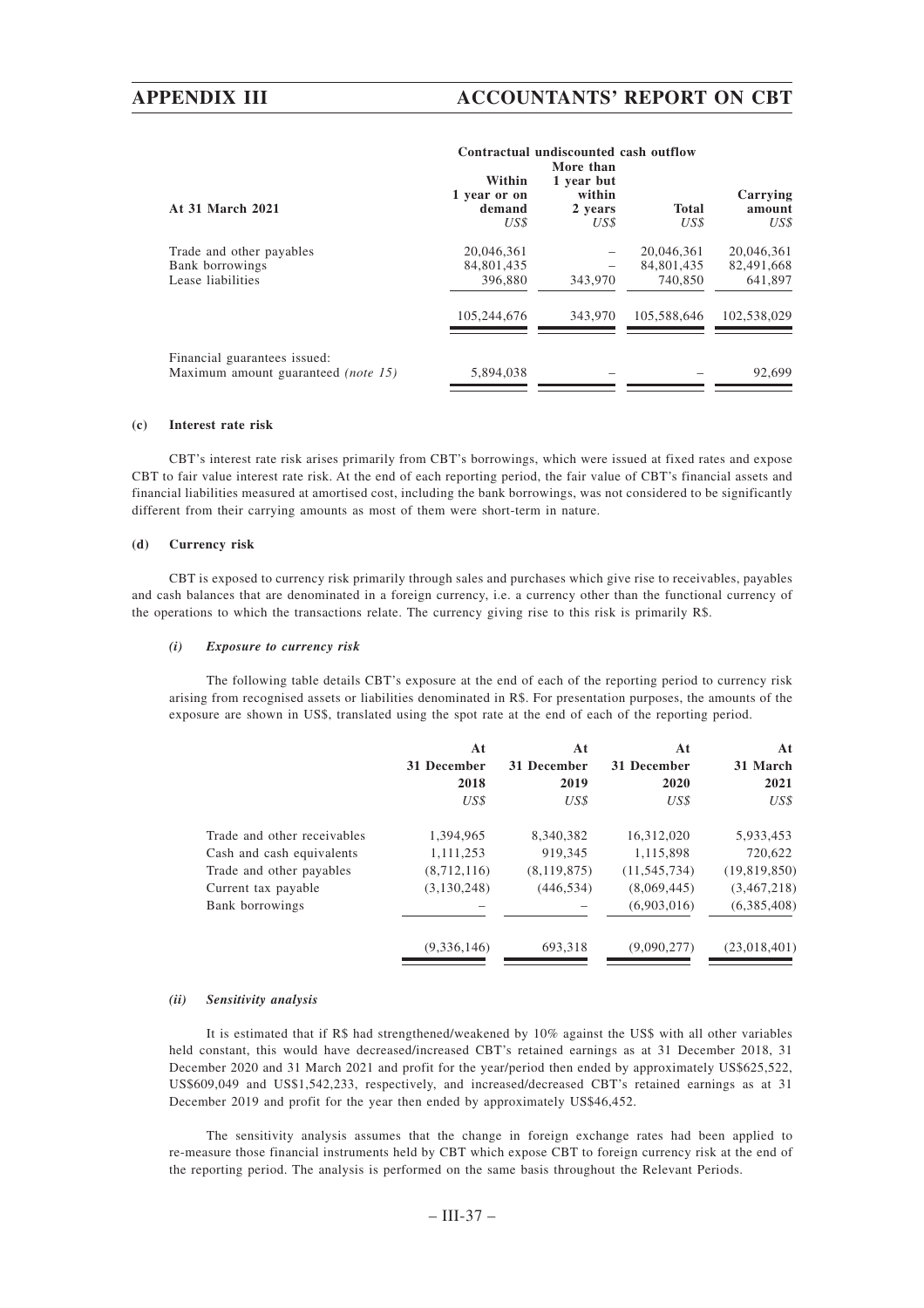### **20 COMMITMENTS**

CBT did not have significant commitments at the end of each reporting period.

# **21 MATERIAL RELATED PARTY TRANSACTIONS**

### **(a) Key management personnel remuneration**

All members of key management personnel are directors of CBT, and their emoluments are disclosed in note 7.

### **(b) Transactions with related parties**

CBT enters into related party transactions with its shareholders or their fellow subsidiaries in its ordinary course of business. Details of the transactions during the Relevant Periods are disclosed below:

|                                                                                                                    | Year ended<br>31 December<br>2018<br>US\$ | Year ended<br>31 December<br>2019<br>US\$ | Year ended<br>31 December<br>2020<br>US\$ | Three months<br>ended<br>31 March<br>2020<br>US\$<br>(unaudited) | Three months<br>ended<br>31 March<br>2021<br>US\$ |
|--------------------------------------------------------------------------------------------------------------------|-------------------------------------------|-------------------------------------------|-------------------------------------------|------------------------------------------------------------------|---------------------------------------------------|
| Sales of goods to                                                                                                  |                                           |                                           |                                           |                                                                  |                                                   |
| Alliance One<br>International Inc                                                                                  | 42,984,806                                | 27,607,748                                |                                           |                                                                  |                                                   |
| Alliance One<br>International Ag.                                                                                  | 1,524,313                                 |                                           |                                           |                                                                  |                                                   |
| Alliance One<br>International LLC<br>Alliance One Brasil                                                           |                                           | 18,478,005                                | 33,303,094                                | 5,655,126                                                        | 11,002,363                                        |
| Exportadora de Tabaco<br>Ltda                                                                                      | 17,096,384                                | 19,234,111                                | 10,794,136                                | 2,723,746                                                        | 5,329,853                                         |
| China Tobacco<br>International Inc.<br>China Tobacco                                                               | 6,847,632                                 |                                           |                                           |                                                                  |                                                   |
| International (HK)<br>Company Limited                                                                              | 105,527,951                               | 119,307,395                               | 84, 585, 133                              |                                                                  | 39,868,786                                        |
| China Tobacco Europe<br>Company S.R.L.                                                                             | 567,072                                   | 148,500                                   | 196,020                                   |                                                                  |                                                   |
|                                                                                                                    | 174,548,158                               | 184,775,759                               | 128,878,383                               | 8,378,872                                                        | 56,201,002                                        |
| Rendering of tobacco<br>leaves processing<br>services from<br>Alliance One Brasil<br>Exportadora de Tabaco<br>Ltda | 12,598,496                                | 11,863,671                                | 10,597,868                                | 806,823                                                          | 1,945,387                                         |
| Procurement of<br>goods from<br>Alliance One Brasil<br>Exportadora de<br>Tabaco Ltda                               |                                           |                                           |                                           |                                                                  |                                                   |
| <b>Management</b> fees                                                                                             | 14,208,252                                | 15,194,938                                | 17,784,796                                | 739,321                                                          | 1,602,684                                         |
| charged by<br>China Tabaco<br>Internacional do Brasil<br>Ltda.                                                     | 510,713                                   | 631,040                                   | 482,374                                   | 158,072                                                          | 128,915                                           |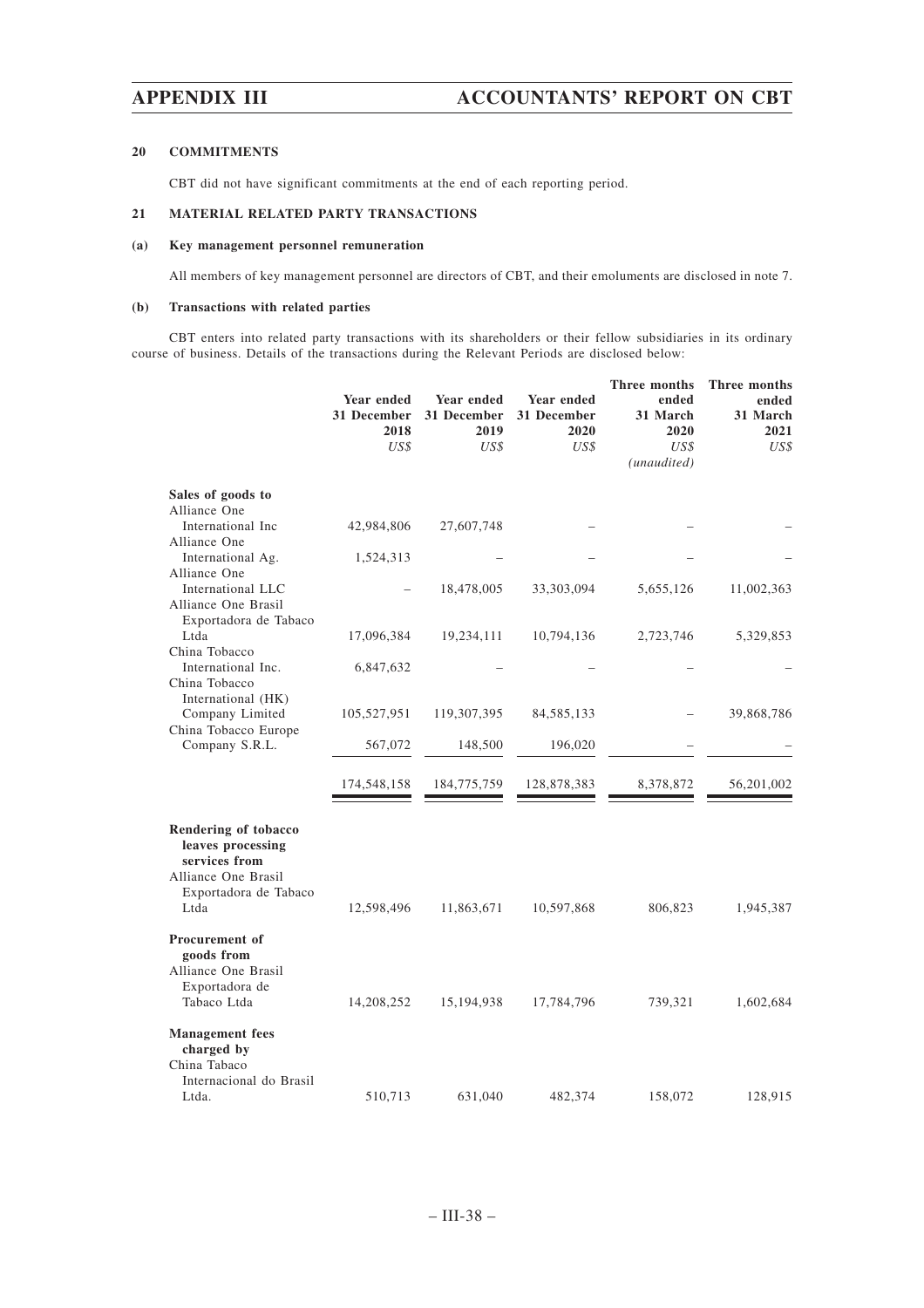### **(c) Balances with related parties**

|                                      | At<br>31 December<br>2018<br>US\$ | At<br>31 December<br>2019<br>US\$ | At<br>31 December<br>2020<br>US\$ | At<br>31 March<br>2021<br>US\$ |
|--------------------------------------|-----------------------------------|-----------------------------------|-----------------------------------|--------------------------------|
| <b>Assets</b>                        |                                   |                                   |                                   |                                |
| Alliance One International Inc       | 11,944,085                        |                                   |                                   |                                |
| Alliance One International Ag.       | 733,471                           |                                   |                                   |                                |
| Alliance One International LLC       |                                   | 8,751,465                         | 24,882,101                        | 14,877,004                     |
| Alliance One Brasil Exportadora de   |                                   |                                   |                                   |                                |
| Tabaco Ltda                          |                                   | 35,354                            | 1,946,918                         | 1,232,694                      |
| Leaf Trading Company Ltd             | 68,979                            |                                   | 51,440                            |                                |
| China Tobacco International (HK)     |                                   |                                   |                                   |                                |
| Company Limited                      | 79,727,522                        | 19,432,710                        | 84, 585, 133                      | 50,891,704                     |
| China Tobacco Europe Company S.R.L.  | 508,860                           |                                   | 65,340                            |                                |
|                                      | 92,982,917                        | 28,219,529                        | 111,530,932                       | 67,001,402                     |
| <b>Liabilities</b>                   |                                   |                                   |                                   |                                |
| Alliance One Brazil Exportadora de   |                                   |                                   |                                   |                                |
| Tabaco Ltda                          | 519,684                           | 508,171                           | 845,766                           | 2,741,966                      |
| China Tabaco Internacional do Brasil |                                   |                                   |                                   |                                |
| Ltda.                                |                                   | 54,725                            | 42,445                            | 38,715                         |
|                                      |                                   |                                   |                                   |                                |
|                                      | 519,684                           | 562,896                           | 888,211                           | 2,780,681                      |

### **22 SUBSEQUENT EVENTS**

On 30 April 2021, CBT declared a dividend of US\$22.74 per share, amounting to US\$9,028,361 in respect of its profit for the year ended 31 December 2020. Such dividend was not accounted for in the Historical Financial Information of CBT.

### **23 ISSUED BUT NOT YET EFFECTIVE HONG KONG FINANCIAL REPORTING STANDARDS**

Up to the date of this report, the HKICPA has issued a number of amendments, new standards and interpretations which are not yet effective for the accounting period beginning on 1 January 2021 and which have not been adopted in the Historical Financial Information of CBT.

|                                                                                                                                                                   | <b>Effective for</b><br>accounting periods<br>beginning on or after |
|-------------------------------------------------------------------------------------------------------------------------------------------------------------------|---------------------------------------------------------------------|
| Amendments to HKFRS 16, COVID-19-Related Rent Concessions Beyond<br>30 June 2021                                                                                  | 1 April 2021                                                        |
| Amendments to HKAS 16, Property, Plant and Equipment: Proceeds before<br>Intended Use                                                                             | 1 January 2022                                                      |
| Amendments to HKAS 37, Onerous Contracts – Cost of Fulfilling a Contract                                                                                          | 1 January 2022                                                      |
| Amendments to HKFRS 9, HKAS 39, HKFRS 7, HKFRS 4 and HKFRS 16,<br>Interest Rate Benchmark Reform - Phase 2                                                        | 1 January 2022                                                      |
| Amendments to HKFRS 3, Reference to the Conceptual Framework                                                                                                      | 1 January 2022                                                      |
| Annual improvements to HKFRSs 2018-2020 cycle                                                                                                                     | 1 January 2022                                                      |
| Accounting Guideline 5 (revised), Merger Accounting for Common<br>Control Combination                                                                             | 1 January 2022                                                      |
| HKFRS 17, Insurance Contracts and the related Amendments                                                                                                          | 1 January 2023                                                      |
| Amendments to HKAS 1, Classification of Liabilities as Current or Non-current                                                                                     | 1 January 2023                                                      |
| Hong Kong Interpretation 5, Presentation of Financial Statements –<br>Classification by the Borrower of a Term Loan that Contains a Repayment on<br>Demand Clause | 1 January 2023                                                      |
| Amendments to HKAS 12, Deferred Tax related to Assets and Liabilities arising<br>from a Single Transaction                                                        | 1 January 2023                                                      |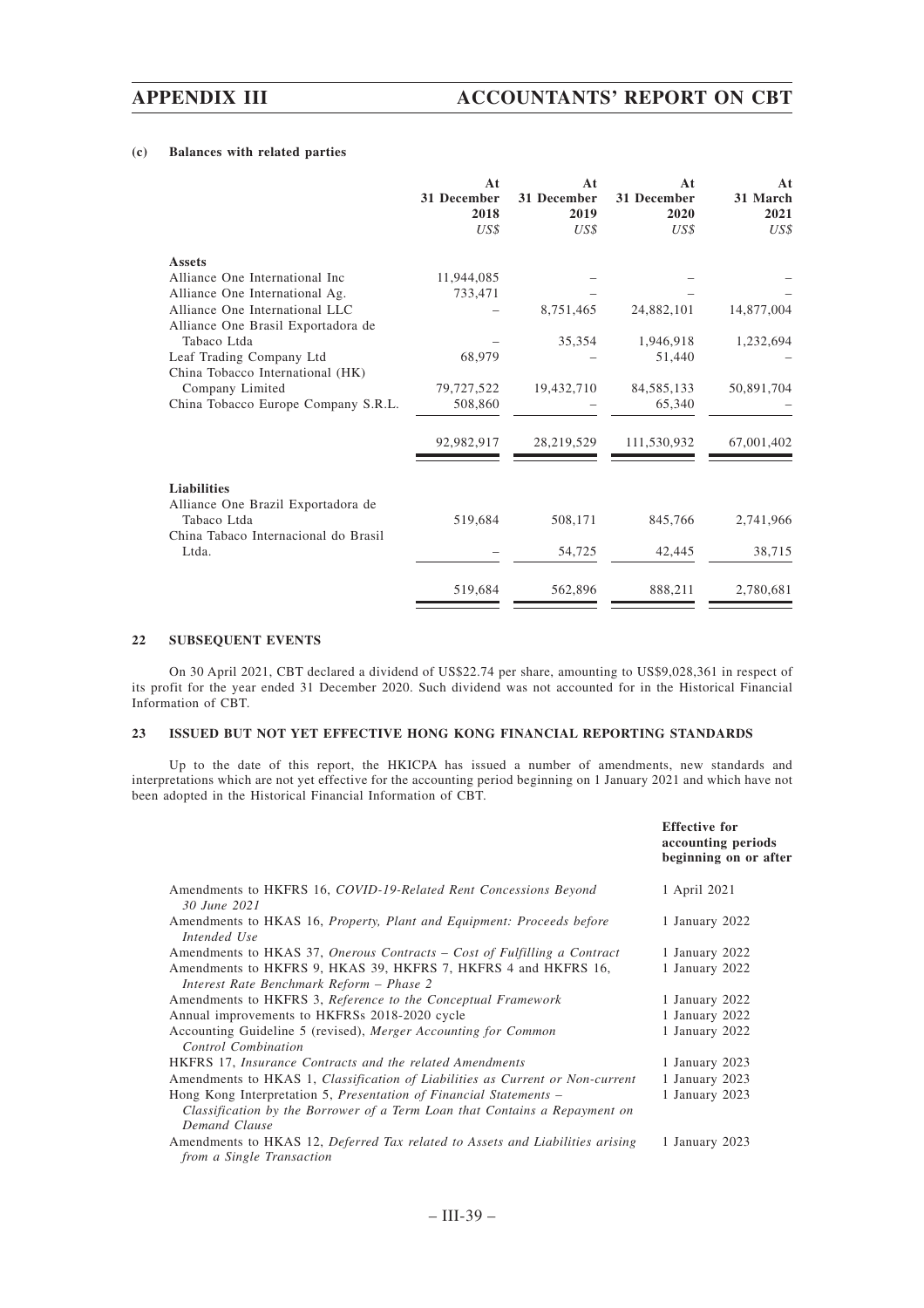# **APPENDIX III ACCOUNTANTS' REPORT ON CBT**

**Effective for accounting periods beginning on or after**

Amendments to HKAS 8, *Definition of Accounting Estimates* 1 January 2023<br>Amendments to HKAS 1, *Disclosure of Accounting Policies* 1 January 2023 Amendments to HKAS 1, *Disclosure of Accounting Policies* Amendments to HKFRS 10 and HKAS 28, *Sale or Contribution of Assets between an investor and its Associate or Joint Venture*

To be determined

CBT is in the process of making an assessment of what the impact of these developments is expected to be in the period of initial application. So far it has concluded that the adoption of them is unlikely to have a significant impact on the Historical Financial Information of CBT.

# **III. SUBSEQUENT FINANCIAL STATEMENTS**

No audited financial statements have been prepared by CBT in respect of any period subsequent to 31 March 2021.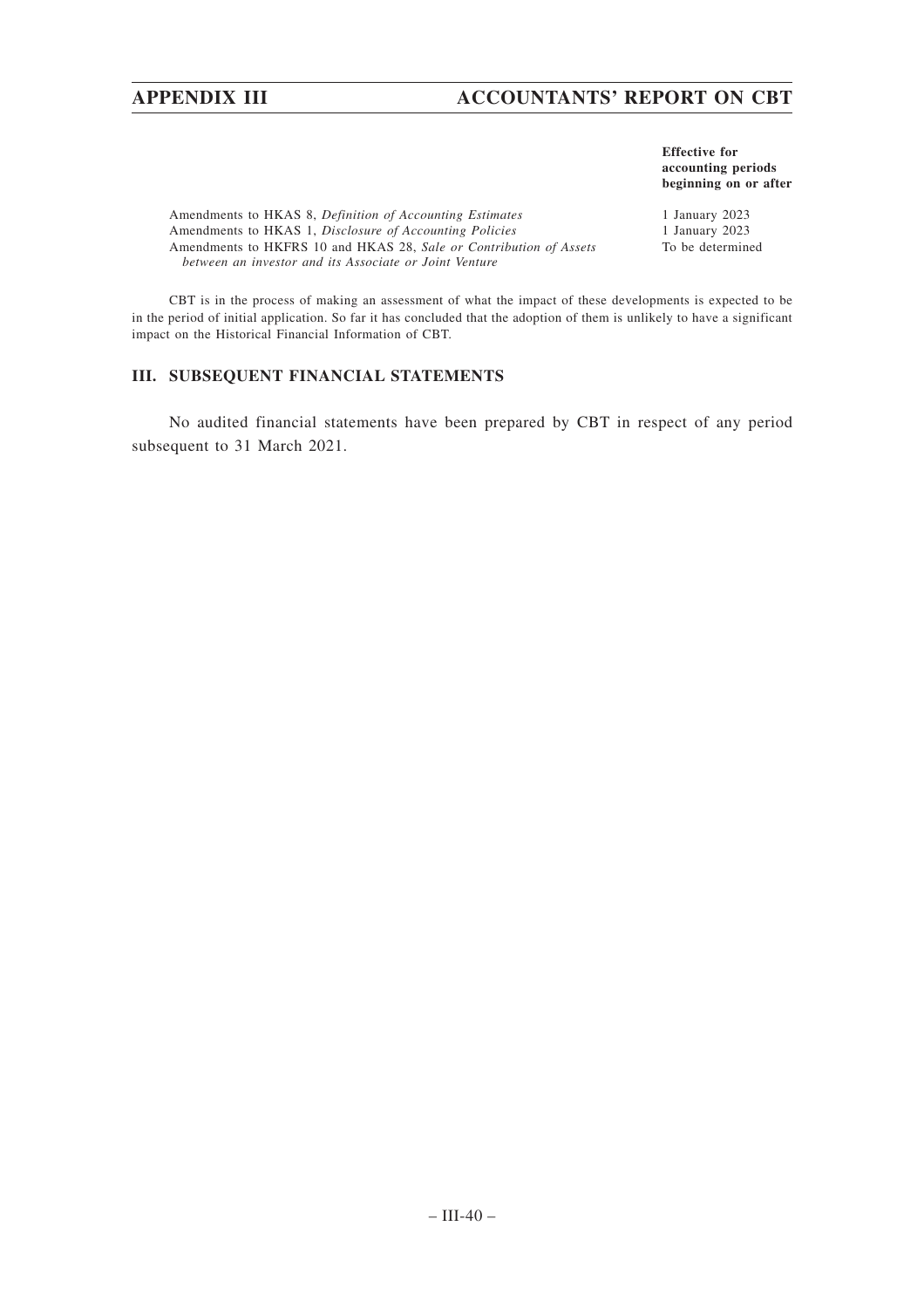*Set out below is the management discussion and analysis on the Target Group and CBT for the years ended 31 December 2018, 2019 and 2020 and for the three months ended 31 March 2020 and 2021, which is prepared based on the financial information of the Target Group as set out in Appendix II and that of CBT as set out in Appendix III to this circular.*

# **THE TARGET GROUP**

The Target Company is a company incorporated under the laws of Brazil on 6 June 2002. As at the Latest Practicable Date, the Target Company is directly, wholly owned by the Seller. For the years ended 31 December 2018, 2019 and 2020 and for the three months ended 31 March 2021, the main objective of the Target Company was to assist the delegation of CNTC to purchase tobacco from seven suppliers in Brazil and manage its passive investment in CBT.

Upon completion of the Reorganisation as at 31 March 2021, CBT became a non-wholly owned subsidiary of the Target Company and the financial results, assets and liabilities of CBT have been consolidated into the accounts of the Target Group. See "*The Acquisition* – *Reorganisation*" for further information.

# **Results of Operations of the Target Company**

# *Revenue*

For the years ended 31 December 2018, 2019 and 2020 and for the three months ended 31 March 2020 and 2021, the Target Company had revenue of US\$0.5 million, US\$0.6 million and US\$0.5 million, US\$0.2 million and U\$0.1 million, respectively.

In addition, the Target Company recognised a gain of US\$52.1 million for the three months ended 31 March 2021. See "– *Gain on Deemed Disposal of a Joint Venture*" for further details.

# *Administrative and Other Operating Expenses*

For the years ended 31 December 2018, 2019 and 2020 and for the three months ended 31 March 2020 and 2021, the Target Company had administrative and other operating expenses of US\$2.7 million, US\$1.9 million and US\$1.6 million, US\$0.3 million and US\$0.4 million, respectively, which was primarily comprised of salaries paid to the Target Company's administrative personnel.

# *Share of Profits/(Loss) of a Joint Venture*

For the years ended 31 December 2018, 2019 and 2020, the Target Company generated share of profit of a joint venture of US\$7.2 million, US\$7.1 million and US\$9.6 million, respectively. For the three months ended 31 March 2020 and 2021, the Target Company generated share of loss of a joint venture of US\$0.7 million and share of profit of a joint venture of US\$4.3 million, respectively. Share of profit of a joint venture and share of loss of a joint venture mainly reflect the Target Company's share of the results of operation of CBT. For more details on the results of operations of CBT, see "*CBT – Results of Operations of CBT*."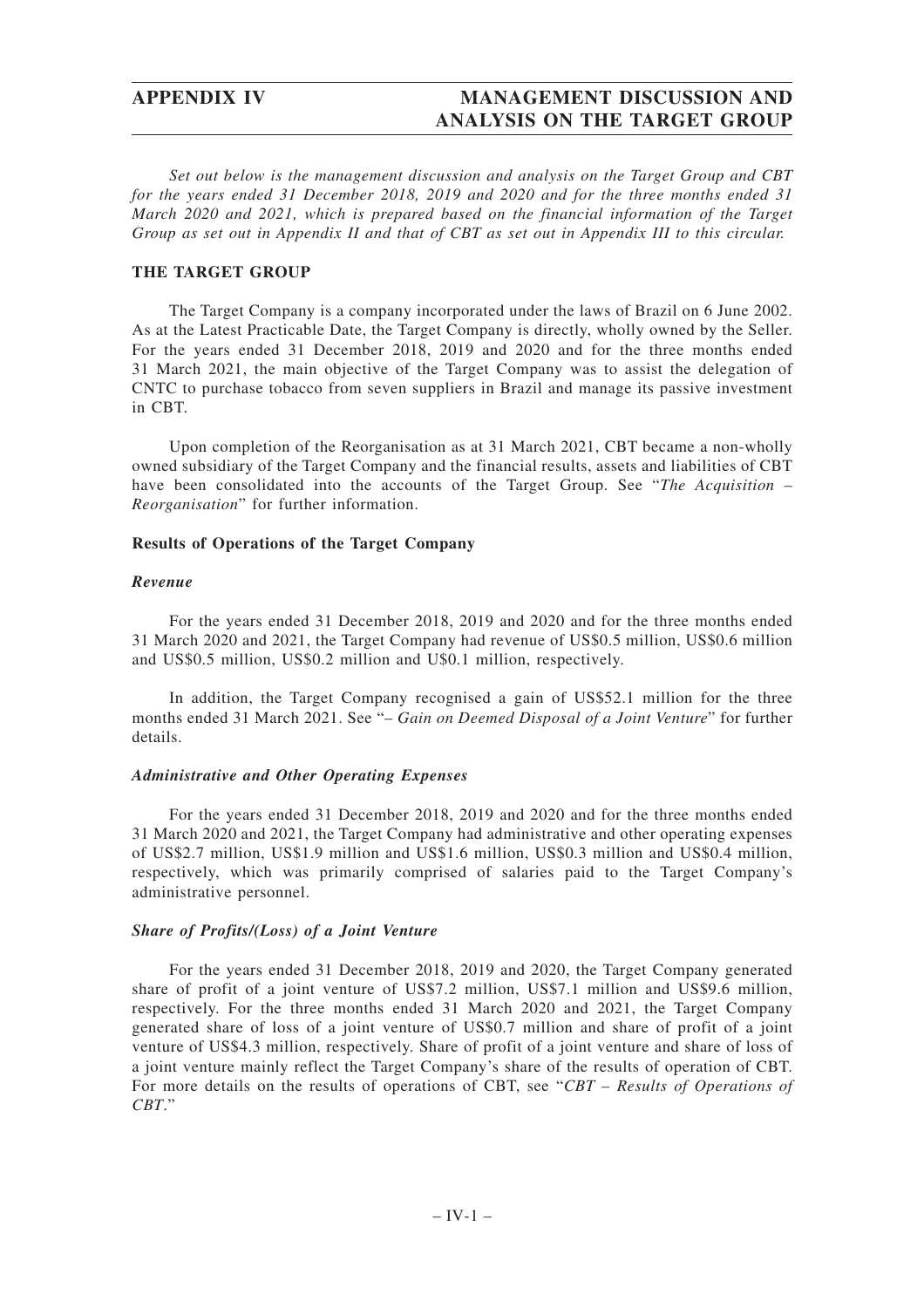## *Gain on Deemed Disposal of a Joint Venture*

The Target Company had gain on deemed disposal of a joint venture of US\$52.1 million for the three months ended 31 March 2021. CBT had been accounted for as a joint venture of the Target Company under equity accounting until it became a subsidiary of the Target Company on 31 March 2021 following the Reorganisation, and the Target Company's interest in the joint venture was deemed to be disposed of at its fair value as of 31 March 2021. As a result, the Target Company recognised a gain of US\$52.1 million for the three months ended 31 March 2021.

### *Net Profit*

For the years ended 31 December 2018, 2019 and 2020, the Target Company had net profit of US\$5.4 million, US\$6.4 million and US\$8.8 million, respectively. For the three months ended 31 March 2020 and 2021, the Target Company had net loss of US\$0.9 million and net profit of US\$56.0 million, respectively. Net profit and net loss are primarily attributable to the Target Company's share of the results of operation of CBT.

### **Foreign Exchange Risk**

The businesses of the Target Company's subsidiary, CBT, is carried out mainly in U.S. dollars, and so are the businesses of the tobacco industry. However, the operating costs, including the costs of acquisition and processing tobacco are in Brazilian reais and, therefore, are subject to the effects of the fluctuations of the Brazilian reais in relation to the U.S. dollar.

## **Contingent Liability**

As at 31 December 2018, 2019 and 2020 and 31 March 2021, the Target Company did not have any contingent liability.

## **Capital Commitments**

As at 31 December 2018, 2019 and 2020 and 31 March 2021, the Target Company did not have any material capital commitments.

## **Charges on Assets**

As at 31 December 2018, 2019 and 2020 and 31 March 2021, the Target Company did not have any charge over its assets.

## **Material Investment and Material Acquisition and Disposals**

Except for the business combination achieved in stages set out in Note 20 to the Historical Financial Information included in the Accountant's Report included in Appendix II to this circular, the Target Company had no acquisitions or disposals since 1 January 2018.

## **Employees and Remuneration Policy**

As at 31 December 2018, 2019 and 2020 and 31 March 2021, the Target Company had a total of seven, seven, seven and seven employees, respectively. For the years ended 31 December 2018, 2019 and 2020 and the three months ended 31 March 2020 and 2021, the staff costs of the Target Company amounted to US\$1.4 million, US\$1.0 million, US\$1.2 million, US\$0.2 million and US\$0.4 million, respectively, and no equity-settled share-based compensation was provided to employees during such periods. The Target Company remunerates its employees based on salaries, wages and other benefits.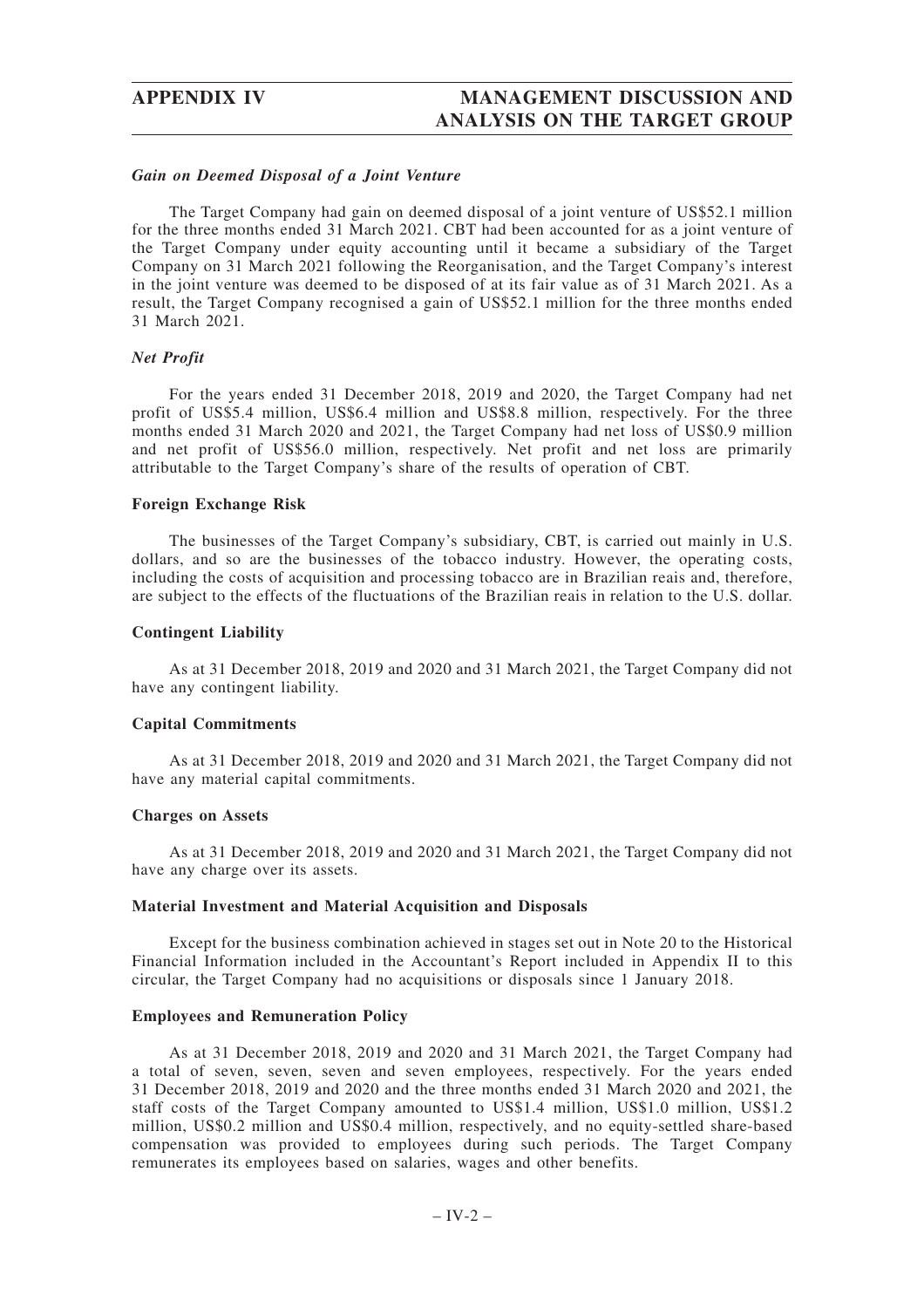## **Future Plans for Material Investments**

As at the Latest Practicable Date, the Target Company did not have any future plans for material investments or acquisition of capital assets.

## **CBT**

CBT is a company incorporated under the laws of Brazil on 8 September 2011 and is principally engaged in the acquisition, processing, sale, import and export of tobacco leaves, and the sale of agricultural materials inherent to the tobacco production. Prior to the Reorganisation, although CBT had been owned as to 51% and 49% by the Target Company and Alliance One Brazil, respectively, CBT's financial results had not been consolidated into the Target Company's financial results due to certain arrangements of the bylaws of CBT and a shareholders' agreement between the Target Company, Alliance One Brazil and CBT dated 21 February 2014.

Upon completion of the Reorganisation as at 31 March 2021, CBT became a non-wholly owned subsidiary of the Target Company and the financial results, assets and liabilities of CBT have been consolidated into the accounts of the Target Group. See "*The Acquisition – Reorganisation*" for further information.

### **Results of Operations of CBT**

### *Revenue*

For the years ended 31 December 2018, 2019 and 2020 and for the three months ended 31 March 2020 and 2021, the total revenue of CBT amounted to US\$183.7 million, US\$190.5 million and US\$136.2 million, US\$11.1 million and US\$57.3 million, respectively, which was primarily comprised of revenue from sales of processed tobacco leaf products. Changes in CBT's revenue were mainly attributable to fluctuation at and around the end of the year as a result of different timings over revenue recognition each year. CBT generally records revenue upon shipment of tobacco. The timing of completion of the manufacturing of tobacco leaf products generally occurs between August to October each year and varies according to the crop season of tobacco leaves, which is influenced by climate and other cultivating conditions. This, together with the arrangement of shipping, may cause the shipment to happen after the year end. As a result, CBT may recognise revenue in the subsequent year when in fact the tobacco was processed in the previous year, and the different timings of revenue recognition caused year-end fluctuation in CBT's business.

The total revenue of CBT increased from US\$183.7 million in 2018 to US\$190.5 million in 2019, mainly because a small portion of tobacco processed in 2018 was shipped in 2019, and as a result, more revenue was recognised in 2019. The total revenue of CBT decreased from US\$190.5 million in 2019 to US\$136.2 million in 2020, mainly due to delay in shipment of a material volume of tobacco processed in 2020. Such delay in shipment was caused by logistics problem due to COVID-19. The total revenue of CBT increased from US\$11.1 million for the three months ended 31 March 2020 to US\$57.3 million for the same period in 2021, mainly due to shipment of the remaining volume of tobacco processed in 2020 in the beginning of 2021.

## *Cost of Sales*

For the years ended 31 December 2018, 2019 and 2020 and for the three months ended 31 March 2020 and 2021, the cost of sales of CBT amounted to US\$150.4 million, US\$158.3 million and US\$100.6 million, US\$9.0 million and US\$42.5 million, respectively, which was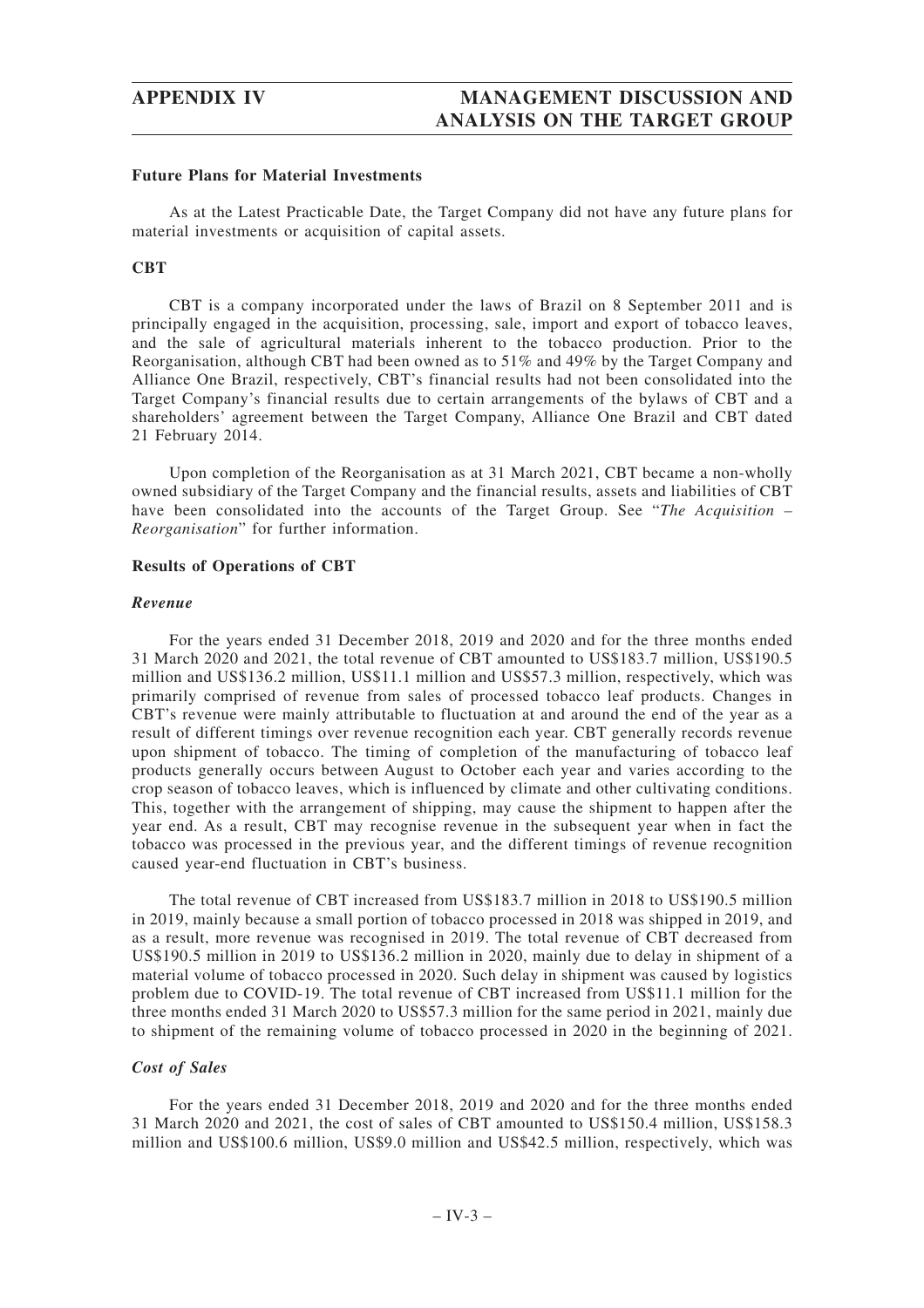primarily comprised of raw materials and consumables (mainly including green tobacco and packing materials). The fluctuations in the cost of sales were generally in line with changes in CBT's revenue and fluctuation of the Brazilian reais in relation to the U.S. dollars for the same periods.

# *Gross Profit and Gross Profit Margin*

As a result of the foregoing, for the years ended 31 December 2018, 2019 and 2020 and for the three months ended 31 March 2020 and 2021, CBT recorded a gross profit of US\$33.2 million, US\$32.2 million, US\$35.6 million, US\$2.2 million and US\$14.7 million, respectively. The gross profit margin was  $18.1\%$ ,  $16.9\%$ ,  $26.1\%$ ,  $19.4\%$  and  $25.7\%$ , respectively, during the same periods.

The gross profit margin of CBT was 18.1% in 2018 and 16.9% in 2019, which remained relatively stable. The gross profit margin of CBT increased from 16.9% in 2019 to 26.1% in 2020, mainly due to depreciation of Brazilian reais. CBT's cost of sales, denominated in Brazilian reais, experienced a significant reduction when translating into U.S. dollars as a result of the depreciation of Brazilian reais, while CBT's revenue, denominated in U.S. dollars, did not experience a similar decrease. The gross profit margin of CBT increased from 19.4% for the three months ended 31 March 2020 to 25.7% for the same period in 2021, mainly due to a combined effect of delay in shipment of tobacco and depreciation of Brazilian reais.

# *Administrative and Other Operating Expenses*

For the years ended 31 December 2018, 2019 and 2020 and for the three months ended 31 March 2020 and 2021, the administrative and other operating expenses incurred by CBT amounted to US\$7.0 million, US\$7.4 million, US\$5.1 million, US\$1.0 million and US\$1.3 million, respectively. The administrative and other operating expenses were US\$7.0 million in 2018 and US\$7.4 million in 2019, which remained relatively stable. The administrative and other operating expenses decreased from US\$7.4 million in 2019 to US\$5.1 million in 2020, mainly because of depreciation of Brazilian reais, which led to reduction in general and administrative expenses as translated into U.S. dollars, and a decrease in the amount of tobacco shipped for sales, which resulted in a decrease in selling expenses recognised. The administrative and other operating expenses were US\$1.0 million for the three months ended 31 March 2020 and US\$1.3 million for the three months ended 31 March 2021, which remained relatively stable.

# *Other Income (net)*

For the years ended 31 December 2018, 2019 and 2020 and for the three months ended 31 March 2020 and 2021, CBT had other income (net) of US\$2.9 million, US\$0.2 million, US\$3.4 million, US\$1.9 million and US\$2.2 million, respectively. Other income (net) primarily consists of net exchange gains/(losses), which arise primarily from fluctuation of exchange rate between Brazilian reais and U.S. dollars, and value-added ("VAT") refund. CBT's other income (net) decreased from US\$2.9 million in 2018 to US\$0.2 million in 2019 because CBT had net exchange gains of US\$2.7 million in 2018 and net exchange losses of US\$0.6 million in 2019. CBT's other income (net) increased from US\$0.2 million in 2019 to US\$3.4 million in 2020 because CBT had net exchange gains of US\$2.5 million in 2020, comparing to net exchange losses of US\$0.6 million in 2019. CBT's other income (net) increased from US\$1.9 million for the three months ended 31 March 2020 to US\$2.2 million for the three months ended 31 March 2021 because the net exchange gains increased from US\$1.6 million for the three months ended 31 March 2020 to US\$1.8 million for the three months ended 31 March 2021.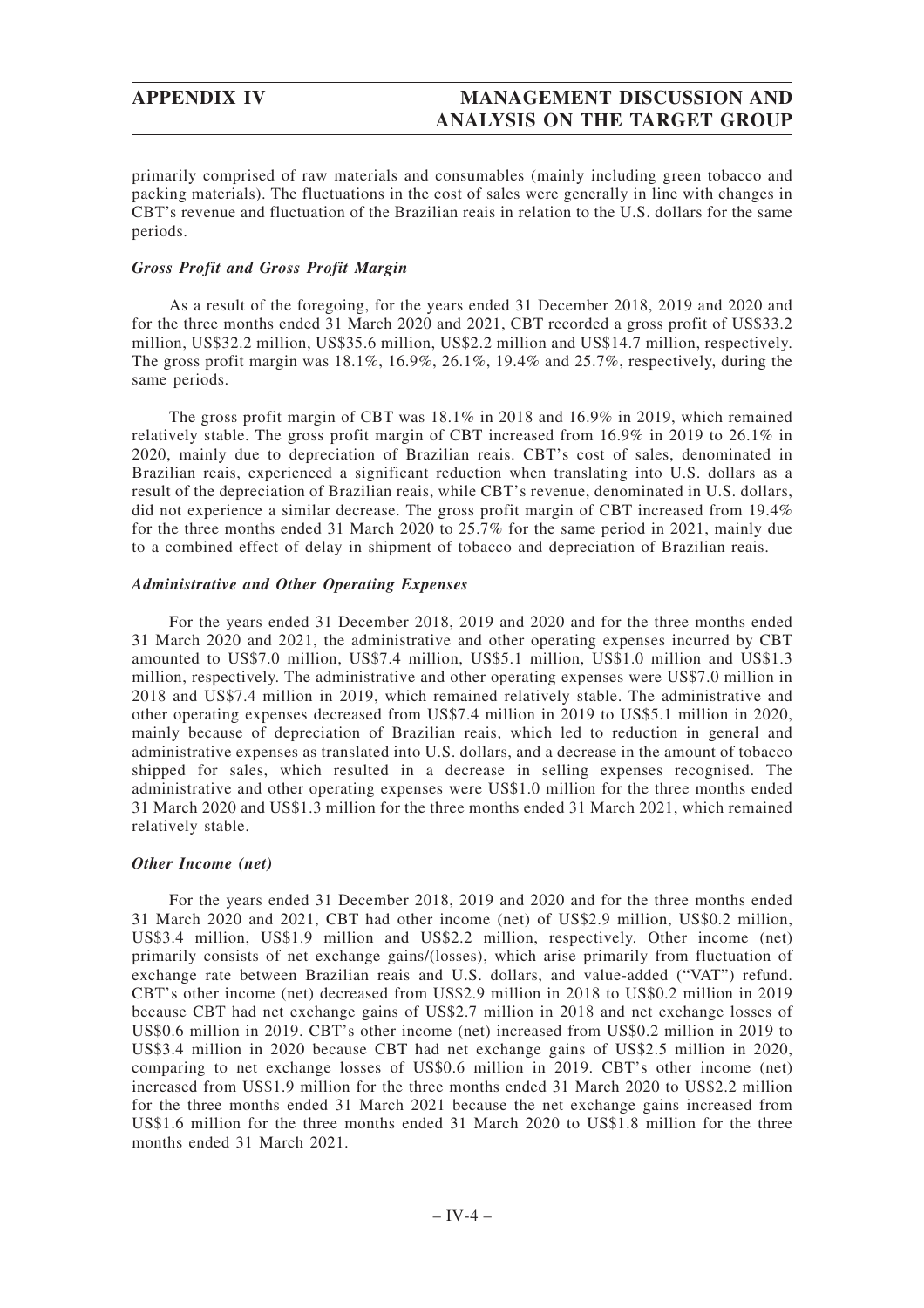# *Profit from Operations*

As a result of the foregoing, for the years ended 31 December 2018, 2019 and 2020 and for the three months ended 31 March 2020 and 2021, CBT recorded a profit from operation of US\$29.1 million, US\$25.0 million, US\$33.9 million, US\$3.0 million and US\$15.6 million, respectively.

## *Finance costs*

Finance costs are mainly comprised of interest on borrowing. For the years ended 31 December 2018, 2019 and 2020 and for the three months ended 31 March 2020 and 2021, financial costs by CBT amounted to US\$5.7 million, US\$5.1 million, US\$3.3 million, US\$0.2 million and US\$0.9 million, respectively. CBT's finance costs decreased from US\$5.7 million in 2018 to US\$5.1 million in 2019, mainly because of a decrease in prevailing interest rate and decrease in borrowing due to depreciation of Brazilian reais during the year. Finance costs decreased from US\$5.1 million in 2019 to US\$3.3 million in 2020, mainly because CBT experienced a decrease in prevailing interest rate. Finance costs increased from US\$0.3 million for the three months ended 31 March 2020 to US\$0.9 million for the same period in 2021, mainly because CBT requested longer terms with respect to its bank loans when it made the borrowing as it anticipated delays in shipments of tobacco and related payments from customers.

# *Net Profit/Loss*

As a result of the foregoing, for the years ended 31 December 2018, 2019 and 2020, CBT recorded net profit of US\$13.8 million, US\$13.1 million and US\$17.8 million, respectively. For the three months ended 31 March 2020 and 2021, CBT recorded net loss of US\$0.9 million and net profit of US\$8.7 million, respectively.

# **Liquidity and Financial Resources**

The total assets of CBT mainly consist of trades and other receivables, inventories and cash and cash equivalents. As at 31 December 2018, 2019 and 2020 and 31 March 2021, CBT recorded total assets of US\$179.2 million, US\$94.9 million, US\$188.4 million and US\$150.1 million, respectively.

CBT's trade and other receivables decreased from US\$97.0 million as at 31 December 2018 to US\$36.6 million as at 31 December 2019 primarily due to early shipment of tobacco and, as a result, early collection of receivables in 2019. The trade and other receivables increased from US\$36.6 million as at 31 December 2019 to US\$122.9 million as at 31 December 2020 primarily due to delay in shipment of tobacco that was processed in 2020, and, as a result, delayed collection of receivables. The trade and other receivables decreased from US\$122.9 million as at 31 December 2020 to US\$73.2 million as at 31 March 2021 primarily due to continued collection on receivables for tobacco processed and shipped in 2020 during the three months ended 31 March 2021.

CBT's inventory decreased from US\$48.1 million as at 31 December 2018 to US\$31.8 million as at 31 December 2019 primarily because a small portion of tobacco processed in 2018 was shipped in 2019, while tobacco that was processed in 2019 was shipped before the end of 2019. CBT's inventory increased from US\$31.8 million as at 31 December 2019 to US\$59.2 million as at 31 December 2020 primarily due to delay in shipment of tobacco that was processed in 2020 as a result of logistics problem caused by COVID-19. CBT's inventory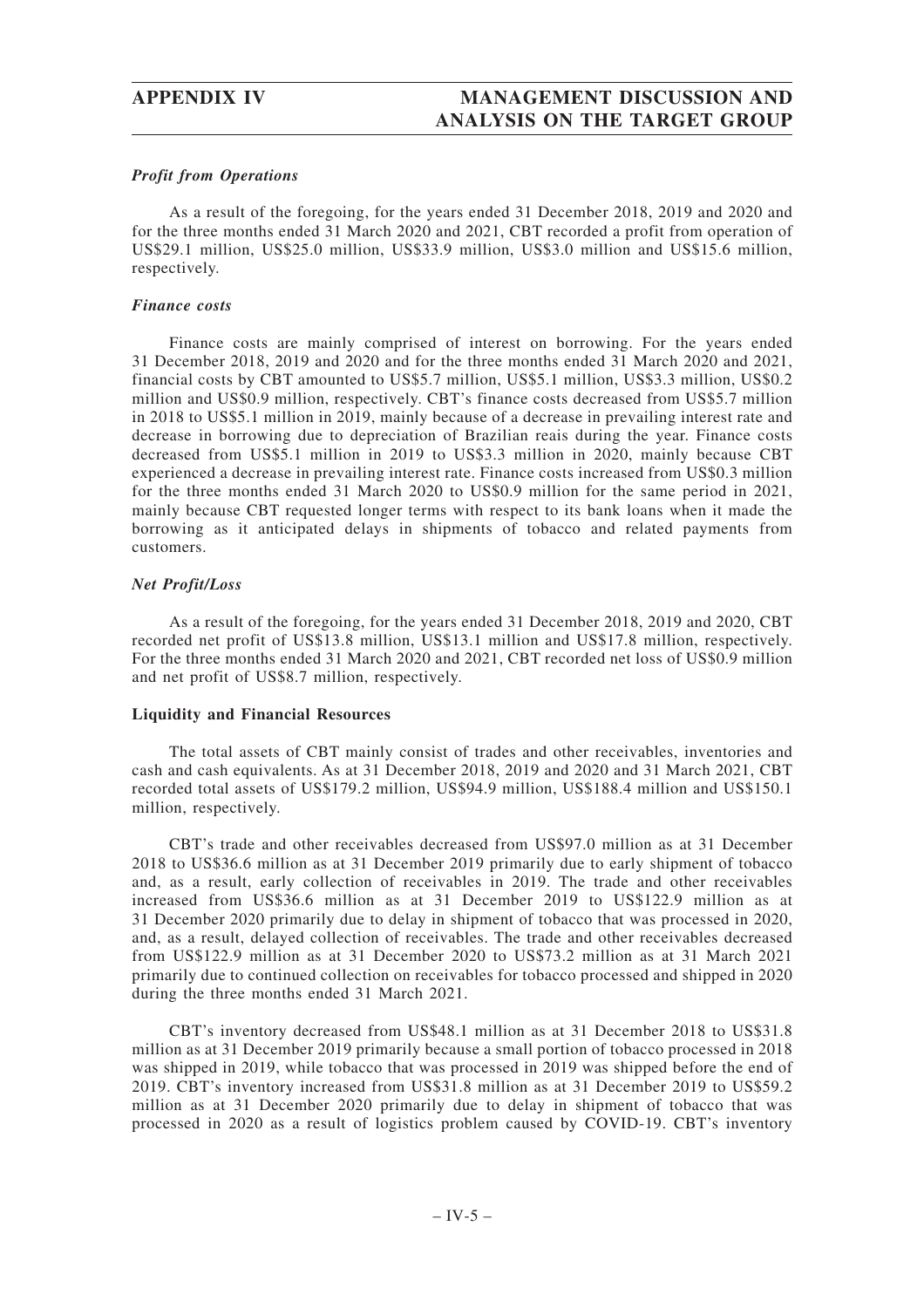increased from US\$59.2 million as at 31 December 2020 to US\$75.2 million as at 31 March 2021 was primarily due to 1) seasonality of the business of CBT, as CBT generally purchases tobacco in the first half of the year, and 2) delay in shipment of tobacco that was processed in 2020.

CBT seeks to maintain a low cash balance. CBT generally pays down outstanding bank loans as cash is generated from operating activities and it pays a substantial portion of its net profit as dividends. As a result, any period-to-period fluctuation on CBT's cash and cash equivalents is because of difference on timing with respect to 1) receipt of cash payment from customers, 2) payment of outstanding bank loans and 3) distribution of dividends. As at 31 December 2018, 2019 and 2020 and 31 March 2021, CBT's cash and cash equivalents were US\$34.1 million, US\$26.6 million, US\$6.4 million and US\$1.7 million. The cash and cash equivalents of CBT as at 31 December 2020 were US\$6.4 million, which were much lower than those as at 31 December 2019, primarily because most cash collected from customers were used to pay down its bank loans. As at 31 March 2021, CBT cash and cash equivalents further decreased to US\$1.7 million as CBT used cash to make purchase of tobacco in the first half of 2021.

As at 31 December 2018, 2019 and 2020 and 31 March 2021, CBT had outstanding bank borrowing of US\$137.8 million, US\$55.5 million, US\$133.1 million and US\$82.5 million, respectively. The changes in CBT's outstanding bank borrowing from 31 December 2018 to 31 December 2019 and from 31 December 2019 to 31 December 2020 were caused by tobacco shipping time and the position of accounts receivables. Delay in shipments of tobacco leads to delay in receipt of payments from customers. As such, CBT increased its bank loans. The decrease in outstanding bank borrowing from US\$137.8 million as at 31 December 2018 to US\$55.5 million as at 31 December 2019 was because CBT was able to pay down its bank loans earlier as CBT did not experience any material delay in the shipment of tobacco in 2019. The increase in outstanding bank borrowing from US\$55.5 million as at 31 December 2019 to US\$133.1 million as at 31 December 2020 was due to delay in shipment of tobacco that was processed in 2020 and, as a result, delay in collection from customers, which led to increase in outstanding bank loans. CBT's outstanding bank borrowing as at 31 March 2021 was US\$82.5 million, primarily because CBT has yet to collect the remaining accounts receivable from tobacco processed in 2020 and CBT has started to purchase green tobacco for the year of 2021.

# **Capital Management**

CBT's primary objective when managing capital is to safeguard CBT's ability to continue as a going concern, so that it can continue to provide returns for equity holders and benefits for other stakeholders, by pricing products and services commensurately with the level of risk and by securing access to finance at a reasonable cost.

CBT's funding needs are seasonal due to the nature of its business. For the first half of the year, CBT generally purchases green tobacco from farmers and other suppliers, and CBT generally funds such purchase through borrowing from banks. In the latter half of the year, CBT starts to ship tobacco to its customer and, after that, collects payments from its customers. Due to such seasonality, CBT determines the maturity date on its borrowing based on the expected timing of shipment of tobacco and collection of accounts receivable. In general, CBT seeks to maintain a low cash balance and pays a substantial portion of its net profit as dividends.

The directors of CBT review the capital structure on a semi-annual basis. As part of this review, the directors consider the cost of capital and the risks associated with each class of capital and take measures to ensure that CBT maintains sufficient reserves of cash to meet its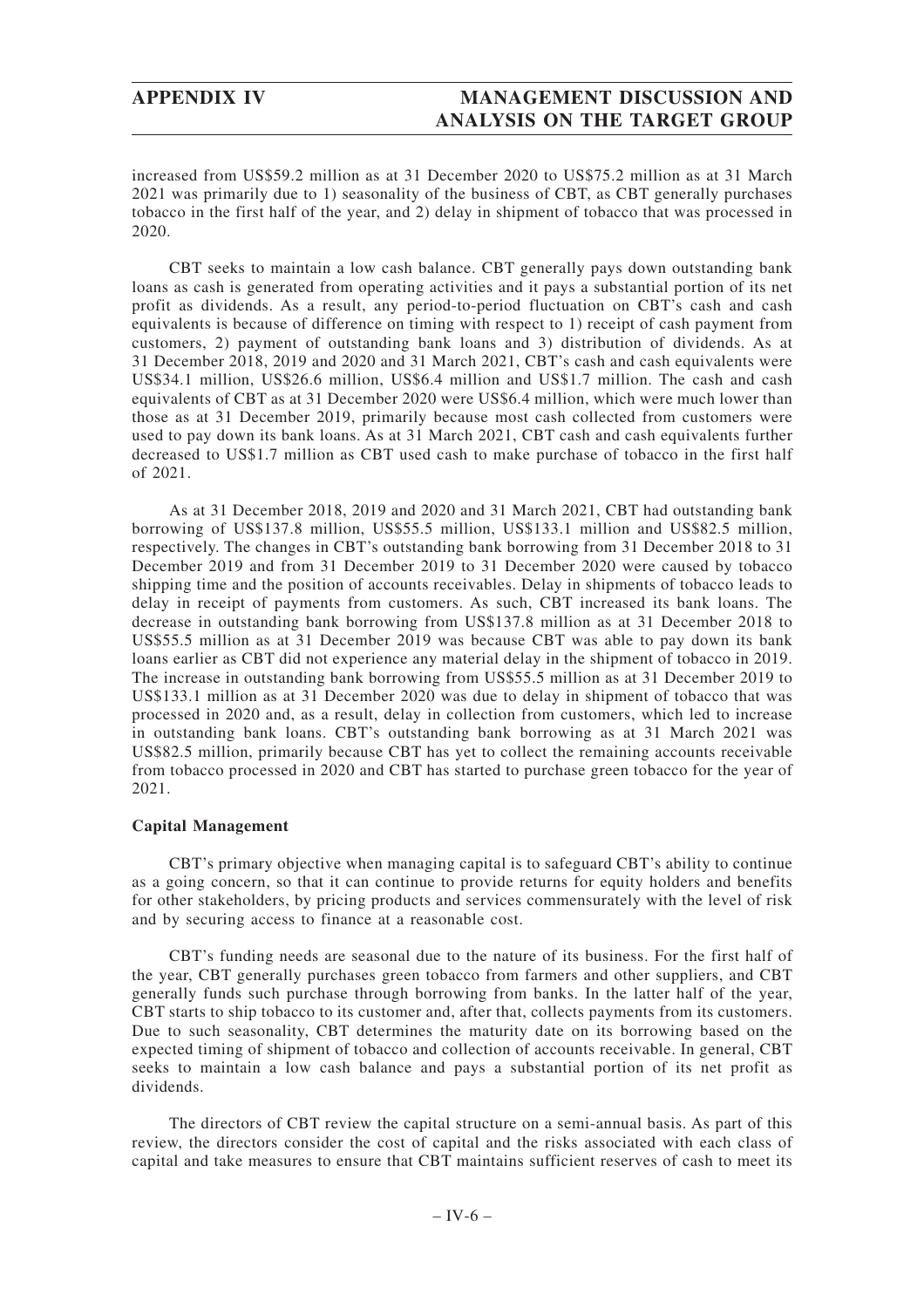liquidity requirements in the short and long term. In addition, CBT's management team also reviews and monitors the financial situation constantly. CBT will balance its overall capital structure through the payment of dividends as well as the issue of new debt or the redemption of existing debt.

## **Foreign Exchange and Other Risks**

CBT's businesses are carried out mainly in U.S. dollars, and so are the businesses of the tobacco industry. However, the operating costs, including the costs of acquisition and processing tobacco are in Brazilian reais and, therefore, are subject to the effects of the fluctuations of the local currency in relation to the U.S. dollars. Exchange rates, tax rates and other regulatory requirements are subject to change in future.

## **Segment Information**

The management of CBT assesses the performance and allocates the resources of CBT as a whole, therefore no segment information is presented.

As at 31 December 2018, 2019 and 2020 and 31 March 2021, substantially all of the non-current assets of CBT were located in Brazil.

# **Contingent Liability**

As at 31 December 2018, 2019 and 2020 and 31 March 2021, CBT did not have any contingent liability.

## **Capital Commitments**

As at 31 December 2018, 2019 and 2020 and 31 March 2021, CBT did not have any material capital commitments.

## **Charges on Assets**

As at 31 December 2018, 2019 and 2020 and 31 March 2021, CBT did not have any charge over its assets.

## **Material Investment and Material Acquisitions and Disposals**

During the years ended 31 December 2018, 2019 and 2020 and the three months ended 31 March 2021, CBT did not have any other material investment or material acquisition and disposal.

## **Employees and Remuneration Policy**

As at 31 December 2018, 2019 and 2020 and 31 March 2021, CBT had a total of 159, 158, 186 and 476 employees, respectively. For the years ended 31 December 2018, 2019 and 2020 and the three months ended 31 March 2020 and 2021, the staff costs of CBT amounted to US\$6.4 million, US\$6.5 million, US\$5.2 million, US\$1.5 and US\$1.6 million, respectively, and no equity-settled share-based compensation was provided to employees during such periods. CBT remunerates its employees based on salaries, wages and other benefits.

# **Future Plans for Material Investments**

As at the Latest Practicable Date, CBT did not have any future plans for material investments or acquisition of capital assets.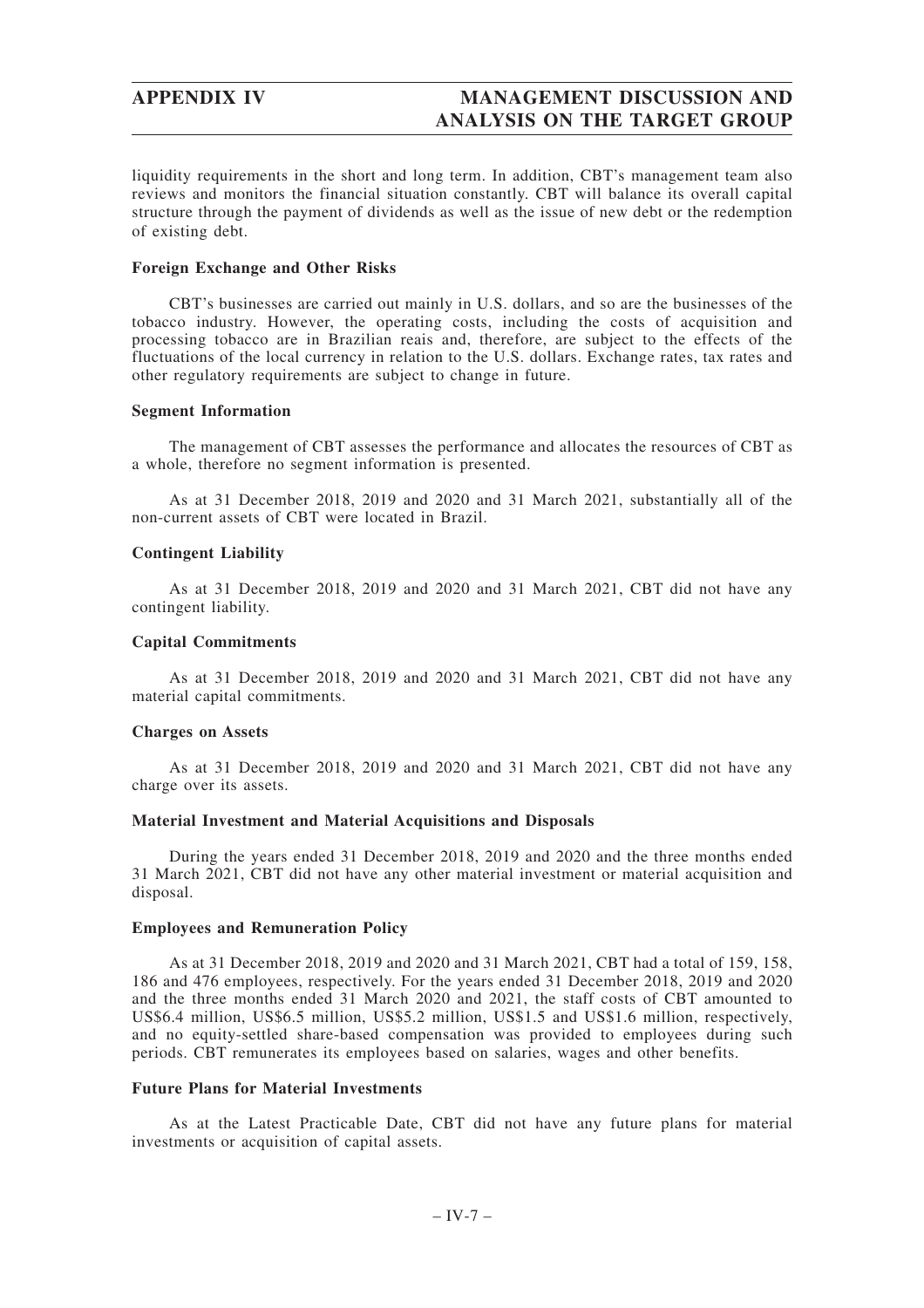# **(A) UNAUDITED PRO FORMA FINANCIAL INFORMATION OF THE ENLARGED GROUP**

The following unaudited pro forma statement of assets and liabilities of the Enlarged Group (the "Unaudited Pro Forma Financial Information") has been prepared by the Directors in accordance with Paragraph 4.29 of the Listing Rules for the purpose of illustrating the effect on the financial position of China Tobacco International (HK) Company Limited (the "Company") as at 30 June 2021 as if the acquisition of the entire issued share capital of China Tabaco Internacional do Brasil Ltda. and its subsidiaries (the "Target Group", together with the Company "the Enlarged Group") by the Company (the "Acquisition") had been completed on 30 June 2021.

The Unaudited Pro Forma Financial Information has been prepared by the Directors for illustrative purposes only, based on their judgments, estimations and assumptions, and because of its hypothetical nature, it may not give a true picture of the assets and liabilities of the Enlarged Group had the Acquisition been completed on 30 June 2021 or any future date.

The Unaudited Pro Forma Financial Information has been prepared based on the unaudited statement of financial position of the Company as at 30 June 2021, which has been extracted from the published 2021 interim report of the Company, after giving effect to the unaudited pro forma adjustments that are (i) directly attributable to the Acquisition and not relating to other future events or decisions and (ii) factually supportable, as described in the accompanying notes.

The Unaudited Pro Forma Financial Information should be read in conjunction with the financial information of the Company and other financial information included elsewhere in this circular.

|                                |            |                                      | Pro-forma adjustment |        |        | Unaudited pro forma<br>consolidated financial<br>information of the |  |
|--------------------------------|------------|--------------------------------------|----------------------|--------|--------|---------------------------------------------------------------------|--|
| The Company<br>at 30 June 2021 |            | The Target Group<br>at 31 March 2021 | Other adjustments    |        |        | <b>Enlarged Group as at</b><br>30 June 2021                         |  |
|                                | HK\$       | HK\$                                 | HK\$                 | HK\$   | HK\$   | HK\$                                                                |  |
|                                | Note 1     | Note 2                               | Note 3               | Note 4 | Note 5 |                                                                     |  |
| Non-current assets             |            |                                      |                      |        |        |                                                                     |  |
| Property and equipment         | 35,476,761 | 29,160,994                           |                      |        |        | 64, 637, 755                                                        |  |
| Intangible assets              |            | 219,651,666                          |                      |        |        | 219,651,666                                                         |  |
| Goodwill                       |            | 212,928,534                          |                      |        |        | 212,928,534                                                         |  |
| Trade and others               |            |                                      |                      |        |        |                                                                     |  |
| receivables                    | 1,930,132  | 19,638,707                           |                      |        |        | 21,568,839                                                          |  |
|                                | 37,406,893 | 481,379,901                          |                      |        |        | 518,786,794                                                         |  |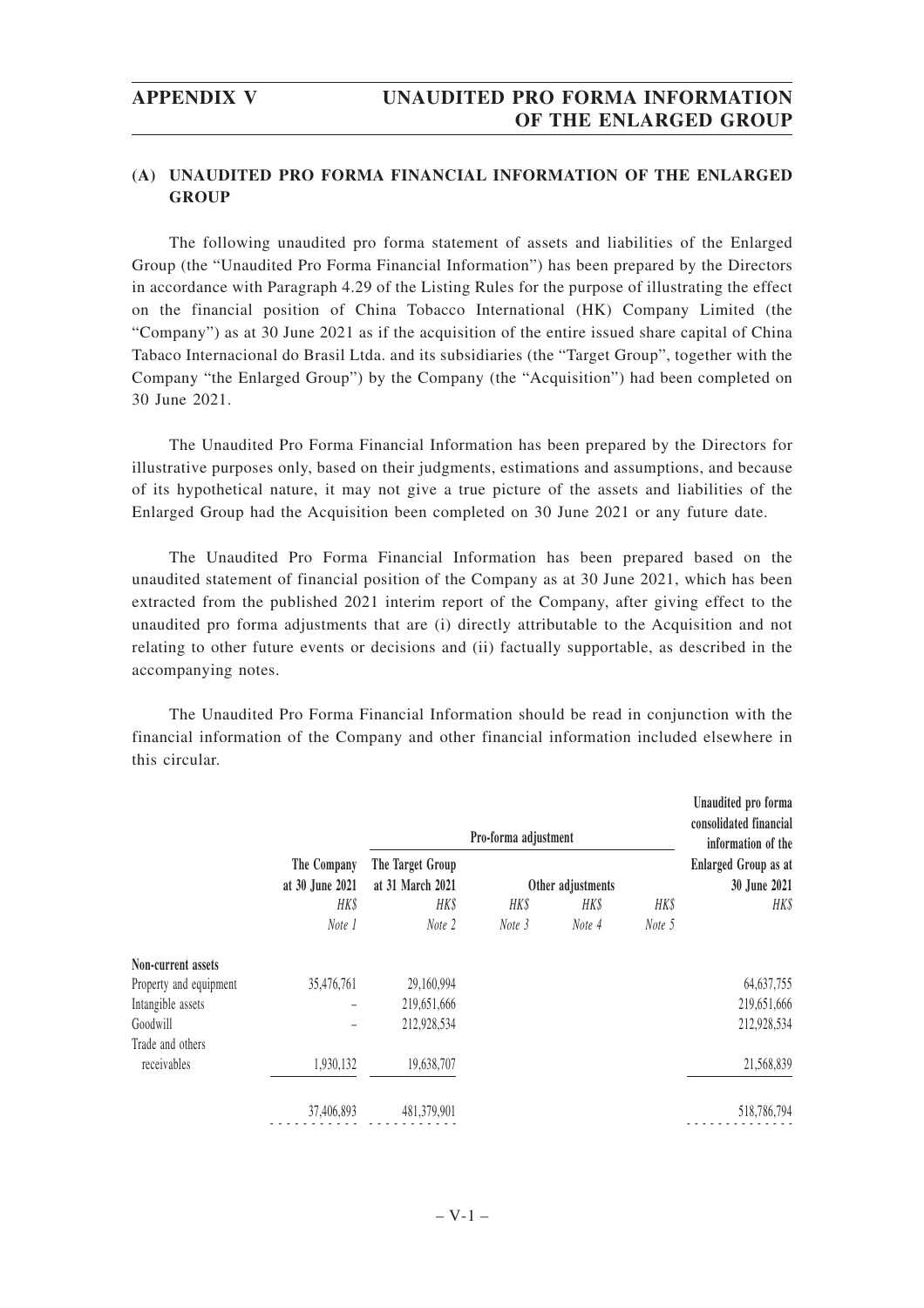# **APPENDIX V UNAUDITED PRO FORMA INFORMATION OF THE ENLARGED GROUP**

|                             |                 |                  | Pro-forma adjustment |                                                   |                | Unaudited pro forma<br>consolidated financial |
|-----------------------------|-----------------|------------------|----------------------|---------------------------------------------------|----------------|-----------------------------------------------|
|                             | The Company     | The Target Group |                      | information of the<br><b>Enlarged Group as at</b> |                |                                               |
|                             | at 30 June 2021 | at 31 March 2021 |                      | Other adjustments                                 |                | 30 June 2021                                  |
|                             | HK\$            | HK\$             | HK\$                 | HK\$                                              | HK\$           | HK\$                                          |
|                             | Note 1          | Note 2           | Note 3               | Note 4                                            | Note 5         |                                               |
| <b>Current</b> assets       |                 |                  |                      |                                                   |                |                                               |
| Inventories                 | 117,926,119     | 662,736,430      |                      |                                                   |                | 780,662,549                                   |
| Current tax recoverable     | 23,694,215      |                  |                      |                                                   |                | 23,694,215                                    |
| Trade and other receivables | 485,450,042     | 572,013,359      |                      |                                                   | (96, 338, 946) | 961,124,455                                   |
| Cash and cash equivalents   | 1,818,585,335   | 29,517,563       | (494, 520, 000)      | (15,264,600)                                      |                | 1,338,318,298                                 |
|                             | 2,445,655,711   | 1,264,267,352    |                      |                                                   |                | 3, 103, 799, 517                              |
| <b>Current liabilities</b>  |                 |                  |                      |                                                   |                |                                               |
| Trade and other payables    | 768,211,778     | 185, 823, 386    |                      |                                                   | (96, 338, 946) | 857,696,218                                   |
| Bank borrowings             |                 | 643,435,010      |                      |                                                   |                | 643,435,010                                   |
| Lease liabilities           | 7,603,243       | 2,516,951        |                      |                                                   |                | 10,120,194                                    |
| Current tax payable         |                 | 27,044,300       |                      |                                                   |                | 27,044,300                                    |
|                             | 775,815,021     | 858,819,647      |                      |                                                   |                | 1,538,295,722                                 |
| Net current assets          | 1,669,840,690   | 405,447,705      |                      |                                                   |                | 1,565,503,795                                 |
| Total assets less current   |                 |                  |                      |                                                   |                |                                               |
| liabilities                 | 1,707,247,583   | 886, 827, 606    |                      |                                                   |                | 2,084,290,589                                 |
| Non-current liabilities     |                 |                  |                      |                                                   |                |                                               |
| Lease liabilities           | 14,674,704      | 2,489,846        |                      |                                                   |                | 17,164,550                                    |
| Deferred tax liabilities    |                 | 109,622,456      |                      |                                                   |                | 109,622,456                                   |
| Provision for reinstatement |                 |                  |                      |                                                   |                |                                               |
| costs                       | 2,597,079       |                  |                      |                                                   |                | 2,597,079                                     |
|                             | 17,271,783      | 112,112,302      |                      |                                                   |                | 129,384,085                                   |
| <b>NET ASSETS</b>           | 1,689,975,800   | 774,715,304      |                      |                                                   |                | 1,954,906,504                                 |
|                             |                 |                  |                      |                                                   |                |                                               |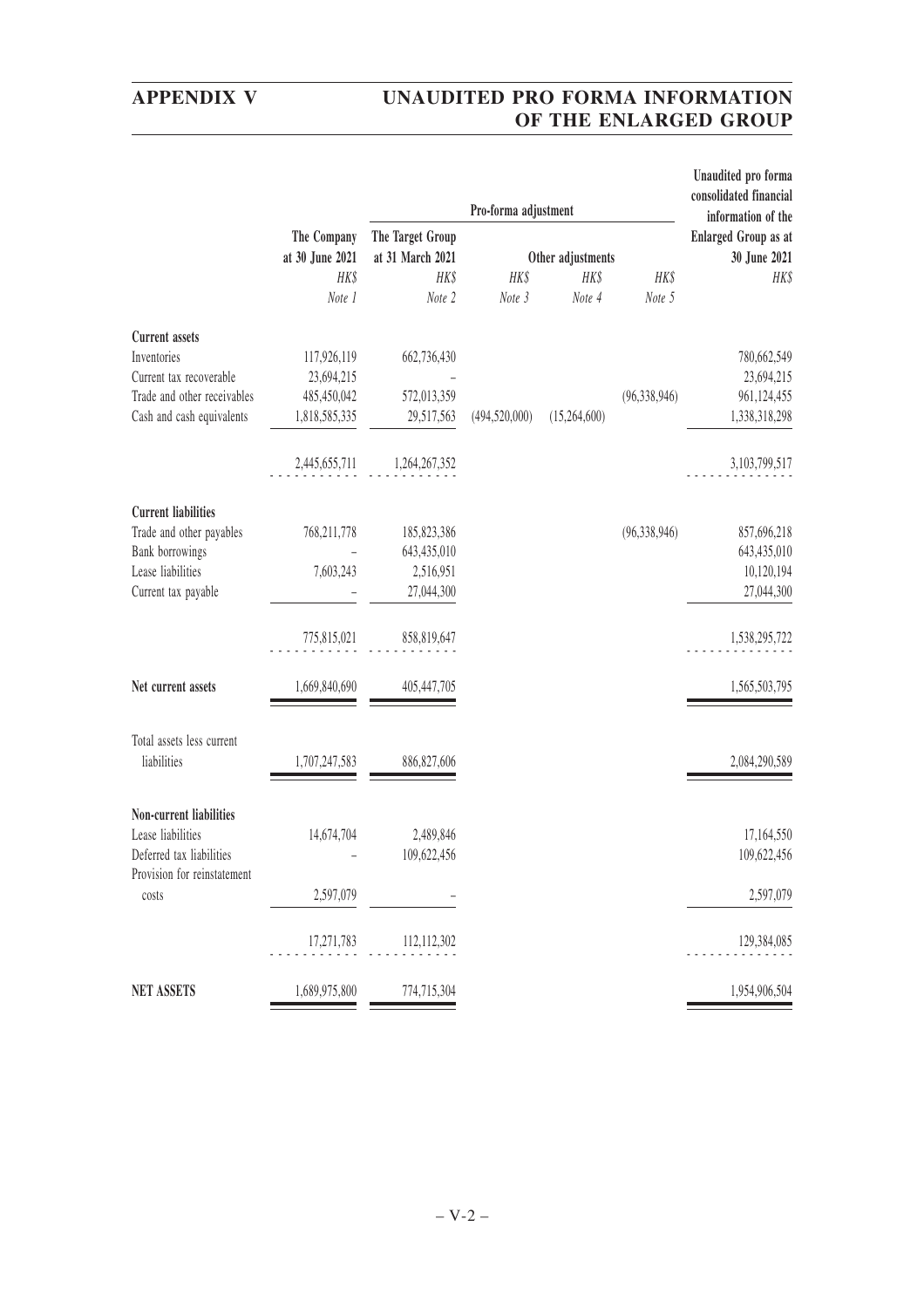### **Notes to the unaudited pro forma statement**

- 1. The amounts are extracted from the statement of financial position of the Company as at 30 June 2021 as set out in the interim report of the Company for the six months ended 30 June 2021.
- 2. The amounts are translated from those extracted from the Accountants' Report on the Target Group as set out on Appendix II to this Circular. For the purposes of this Unaudited Pro Forma Financial Information, the unadjusted consolidated statement of financial position of the Target Group as at 31 March 2021 is translated from United States dollars ("US\$") into Hong Kong dollars ("HK\$") using an exchange rate of US\$1 to HK\$7.8000. No representation is made that US\$ denominated amounts have been, could have been or could be converted to HK\$, or vice versa, at the rates applied or at any other rates or at all.
- 3. The adjustment represents the cash consideration of US\$63,400,000 (equivalent to approximately HK\$494,520,000 for the purpose of this Unaudited Pro Forma Financial Information, translated at the exchange rate of US\$1 to HK\$7.8000) paid in connection with the Acquisition.
- 4. For the purpose of the Unaudited Pro Forma Financial Information, the transaction costs, such as professional services fees, that are directly attributable to the Acquisition, are estimated by the Directors to be HK\$15,264,600 and are charged to profit or loss and settled by cash as if the Acquisition had been completed on 30 June 2021.
- 5. This adjustment represents the elimination of inter-company balances between the Company and the Target Group had the Acquisition been completed on 30 June 2021. For the purpose of the Unaudited Pro Forma Financial Information, the accounting periods of the Company's and the Target Group's financial information are not conterminous. As a result, an inter-company receivable of HK\$300,616,345 on the Target Group's books as at 31 March 2021 remained uneliminated.
- 6. The Company and the Target Group are under the common control of China National Tobacco Corporation ("CNTC") before and after the Acquisition and the control is not transitory. There has been a continuation of risks and benefits to CNTC that exists prior to the Acquisition. Consequently, the Acquisition is considered as a business combination involving entities under common control. The directors of the Company elect to account for the Acquisition in the Company's annual financial statements for the year ending 31 December 2021 using the merger accounting principle in accordance with Accounting Guideline 5 *Merger Accounting for Common Control Combinations* issued by the Hong Kong Institute of Certified Public Accountants. As a result, the assets and liabilities of the Target Group will be recorded using the existing book values from the perspective of CNTC (which are the same as those amounts shown in the Target Group's financial statements) and will not be revaluated to their respective fair values. Furthermore, no goodwill will arise from the Acquisition.
- 7. No adjustment has been made to reflect any trading results or other transactions of the Company and the Target Group entered into subsequent to 30 June 2021 and 31 March 2021 respectively.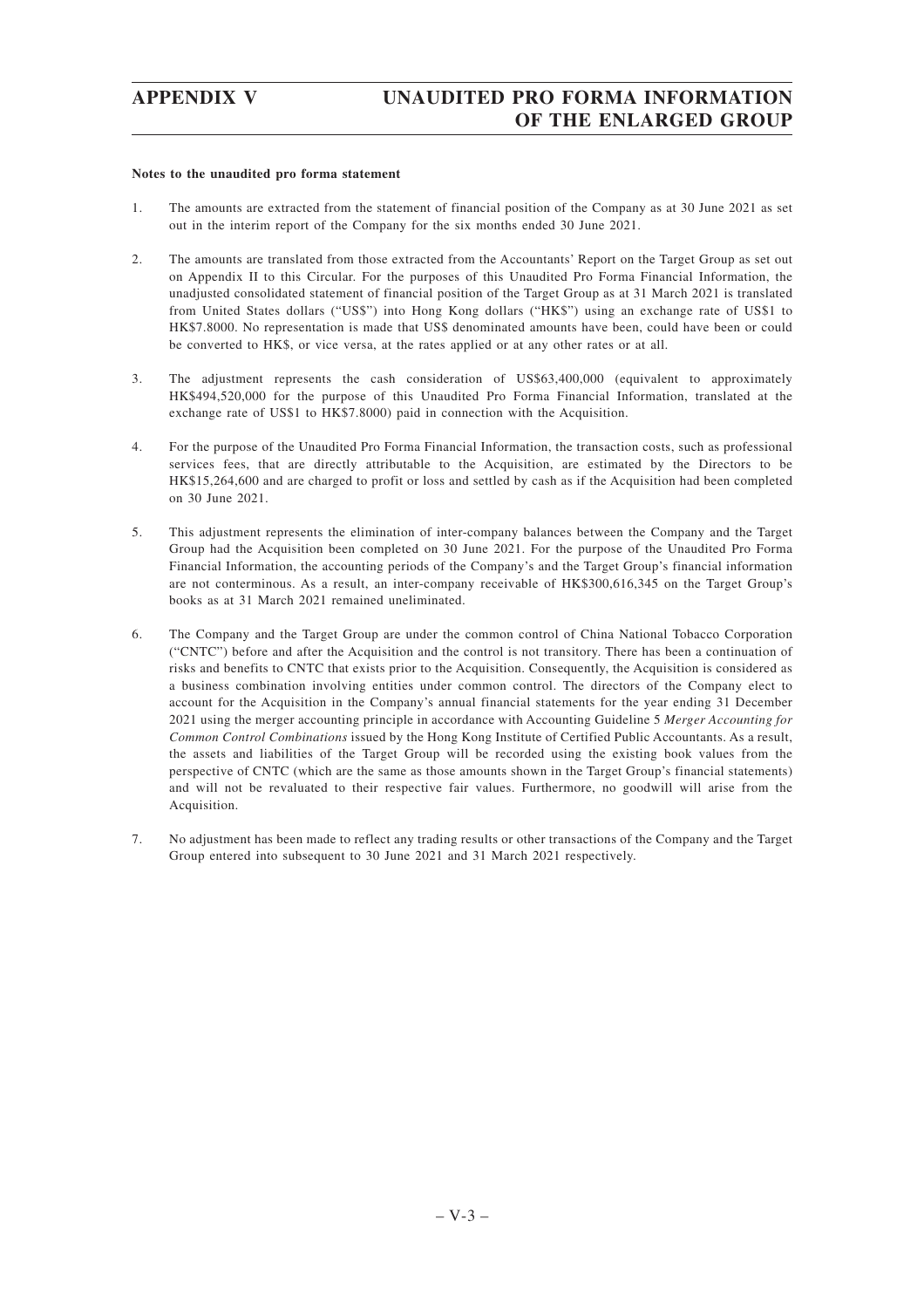# **(B) INDEPENDENT REPORTING ACCOUNTANTS' ASSURANCE REPORT ON THE COMPILATION OF UNAUDITED PRO FORMA FINANCIAL INFORMATION**

*The following is the text of a report received from the reporting accountants, KPMG, Certified Public Accountants, Hong Kong, in respect of the Company's pro forma financial information for the purpose of incorporation in this circular.*



# **INDEPENDENT REPORTING ACCOUNTANTS' ASSURANCE REPORT ON THE COMPILATION OF PRO FORMA FINANCIAL INFORMATION**

# **To the Directors of China Tobacco International (HK) Company Limited**

We have completed our assurance engagement to report on the compilation of pro forma financial information of China Tobacco International (HK) Company Limited (the "Company") by the directors of the Company (the "Directors") for illustrative purposes only. The pro forma financial information consists of the unaudited pro forma consolidated statement of assets and liabilities as at 30 June 2021 and related notes as set out in Part A of Appendix V to the circular dated 29 September 2021 (the "Circular") issued by the Company. The applicable criteria on the basis of which the Directors have compiled the pro forma financial information are described in Part A of Appendix V to the Circular.

The pro forma financial information has been compiled by the Directors to illustrate the impact of the proposed acquisition of the entire issued and outstanding quotas of China Tabaco Internacional do Brasil Ltda. (the "Target Company") (the "Acquisition") on the Company's financial position as at 30 June 2021 as if the Acquisition had taken place at 30 June 2021. As part of this process, information about the Company's financial position as at 30 June 2021 has been extracted by the Directors from the published interim report of the Company for the six months ended 30 June 2021, on which a review report has been published.

# *Directors' Responsibilities for the Pro Forma Financial Information*

The Directors are responsible for compiling the pro forma financial information in accordance with paragraph 4.29 of the Rules Governing the Listing of Securities on The Stock Exchange of Hong Kong Limited (the "Listing Rules") and with reference to Accounting Guideline 7 "Preparation of Pro Forma Financial Information for Inclusion in Investment Circulars" ("AG 7") issued by the Hong Kong Institute of Certified Public Accountants ("HKICPA").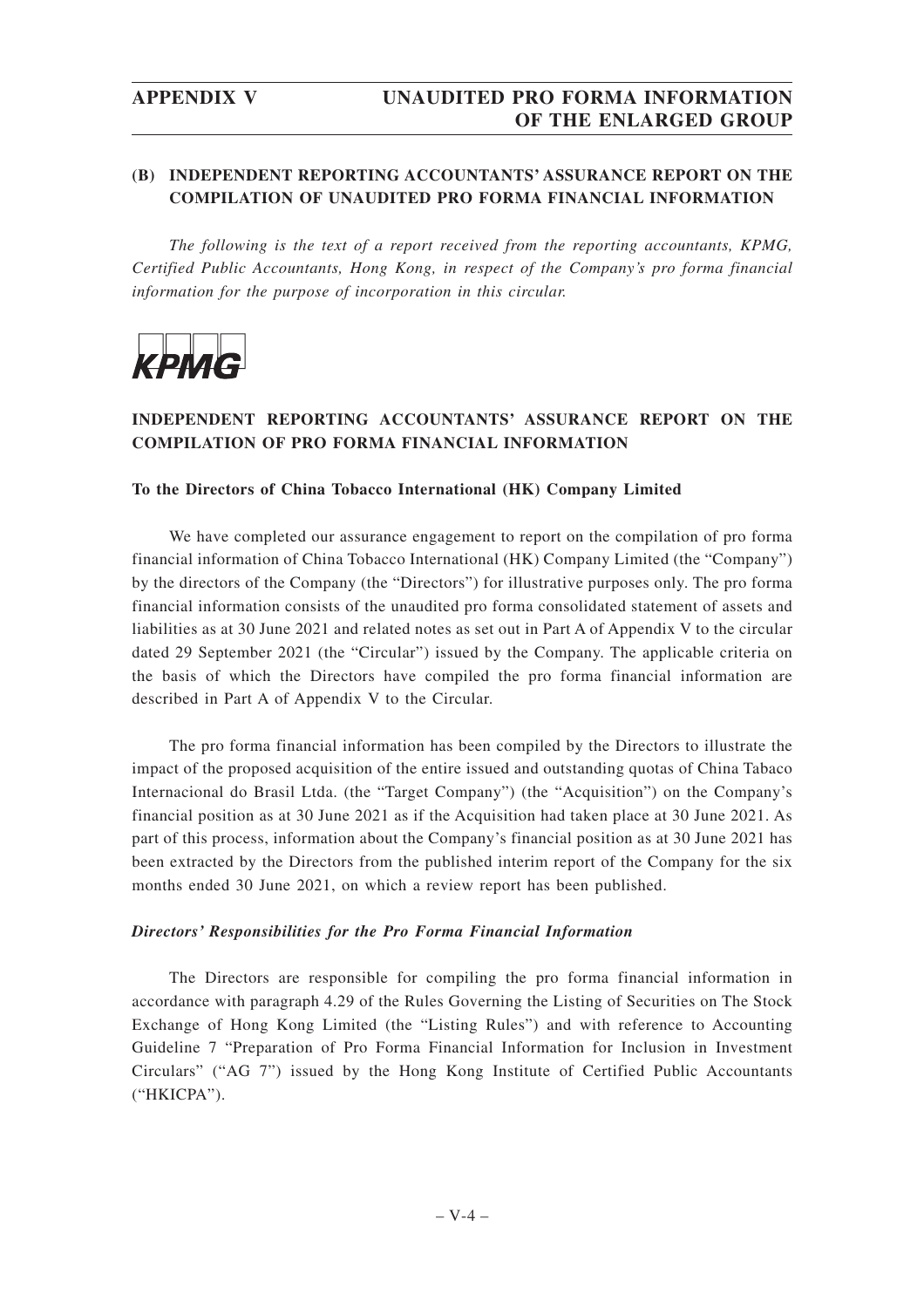# *Our Independence and Quality Control*

We have complied with the independence and other ethical requirements of the Code of Ethics for Professional Accountants issued by the HKICPA, which is founded on fundamental principles of integrity, objectivity, professional competence and due care, confidentiality and professional behavior.

The firm applies Hong Kong Standard on Quality Control 1 "Quality Control for Firms That Perform Audits and Reviews of Financial Statements, and Other Assurance and Related Services Engagements" issued by the HKICPA and accordingly maintains a comprehensive system of quality control including documented policies and procedures regarding compliance with ethical requirements, professional standards and applicable legal and regulatory requirements.

# *Reporting Accountants' Responsibilities*

Our responsibility is to express an opinion, as required by paragraph 4.29(7) of the Listing Rules, on the pro forma financial information and to report our opinion to you. We do not accept any responsibility for any reports previously given by us on any financial information used in the compilation of the pro forma financial information beyond that owed to those to whom those reports were addressed by us at the dates of their issue.

We conducted our engagement in accordance with Hong Kong Standard on Assurance Engagements ("HKSAE") 3420 "Assurance Engagements to Report on the Compilation of Pro Forma Financial Information Included in a Prospectus" issued by the HKICPA. This standard requires that the reporting accountants plan and perform procedures to obtain reasonable assurance about whether the Directors have compiled the pro forma financial information in accordance with paragraph 4.29 of the Listing Rules, and with reference to AG 7 issued by the HKICPA.

For purpose of this engagement, we are not responsible for updating or reissuing any reports or opinions on any historical financial information used in compiling the pro forma financial information, nor have we, in the course of this engagement, performed an audit or review of the financial information used in compiling the pro forma financial information.

The purpose of pro forma financial information included in an investment circular is solely to illustrate the impact of a significant event or transaction on the unadjusted financial information of the Company as if the event had occurred or the transaction had been undertaken at an earlier date selected for purposes of the illustration. Accordingly, we do not provide any assurance that the actual outcome of the events or transactions at 30 June 2021 would have been as presented.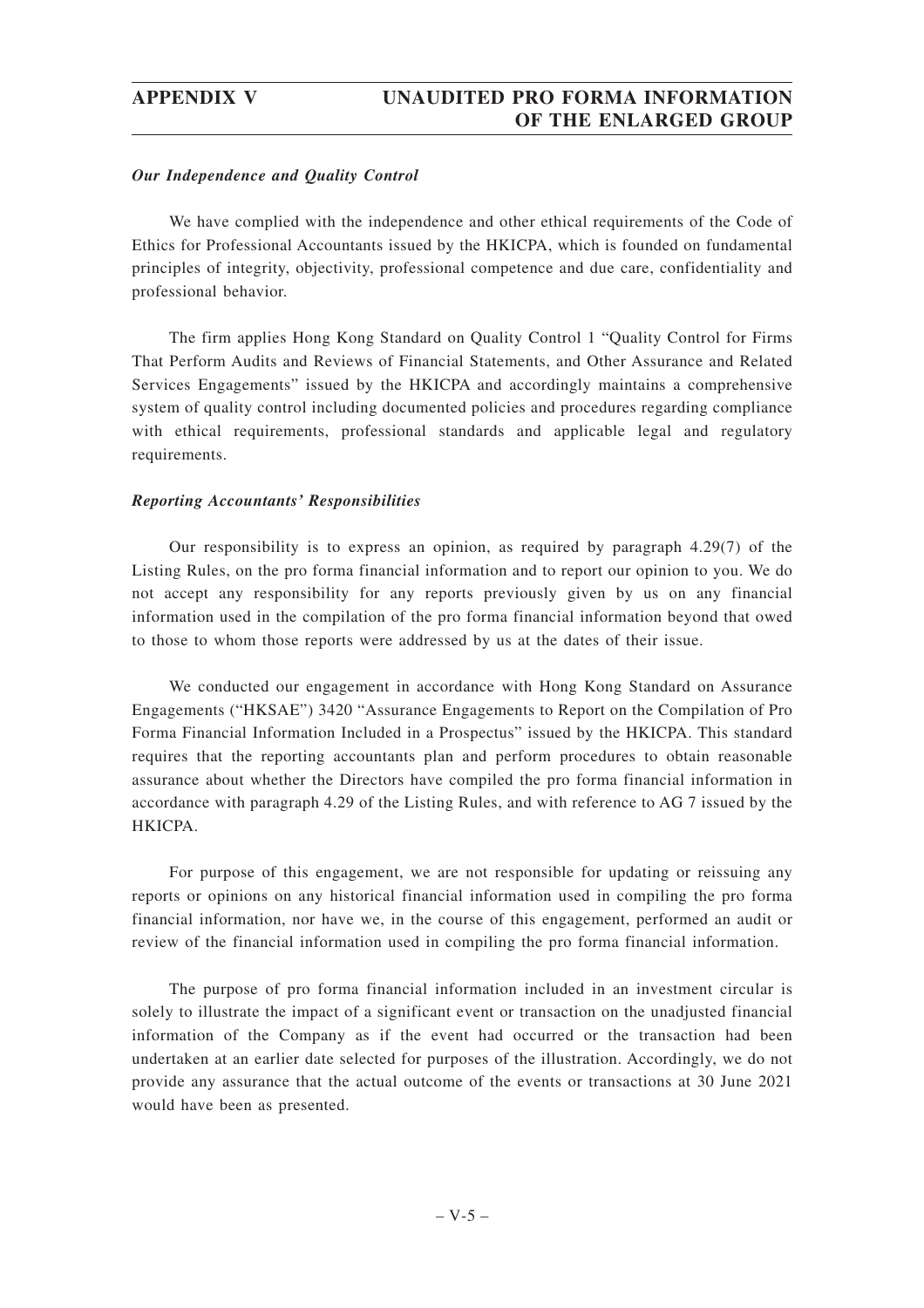# **APPENDIX V UNAUDITED PRO FORMA INFORMATION OF THE ENLARGED GROUP**

A reasonable assurance engagement to report on whether the pro forma financial information has been properly compiled on the basis of the applicable criteria involves performing procedures to assess whether the applicable criteria used by the Directors in the compilation of the pro forma financial information provide a reasonable basis for presenting the significant effects directly attributable to the event or transaction, and to obtain sufficient appropriate evidence about whether:

- the related pro forma adjustments give appropriate effect to those criteria; and
- the pro forma financial information reflects the proper application of those adjustments to the unadjusted financial information.

The procedures selected depend on the reporting accountants' judgement, having regard to the reporting accountants' understanding of the nature of the Company, the event or transaction in respect of which the pro forma financial information has been compiled, and other relevant engagement circumstances.

The engagement also involves evaluating the overall presentation of the pro forma financial information.

We believe that the evidence we have obtained is sufficient and appropriate to provide a basis for our opinion.

# *Opinion*

In our opinion:

- (a) the pro forma financial information has been properly compiled on the basis stated;
- (b) such basis is consistent with the accounting policies of the Company; and
- (c) the adjustments are appropriate for the purposes of the pro forma financial information as disclosed pursuant to paragraph 4.29(1) of the Listing Rules.

# **KPMG**

*Certified Public Accountants* Hong Kong 29 September 2021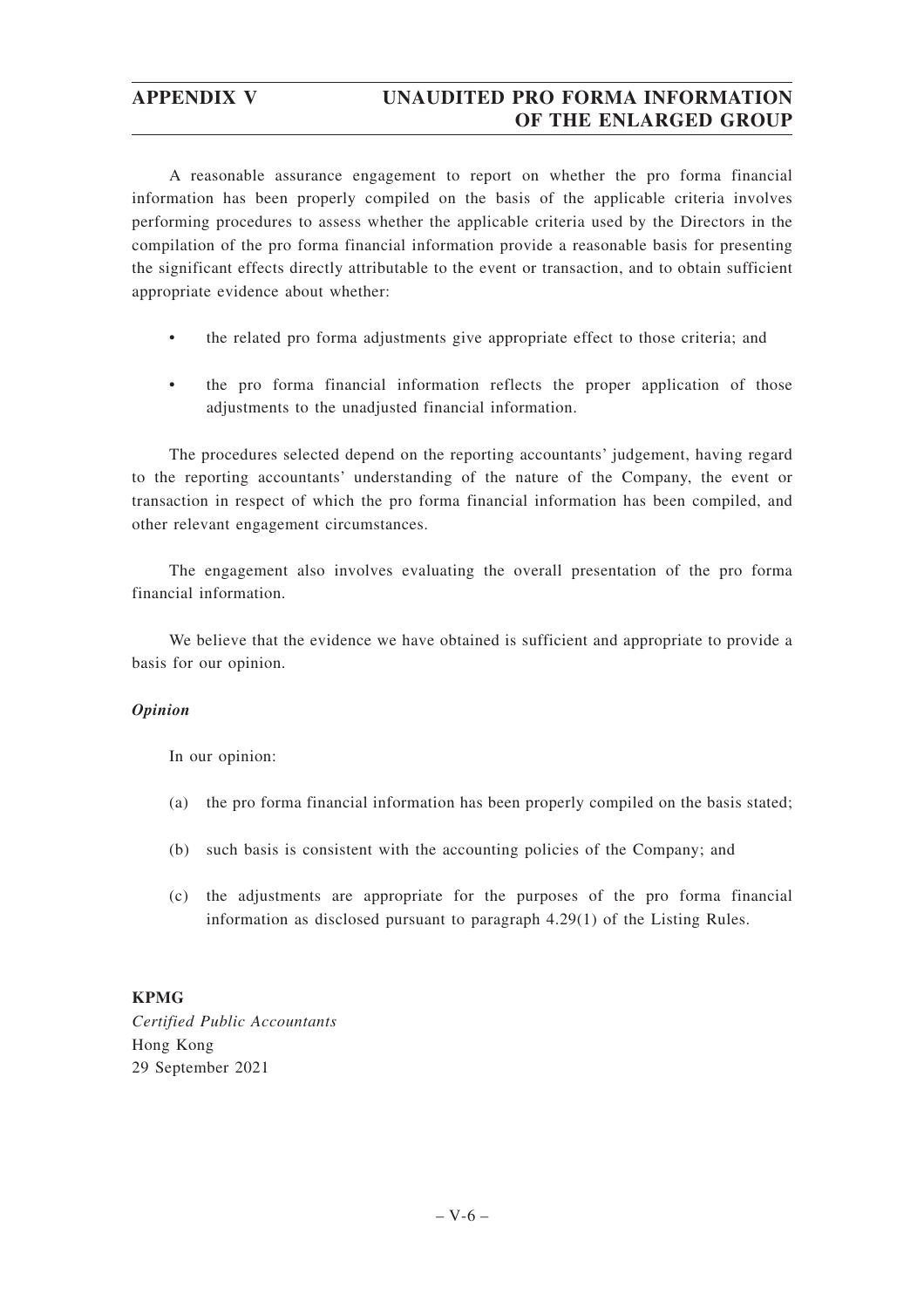*The following is the Content Summary of Valuation Report of CHINA TABACO INTERNACIONAL DO BRASIL LTDA.'s total shareholder equity issued by China Enterprise Appraisals Co., Ltd.*

*The Valuation Report and Content Summary are prepared in Chinese, and the English summary is translated by Chinese version. In case of any discrepancy, the Chinese version shall prevail.*

# **I. ECONOMIC BEHAVIOR**

China Tobacco International (HK) Company Limited intends to acquire 100% equity of China Tabaco Internacional do Brasil Ltda., a subsidiary of China Tobacco International Group Limited.

# **II. THE PURPOSE OF VALUATION**

China Tobacco International (HK) Company Limited intends to acquire 100% equity of China Tabaco Internacional do Brasil Ltda., a subsidiary of China Tobacco International Group Limited. The market value of shareholders' equity of CHINA TABACO INTERNACIONAL DO BRASIL LTDA. is valuated to provide a value reference for the above-mentioned transaction.

# **III. THE VALUATION OBJECT AND THE SCOPE OF VALUATION**

# **i. The valuation object**

The valuation object is all shareholders' equity of CHINA TABACO INTERNACIONAL DO BRASIL LTDA.

# **ii. Scope of valuation**

Scope of valuation is all assets and liabilities of the valuation object.

Assets include current assets, long-term equity investments, fixed assets, etc., and liabilities include current liabilities.

# **IV. THE BASIS OF VALUE**

Market value.

# **V. THE VALUATION BASE DATE**

31-Mar-2021

# **VI. THE VALUATION REFERENCES**

# **i. Economic behavior references**

- 1. Resolution of the interim meeting of China Tobacco International Group Limited 2021.
- 2. Memorandum of Directors of China Tobacco International (HK) Company Limited.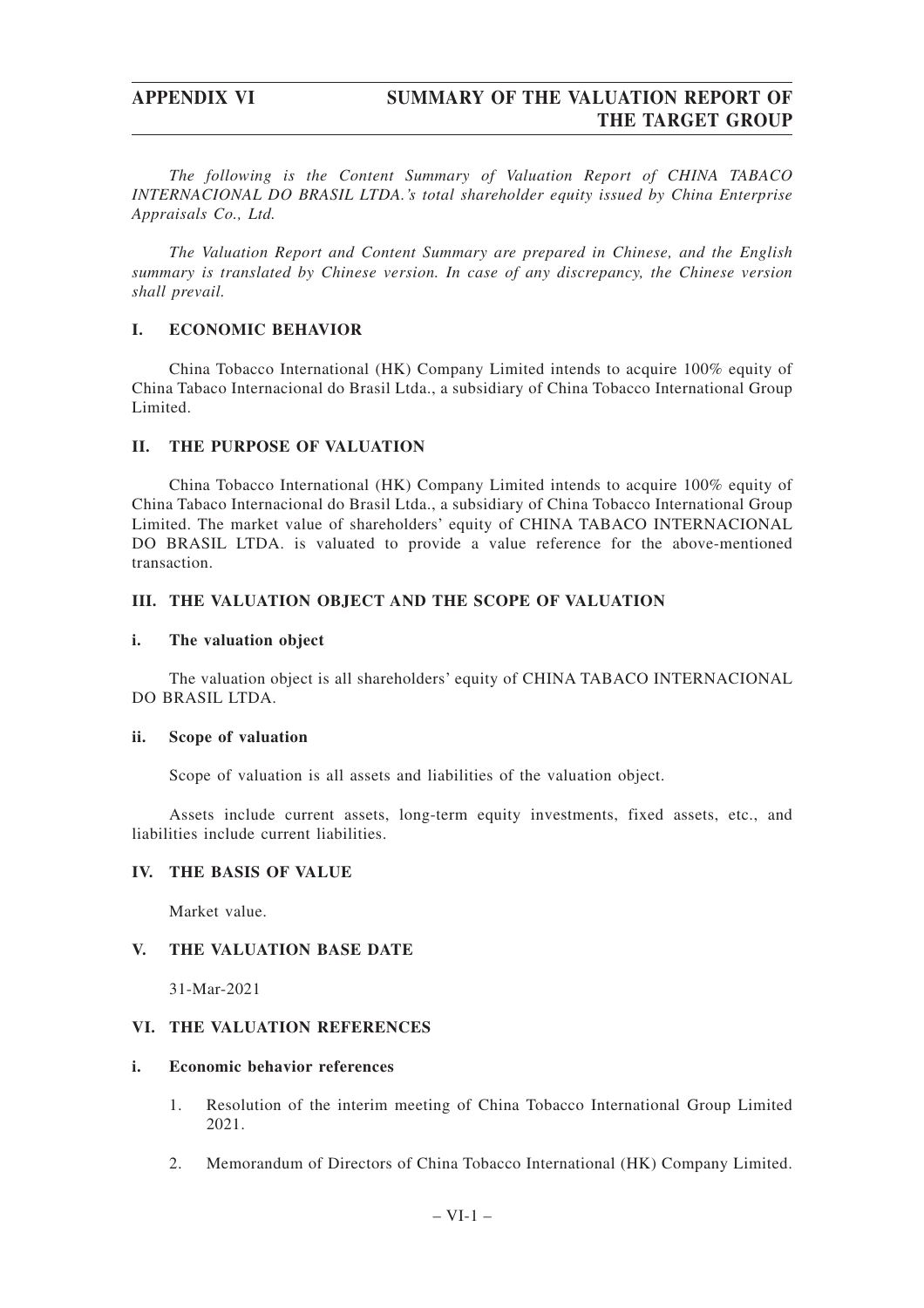# **ii. Laws and regulations references**

- 1. "The Assets Valuation Law of the People's Republic of China" (adopted at the 21st meeting of the Standing Committee of the 12th National People's Congress on July 2, 2016);
- 2. "Law of the People's Republic of China on State-owned Assets of Enterprises" (adopted at the fifth meeting of the Standing Committee of the Eleventh National People's Congress on October 28, 2008);
- 3. "Measures for the Financial Supervision and Administration of the Asset Valuation Industry" (issued by Order No. 86 of the Ministry of Finance of the People's Republic of China, revised by Order No. 97 of the Ministry of Finance);
- 4. "Interim Regulations on the Supervision and Administration of State-owned Assets of Enterprises" (Order No. 378 of the State Council, Amendment No. 709 of the State Council);
- 5. "Interim Measures for the Valuation and Administration of State-owned Assets of Enterprises" (Order No. 12 of the State-owned Assets Supervision and Administration Commission of the State Council);
- 6. "Notice on Strengthening the Management of State-owned Assets of Enterprises" (State-owned Assets Supervision and Administration Commission Property Rights [2006] No. 274);
- 7. "Measures for the Supervision and Administration of State-owned Equity in Listed Companies" (State-owned Assets Supervision and Administration Commission of the State Council and China Securities Regulatory Commission Order No. 36);
- 8. "Notice on Matters Concerning the Review of State-owned Assets Valuation Reports of Enterprises" (Guo Assets Quan [2009] No. 941);
- 9. "Guidelines for the Approval of Asset Appraisal Projects of Central Enterprises" (Guozifa Property Rights [2010] No. 71);
- 10. "Guidelines for the Filing of State-owned Assets Valuation Projects of Enterprises" (Guozifa Property Rights [2013] No. 64);
- 11. "Interim Measures for the Administration of Overseas State-owned Property Rights of Central Enterprises" (Order No. 27 of the State-owned Assets Supervision and Administration Commission of the State Council);
- 12. "Notice on Further Strengthening the Management of Overseas State-owned Property Rights of Central Enterprises" (Guozifa Property Rights Regulations [2020] No. 70);
- 13. "Measures for the Supervision and Administration of State-owned Assets Transactions in Enterprises" (Order No. 32 of the State-owned Assets Supervision and Administration Commission of the State Council and the Ministry of Finance);
- 14. Other relevant laws and regulations, notification file.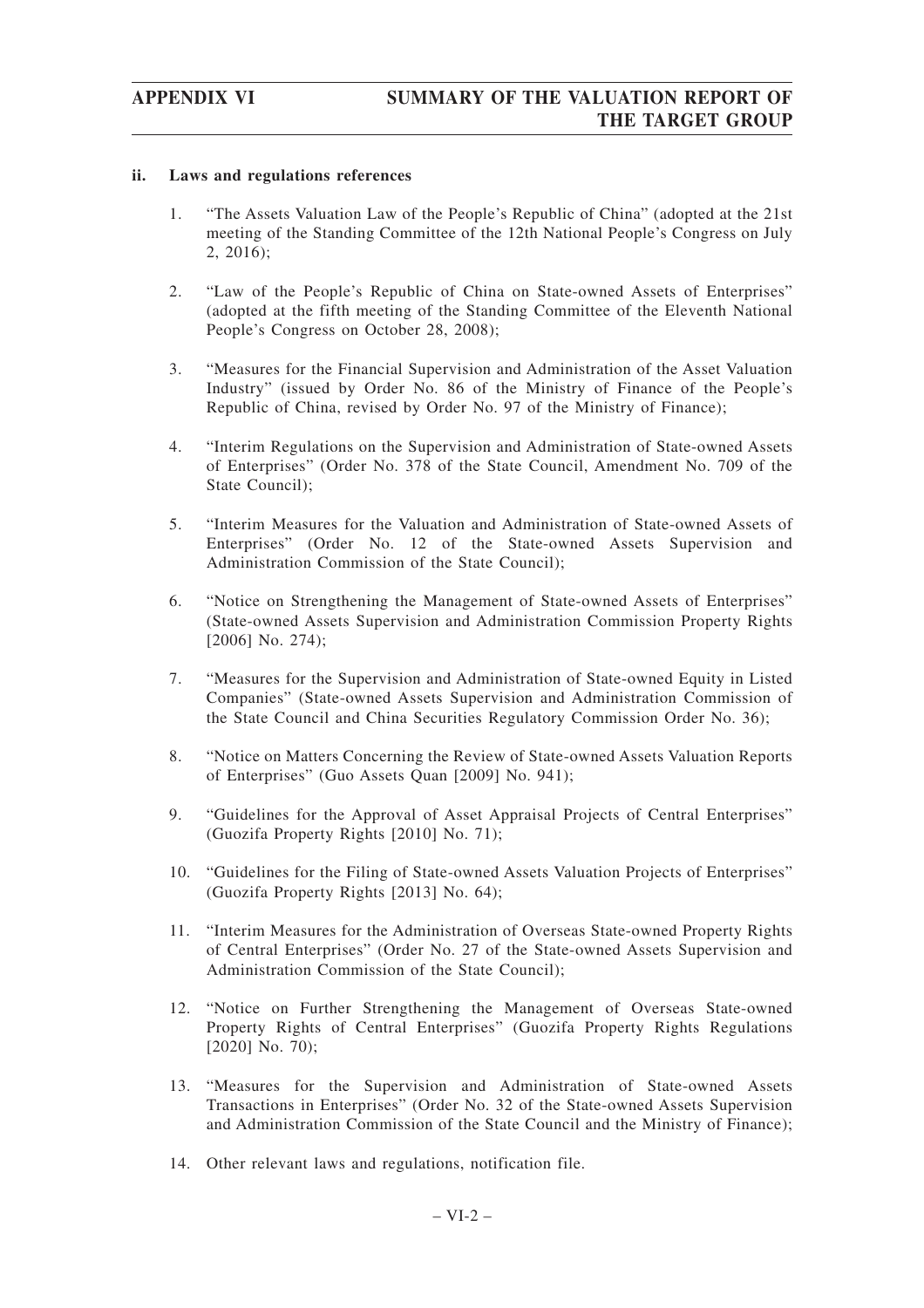# **iii. References of valuation standards**

- 1. "Basic Standards for Asset Valuation" (Cai Zi [2017] No. 43);
- 2. "Professional Code of Ethics for Asset Valuation" (Zhong Ping Xie [2017] No. 30);
- 3. "Asset Appraisal Practice Standards Valuation report" (Zhong Ping Xie [2018] No. 35);
- 4. "Asset Appraisal Practice Standards Asset Appraisal Procedures" (Zhong Ping Xie [2018] No. 36);
- 5. "Asset Appraisal Practice Standards Asset Appraisal Entrust Contract" (Zhong Ping Xie [2017] No. 33);
- 6. "Asset Appraisal Practice Standards Asset Appraisal Archives" (Zhong Ping Xie [2018] No. 37);
- 7. "Asset Appraisal Practice Guidelines Using Expert Work and Related Reports" (Zhong Ping Xie [2017] No. 35);
- 8. "Asset Appraisal Practice Standards Enterprise Value" (Zhong Ping Xie [2018] No. 38);
- 9. "Asset Valuation Practice Standards Intangible Assets" (Zhong Ping Xie [2017] No. 37);
- 10. "Guidelines for Enterprise State-owned Assets Valuation Reports" (Zhong Ping Xie [2017] No. 42);
- 11. "Guidelines for Business Quality Control of Asset Valuation Institutions" (Zhong Ping Xie [2017] No. 46);
- 12. "Guiding Opinions on Asset Appraisal Value Types" (Zhong Ping Xie [2017] No. 47);
- 13. "Guiding Opinions on the Legal Ownership of Asset Appraisal Objects" (Zhong Ping Xie [2017] No. 48);
- 14. "Asset Appraisal Practice Standards Asset Appraisal Approaches" (Zhong Ping Xie [2019] No. 35);
- 15. "Asset Appraisal Expert Guidelines No. 8 Inspection and Verification in Asset Appraisal" (Zhong Ping Xie [2019] No. 39);
- 16. "Asset Appraisal Expert Guidelines No. 10 Properly Perform Asset Appraisal Procedures During the New Coronary Pneumonia Epidemic Period" (Zhong Ping Xie [2020] No. 6);
- 17. "Asset Appraisal Standard Terminology 2020" (Zhong Ping Xie [2020] No. 31).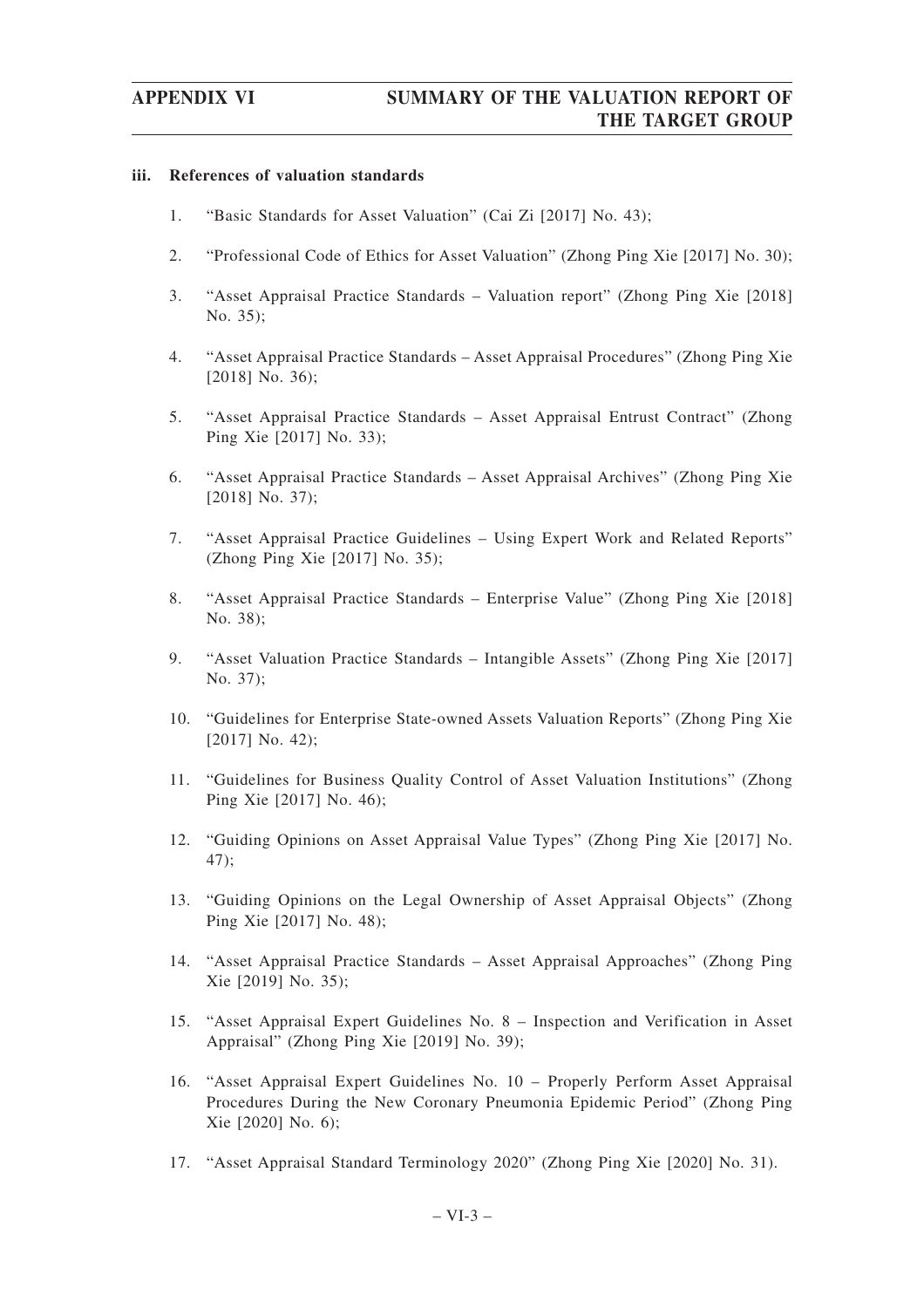# **iv. References of property ownership**

- 1. Vehicle license;
- 2. Other relevant certificates of property rights.

# **v. References of price determination**

- 1. Bank deposit and loan benchmark interest rates and foreign exchange rates on the valuation base date;
- 2. The audit reports and financial statements of previous years provided by CTIB;
- 3. The future annual business plan provided by the company;
- 4. The current and future annual market forecast data of the main products provided by the company;
- 5. Public information materials of the industry in which the company is located;
- 6. Wind information financial terminal;
- 7. Bloomberg terminal;
- 8. Other information related to this appraisal.

# **vi. Other referred information**

- 1. The asset list and asset declaration form provided by the valuation target;
- 2. Audit report issued by KPMG accounting firm;
- 3. Information database of CEA.

# **VII. THE VALUATION APPROACHES**

Combined with the appraisal purpose, CEA analyzes the applicability of three basic methods, income approach, market approach and asset-based approach (AKA cost approach) according to appraisal object, value type, data collection, etc., to select the valuation approach.

After analyzing the financial status, asset management information, operating status and development plan of CTIB, CEA adopts the asset-based approach as the evaluation conclusion.

# **Summary of asset-based approach**

The asset-based approach refers to a valuation approach to determine the value of various assets and liabilities on and off the balance sheet based on the balance sheet of the valuation object on the valuation base date. The main assets and liabilities are valuated as follows:

# *1. Current assets*

(1) Cash and cash equivalents include bank deposits. Through verification of bank statements, the verified value is used to determine the appraisal value. Among them, foreign currencies are converted into U.S. dollars to determine their value based on the central bank of Brazil's announcement on the benchmark date.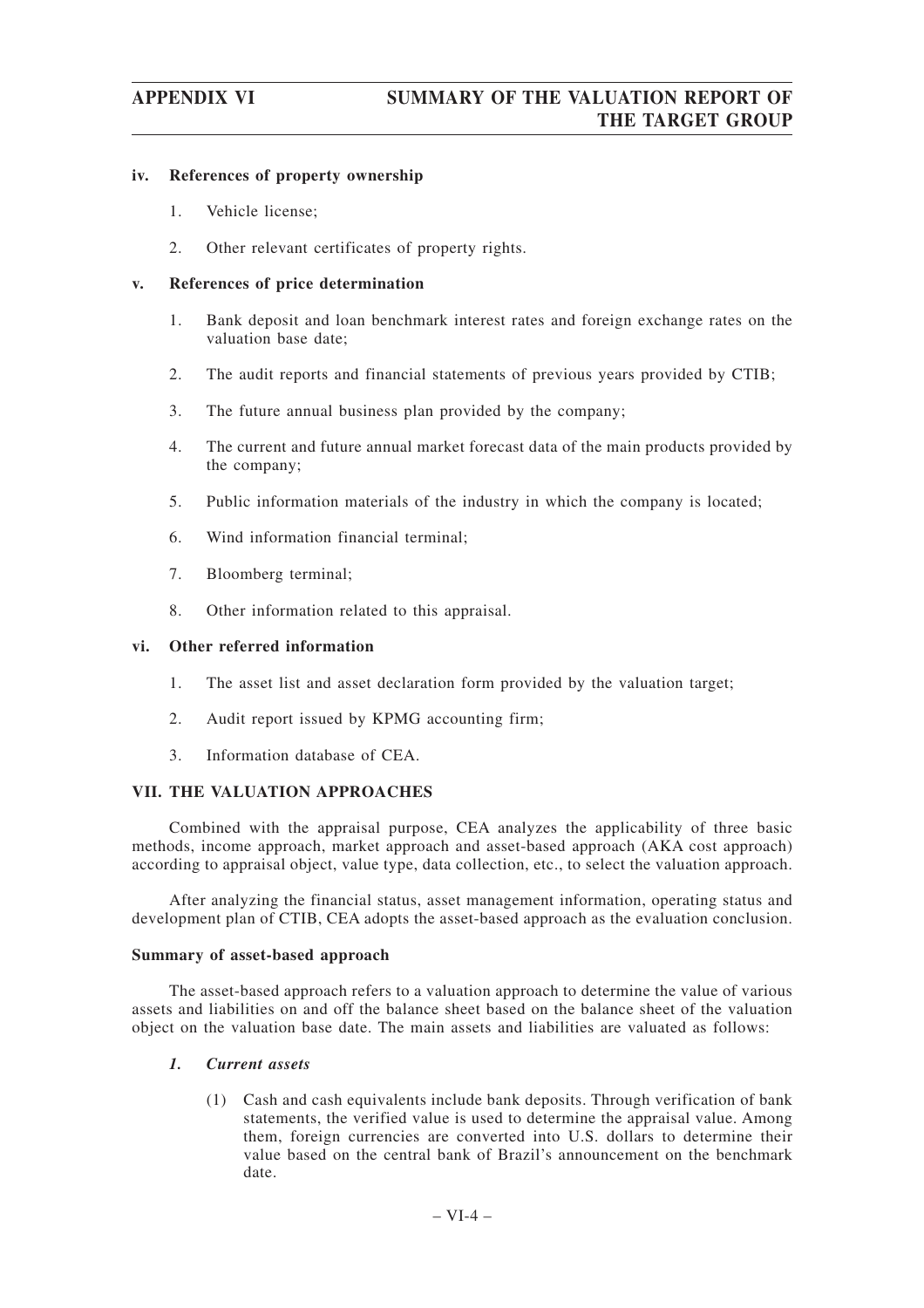- (2) For accounts receivable and other receivables, the appraiser shall determine the estimated value based on the amount of each receivable that may be recovered on the basis of verifying that the receivables are correct. Other receivables are dividends receivable, and the appraiser should understand the reasons for the formation of dividends receivable from the valuation target, and verify the resolutions of the relevant board of directors or other dividend distribution plans. For those with good reason to believe that all can be recovered, the estimated value is calculated based on the total amount of receivables; for those that are likely to be unable to recover part of the amount, when it is difficult to determine the amount of unrecoverable accounts, use historical data and surveys to understand and analyze the amount, time and reason for arrears, payment recovery, debtor's funds, credit, current management status, etc., according to the aging analysis method, estimate this part of the amount that may not be recovered, and deduct it as a risk loss. After that, the valuation value is calculated; if there is a solid basis to indicate that it cannot be recovered, it is calculated as zero; the "bad debt provision" item on the book is calculated as zero.
- (3) Prepay the account. The appraiser consults the relevant material purchase contract or supply agreement to understand the services and goods received during the period from the base date to the valuation verification. If the supplier is not found to be bankrupt, cancelled, or unable to provide goods or services on time as stipulated in the contract, the verified book value shall be used as the assessed value. For those prepayments that have a solid basis to show that the corresponding goods cannot be recovered, and the corresponding assets or equity cannot be formed, the estimated value is zero.

# *2. Long-term equity investment*

For the overall valuation of wholly-owned and holding long-term equity investments, first valuate the value of all shareholders' equity of the invested unit, and then multiply it by the proportion of equity held to calculate the partial equity value of shareholders.

# *3. Equipment type fixed assets*

Check according to the detailed list of machinery and equipment provided by the enterprise to ensure that the accounts are consistent. At the same time, the ownership is confirmed by reviewing and verifying the relevant contracts, legal ownership certificates and accounting vouchers.

According to the characteristics of various types of equipment, types of valuation values, data collection and other related conditions, the cost approach is mainly used for valuation; for the old equipment that is idle to be processed, the market approach is used for valuation.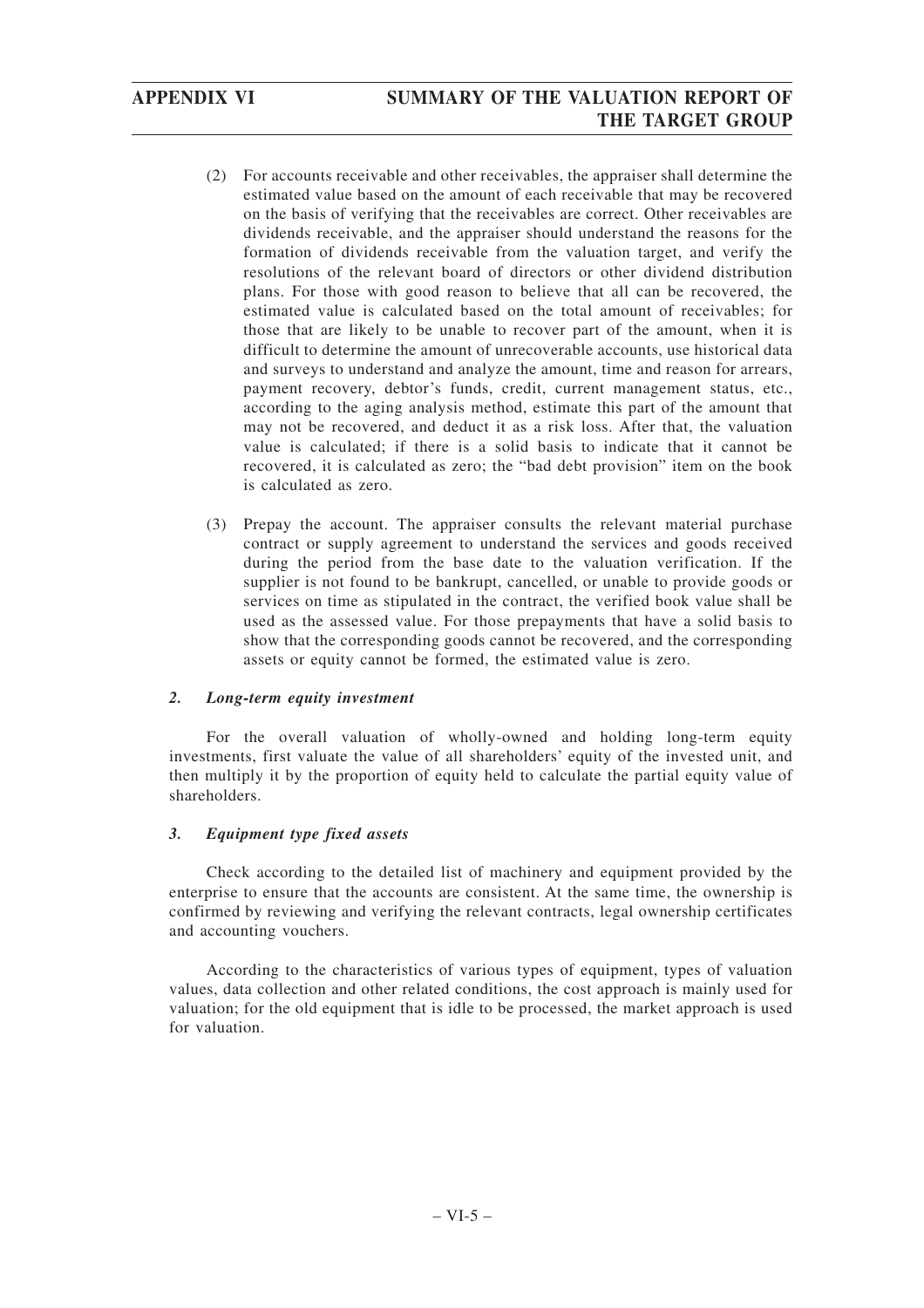The calculation formula of cost approach is as follows:

Equipment valuation value  $=$  reset full price x comprehensive renewal rate

(1) Determination of the full price of vehicle replacement

The vehicle replacement price consists of three parts: the purchase price of the vehicle, the vehicle tax and the cost of the new vehicle license plate. The calculation formula of the replacement price is as follows:

Replacement price = replacement price + vehicle tax + new vehicle license plate cost

(2) Determination of the full cost of electronic equipment replacement

The electronic equipment mainly adopts the national consumer price index adjustment method to determine.

Electronic equipment reset full price = original book value of equipment x price index adjustment coefficient

Price index adjustment coefficient = price index of valuation base date/price index of valuation object's original purchase time

The price index is obtained by consulting Bloomberg.

For the old electronic equipment actively traded in the market, the price of second-hand equipment shall be determined directly.

- (3) Determination of comprehensive renewal rate
	- 1) For vehicles, the theoretical renewal rate is determined according to the principle of the lowest by using the two methods of vehicle mileage and service life. Calculation formula is as follows:

Mileage renewal rate = (specified mileage – traveled mileage)/specified mileage ×100%

Age limit renewal rate = still usable years/(Still usable years + Already used years)×100%

Comprehensive renewal rate =MIN (Age limit renewal rate, Mileage renewal rate)

2) For electronic equipment, air conditioning equipment and other small equipment, mainly according to its economic life to determine its comprehensive renewal rate; For large electronic equipment, it also refers to its working environment and the running status of the equipment to determine its comprehensive renewal rate.

The calculation formula is as follows:

Age limit renewal rate = (economic life years – used life years)/economic life years  $\times100\%$ 

Comprehensive renewal rate = new rate of fixed number of years  $\times$  adjustment coefficient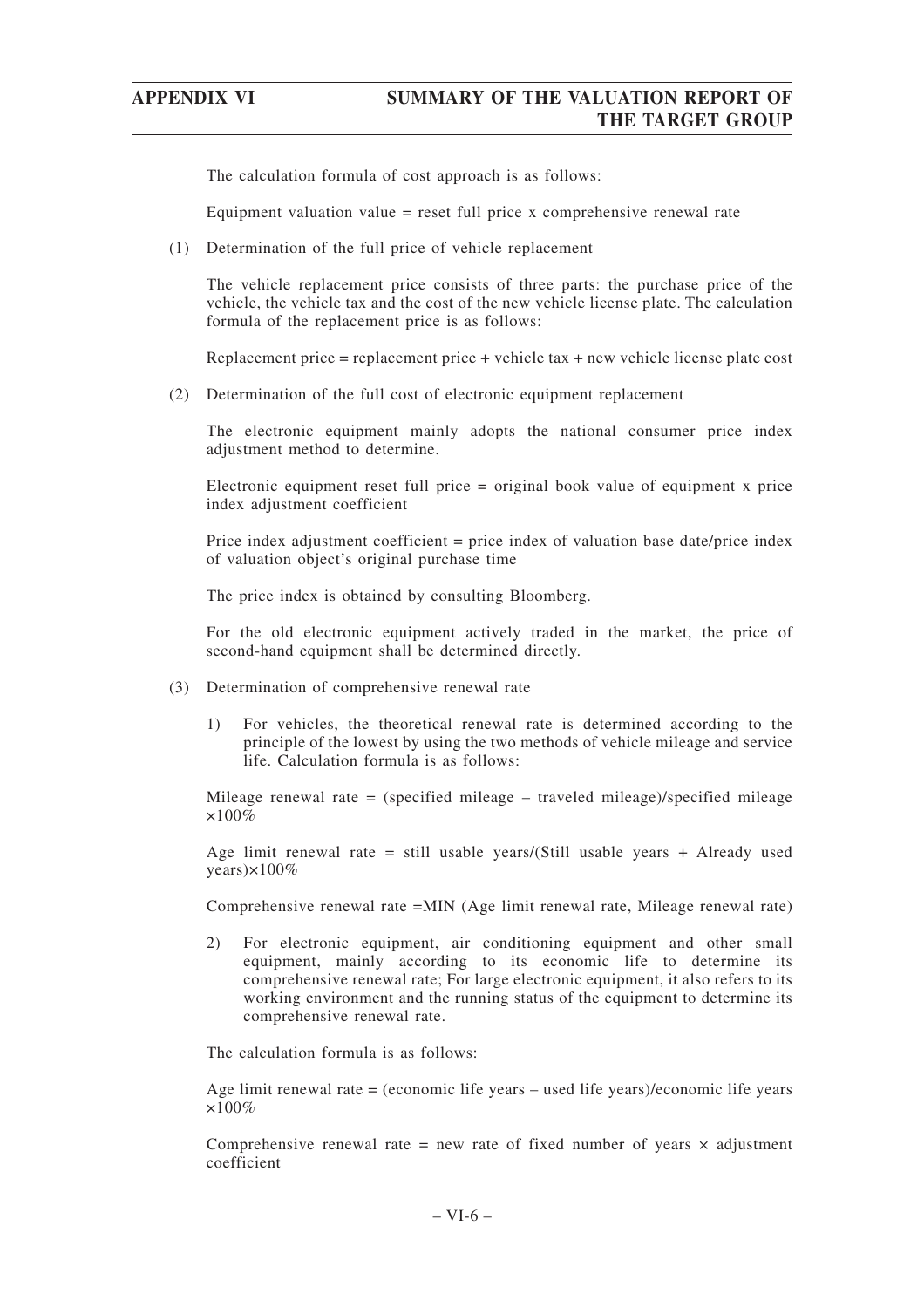(4) Determination of valuation value

Valuation value = replacement full price  $\times$  comprehensive renewal rate

(5) Market approach

For some electronic equipment, office furniture and waste equipment purchased earlier, the market approach is adopted to valuate them according to the second-hand market price or waste product price on the valuation base date.

# *4. Liabilities*

The liabilities on the base date include accounts payable, employee compensation payable, taxes payable, and other payables. The appraiser first checked the consistency between the subsidiary ledger and the general ledger, and checked the detailed items. At the same time, they randomly checked the relevant accounting vouchers of the payment and confirmed whether the book amount of the debt was true based on the vouchers' spot checks. The subsequent book value determines the appraisal value.

# **VIII. VALUATION CONCLUSION**

As of the valuation base date, as for CHINA TABACO INTERNACIONAL DO BRASIL LTDA. the book value of total assets is US\$31,330.28 thousand, the appraised value is US\$71,504.80 thousand, the value-added amount is US\$40,174.52 thousand, and the appreciation rate is 128.23%; the book value of total liabilities is US\$8,090.24 thousand, the appraised value is US\$8,090.24 thousand, and the value-added amount is US\$0.00 thousand. The appreciation rate is 0.00%; the book value of the net assets is US\$23,240.04 thousand, the appraised value is US\$63,414.56 thousand, the value-added is US\$40,174.52 thousand, and the appreciation rate is 172.87%.

## **Summary of asset-based method results**

Valuation base date: March 31, 2021 unit: '000 US dollars

| Project                     |    | <b>Value</b><br>$\mathbf{A}$ | <b>Book Appraised</b><br><b>Value</b><br>B | Value-added<br>amount | Appreciation<br>rate<br>C=B-A D=C/A $\times$ 100% |
|-----------------------------|----|------------------------------|--------------------------------------------|-----------------------|---------------------------------------------------|
| Current assets              |    | 6,622.62                     | 6,622.62                                   | 0.00                  | $0.00^{\circ}$                                    |
| Non-Current assets          | 2  | 24,707.66                    | 64,882.18                                  | 40,174.52             | 162.60                                            |
| Among: long-term equity     | 3  | 24,687.79                    | 64,827.80                                  | 40,140.01             | 162.59                                            |
| Investment real estate      | 4  | 0.00                         | 0.00                                       | 0.00                  |                                                   |
| Fixed assets                | 5  | 19.87                        | 54.38                                      | 34.51                 | 173.68                                            |
| Projects under construction | 6  | 0.00                         | 0.00                                       | 0.00                  |                                                   |
| Intangible assets           |    | 0.00                         | 0.00                                       | 0.00                  |                                                   |
| Among: land use right       | 8  | 0.00                         | 0.00                                       | 0.00                  |                                                   |
| Other non-current assets    | 9  | 0.00                         | 0.00                                       | 0.00                  |                                                   |
| <b>Total Assets</b>         | 10 | 31,330.28                    | 71,504.80                                  | 40,174.52             | 128.23                                            |
| Current liabilities         | 11 | 8,090.24                     | 8,090.24                                   | 0.00                  | 0.00                                              |
| Non-current liabilities     | 12 | 0.00                         | 0.00                                       | 0.00                  |                                                   |
| <b>Total Liabilities</b>    | 13 | 8.090.24                     | 8,090.24                                   | 0.00                  | $0.00^{\circ}$                                    |
| <b>Net Assets</b>           | 14 | 23,240.04                    | 63,414.56                                  | 40,174.52             | 172.87                                            |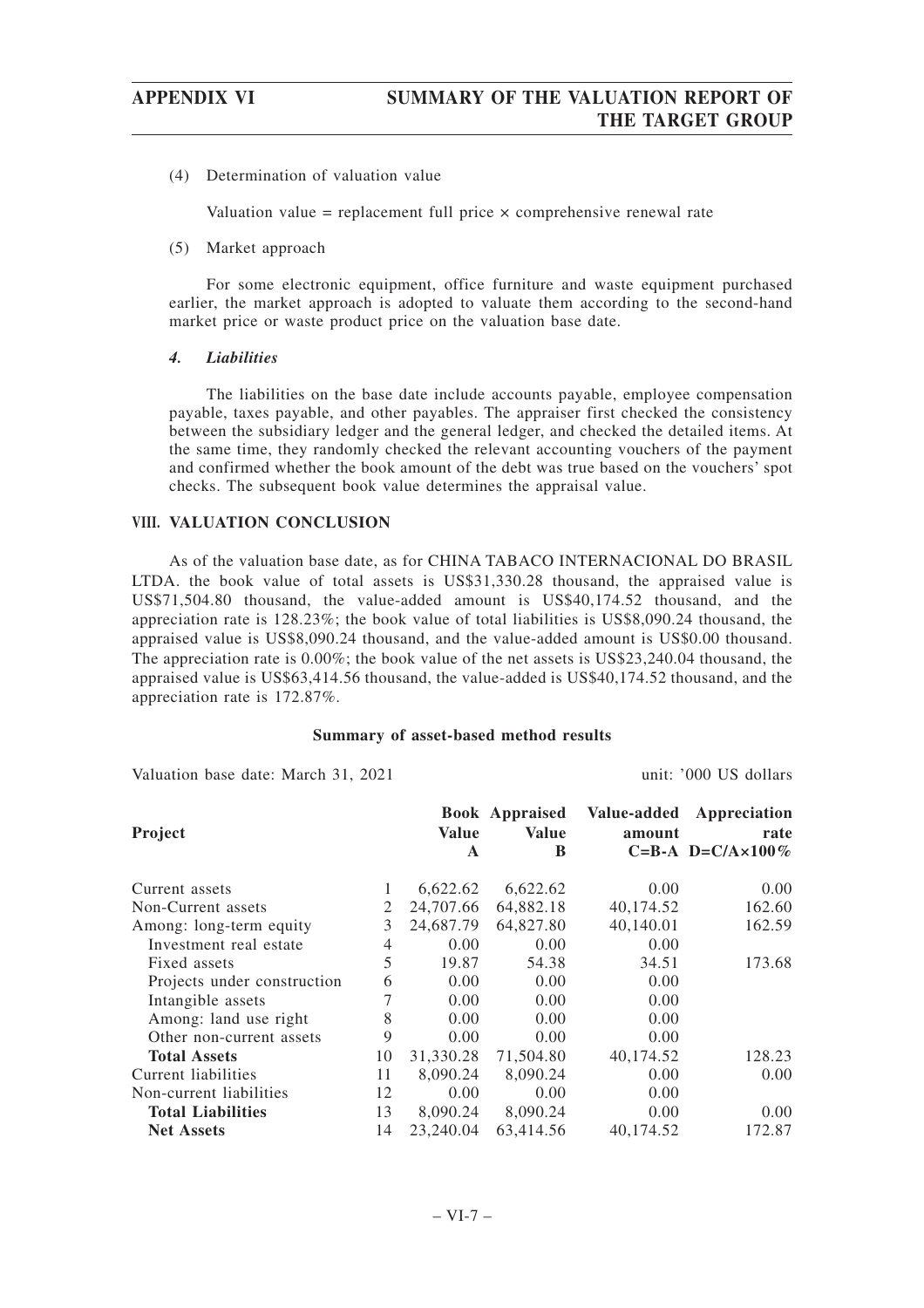# **APPENDIX VI SUMMARY OF THE VALUATION REPORT OF THE TARGET GROUP**

The RMB result settlement by the central parity rate of USD/RMB published by China foreign exchange trade center on the base date of the appraisal (1: 6.5713), the total shareholder equity value of the valuated entity is RMB416,6716,100. Details are as below:

## **Summary of asset-based method results**

Valuation base date: March 31, 2021 unit: RMB10,000 yuan

|                             |                |              | <b>Book Appraised</b> |           | Value-added Appreciation  |
|-----------------------------|----------------|--------------|-----------------------|-----------|---------------------------|
| Project                     |                | <b>Value</b> | <b>Value</b>          | amount    | rate                      |
|                             |                | A            | B                     |           | C=B-A D=C/A $\times$ 100% |
| Current assets              | $\mathbf{1}$   |              |                       |           |                           |
|                             |                | 4,351.92     | 4,351.92              | 0.00      | 0.00                      |
| Non-Current assets          | 2              | 16,236.14    | 42,636.03             | 26,399.88 | 162.60                    |
| Among: long-term equity     | 3              | 16,223.09    | 42,600.29             | 26,377.20 | 162.59                    |
| Investment real estate      | $\overline{4}$ | 0.00         | 0.00                  | 0.00      |                           |
| Fixed assets                | 5              | 13.06        | 35.73                 | 22.68     | 173.68                    |
| Projects under construction | 6              | 0.00         | 0.00                  | 0.00      |                           |
| Intangible assets           | 7              | 0.00         | 0.00                  | 0.00      |                           |
| Among: land use right       | 8              | 0.00         | 0.00                  | 0.00      |                           |
| Other non-current assets    | 9              | 0.00         | 0.00                  | 0.00      |                           |
| <b>Total Assets</b>         | 10             | 20,588.07    | 46,987.95             | 26,399.88 | 128.23                    |
| Current liabilities         | 11             | 5,316.34     | 5,316.34              | 0.00      | 0.00                      |
| Non-current liabilities     | 12             | 0.00         | 0.00                  | 0.00      |                           |
| <b>Total Liabilities</b>    | 13             | 5,316.34     | 5,316.34              | 0.00      | 0.00                      |
| <b>Net Assets</b>           | 14             | 15,271.73    | 41,671.61             | 26,399.88 | 172.87                    |

# **IX. VALUATION ASSUMPTIONS**

The following assumptions have been adopted for analysis and estimation in this valuation report:

# **1. General Principles**

- (1) Assuming that all valuation targets are already in the process of trading, valuation professionals conduct valuations based on the simulated market such as the trading conditions of the valued assets;
- (2) Assuming that assets traded on the market or assets to be traded on the market, both parties to the asset transaction have equal status with each other, each has the opportunity and time to obtain sufficient market information, and the transaction behavior is voluntary, rational, and both able to make sensible judgments on the functions, uses and transaction prices of assets;
- (3) It is assumed that the assessed asset is continuously used in accordance with the current purpose and method of use;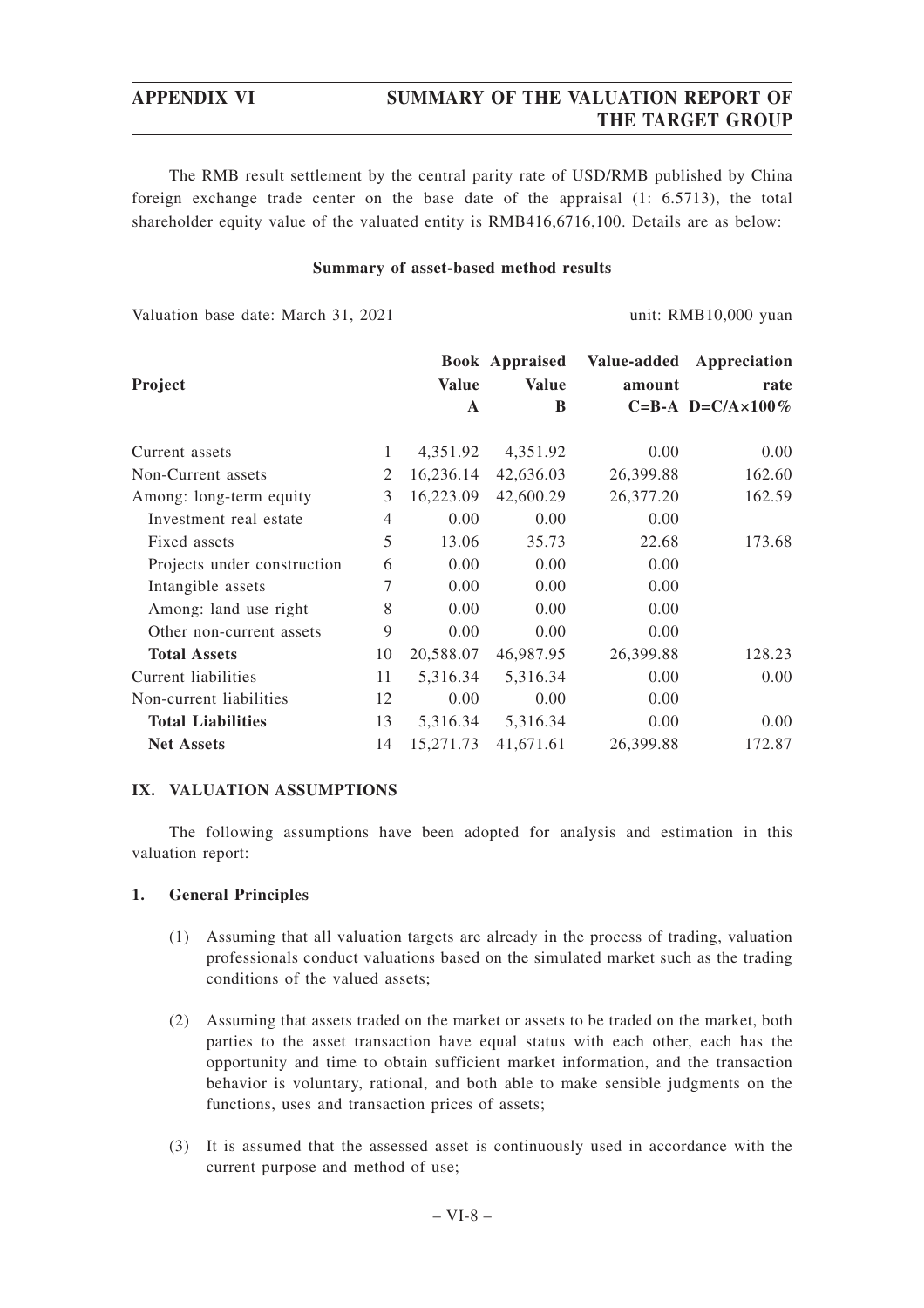# **2. Specific assumptions**

- (1) It is assumed that there are no major changes in the country's current relevant laws, regulations and policies, and the country's macroeconomic situation, and there are no major changes in the political, economic and social environment of the region where the parties to the transaction are located;
- (2) In view of the actual condition of assets on the base date of valuation, assume that the enterprise continues to operate;
- (3) It is assumed that the interest rate, exchange rate, tax base and tax rate, and policy collection fees related to the valuation target will not undergo major changes except for the known changes and fluctuations on the date of issuance of the report;
- (4) It is assumed that the management of the valuation target after the valuation base date is responsible, stable, and capable of performing its duties;
- (5) Unless otherwise stated, it is assumed that the company fully complies with all relevant laws and regulations;
- (6) It is assumed that there will be no force majeure and unforeseen factors that will cause significant adverse effects on the valuation target after the valuation base date;
- (7) It is assumed that the accounting policies adopted by the appraisal unit after the appraisal base date and the accounting policies adopted in the preparation of this valuation report are consistent in important respects;
- (8) It is assumed that the valuation target will maintain the same business scope and method as the current one based on the current management method and management level after the valuation benchmark date;
- (9) Assuming that the cash inflow of the valuation target after the valuation base date is an average inflow, and the cash outflow is an average outflow;
- (10) This valuation assumes that the basic information and financial information provided by the valuation target are true, accurate and complete.

The valuation conclusion of this Valuation Report is valid on the valuation base date with the aforementioned hypotheses. If the aforementioned hypotheses undergo significant changes, signing appraisers with China Enterprise Appraisal Co., Ltd. will not be responsible for a different conclusion caused by changed hypotheses.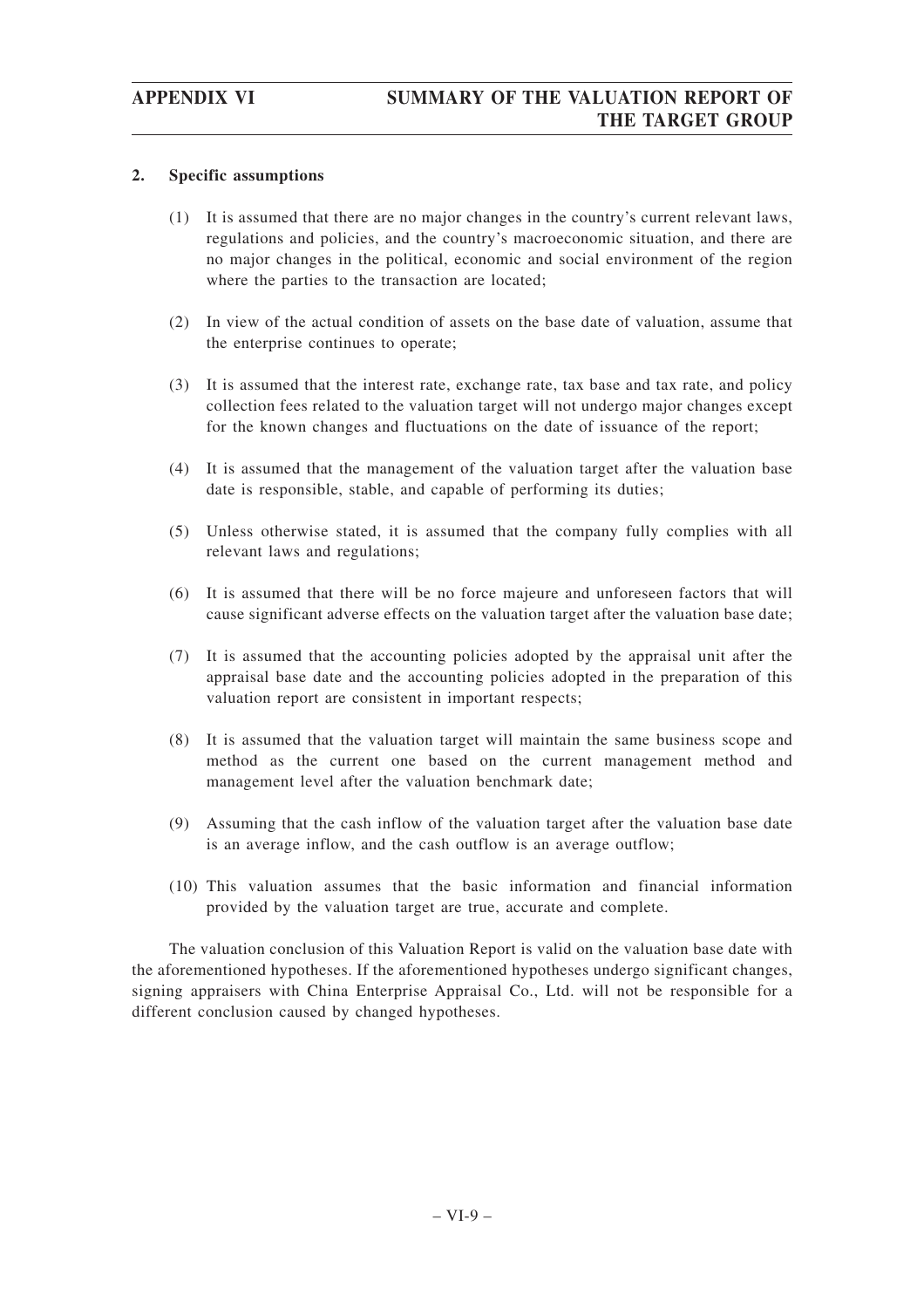*The following is the Content Summary of valuation process by China Enterprise Appraisals Co., Ltd., introduction of CHINA BRASIL TABACOS EXPORTADORA S.A., the long-term equity investment of China Tobacco International Group Limited.*

*The Valuation Report and Content Summary are prepared in Chinese, and the English summary is translated by Chinese version. In case of any discrepancy, the Chinese version shall prevail.*

# **I. ECONOMIC BEHAVIOR**

China Tobacco International (HK) Company Limited intends to acquire 100% equity of China Tabaco Internacional do Brasil Ltda., a subsidiary of China Tobacco International Group Limited.

# **II. THE PURPOSE OF VALUATION**

China Tobacco International (HK) Company Limited intends to acquire 100% equity of China Tabaco Internacional do Brasil Ltda., a subsidiary of China Tobacco International Group Limited. The market value of shareholders' equity of CHINA TABACO INTERNACIONAL DO BRASIL LTDA. is valuated to provide a value reference for the above-mentioned transaction.

CHINA BRASIL TABACOS EXPORTADORA S.A. is the important subsidiaries of CHINA TABACO INTERNACIONAL DO BRASIL LTDA., they are valuated separately.

# **III. THE VALUATION OBJECT AND THE SCOPE OF VALUATION**

# **i. The valuation object**

Shareholders' equity of CHINA BRASIL TABACOS EXPORTADORA S.A.

## **ii. Scope of valuation**

All assets and liabilities of the valuation object.

Assets within the scope of valuation include current assets, long-term receivables, fixed assets, intangible assets, right of use assets, other non-current assets, etc. Liabilities include current liabilities and non-current liabilities.

# **IV. THE BASIS OF VALUE**

Market value.

# **V. THE VALUATION BASE DATE**

31-Mar-2021

# **VI. THE VALUATION REFERENCES**

## **i. Economic behavior references**

- 1. Resolution of the interim meeting of China Tobacco International Group Limited 2021.
- 2. Memorandum of Directors of China Tobacco International (HK) Company Limited.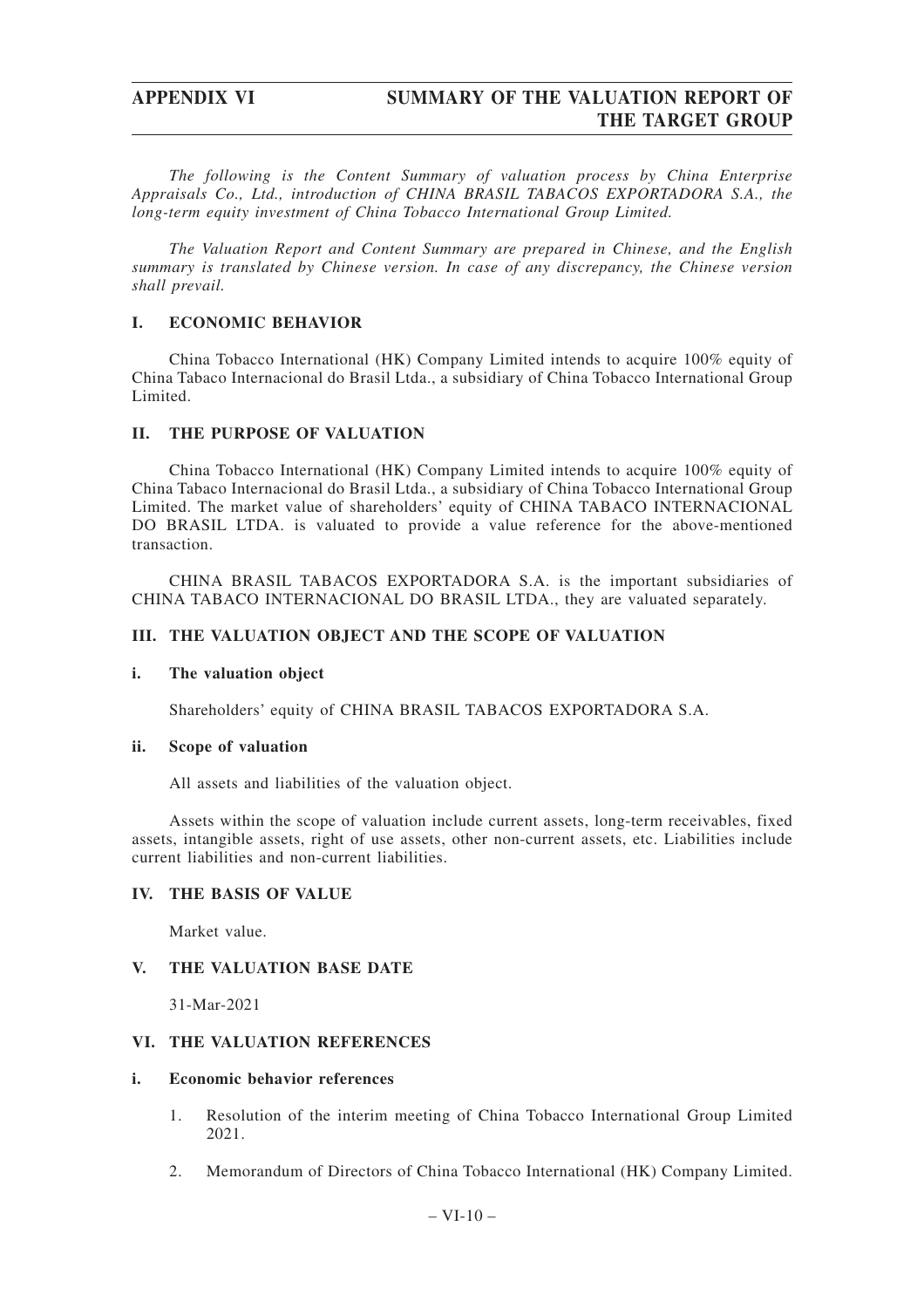# **ii. Laws and regulations references**

- 1. "The Assets Valuation Law of the People's Republic of China" (adopted at the 21st meeting of the Standing Committee of the 12th National People's Congress on July 2, 2016);
- 2. "Law of the People's Republic of China on State-owned Assets of Enterprises" (adopted at the fifth meeting of the Standing Committee of the Eleventh National People's Congress on October 28, 2008);
- 3. "Measures for the Financial Supervision and Administration of the Asset Valuation Industry" (issued by Order No. 86 of the Ministry of Finance of the People's Republic of China, revised by Order No. 97 of the Ministry of Finance);
- 4. "Interim Regulations on the Supervision and Administration of State-owned Assets of Enterprises" (Order No. 378 of the State Council, Amendment No. 709 of the State Council);
- 5. "Interim Measures for the Valuation and Administration of State-owned Assets of Enterprises" (Order No. 12 of the State-owned Assets Supervision and Administration Commission of the State Council);
- 6. "Notice on Strengthening the Management of State-owned Assets of Enterprises" (State-owned Assets Supervision and Administration Commission Property Rights [2006] No. 274);
- 7. "Measures for the Supervision and Administration of State-owned Equity in Listed Companies" (State-owned Assets Supervision and Administration Commission of the State Council and China Securities Regulatory Commission Order No. 36);
- 8. "Notice on Matters Concerning the Review of State-owned Assets Valuation Reports of Enterprises" (Guo Assets Quan [2009] No. 941);
- 9. "Guidelines for the Approval of Asset Appraisal Projects of Central Enterprises" (Guozifa Property Rights [2010] No. 71);
- 10. "Guidelines for the Filing of State-owned Assets Valuation Projects of Enterprises" (Guozifa Property Rights [2013] No. 64);
- 11. "Interim Measures for the Administration of Overseas State-owned Property Rights of Central Enterprises" (Order No. 27 of the State-owned Assets Supervision and Administration Commission of the State Council);
- 12. "Notice on Further Strengthening the Management of Overseas State-owned Property Rights of Central Enterprises" (Guozifa Property Rights Regulations [2020] No. 70);
- 13. "Measures for the Supervision and Administration of State-owned Assets Transactions in Enterprises" (Order No. 32 of the State-owned Assets Supervision and Administration Commission of the State Council and the Ministry of Finance);
- 14. Other relevant laws and regulations, notification file.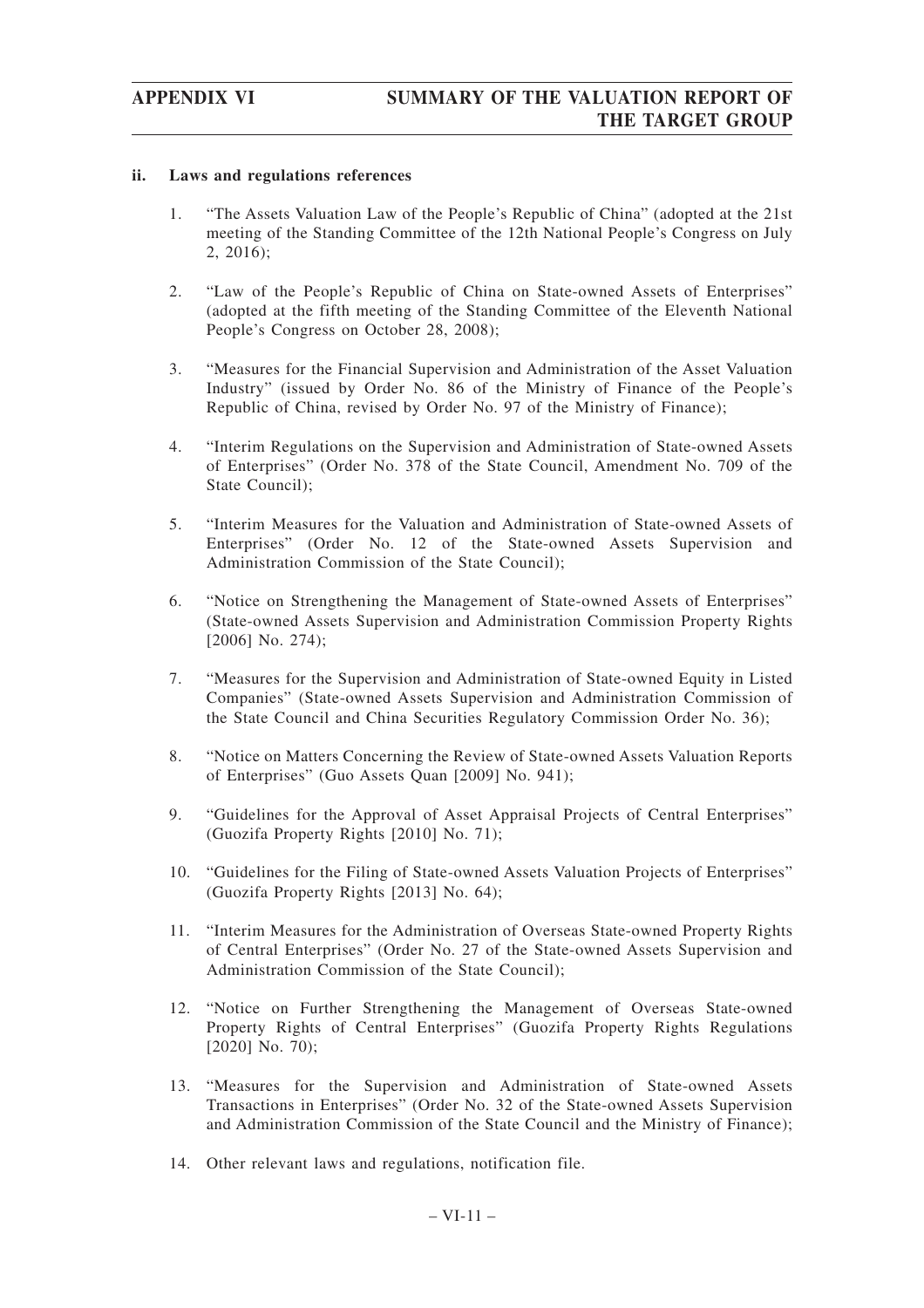### **iii. References of valuation standards**

- 1. "Basic Standards for Asset Valuation" (Cai Zi [2017] No. 43);
- 2. "Professional Code of Ethics for Asset Valuation" (Zhong Ping Xie [2017] No. 30);
- 3. "Asset Appraisal Practice Standards Valuation report" (Zhong Ping Xie [2018] No. 35);
- 4. "Asset Appraisal Practice Standards Asset Appraisal Procedures" (Zhong Ping Xie [2018] No. 36);
- 5. "Asset Appraisal Practice Standards Asset Appraisal Entrust Contract" (Zhong Ping Xie [2017] No. 33);
- 6. "Asset Appraisal Practice Standards Asset Appraisal Archives" (Zhong Ping Xie [2018] No. 37);
- 7. "Asset Appraisal Practice Guidelines Using Expert Work and Related Reports" (Zhong Ping Xie [2017] No. 35);
- 8. "Asset Appraisal Practice Standards Enterprise Value" (Zhong Ping Xie [2018] No. 38);
- 9. "Asset Valuation Practice Standards Intangible Assets" (Zhong Ping Xie [2017] No. 37);
- 10. "Guidelines for Enterprise State-owned Assets Valuation Reports" (Zhong Ping Xie [2017] No. 42);
- 11. "Guidelines for Business Quality Control of Asset Valuation Institutions" (Zhong Ping Xie [2017] No. 46);
- 12. "Guiding Opinions on Asset Appraisal Value Types" (Zhong Ping Xie [2017] No. 47);
- 13. "Guiding Opinions on the Legal Ownership of Asset Appraisal Objects" (Zhong Ping Xie [2017] No. 48);
- 14. "Asset Appraisal Practice Standards Asset Appraisal Approaches" (Zhong Ping Xie [2019] No. 35);
- 15. "Asset Appraisal Expert Guidelines No. 8 Inspection and Verification in Asset Appraisal" (Zhong Ping Xie [2019] No. 39);
- 16. "Asset Appraisal Expert Guidelines No. 10 Properly Perform Asset Appraisal Procedures During the New Coronary Pneumonia Epidemic Period" (Zhong Ping Xie [2020] No. 6);
- 17. "Asset Appraisal Standard Terminology 2020" (Zhong Ping Xie [2020] No. 31).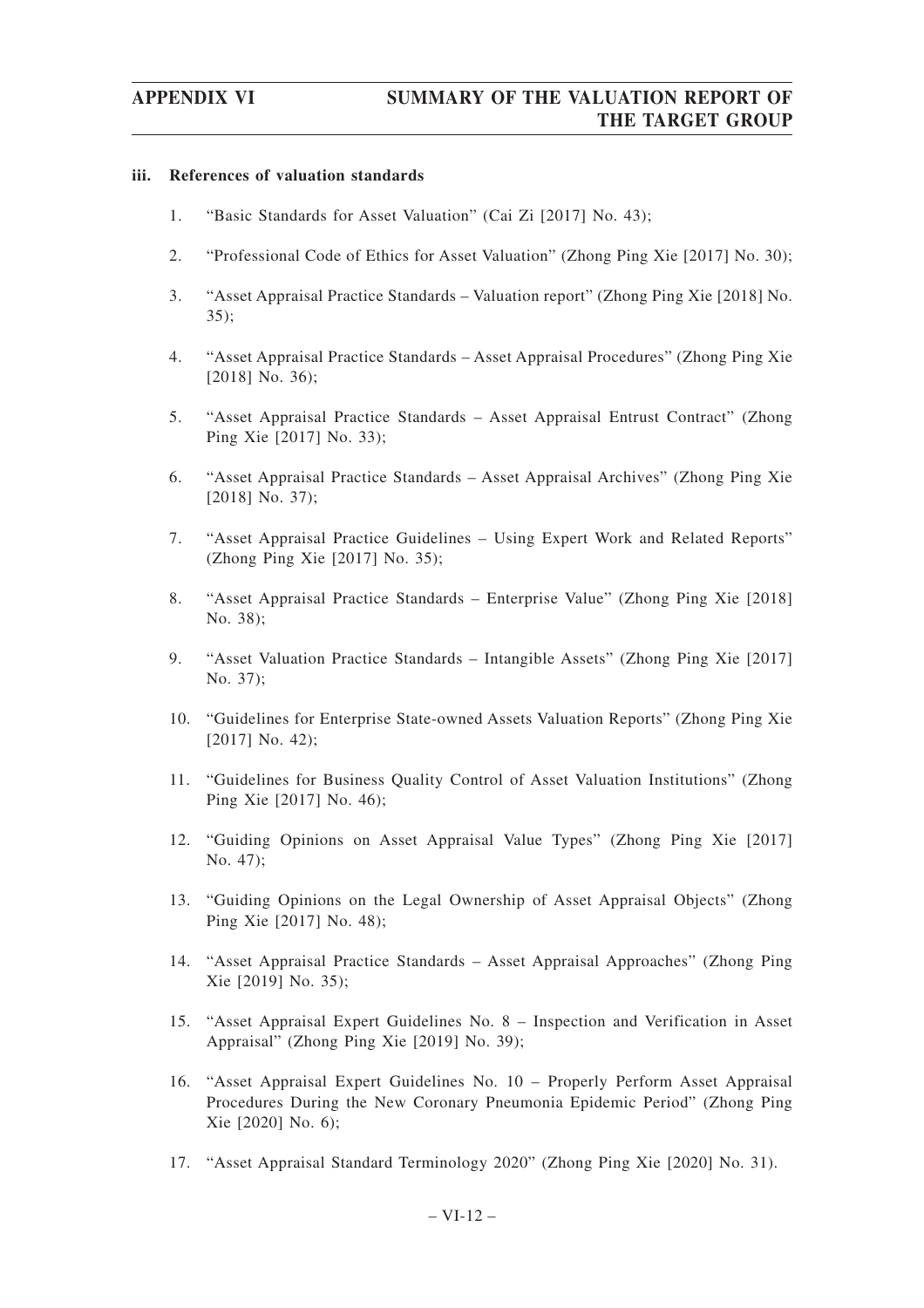### **iv. References of property ownership**

- 1. Vehicle license;
- 2. Other relevant certificates of property rights.

### **v. References of price determination**

- 1. Bank deposit and loan benchmark interest rates and foreign exchange rates on the valuation base date;
- 2. The audit reports and financial statements of previous years provided by CTIB;
- 3. The future annual business plan provided by the company;
- 4. The current and future annual market forecast data of the main products provided by the company;
- 5. Public information materials of the industry in which the enterprise is located;
- 6. Wind information financial terminal;
- 7. Bloomberg terminal;
- 8. Other information related to this appraisal.

### **vi. Other referred information**

- 1. The asset list and asset declaration form provided by the valuation target;
- 2. Audit report issued by KPMG accounting firm;
- 3. Information database of CEA.

### **VII. THE VALUATION APPROACHES**

Combined with the appraisal purpose, CEA analyzes the applicability of three basic methods, income approach, market approach and asset-based approach(AKA cost approach) according to appraisal object, value type, data collection, etc., select the valuation approach.

After analyzing the financial status, asset management information, operating status and development plan of CBT, CEA adopts the income approach as the valuation conclusion.

### **Summary of income approach**

The operating assets value is determined by free cash flow to firm model which discount and added up the business free cash flow in future several year. The calculation model is as follows:

Entire shareholders' equity = Overall enterprise value  $-$  Value of interest bearing liabilities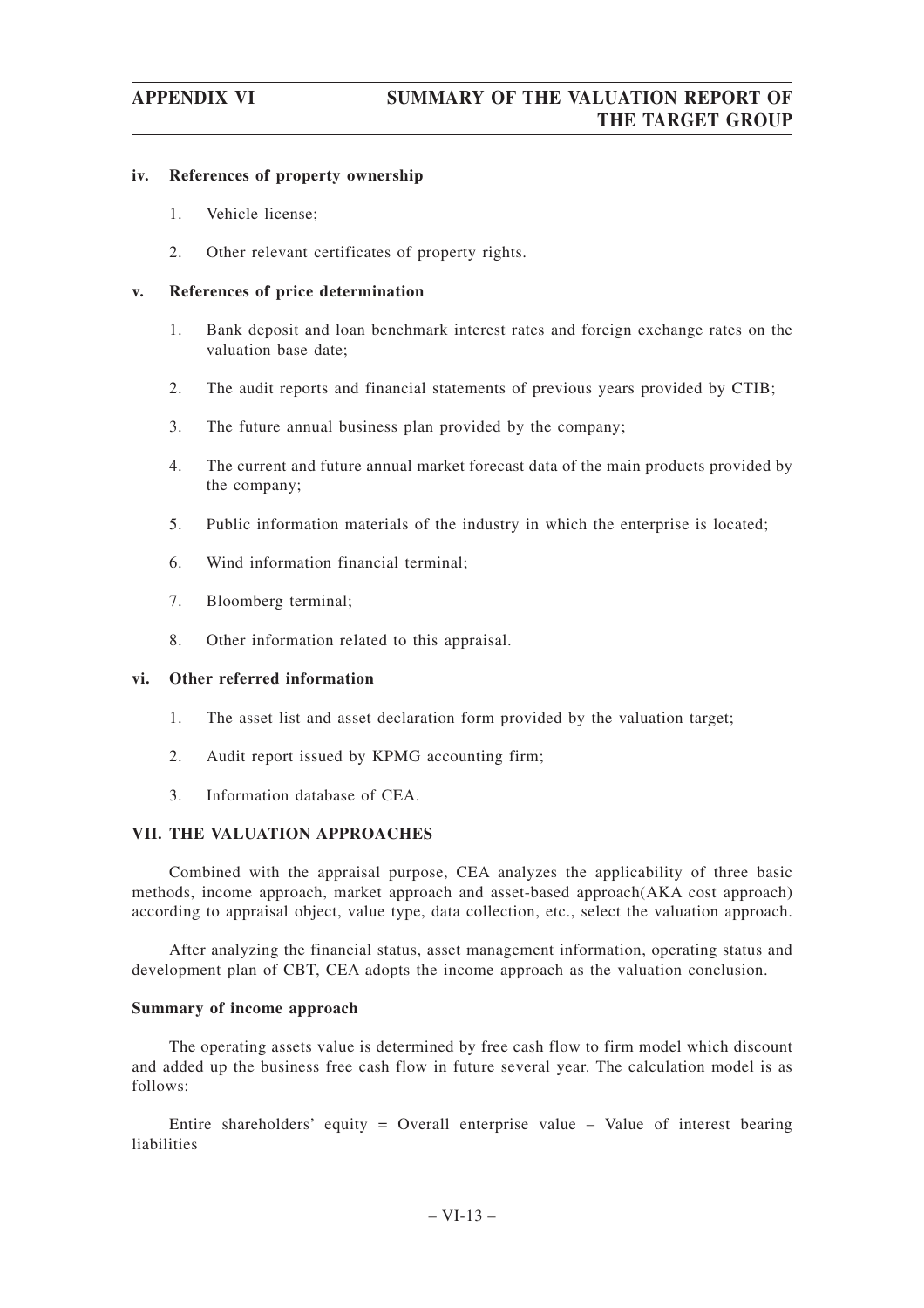### *1. Overall enterprise value*

Overall value of an enterprise consists of the value of operational assets generated in daily business activities and the value of assets unrelated to daily business activities. The asset value unrelated to daily business activities includes the value of surplus assets, the value of non-operational assets and the value of long-term equity investment independently evaluated. The calculation of the overall business value is derived using the following equation:

Overall enterprise value = operating assets value + surplus assets + value of non-operating assets and liabilities + long-term equity investment value

### *(1) Value of operating assets*

Operating assets refer to the assets and liabilities involved in the enterprise free cash flow forecast after the valuation base date related to the production and operation of the valuated entity. The enterprise free cash flow discount model is used to determine the value of operating assets, that is, the enterprise free cash flow in the future several years is taken as the basis, and the appropriate discount rate is discounted and then summed up. The calculation formula for the value of operating assets is as follows:

$$
P = \sum_{i=1}^{n} \frac{F_i}{(1+r)^i} \times \frac{F_n \times (1+g)}{(r-g) \times (1+r)^n}
$$

- Among: P: Total operating assets value of the company on the valuation base date;
	- $F_i$ : The expected free cash flow of the company in the (i) th year after the valuation base date;
	- $F_n$ : The expected free cash flow of the company in the last-year of forecast period;
	- r: Discount rate (here it refers to 'weighted average cost of capital' or 'WACC');
	- n: Forecast period;
	- i: The (i) th year in the forecast period;
	- g: Growth rate in the sustainable period. The calculation equation of free cash flow is: Free cash flow = net profit before interest and after tax + depreciation and amortization – capital expenditures – added amount of working capital.

The calculation formula of discount rate (WACC) is as follows:

$$
WACC = K_e \times \frac{E}{(E+D)} + K_d \times (1-t) \times \frac{D}{(E+D)}
$$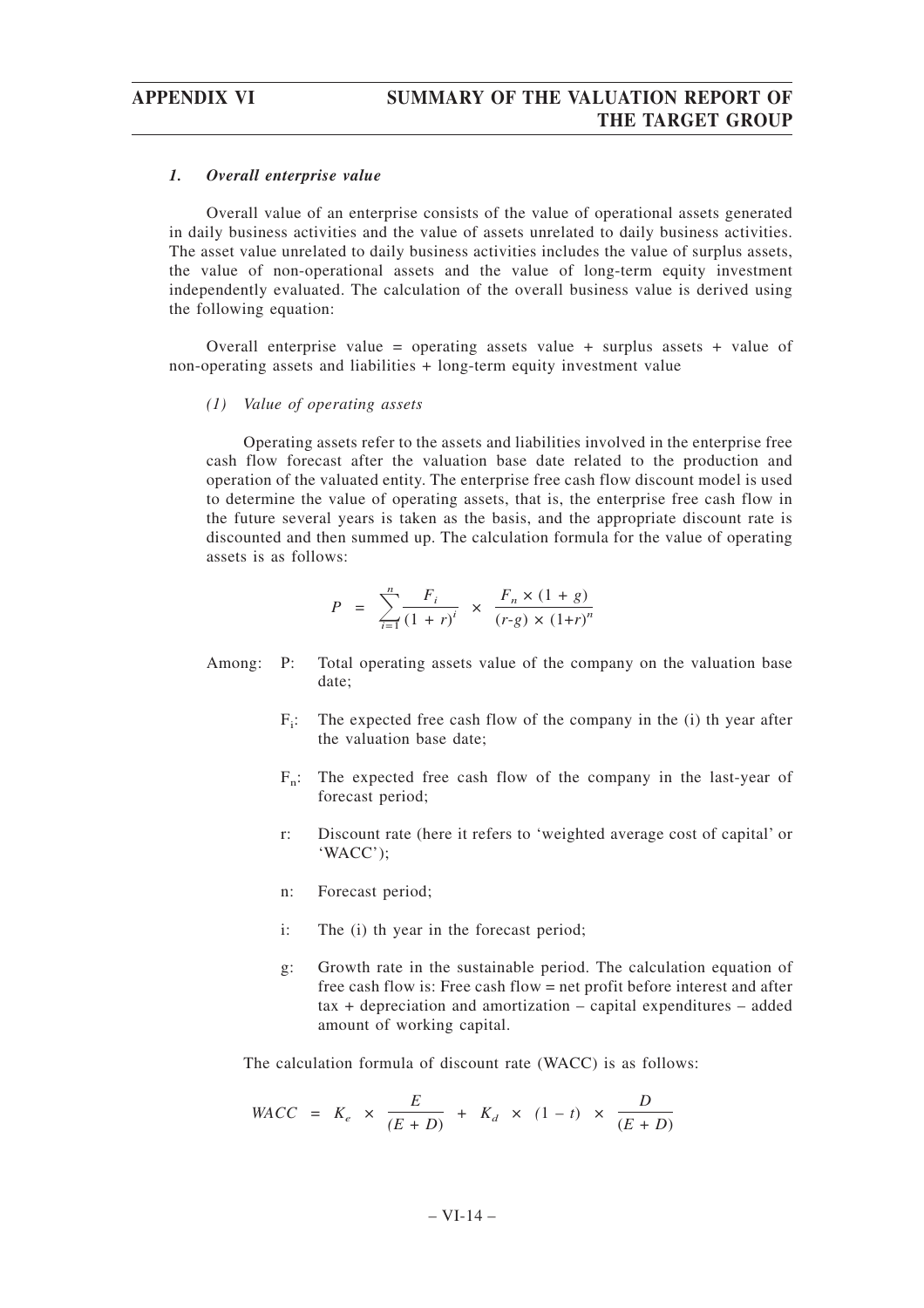Among:  $K_e$ : Cost of equity;

- $K_d$ : Cost of interest-bearing liabilities;
- E: Market value of equity;
- D: Market value of interest-bearing liabilities;
- t: Income tax rate.

The cost of equity capital  $K_e$  is calculated using the capital asset pricing model (CAPM). The calculation formula is as follows:

 $K_e = r_f + MRP \times \beta_L + r_c$ 

Among: *K<sub>e</sub>*: Risk-free interest rate;

MRP: Market risk premium;

- $\beta_L$ : Systematic risk coefficient of equity;
- *rc*: Adjustment coefficient of enterprise specific risk.
- *(2) Surplus Assets*

Surplus assets refer to the assets that exceed the need of certain operation activities, and exclude from the operating discounted cash flows after the valuation base date. Surplus assets are evaluated by asset-based method.

### *(3) Non-operating assets and liabilities*

Non-operating assets and liabilities refer to assets and liabilities that not contribute to certain operation activities and exclude from the operating discounted cash flows after the valuation base date. Non-operating assets and liabilities are evaluated by asset-based method.

*(4) Long-term equity investment*

Long-term equity investment refers to equity investments not included in the free cash flow forecast. Long-term equity investment is evaluated by asset-based method.

### *2. Interest-bearing debts*

Interest-bearing debts refer to debts subject to interest payments. For the valued entity, it mainly includes short-term loans. Interest-bearing debts is evaluated by asset-based method.

### **VIII. VALUATION CONCLUSION**

As of the valuation base date, as for CHINA TABACO INTERNACIONAL DO BRASIL LTDA. the book value of total assets is US\$156,275.55 thousand, the book value of total liabilities is US\$107,868.13 thousand, the book value of the net assets is US\$48,407.43 thousand.

According to the income method, the total value of shareholders' equity is US\$127,113.33 thousand, the value-added is US\$78,705.90 thousand, and the appreciation rate is 162.59%.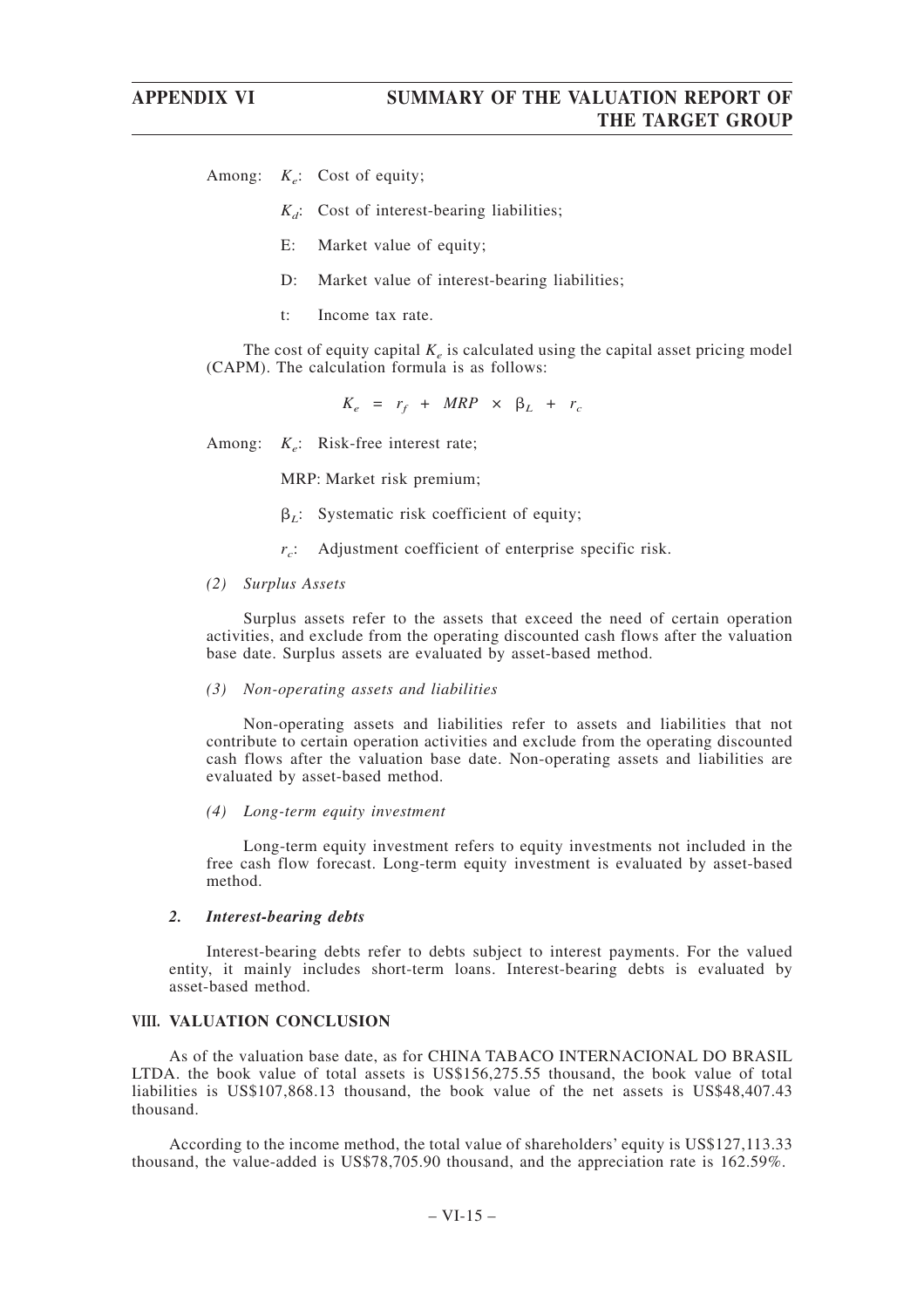### **IX. VALUATION ASSUMPTIONS**

The following assumptions have been adopted for analysis and estimation in this valuation report:

### **1. General Principles**

- (1) Assuming that all valuation targets are already in the process of trading, valuation professionals conduct valuations based on the simulated market such as the trading conditions of the valued assets;
- (2) Assuming that assets traded on the market or assets to be traded on the market, both parties to the asset transaction have equal status with each other, each has the opportunity and time to obtain sufficient market information, and the transaction behavior is voluntary, rational, and both able to make sensible judgments on the functions, uses and transaction prices of assets;
- (3) It is assumed that the assessed asset is continuously used in accordance with the current purpose and method of use;

### **2. Specific assumptions**

- (1) It is assumed that there are no major changes in the country's current relevant laws, regulations and policies, and the country's macroeconomic situation, and there are no major changes in the political, economic and social environment of the region where the parties to the transaction are located;
- (2) In view of the actual condition of assets on the base date of valuation, assume that the enterprise continues to operate;
- (3) It is assumed that the interest rate, exchange rate, tax base and tax rate, and policy collection fees related to the valuation target will not undergo major changes except for the known changes and fluctuations on the date of issuance of the report;
- (4) It is assumed that the management of the valuation target after the valuation base date is responsible, stable, and capable of performing its duties;
- (5) Unless otherwise stated, it is assumed that the company fully complies with all relevant laws and regulations;
- (6) It is assumed that there will be no force majeure and unforeseen factors that will cause significant adverse effects on the valuation target after the valuation base date;
- (7) It is assumed that the accounting policies adopted by the appraisal unit after the appraisal base date and the accounting policies adopted in the preparation of this valuation report are consistent in important respects;
- (8) It is assumed that the valuation target will maintain the same business scope and method as the current one based on the current management method and management level after the valuation benchmark date;
- (9) Assuming that the cash inflow of the valuation target after the valuation base date is an average inflow, and the cash outflow is an average outflow;
- (10) This valuation assumes that the basic information and financial information provided by the valuation target are true, accurate and complete.

The valuation conclusion of this Valuation Report is valid on the valuation base date with the aforementioned hypotheses. If the aforementioned hypotheses undergo significant changes, signing appraisers with China Enterprise Appraisal Co., Ltd. will not be responsible for a different conclusion caused by changed hypotheses.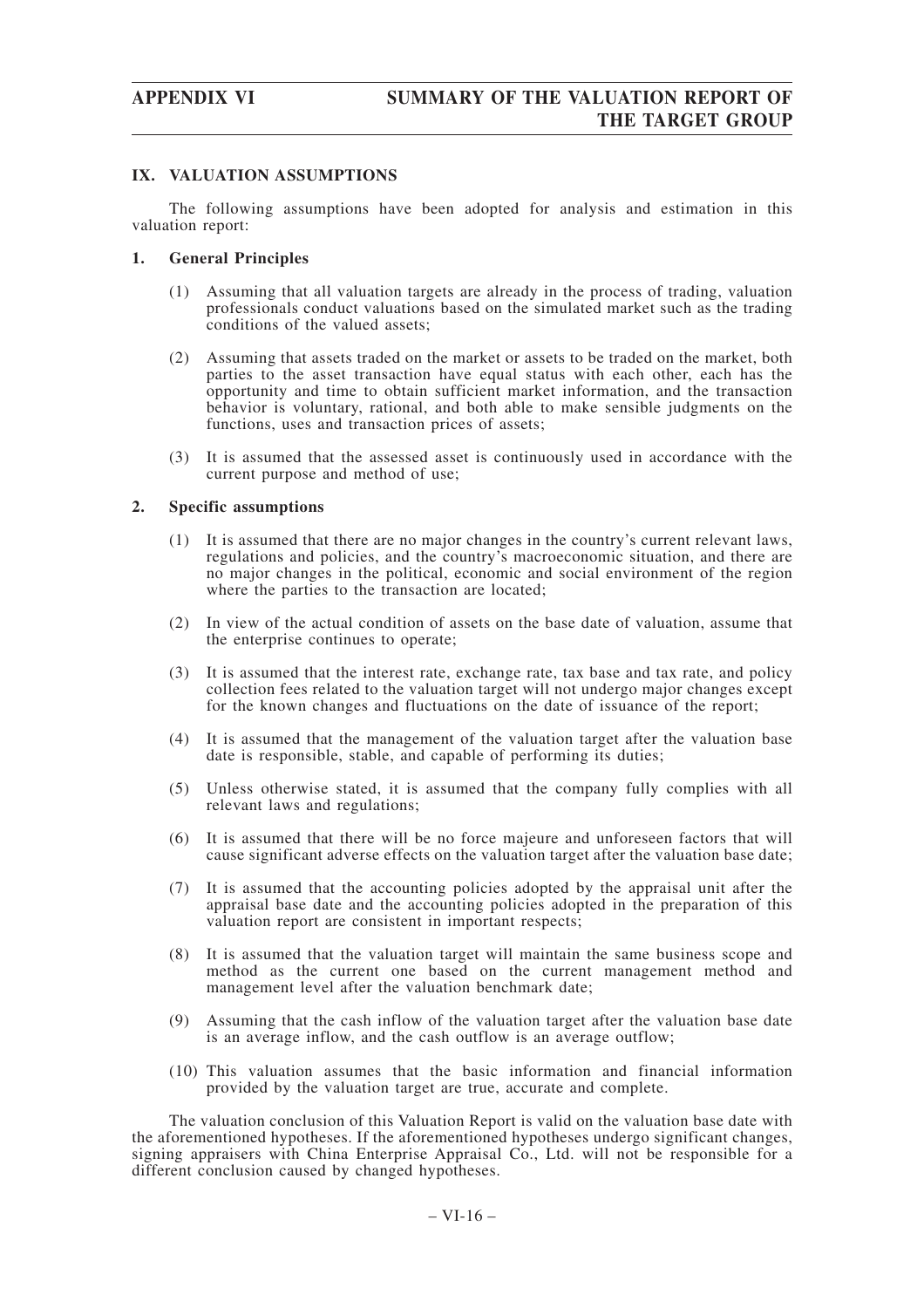## **APPENDIX VII REPORT FROM THE REPORTING ACCOUNTANTS ON THE DISCOUNTED CASH FLOWS USED IN THE VALUATION**

*The following is the text of a report received from the Company's reporting accountants, KPMG, Certified Public Accountants, Hong Kong, for inclusion in this circular.*



## **REPORT ON THE DISCOUNTED FUTURE CASH FLOWS IN CONNECTION WITH THE VALUATION OF 100% EQUITY INTEREST IN CHINA TABACO INTERNACIONAL DO BRASIL LTDA.**

### **To the Board of Directors of China Tobacco International (HK) Company Limited**

We refer to the discounted future cash flows on which the valuation ("the Valuation") dated 14 August 2021 prepared by China Enterprise Appraisals Co., Ltd. (中企華資產評估有 限責任公司) in respect of the appraisal of the market value of 100% equity interest in China Tabaco Internacional do Brasil Ltda. (the "Target Company") as at 31 March 2021 is based. The Valuation is prepared in part based on the discounted future cash flows and is regarded as a profit forecast under paragraph 14.61 of the Rules Governing the Listing of Securities on The Stock Exchange of Hong Kong Limited (the "Listing Rules").

### *Directors' Responsibilities*

The directors of China Tobacco International (HK) Company Limited (the "Directors") are responsible for the preparation of the discounted future cash flows in accordance with the bases and assumptions determined by the Directors and as set out in the Valuation. This responsibility includes carrying out appropriate procedures relevant to the preparation of the discounted future cash flows for the Valuation and applying an appropriate basis of preparation; and making estimates that are reasonable in the circumstances.

### *Our Independence and Quality Control*

We have complied with the independence and other ethical requirements of the Code of Ethics for Professional Accountants issued by the Hong Kong Institute of Certified Public Accountants ("HKICPA"), which is founded on fundamental principles of integrity, objectivity, professional competence and due care, confidentiality and professional behaviour.

The firm applies Hong Kong Standard on Quality Control 1 "Quality Control for Firms That Perform Audits and Reviews of Financial Statements, and Other Assurance and Related Services Engagements" issued by the HKICPA and accordingly maintains a comprehensive system of quality control including documented policies and procedures regarding compliance with ethical requirements, professional standards and applicable legal and regulatory requirements.

### *Reporting Accountants' Responsibilities*

Our responsibility is to report, as required by paragraph  $14.62(2)$  of the Listing Rules, on the calculations of the discounted future cash flows used in the Valuation. The discounted future cash flows do not involve the adoption of accounting policies.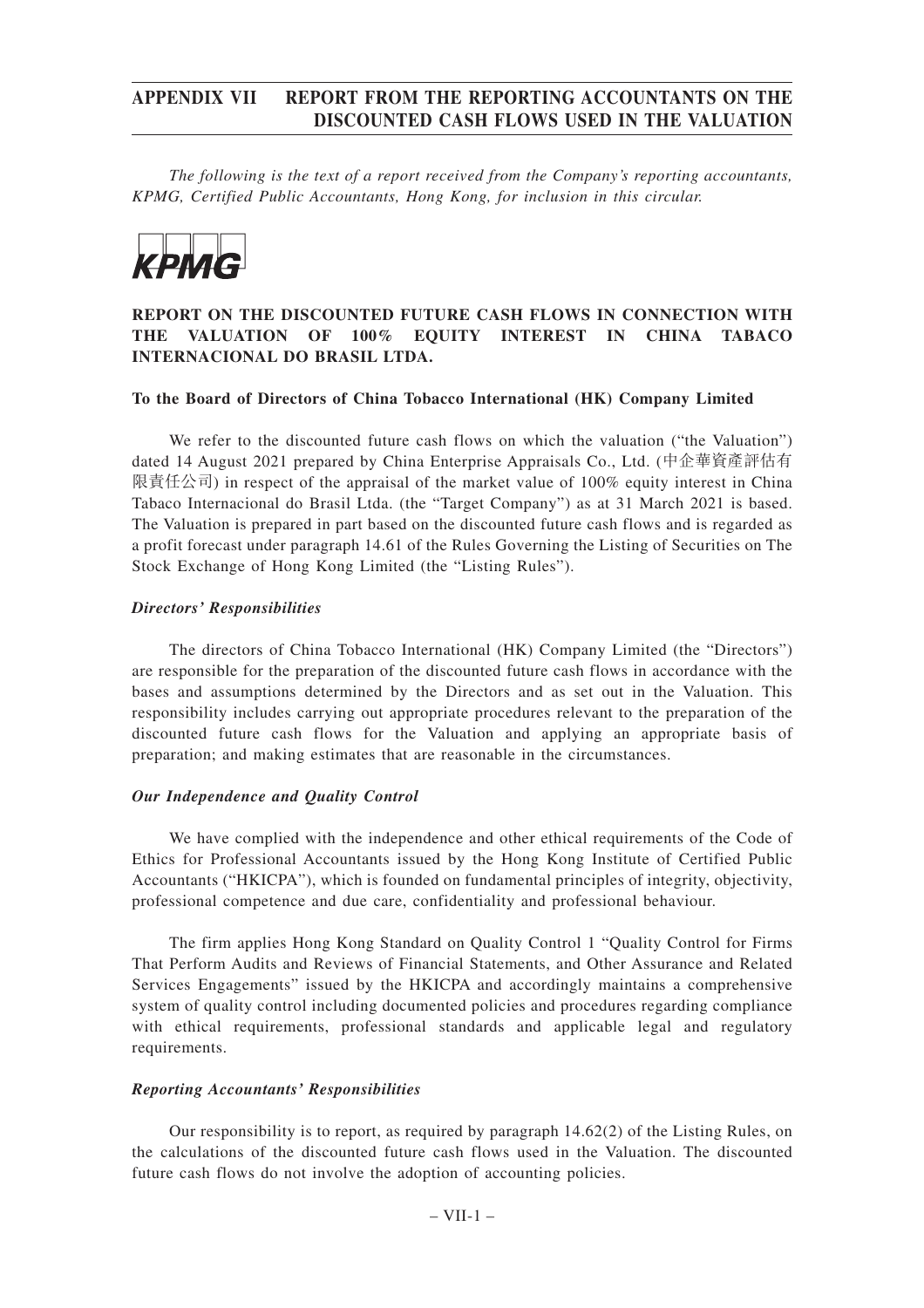## **APPENDIX VII REPORT FROM THE REPORTING ACCOUNTANTS ON THE DISCOUNTED CASH FLOWS USED IN THE VALUATION**

### *Basis of Opinion*

We conducted our engagement in accordance with the Hong Kong Standard on Assurance Engagements 3000 (Revised) "Assurance Engagements Other Than Audits or Reviews of Historical Financial Information" issued by the HKICPA. This standard requires that we plan and perform our work to obtain reasonable assurance as to whether, so far as the calculations are concerned, the Directors have properly compiled the discounted future cash flows in accordance with the bases and assumptions adopted by the Directors as set out in the Valuation. We performed procedures on the arithmetical calculations and the compilations of the discounted future cash flows in accordance with the bases and assumptions adopted by the Directors. Our work is substantially less in scope than an audit conducted in accordance with Hong Kong Standards on Auditing issued by the HKICPA. Accordingly, we do not express an audit opinion.

### *Opinion*

In our opinion, so far as the calculations are concerned, the discounted future cash flows have been properly compiled in all material respects in accordance with the bases and assumptions adopted by the Directors as set out in the Valuation.

### *Other matters*

Without qualifying our opinion, we draw to your attention that we are not reporting on the appropriateness and validity of the bases and assumptions on which the discounted future cash flows are based and our work does not constitute any valuation of the Target Company or an expression of an audit or review opinion on the Valuation.

The discounted future cash flows depend on future events and on a number of assumptions which cannot be confirmed and verified in the same way as past results and not all of which may remain valid throughout the period. Further, since the discounted future cash flows relate to the future, actual results are likely to be different from the discounted future cash flows because events and circumstances frequently do not occur as expected, and the differences may be material. Our work has been undertaken for the purpose of reporting solely to you under paragraph 14.62(2) of the Listing Rules and for no other purpose. We accept no responsibility to any other person in respect of, arising out of or in connection with our work.

### **KPMG**

*Certified Public Accountants*

8th Floor, Prince's Building 10 Chater Road Central, Hong Kong 23 September 2021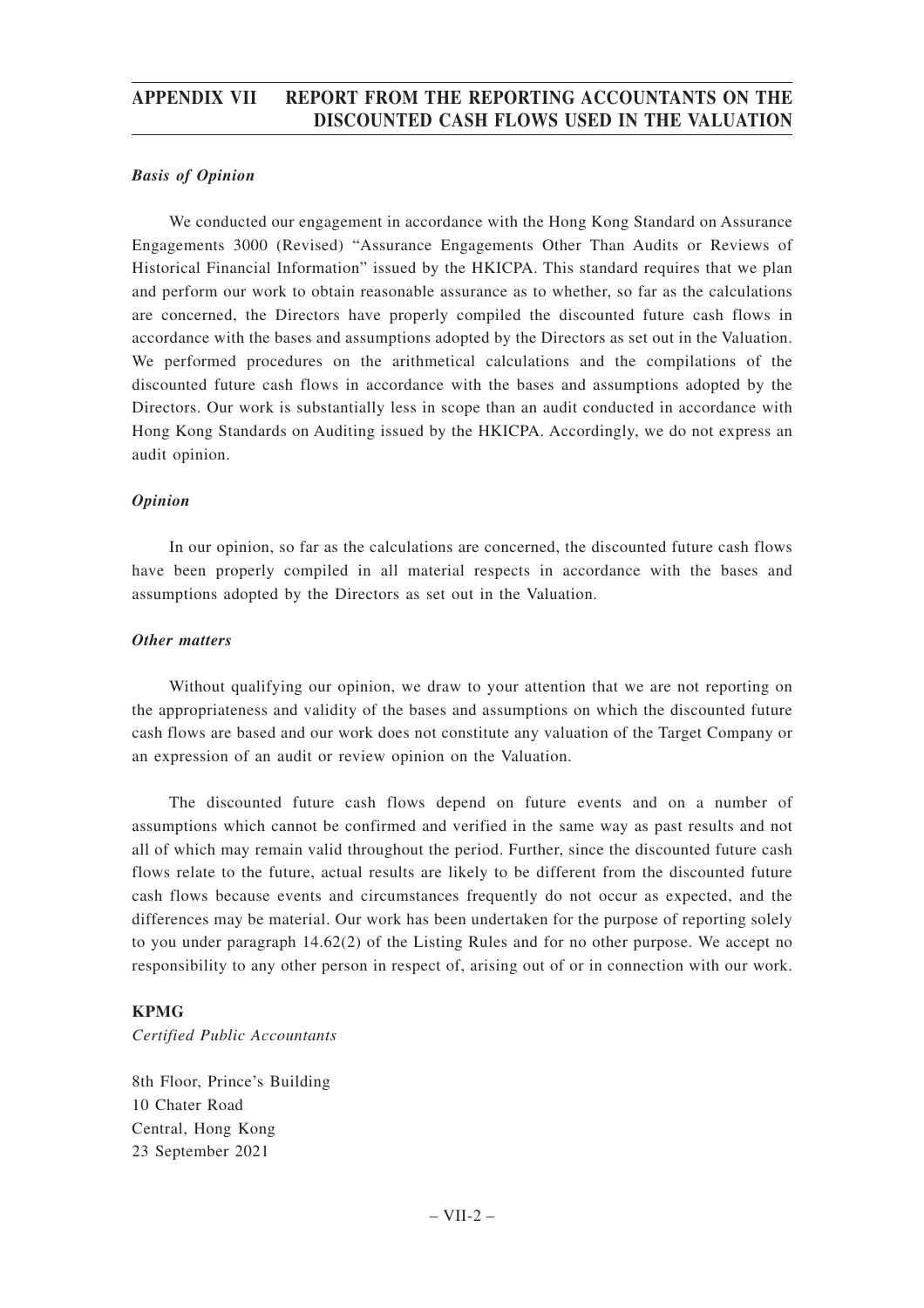## **APPENDIX VIII REPORT FROM THE FINANCIAL ADVISER ON THE VALUATION REPORT**

## **LETTER FROM CHINA INTERNATIONAL CAPITAL CORPORATION HONG KONG SECURITIES LIMITED**

*As the Valuation Report is partly based on discounted cashflow method, it is deemed to be a profit forecast under the Listing Rules. The following is the text of a letter from China International Capital Corporation Hong Kong Securities Limited, the financial adviser to the Company, on such valuation for the purpose of incorporation in this circular.*



**China International Capital Corporation Hong Kong Securities Limited** 29th Floor, One International Finance Centre 1 Harbour View Street Central Hong Kong

The Board of Directors **China Tobacco International (HK) Company Limited** Room 1002, 10/F, Tower A China Life Center One Harbour Gate 18 Hung Luen Road Hung Hom, Kowloon Hong Kong

29 September 2021

Dear Sirs,

We refer to the valuation report dated 14 August 2021 (the "Valuation Report") in respect of the valuation of the shareholders' equity of China Tabaco Internacional do Brasil Ltda. (中煙國際巴西有限公司\*, the "Target Company") as at 31 March 2021, prepared by China Enterprise Appraisal Co., Ltd. ("CEA"). The Target Company is in control of China Brasil Tabacos Exportadora S.A. (中巴煙草出口股份有限公司\*, "CBT") and focuses on the management of CBT and assisting China Tobacco in the procurement of tobacco leaves in Brazil. Capitalised terms used herein, unless otherwise defined, shall have the same meanings as defined in the circular of China Tobacco International (HK) Company Limited (the "Company") dated 29 September 2021 in connection with, among others, (1) major and connected transaction in relation to the proposed acquisition of the entire issued and outstanding quotas of the Target Company and (2) continuing connected transactions in relation to (a) the sale of tobacco transactions and (b) the purchase of agricultural materials, tobacco and service transactions (the "Circular").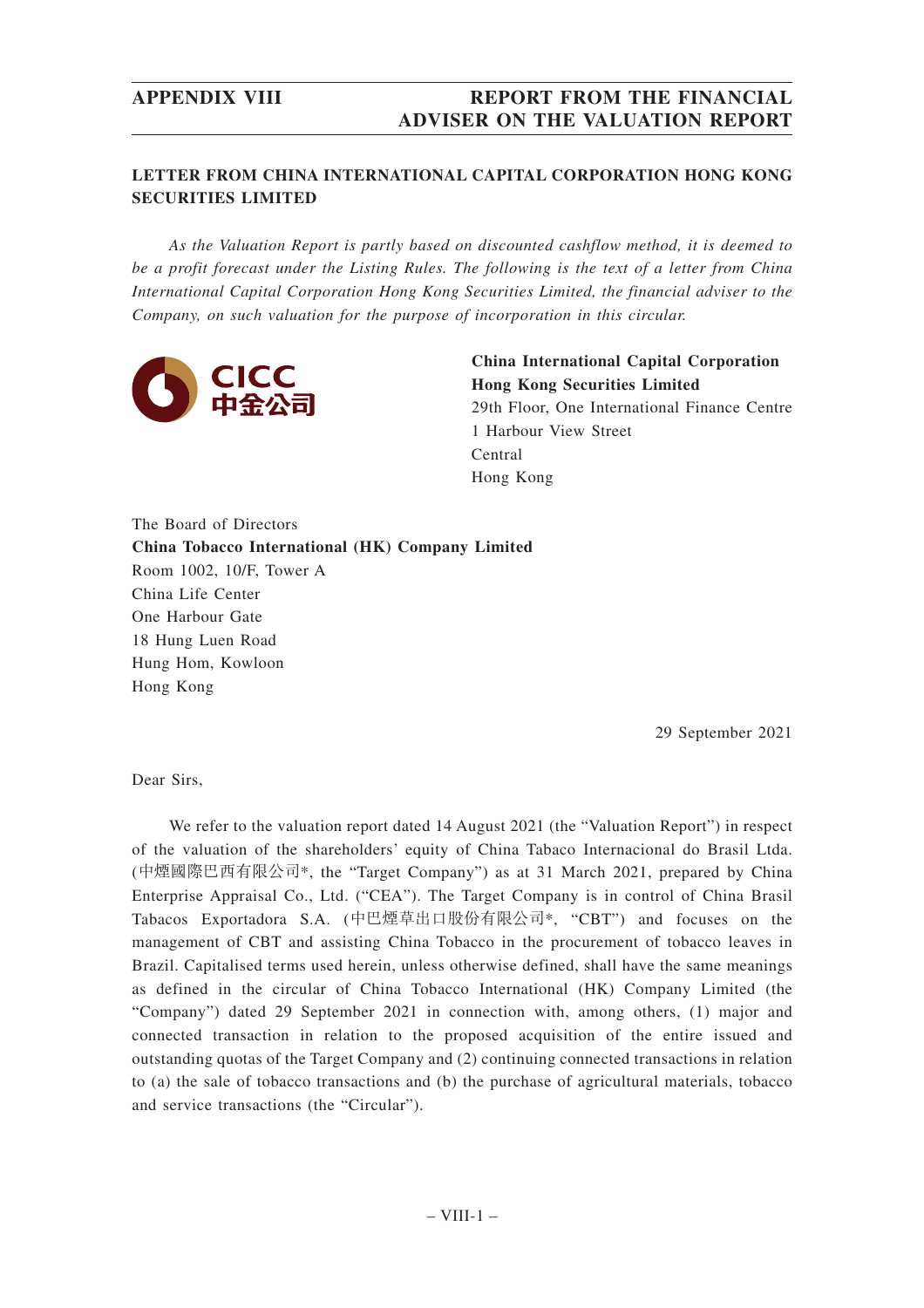## **APPENDIX VIII REPORT FROM THE FINANCIAL ADVISER ON THE VALUATION REPORT**

We understand that the Valuation Report has been provided to you in connection with the Company's proposed acquisition of the entire issued and outstanding quotas of the Target Company.

We note that the Valuation Report has been prepared partly based on, among other things, the income approach, an appraisal approach to identify the value of the target of evaluation by discounted cash flows, and is therefore regarded as profit forecast under Rule 14.61 of the Listing Rules (the "Forecast").

We are not reporting on the arithmetical calculations of the Forecast and the adoption of the accounting policies thereof, and our work does not constitute any valuation or fairness opinion of the shareholders' equity of the Target Company. We have assumed, without independent verification, the accuracy of the parameters stated in the Valuation Report.

We have reviewed the Forecast of CBT included in the Valuation Report, for which you as the Directors are solely responsible. We have attended discussions involving the management of the Target Company and CBT, where (i) the historical performance of CBT, (ii) the calculations of the Forecast, and (iii) the qualifications, bases and assumptions set out in the Valuation Report were discussed. We have also considered the report to the Directors from KPMG as set out in Appendix VII to the Circular on the calculations of the discounted cash flows on which the Forecast is based. The Forecast is based on a number of bases and assumptions. As the relevant bases and assumptions are about future events which may or may not occur, the actual financial performance of the businesses of CBT may or may not achieve as expected and the variation may be material.

On the basis of the foregoing and without giving any opinion on the reasonableness of the valuation methods, bases and assumptions selected by CEA, for which CEA and the Company are responsible, we are satisfied that the Forecast included in the Valuation Report and disclosed in the Circular, for which you as the Directors are solely responsible, has been made after due and careful enquiry by you.

The work undertaken by us in giving the above view has been undertaken for the purpose of reporting solely to you under Rule 14.62(3) of the Listing Rules and for no other purpose. We accept no responsibility to any other person in respect of, arising out of or in connection with our work or this letter.

> Yours faithfully, For and on behalf of **China International Capital Corporation Hong Kong Securities Limited CHAN Wing Hing Barry** *Managing Director*

 $For$  *identification purposes only.*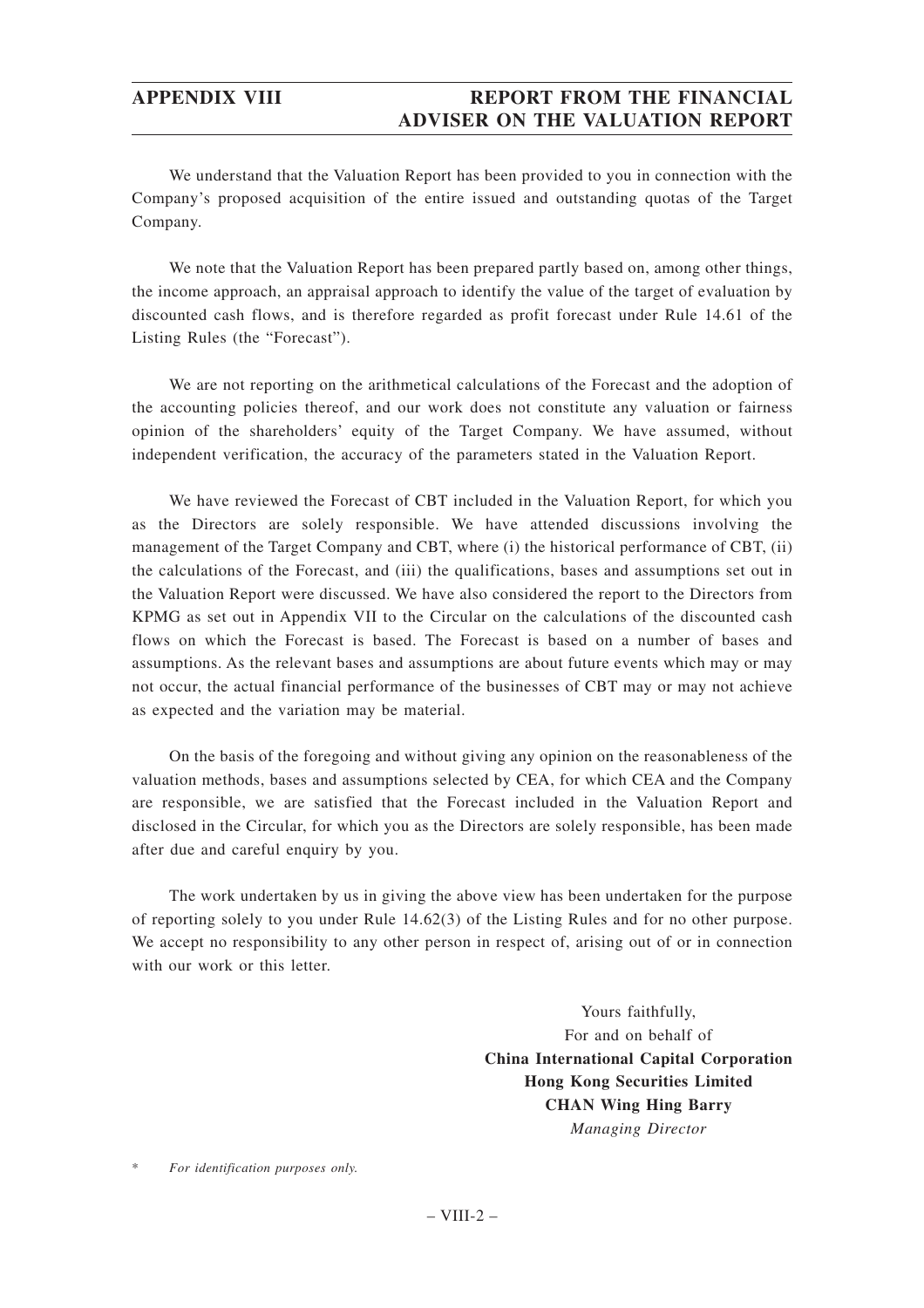### **1 RESPONSIBILITY STATEMENT**

This circular, for which the Directors collectively and individually accept full responsibility, includes particulars given in compliance with the Listing Rules for the purpose of giving information with regard to the Company. The Directors, having made all reasonable enquiries, confirm that to the best of their knowledge and belief the information contained in this circular is accurate and complete in all material respects and not misleading or deceptive, and there are no other matters the omission of which would make any statement herein or this circular misleading.

### **2 DISCLOSURE OF INTERESTS**

### **(a) Interests of Directors and chief executive**

As at the Latest Practicable Date, none of the Directors or chief executive of the Company had any interests or short positions in the Shares, underlying Shares or debentures of the Company or any of its associated corporations (within the meaning of Part XV of the SFO) which (i) were required to be notified to the Company and the Stock Exchange pursuant to Divisions 7 and 8 of Part XV of the SFO (including interests and short positions which he/she is taken or deemed to have under such provisions of the SFO); (ii) were required, pursuant to section 352 of the SFO, to be entered in the register referred to therein; or (iii) were required, pursuant to the Model Code for Securities Transactions by Directors of Listed Issuers contained in the Listing Rules, to be notified to the Company and the Stock Exchange.

### **(b) Interests of substantial shareholders and other persons**

As at the Latest Practicable Date, so far as was known to the Directors, the following persons (other than the Directors and the chief executive of the Company) had, or were deemed to have, interests or short positions in the Shares or underlying Shares of the Company (i) which would fall to be disclosed to the Company under the provisions of Divisions 2 and 3 of Part XV of the SFO; or (ii) which were recorded in the register required to be kept by the Company under Section 336 of the SFO:

## *Long positions in the Shares as at the Latest Practicable Date*

| Name of Shareholder | Capacity                 | Number of<br><b>Shares held</b> | Approximate<br>percentage of<br>shareholding |
|---------------------|--------------------------|---------------------------------|----------------------------------------------|
| <b>CTIG</b>         | Beneficial owner         | 500,010,000                     | 72.29%                                       |
| $CNTC*$             | Interest in a controlled | 500,010,000                     | 72.29%                                       |
|                     | corporation              |                                 |                                              |

\* *CNTC directly holds 100% of the equity interest of CTIG.*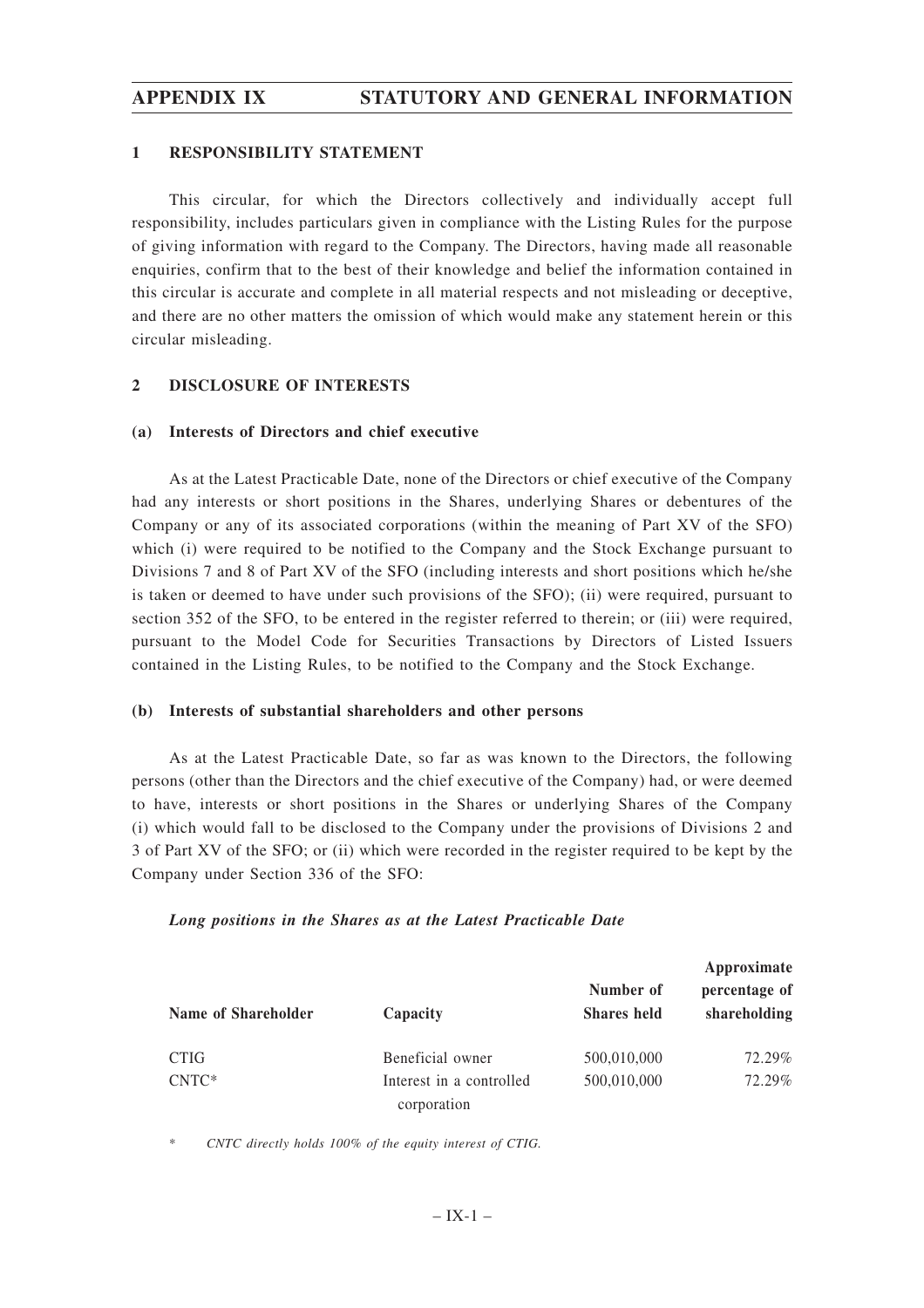Saved as disclosed above, so far as was known to the Directors, as at the Latest Practicable Date, no person had, or were deemed to have, an interest or short position in the Shares or underlying Shares of the Company (i) which would fall to be disclosed to the Company under the provisions of Divisions 2 and 3 of Part XV of the SFO; or (ii) which were recorded in the register required to be kept by the Company under Section 336 of the SFO, or was a substantial shareholder of the Company.

So far as was known to the Directors, as at the Latest Practicable Date, save for Mr. Shao Yan, a non-executive Director and chairman of the Board, who also concurrently holds executive positions at the Seller, none of the Directors is a director or employee of a company which has an interest or short position in the Shares or underlying Shares of the Company which would fall to be disclosed to the Company under the provisions of Divisions 2 and 3 of Part XV of the SFO.

### **3 DIRECTORS' SERVICE CONTRACTS**

As at the Latest Practicable Date, none of the Directors had any existing or proposed service contracts with any member of the Enlarged Group which does not expire or is not terminable by the relevant member of the Enlarged Group within one year without payment of compensation, other than statutory compensation.

### **4 DIRECTORS' INTEREST IN ASSETS, CONTRACTS AND OTHER INTERESTS**

### **(a) Interest in assets**

As at the Latest Practicable Date, none of the Directors had any direct or indirect interests in any assets which had been acquired or disposed of by, or leased to, or which were proposed to be acquired or disposed of by, or leased to, any member of the Enlarged Group since 31 December 2020, being the date to which the latest published audited consolidated accounts of the Group were made up.

### **(b) Interests in contract or arrangement**

As at the Latest Practicable Date, none of the Directors was materially interested, directly or indirectly, in any contract or arrangement entered into by any member of the Enlarged Group subsisting as at the Latest Practicable Date and which is significant in relation to the business of the Enlarged Group.

### **(c) Interests in competing business**

As at the Latest Practicable Date, save for Mr. Shao Yan, a non-executive Director and chairman of the Board, who also concurrently holds executive positions at the Seller, a wholly-owned subsidiary of CNTC, none of the Directors nor any of their respective close associates was interested in any business, apart from the Enlarged Group's business, which competes or is likely to compete, either directly or indirectly, with the business of the Enlarged Group.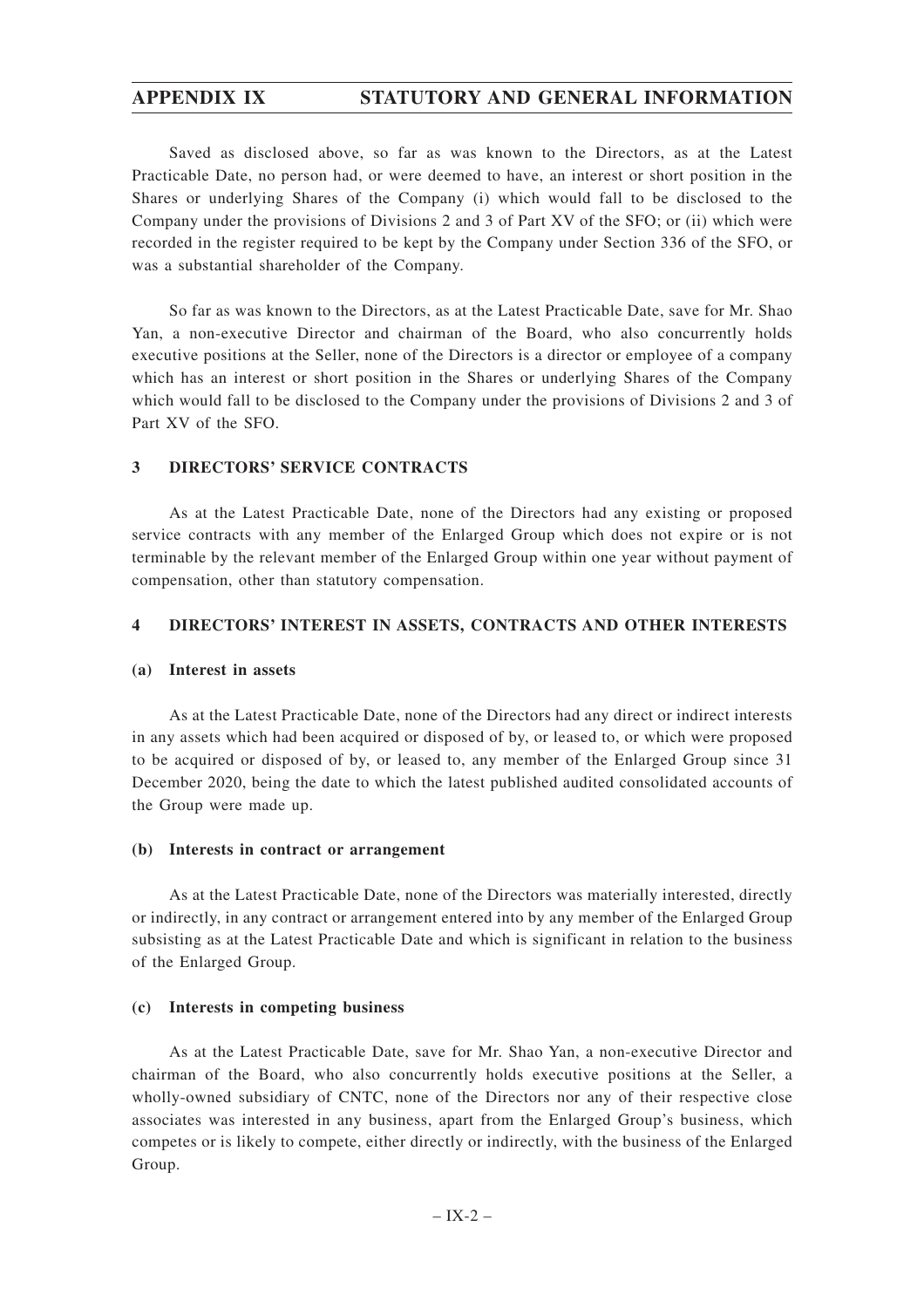### **5 MATERIAL CONTRACTS**

Save for the Quota Purchase Agreement, no other contracts (not being contracts entered into in the ordinary course of business) were entered into by the members of the Enlarged Group within the two years immediately preceding the issue of this circular and are or may be material.

### **6 LITIGATION**

As at the Latest Practicable Date, to the best of the Directors' knowledge, information and belief, no member of the Enlarged Group was engaged in any litigation, arbitration or claim of material importance and no litigation, arbitration or claim of material importance is known to the Directors to be pending or threatened against any member of the Enlarged Group that would have a material adverse effect on the results of operations or financial conditions of the Enlarged Group.

### **7 EXPERTS' QUALIFICATIONS AND CONSENTS**

The following are the qualifications of the experts who have given opinions or advice, which are contained or referred to in this circular:

| <b>Name</b>                                                                                            | <b>Qualification</b>                                                                                                                                                                                                                                                                                                                                                                                                                                                |
|--------------------------------------------------------------------------------------------------------|---------------------------------------------------------------------------------------------------------------------------------------------------------------------------------------------------------------------------------------------------------------------------------------------------------------------------------------------------------------------------------------------------------------------------------------------------------------------|
| <b>KPMG</b>                                                                                            | Certified public accountants                                                                                                                                                                                                                                                                                                                                                                                                                                        |
| China International Capital<br>Corporation Hong Kong<br>Securities Limited<br>Somerley Capital Limited | A corporation licensed to conduct Type 1 (dealing<br>in securities), Type 2 (dealing in futures<br>contracts), Type 4 (advising on securities), Type 5<br>(advising on futures contracts) and Type 6<br>(advising on corporate finance) of the regulated<br>activities as defined under the SFO<br>A corporation licensed to carry out Type 1<br>(dealing in securities) and Type 6 (advising on<br>corporate finance) regulated activities under the<br><b>SFO</b> |
| China Enterprise Appraisals<br>Co., Ltd.                                                               | Independent valuer                                                                                                                                                                                                                                                                                                                                                                                                                                                  |

As at the Latest Practicable Date, each of the above experts:

(i) had no direct or indirect shareholdings in any member of the Group or the right (whether legally enforceable or not) to subscribe for or to nominate persons to subscribe for securities in any member of the Group; and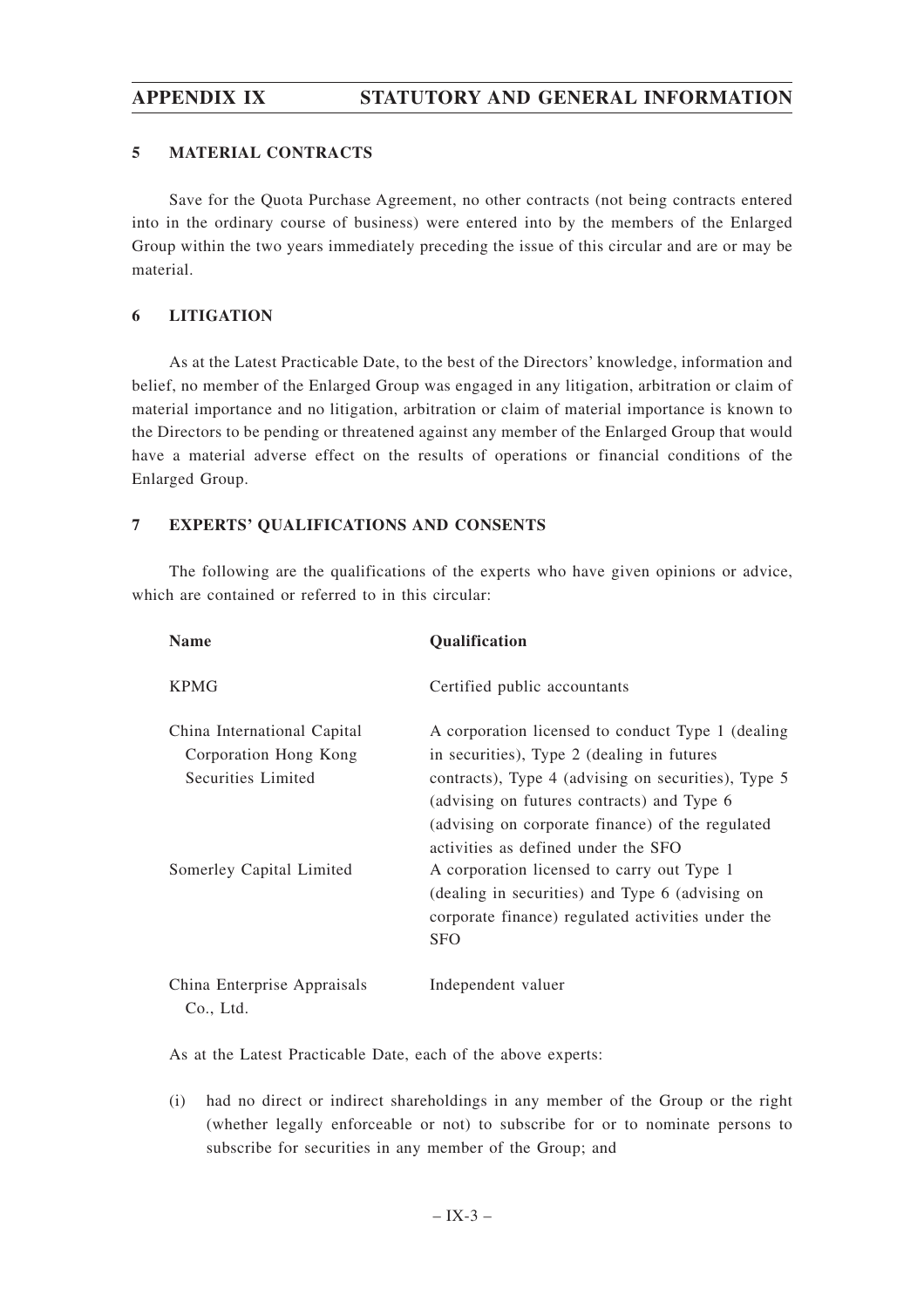(ii) had no interests, direct or indirect, in any assets which had been, since 31 December 2020, being the date to which the latest published audited consolidated financial statements of the Company were made up, acquired or disposed of by or leased to any of member of the Enlarged Group, or are proposed to be acquired or disposed of by or leased to any of member of the Enlarged Group.

Each of the above experts has given and has not withdrawn its written consent to the issue of this circular with the inclusion therein of its letter, report or opinion (as the case may be) and reference to its name in the form and context in which they respectively appear.

### **8 GENERAL**

- (i) The registered office, headquarters and principal place of business of the Company is at Room 1002, 10/F, Tower A, China Life Centre, One Harbour Gate, 18 Hung Luen Road, Hung Hom, Kowloon, Hong Kong.
- (ii) The joint company secretaries of the Company are Mr. Wang Chengrui and Mr. Cheung Kai Cheong Willie. Mr. Cheung Kai Cheong Willie is a fellow member of the Hong Kong Institute of Certified Public Accountants and a fellow member of the Association of Chartered Certified Accountants in the United Kingdom.
- (iii) The authorised representatives of the Company are Ms. Yang Xuemei and Mr. Wang Chengrui.
- (iv) The compliance officer of the Company is Anglo Chinese Corporate Finance, Limited.
- (v) The Company's share registrar and transfer office is Computershare Hong Kong Investor Services Limited at 17M Floor, Hopewell Centre, 183 Queen's Road East, Wan Chai, Hong Kong.
- (vi) This circular has been printed in English and Chinese; in the event of inconsistency, the English version shall prevail.

### **9 DOCUMENTS AVAILABLE FOR INSPECTION**

Copies of the following documents will be available for inspection at Room 1002, 10/F, Tower A, China Life Centre, One Harbour Gate, 18 Hung Luen Road, Hung Hom, Kowloon, Hong Kong during normal business hours from 9:00am to 5:00pm on any weekday (except public holidays) for a period of 14 days from the date of this Circular:

- (i) the memorandum and articles of association of the Company;
- (ii) the letter from the Independent Board Committee to the Independent Shareholders, the text of which is set out in "*Letter from the Independent Board Committee*" in this circular;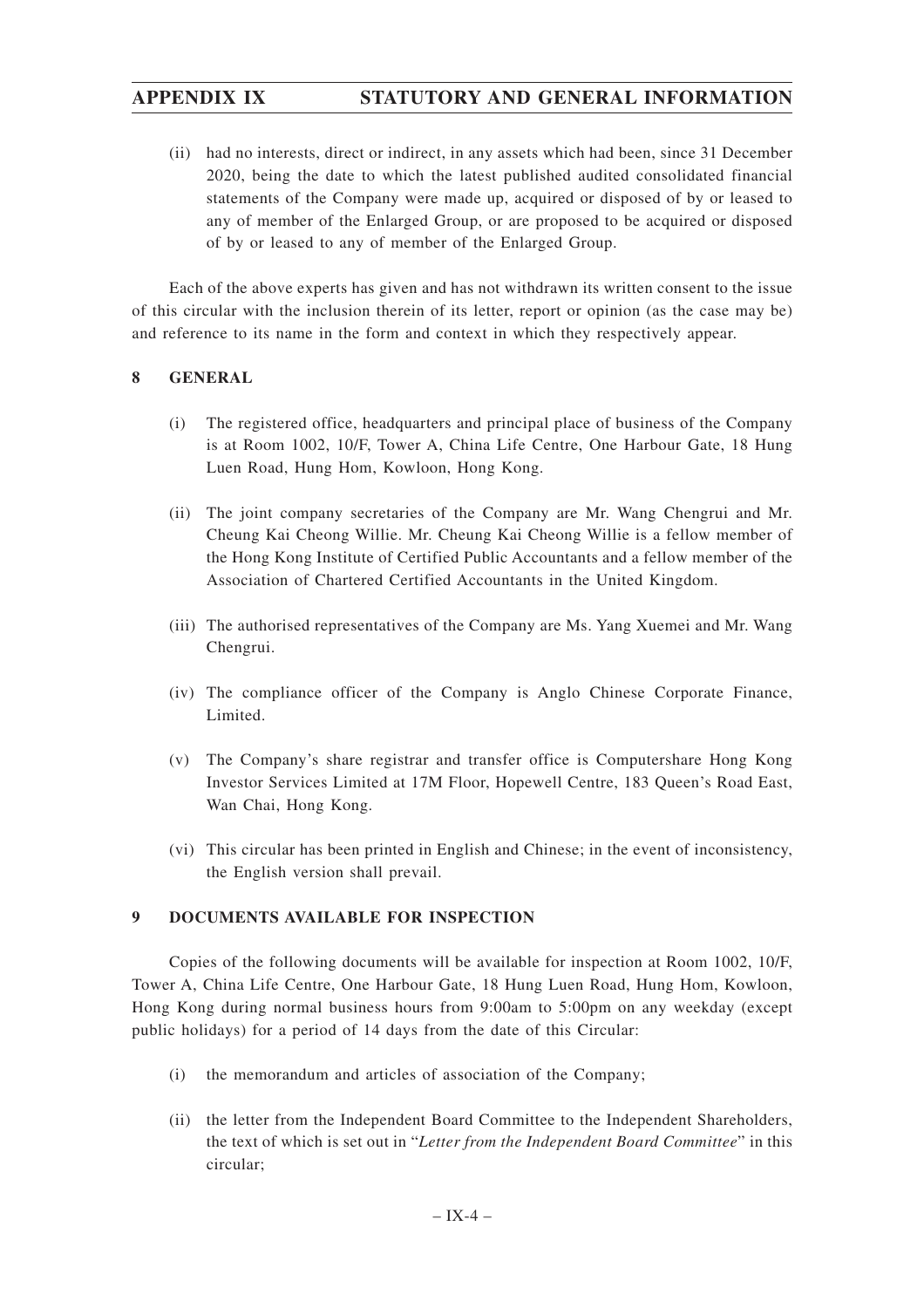- (iii) the letter from Somerley to the Independent Board Committee and the Independent Shareholders, the text of which is set out in "*Letter from Somerley*" in this circular;
- (iv) the annual reports of the Group for the financial years ended 31 December 2019 and 2020;
- (v) the accountants' report on the Target Group, the text of which is set out in Appendix II to this circular;
- (vi) the accountants' report on CBT, the text of which is set out in Appendix III to this circular;
- (vii) the report on the unaudited pro forma financial information of the Enlarged Group issued by the Reporting Accountants, the text of which is set out in Appendix V to this circular;
- (viii) the valuation report of the Target Group issued by the Valuer, a summary of which is set out in Appendix VI of this circular;
- (ix) the report issued by the Reporting Accountants on the discounted cash flows used in the valuation, the text of which is set out in Appendix VII of this circular;
- (x) the report issued by the Financial Adviser on the valuation report, the text of which is set out in Appendix VIII of this circular;
- (xi) the material contracts referred to in the paragraph headed "*Material Contracts*" above in this Appendix IX;
- (xii) the written consents referred to in the paragraph headed "*Experts' Qualifications and Consents*" above in this Appendix IX;
- (xiii) the Connected Transactions Agreements; and
- (xiv) this circular.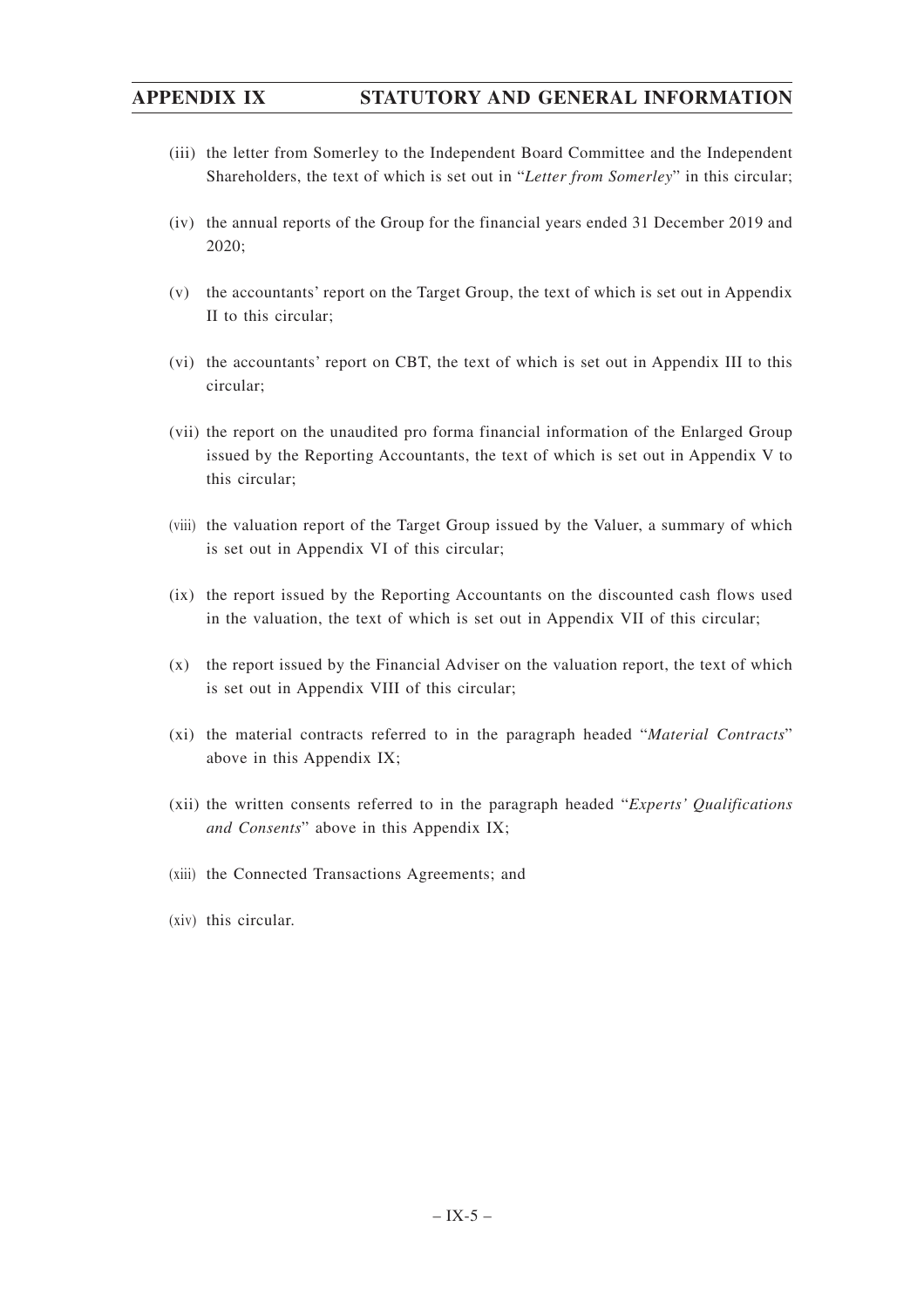## **NOTICE OF EGM**

*Hong Kong Exchanges and Clearing Limited and The Stock Exchange of Hong Kong Limited take no responsibility for the contents of this notice, make no representation as to its accuracy or completeness and expressly disclaim any liability whatsoever for any loss howsoever arising from or in reliance upon the whole or any part of the contents of this notice.*



# **中煙國際 (香 港 )有限公司 China Tobacco International (HK) Company Limited**

*(Incorporated in Hong Kong with limited liability)* **(Stock Code: 6055)**

### **NOTICE OF EXTRAORDINARY GENERAL MEETING**

**NOTICE IS HEREBY GIVEN** that the extraordinary general meeting (the "**EGM**") of China Tobacco International (HK) Company Limited (the "**Company**") will be held at 17/F, Tower A, China Life Tower, One Harbour Gate, 18 Hung Luen Road, Hung Hom, Kowloon, Hong Kong on Friday, 22 October 2021 at 3:00 pm for the purpose of considering and, if thought fit, passing, with or without amendments, the following resolution.

Unless otherwise indicated, capitalised terms used in this notice and the following resolution shall have the same meanings as those defined in the circular of the Company dated 29 September 2021 (the "**Circular**") of which this notice forms part.

### **ORDINARY RESOLUTIONS**

### 1. "**THAT**:

- (a) the Quota Purchase Agreement and the transactions contemplated thereunder be and are hereby approved, confirmed and ratified; and
- (b) Ms. Yang Xuemei, executive director of the Company, be and is hereby authorised to sign, execute, perfect and deliver all such documents and do all such acts and things as she may in her absolute discretion consider necessary or desirable for the purpose of or in connection with the implementation of the Quota Purchase Agreement and all transactions and other matters contemplated thereunder or ancillary thereto."

By order of the Board **China Tobacco International (HK) Company Limited SHAO Yan** *Chairman*

29 September 2021